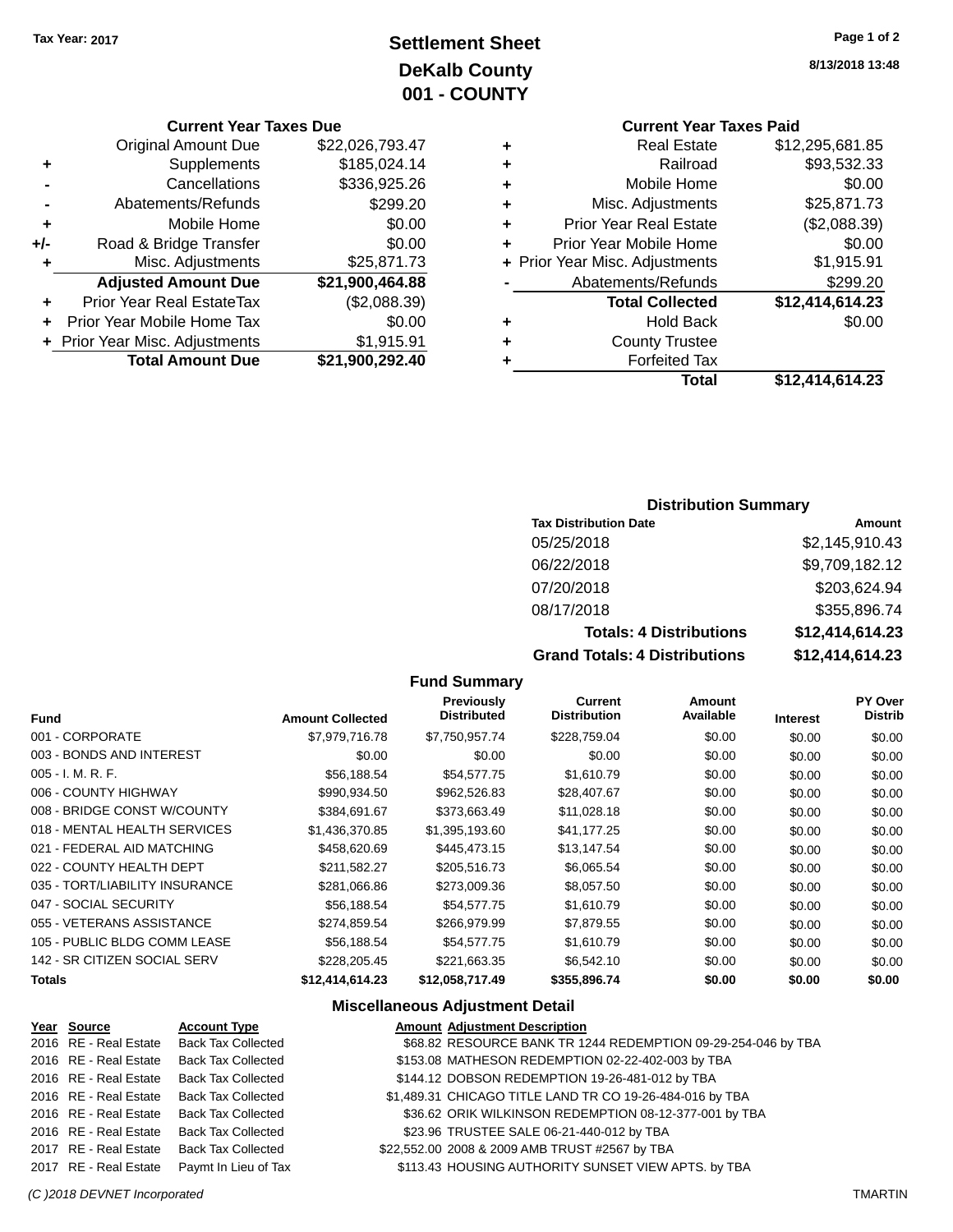### **Settlement Sheet Tax Year: 2017 Page 2 of 2 DeKalb County**

| Year Source              | <b>Account Type</b>       |             | <b>Amount Adjustment Description</b> |
|--------------------------|---------------------------|-------------|--------------------------------------|
| 2017 RE - Real Estate    | Paymt In Lieu of Tax      |             | \$119.65 HOUSING AUTHORITY S         |
| 2017 RE - Real Estate    | Paymt In Lieu of Tax      |             | \$1,619.48 HOUSING AUTHORITY D       |
| 2017 RE - Real Estate    | Paymt In Lieu of Tax      |             | \$1,405.68 HOUSING AUTHORITY D       |
| 2017 RE - Real Estate    | <b>Back Tax Collected</b> |             | \$45.96 KETTLESON REDEMPTI           |
| 2017 RE - Real Estate    | <b>Back Tax Collected</b> |             | \$15.53 BALDWIN REDEMPTION           |
| <b>Totals 13 entries</b> |                           | \$27,787.64 |                                      |
|                          |                           |             |                                      |
|                          |                           |             |                                      |
|                          |                           |             | <b>Abatement Detail</b>              |
| Year Source              | <b>Account Type</b>       |             | <b>Amount Adjustment Description</b> |
| 2016 RE - Real Estate    | <b>RE</b> Abatement       |             | \$1.54 PTAB INTEREST REFUN           |
| 2016 RE - Real Estate    | <b>RE</b> Abatement       |             | \$0.53 PTAB INTEREST REFUN           |
| 2017 RE - Real Estate    | <b>RE</b> Abatement       |             | \$0.04 PTAB INTEREST REFUN           |
| 2017 RE - Real Estate    | <b>RE</b> Abatement       |             | \$0.04 PTAB INTEREST REFUN           |
| 2017 RE - Real Estate    | <b>RE</b> Abatement       |             | \$0.76 PTAB INTEREST REFUN           |
| 2017 RE - Real Estate    | <b>RE</b> Abatement       |             | \$0.06 PTAB INTEREST REFUN           |
| 2017 RE - Real Estate    | <b>RE</b> Abatement       |             | \$0.20 PTAB INTEREST REFUN           |
| 2017 RE - Real Estate    | <b>RE</b> Abatement       |             | \$0.17 PTAB INTEREST REFUN           |
| 2017 RF - Real Estate    | RF Ahatement              |             | \$285 11 SIF COURT ORDER 14T         |

**Totals 13 entries** 

**Miscellaneous Adjustment Detail**

| <b>IGUI OUUIG</b>     | <b>ACCOUNT TYPE</b>       |             | Allivant Aujustinent Description                  |
|-----------------------|---------------------------|-------------|---------------------------------------------------|
| 2017 RE - Real Estate | Paymt In Lieu of Tax      |             | \$119.65 HOUSING AUTHORITY SEQUOYA APTS by TBA    |
| 2017 RE - Real Estate | Paymt In Lieu of Tax      |             | \$1,619.48 HOUSING AUTHORITY DEKALB UNITS by TBA  |
| 2017 RE - Real Estate | Paymt In Lieu of Tax      |             | \$1,405.68 HOUSING AUTHORITY DEKALB UNITS by TBA  |
| 2017 RE - Real Estate | Back Tax Collected        |             | \$45.96 KETTLESON REDEMPTION 01-19-335-001 by TBA |
| 2017 RE - Real Estate | <b>Back Tax Collected</b> |             | \$15.53 BALDWIN REDEMPTION 07-23-326-001 by TBA   |
| Totals 13 entries     |                           | \$27,787.64 |                                                   |
|                       |                           |             |                                                   |

### **Abatement Detail**

| Year Source              | <b>Account Type</b> |          | <b>Amount Adjustment Description</b>                 |
|--------------------------|---------------------|----------|------------------------------------------------------|
| 2016 RE - Real Estate    | <b>RE</b> Abatement |          | \$1.54 PTAB INTEREST REFUND 08-29-200-003 by TBA     |
| 2016 RE - Real Estate    | <b>RE</b> Abatement |          | \$0.53 PTAB INTEREST REFUND 08-29-200-003 by TBA     |
| 2017 RE - Real Estate    | <b>RE</b> Abatement |          | \$0.04 PTAB INTEREST REFUND 08-23-105-006 by TBA     |
| 2017 RE - Real Estate    | <b>RE</b> Abatement |          | \$0.04 PTAB INTEREST REFUND 08-14-352-008 by TBA     |
| 2017 RE - Real Estate    | <b>RE</b> Abatement |          | \$0.76 PTAB INTEREST REFUND 08-16-401-008 by TBA     |
| 2017 RE - Real Estate    | <b>RE</b> Abatement |          | \$0.06 PTAB INTEREST REFUND 08-21-426-011 by TBA     |
| 2017 RE - Real Estate    | <b>RE</b> Abatement |          | \$0.20 PTAB INTEREST REFUND 08-23-105-009 by TBA     |
| 2017 RE - Real Estate    | <b>RE</b> Abatement |          | \$0.17 PTAB INTEREST REFUND 08-24-128-026 by TBA     |
| 2017 RE - Real Estate    | <b>RE</b> Abatement |          | \$285.11 SIE COURT ORDER 14TX38 09-33-100-009 by TBA |
| 2017 RE - Real Estate    | <b>RE</b> Abatement |          | \$5.09 PTAB INTEREST REFUND 08-13-151-039 by TBA     |
| 2017 RE - Real Estate    | <b>RE</b> Abatement |          | \$5.54 PTAB INTEREST REFUND 08-12-252-003 by TBA     |
| 2017 RE - Real Estate    | <b>RE</b> Abatement |          | \$0.07 PTAB INTEREST REFUND 08-22-228-016 by TBA     |
| 2017 RE - Real Estate    | <b>RE</b> Abatement |          | \$0.07 PTAB INTEREST REFUND 14-16-434-002 by TBA     |
| <b>Totals 13 entries</b> |                     | \$299.22 |                                                      |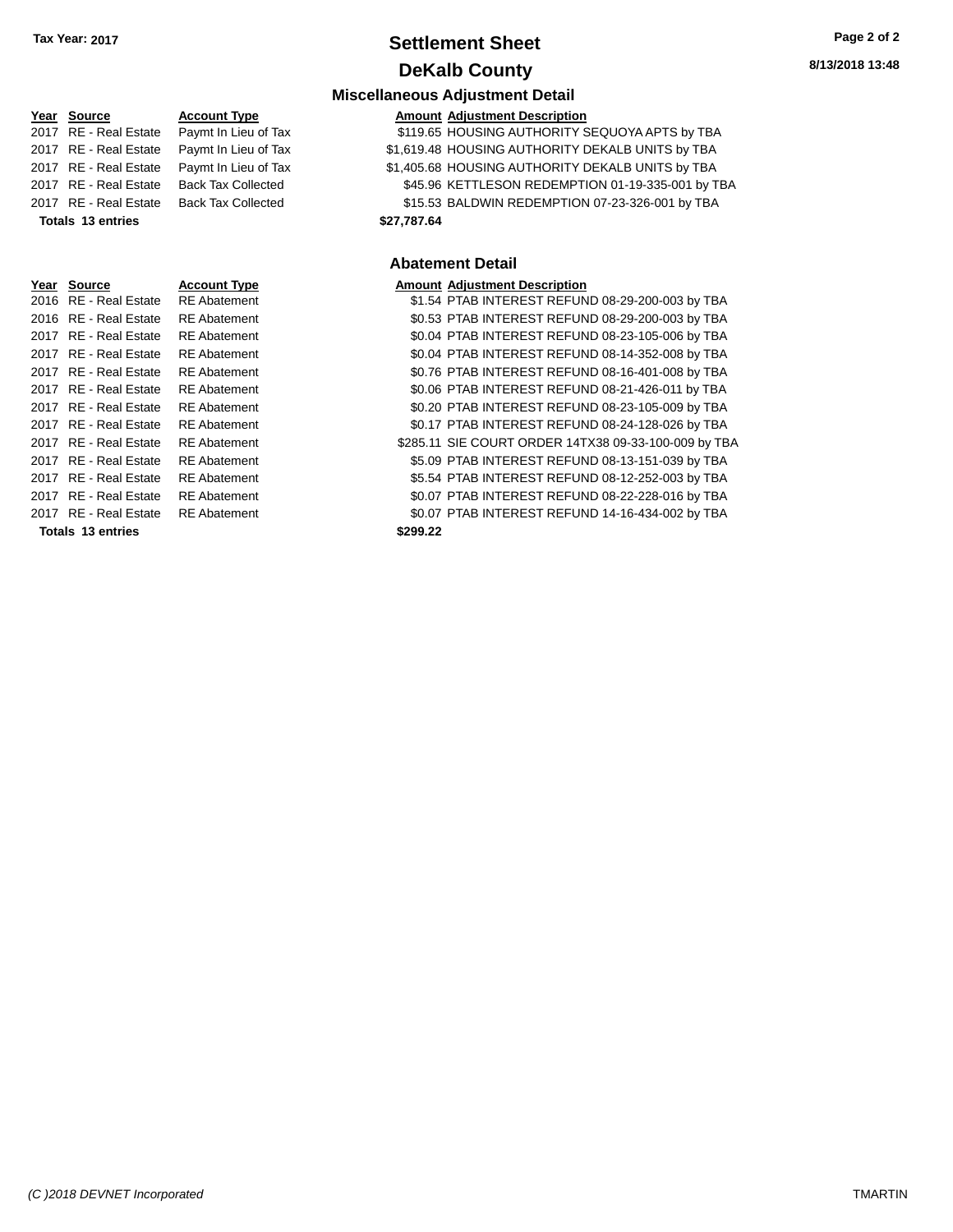### **Settlement Sheet Tax Year: 2017 Page 1 of 2 DeKalb County 002 - FOREST PRESERVE**

**8/13/2018 13:48**

#### **Current Year Taxes Paid**

| ÷ | <b>Real Estate</b>             | \$864,312.38 |
|---|--------------------------------|--------------|
| ٠ | Railroad                       | \$6,538.99   |
| ٠ | Mobile Home                    | \$0.00       |
| ٠ | Misc. Adjustments              | \$1,808.10   |
| ٠ | <b>Prior Year Real Estate</b>  | (\$145.09)   |
| ٠ | Prior Year Mobile Home         | \$0.00       |
|   | + Prior Year Misc. Adjustments | \$133.93     |
|   | Abatements/Refunds             | \$21.81      |
|   | <b>Total Collected</b>         | \$872,626.50 |
| ٠ | <b>Hold Back</b>               | \$0.00       |
| ٠ | <b>County Trustee</b>          |              |
|   | <b>Forfeited Tax</b>           |              |
|   | Total                          | \$872.626.50 |
|   |                                |              |

|                | <b>Current Year Taxes Due</b>  |                |
|----------------|--------------------------------|----------------|
|                | <b>Original Amount Due</b>     | \$1,539,901.68 |
| ٠              | Supplements                    | \$22,378.15    |
|                | Cancellations                  | \$23,633.72    |
| $\blacksquare$ | Abatements/Refunds             | \$21.81        |
| ٠              | Mobile Home                    | \$0.00         |
| +/-            | Road & Bridge Transfer         | \$0.00         |
| ٠              | Misc. Adjustments              | \$1,808.10     |
|                | <b>Adjusted Amount Due</b>     | \$1,540,432.40 |
| ٠              | Prior Year Real EstateTax      | (\$145.09)     |
| ÷              | Prior Year Mobile Home Tax     | \$0.00         |
|                | + Prior Year Misc. Adjustments | \$133.93       |
|                | <b>Total Amount Due</b>        | \$1,540,421.24 |

### **Distribution Summary**

| <b>Tax Distribution Date</b>         | Amount       |
|--------------------------------------|--------------|
| 05/25/2018                           | \$150,098.76 |
| 06/22/2018                           | \$683,410.43 |
| 07/20/2018                           | \$14,235.49  |
| 08/17/2018                           | \$24,881.82  |
| <b>Totals: 4 Distributions</b>       | \$872,626.50 |
| <b>Grand Totals: 4 Distributions</b> | \$872,626.50 |

#### **Fund Summary**

| <b>Fund</b>                                         | <b>Amount Collected</b> | Previously<br><b>Distributed</b> | Current<br><b>Distribution</b> | Amount<br>Available | <b>Interest</b> | <b>PY Over</b><br><b>Distrib</b> |
|-----------------------------------------------------|-------------------------|----------------------------------|--------------------------------|---------------------|-----------------|----------------------------------|
| 001 - CORPORATE                                     | \$660,237.06            | \$641.411.26                     | \$18,825.80                    | \$0.00              | \$0.00          | \$0.00                           |
| $005 - I. M. R. F.$                                 | \$1.671.07              | \$1,623.43                       | \$47.64                        | \$0.00              | \$0.00          | \$0.00                           |
| 035 - TORT JUDGEMENTS/LIABILITY<br><b>INSURANCE</b> | \$193,780.67            | \$188,255,27                     | \$5,525.40                     | \$0.00              | \$0.00          | \$0.00                           |
| 047 - SOCIAL SECURITY                               | \$16,937.70             | \$16,454.72                      | \$482.98                       | \$0.00              | \$0.00          | \$0.00                           |
| <b>Totals</b>                                       | \$872.626.50            | \$847.744.68                     | \$24.881.82                    | \$0.00              | \$0.00          | \$0.00                           |

#### **Miscellaneous Adjustment Detail**

| Year Source           | <b>Account Type</b>       | <b>Amount Adjustment Description</b>                         |
|-----------------------|---------------------------|--------------------------------------------------------------|
| 2016 RE - Real Estate | <b>Back Tax Collected</b> | \$4.81 RESOURCE BANK TR 1244 REDEMPTION 09-29-254-046 by TBA |
| 2016 RE - Real Estate | <b>Back Tax Collected</b> | \$10.70 MATHESON REDEMPTION 02-22-402-003 by TBA             |
| 2016 RE - Real Estate | <b>Back Tax Collected</b> | \$10.07 DOBSON REDEMPTION 19-26-481-012 by TBA               |
| 2016 RE - Real Estate | <b>Back Tax Collected</b> | \$104.11 CHICAGO TITLE LAND TR CO 19-26-484-016 by TBA       |
| 2016 RE - Real Estate | <b>Back Tax Collected</b> | \$2.56 ORIK WILKINSON REDEMPTION 08-12-377-001 by TBA        |
| 2016 RE - Real Estate | <b>Back Tax Collected</b> | \$1.68 TRUSTEE SALE 06-21-440-012 by TBA                     |
| 2017 RE - Real Estate | <b>Back Tax Collected</b> | \$1,576.00 2008 & 2009 AMB TRUST #2567 by TBA                |
| 2017 RE - Real Estate | Paymt In Lieu of Tax      | \$7.93 HOUSING AUTHORITY SUNSET VIEW APTS. by TBA            |
| 2017 RE - Real Estate | Paymt In Lieu of Tax      | \$8.37 HOUSING AUTHORITY SEQUOYA APTS by TBA                 |
| 2017 RE - Real Estate | Paymt In Lieu of Tax      | \$113.22 HOUSING AUTHORITY DEKALB UNITS by TBA               |
| 2017 RE - Real Estate | Paymt In Lieu of Tax      | \$98.28 HOUSING AUTHORITY DEKALB UNITS by TBA                |
| 2017 RE - Real Estate | <b>Back Tax Collected</b> | \$3.21 KETTLESON REDEMPTION 01-19-335-001 by TBA             |
| 2017 RE - Real Estate | <b>Back Tax Collected</b> | \$1.09 BALDWIN REDEMPTION 07-23-326-001 by TBA               |
| Totals 13 entries     |                           | \$1,942.03                                                   |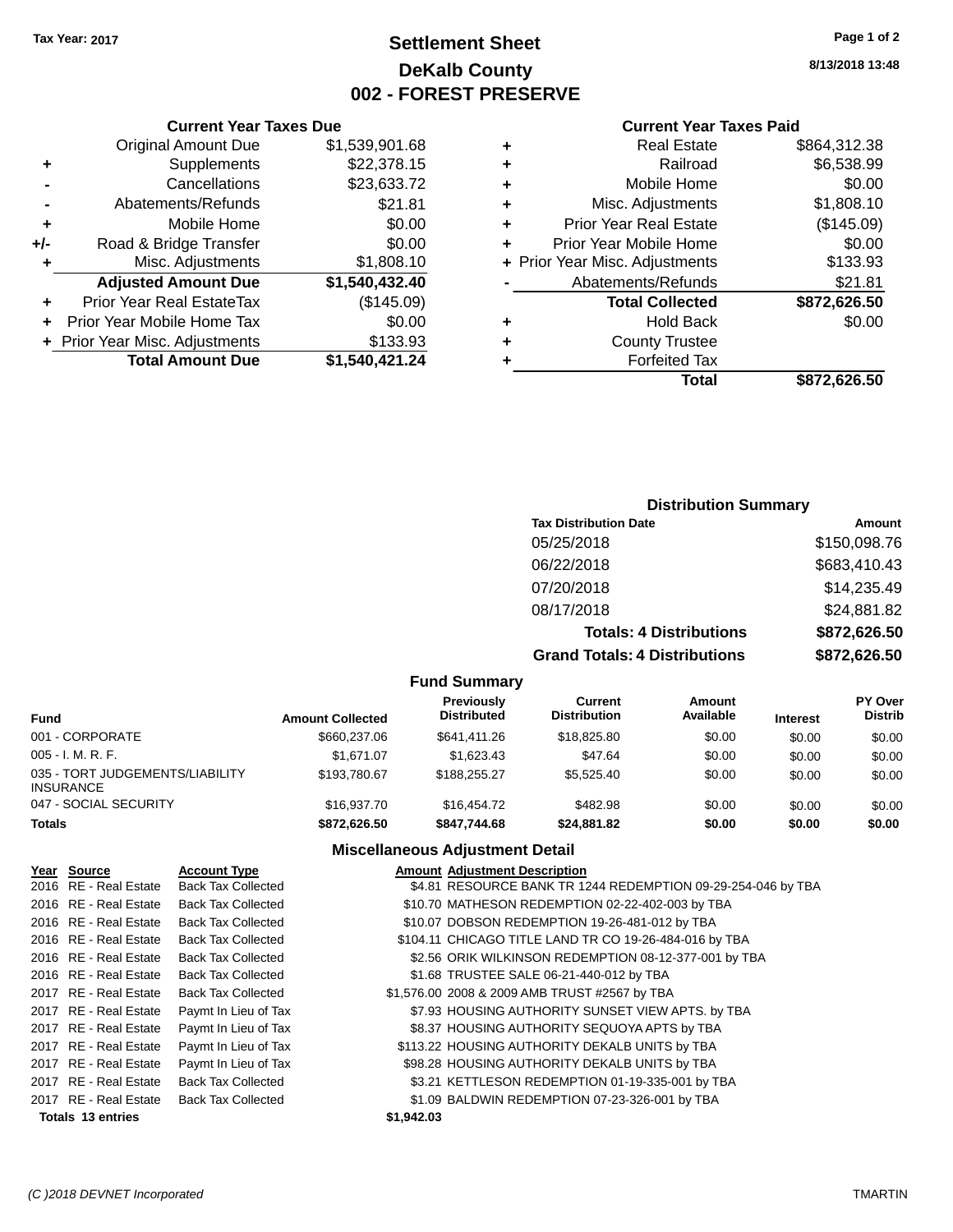| Year | <b>Source</b>    | <b>Account Type</b> |
|------|------------------|---------------------|
| 2016 | RE - Real Estate | RE Abatement        |
| 2016 | RF - Real Estate | <b>RE</b> Abatement |
| 2017 | RF - Real Estate | RF Abatement        |
| 2017 | RE - Real Estate | RE Abatement        |
| 2017 | RF - Real Estate | RF Abatement        |
| 2017 | RE - Real Estate | RE Abatement        |
| 2017 | RF - Real Estate | RF Abatement        |
| 2017 | RF - Real Estate | <b>RE</b> Abatement |
| 2017 | RF - Real Estate | RF Abatement        |
| 2017 | RF - Real Estate | RF Abatement        |
| 2017 | RF - Real Estate | RE Abatement        |
| 2017 | RF - Real Estate | RF Abatement        |
| 2017 | RF - Real Estate | RF Abatement        |
|      |                  |                     |

**Totals \$21.81 13 entries**

### **Settlement Sheet Tax Year: 2017 Page 2 of 2 DeKalb County Abatement Detail**

**Amount Adjustment Description** \$0.11 PTAB INTEREST REFUND 08-29-200-003 by TBA \$0.04 PTAB INTEREST REFUND 08-29-200-003 by TBA \$0.00 PTAB INTEREST REFUND 08-23-105-006 by TBA \$0.00 PTAB INTEREST REFUND 08-14-352-008 by TBA \$0.05 PTAB INTEREST REFUND 08-16-401-008 by TBA \$0.00 PTAB INTEREST REFUND 08-21-426-011 by TBA \$0.01 PTAB INTEREST REFUND 08-23-105-009 by TBA \$0.01 PTAB INTEREST REFUND 08-24-128-026 by TBA \$20.84 SIE COURT ORDER 14TX38 09-33-100-009 by TBA \$0.35 PTAB INTEREST REFUND 08-13-151-039 by TBA \$0.39 PTAB INTEREST REFUND 08-12-252-003 by TBA \$0.01 PTAB INTEREST REFUND 08-22-228-016 by TBA \$0.00 PTAB INTEREST REFUND 14-16-434-002 by TBA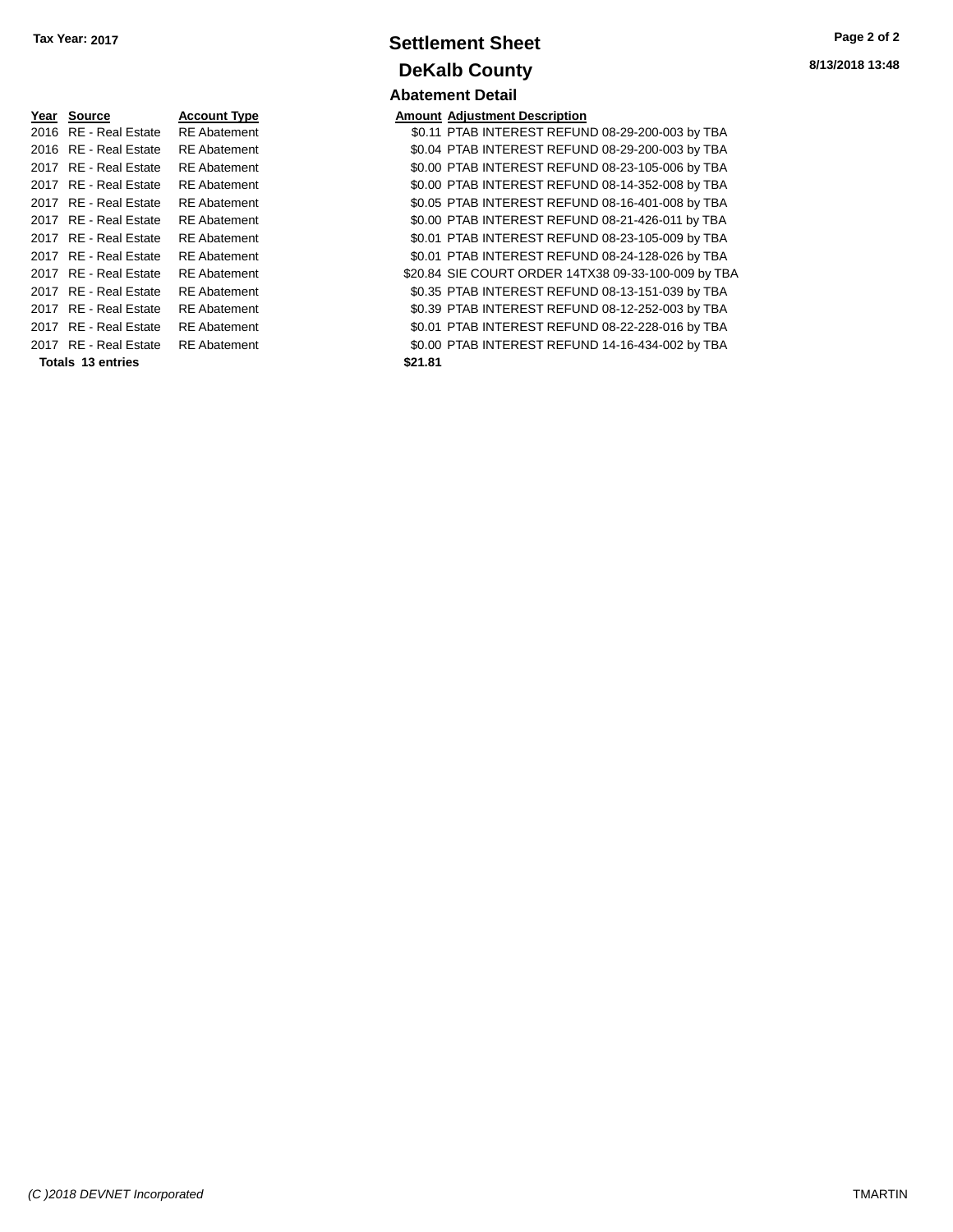### **Settlement Sheet Tax Year: 2017 Page 1 of 1 DeKalb County 003 - AFTON TOWNSHIP**

**8/13/2018 13:48**

| <b>Current Year Taxes Paid</b> |                                |             |  |
|--------------------------------|--------------------------------|-------------|--|
| ٠                              | <b>Real Estate</b>             | \$46,597.67 |  |
| ٠                              | Railroad                       | \$888.22    |  |
| ٠                              | Mobile Home                    | \$0.00      |  |
| ٠                              | Misc. Adjustments              | \$0.00      |  |
| ٠                              | <b>Prior Year Real Estate</b>  | (\$182.44)  |  |
| ÷                              | Prior Year Mobile Home         | \$0.00      |  |
|                                | + Prior Year Misc. Adjustments | \$0.00      |  |
|                                | Abatements/Refunds             | \$0.00      |  |
|                                | <b>Total Collected</b>         | \$47,303.45 |  |
| ٠                              | <b>Hold Back</b>               | \$0.00      |  |
| ÷                              | <b>County Trustee</b>          |             |  |
| ٠                              | <b>Forfeited Tax</b>           |             |  |
|                                | Total                          | \$47,303.45 |  |

| <b>Distribution Summary</b>          |             |  |  |  |
|--------------------------------------|-------------|--|--|--|
| <b>Tax Distribution Date</b>         | Amount      |  |  |  |
| 05/25/2018                           | \$7,477.38  |  |  |  |
| 06/22/2018                           | \$38,261.04 |  |  |  |
| 07/20/2018                           | \$615.98    |  |  |  |
| 08/17/2018                           | \$949.05    |  |  |  |
| <b>Totals: 4 Distributions</b>       | \$47,303.45 |  |  |  |
| <b>Grand Totals: 4 Distributions</b> | \$47,303.45 |  |  |  |

| <b>Fund Summary</b>                                 |                         |                                         |                                |                     |                 |                                  |
|-----------------------------------------------------|-------------------------|-----------------------------------------|--------------------------------|---------------------|-----------------|----------------------------------|
| <b>Fund</b>                                         | <b>Amount Collected</b> | <b>Previously</b><br><b>Distributed</b> | Current<br><b>Distribution</b> | Amount<br>Available | <b>Interest</b> | <b>PY Over</b><br><b>Distrib</b> |
| 001 - CORPORATE                                     | \$35,783.51             | \$35,065.59                             | \$717.92                       | \$0.00              | \$0.00          | \$0.00                           |
| $005 - I. M. R. F.$                                 | \$3.962.42              | \$3,882.92                              | \$79.50                        | \$0.00              | \$0.00          | \$0.00                           |
| 027 - AUDIT                                         | \$1,216.22              | \$1,191.82                              | \$24.40                        | \$0.00              | \$0.00          | \$0.00                           |
| 035 - TORT JUDGEMENTS/LIABILITY<br><b>INSURANCE</b> | \$1,950.79              | \$1.911.65                              | \$39.14                        | \$0.00              | \$0.00          | \$0.00                           |
| 047 - SOCIAL SECURITY                               | \$3.962.42              | \$3,882.92                              | \$79.50                        | \$0.00              | \$0.00          | \$0.00                           |
| 054 - GENERAL ASSISTANCE                            | \$428.09                | \$419.50                                | \$8.59                         | \$0.00              | \$0.00          | \$0.00                           |
| <b>Totals</b>                                       | \$47,303.45             | \$46,354.40                             | \$949.05                       | \$0.00              | \$0.00          | \$0.00                           |

#### **Current Year Taxes Due**

|     | <b>Original Amount Due</b>     | \$77,642.49 |
|-----|--------------------------------|-------------|
| ٠   | Supplements                    | \$473.35    |
|     | Cancellations                  | \$501.80    |
|     | Abatements/Refunds             | \$0.00      |
| ٠   | Mobile Home                    | \$0.00      |
| +/- | Road & Bridge Transfer         | \$0.00      |
| ٠   | Misc. Adjustments              | \$0.00      |
|     | <b>Adjusted Amount Due</b>     | \$77,614.04 |
| ٠   | Prior Year Real EstateTax      | (\$182.44)  |
|     |                                |             |
| ٠   | Prior Year Mobile Home Tax     | \$0.00      |
|     | + Prior Year Misc. Adjustments | \$0.00      |
|     | <b>Total Amount Due</b>        | \$77,431.60 |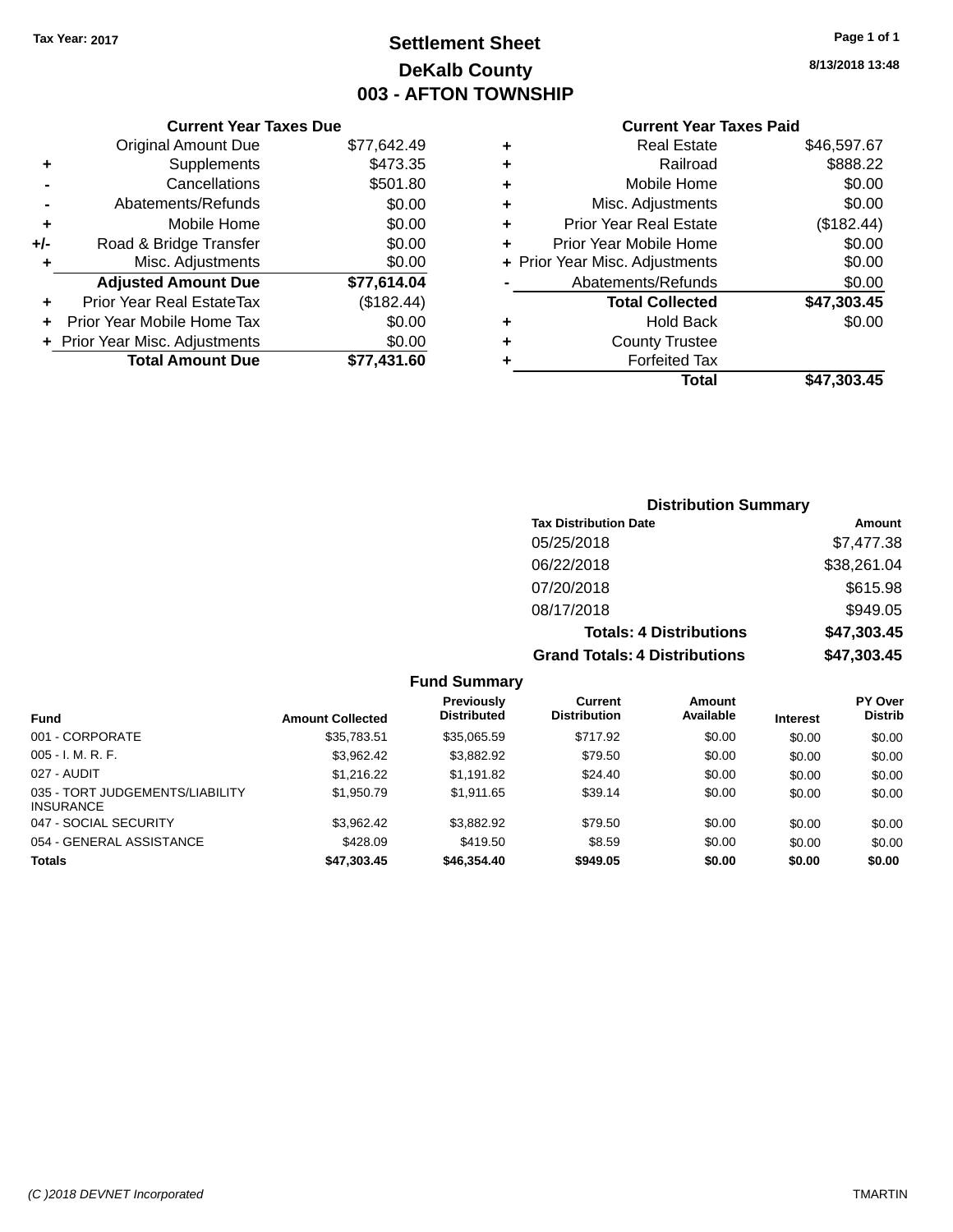### **Settlement Sheet Tax Year: 2017 Page 1 of 1 DeKalb County 004 - AFTON ROAD & BRIDGE**

**8/13/2018 13:48**

#### **Current Year Taxes Paid**

| <b>Current Year Taxes Due</b> |                                |              |  |  |  |
|-------------------------------|--------------------------------|--------------|--|--|--|
|                               | <b>Original Amount Due</b>     | \$306,597.44 |  |  |  |
| ٠                             | Supplements                    | \$1,785.18   |  |  |  |
|                               | Cancellations                  | \$1,892.52   |  |  |  |
|                               | Abatements/Refunds             | \$0.00       |  |  |  |
| ٠                             | Mobile Home                    | \$0.00       |  |  |  |
| +/-                           | Road & Bridge Transfer         | (\$8,234.04) |  |  |  |
| ٠                             | Misc. Adjustments              | \$0.00       |  |  |  |
|                               | <b>Adjusted Amount Due</b>     | \$298,256.06 |  |  |  |
| ٠                             | Prior Year Real EstateTax      | (\$691.68)   |  |  |  |
|                               | Prior Year Mobile Home Tax     | \$0.00       |  |  |  |
|                               | + Prior Year Misc. Adjustments | \$0.00       |  |  |  |
|                               | <b>Total Amount Due</b>        | \$297,564.38 |  |  |  |
|                               |                                |              |  |  |  |

| ٠ | <b>Real Estate</b>             | \$175,742.09 |
|---|--------------------------------|--------------|
| ٠ | Railroad                       | \$3,507.44   |
| ٠ | Mobile Home                    | \$0.00       |
| ٠ | Misc. Adjustments              | \$0.00       |
| ٠ | <b>Prior Year Real Estate</b>  | (\$691.68)   |
| ٠ | Prior Year Mobile Home         | \$0.00       |
|   | + Prior Year Misc. Adjustments | \$0.00       |
|   | Abatements/Refunds             | \$0.00       |
|   | <b>Total Collected</b>         | \$178,557.85 |
| ٠ | <b>Hold Back</b>               | \$0.00       |
| ٠ | <b>County Trustee</b>          |              |
| ٠ | <b>Forfeited Tax</b>           |              |
|   | Total                          | \$178,557.85 |
|   |                                |              |

| <b>Road and Bridge Summary</b> |             |               | <b>Distribution Summary</b>    |              |  |
|--------------------------------|-------------|---------------|--------------------------------|--------------|--|
| <b>Municipality</b>            | Amt. Due    | Amt. Distrib. | <b>Tax Distribution Date</b>   | Amount       |  |
| CITY OF DEKALB                 | \$13,420.91 | \$8,234.04    | 05/25/2018                     | \$28,196.90  |  |
| <b>Totals</b>                  | \$13,420.91 | \$8,234.04    | 06/22/2018                     | \$144,458.42 |  |
|                                |             |               | 07/20/2018                     | \$2,323.09   |  |
|                                |             |               | 08/17/2018                     | \$3,579.44   |  |
|                                |             |               | <b>Totals: 4 Distributions</b> | \$178,557.85 |  |
|                                |             |               |                                |              |  |

**Grand Totals: 4 Distributions \$178,557.85**

|                              |                         | <b>Fund Summary</b>              |                                |                     |                 |                                  |
|------------------------------|-------------------------|----------------------------------|--------------------------------|---------------------|-----------------|----------------------------------|
| <b>Fund</b>                  | <b>Amount Collected</b> | Previously<br><b>Distributed</b> | Current<br><b>Distribution</b> | Amount<br>Available | <b>Interest</b> | <b>PY Over</b><br><b>Distrib</b> |
| 007 - ROAD AND BRIDGE        | \$89,555.99             | \$87,762.29                      | \$1,793.70                     | \$0.00              | \$0.00          | \$0.00                           |
| 008 - BRIDGE CONST W/COUNTY  | \$9,588.60              | \$9.396.21                       | \$192.39                       | \$0.00              | \$0.00          | \$0.00                           |
| 009 - PERMANENT ROAD         | \$60,355.26             | \$59.144.29                      | \$1.210.97                     | \$0.00              | \$0.00          | \$0.00                           |
| 010 - EQUIPMENT AND BUILDING | \$19,058,00             | \$18,675,62                      | \$382.38                       | \$0.00              | \$0.00          | \$0.00                           |
| <b>Totals</b>                | \$178,557.85            | \$174,978,41                     | \$3.579.44                     | \$0.00              | \$0.00          | \$0.00                           |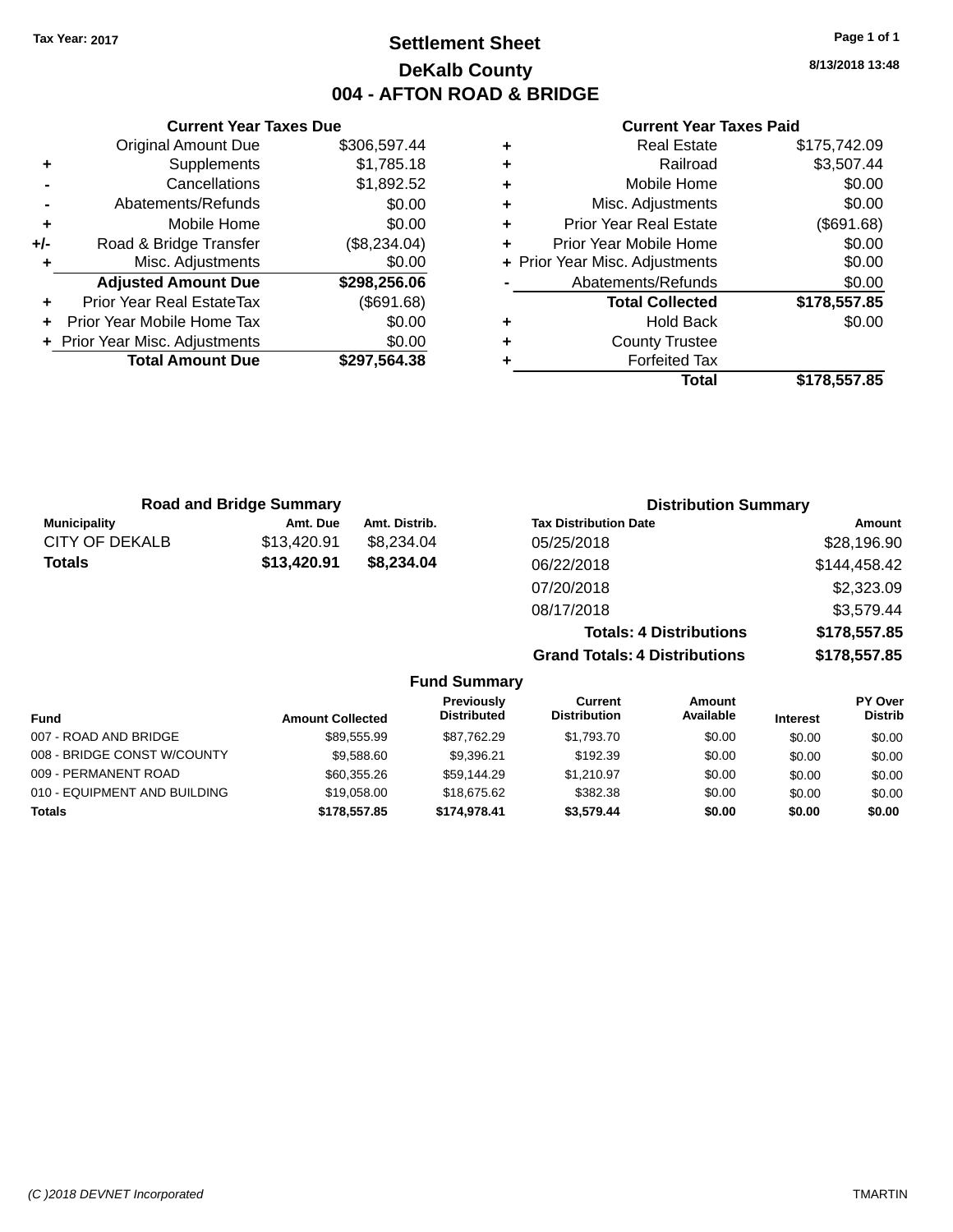### **Settlement Sheet Tax Year: 2017 Page 1 of 1 DeKalb County 005 - CLINTON TOWNSHIP**

**8/13/2018 13:48**

### **Current Year Taxes Paid**

|     | <b>Original Amount Due</b>     | \$99,215.08 |
|-----|--------------------------------|-------------|
| ٠   | Supplements                    | \$509.89    |
|     | Cancellations                  | \$560.31    |
|     | Abatements/Refunds             | \$0.01      |
| ÷   | Mobile Home                    | \$0.00      |
| +/- | Road & Bridge Transfer         | \$0.00      |
|     | Misc. Adjustments              | \$0.00      |
|     | <b>Adjusted Amount Due</b>     | \$99,164.65 |
| ٠   | Prior Year Real EstateTax      | (\$9.43)    |
| ÷   | Prior Year Mobile Home Tax     | \$0.00      |
|     | + Prior Year Misc. Adjustments | \$0.00      |
|     | <b>Total Amount Due</b>        | \$99,155.22 |
|     |                                |             |

**Current Year Taxes Due**

| ٠ | <b>Real Estate</b>             | \$58,114.11 |
|---|--------------------------------|-------------|
| ٠ | Railroad                       | \$1,214.45  |
| ٠ | Mobile Home                    | \$0.00      |
| ٠ | Misc. Adjustments              | \$0.00      |
| ٠ | <b>Prior Year Real Estate</b>  | (\$9.43)    |
| ÷ | Prior Year Mobile Home         | \$0.00      |
|   | + Prior Year Misc. Adjustments | \$0.00      |
|   | Abatements/Refunds             | \$0.01      |
|   | <b>Total Collected</b>         | \$59,319.12 |
| ٠ | <b>Hold Back</b>               | \$0.00      |
| ٠ | <b>County Trustee</b>          |             |
| ٠ | <b>Forfeited Tax</b>           |             |
|   | Total                          | \$59,319.12 |
|   |                                |             |

### **Distribution Summary Tax Distribution Date Amount** 05/25/2018 \$9,770.79 06/22/2018 \$47,357.62 07/20/2018 \$1,090.09 08/17/2018 \$1,100.62 **Totals: 4 Distributions \$59,319.12 Grand Totals: 4 Distributions \$59,319.12**

| <b>Fund Summary</b> |  |
|---------------------|--|
|---------------------|--|

| <b>Fund</b>                                         | <b>Amount Collected</b> | Previously<br><b>Distributed</b> | Current<br><b>Distribution</b> | Amount<br>Available | <b>Interest</b> | <b>PY Over</b><br><b>Distrib</b> |
|-----------------------------------------------------|-------------------------|----------------------------------|--------------------------------|---------------------|-----------------|----------------------------------|
| 001 - CORPORATE                                     | \$51,570.28             | \$50,613.43                      | \$956.85                       | \$0.00              | \$0.00          | \$0.00                           |
| $005 - I. M. R. F.$                                 | \$240.18                | \$235.73                         | \$4.45                         | \$0.00              | \$0.00          | \$0.00                           |
| 027 - AUDIT                                         | \$300.22                | \$294.65                         | \$5.57                         | \$0.00              | \$0.00          | \$0.00                           |
| 035 - TORT JUDGEMENTS/LIABILITY<br><b>INSURANCE</b> | \$2,693.01              | \$2,643.05                       | \$49.96                        | \$0.00              | \$0.00          | \$0.00                           |
| 047 - SOCIAL SECURITY                               | \$4.485.42              | \$4,402.19                       | \$83.23                        | \$0.00              | \$0.00          | \$0.00                           |
| 054 - GENERAL ASSISTANCE                            | \$30.01                 | \$29.45                          | \$0.56                         | \$0.00              | \$0.00          | \$0.00                           |
| <b>Totals</b>                                       | \$59,319.12             | \$58,218,50                      | \$1,100.62                     | \$0.00              | \$0.00          | \$0.00                           |
|                                                     |                         | .                                |                                |                     |                 |                                  |

### **Abatement Detail**

| Year Source                        | <b>Account Type</b> | <b>Amount Adiustment Description</b>             |
|------------------------------------|---------------------|--------------------------------------------------|
| 2017 RE - Real Estate RE Abatement |                     | \$0.01 PTAB INTEREST REFUND 14-16-434-002 by TBA |
| <b>Totals 1 entries</b>            |                     | \$0.01                                           |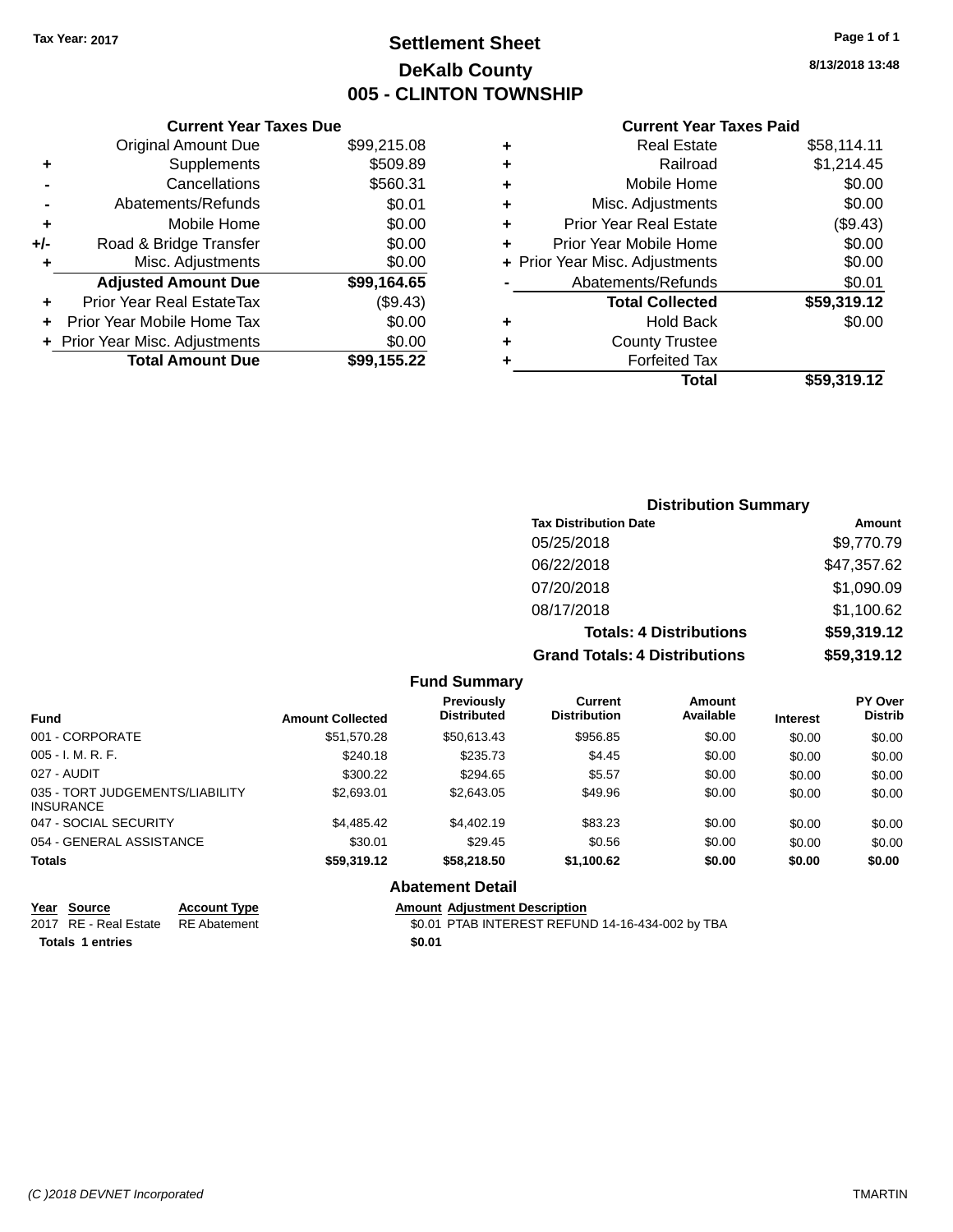### **Settlement Sheet Tax Year: 2017 Page 1 of 1 DeKalb County 006 - CLINTON TWP LIBRARY**

**8/13/2018 13:48**

#### **Current Year Taxes Paid**

|       | <b>Current Year Taxes Due</b>  |             |
|-------|--------------------------------|-------------|
|       | <b>Original Amount Due</b>     | \$93,228.49 |
| ٠     | Supplements                    | \$479.10    |
|       | Cancellations                  | \$526.51    |
|       | Abatements/Refunds             | \$0.01      |
| ٠     | Mobile Home                    | \$0.00      |
| $+/-$ | Road & Bridge Transfer         | \$0.00      |
| ٠     | Misc. Adjustments              | \$0.00      |
|       | <b>Adjusted Amount Due</b>     | \$93,181.07 |
| ÷     | Prior Year Real EstateTax      | (\$8.86)    |
|       | Prior Year Mobile Home Tax     | \$0.00      |
|       | + Prior Year Misc. Adjustments | \$0.00      |
|       | <b>Total Amount Due</b>        | \$93.172.21 |
|       |                                |             |

|   | <b>Real Estate</b>             | \$54,608.29 |
|---|--------------------------------|-------------|
| ٠ | Railroad                       | \$1,141.18  |
| ٠ | Mobile Home                    | \$0.00      |
| ٠ | Misc. Adjustments              | \$0.00      |
| ٠ | <b>Prior Year Real Estate</b>  | (\$8.86)    |
| ٠ | Prior Year Mobile Home         | \$0.00      |
|   | + Prior Year Misc. Adjustments | \$0.00      |
|   | Abatements/Refunds             | \$0.01      |
|   | <b>Total Collected</b>         | \$55,740.60 |
| ٠ | <b>Hold Back</b>               | \$0.00      |
|   | <b>County Trustee</b>          |             |
| ٠ | <b>Forfeited Tax</b>           |             |
|   | Total                          | \$55,740.60 |
|   |                                |             |

|                                                |                                            |                         |                                      |                                                  | <b>Distribution Summary</b> |                 |                           |
|------------------------------------------------|--------------------------------------------|-------------------------|--------------------------------------|--------------------------------------------------|-----------------------------|-----------------|---------------------------|
|                                                |                                            |                         |                                      | <b>Tax Distribution Date</b><br>05/25/2018       |                             |                 | Amount                    |
|                                                |                                            |                         |                                      |                                                  |                             |                 | \$9,181.30                |
|                                                |                                            |                         |                                      | 06/22/2018                                       |                             |                 | \$44,500.80               |
|                                                |                                            |                         |                                      | 07/20/2018                                       |                             |                 | \$1,024.32                |
|                                                |                                            |                         |                                      | 08/17/2018                                       |                             |                 | \$1,034.18                |
|                                                |                                            |                         |                                      | <b>Totals: 4 Distributions</b>                   |                             | \$55,740.60     |                           |
|                                                |                                            |                         |                                      | <b>Grand Totals: 4 Distributions</b>             |                             | \$55,740.60     |                           |
|                                                |                                            |                         | <b>Fund Summary</b>                  |                                                  |                             |                 |                           |
| <b>Fund</b>                                    |                                            | <b>Amount Collected</b> | Previously<br><b>Distributed</b>     | <b>Current</b><br><b>Distribution</b>            | <b>Amount</b><br>Available  | <b>Interest</b> | PY Over<br><b>Distrib</b> |
| 016 - LIBRARY                                  |                                            | \$55,740.60             | \$54,706.42                          | \$1,034.18                                       | \$0.00                      | \$0.00          | \$0.00                    |
| <b>Totals</b>                                  |                                            | \$55,740.60             | \$54,706.42                          | \$1,034.18                                       | \$0.00                      | \$0.00          | \$0.00                    |
|                                                |                                            |                         | <b>Abatement Detail</b>              |                                                  |                             |                 |                           |
| <b>Source</b><br>Year<br>2017 RE - Real Estate | <b>Account Type</b><br><b>RE</b> Abatement |                         | <b>Amount Adjustment Description</b> | \$0.01 PTAB INTEREST REFUND 14-16-434-002 by TBA |                             |                 |                           |

**Totals 1 entries** \$0.01

\$0.01 PTAB INTEREST REFUND 14-16-434-002 by TBA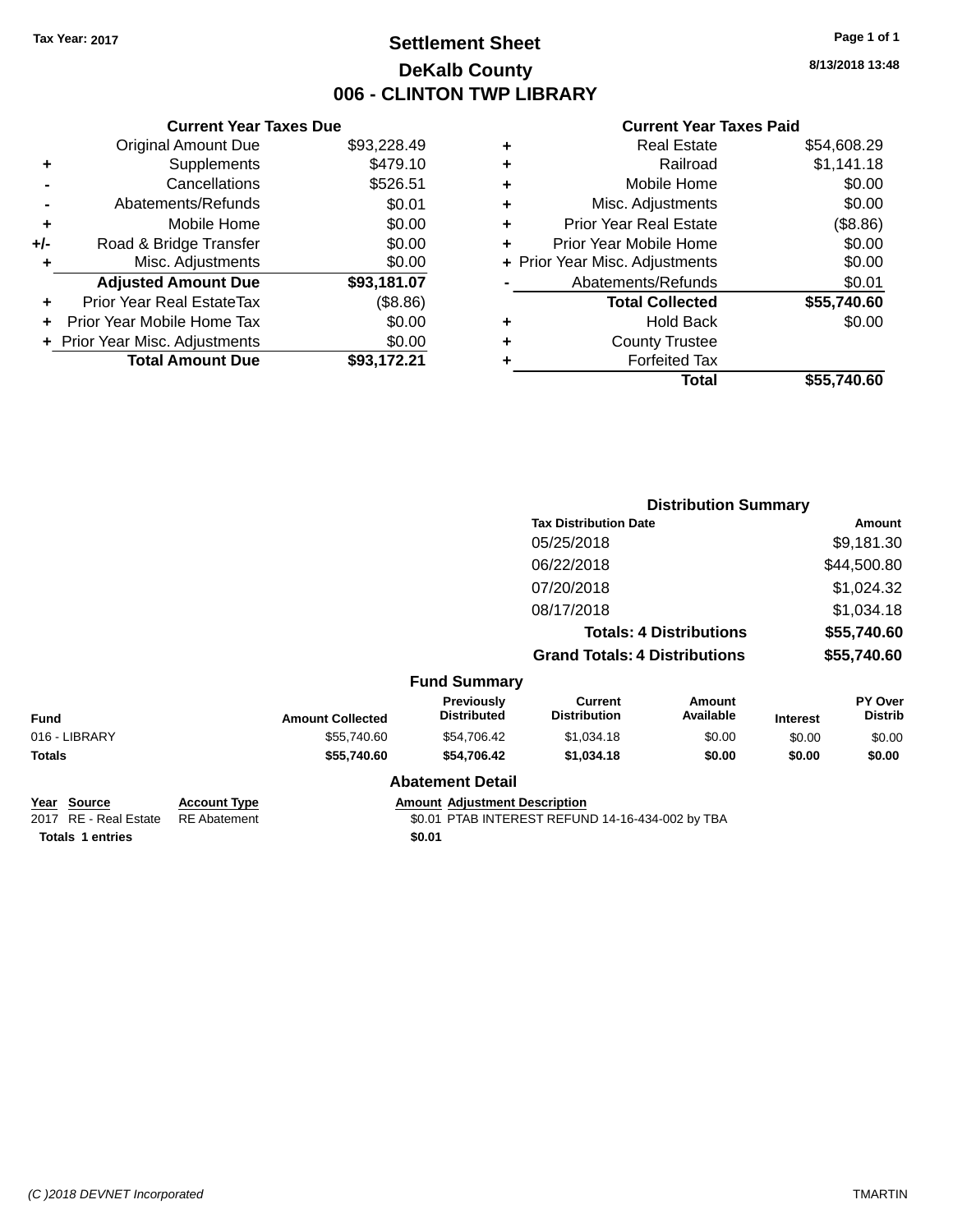### **Settlement Sheet Tax Year: 2017 Page 1 of 1 DeKalb County 007 - CLINTON TWP CEMETERY**

**8/13/2018 13:48**

#### **Current Year Taxes Paid**

|     | <b>Current Year Taxes Due</b>  |             |
|-----|--------------------------------|-------------|
|     | <b>Original Amount Due</b>     | \$22,054.20 |
| ٠   | Supplements                    | \$113.34    |
|     | Cancellations                  | \$124.56    |
|     | Abatements/Refunds             | \$0.00      |
| ٠   | Mobile Home                    | \$0.00      |
| +/- | Road & Bridge Transfer         | \$0.00      |
| ٠   | Misc. Adjustments              | \$0.00      |
|     | <b>Adjusted Amount Due</b>     | \$22,042.98 |
|     | Prior Year Real EstateTax      | (\$2.15)    |
|     | Prior Year Mobile Home Tax     | \$0.00      |
|     | + Prior Year Misc. Adjustments | \$0.00      |
|     | <b>Total Amount Due</b>        | \$22,040.83 |
|     |                                |             |

|   | <b>Real Estate</b>             | \$12,917.66 |
|---|--------------------------------|-------------|
| ٠ | Railroad                       | \$269.97    |
| ٠ | Mobile Home                    | \$0.00      |
| ٠ | Misc. Adjustments              | \$0.00      |
| ٠ | <b>Prior Year Real Estate</b>  | (\$2.15)    |
| ٠ | Prior Year Mobile Home         | \$0.00      |
|   | + Prior Year Misc. Adjustments | \$0.00      |
|   | Abatements/Refunds             | \$0.00      |
|   | <b>Total Collected</b>         | \$13,185.48 |
| ٠ | <b>Hold Back</b>               | \$0.00      |
| ٠ | <b>County Trustee</b>          |             |
|   | <b>Forfeited Tax</b>           |             |
|   | Total                          | \$13,185.48 |
|   |                                |             |

|                                                          |                                            |                         |                                         | <b>Distribution Summary</b>                      |                     |                 |                           |
|----------------------------------------------------------|--------------------------------------------|-------------------------|-----------------------------------------|--------------------------------------------------|---------------------|-----------------|---------------------------|
|                                                          |                                            |                         |                                         | <b>Tax Distribution Date</b>                     |                     | <b>Amount</b>   |                           |
|                                                          |                                            |                         |                                         | 05/25/2018                                       |                     |                 | \$2,171.99                |
|                                                          |                                            |                         |                                         | 06/22/2018                                       |                     |                 | \$10,526.54               |
|                                                          |                                            |                         |                                         | 07/20/2018                                       |                     |                 | \$242.33                  |
|                                                          |                                            |                         |                                         | 08/17/2018                                       |                     |                 | \$244.62                  |
|                                                          |                                            |                         |                                         | <b>Totals: 4 Distributions</b>                   |                     | \$13,185.48     |                           |
|                                                          |                                            |                         |                                         | <b>Grand Totals: 4 Distributions</b>             |                     | \$13,185.48     |                           |
|                                                          |                                            |                         | <b>Fund Summary</b>                     |                                                  |                     |                 |                           |
| <b>Fund</b>                                              |                                            | <b>Amount Collected</b> | <b>Previously</b><br><b>Distributed</b> | <b>Current</b><br><b>Distribution</b>            | Amount<br>Available | <b>Interest</b> | PY Over<br><b>Distrib</b> |
| 017 - CEMETERY                                           |                                            | \$13,185.48             | \$12,940.86                             | \$244.62                                         | \$0.00              | \$0.00          | \$0.00                    |
| <b>Totals</b>                                            |                                            | \$13,185.48             | \$12,940.86                             | \$244.62                                         | \$0.00              | \$0.00          | \$0.00                    |
|                                                          |                                            |                         | <b>Abatement Detail</b>                 |                                                  |                     |                 |                           |
| <b>Source</b><br>Year<br><b>RE</b> - Real Estate<br>2017 | <b>Account Type</b><br><b>RE</b> Abatement |                         | <b>Amount Adjustment Description</b>    | \$0.00 PTAB INTEREST REFUND 14-16-434-002 by TBA |                     |                 |                           |

**Totals 1 entries** \$0.00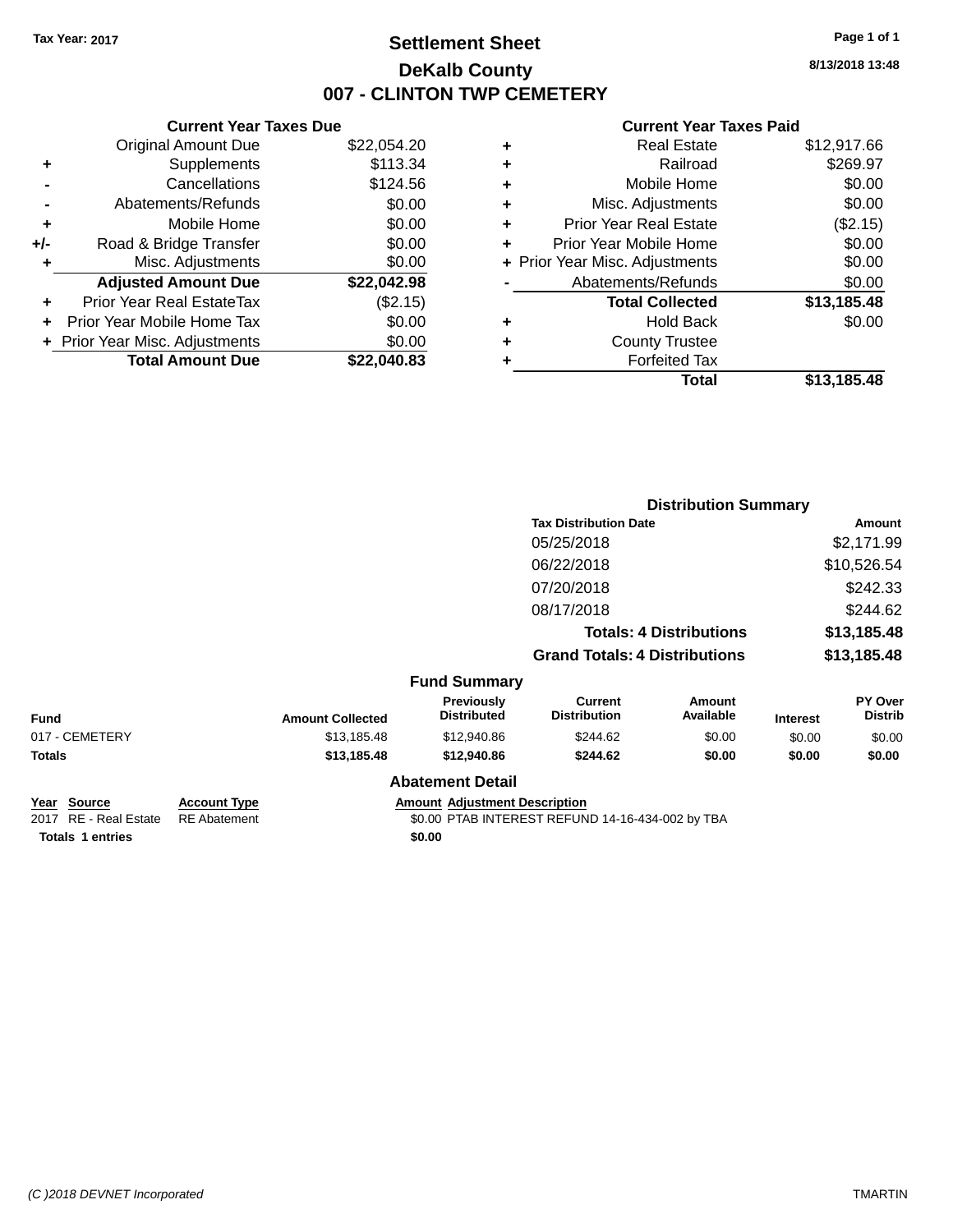### **Settlement Sheet Tax Year: 2017 Page 1 of 1 DeKalb County 008 - CLINTON COMM BLDG**

**8/13/2018 13:48**

#### **Current Year Taxes Paid**

|     | <b>Current Year Taxes Due</b>  |            |
|-----|--------------------------------|------------|
|     | <b>Original Amount Due</b>     | \$9,399.92 |
| ٠   | Supplements                    | \$48.30    |
|     | Cancellations                  | \$53.09    |
|     | Abatements/Refunds             | \$0.00     |
| ٠   | Mobile Home                    | \$0.00     |
| +/- | Road & Bridge Transfer         | \$0.00     |
| ٠   | Misc. Adjustments              | \$0.00     |
|     | <b>Adjusted Amount Due</b>     | \$9,395.13 |
| ٠   | Prior Year Real EstateTax      | (\$0.92)   |
|     | Prior Year Mobile Home Tax     | \$0.00     |
|     | + Prior Year Misc. Adjustments | \$0.00     |
|     | <b>Total Amount Due</b>        | \$9.394.21 |

|   | <b>Real Estate</b>             | \$5,506.17 |
|---|--------------------------------|------------|
| ٠ | Railroad                       | \$115.07   |
| ٠ | Mobile Home                    | \$0.00     |
| ٠ | Misc. Adjustments              | \$0.00     |
| ٠ | <b>Prior Year Real Estate</b>  | (\$0.92)   |
| ٠ | Prior Year Mobile Home         | \$0.00     |
|   | + Prior Year Misc. Adjustments | \$0.00     |
|   | Abatements/Refunds             | \$0.00     |
|   | <b>Total Collected</b>         | \$5,620.32 |
| ٠ | <b>Hold Back</b>               | \$0.00     |
|   | <b>County Trustee</b>          |            |
| ٠ | <b>Forfeited Tax</b>           |            |
|   | Total                          | \$5,620.32 |
|   |                                |            |

|                         |                                         |                                       |                     |                                                                                                        | Amount                           |
|-------------------------|-----------------------------------------|---------------------------------------|---------------------|--------------------------------------------------------------------------------------------------------|----------------------------------|
|                         |                                         | 05/25/2018                            |                     |                                                                                                        | \$925.77                         |
|                         |                                         | 06/22/2018                            |                     |                                                                                                        | \$4,487.05                       |
|                         |                                         | 07/20/2018                            |                     |                                                                                                        | \$103.28                         |
|                         |                                         | 08/17/2018                            |                     |                                                                                                        | \$104.22                         |
|                         |                                         |                                       |                     |                                                                                                        | \$5,620.32                       |
|                         |                                         |                                       |                     |                                                                                                        | \$5,620.32                       |
|                         |                                         |                                       |                     |                                                                                                        |                                  |
| <b>Amount Collected</b> | <b>Previously</b><br><b>Distributed</b> | <b>Current</b><br><b>Distribution</b> | Amount<br>Available | <b>Interest</b>                                                                                        | <b>PY Over</b><br><b>Distrib</b> |
| \$5,620.32              | \$5,516.10                              | \$104.22                              | \$0.00              | \$0.00                                                                                                 | \$0.00                           |
| \$5,620.32              | \$5,516.10                              | \$104.22                              | \$0.00              | \$0.00                                                                                                 | \$0.00                           |
|                         |                                         |                                       |                     |                                                                                                        |                                  |
|                         |                                         | <b>Abatement Detail</b>               | <b>Fund Summary</b> | <b>Tax Distribution Date</b><br><b>Totals: 4 Distributions</b><br><b>Grand Totals: 4 Distributions</b> | <b>Distribution Summary</b>      |

**Year Source Account Type Amount Adjustment Description**<br>2017 RE - Real Estate RE Abatement \$0.00 PTAB INTEREST REFUN

**Totals 1 entries** \$0.00

 $$0.00$  PTAB INTEREST REFUND 14-16-434-002 by TBA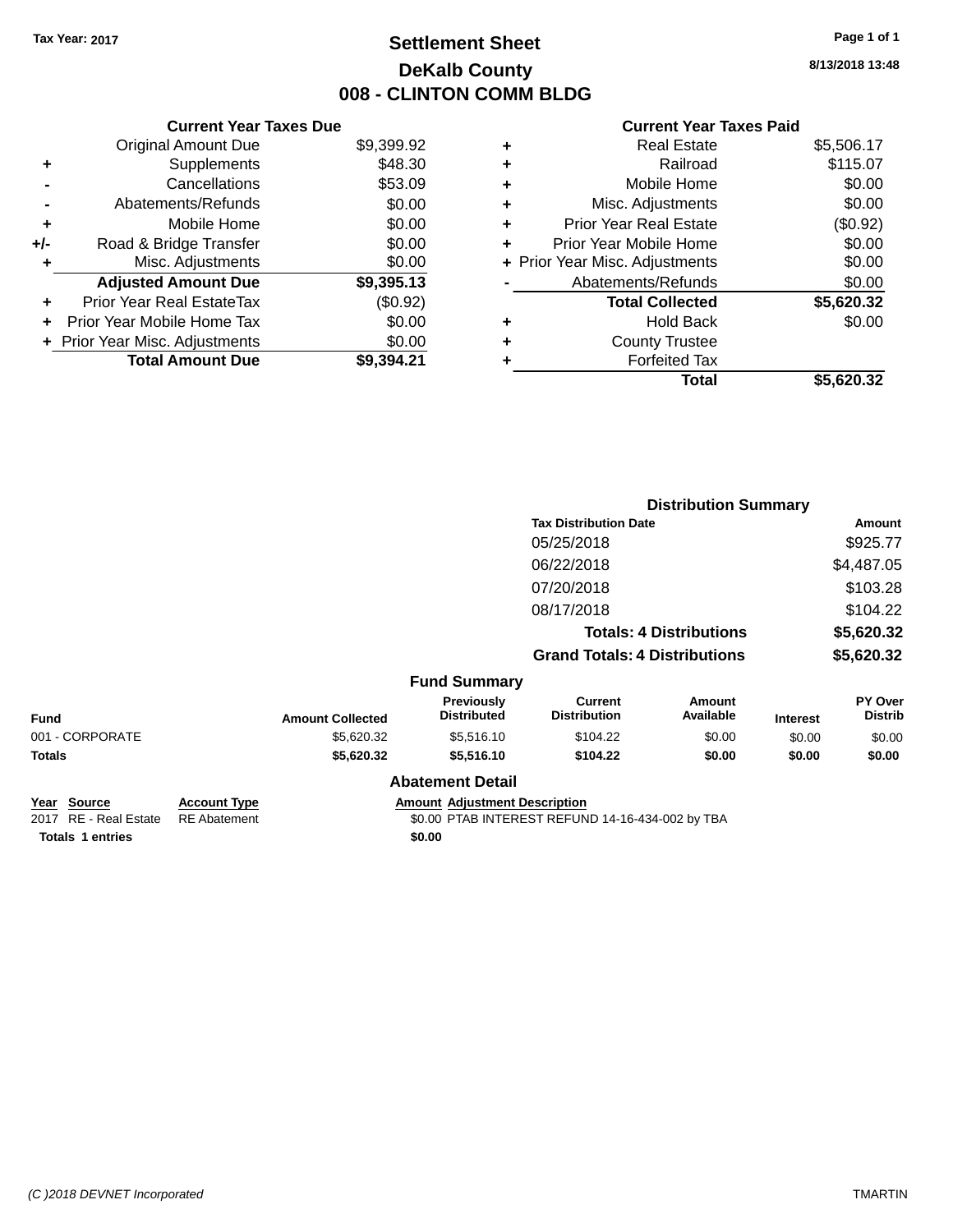### **Settlement Sheet Tax Year: 2017 Page 1 of 1 DeKalb County 009 - CLINTON ROAD & BRIDGE**

**8/13/2018 13:48**

#### **Current Year Taxes Paid**

|     | <b>Current Year Taxes Due</b>  |               |  |  |  |  |
|-----|--------------------------------|---------------|--|--|--|--|
|     | <b>Original Amount Due</b>     | \$256,009.78  |  |  |  |  |
| ٠   | Supplements                    | \$1,147.52    |  |  |  |  |
|     | Cancellations                  | \$1,261.07    |  |  |  |  |
|     | Abatements/Refunds             | \$0.02        |  |  |  |  |
| ٠   | Mobile Home                    | \$0.00        |  |  |  |  |
| +/- | Road & Bridge Transfer         | (\$19,301.58) |  |  |  |  |
|     | Misc. Adjustments              | \$0.00        |  |  |  |  |
|     | <b>Adjusted Amount Due</b>     | \$236,594.63  |  |  |  |  |
|     | Prior Year Real EstateTax      | (\$21.52)     |  |  |  |  |
|     | Prior Year Mobile Home Tax     | \$0.00        |  |  |  |  |
|     | + Prior Year Misc. Adjustments | \$0.00        |  |  |  |  |
|     | <b>Total Amount Due</b>        | \$236,573.11  |  |  |  |  |
|     |                                |               |  |  |  |  |

| ٠ | <b>Real Estate</b>             | \$130,793.92 |
|---|--------------------------------|--------------|
| ٠ | Railroad                       | \$2,990.82   |
| ٠ | Mobile Home                    | \$0.00       |
| ٠ | Misc. Adjustments              | \$0.00       |
| ٠ | <b>Prior Year Real Estate</b>  | (\$21.52)    |
| ٠ | Prior Year Mobile Home         | \$0.00       |
|   | + Prior Year Misc. Adjustments | \$0.00       |
|   | Abatements/Refunds             | \$0.02       |
|   | <b>Total Collected</b>         | \$133,763.20 |
| ٠ | <b>Hold Back</b>               | \$0.00       |
| ٠ | <b>County Trustee</b>          |              |
| ٠ | <b>Forfeited Tax</b>           |              |
|   | Total                          | \$133,763.20 |
|   |                                |              |

| <b>Road and Bridge Summary</b> |             | <b>Distribution Summary</b> |                                      |              |
|--------------------------------|-------------|-----------------------------|--------------------------------------|--------------|
| <b>Municipality</b>            | Amt. Due    | Amt. Distrib.               | <b>Tax Distribution Date</b>         | Amount       |
| <b>VILLAGE OF WATERMAN</b>     | \$32,178.92 | \$19,301.58                 | 05/25/2018                           | \$21,990.48  |
| <b>Totals</b>                  | \$32,178.92 | \$19,301.58                 | 06/22/2018                           | \$106,842.54 |
|                                |             |                             | 07/20/2018                           | \$2,453.41   |
|                                |             |                             | 08/17/2018                           | \$2,476.77   |
|                                |             |                             | <b>Totals: 4 Distributions</b>       | \$133,763.20 |
|                                |             |                             | <b>Grand Totals: 4 Distributions</b> | \$133,763.20 |
|                                |             | <b>Eund Summary</b>         |                                      |              |

|                                         |                     |                         | . and cannot <b>.</b>                |                                                  |                     |                 |                                  |
|-----------------------------------------|---------------------|-------------------------|--------------------------------------|--------------------------------------------------|---------------------|-----------------|----------------------------------|
| <b>Fund</b>                             |                     | <b>Amount Collected</b> | Previously<br><b>Distributed</b>     | Current<br><b>Distribution</b>                   | Amount<br>Available | <b>Interest</b> | <b>PY Over</b><br><b>Distrib</b> |
| 007 - ROAD AND BRIDGE                   |                     | \$50.651.30             | \$49,716.40                          | \$934.90                                         | \$0.00              | \$0.00          | \$0.00                           |
| 009 - PERMANENT ROAD                    |                     | \$51,419.98             | \$50.466.05                          | \$953.93                                         | \$0.00              | \$0.00          | \$0.00                           |
| 010 - EQUIPMENT AND BUILDING            |                     | \$27,503,76             | \$26,993.51                          | \$510.25                                         | \$0.00              | \$0.00          | \$0.00                           |
| 035 - TORT JUDGEMENTS/LIABILITY<br>INS. |                     | \$4,188,16              | \$4.110.47                           | \$77.69                                          | \$0.00              | \$0.00          | \$0.00                           |
| <b>Totals</b>                           |                     | \$133,763.20            | \$131,286,43                         | \$2,476.77                                       | \$0.00              | \$0.00          | \$0.00                           |
|                                         |                     |                         | <b>Abatement Detail</b>              |                                                  |                     |                 |                                  |
| Year Source                             | <b>Account Type</b> |                         | <b>Amount Adiustment Description</b> |                                                  |                     |                 |                                  |
| 2017 RE - Real Estate                   | <b>RE</b> Abatement |                         |                                      | \$0.02 PTAB INTEREST REFUND 14-16-434-002 by TBA |                     |                 |                                  |
| <b>Totals 1 entries</b>                 |                     |                         | \$0.02                               |                                                  |                     |                 |                                  |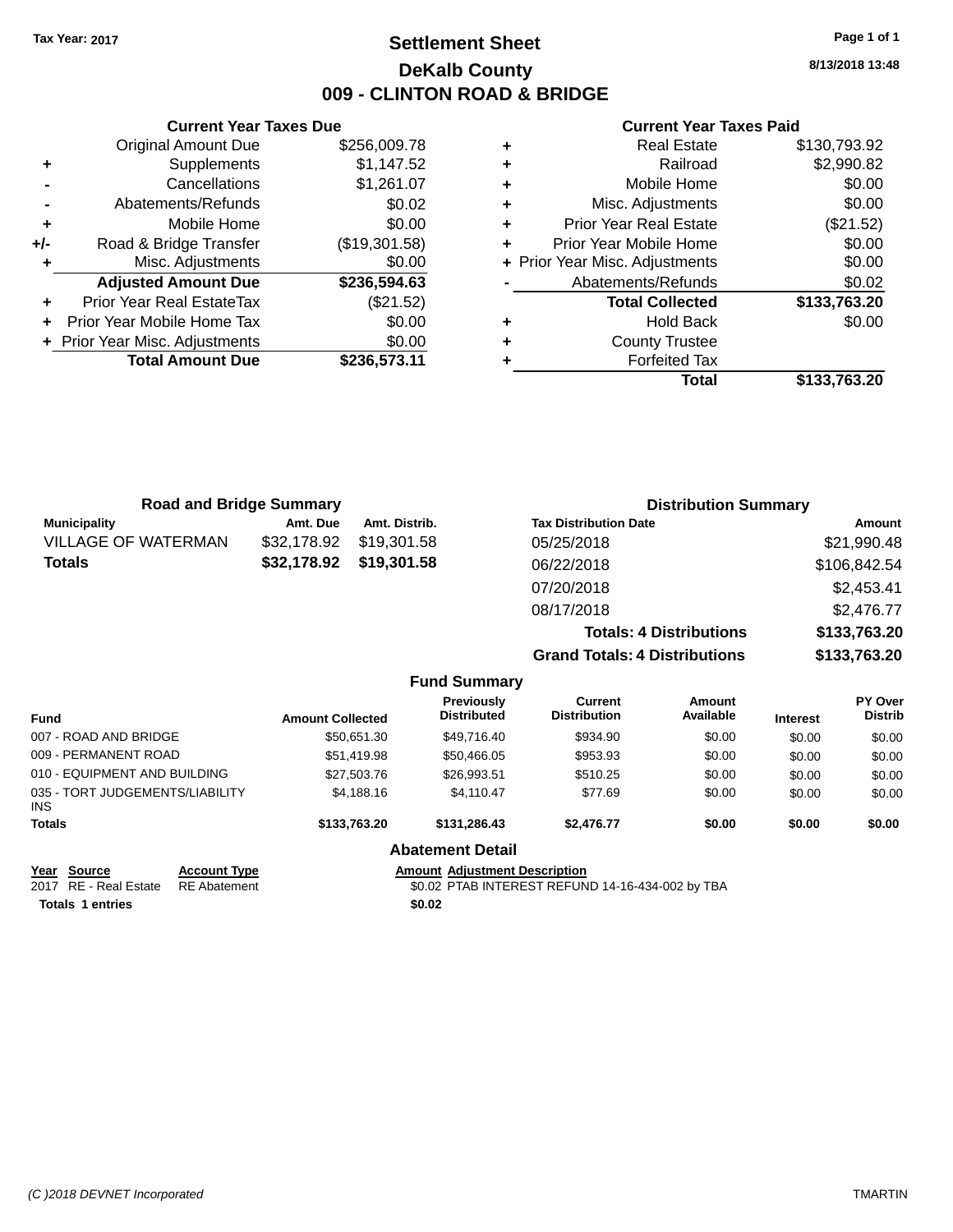### **Settlement Sheet Tax Year: 2017 Page 1 of 1 DeKalb County 010 - CORTLAND TOWNSHIP**

**8/13/2018 13:48**

## **Current Year Taxes Paid**

|     | <b>Current Year Taxes Due</b> |              |  |  |  |  |
|-----|-------------------------------|--------------|--|--|--|--|
|     | <b>Original Amount Due</b>    | \$275,302.03 |  |  |  |  |
| ٠   | Supplements                   | \$2,000.43   |  |  |  |  |
|     | Cancellations                 | \$2,227.22   |  |  |  |  |
|     | Abatements/Refunds            | \$28.34      |  |  |  |  |
| ٠   | Mobile Home                   | \$0.00       |  |  |  |  |
| +/- | Road & Bridge Transfer        | \$0.00       |  |  |  |  |
| ٠   | Misc. Adjustments             | \$0.00       |  |  |  |  |
|     | <b>Adjusted Amount Due</b>    | \$275,046.90 |  |  |  |  |
| ٠   | Prior Year Real EstateTax     | \$0.00       |  |  |  |  |
| ÷   | Prior Year Mobile Home Tax    | \$0.00       |  |  |  |  |
|     | Prior Year Misc. Adjustments  | \$7.11       |  |  |  |  |
|     | <b>Total Amount Due</b>       | \$275.054.01 |  |  |  |  |
|     |                               |              |  |  |  |  |

|   | <b>Real Estate</b>             | \$151,287.97 |
|---|--------------------------------|--------------|
| ٠ | Railroad                       | \$927.05     |
| ٠ | Mobile Home                    | \$0.00       |
| ٠ | Misc. Adjustments              | \$0.00       |
| ٠ | <b>Prior Year Real Estate</b>  | \$0.00       |
| ٠ | Prior Year Mobile Home         | \$0.00       |
|   | + Prior Year Misc. Adjustments | \$7.11       |
|   | Abatements/Refunds             | \$28.34      |
|   | <b>Total Collected</b>         | \$152,193.79 |
| ٠ | <b>Hold Back</b>               | \$0.00       |
| ٠ | <b>County Trustee</b>          |              |
| ٠ | <b>Forfeited Tax</b>           |              |
|   | Total                          | \$152,193.79 |
|   |                                |              |

| <b>Distribution Summary</b>          |              |
|--------------------------------------|--------------|
| <b>Tax Distribution Date</b>         | Amount       |
| 05/25/2018                           | \$21,572.53  |
| 06/22/2018                           | \$124,036.50 |
| 07/20/2018                           | \$2,943.89   |
| 08/17/2018                           | \$3,640.87   |
| <b>Totals: 4 Distributions</b>       | \$152,193.79 |
| <b>Grand Totals: 4 Distributions</b> | \$152,193.79 |

#### **Fund Summary**

| Fund                                   | <b>Amount Collected</b> | <b>Previously</b><br><b>Distributed</b> | Current<br><b>Distribution</b> | <b>Amount</b><br>Available | <b>Interest</b> | <b>PY Over</b><br><b>Distrib</b> |
|----------------------------------------|-------------------------|-----------------------------------------|--------------------------------|----------------------------|-----------------|----------------------------------|
| 001 - CORPORATE                        | \$126,039.90            | \$123,024.70                            | \$3,015.20                     | \$0.00                     | \$0.00          | \$0.00                           |
| 005 - I. M. R. F.                      | \$9,951.65              | \$9,713.58                              | \$238.07                       | \$0.00                     | \$0.00          | \$0.00                           |
| 027 - AUDIT                            | \$1,535.19              | \$1,498.46                              | \$36.73                        | \$0.00                     | \$0.00          | \$0.00                           |
| 035 - TORT JUDGEMENTS/LIABILITY<br>INS | \$2,220.65              | \$2,167.53                              | \$53.12                        | \$0.00                     | \$0.00          | \$0.00                           |
| 047 - SOCIAL SECURITY                  | \$5.811.97              | \$5.672.93                              | \$139.04                       | \$0.00                     | \$0.00          | \$0.00                           |
| 054 - GENERAL ASSISTANCE               | \$6.634.43              | \$6,475.72                              | \$158.71                       | \$0.00                     | \$0.00          | \$0.00                           |
| <b>Totals</b>                          | \$152,193.79            | \$148,552.92                            | \$3,640.87                     | \$0.00                     | \$0.00          | \$0.00                           |

### **Miscellaneous Adjustment Detail**

**Abatement Detail**

|                         | Year Source           | <b>Account Type</b> |        | <b>Amount Adjustment Description</b>                         |
|-------------------------|-----------------------|---------------------|--------|--------------------------------------------------------------|
|                         | 2016 RE - Real Estate | Back Tax Collected  |        | \$7.11 RESOURCE BANK TR 1244 REDEMPTION 09-29-254-046 by TBA |
| <b>Totals 1 entries</b> |                       |                     | \$7.11 |                                                              |
|                         |                       |                     |        |                                                              |

| Year Source                        | <b>Account Type</b> | <b>Amount Adjustment Description</b>                |
|------------------------------------|---------------------|-----------------------------------------------------|
| 2017 RE - Real Estate RE Abatement |                     | \$28.34 SIE COURT ORDER 14TX38 09-33-100-009 by TBA |
| Totals 1 entries                   |                     | \$28.34                                             |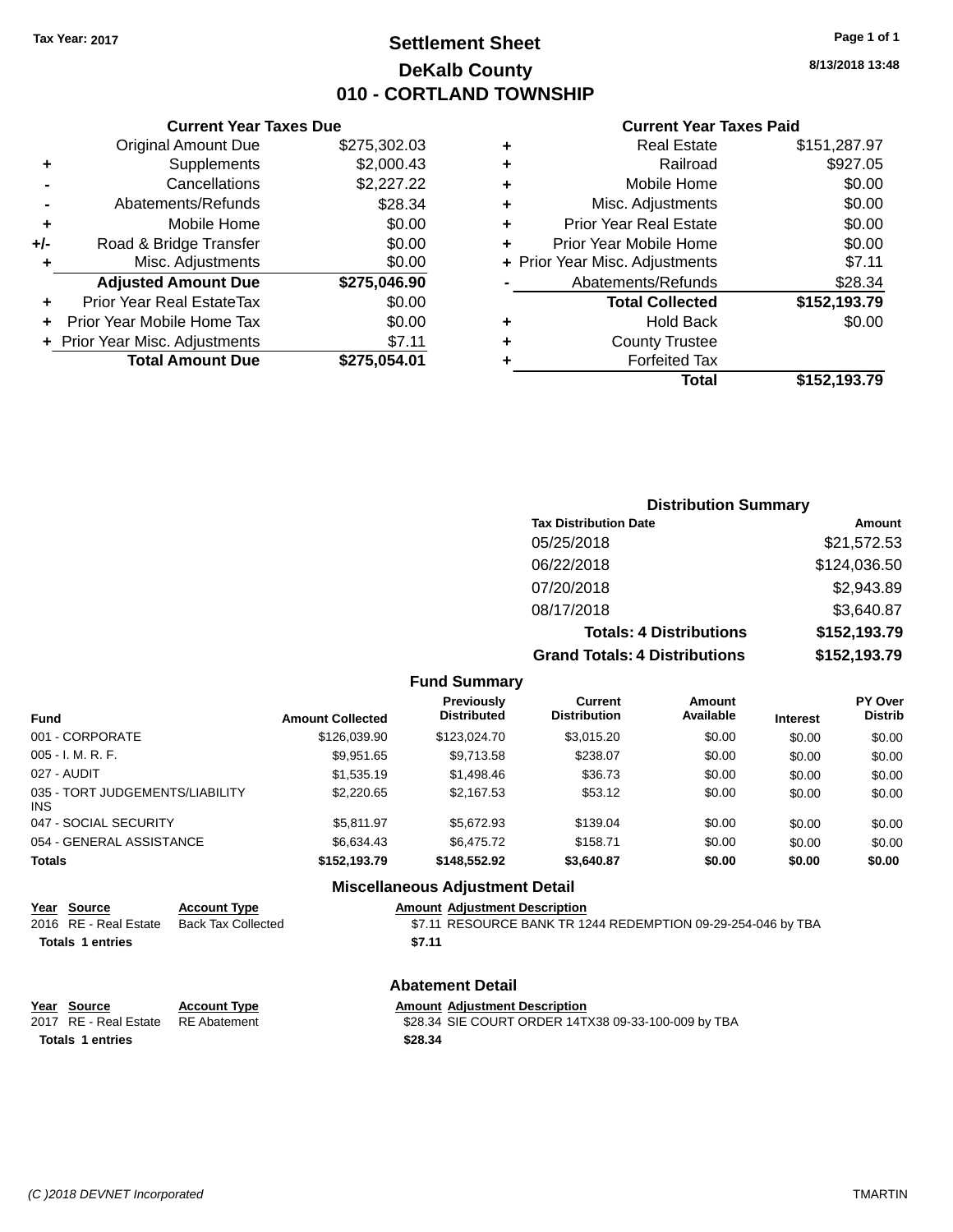### **Settlement Sheet Tax Year: 2017 Page 1 of 1 DeKalb County 011 - CORTLAND ROAD & BRIDGE**

**8/13/2018 13:48**

#### **Current Year Taxes Paid**

|       | <b>Current Year Taxes Due</b>  |               |
|-------|--------------------------------|---------------|
|       | <b>Original Amount Due</b>     | \$497,815.24  |
| ٠     | Supplements                    | \$3,060.81    |
|       | Cancellations                  | \$3,407.78    |
|       | Abatements/Refunds             | \$43.51       |
| ٠     | Mobile Home                    | \$0.00        |
| $+/-$ | Road & Bridge Transfer         | (\$42,111.08) |
|       | Misc. Adjustments              | \$0.00        |
|       | <b>Adjusted Amount Due</b>     | \$455,313.68  |
| ٠     | Prior Year Real EstateTax      | (\$1.97)      |
|       | Prior Year Mobile Home Tax     | \$0.00        |
|       | + Prior Year Misc. Adjustments | \$12.88       |
|       | <b>Total Amount Due</b>        | \$455,324.59  |
|       |                                |               |

| ٠ | <b>Real Estate</b>             | \$231,478.47 |
|---|--------------------------------|--------------|
| ٠ | Railroad                       | \$1,646.29   |
| ٠ | Mobile Home                    | \$0.00       |
| ٠ | Misc. Adjustments              | \$0.00       |
| ٠ | <b>Prior Year Real Estate</b>  | (\$1.97)     |
| ٠ | Prior Year Mobile Home         | \$0.00       |
|   | + Prior Year Misc. Adjustments | \$12.88      |
|   | Abatements/Refunds             | \$43.51      |
|   | <b>Total Collected</b>         | \$233,092.16 |
| ٠ | <b>Hold Back</b>               | \$0.00       |
| ٠ | <b>County Trustee</b>          |              |
| ٠ | <b>Forfeited Tax</b>           |              |
|   | Total                          | \$233,092.16 |
|   |                                |              |

| <b>Road and Bridge Summary</b> |             |               | <b>Distribution Summary</b>          |              |
|--------------------------------|-------------|---------------|--------------------------------------|--------------|
| <b>Municipality</b>            | Amt. Due    | Amt. Distrib. | <b>Tax Distribution Date</b>         | Amount       |
| TOWN OF CORTLAND               | \$21,868.32 | \$12.104.93   | 05/25/2018                           | \$33,006.93  |
| CITY OF DEKALB                 | \$1,538.17  | \$851.68      | 06/22/2018                           | \$190,010.12 |
| <b>VILLAGE OF MAPLE PARK</b>   | \$5,062.59  | \$2,803.09    | 07/20/2018                           | \$4,504.35   |
| <b>CITY OF SYCAMORE</b>        | \$47,593.01 | \$26,351.38   | 08/17/2018                           | \$5,570.76   |
| Totals                         | \$76,062.09 | \$42,111.08   | <b>Totals: 4 Distributions</b>       | \$233,092.16 |
|                                |             |               | <b>Grand Totals: 4 Distributions</b> | \$233,092.16 |

|                                         |                         | <b>Fund Summary</b>                     |                                       |                     |                 |                                  |
|-----------------------------------------|-------------------------|-----------------------------------------|---------------------------------------|---------------------|-----------------|----------------------------------|
| <b>Fund</b>                             | <b>Amount Collected</b> | <b>Previously</b><br><b>Distributed</b> | <b>Current</b><br><b>Distribution</b> | Amount<br>Available | <b>Interest</b> | <b>PY Over</b><br><b>Distrib</b> |
| $005 - I. M. R. F.$                     | \$4,427,73              | \$4.321.81                              | \$105.92                              | \$0.00              | \$0.00          | \$0.00                           |
| 007 - ROAD AND BRIDGE                   | \$52,291.61             | \$51,046.10                             | \$1,245.51                            | \$0.00              | \$0.00          | \$0.00                           |
| 009 - PERMANENT ROAD                    | \$138,211,49            | \$134,905.08                            | \$3,306.41                            | \$0.00              | \$0.00          | \$0.00                           |
| 010 - EQUIPMENT AND BUILDING            | \$34,830.55             | \$33,997.31                             | \$833.24                              | \$0.00              | \$0.00          | \$0.00                           |
| 027 - AUDIT                             | \$561.97                | \$548.53                                | \$13.44                               | \$0.00              | \$0.00          | \$0.00                           |
| 035 - TORT JUDGEMENTS/LIABILITY<br>INS. | \$1,658.64              | \$1,618.96                              | \$39.68                               | \$0.00              | \$0.00          | \$0.00                           |
| 047 - SOCIAL SECURITY                   | \$1.110.17              | \$1.083.61                              | \$26.56                               | \$0.00              | \$0.00          | \$0.00                           |
| <b>Totals</b>                           | \$233,092.16            | \$227.521.40                            | \$5,570.76                            | \$0.00              | \$0.00          | \$0.00                           |
|                                         |                         | Miccollonssus Adjustment Detail         |                                       |                     |                 |                                  |

| MISCELLANEOUS ACTUSTMENT DETAIL |                     |                                                               |
|---------------------------------|---------------------|---------------------------------------------------------------|
| Year Source                     | <b>Account Type</b> | <b>Amount Adiustment Description</b>                          |
| 2016 RE - Real Estate           | Back Tax Collected  | \$12.88 RESOURCE BANK TR 1244 REDEMPTION 09-29-254-046 by TBA |
| <b>Totals 1 entries</b>         |                     | \$12.88                                                       |
|                                 |                     |                                                               |

|                         | <b>Abatement Detail</b> |                                                     |  |
|-------------------------|-------------------------|-----------------------------------------------------|--|
| Year Source             | <b>Account Type</b>     | <b>Amount Adiustment Description</b>                |  |
| 2017 RE - Real Estate   | RE Abatement            | \$51.42 SIE COURT ORDER 14TX38 09-33-100-009 by TBA |  |
| <b>Totals 1 entries</b> |                         | \$51.42                                             |  |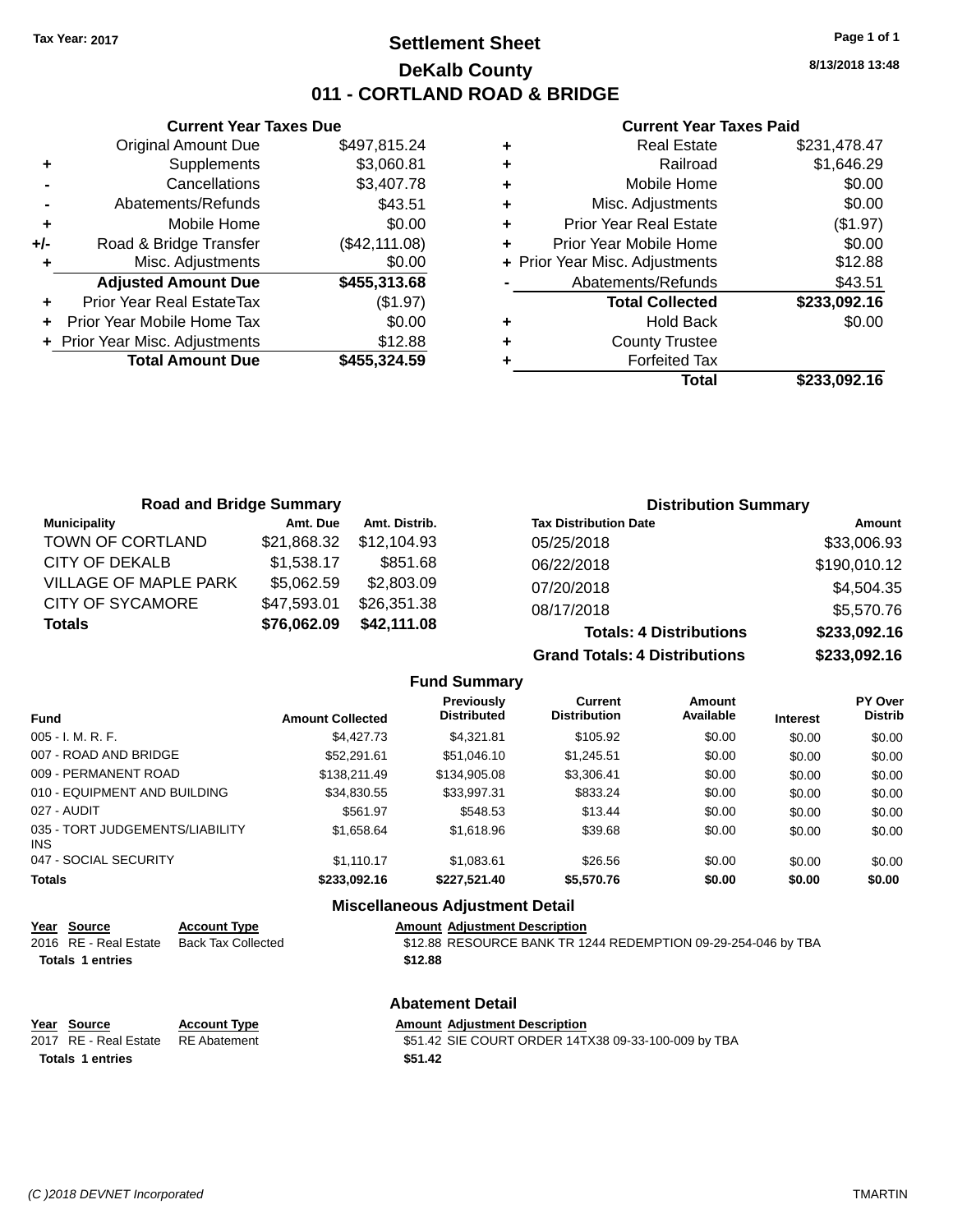### **Settlement Sheet Tax Year: 2017 Page 1 of 1 DeKalb County 012 - DEKALB TOWNSHIP**

**8/13/2018 13:48**

|   | Total                          | \$543,430.65 |
|---|--------------------------------|--------------|
|   | <b>Forfeited Tax</b>           |              |
| ٠ | <b>County Trustee</b>          |              |
| ٠ | <b>Hold Back</b>               | \$0.00       |
|   | <b>Total Collected</b>         | \$543,430.65 |
|   | Abatements/Refunds             | \$2.13       |
|   | + Prior Year Misc. Adjustments | \$5.52       |
| ٠ | Prior Year Mobile Home         | \$0.00       |
| ٠ | <b>Prior Year Real Estate</b>  | (\$248.57)   |
| ٠ | Misc. Adjustments              | \$247.03     |
| ٠ | Mobile Home                    | \$0.00       |
|   | Railroad                       | \$2,429.30   |
| ٠ | <b>Real Estate</b>             | \$540,999.50 |
|   |                                |              |

|     | <b>Current Year Taxes Due</b>  |                |
|-----|--------------------------------|----------------|
|     | <b>Original Amount Due</b>     | \$1,004,117.06 |
| ٠   | Supplements                    | \$8,505.74     |
|     | Cancellations                  | \$28,862.47    |
|     | Abatements/Refunds             | \$2.13         |
| ٠   | Mobile Home                    | \$0.00         |
| +/- | Road & Bridge Transfer         | \$0.00         |
| ٠   | Misc. Adjustments              | \$247.03       |
|     | <b>Adjusted Amount Due</b>     | \$984,005.23   |
|     | Prior Year Real EstateTax      | (\$248.57)     |
|     | Prior Year Mobile Home Tax     | \$0.00         |
|     | + Prior Year Misc. Adjustments | \$5.52         |
|     | <b>Total Amount Due</b>        | \$983,762.18   |
|     |                                |                |

| Amount                           |
|----------------------------------|
| \$94,285.25                      |
| \$421,065.96                     |
| \$8,391.21                       |
| \$19,688.23                      |
| \$543,430.65                     |
| \$543,430.65                     |
|                                  |
| <b>PY Over</b><br><b>Distrib</b> |
|                                  |

| Fund                     | <b>Amount Collected</b> | <b>Previously</b><br><b>Distributed</b> | Current<br><b>Distribution</b> | Amount<br>Available | <b>Interest</b> | <b>PY Over</b><br><b>Distrib</b> |
|--------------------------|-------------------------|-----------------------------------------|--------------------------------|---------------------|-----------------|----------------------------------|
| 001 - CORPORATE          | \$415.674.97            | \$400,615.28                            | \$15,059.69                    | \$0.00              | \$0.00          | \$0.00                           |
| 054 - GENERAL ASSISTANCE | \$127,755,68            | \$123,127,14                            | \$4.628.54                     | \$0.00              | \$0.00          | \$0.00                           |
| Totals                   | \$543,430.65            | \$523.742.42                            | \$19,688,23                    | \$0.00              | \$0.00          | \$0.00                           |
|                          |                         |                                         |                                |                     |                 |                                  |

#### **Miscellaneous Adjustment Detail**

| Year Source | <b>Account Type</b>                      | <b>Amount Adjustment Description</b>                  |
|-------------|------------------------------------------|-------------------------------------------------------|
|             | 2016 RE - Real Estate Back Tax Collected | \$5.52 ORIK WILKINSON REDEMPTION 08-12-377-001 by TBA |
|             |                                          |                                                       |

2017 RE - Real Estate Paymt In Lieu of Tax S247.03 HOUSING AUTHORITY DEKALB UNITS by TBA **Totals \$252.55 2 entries**

#### **Abatement Detail**

| Yea <u>r Source</u>      | <b>Account Type</b> | <b>Amount Adjustment Description</b>             |
|--------------------------|---------------------|--------------------------------------------------|
| 2016 RE - Real Estate    | <b>RE</b> Abatement | \$0.23 PTAB INTEREST REFUND 08-29-200-003 by TBA |
| 2016 RE - Real Estate    | <b>RE</b> Abatement | \$0.08 PTAB INTEREST REFUND 08-29-200-003 by TBA |
| 2017 RE - Real Estate    | <b>RE</b> Abatement | \$0.00 PTAB INTEREST REFUND 08-23-105-006 by TBA |
| 2017 RE - Real Estate    | <b>RE</b> Abatement | \$0.00 PTAB INTEREST REFUND 08-14-352-008 by TBA |
| 2017 RE - Real Estate    | <b>RE</b> Abatement | \$0.12 PTAB INTEREST REFUND 08-16-401-008 by TBA |
| 2017 RE - Real Estate    | <b>RE</b> Abatement | \$0.01 PTAB INTEREST REFUND 08-21-426-011 by TBA |
| 2017 RE - Real Estate    | <b>RE</b> Abatement | \$0.03 PTAB INTEREST REFUND 08-23-105-009 by TBA |
| 2017 RE - Real Estate    | <b>RE</b> Abatement | \$0.03 PTAB INTEREST REFUND 08-24-128-026 by TBA |
| 2017 RE - Real Estate    | <b>RE</b> Abatement | \$0.77 PTAB INTEREST REFUND 08-13-151-039 by TBA |
| 2017 RE - Real Estate    | <b>RE</b> Abatement | \$0.85 PTAB INTEREST REFUND 08-12-252-003 by TBA |
| 2017 RE - Real Estate    | <b>RE</b> Abatement | \$0.01 PTAB INTEREST REFUND 08-22-228-016 by TBA |
| <b>Totals 11 entries</b> |                     | \$2.13                                           |

**Year Source Account Type**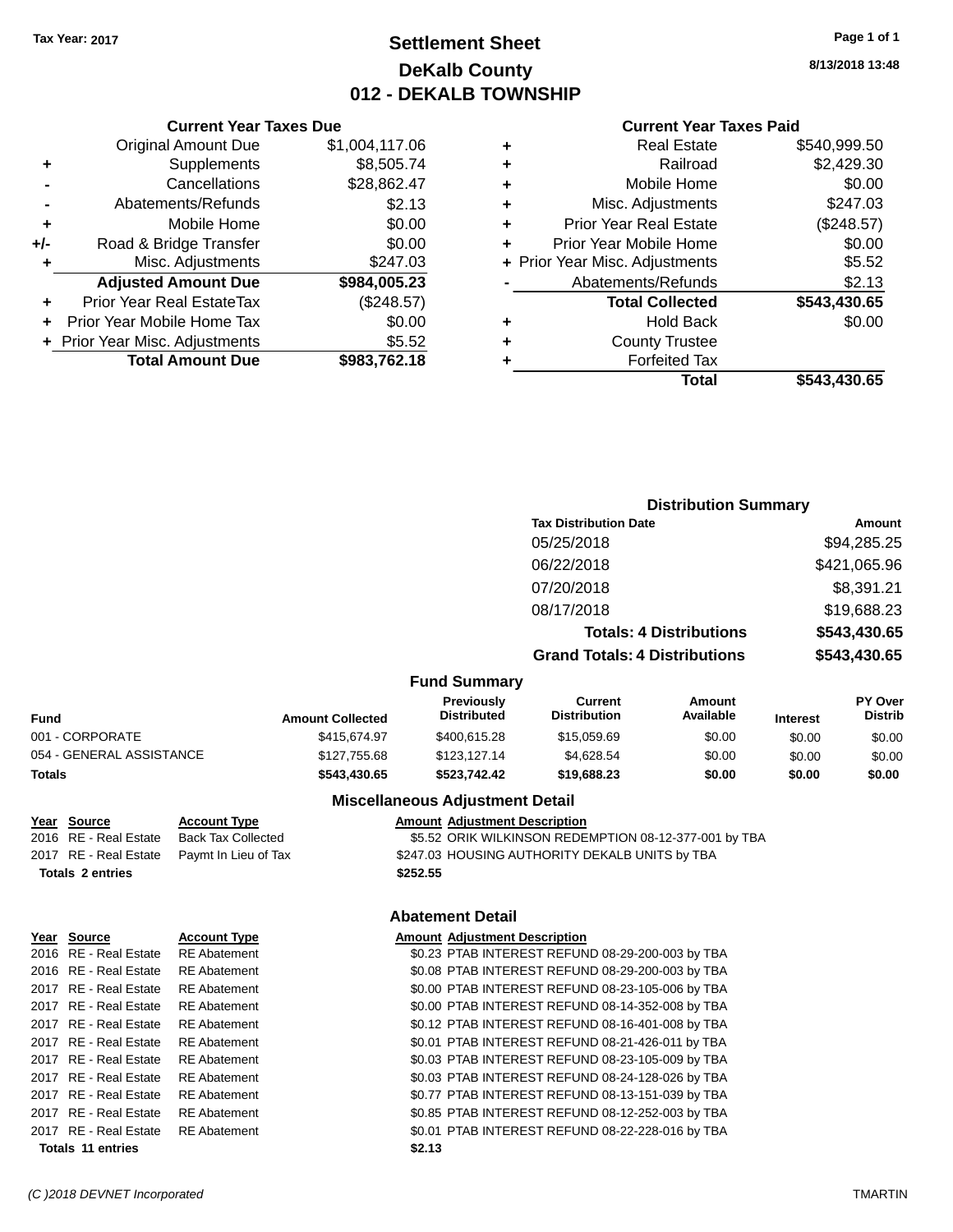### **Settlement Sheet Tax Year: 2017 Page 1 of 2 DeKalb County 013 - DEKALB ROAD & BRIDGE**

**8/13/2018 13:48**

#### **Current Year Taxes Paid**

|   | <b>Real Estate</b>             | \$567.414.06 |
|---|--------------------------------|--------------|
| ٠ | Railroad                       | \$2,592.26   |
| ٠ | Mobile Home                    | \$0.00       |
| ٠ | Misc. Adjustments              | \$290.07     |
| ٠ | <b>Prior Year Real Estate</b>  | (\$256.40)   |
| ٠ | Prior Year Mobile Home         | \$0.00       |
|   | + Prior Year Misc. Adjustments | \$6.47       |
|   | Abatements/Refunds             | \$2.19       |
|   | <b>Total Collected</b>         | \$570,044.27 |
| ٠ | <b>Hold Back</b>               | \$0.00       |
| ٠ | <b>County Trustee</b>          |              |
|   | <b>Forfeited Tax</b>           |              |
|   | Total                          | \$570,044.27 |

|     | <b>Current Year Taxes Due</b>  |                |
|-----|--------------------------------|----------------|
|     | <b>Original Amount Due</b>     | \$1,179,058.21 |
| ٠   | Supplements                    | \$29,115.78    |
|     | Cancellations                  | \$29,729.85    |
|     | Abatements/Refunds             | \$2.19         |
| ٠   | Mobile Home                    | \$0.00         |
| +/- | Road & Bridge Transfer         | (\$79,685.87)  |
| ٠   | Misc. Adjustments              | \$290.07       |
|     | <b>Adjusted Amount Due</b>     | \$1,099,046.15 |
|     | Prior Year Real EstateTax      | (\$256.40)     |
|     | Prior Year Mobile Home Tax     | \$0.00         |
|     | + Prior Year Misc. Adjustments | \$6.47         |
|     | <b>Total Amount Due</b>        | \$1,098,796.22 |
|     |                                |                |

|                         | <b>Road and Bridge Summary</b> |               |                                         |                                       | <b>Distribution Summary</b>    |                 |                           |
|-------------------------|--------------------------------|---------------|-----------------------------------------|---------------------------------------|--------------------------------|-----------------|---------------------------|
| <b>Municipality</b>     | Amt. Due                       | Amt. Distrib. |                                         | <b>Tax Distribution Date</b>          |                                |                 | Amount                    |
| CITY OF DEKALB          | \$134,207.48                   | \$74,004.05   |                                         | 05/25/2018                            |                                |                 | \$97,118.25               |
| <b>CITY OF SYCAMORE</b> | \$10,300.15                    | \$5,681.82    |                                         | 06/22/2018                            |                                |                 | \$444,002.61              |
| <b>Totals</b>           | \$144,507.63                   | \$79,685.87   |                                         | 07/20/2018                            |                                |                 | \$8,643.41                |
|                         |                                |               |                                         | 08/17/2018                            |                                |                 | \$20,280.00               |
|                         |                                |               |                                         |                                       | <b>Totals: 4 Distributions</b> |                 | \$570,044.27              |
|                         |                                |               |                                         | <b>Grand Totals: 4 Distributions</b>  |                                |                 | \$570,044.27              |
|                         |                                |               | <b>Fund Summary</b>                     |                                       |                                |                 |                           |
| <b>Fund</b>             | <b>Amount Collected</b>        |               | <b>Previously</b><br><b>Distributed</b> | <b>Current</b><br><b>Distribution</b> | Amount<br>Available            | <b>Interest</b> | PY Over<br><b>Distrib</b> |
| 007 - ROAD AND BRIDGE   |                                | \$88,025.11   | \$84.896.22                             | \$3,128.89                            | \$0.00                         | \$0.00          | \$0.00                    |
| 009 - PERMANENT ROAD    |                                | \$438,496.32  | \$422,893,83                            | \$15,602.49                           | \$0.00                         | \$0.00          | \$0.00                    |

### 010 - EQUIPMENT AND BUILDING \$43,522.84 \$41,974.22 \$1,548.62 \$0.00 \$0.00 \$0.00 **Totals \$570,044.27 \$549,764.27 \$20,280.00 \$0.00 \$0.00 \$0.00**

# **Year Source Account Type Amount Adjustment Description**

**Totals \$296.54 2 entries**

**Miscellaneous Adjustment Detail**

\$6.47 ORIK WILKINSON REDEMPTION 08-12-377-001 by TBA

2017 RE - Real Estate Paymt In Lieu of Tax S290.07 HOUSING AUTHORITY DEKALB UNITS by TBA

#### **Abatement Detail**

| <u>Year Source</u>                 | <b>Account Type</b> | <b>Amount Adjustment Description</b>             |
|------------------------------------|---------------------|--------------------------------------------------|
| 2016 RE - Real Estate              | <b>RE</b> Abatement | \$0.27 PTAB INTEREST REFUND 08-29-200-003 by TBA |
| 2016 RE - Real Estate              | <b>RE</b> Abatement | \$0.09 PTAB INTEREST REFUND 08-29-200-003 by TBA |
| 2017 RE - Real Estate              | <b>RE</b> Abatement | \$0.00 PTAB INTEREST REFUND 08-23-105-006 by TBA |
| 2017 RE - Real Estate              | <b>RE</b> Abatement | \$0.01 PTAB INTEREST REFUND 08-14-352-008 by TBA |
| 2017 RE - Real Estate              | <b>RE</b> Abatement | \$0.14 PTAB INTEREST REFUND 08-16-401-008 by TBA |
| 2017 RE - Real Estate              | <b>RE</b> Abatement | \$0.01 PTAB INTEREST REFUND 08-21-426-011 by TBA |
| 2017 RE - Real Estate              | <b>RE</b> Abatement | \$0.03 PTAB INTEREST REFUND 08-23-105-009 by TBA |
| 2017 RE - Real Estate              | <b>RE</b> Abatement | \$0.03 PTAB INTEREST REFUND 08-24-128-026 by TBA |
| 2017 RE - Real Estate              | <b>RE</b> Abatement | \$0.91 PTAB INTEREST REFUND 08-13-151-039 by TBA |
| 2017 RE - Real Estate RE Abatement |                     | \$0.99 PTAB INTEREST REFUND 08-12-252-003 by TBA |
|                                    |                     |                                                  |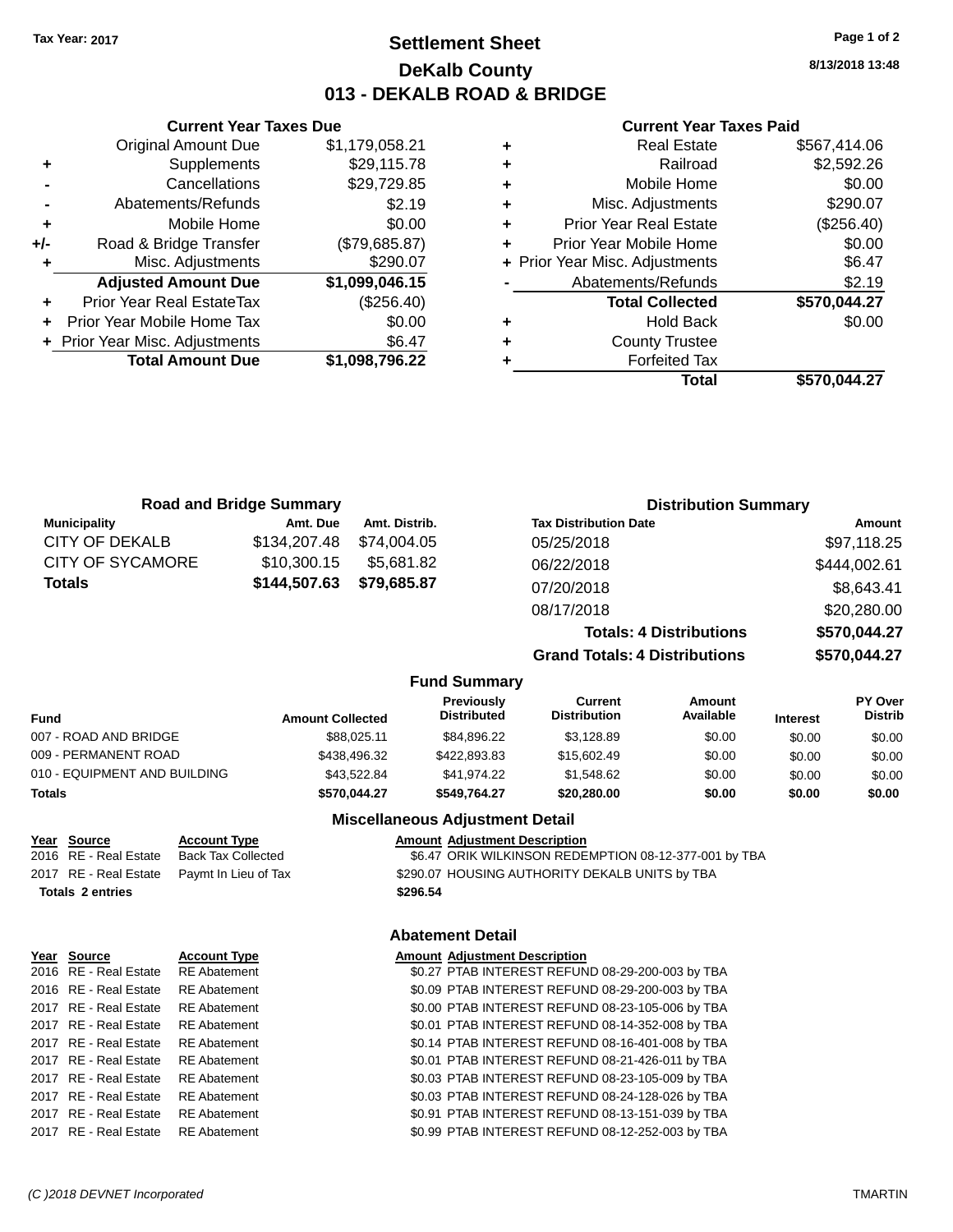### **Settlement Sheet Tax Year: 2017 Page 2 of 2 DeKalb County Abatement Detail**

**8/13/2018 13:48**

**Totals \$2.49 11 entries**

**Year Source Account Type Anneunt Adjustment Description**<br>
2017 RE - Real Estate RE Abatement **Amount Adjustment Description** \$0.01 PTAB INTEREST REFUND 08-22-228-016 by TBA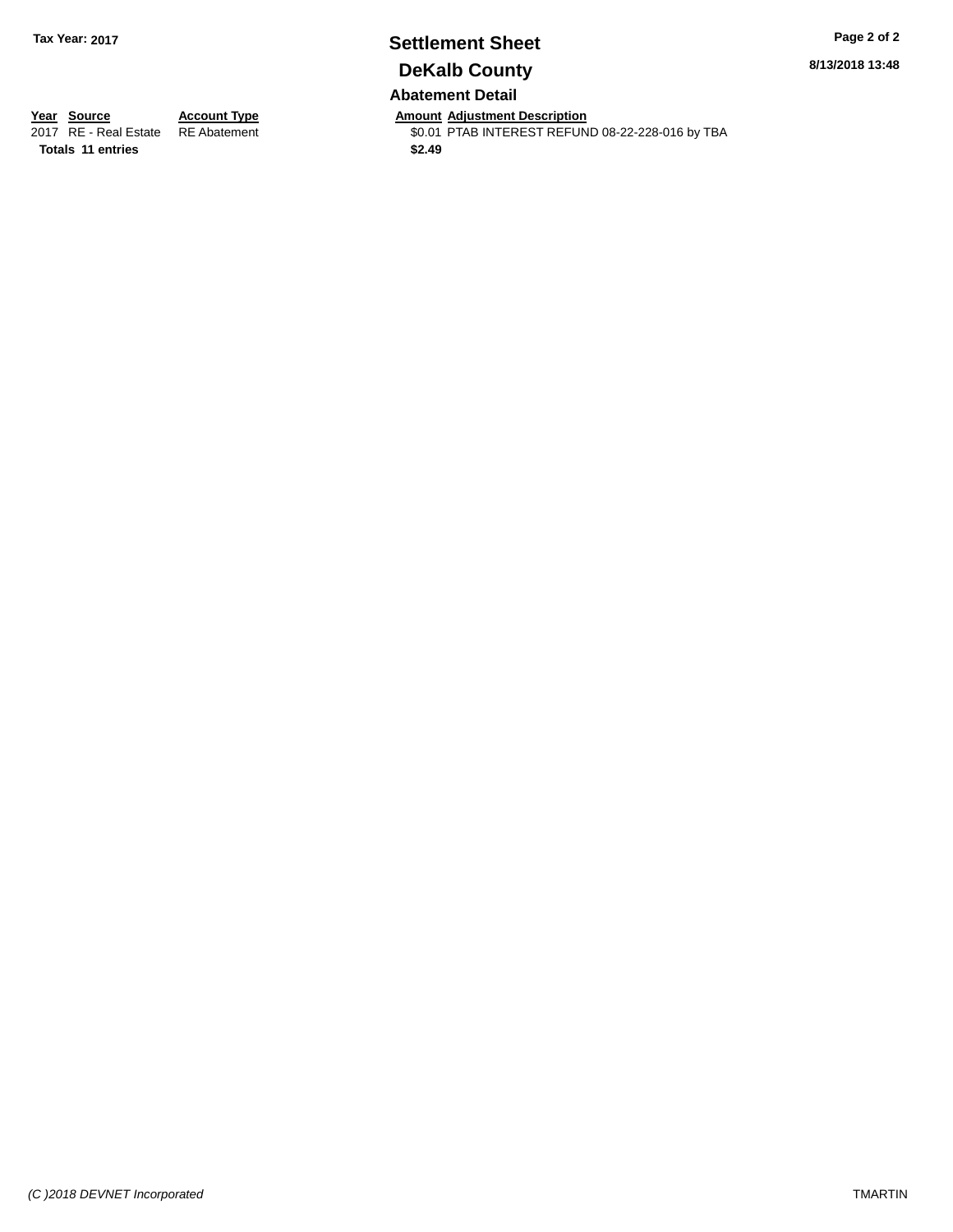### **Settlement Sheet Tax Year: 2017 Page 1 of 1 DeKalb County 014 - FRANKLIN TOWNSHIP**

**8/13/2018 13:48**

#### **Current Year Taxes Paid**

|     | <b>Current Year Taxes Due</b>    |              |  |  |  |
|-----|----------------------------------|--------------|--|--|--|
|     | <b>Original Amount Due</b>       | \$115,420.35 |  |  |  |
| ٠   | Supplements                      | \$1,228.48   |  |  |  |
|     | Cancellations                    | \$1,331.93   |  |  |  |
|     | Abatements/Refunds               | \$0.00       |  |  |  |
| ٠   | Mobile Home                      | \$0.00       |  |  |  |
| +/- | Road & Bridge Transfer           | \$0.00       |  |  |  |
| ٠   | \$10.59<br>Misc. Adjustments     |              |  |  |  |
|     | <b>Adjusted Amount Due</b>       | \$115,327.49 |  |  |  |
| ٠   | <b>Prior Year Real EstateTax</b> | \$0.00       |  |  |  |
|     | Prior Year Mobile Home Tax       | \$0.00       |  |  |  |
|     | + Prior Year Misc. Adjustments   | \$0.00       |  |  |  |
|     | <b>Total Amount Due</b>          | \$115.327.49 |  |  |  |
|     |                                  |              |  |  |  |

| ٠ | <b>Real Estate</b>             | \$64,468.25 |
|---|--------------------------------|-------------|
| ٠ | Railroad                       | \$660.89    |
| ٠ | Mobile Home                    | \$0.00      |
| ٠ | Misc. Adjustments              | \$10.59     |
| ٠ | <b>Prior Year Real Estate</b>  | \$0.00      |
| ٠ | Prior Year Mobile Home         | \$0.00      |
|   | + Prior Year Misc. Adjustments | \$0.00      |
|   | Abatements/Refunds             | \$0.00      |
|   | <b>Total Collected</b>         | \$65,139.73 |
| ٠ | Hold Back                      | \$0.00      |
| ٠ | <b>County Trustee</b>          |             |
| ٠ | <b>Forfeited Tax</b>           |             |
|   | Total                          | \$65,139.73 |
|   |                                |             |

| <b>Distribution Summary</b>          |             |
|--------------------------------------|-------------|
| <b>Tax Distribution Date</b>         | Amount      |
| 05/25/2018                           | \$12,220.06 |
| 06/22/2018                           | \$49,183.92 |
| 07/20/2018                           | \$1,963.42  |
| 08/17/2018                           | \$1,772.33  |
| <b>Totals: 4 Distributions</b>       | \$65,139.73 |
| <b>Grand Totals: 4 Distributions</b> | \$65,139.73 |

#### **Fund Summary**

| Fund                     | <b>Amount Collected</b> | Previously<br><b>Distributed</b> | Current<br><b>Distribution</b> | Amount<br>Available | <b>Interest</b> | <b>PY Over</b><br><b>Distrib</b> |
|--------------------------|-------------------------|----------------------------------|--------------------------------|---------------------|-----------------|----------------------------------|
| 001 - CORPORATE          | \$57,556.41             | \$55,990.41                      | \$1,566.00                     | \$0.00              | \$0.00          | \$0.00                           |
| 005 - I. M. R. F.        | \$4,278,83              | \$4.162.41                       | \$116.42                       | \$0.00              | \$0.00          | \$0.00                           |
| 054 - GENERAL ASSISTANCE | \$3,304.49              | \$3.214.58                       | \$89.91                        | \$0.00              | \$0.00          | \$0.00                           |
| Totals                   | \$65,139.73             | \$63,367.40                      | \$1,772.33                     | \$0.00              | \$0.00          | \$0.00                           |

### **Miscellaneous Adjustment Detail**

| Year Source             | <b>Account Type</b>                      | <b>Amount Adiustment Description</b>              |
|-------------------------|------------------------------------------|---------------------------------------------------|
|                         | 2017 RE - Real Estate Back Tax Collected | \$10.59 KETTLESON REDEMPTION 01-19-335-001 by TBA |
| <b>Totals 1 entries</b> |                                          | \$10.59                                           |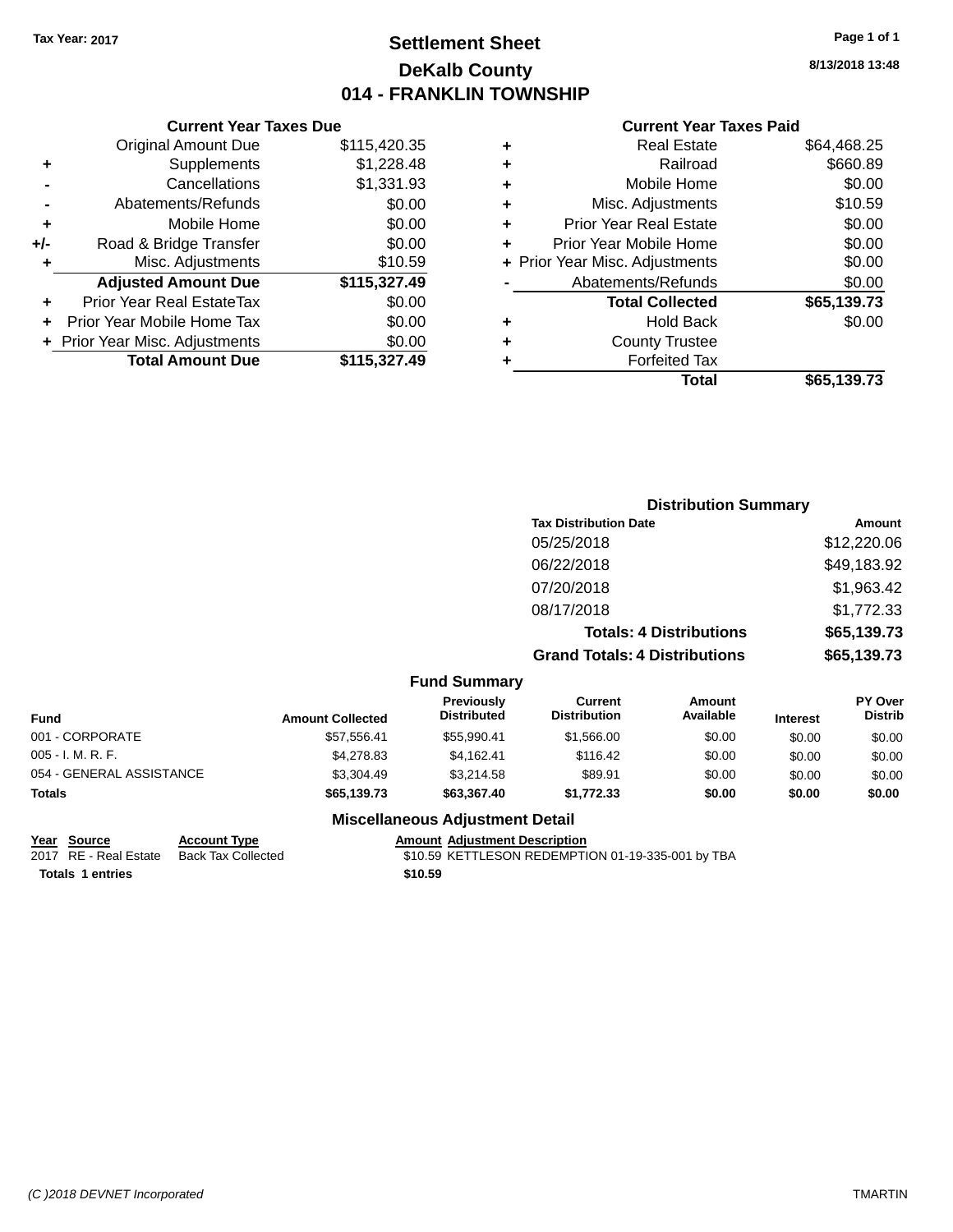### **Settlement Sheet Tax Year: 2017 Page 1 of 1 DeKalb County 015 - FRANKLIN TWP CEMETERY**

**8/13/2018 13:48**

#### **Current Year Taxes Paid**

|     | <b>Current Year Taxes Due</b>  |             |
|-----|--------------------------------|-------------|
|     | <b>Original Amount Due</b>     | \$34,625.13 |
| ٠   | Supplements                    | \$368.55    |
|     | Cancellations                  | \$399.56    |
|     | Abatements/Refunds             | \$0.00      |
| ٠   | Mobile Home                    | \$0.00      |
| +/- | Road & Bridge Transfer         | \$0.00      |
| ٠   | Misc. Adjustments              | \$3.18      |
|     | <b>Adjusted Amount Due</b>     | \$34,597.30 |
| ٠   | Prior Year Real EstateTax      | \$0.00      |
|     | Prior Year Mobile Home Tax     | \$0.00      |
|     | + Prior Year Misc. Adjustments | \$0.00      |
|     | <b>Total Amount Due</b>        | \$34,597.30 |
|     |                                |             |

|   | <b>Real Estate</b>             | \$19,340.04 |
|---|--------------------------------|-------------|
| ٠ | Railroad                       | \$198.26    |
| ٠ | Mobile Home                    | \$0.00      |
| ٠ | Misc. Adjustments              | \$3.18      |
| ٠ | <b>Prior Year Real Estate</b>  | \$0.00      |
| ٠ | Prior Year Mobile Home         | \$0.00      |
|   | + Prior Year Misc. Adjustments | \$0.00      |
|   | Abatements/Refunds             | \$0.00      |
|   | <b>Total Collected</b>         | \$19,541.48 |
| ٠ | <b>Hold Back</b>               | \$0.00      |
|   | <b>County Trustee</b>          |             |
| ٠ | <b>Forfeited Tax</b>           |             |
|   | Total                          | \$19.541.48 |
|   |                                |             |

|                |                     |                         |                                        | <b>Distribution Summary</b>           |                                |                 |                                  |
|----------------|---------------------|-------------------------|----------------------------------------|---------------------------------------|--------------------------------|-----------------|----------------------------------|
|                |                     |                         |                                        | <b>Tax Distribution Date</b>          |                                | Amount          |                                  |
|                |                     |                         |                                        | 05/25/2018                            |                                |                 | \$3,665.85                       |
|                |                     |                         |                                        | 06/22/2018                            |                                |                 | \$14,754.92                      |
|                |                     |                         |                                        | 07/20/2018                            |                                |                 | \$589.02                         |
|                |                     |                         |                                        | 08/17/2018                            |                                |                 | \$531.69                         |
|                |                     |                         |                                        |                                       | <b>Totals: 4 Distributions</b> |                 | \$19,541.48                      |
|                |                     |                         |                                        | <b>Grand Totals: 4 Distributions</b>  |                                |                 | \$19,541.48                      |
|                |                     |                         | <b>Fund Summary</b>                    |                                       |                                |                 |                                  |
| <b>Fund</b>    |                     | <b>Amount Collected</b> | Previously<br><b>Distributed</b>       | <b>Current</b><br><b>Distribution</b> | <b>Amount</b><br>Available     | <b>Interest</b> | <b>PY Over</b><br><b>Distrib</b> |
| 017 - CEMETERY |                     | \$19,541.48             | \$19,009.79                            | \$531.69                              | \$0.00                         | \$0.00          | \$0.00                           |
| <b>Totals</b>  |                     | \$19,541.48             | \$19,009.79                            | \$531.69                              | \$0.00                         | \$0.00          | \$0.00                           |
|                |                     |                         | <b>Miscellaneous Adjustment Detail</b> |                                       |                                |                 |                                  |
| Year Source    | <b>Account Type</b> |                         | <b>Amount Adjustment Description</b>   |                                       |                                |                 |                                  |

| <b>IGAI JUULUE</b>      | ACCOUNT IVDE       | Allivulli Aulustillelli Describildii             |
|-------------------------|--------------------|--------------------------------------------------|
| 2017 RE - Real Estate   | Back Tax Collected | \$3.18 KETTLESON REDEMPTION 01-19-335-001 by TBA |
| <b>Totals 1 entries</b> |                    | \$3.18                                           |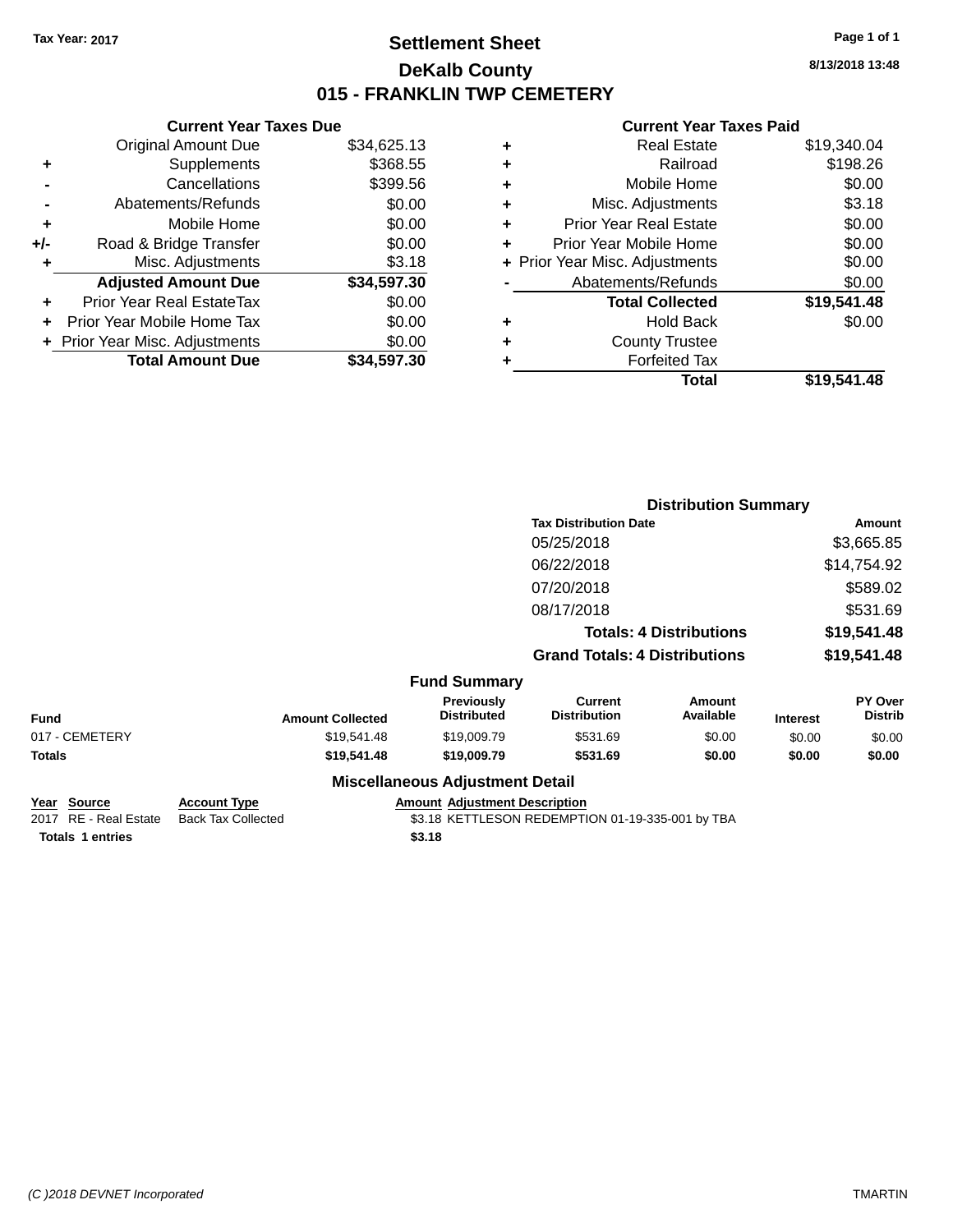### **Settlement Sheet Tax Year: 2017 Page 1 of 1 DeKalb County 016 - FRANKLIN ROAD & BRIDGE**

**8/13/2018 13:48**

#### **Current Year Taxes Paid**

|     | <b>Current Year Taxes Due</b>  |              |
|-----|--------------------------------|--------------|
|     | <b>Original Amount Due</b>     | \$198,420.58 |
| ٠   | Supplements                    | \$2,031.82   |
|     | Cancellations                  | \$2,203.66   |
|     | Abatements/Refunds             | \$0.00       |
| ٠   | Mobile Home                    | \$0.00       |
| +/- | Road & Bridge Transfer         | (\$4,180.09) |
|     | Misc. Adjustments              | \$18.20      |
|     | <b>Adjusted Amount Due</b>     | \$194,086.85 |
| ٠   | Prior Year Real EstateTax      | \$0.00       |
|     | Prior Year Mobile Home Tax     | \$0.00       |
|     | + Prior Year Misc. Adjustments | \$0.00       |
|     | <b>Total Amount Due</b>        | \$194,086.85 |
|     |                                |              |

|   | <b>Real Estate</b>             | \$106,661.04 |
|---|--------------------------------|--------------|
| ٠ | Railroad                       | \$1,123.51   |
| ٠ | Mobile Home                    | \$0.00       |
| ٠ | Misc. Adjustments              | \$18.20      |
| ٠ | <b>Prior Year Real Estate</b>  | \$0.00       |
| ÷ | Prior Year Mobile Home         | \$0.00       |
|   | + Prior Year Misc. Adjustments | \$0.00       |
|   | Abatements/Refunds             | \$0.00       |
|   | <b>Total Collected</b>         | \$107,802.75 |
| ٠ | <b>Hold Back</b>               | \$0.00       |
| ٠ | <b>County Trustee</b>          |              |
|   | <b>Forfeited Tax</b>           |              |
|   | Total                          | \$107,802.75 |
|   |                                |              |

| <b>Road and Bridge Summary</b> |            |               | <b>Distribution Summary</b>    |              |
|--------------------------------|------------|---------------|--------------------------------|--------------|
| <b>Municipality</b>            | Amt. Due   | Amt. Distrib. | <b>Tax Distribution Date</b>   | Amount       |
| <b>VILLAGE OF KIRKLAND</b>     | \$7,393.76 | \$4.180.09    | 05/25/2018                     | \$20,217.82  |
| <b>Totals</b>                  | \$7,393.76 | \$4,180.09    | 06/22/2018                     | \$81,404.18  |
|                                |            |               | 07/20/2018                     | \$3,248.48   |
|                                |            |               | 08/17/2018                     | \$2,932.27   |
|                                |            |               | <b>Totals: 4 Distributions</b> | \$107,802.75 |

**Grand Totals: 4 Distribute** 

**Amount**

| ributions: | \$107,802.75 |
|------------|--------------|
| ributions  | \$107,802.75 |

**PY Over**

|           | <b>Fund Summary</b>                     |                                |
|-----------|-----------------------------------------|--------------------------------|
| Collected | <b>Previously</b><br><b>Distributed</b> | Current<br><b>Distribution</b> |

| <b>Amount Collected</b> | <b>Distributed</b> | <b>Distribution</b> | Available | <b>Interest</b> | <b>Distrib</b> |
|-------------------------|--------------------|---------------------|-----------|-----------------|----------------|
| \$12,577.03             | \$12,235.65        | \$341.38            | \$0.00    | \$0.00          | \$0.00         |
| \$13,937.26             | \$13,558.06        | \$379.20            | \$0.00    | \$0.00          | \$0.00         |
| \$52,088.71             | \$50.671.48        | \$1,417.23          | \$0.00    | \$0.00          | \$0.00         |
| \$25.244.07             | \$24.557.23        | \$686.84            | \$0.00    | \$0.00          | \$0.00         |
| \$2,824.76              | \$2.747.91         | \$76.85             | \$0.00    | \$0.00          | \$0.00         |
| \$1.130.92              | \$1.100.15         | \$30.77             | \$0.00    | \$0.00          | \$0.00         |
| \$107.802.75            | \$104.870.48       | \$2.932.27          | \$0.00    | \$0.00          | \$0.00         |
|                         |                    |                     |           |                 |                |

### **Miscellaneous Adjustment Detail**

|                         | Year Source           | <b>Account Type</b> | <b>Amount Adiustment Description</b>              |
|-------------------------|-----------------------|---------------------|---------------------------------------------------|
|                         | 2017 RE - Real Estate | Back Tax Collected  | \$18.20 KETTLESON REDEMPTION 01-19-335-001 by TBA |
| <b>Totals 1 entries</b> |                       |                     | \$18.20                                           |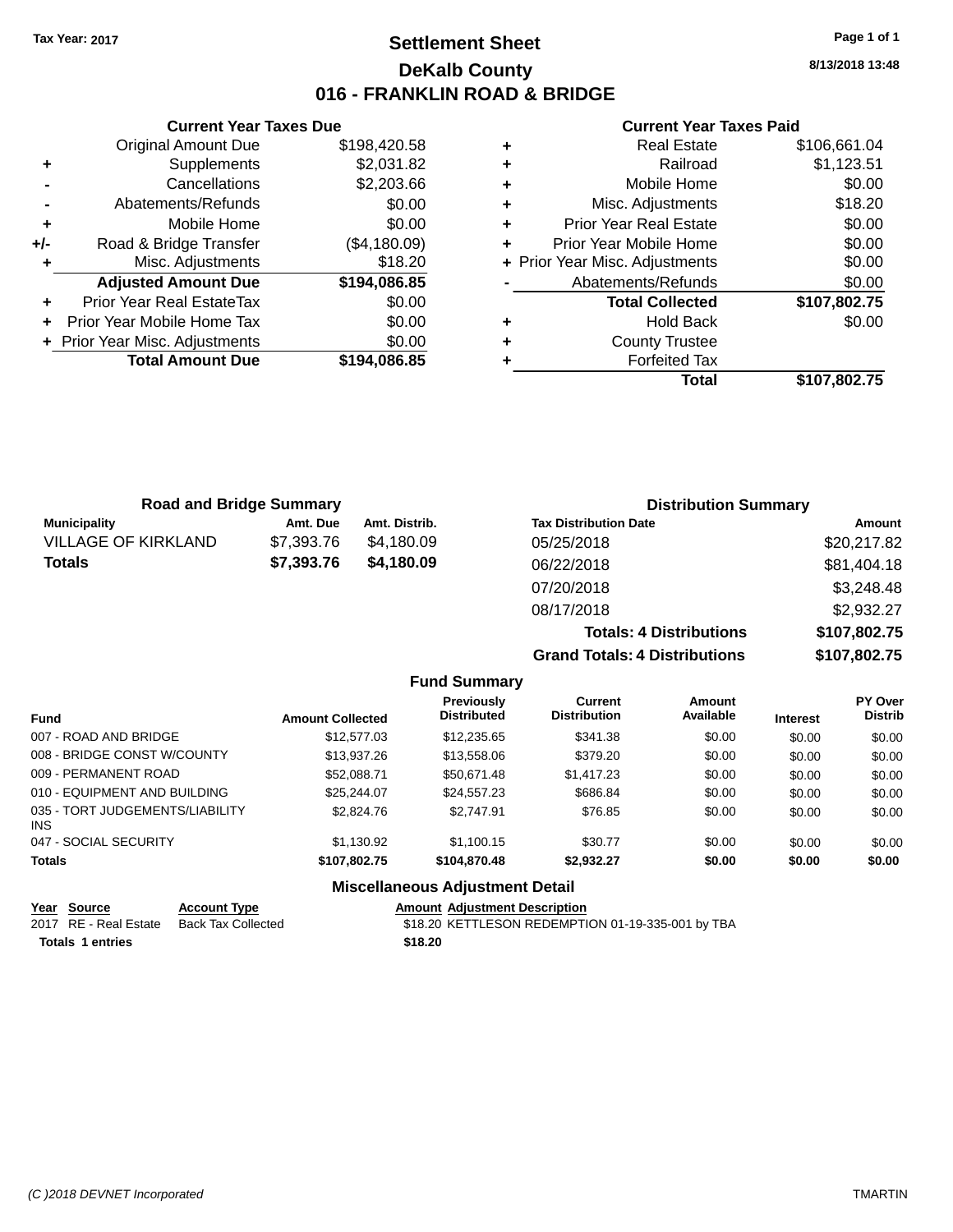### **Settlement Sheet Tax Year: 2017 Page 1 of 1 DeKalb County 017 - GENOA TOWNSHIP**

**8/13/2018 13:48**

#### **Current Year Taxes Paid**

|       | <b>Current Year Taxes Due</b>  |              |
|-------|--------------------------------|--------------|
|       | <b>Original Amount Due</b>     | \$248,981.04 |
| ٠     | Supplements                    | \$5,695.09   |
|       | Cancellations                  | \$6,912.68   |
|       | Abatements/Refunds             | \$0.00       |
| ÷     | Mobile Home                    | \$0.00       |
| $+/-$ | Road & Bridge Transfer         | \$0.00       |
|       | Misc. Adjustments              | \$0.00       |
|       | <b>Adjusted Amount Due</b>     | \$247,763.45 |
| ٠     | Prior Year Real EstateTax      | \$0.00       |
|       | Prior Year Mobile Home Tax     | \$0.00       |
|       | + Prior Year Misc. Adjustments | \$0.00       |
|       | <b>Total Amount Due</b>        | \$247,763.45 |
|       |                                |              |

|   | <b>Real Estate</b>             | \$140,847.70 |
|---|--------------------------------|--------------|
| ٠ | Railroad                       | \$1,112.15   |
| ÷ | Mobile Home                    | \$0.00       |
| ٠ | Misc. Adjustments              | \$0.00       |
| ٠ | <b>Prior Year Real Estate</b>  | \$0.00       |
| ÷ | Prior Year Mobile Home         | \$0.00       |
|   | + Prior Year Misc. Adjustments | \$0.00       |
|   | Abatements/Refunds             | \$0.00       |
|   | <b>Total Collected</b>         | \$141,959.85 |
| ٠ | <b>Hold Back</b>               | \$0.00       |
| ٠ | <b>County Trustee</b>          |              |
| ٠ | <b>Forfeited Tax</b>           |              |
|   | Total                          | \$141,959.85 |
|   |                                |              |

### **Distribution Summary Tax Distribution Date Amount** 05/25/2018 \$27,867.47 06/22/2018 \$107,113.67 07/20/2018 \$3,095.47 08/17/2018 \$3,883.24 **Totals: 4 Distributions \$141,959.85 Grand Totals: 4 Distributions \$141,959.85**

|                                         |                         | <b>Fund Summary</b>                     |                                |                            |                 |                                  |
|-----------------------------------------|-------------------------|-----------------------------------------|--------------------------------|----------------------------|-----------------|----------------------------------|
| <b>Fund</b>                             | <b>Amount Collected</b> | <b>Previously</b><br><b>Distributed</b> | Current<br><b>Distribution</b> | <b>Amount</b><br>Available | <b>Interest</b> | <b>PY Over</b><br><b>Distrib</b> |
| 001 - CORPORATE                         | \$122,899.45            | \$119,537.60                            | \$3,361.85                     | \$0.00                     | \$0.00          | \$0.00                           |
| 035 - TORT JUDGEMENTS/LIABILITY<br>INS. | \$2,697.95              | \$2,624.15                              | \$73.80                        | \$0.00                     | \$0.00          | \$0.00                           |
| 047 - SOCIAL SECURITY                   | \$6.759.42              | \$6,574.52                              | \$184.90                       | \$0.00                     | \$0.00          | \$0.00                           |
| 054 - GENERAL ASSISTANCE                | \$9,603.03              | \$9.340.34                              | \$262.69                       | \$0.00                     | \$0.00          | \$0.00                           |
| <b>Totals</b>                           | \$141,959.85            | \$138,076.61                            | \$3,883.24                     | \$0.00                     | \$0.00          | \$0.00                           |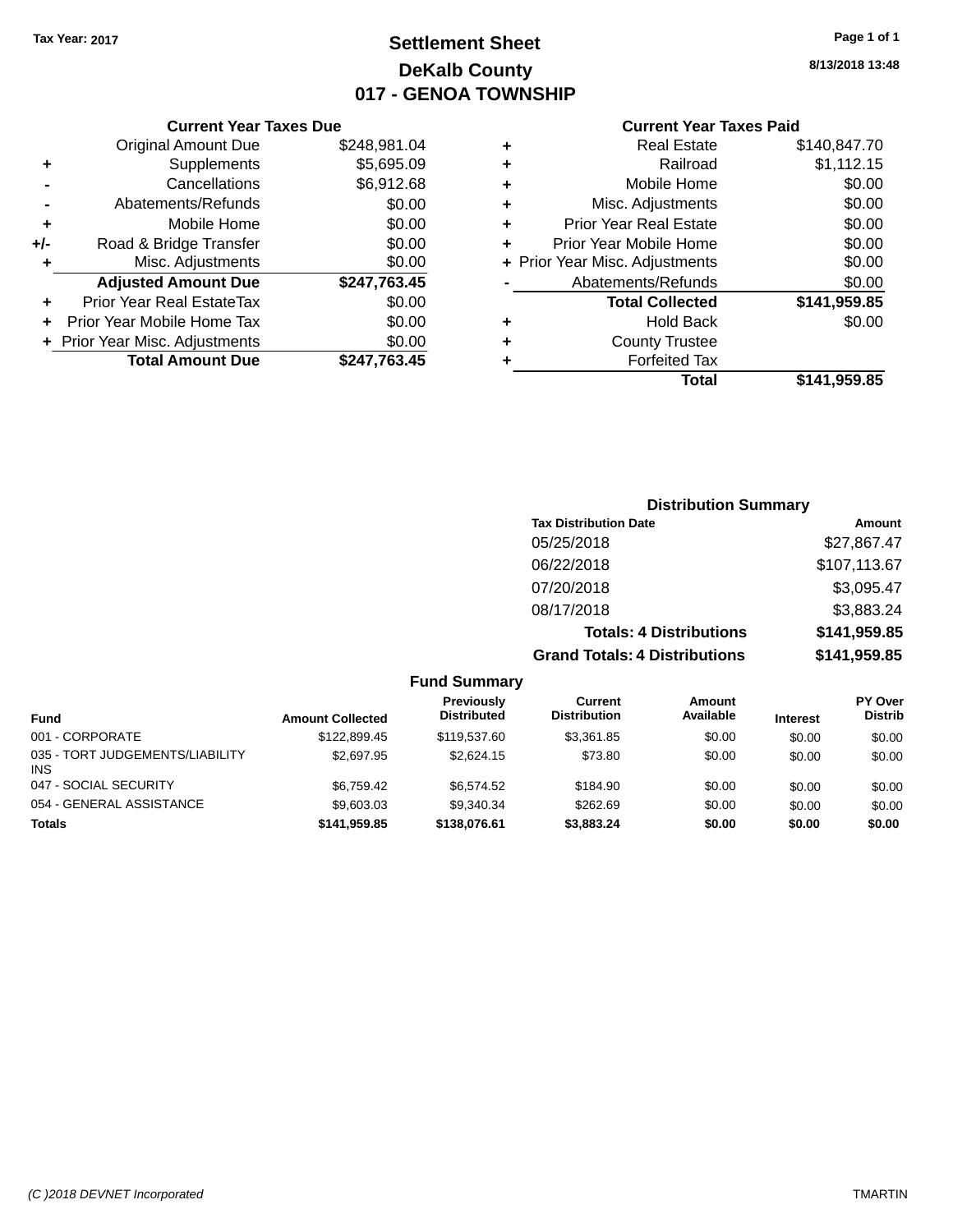### **Settlement Sheet Tax Year: 2017 Page 1 of 1 DeKalb County 018 - GENOA ROAD & BRIDGE**

**8/13/2018 13:48**

#### **Current Year Taxes Paid**

|     | <b>Original Amount Due</b>     | \$186,986.47  |
|-----|--------------------------------|---------------|
| ٠   | Supplements                    | \$4,421.62    |
|     | Cancellations                  | \$4,621.79    |
|     | Abatements/Refunds             | \$0.00        |
| ÷   | Mobile Home                    | \$0.00        |
| +/- | Road & Bridge Transfer         | (\$14,946.77) |
|     | Misc. Adjustments              | \$0.00        |
|     | <b>Adjusted Amount Due</b>     | \$171,839.53  |
| ÷   | Prior Year Real EstateTax      | \$0.00        |
| ÷   | Prior Year Mobile Home Tax     | \$0.00        |
|     | + Prior Year Misc. Adjustments | \$0.00        |
|     | <b>Total Amount Due</b>        | \$171,839.53  |
|     |                                |               |

**Current Year Taxes Due**

| ٠ | <b>Real Estate</b>             | \$91,307.45 |
|---|--------------------------------|-------------|
| ٠ | Railroad                       | \$791.40    |
| ٠ | Mobile Home                    | \$0.00      |
| ٠ | Misc. Adjustments              | \$0.00      |
| ٠ | <b>Prior Year Real Estate</b>  | \$0.00      |
| ٠ | Prior Year Mobile Home         | \$0.00      |
|   | + Prior Year Misc. Adjustments | \$0.00      |
|   | Abatements/Refunds             | \$0.00      |
|   | <b>Total Collected</b>         | \$92,098.85 |
| ٠ | Hold Back                      | \$0.00      |
| ٠ | <b>County Trustee</b>          |             |
| ٠ | <b>Forfeited Tax</b>           |             |
|   | Total                          | \$92.098.85 |
|   |                                |             |

**Grand Totals: 4 Distributions \$92,098.85**

|                      | <b>Road and Bridge Summary</b> |               | <b>Distribution Summary</b>    |             |
|----------------------|--------------------------------|---------------|--------------------------------|-------------|
| <b>Municipality</b>  | Amt. Due                       | Amt. Distrib. | <b>Tax Distribution Date</b>   | Amount      |
| <b>CITY OF GENOA</b> | \$26,057.64                    | \$14,946.77   | 05/25/2018                     | \$18,150.93 |
| <b>Totals</b>        | \$26,057.64                    | \$14,946.77   | 06/22/2018                     | \$69,442.21 |
|                      |                                |               | 07/20/2018                     | \$1,998.56  |
|                      |                                |               | 08/17/2018                     | \$2,507.15  |
|                      |                                |               | <b>Totals: 4 Distributions</b> | \$92,098.85 |

**Fund Summary Fund Interest Amount Collected Distributed PY Over Distrib Amount Available Current Distribution Previously** 007 - ROAD AND BRIDGE \$32,497.01 \$31,613.67 \$883.34 \$0.00 \$0.00 \$0.00 008 - BRIDGE CONST W/COUNTY  $$532.43$   $$517.93$   $$14.50$   $$0.00$   $$0.00$   $$0.00$ 009 - PERMANENT ROAD \$16,771.02 \$45,496.78 \$1,274.24 \$0.00 \$0.00 \$0.00 \$0.00 010 - EQUIPMENT AND BUILDING \$5,201.34 \$5,059.63 \$141.71 \$0.00 \$0.00 \$0.00 \$0.00 035 - TORT JUDGEMENTS/LIABILITY INS \$5,207.25 \$5,065.38 \$141.87 \$0.00 \$0.00 \$0.00 047 - SOCIAL SECURITY \$1,889.80 \$1,838.31 \$51.49 \$0.00 \$0.00 \$0.00 **Totals \$92,098.85 \$89,591.70 \$2,507.15 \$0.00 \$0.00 \$0.00**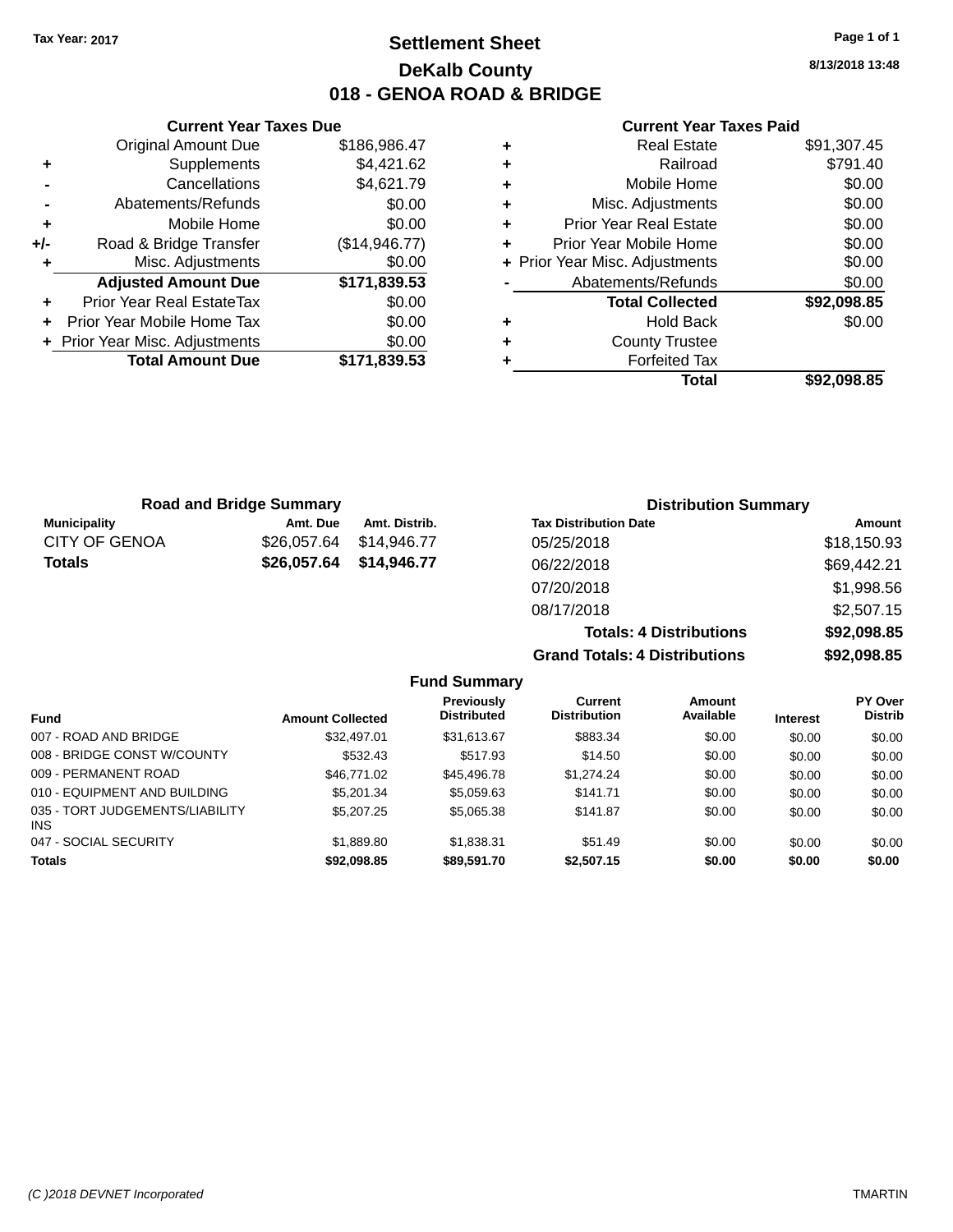### **Settlement Sheet Tax Year: 2017 Page 1 of 1 DeKalb County 019 - KINGSTON TOWNSHIP**

#### **8/13/2018 13:48**

#### **Current Year Taxes Paid**

| <b>Original Amount Due</b>   | \$91,530.66                   |
|------------------------------|-------------------------------|
| Supplements                  | \$747.09                      |
| Cancellations                | \$926.27                      |
| Abatements/Refunds           | \$0.00                        |
| Mobile Home                  | \$0.00                        |
| Road & Bridge Transfer       | \$0.00                        |
| Misc. Adjustments            | \$0.00                        |
| <b>Adjusted Amount Due</b>   | \$91,351.48                   |
| Prior Year Real EstateTax    | \$0.00                        |
| Prior Year Mobile Home Tax   | \$0.00                        |
| Prior Year Misc. Adjustments | \$15.38                       |
| <b>Total Amount Due</b>      | \$91.366.86                   |
|                              | <b>Current Year Taxes Due</b> |

| ٠ | <b>Real Estate</b>             | \$51,482.18 |
|---|--------------------------------|-------------|
| ٠ | Railroad                       | \$703.85    |
| ٠ | Mobile Home                    | \$0.00      |
| ٠ | Misc. Adjustments              | \$0.00      |
| ٠ | <b>Prior Year Real Estate</b>  | \$0.00      |
| ٠ | Prior Year Mobile Home         | \$0.00      |
|   | + Prior Year Misc. Adjustments | \$15.38     |
|   | Abatements/Refunds             | \$0.00      |
|   | <b>Total Collected</b>         | \$52,201.41 |
| ٠ | <b>Hold Back</b>               | \$0.00      |
| ٠ | <b>County Trustee</b>          |             |
| ٠ | <b>Forfeited Tax</b>           |             |
|   | Total                          | \$52,201.41 |
|   |                                |             |

|                          |                         |                                        | <b>Distribution Summary</b>           |                                |                 |                           |
|--------------------------|-------------------------|----------------------------------------|---------------------------------------|--------------------------------|-----------------|---------------------------|
|                          |                         |                                        | <b>Tax Distribution Date</b>          |                                |                 | <b>Amount</b>             |
|                          |                         |                                        | 05/25/2018                            |                                |                 | \$9,330.72                |
|                          |                         |                                        | 06/22/2018                            |                                |                 | \$40,505.00               |
|                          |                         |                                        | 07/20/2018                            |                                |                 | \$883.23                  |
|                          |                         |                                        | 08/17/2018                            |                                |                 | \$1,482.46                |
|                          |                         |                                        |                                       | <b>Totals: 4 Distributions</b> |                 | \$52,201.41               |
|                          |                         |                                        | <b>Grand Totals: 4 Distributions</b>  |                                |                 | \$52,201.41               |
|                          |                         | <b>Fund Summary</b>                    |                                       |                                |                 |                           |
| <b>Fund</b>              | <b>Amount Collected</b> | Previously<br><b>Distributed</b>       | <b>Current</b><br><b>Distribution</b> | <b>Amount</b><br>Available     | <b>Interest</b> | PY Over<br><b>Distrib</b> |
| 001 - CORPORATE          | \$51,831.26             | \$50,359.31                            | \$1,471.95                            | \$0.00                         | \$0.00          | \$0.00                    |
| 054 - GENERAL ASSISTANCE | \$370.15                | \$359.64                               | \$10.51                               | \$0.00                         | \$0.00          | \$0.00                    |
| Totals                   | \$52,201.41             | \$50,718.95                            | \$1,482.46                            | \$0.00                         | \$0.00          | \$0.00                    |
|                          |                         | <b>Miscellaneous Adjustment Detail</b> |                                       |                                |                 |                           |

# **Year Source Account Type Amount Adjustment Description**<br>2016 RE - Real Estate Back Tax Collected \$15.38 MATHESON REDEMPTIC

\$15.38 MATHESON REDEMPTION 02-22-402-003 by TBA **Totals \$15.38 1 entries**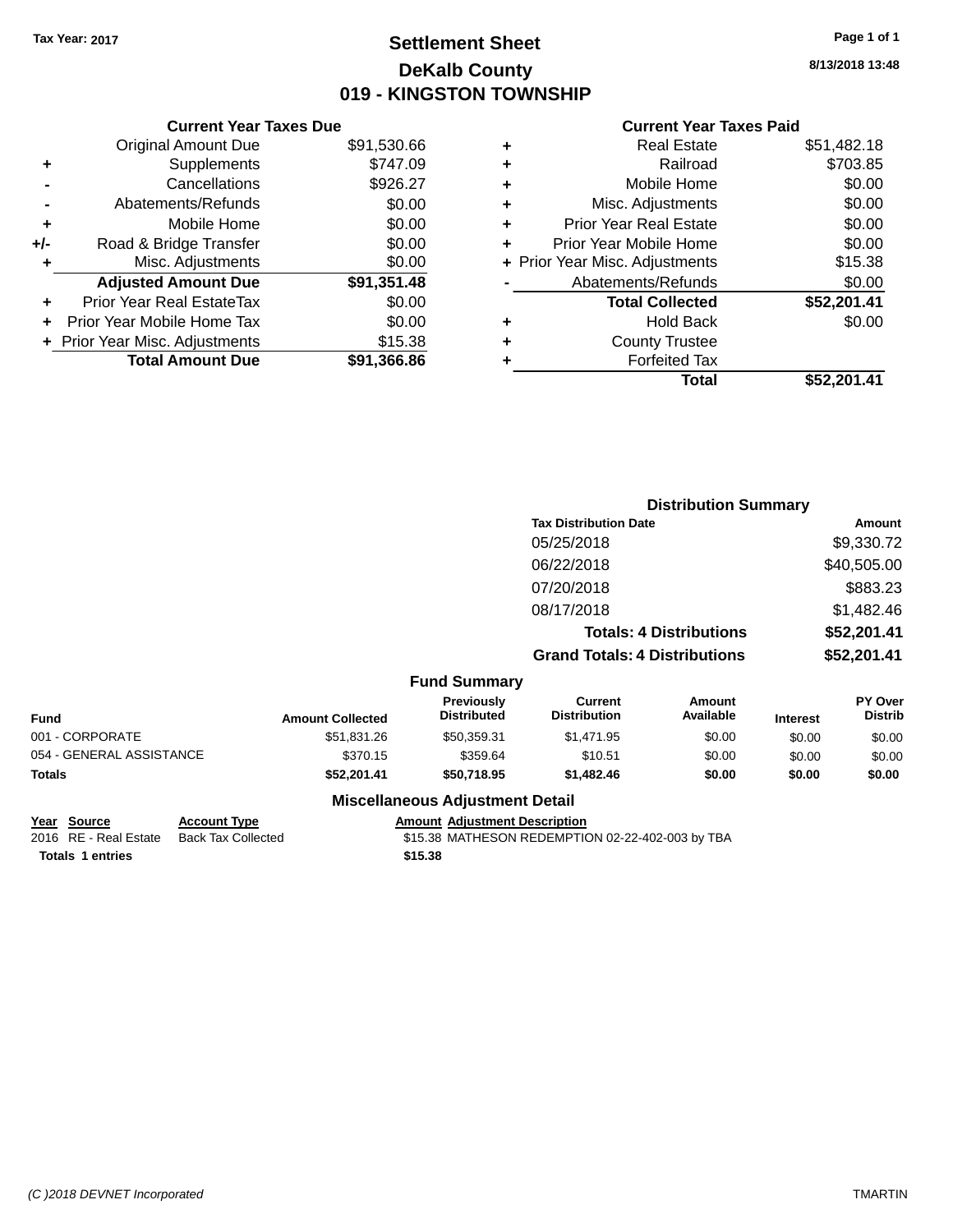### **Settlement Sheet Tax Year: 2017 Page 1 of 1 DeKalb County 020 - KINGSTON ROAD & BRIDGE**

**8/13/2018 13:48**

#### **Current Year Taxes Paid**

|     | <b>Current Year Taxes Due</b>  |               |
|-----|--------------------------------|---------------|
|     | <b>Original Amount Due</b>     | \$329,995.74  |
| ٠   | Supplements                    | \$2,541.56    |
|     | Cancellations                  | \$3,151.03    |
|     | Abatements/Refunds             | \$0.00        |
| ٠   | Mobile Home                    | \$0.00        |
| +/- | Road & Bridge Transfer         | (\$10,499.19) |
| ٠   | Misc. Adjustments              | \$0.00        |
|     | <b>Adjusted Amount Due</b>     | \$318,887.08  |
| ٠   | Prior Year Real EstateTax      | (\$3.02)      |
|     | Prior Year Mobile Home Tax     | \$0.00        |
|     | + Prior Year Misc. Adjustments | \$54.48       |
|     | <b>Total Amount Due</b>        | \$318,938.54  |
|     |                                |               |

| ٠ | <b>Real Estate</b>             | \$175,134.33 |
|---|--------------------------------|--------------|
| ٠ | Railroad                       | \$2,516.22   |
| ٠ | Mobile Home                    | \$0.00       |
| ٠ | Misc. Adjustments              | \$0.00       |
| ٠ | <b>Prior Year Real Estate</b>  | (\$3.02)     |
| ٠ | Prior Year Mobile Home         | \$0.00       |
|   | + Prior Year Misc. Adjustments | \$54.48      |
|   | Abatements/Refunds             | \$0.00       |
|   | <b>Total Collected</b>         | \$177,702.01 |
| ٠ | <b>Hold Back</b>               | \$0.00       |
| ٠ | <b>County Trustee</b>          |              |
| ٠ | <b>Forfeited Tax</b>           |              |
|   | Total                          | \$177,702.01 |
|   |                                |              |

| <b>Road and Bridge Summary</b> |             |               | <b>Distribution Summary</b>          |              |
|--------------------------------|-------------|---------------|--------------------------------------|--------------|
| <b>Municipality</b>            | Amt. Due    | Amt. Distrib. | <b>Tax Distribution Date</b>         | Amount       |
| <b>CITY OF GENOA</b>           | \$7.479.13  | \$4.281.45    | 05/25/2018                           | \$31,740.89  |
| <b>VILLAGE OF KINGSTON</b>     | \$10,867.00 | \$6.217.74    | 06/22/2018                           | \$137,913.43 |
| <b>Totals</b>                  | \$18,346.13 | \$10,499.19   | 07/20/2018                           | \$3,004.61   |
|                                |             |               | 08/17/2018                           | \$5,043.08   |
|                                |             |               | <b>Totals: 4 Distributions</b>       | \$177,702.01 |
|                                |             |               | <b>Grand Totals: 4 Distributions</b> | \$177,702.01 |

|                              |                         | <b>Fund Summary</b>                     |                                       |                            |                 |                                  |
|------------------------------|-------------------------|-----------------------------------------|---------------------------------------|----------------------------|-----------------|----------------------------------|
| <b>Fund</b>                  | <b>Amount Collected</b> | <b>Previously</b><br><b>Distributed</b> | <b>Current</b><br><b>Distribution</b> | <b>Amount</b><br>Available | <b>Interest</b> | <b>PY Over</b><br><b>Distrib</b> |
| 007 - ROAD AND BRIDGE        | \$39.749.41             | \$38,624.03                             | \$1.125.38                            | \$0.00                     | \$0.00          | \$0.00                           |
| 008 - BRIDGE CONST W/COUNTY  | \$6.135.37              | \$5,961.13                              | \$174.24                              | \$0.00                     | \$0.00          | \$0.00                           |
| 009 - PERMANENT ROAD         | \$115,673.72            | \$112,388,72                            | \$3,285.00                            | \$0.00                     | \$0.00          | \$0.00                           |
| 010 - EQUIPMENT AND BUILDING | \$16,143.51             | \$15,685,05                             | \$458.46                              | \$0.00                     | \$0.00          | \$0.00                           |
| <b>Totals</b>                | \$177,702.01            | \$172,658.93                            | \$5,043.08                            | \$0.00                     | \$0.00          | \$0.00                           |
|                              |                         |                                         |                                       |                            |                 |                                  |

#### **Miscellaneous Adjustment Detail**

| Year Source             | <b>Account Type</b> | <b>Amount Adiustment Description</b>             |
|-------------------------|---------------------|--------------------------------------------------|
| 2016 RE - Real Estate   | Back Tax Collected  | \$54.48 MATHESON REDEMPTION 02-22-402-003 by TBA |
| <b>Totals 1 entries</b> |                     | \$54.48                                          |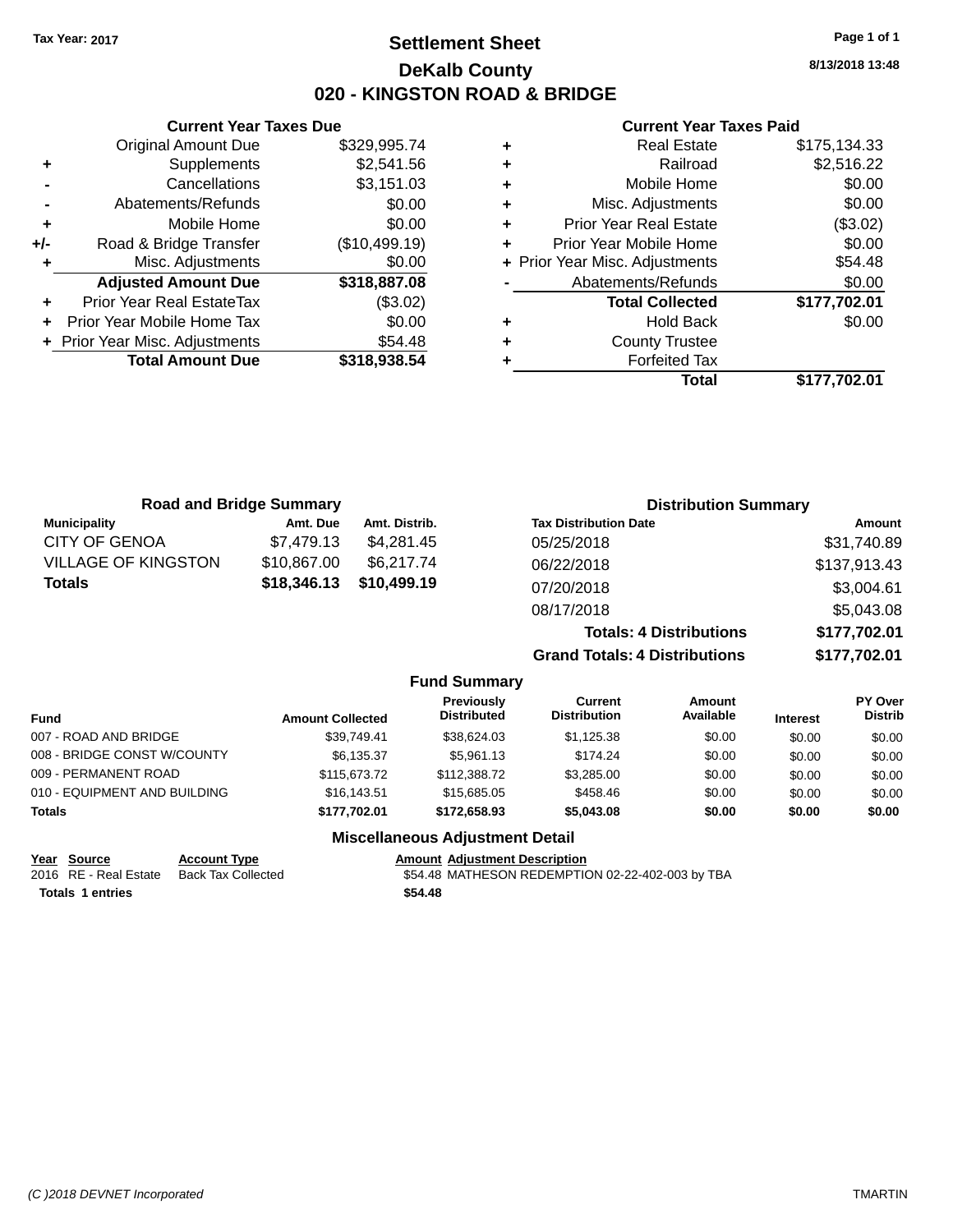### **Settlement Sheet Tax Year: 2017 Page 1 of 1 DeKalb County 021 - KINGSTON TWP CEMETERY**

**8/13/2018 13:48**

#### **Current Year Taxes Paid**

|     | <b>Current Year Taxes Due</b>  |             |
|-----|--------------------------------|-------------|
|     | <b>Original Amount Due</b>     | \$15,471.47 |
| ٠   | Supplements                    | \$126.28    |
|     | Cancellations                  | \$156.59    |
|     | Abatements/Refunds             | \$0.00      |
| ٠   | Mobile Home                    | \$0.00      |
| +/- | Road & Bridge Transfer         | \$0.00      |
| ٠   | Misc. Adjustments              | \$0.00      |
|     | <b>Adjusted Amount Due</b>     | \$15,441.16 |
| ÷   | Prior Year Real EstateTax      | \$0.00      |
| ÷   | Prior Year Mobile Home Tax     | \$0.00      |
|     | + Prior Year Misc. Adjustments | \$2.60      |
|     | <b>Total Amount Due</b>        | \$15.443.76 |

| ٠ | <b>Real Estate</b>             | \$8,701.94 |
|---|--------------------------------|------------|
| ٠ | Railroad                       | \$118.98   |
| ٠ | Mobile Home                    | \$0.00     |
| ٠ | Misc. Adjustments              | \$0.00     |
| ٠ | <b>Prior Year Real Estate</b>  | \$0.00     |
|   | Prior Year Mobile Home         | \$0.00     |
|   | + Prior Year Misc. Adjustments | \$2.60     |
|   | Abatements/Refunds             | \$0.00     |
|   | <b>Total Collected</b>         | \$8,823.52 |
| ٠ | <b>Hold Back</b>               | \$0.00     |
|   | <b>County Trustee</b>          |            |
| ٠ | <b>Forfeited Tax</b>           |            |
|   | Total                          | \$8,823.52 |
|   |                                |            |

|                |                         |                                        | <b>Distribution Summary</b>           |                                |                 |                                  |
|----------------|-------------------------|----------------------------------------|---------------------------------------|--------------------------------|-----------------|----------------------------------|
|                |                         |                                        | <b>Tax Distribution Date</b>          |                                |                 | Amount                           |
|                |                         |                                        | 05/25/2018                            |                                |                 | \$1,577.20                       |
|                |                         |                                        | 06/22/2018                            |                                |                 | \$6,846.47                       |
|                |                         |                                        | 07/20/2018                            |                                |                 | \$149.29                         |
|                |                         |                                        | 08/17/2018                            |                                |                 | \$250.56                         |
|                |                         |                                        |                                       | <b>Totals: 4 Distributions</b> |                 | \$8,823.52                       |
|                |                         |                                        | <b>Grand Totals: 4 Distributions</b>  |                                |                 | \$8,823.52                       |
|                |                         | <b>Fund Summary</b>                    |                                       |                                |                 |                                  |
| <b>Fund</b>    | <b>Amount Collected</b> | Previously<br><b>Distributed</b>       | <b>Current</b><br><b>Distribution</b> | Amount<br>Available            | <b>Interest</b> | <b>PY Over</b><br><b>Distrib</b> |
| 017 - CEMETERY | \$8,823.52              | \$8,572.96                             | \$250.56                              | \$0.00                         | \$0.00          | \$0.00                           |
| <b>Totals</b>  | \$8,823.52              | \$8,572.96                             | \$250.56                              | \$0.00                         | \$0.00          | \$0.00                           |
|                |                         | <b>Miscellaneous Adjustment Detail</b> |                                       |                                |                 |                                  |

| Year Source             | <b>Account Type</b> | <b>Amount Adjustment Description</b>            |
|-------------------------|---------------------|-------------------------------------------------|
| 2016 RE - Real Estate   | Back Tax Collected  | \$2.60 MATHESON REDEMPTION 02-22-402-003 by TBA |
| <b>Totals 1 entries</b> |                     | \$2.60                                          |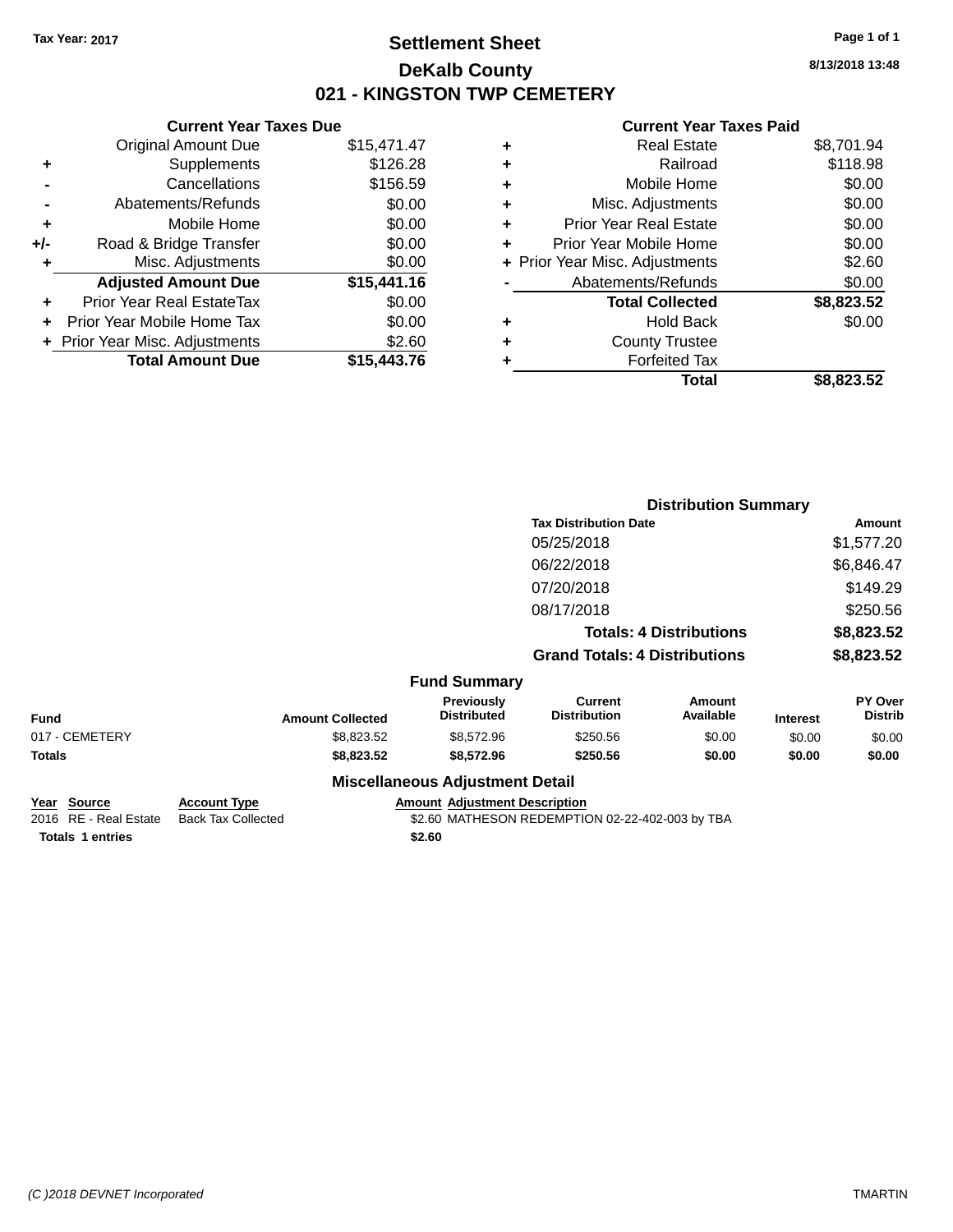### **Settlement Sheet Tax Year: 2017 Page 1 of 1 DeKalb County 022 - MALTA TOWNSHIP**

**8/13/2018 13:48**

|     | <b>Current Year Taxes Due</b>    |             |  |  |  |
|-----|----------------------------------|-------------|--|--|--|
|     | <b>Original Amount Due</b>       | \$68,688.53 |  |  |  |
| ٠   | Supplements                      | \$336.98    |  |  |  |
|     | Cancellations                    | \$478.24    |  |  |  |
|     | Abatements/Refunds               | \$0.00      |  |  |  |
| ٠   | Mobile Home                      | \$0.00      |  |  |  |
| +/- | Road & Bridge Transfer           | \$0.00      |  |  |  |
| ٠   | Misc. Adjustments                | \$2.89      |  |  |  |
|     | <b>Adjusted Amount Due</b>       | \$68,550.16 |  |  |  |
| ÷   | <b>Prior Year Real EstateTax</b> | \$0.00      |  |  |  |
|     | Prior Year Mobile Home Tax       | \$0.00      |  |  |  |
|     | + Prior Year Misc. Adjustments   | \$0.00      |  |  |  |
|     | <b>Total Amount Due</b>          | \$68,550.16 |  |  |  |
|     |                                  |             |  |  |  |

### **Current Year Taxes Paid**

| ٠ | <b>Real Estate</b>             | \$38,323.98 |
|---|--------------------------------|-------------|
| ٠ | Railroad                       | \$1,682.68  |
| ٠ | Mobile Home                    | \$0.00      |
| ٠ | Misc. Adjustments              | \$2.89      |
| ٠ | <b>Prior Year Real Estate</b>  | \$0.00      |
| ٠ | Prior Year Mobile Home         | \$0.00      |
|   | + Prior Year Misc. Adjustments | \$0.00      |
|   | Abatements/Refunds             | \$0.00      |
|   | <b>Total Collected</b>         | \$40,009.55 |
| ٠ | <b>Hold Back</b>               | \$0.00      |
| ٠ | <b>County Trustee</b>          |             |
|   | <b>Forfeited Tax</b>           |             |
|   | Total                          | \$40,009.55 |
|   |                                |             |

|                          |                              |                                        | <b>Distribution Summary</b>           |                     |                 |                           |
|--------------------------|------------------------------|----------------------------------------|---------------------------------------|---------------------|-----------------|---------------------------|
|                          | <b>Tax Distribution Date</b> |                                        |                                       |                     | <b>Amount</b>   |                           |
|                          |                              |                                        | 05/25/2018                            |                     |                 | \$8,612.41                |
|                          |                              |                                        | 06/22/2018                            |                     |                 | \$30,306.08               |
|                          |                              |                                        | 07/20/2018                            |                     |                 | \$510.58                  |
|                          |                              |                                        | 08/17/2018                            |                     |                 | \$580.48                  |
|                          |                              |                                        | <b>Totals: 4 Distributions</b>        |                     | \$40,009.55     |                           |
|                          |                              |                                        | <b>Grand Totals: 4 Distributions</b>  |                     | \$40,009.55     |                           |
|                          |                              | <b>Fund Summary</b>                    |                                       |                     |                 |                           |
| <b>Fund</b>              | <b>Amount Collected</b>      | Previously<br><b>Distributed</b>       | <b>Current</b><br><b>Distribution</b> | Amount<br>Available | <b>Interest</b> | PY Over<br><b>Distrib</b> |
| 001 - CORPORATE          | \$39,536.77                  | \$38,963.15                            | \$573.62                              | \$0.00              | \$0.00          | \$0.00                    |
| 054 - GENERAL ASSISTANCE | \$472.78                     | \$465.92                               | \$6.86                                | \$0.00              | \$0.00          | \$0.00                    |
| <b>Totals</b>            | \$40,009.55                  | \$39,429.07                            | \$580.48                              | \$0.00              | \$0.00          | \$0.00                    |
|                          |                              | <b>Miscellaneous Adjustment Detail</b> |                                       |                     |                 |                           |

# **Year Source Account Type Amount Adjustment Description**

\$2.89 BALDWIN REDEMPTION 07-23-326-001 by TBA **Totals \$2.89 1 entries**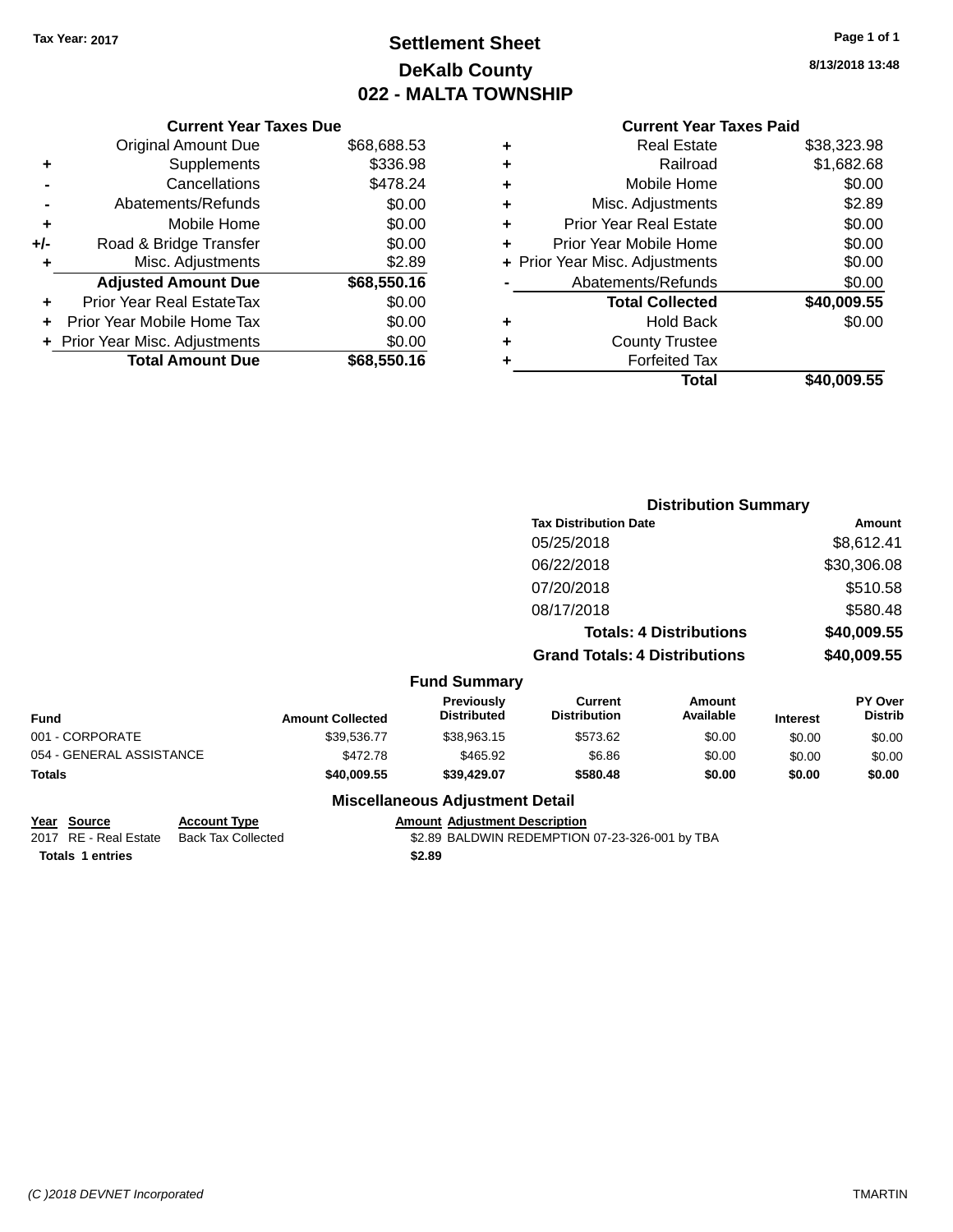### **Settlement Sheet Tax Year: 2017 Page 1 of 1 DeKalb County 023 - MALTA TWP LIBRARY**

**8/13/2018 13:48**

| <b>Current Year Taxes Paid</b> |  |  |
|--------------------------------|--|--|
|                                |  |  |

|     | <b>Current Year Taxes Due</b> |              |
|-----|-------------------------------|--------------|
|     | <b>Original Amount Due</b>    | \$132,382.56 |
| ٠   | Supplements                   | \$649.49     |
|     | Cancellations                 | \$921.73     |
|     | Abatements/Refunds            | \$0.00       |
| ٠   | Mobile Home                   | \$0.00       |
| +/- | Road & Bridge Transfer        | \$0.00       |
| ٠   | Misc. Adjustments             | \$5.57       |
|     | <b>Adjusted Amount Due</b>    | \$132,115.89 |
| ٠   | Prior Year Real EstateTax     | \$0.00       |
|     | Prior Year Mobile Home Tax    | \$0.00       |
|     | Prior Year Misc. Adjustments  | \$0.00       |
|     | <b>Total Amount Due</b>       | \$132,115.89 |
|     |                               |              |

| ٠ | <b>Real Estate</b>             | \$73,860.45 |
|---|--------------------------------|-------------|
| ٠ | Railroad                       | \$3,242.98  |
| ٠ | Mobile Home                    | \$0.00      |
| ٠ | Misc. Adjustments              | \$5.57      |
| ٠ | <b>Prior Year Real Estate</b>  | \$0.00      |
| ٠ | Prior Year Mobile Home         | \$0.00      |
|   | + Prior Year Misc. Adjustments | \$0.00      |
|   | Abatements/Refunds             | \$0.00      |
|   | <b>Total Collected</b>         | \$77,109.00 |
| ٠ | Hold Back                      | \$0.00      |
| ٠ | <b>County Trustee</b>          |             |
| ٠ | <b>Forfeited Tax</b>           |             |
|   | Total                          | \$77,109.00 |
|   |                                |             |

|               |              |                         |                                        |                                       | <b>Distribution Summary</b>    |                 |                           |
|---------------|--------------|-------------------------|----------------------------------------|---------------------------------------|--------------------------------|-----------------|---------------------------|
|               |              |                         |                                        | <b>Tax Distribution Date</b>          |                                | Amount          |                           |
|               |              |                         |                                        | 05/25/2018                            |                                |                 | \$16,598.52               |
|               |              |                         |                                        | 06/22/2018                            |                                |                 | \$58,407.73               |
|               |              |                         |                                        | 07/20/2018                            |                                |                 | \$983.98                  |
|               |              |                         |                                        | 08/17/2018                            |                                |                 | \$1,118.77                |
|               |              |                         |                                        |                                       | <b>Totals: 4 Distributions</b> |                 | \$77,109.00               |
|               |              |                         |                                        | <b>Grand Totals: 4 Distributions</b>  |                                |                 | \$77,109.00               |
|               |              |                         | <b>Fund Summary</b>                    |                                       |                                |                 |                           |
| <b>Fund</b>   |              | <b>Amount Collected</b> | Previously<br><b>Distributed</b>       | <b>Current</b><br><b>Distribution</b> | Amount<br>Available            | <b>Interest</b> | PY Over<br><b>Distrib</b> |
| 016 - LIBRARY |              | \$77,109.00             | \$75,990.23                            | \$1,118.77                            | \$0.00                         | \$0.00          | \$0.00                    |
| <b>Totals</b> |              | \$77,109.00             | \$75,990.23                            | \$1,118.77                            | \$0.00                         | \$0.00          | \$0.00                    |
|               |              |                         | <b>Miscellaneous Adjustment Detail</b> |                                       |                                |                 |                           |
| Voor Course   | Account Type |                         | Amount Adjustment Description          |                                       |                                |                 |                           |

| rear source      | <b>ACCOUNT IVDE</b>                      |        | Amount Agiustment Description                  |
|------------------|------------------------------------------|--------|------------------------------------------------|
|                  | 2017 RE - Real Estate Back Tax Collected |        | \$5.57 BALDWIN REDEMPTION 07-23-326-001 by TBA |
| Totals 1 entries |                                          | \$5.57 |                                                |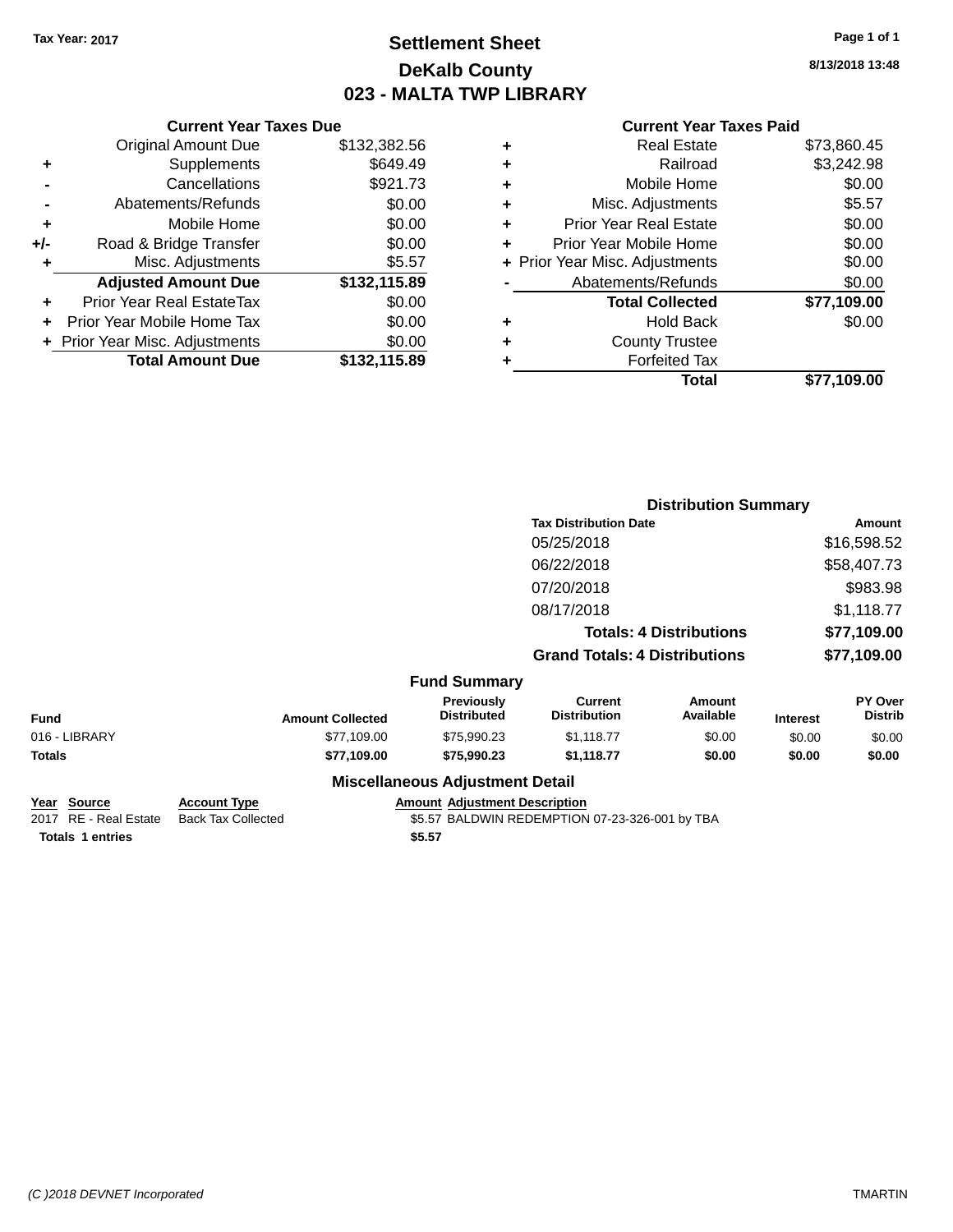### **Settlement Sheet Tax Year: 2017 Page 1 of 1 DeKalb County 024 - MALTA ROAD & BRIDGE**

**8/13/2018 13:48**

#### **Current Year Taxes Paid**

|     | <b>Current Year Taxes Due</b>  |              |  |  |  |
|-----|--------------------------------|--------------|--|--|--|
|     | <b>Original Amount Due</b>     | \$172,801.14 |  |  |  |
| ٠   | Supplements                    | \$791.60     |  |  |  |
|     | Cancellations                  | \$1,124.09   |  |  |  |
|     | Abatements/Refunds             | \$0.00       |  |  |  |
| ٠   | Mobile Home                    | \$0.00       |  |  |  |
| +/- | Road & Bridge Transfer         | (\$6,401.34) |  |  |  |
|     | Misc. Adjustments              | \$7.26       |  |  |  |
|     | <b>Adjusted Amount Due</b>     | \$166,074.57 |  |  |  |
|     | Prior Year Real EstateTax      | \$0.00       |  |  |  |
|     | Prior Year Mobile Home Tax     | \$0.00       |  |  |  |
|     | + Prior Year Misc. Adjustments | \$0.00       |  |  |  |
|     | <b>Total Amount Due</b>        | \$166,074.57 |  |  |  |
|     |                                |              |  |  |  |

|   | <b>Real Estate</b>             | \$90,074.54 |
|---|--------------------------------|-------------|
| ٠ | Railroad                       | \$4,168.78  |
| ٠ | Mobile Home                    | \$0.00      |
| ٠ | Misc. Adjustments              | \$7.26      |
| ٠ | <b>Prior Year Real Estate</b>  | \$0.00      |
| ٠ | Prior Year Mobile Home         | \$0.00      |
|   | + Prior Year Misc. Adjustments | \$0.00      |
|   | Abatements/Refunds             | \$0.00      |
|   | <b>Total Collected</b>         | \$94,250.58 |
| ٠ | <b>Hold Back</b>               | \$0.00      |
| ٠ | <b>County Trustee</b>          |             |
| ٠ | <b>Forfeited Tax</b>           |             |
|   | Total                          | \$94,250.58 |
|   |                                |             |

| <b>Road and Bridge Summary</b> |             |               | <b>Distribution Summary</b>          |             |  |
|--------------------------------|-------------|---------------|--------------------------------------|-------------|--|
| <b>Municipality</b>            | Amt. Due    | Amt. Distrib. | <b>Tax Distribution Date</b>         | Amount      |  |
| <b>VILLAGE OF MALTA</b>        | \$10,906.48 | \$6.401.34    | 05/25/2018                           | \$20,242.37 |  |
| <b>Totals</b>                  | \$10,906.48 | \$6,401.34    | 06/22/2018                           | \$71,443.82 |  |
|                                |             |               | 07/20/2018                           | \$1,200.01  |  |
|                                |             |               | 08/17/2018                           | \$1,364.38  |  |
|                                |             |               | <b>Totals: 4 Distributions</b>       | \$94,250.58 |  |
|                                |             |               | <b>Grand Totals: 4 Distributions</b> | \$94,250.58 |  |

| <b>Fund Summary</b> |  |
|---------------------|--|
|                     |  |

| Fund                         | <b>Amount Collected</b> | <b>Previously</b><br><b>Distributed</b> | Current<br><b>Distribution</b> | Amount<br>Available | <b>Interest</b> | <b>PY Over</b><br><b>Distrib</b> |
|------------------------------|-------------------------|-----------------------------------------|--------------------------------|---------------------|-----------------|----------------------------------|
| 007 - ROAD AND BRIDGE        | \$29.147.52             | \$28,727,71                             | \$419.81                       | \$0.00              | \$0.00          | \$0.00                           |
| 008 - BRIDGE CONST W/COUNTY  | \$12,028.90             | \$11.854.38                             | \$174.52                       | \$0.00              | \$0.00          | \$0.00                           |
| 009 - PERMANENT ROAD         | \$42,413,62             | \$41,798.24                             | \$615.38                       | \$0.00              | \$0.00          | \$0.00                           |
| 010 - EQUIPMENT AND BUILDING | \$10,660.54             | \$10.505.87                             | \$154.67                       | \$0.00              | \$0.00          | \$0.00                           |
| Totals                       | \$94.250.58             | \$92,886,20                             | \$1.364.38                     | \$0.00              | \$0.00          | \$0.00                           |

### **Miscellaneous Adjustment Detail**

| Year Source      | <b>Account Type</b>                      |        | <b>Amount Adiustment Description</b>           |
|------------------|------------------------------------------|--------|------------------------------------------------|
|                  | 2017 RE - Real Estate Back Tax Collected |        | \$7.26 BALDWIN REDEMPTION 07-23-326-001 by TBA |
| Totals 1 entries |                                          | \$7.26 |                                                |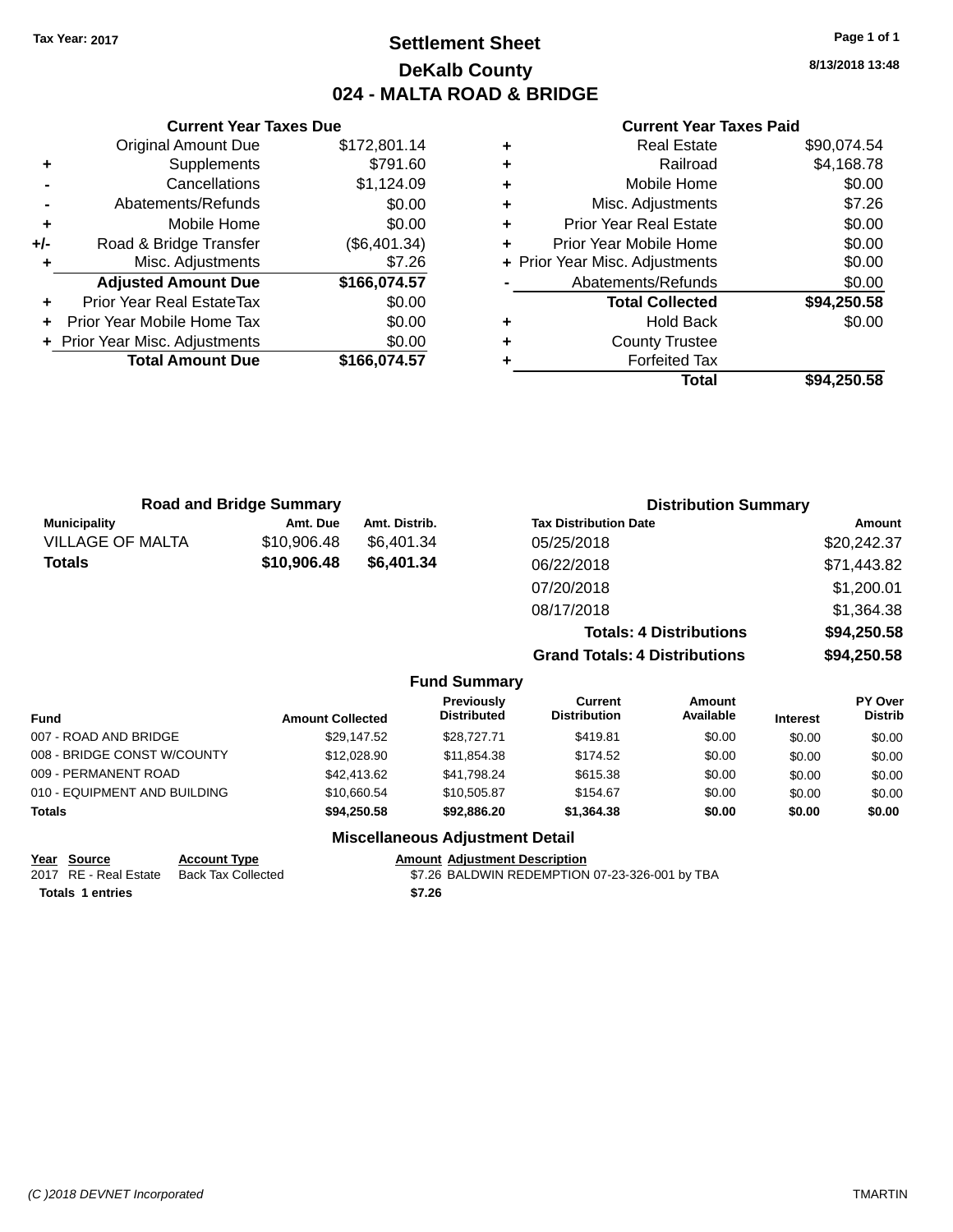### **Settlement Sheet Tax Year: 2017 Page 1 of 1 DeKalb County 025 - MAYFIELD TOWNSHIP**

**8/13/2018 13:48**

#### **Current Year Taxes Paid**

| <b>Current Year Taxes Due</b>  |             |
|--------------------------------|-------------|
| <b>Original Amount Due</b>     | \$97,503.84 |
| Supplements                    | \$862.69    |
| Cancellations                  | \$924.55    |
| Abatements/Refunds             | \$0.00      |
| Mobile Home                    | \$0.00      |
| Road & Bridge Transfer         | \$0.00      |
| Misc. Adjustments              | \$0.00      |
| <b>Adjusted Amount Due</b>     | \$97,441.98 |
| Prior Year Real EstateTax      | \$0.00      |
| Prior Year Mobile Home Tax     | \$0.00      |
| + Prior Year Misc. Adjustments | \$0.00      |
| <b>Total Amount Due</b>        | \$97.441.98 |
|                                |             |
|                                |             |

|   | <b>Real Estate</b>             | \$58,127.25 |
|---|--------------------------------|-------------|
| ٠ | Railroad                       | \$0.00      |
| ٠ | Mobile Home                    | \$0.00      |
| ٠ | Misc. Adjustments              | \$0.00      |
| ٠ | <b>Prior Year Real Estate</b>  | \$0.00      |
| ٠ | Prior Year Mobile Home         | \$0.00      |
|   | + Prior Year Misc. Adjustments | \$0.00      |
|   | Abatements/Refunds             | \$0.00      |
|   | <b>Total Collected</b>         | \$58,127.25 |
| ٠ | <b>Hold Back</b>               | \$0.00      |
| ٠ | <b>County Trustee</b>          |             |
| ٠ | <b>Forfeited Tax</b>           |             |
|   | Total                          | \$58,127.25 |
|   |                                |             |

|                     |                                      | <b>Distribution Summary</b>    |                |
|---------------------|--------------------------------------|--------------------------------|----------------|
|                     | <b>Tax Distribution Date</b>         |                                | Amount         |
|                     | 05/25/2018                           |                                | \$11,650.81    |
|                     | 06/22/2018                           |                                | \$44,031.93    |
|                     | 07/20/2018                           |                                | \$514.26       |
|                     | 08/17/2018                           |                                | \$1,930.25     |
|                     |                                      | <b>Totals: 4 Distributions</b> | \$58,127.25    |
|                     | <b>Grand Totals: 4 Distributions</b> |                                | \$58,127.25    |
| <b>Fund Summary</b> |                                      |                                |                |
| <b>Previously</b>   | Current                              | Amount                         | <b>PY Over</b> |

| <b>Amount Collected</b> | <b>Previously</b><br><b>Distributed</b> | ourrent<br><b>Distribution</b> | Amount<br>Available | <b>Interest</b> | <b>PT OVER</b><br><b>Distrib</b> |
|-------------------------|-----------------------------------------|--------------------------------|---------------------|-----------------|----------------------------------|
| \$53.654.83             | \$51.873.10                             | \$1.781.73                     | \$0.00              | \$0.00          | \$0.00                           |
| \$4,472.42              | \$4.323.90                              | \$148.52                       | \$0.00              | \$0.00          | \$0.00                           |
| \$58.127.25             | \$56,197,00                             | \$1,930.25                     | \$0.00              | \$0.00          | \$0.00                           |
|                         |                                         |                                |                     |                 |                                  |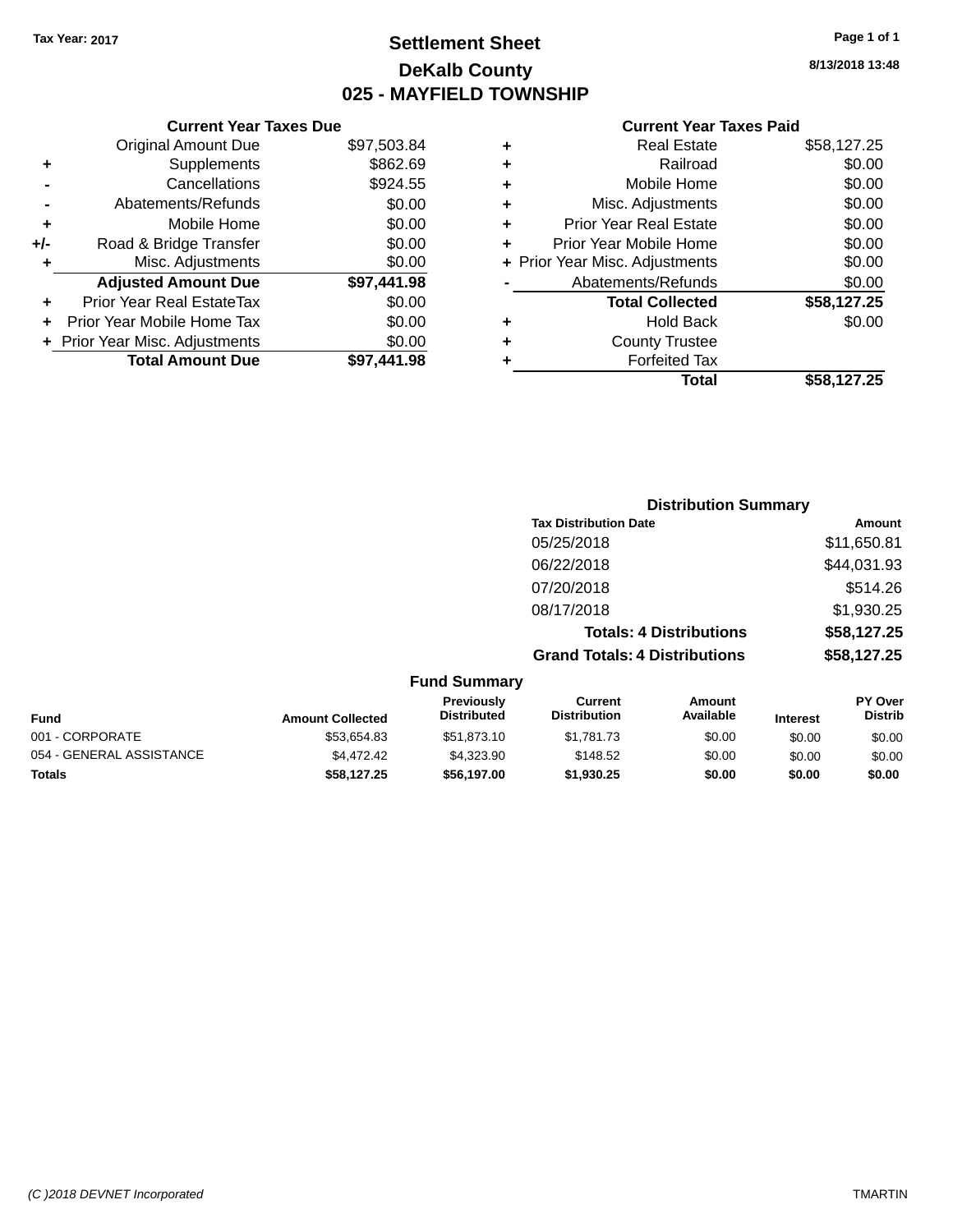### **Settlement Sheet Tax Year: 2017 Page 1 of 1 DeKalb County 026 - MAYFIELD ROAD & BRIDGE**

**Current Year Taxes Due**

| <b>Original Amount Due</b> | \$267,355.89                   |
|----------------------------|--------------------------------|
| Supplements                | \$2,365.49                     |
| Cancellations              | \$2,535.15                     |
| Abatements/Refunds         | \$0.00                         |
| Mobile Home                | \$0.00                         |
| Road & Bridge Transfer     | \$0.00                         |
| Misc. Adjustments          | \$0.00                         |
| <b>Adjusted Amount Due</b> | \$267,186.23                   |
| Prior Year Real EstateTax  | \$0.00                         |
| Prior Year Mobile Home Tax | \$0.00                         |
|                            | \$0.00                         |
| <b>Total Amount Due</b>    | \$267,186.23                   |
|                            | + Prior Year Misc. Adjustments |

#### **Current Year Taxes Paid**

| ٠ | <b>Real Estate</b>             | \$159,384.91 |
|---|--------------------------------|--------------|
| ٠ | Railroad                       | \$0.00       |
| ٠ | Mobile Home                    | \$0.00       |
| ٠ | Misc. Adjustments              | \$0.00       |
| ٠ | <b>Prior Year Real Estate</b>  | \$0.00       |
| ٠ | Prior Year Mobile Home         | \$0.00       |
|   | + Prior Year Misc. Adjustments | \$0.00       |
|   | Abatements/Refunds             | \$0.00       |
|   | <b>Total Collected</b>         | \$159,384.91 |
| ٠ | <b>Hold Back</b>               | \$0.00       |
| ٠ | <b>County Trustee</b>          |              |
| ٠ | <b>Forfeited Tax</b>           |              |
|   | Total                          | \$159.384.91 |
|   |                                |              |

### **Distribution Summary Tax Distribution Date Amount** 05/25/2018 \$31,946.68 06/22/2018 \$120,735.51 07/20/2018 \$1,410.08 08/17/2018 \$5,292.64 **Totals: 4 Distributions \$159,384.91 Grand Totals: 4 Distributions \$159,384.91**

| <b>Fund</b>                                         | <b>Amount Collected</b> | Previously<br><b>Distributed</b> | <b>Current</b><br><b>Distribution</b> | <b>Amount</b><br>Available | <b>Interest</b> | <b>PY Over</b><br><b>Distrib</b> |
|-----------------------------------------------------|-------------------------|----------------------------------|---------------------------------------|----------------------------|-----------------|----------------------------------|
| 007 - ROAD AND BRIDGE                               | \$97.550.07             | \$94,310.76                      | \$3.239.31                            | \$0.00                     | \$0.00          | \$0.00                           |
| 008 - BRIDGE CONST W/COUNTY                         | \$4.997.37              | \$4,831.42                       | \$165.95                              | \$0.00                     | \$0.00          | \$0.00                           |
| 009 - PERMANENT ROAD                                | \$41,729.52             | \$40.343.82                      | \$1,385.70                            | \$0.00                     | \$0.00          | \$0.00                           |
| 010 - EQUIPMENT AND BUILDING                        | \$7,347,34              | \$7,103.36                       | \$243.98                              | \$0.00                     | \$0.00          | \$0.00                           |
| 035 - TORT JUDGMENTS, LIABILITY<br><b>INSURANCE</b> | \$4,703.93              | \$4,547,73                       | \$156.20                              | \$0.00                     | \$0.00          | \$0.00                           |
| 047 - SOCIAL SECURITY                               | \$3.056.68              | \$2,955.18                       | \$101.50                              | \$0.00                     | \$0.00          | \$0.00                           |
| <b>Totals</b>                                       | \$159,384.91            | \$154,092.27                     | \$5,292.64                            | \$0.00                     | \$0.00          | \$0.00                           |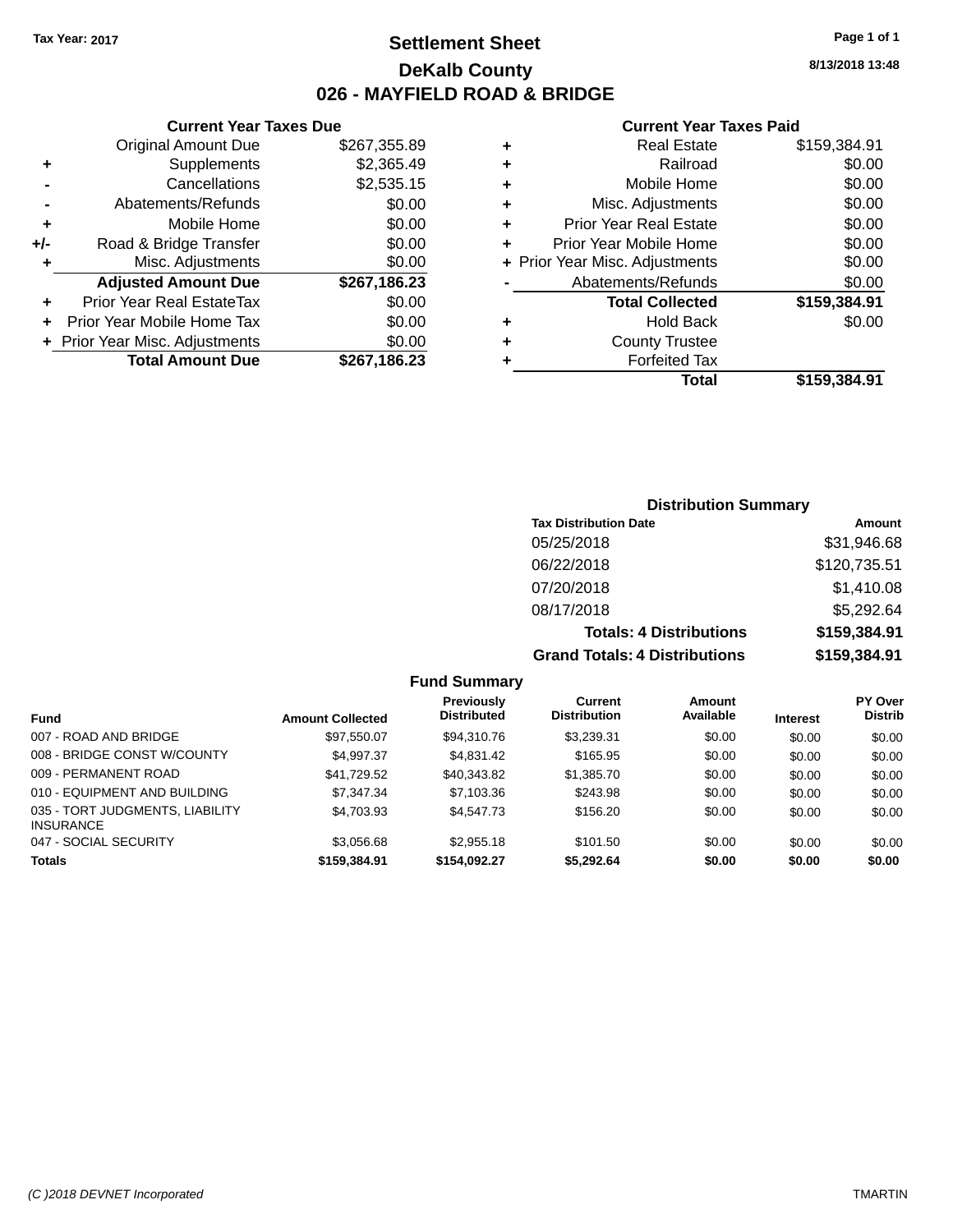### **Settlement Sheet Tax Year: 2017 Page 1 of 1 DeKalb County 027 - MILAN TOWNSHIP**

| Page 1 of 1 |  |  |  |
|-------------|--|--|--|
|-------------|--|--|--|

**8/13/2018 13:48**

#### **Current Year Taxes Paid**

|     | <b>Current Year Taxes Due</b> |             |  |  |  |  |
|-----|-------------------------------|-------------|--|--|--|--|
|     | <b>Original Amount Due</b>    | \$40,000.52 |  |  |  |  |
| ٠   | Supplements                   | \$58.13     |  |  |  |  |
|     | Cancellations                 | \$66.64     |  |  |  |  |
|     | Abatements/Refunds            | \$0.00      |  |  |  |  |
| ٠   | Mobile Home                   | \$0.00      |  |  |  |  |
| +/- | Road & Bridge Transfer        | \$0.00      |  |  |  |  |
| ٠   | Misc. Adjustments             | \$0.00      |  |  |  |  |
|     | <b>Adjusted Amount Due</b>    | \$39,992.01 |  |  |  |  |
| ٠   | Prior Year Real EstateTax     | \$0.00      |  |  |  |  |
| ٠   | Prior Year Mobile Home Tax    | \$0.00      |  |  |  |  |
|     | Prior Year Misc. Adjustments  | \$0.00      |  |  |  |  |
|     | <b>Total Amount Due</b>       | \$39,992.01 |  |  |  |  |

| ٠ | <b>Real Estate</b>             | \$23,204.11 |
|---|--------------------------------|-------------|
| ÷ | Railroad                       | \$0.00      |
| ٠ | Mobile Home                    | \$0.00      |
| ٠ | Misc. Adjustments              | \$0.00      |
| ٠ | <b>Prior Year Real Estate</b>  | \$0.00      |
| ٠ | Prior Year Mobile Home         | \$0.00      |
|   | + Prior Year Misc. Adjustments | \$0.00      |
|   | Abatements/Refunds             | \$0.00      |
|   | <b>Total Collected</b>         | \$23,204.11 |
| ٠ | Hold Back                      | \$0.00      |
| ٠ | <b>County Trustee</b>          |             |
| ٠ | <b>Forfeited Tax</b>           |             |
|   | Total                          | \$23.204.11 |
|   |                                |             |

|                 |                         |                                  | <b>Distribution Summary</b>           |                                |                 |                           |
|-----------------|-------------------------|----------------------------------|---------------------------------------|--------------------------------|-----------------|---------------------------|
|                 |                         |                                  | <b>Tax Distribution Date</b>          |                                |                 | Amount                    |
|                 |                         |                                  | 05/25/2018                            |                                |                 | \$2,928.00                |
|                 |                         |                                  | 06/22/2018                            |                                |                 | \$20,103.16               |
|                 |                         |                                  | 07/20/2018                            |                                |                 | \$59.51                   |
|                 |                         |                                  | 08/17/2018                            |                                | \$113.44        |                           |
|                 |                         |                                  |                                       | <b>Totals: 4 Distributions</b> |                 | \$23,204.11               |
|                 |                         |                                  | <b>Grand Totals: 4 Distributions</b>  |                                |                 | \$23,204.11               |
|                 |                         | <b>Fund Summary</b>              |                                       |                                |                 |                           |
| <b>Fund</b>     | <b>Amount Collected</b> | Previously<br><b>Distributed</b> | <b>Current</b><br><b>Distribution</b> | Amount<br>Available            | <b>Interest</b> | PY Over<br><b>Distrib</b> |
| 001 - CORPORATE | \$23.204.11             | \$23,090.67                      | \$113.44                              | \$0.00                         | \$0.00          | \$0.00                    |

**Totals \$23,204.11 \$23,090.67 \$113.44 \$0.00 \$0.00 \$0.00**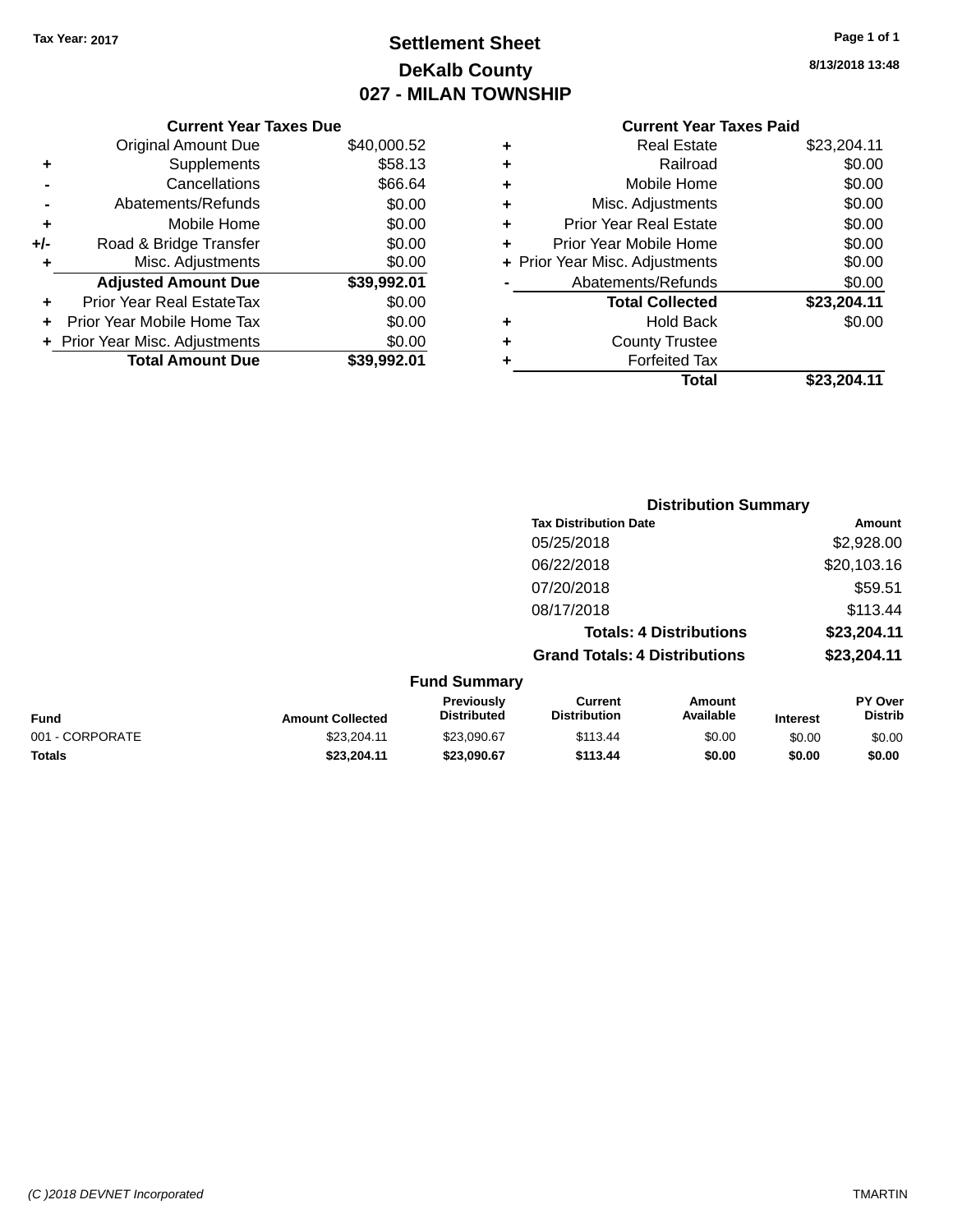### **Settlement Sheet Tax Year: 2017 Page 1 of 1 DeKalb County 028 - MILAN ROAD & BRIDGE**

**8/13/2018 13:48**

#### **Current Year Taxes Paid**

|       | <b>Current Year Taxes Due</b>  |             |
|-------|--------------------------------|-------------|
|       | <b>Original Amount Due</b>     | \$66,004.02 |
| ٠     | Supplements                    | \$95.92     |
|       | Cancellations                  | \$109.96    |
|       | Abatements/Refunds             | \$0.00      |
| ٠     | Mobile Home                    | \$0.00      |
| $+/-$ | Road & Bridge Transfer         | \$0.00      |
| ٠     | Misc. Adjustments              | \$0.00      |
|       | <b>Adjusted Amount Due</b>     | \$65,989.98 |
|       | Prior Year Real EstateTax      | \$0.00      |
|       | Prior Year Mobile Home Tax     | \$0.00      |
|       | + Prior Year Misc. Adjustments | \$0.00      |
|       | <b>Total Amount Due</b>        | \$65,989,98 |
|       |                                |             |

|   | <b>Real Estate</b>             | \$38,288.64 |
|---|--------------------------------|-------------|
| ٠ | Railroad                       | \$0.00      |
| ٠ | Mobile Home                    | \$0.00      |
| ٠ | Misc. Adjustments              | \$0.00      |
| ٠ | <b>Prior Year Real Estate</b>  | \$0.00      |
| ٠ | Prior Year Mobile Home         | \$0.00      |
|   | + Prior Year Misc. Adjustments | \$0.00      |
|   | Abatements/Refunds             | \$0.00      |
|   | <b>Total Collected</b>         | \$38,288.64 |
| ٠ | <b>Hold Back</b>               | \$0.00      |
| ٠ | <b>County Trustee</b>          |             |
| ٠ | <b>Forfeited Tax</b>           |             |
|   | Total                          | \$38,288.64 |
|   |                                |             |

|                     | <b>Distribution Summary</b>          |             |
|---------------------|--------------------------------------|-------------|
|                     | <b>Tax Distribution Date</b>         | Amount      |
|                     | 05/25/2018                           | \$4,831.41  |
|                     | 06/22/2018                           | \$33,171.87 |
|                     | 07/20/2018                           | \$98.19     |
|                     | 08/17/2018                           | \$187.17    |
|                     | <b>Totals: 4 Distributions</b>       | \$38,288.64 |
|                     | <b>Grand Totals: 4 Distributions</b> | \$38,288.64 |
| <b>Fund Summary</b> |                                      |             |

| Fund                        | <b>Amount Collected</b> | Previously<br><b>Distributed</b> | Current<br><b>Distribution</b> | Amount<br>Available | <b>Interest</b> | <b>PY Over</b><br><b>Distrib</b> |
|-----------------------------|-------------------------|----------------------------------|--------------------------------|---------------------|-----------------|----------------------------------|
| 007 - ROAD AND BRIDGE       | \$27,061.12             | \$26,928.85                      | \$132.27                       | \$0.00              | \$0.00          | \$0.00                           |
| 008 - BRIDGE CONST W/COUNTY | \$2,525.53              | \$2.513.18                       | \$12.35                        | \$0.00              | \$0.00          | \$0.00                           |
| 009 - PERMANENT ROAD        | \$8,701.99              | \$8.659.44                       | \$42.55                        | \$0.00              | \$0.00          | \$0.00                           |
| <b>Totals</b>               | \$38,288,64             | \$38.101.47                      | \$187.17                       | \$0.00              | \$0.00          | \$0.00                           |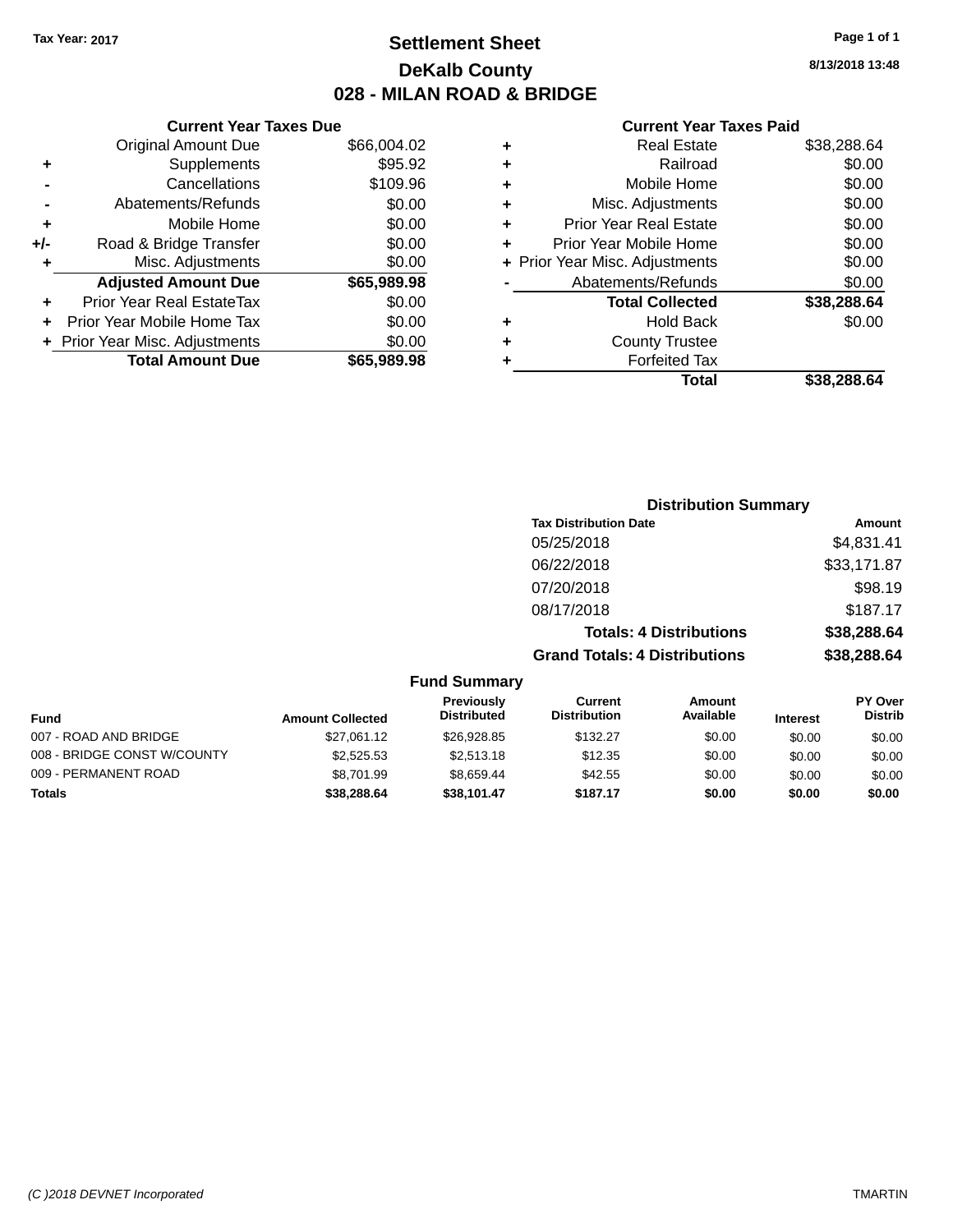### **Settlement Sheet Tax Year: 2017 Page 1 of 1 DeKalb County 029 - PAW PAW TOWNSHIP**

### **Current Year Taxes Due** Original Amount Due \$70,105.99

|       | <b>Total Amount Due</b>          | \$70,105.99 |
|-------|----------------------------------|-------------|
|       | + Prior Year Misc. Adjustments   | \$0.00      |
|       | Prior Year Mobile Home Tax       | \$0.00      |
| ٠     | <b>Prior Year Real EstateTax</b> | \$0.00      |
|       | <b>Adjusted Amount Due</b>       | \$70,105.99 |
| ÷     | Misc. Adjustments                | \$0.00      |
| $+/-$ | Road & Bridge Transfer           | \$0.00      |
| ٠     | Mobile Home                      | \$0.00      |
|       | Abatements/Refunds               | \$0.00      |
|       | Cancellations                    | \$0.00      |
| ٠     | Supplements                      | \$0.00      |
|       |                                  |             |

#### **Current Year Taxes Paid**

|   | <b>Real Estate</b>             | \$39,210.10 |
|---|--------------------------------|-------------|
| ٠ | Railroad                       | \$1,762.37  |
| ٠ | Mobile Home                    | \$0.00      |
| ٠ | Misc. Adjustments              | \$0.00      |
| ٠ | <b>Prior Year Real Estate</b>  | \$0.00      |
| ٠ | Prior Year Mobile Home         | \$0.00      |
|   | + Prior Year Misc. Adjustments | \$0.00      |
|   | Abatements/Refunds             | \$0.00      |
|   | <b>Total Collected</b>         | \$40,972.47 |
| ٠ | <b>Hold Back</b>               | \$0.00      |
| ٠ | <b>County Trustee</b>          |             |
| ٠ | <b>Forfeited Tax</b>           |             |
|   | Total                          | \$40,972.47 |
|   |                                |             |

### **Distribution Summary Tax Distribution Date Amount** 05/25/2018 \$5,859.42 06/22/2018 \$33,425.78 07/20/2018 \$413.92 08/17/2018 \$1,273.35 **Totals: 4 Distributions \$40,972.47 Grand Totals: 4 Distributions \$40,972.47**

| <b>Fund Summary</b>      |                         |                                  |                                |                     |                 |                                  |
|--------------------------|-------------------------|----------------------------------|--------------------------------|---------------------|-----------------|----------------------------------|
| <b>Fund</b>              | <b>Amount Collected</b> | Previously<br><b>Distributed</b> | Current<br><b>Distribution</b> | Amount<br>Available | <b>Interest</b> | <b>PY Over</b><br><b>Distrib</b> |
| 001 - CORPORATE          | \$40.959.71             | \$39,686.76                      | \$1,272.95                     | \$0.00              | \$0.00          | \$0.00                           |
| 017 - CEMETERY           | \$6.38                  | \$6.18                           | \$0.20                         | \$0.00              | \$0.00          | \$0.00                           |
| 034 - GENERAL ASSISTANCE | \$6.38                  | \$6.18                           | \$0.20                         | \$0.00              | \$0.00          | \$0.00                           |
| <b>Totals</b>            | \$40.972.47             | \$39,699.12                      | \$1,273.35                     | \$0.00              | \$0.00          | \$0.00                           |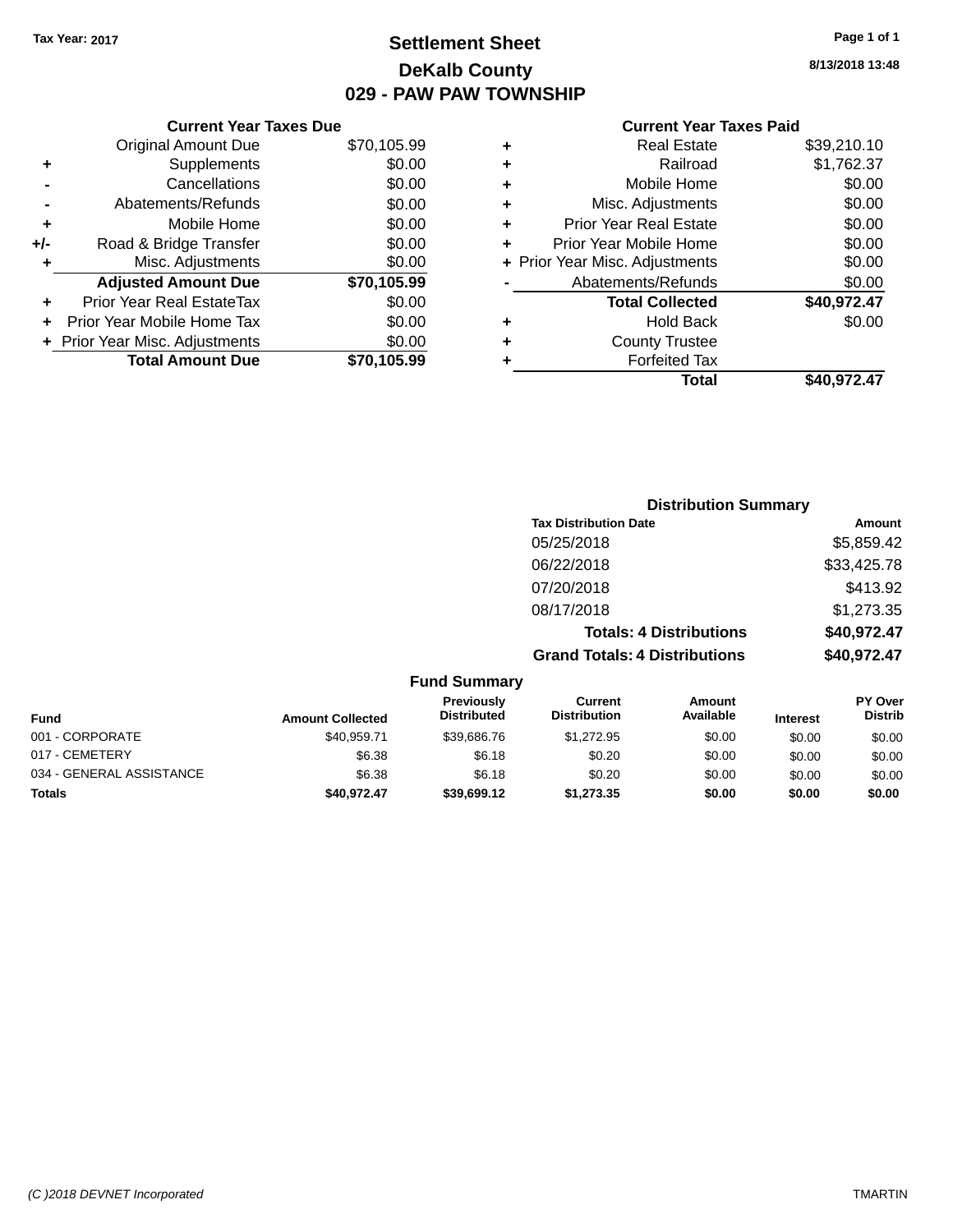### **Settlement Sheet Tax Year: 2017 Page 1 of 1 DeKalb County 030 - PAW PAW ROAD & BRIDGE**

**8/13/2018 13:48**

#### **Current Year Taxes Paid**

|     | <b>Current Year Taxes Due</b>    |             |
|-----|----------------------------------|-------------|
|     | <b>Original Amount Due</b>       | \$96,696.74 |
| ٠   | Supplements                      | \$0.00      |
|     | Cancellations                    | \$0.00      |
|     | Abatements/Refunds               | \$0.00      |
| ٠   | Mobile Home                      | \$0.00      |
| +/- | Road & Bridge Transfer           | \$0.00      |
|     | Misc. Adjustments                | \$0.00      |
|     | <b>Adjusted Amount Due</b>       | \$96,696.74 |
| ÷   | <b>Prior Year Real EstateTax</b> | \$0.00      |
|     | Prior Year Mobile Home Tax       | \$0.00      |
|     | + Prior Year Misc. Adjustments   | \$0.00      |
|     | <b>Total Amount Due</b>          | \$96,696.74 |
|     |                                  |             |

| ٠ | <b>Real Estate</b>             | \$54,082.04 |
|---|--------------------------------|-------------|
| ٠ | Railroad                       | \$2,430.82  |
| ٠ | Mobile Home                    | \$0.00      |
| ٠ | Misc. Adjustments              | \$0.00      |
| ٠ | <b>Prior Year Real Estate</b>  | \$0.00      |
| ٠ | Prior Year Mobile Home         | \$0.00      |
|   | + Prior Year Misc. Adjustments | \$0.00      |
|   | Abatements/Refunds             | \$0.00      |
|   | <b>Total Collected</b>         | \$56,512.86 |
| ٠ | <b>Hold Back</b>               | \$0.00      |
| ٠ | <b>County Trustee</b>          |             |
| ٠ | <b>Forfeited Tax</b>           |             |
|   | Total                          | \$56,512.86 |
|   |                                |             |

### **Distribution Summary Tax Distribution Date Amount** 05/25/2018 \$8,081.87 06/22/2018 \$46,103.78 07/20/2018 \$570.92 08/17/2018 \$1,756.29 **Totals: 4 Distributions \$56,512.86 Grand Totals: 4 Distributions \$56,512.86**

| <b>Fund</b>                                   | <b>Amount Collected</b> | Previously<br><b>Distributed</b> | Current<br><b>Distribution</b> | Amount<br>Available | <b>Interest</b> | <b>PY Over</b><br><b>Distrib</b> |
|-----------------------------------------------|-------------------------|----------------------------------|--------------------------------|---------------------|-----------------|----------------------------------|
| 007 - ROAD AND BRIDGE                         | \$27,419.37             | \$26.567.24                      | \$852.13                       | \$0.00              | \$0.00          | \$0.00                           |
| 009 - PERMANENT ROAD                          | \$21.945.24             | \$21,263.23                      | \$682.01                       | \$0.00              | \$0.00          | \$0.00                           |
| 010 - EQUIPMENT AND BUILDING                  | \$3.016.94              | \$2,923.18                       | \$93.76                        | \$0.00              | \$0.00          | \$0.00                           |
| 027 - AUDIT                                   | \$439.78                | \$426.11                         | \$13.67                        | \$0.00              | \$0.00          | \$0.00                           |
| 035 - TORT JUDGEMENTS/LIABILITY<br><b>INS</b> | \$2.912.84              | \$2,822.32                       | \$90.52                        | \$0.00              | \$0.00          | \$0.00                           |
| 047 - SOCIAL SECURITY                         | \$778.69                | \$754.49                         | \$24.20                        | \$0.00              | \$0.00          | \$0.00                           |
| <b>Totals</b>                                 | \$56,512.86             | \$54,756.57                      | \$1,756.29                     | \$0.00              | \$0.00          | \$0.00                           |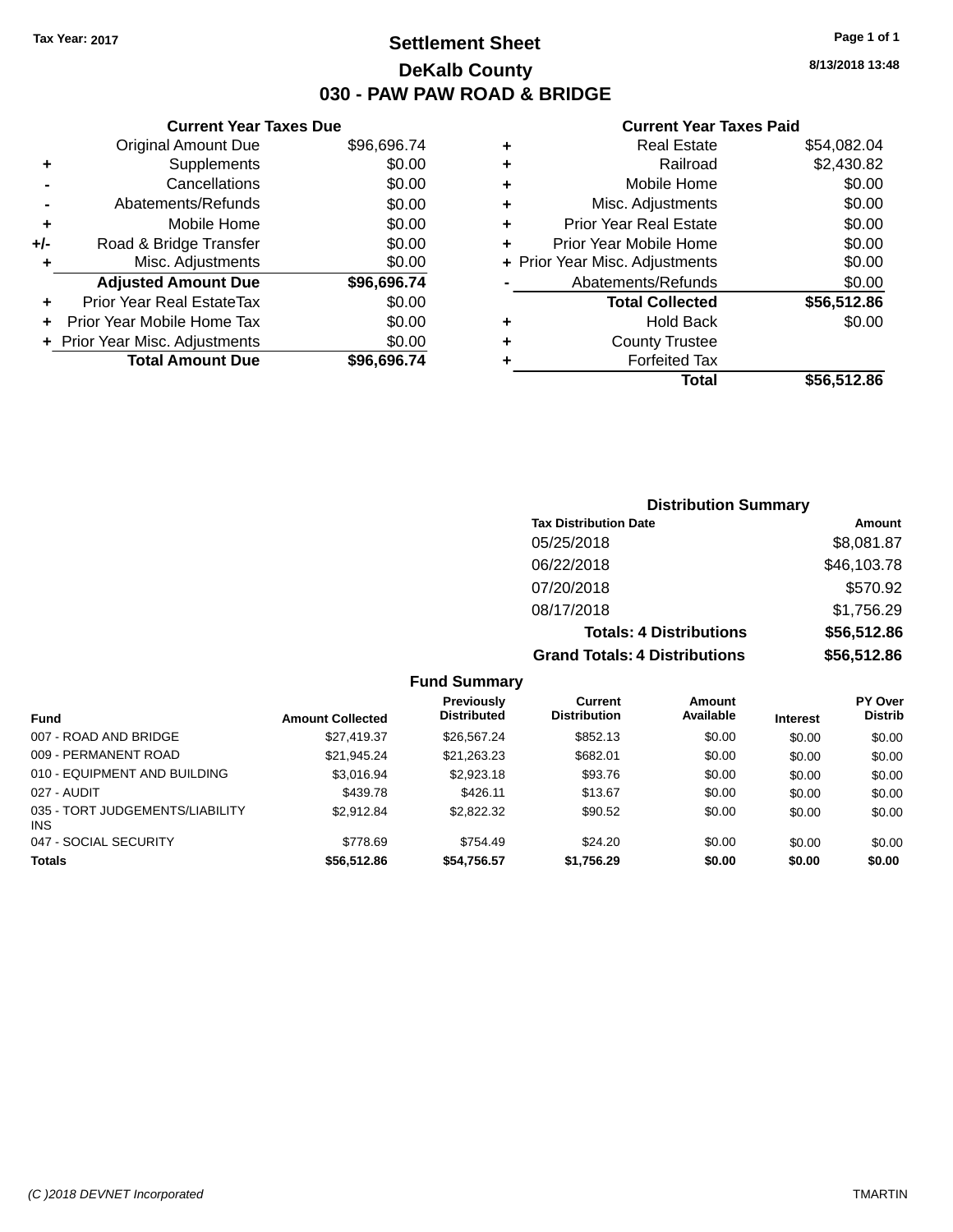### **Settlement Sheet Tax Year: 2017 Page 1 of 1 DeKalb County 031 - PIERCE TOWNSHIP**

**8/13/2018 13:48**

#### **Current Year Taxes Paid**

|     | <b>Current Year Taxes Due</b>             |             |  |  |  |  |
|-----|-------------------------------------------|-------------|--|--|--|--|
|     | <b>Original Amount Due</b><br>\$58,770.66 |             |  |  |  |  |
| ٠   | \$104.38<br>Supplements                   |             |  |  |  |  |
|     | Cancellations                             | \$109.81    |  |  |  |  |
|     | Abatements/Refunds                        | \$0.00      |  |  |  |  |
| ٠   | Mobile Home                               | \$0.00      |  |  |  |  |
| +/- | Road & Bridge Transfer                    | \$0.00      |  |  |  |  |
| ٠   | \$0.00<br>Misc. Adjustments               |             |  |  |  |  |
|     | <b>Adjusted Amount Due</b>                | \$58,765.23 |  |  |  |  |
|     | Prior Year Real EstateTax                 | \$0.00      |  |  |  |  |
|     | Prior Year Mobile Home Tax                | \$0.00      |  |  |  |  |
|     | \$0.00<br>+ Prior Year Misc. Adjustments  |             |  |  |  |  |
|     | <b>Total Amount Due</b>                   | \$58.765.23 |  |  |  |  |
|     |                                           |             |  |  |  |  |

|   | <b>Real Estate</b>             | \$35,663.37 |
|---|--------------------------------|-------------|
| ٠ | Railroad                       | \$0.00      |
| ٠ | Mobile Home                    | \$0.00      |
| ٠ | Misc. Adjustments              | \$0.00      |
| ٠ | <b>Prior Year Real Estate</b>  | \$0.00      |
| ٠ | Prior Year Mobile Home         | \$0.00      |
|   | + Prior Year Misc. Adjustments | \$0.00      |
|   | Abatements/Refunds             | \$0.00      |
|   | <b>Total Collected</b>         | \$35,663.37 |
| ٠ | <b>Hold Back</b>               | \$0.00      |
| ٠ | <b>County Trustee</b>          |             |
| ٠ | <b>Forfeited Tax</b>           |             |
|   | Total                          | \$35,663.37 |
|   |                                |             |

### **Distribution Summary Tax Distribution Date Amount** 05/25/2018 \$10,932.16 06/22/2018 \$23,987.63 07/20/2018 \$263.94 08/17/2018 \$479.64 **Totals: 4 Distributions \$35,663.37 Grand Totals: 4 Distributions \$35,663.37**

| <b>Fund</b>                             | <b>Amount Collected</b> | Previously<br><b>Distributed</b> | Current<br><b>Distribution</b> | Amount<br>Available | <b>Interest</b> | <b>PY Over</b><br><b>Distrib</b> |
|-----------------------------------------|-------------------------|----------------------------------|--------------------------------|---------------------|-----------------|----------------------------------|
| 001 - CORPORATE                         | \$26,203.63             | \$25,851.22                      | \$352.41                       | \$0.00              | \$0.00          | \$0.00                           |
| $005 - I. M. R. F.$                     | \$2,730.79              | \$2,694.06                       | \$36.73                        | \$0.00              | \$0.00          | \$0.00                           |
| 027 - AUDIT                             | \$658.03                | \$649.18                         | \$8.85                         | \$0.00              | \$0.00          | \$0.00                           |
| 035 - TORT JUDGEMENTS/LIABILITY<br>INS. | \$2,488.63              | \$2,455.16                       | \$33.47                        | \$0.00              | \$0.00          | \$0.00                           |
| 047 - SOCIAL SECURITY                   | \$1,760.88              | \$1,737.20                       | \$23.68                        | \$0.00              | \$0.00          | \$0.00                           |
| 054 - GENERAL ASSISTANCE                | \$1.821.41              | \$1.796.91                       | \$24.50                        | \$0.00              | \$0.00          | \$0.00                           |
| <b>Totals</b>                           | \$35,663.37             | \$35,183.73                      | \$479.64                       | \$0.00              | \$0.00          | \$0.00                           |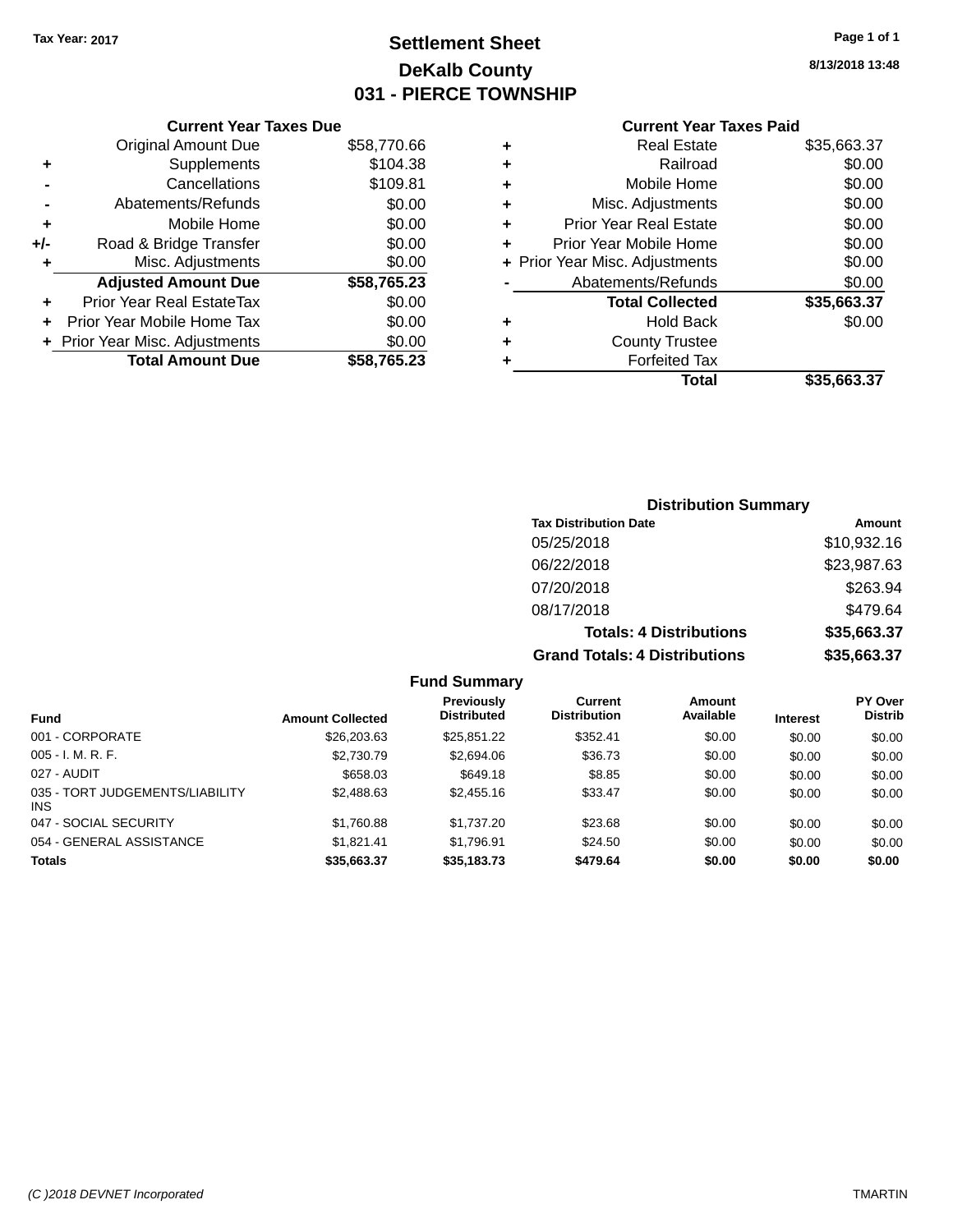### **Settlement Sheet Tax Year: 2017 Page 1 of 1 DeKalb County 032 - PIERCE ROAD & BRIDGE**

**8/13/2018 13:48**

#### **Current Year Taxes Paid**

|     | <b>Current Year Taxes Due</b>              |              |  |  |  |  |
|-----|--------------------------------------------|--------------|--|--|--|--|
|     | <b>Original Amount Due</b><br>\$173,336.39 |              |  |  |  |  |
| ٠   | \$307.91<br>Supplements                    |              |  |  |  |  |
|     | Cancellations                              | \$323.88     |  |  |  |  |
|     | Abatements/Refunds                         | \$0.00       |  |  |  |  |
| ٠   | Mobile Home                                | \$0.00       |  |  |  |  |
| +/- | \$0.00<br>Road & Bridge Transfer           |              |  |  |  |  |
| ٠   | Misc. Adjustments                          | \$0.00       |  |  |  |  |
|     | <b>Adjusted Amount Due</b>                 | \$173,320.42 |  |  |  |  |
| ٠   | Prior Year Real EstateTax                  | \$0.00       |  |  |  |  |
| ÷   | \$0.00<br>Prior Year Mobile Home Tax       |              |  |  |  |  |
|     | \$0.00<br>+ Prior Year Misc. Adjustments   |              |  |  |  |  |
|     | <b>Total Amount Due</b>                    | \$173.320.42 |  |  |  |  |
|     |                                            |              |  |  |  |  |

| ٠ | <b>Real Estate</b>             | \$105,184.32 |
|---|--------------------------------|--------------|
| ٠ | Railroad                       | \$0.00       |
| ٠ | Mobile Home                    | \$0.00       |
| ٠ | Misc. Adjustments              | \$0.00       |
| ٠ | <b>Prior Year Real Estate</b>  | \$0.00       |
| ٠ | Prior Year Mobile Home         | \$0.00       |
|   | + Prior Year Misc. Adjustments | \$0.00       |
|   | Abatements/Refunds             | \$0.00       |
|   | <b>Total Collected</b>         | \$105,184.32 |
| ٠ | Hold Back                      | \$0.00       |
| ٠ | <b>County Trustee</b>          |              |
| ٠ | <b>Forfeited Tax</b>           |              |
|   | Total                          | \$105,184.32 |
|   |                                |              |

### **Distribution Summary Tax Distribution Date Amount** 05/25/2018 \$32,242.97 06/22/2018 \$70,748.22 07/20/2018 \$778.48 08/17/2018 \$1,414.65 **Totals: 4 Distributions \$105,184.32 Grand Totals: 4 Distributions \$105,184.32**

|                              |                         | <b>Previously</b>  | Current             | <b>Amount</b> |                 | PY Over        |
|------------------------------|-------------------------|--------------------|---------------------|---------------|-----------------|----------------|
| Fund                         | <b>Amount Collected</b> | <b>Distributed</b> | <b>Distribution</b> | Available     | <b>Interest</b> | <b>Distrib</b> |
| $005 - I. M. R. F.$          | \$76.26                 | \$75.23            | \$1.03              | \$0.00        | \$0.00          | \$0.00         |
| 007 - ROAD AND BRIDGE        | \$74,828.55             | \$73,822.16        | \$1,006.39          | \$0.00        | \$0.00          | \$0.00         |
| 008 - BRIDGE CONST W/COUNTY  | \$5,943.23              | \$5,863.30         | \$79.93             | \$0.00        | \$0.00          | \$0.00         |
| 009 - PERMANENT ROAD         | \$19.412.92             | \$19.151.83        | \$261.09            | \$0.00        | \$0.00          | \$0.00         |
| 010 - EQUIPMENT AND BUILDING | \$4,162.67              | \$4,106.69         | \$55.98             | \$0.00        | \$0.00          | \$0.00         |
| 047 - SOCIAL SECURITY        | \$760.69                | \$750.46           | \$10.23             | \$0.00        | \$0.00          | \$0.00         |
| <b>Totals</b>                | \$105.184.32            | \$103.769.67       | \$1,414,65          | \$0.00        | \$0.00          | \$0.00         |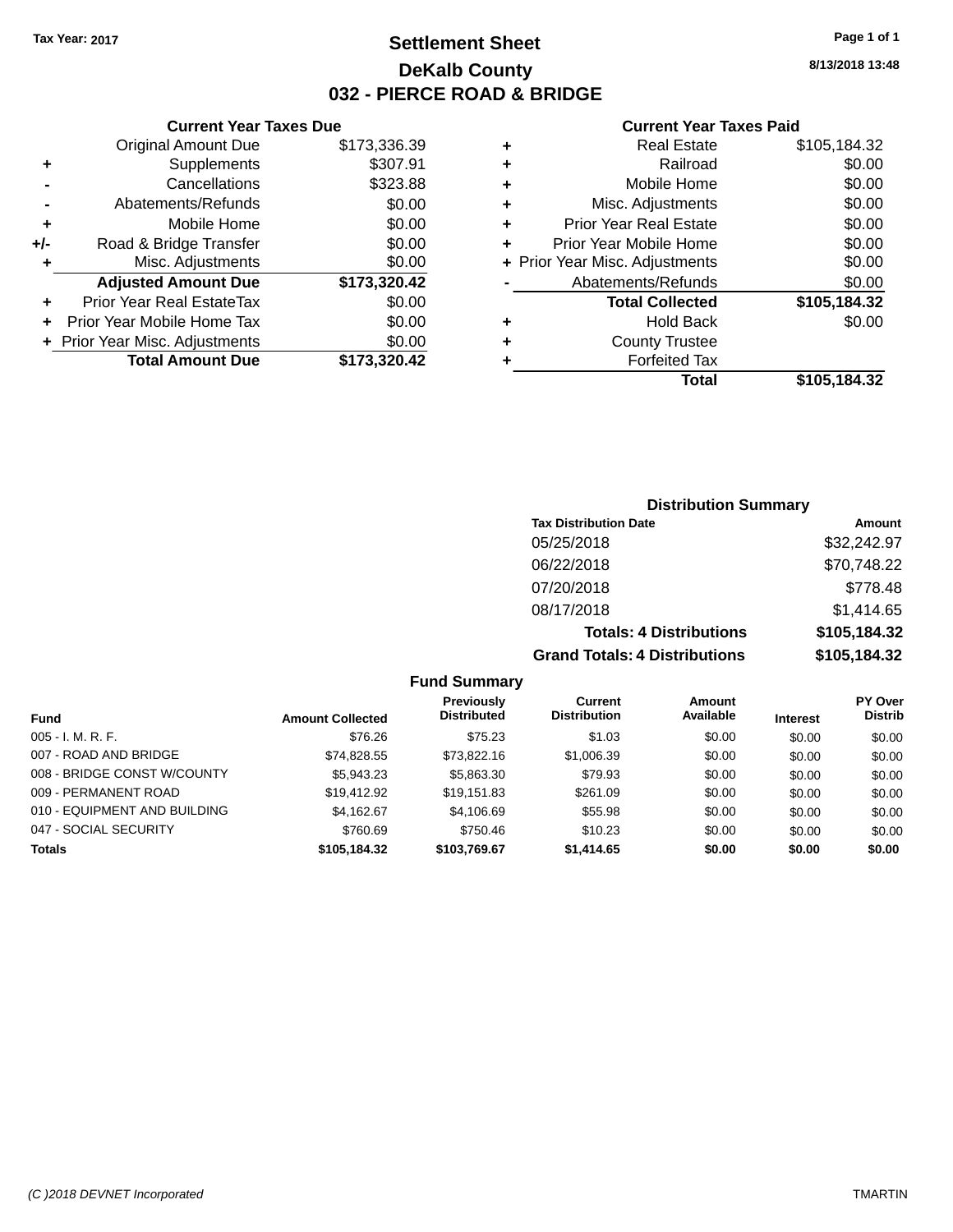### **Settlement Sheet Tax Year: 2017 Page 1 of 1 DeKalb County 033 - SANDWICH TOWNSHIP**

**8/13/2018 13:48**

#### **Current Year Taxes Paid**

|     | <b>Current Year Taxes Due</b>  |              |        |
|-----|--------------------------------|--------------|--------|
|     | <b>Original Amount Due</b>     | \$257,758.22 | ٠      |
|     | Supplements                    | \$2,471.87   | ٠      |
|     | Cancellations                  | \$2,817.61   | ٠      |
|     | Abatements/Refunds             | \$0.00       | ٠      |
|     | Mobile Home                    | \$0.00       |        |
| +/- | Road & Bridge Transfer         | \$0.00       |        |
|     | Misc. Adjustments              | \$0.00       | + Prio |
|     | <b>Adjusted Amount Due</b>     | \$257,412.48 |        |
|     | Prior Year Real EstateTax      | \$0.00       |        |
|     | Prior Year Mobile Home Tax     | \$0.00       |        |
|     | + Prior Year Misc. Adjustments | \$254.18     |        |
|     | <b>Total Amount Due</b>        | \$257,666.66 |        |
|     |                                |              |        |

| ٠ | <b>Real Estate</b>             | \$148,119.94 |  |  |  |
|---|--------------------------------|--------------|--|--|--|
| ٠ | Railroad                       | \$593.04     |  |  |  |
| ٠ | Mobile Home                    | \$0.00       |  |  |  |
| ٠ | Misc. Adjustments              | \$0.00       |  |  |  |
| ٠ | <b>Prior Year Real Estate</b>  | \$0.00       |  |  |  |
| ٠ | Prior Year Mobile Home         | \$0.00       |  |  |  |
|   | + Prior Year Misc. Adjustments | \$254.18     |  |  |  |
|   | Abatements/Refunds             | \$0.00       |  |  |  |
|   | <b>Total Collected</b>         | \$148,967.16 |  |  |  |
| ٠ | <b>Hold Back</b>               | \$0.00       |  |  |  |
| ٠ | <b>County Trustee</b>          |              |  |  |  |
| ٠ | <b>Forfeited Tax</b>           |              |  |  |  |
|   | Total                          | \$148,967.16 |  |  |  |
|   |                                |              |  |  |  |

### **Distribution Summary Tax Distribution Date Amount** 05/25/2018 \$28,434.31 06/22/2018 \$111,959.00 07/20/2018 \$3,681.35 08/17/2018 \$4,892.50 **Totals: 4 Distributions \$148,967.16 Grand Totals: 4 Distributions \$148,967.16**

#### **Fund Summary**

| <b>Fund</b>              | <b>Amount Collected</b> | Previously<br><b>Distributed</b> | Current<br><b>Distribution</b> | <b>Amount</b><br>Available | <b>Interest</b> | <b>PY Over</b><br><b>Distrib</b> |
|--------------------------|-------------------------|----------------------------------|--------------------------------|----------------------------|-----------------|----------------------------------|
| 001 - CORPORATE          | \$80.364.23             | \$77.724.83                      | \$2,639.40                     | \$0.00                     | \$0.00          | \$0.00                           |
| $005 - I. M. R. F.$      | \$8,652.89              | \$8.368.71                       | \$284.18                       | \$0.00                     | \$0.00          | \$0.00                           |
| 017 - CEMETERY           | \$53,593.62             | \$51.833.46                      | \$1,760.16                     | \$0.00                     | \$0.00          | \$0.00                           |
| 047 - SOCIAL SECURITY    | \$5,771.44              | \$5.581.89                       | \$189.55                       | \$0.00                     | \$0.00          | \$0.00                           |
| 054 - GENERAL ASSISTANCE | \$584.98                | \$565.77                         | \$19.21                        | \$0.00                     | \$0.00          | \$0.00                           |
| <b>Totals</b>            | \$148,967.16            | \$144,074,66                     | \$4,892.50                     | \$0.00                     | \$0.00          | \$0.00                           |

#### **Miscellaneous Adjustment Detail**

| Year Source             | <b>Account Type</b> | <b>Amount Adjustment Description</b>                   |
|-------------------------|---------------------|--------------------------------------------------------|
| 2016 RE - Real Estate   | Back Tax Collected  | \$22.43 DOBSON REDEMPTION 19-26-481-012 by TBA         |
| 2016 RE - Real Estate   | Back Tax Collected  | \$231.75 CHICAGO TITLE LAND TR CO 19-26-484-016 by TBA |
| <b>Totals 2 entries</b> |                     | \$254.18                                               |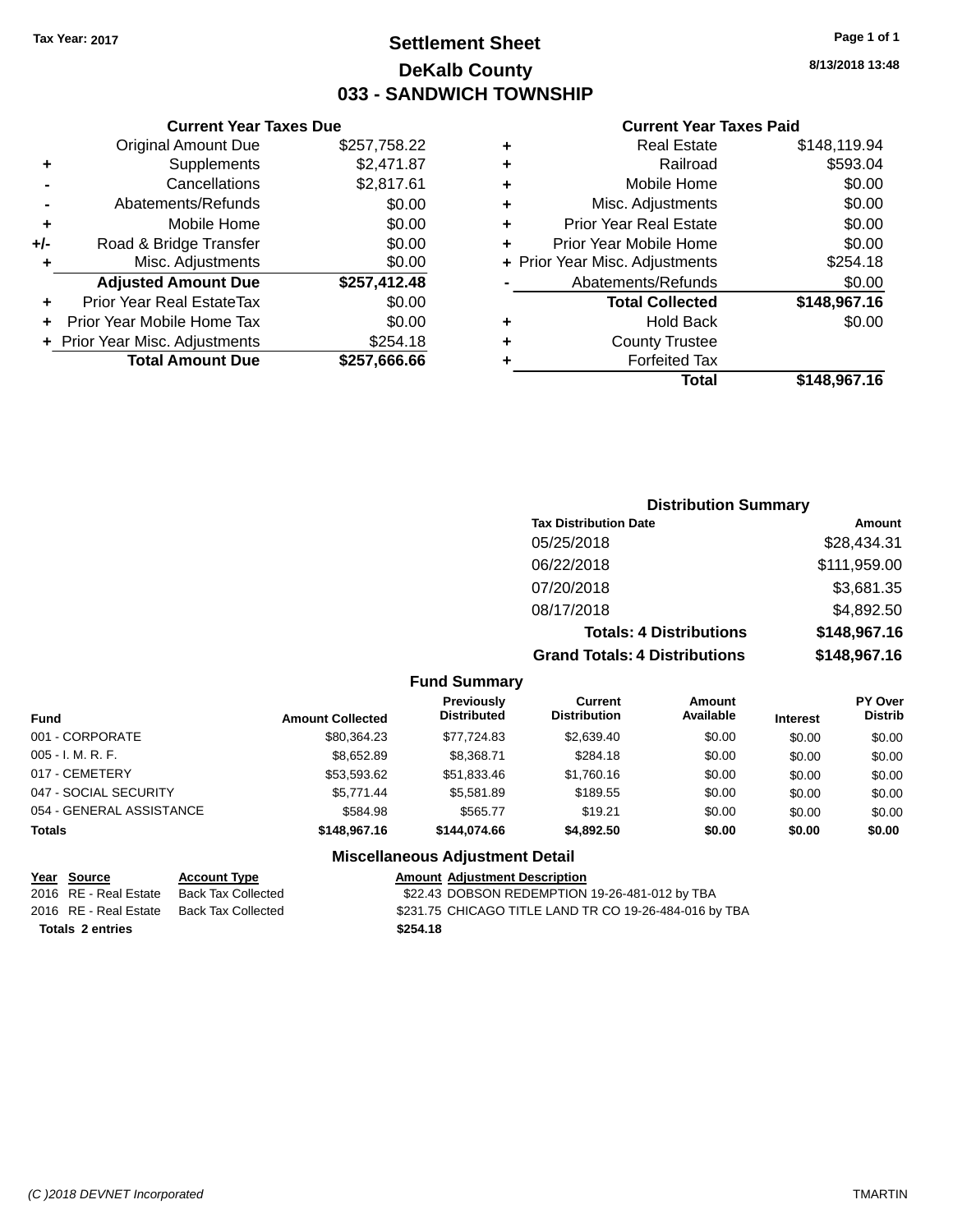### **Settlement Sheet Tax Year: 2017 Page 1 of 1 DeKalb County 034 - SANDWICH PUBLIC LIBRARY DISTRICT**

### **Current Year Taxes Due** Original Amount Due \$575,526.78 **+** Supplements \$5,519.21

|                | + Prior Year Misc. Adjustments | \$568.48     |
|----------------|--------------------------------|--------------|
|                |                                |              |
|                | Prior Year Mobile Home Tax     | \$0.00       |
| ٠              | Prior Year Real EstateTax      | (\$0.01)     |
|                | <b>Adjusted Amount Due</b>     | \$574,754.73 |
| ÷              | Misc. Adjustments              | \$0.00       |
| +/-            | Road & Bridge Transfer         | \$0.00       |
| ÷              | Mobile Home                    | \$0.00       |
| $\blacksquare$ | Abatements/Refunds             | \$0.00       |
|                | Cancellations                  | \$6,291.26   |

#### **Current Year Taxes Paid**

|   | <b>Real Estate</b>             | \$330,723.36 |
|---|--------------------------------|--------------|
| ٠ | Railroad                       | \$1,324.14   |
| ٠ | Mobile Home                    | \$0.00       |
| ٠ | Misc. Adjustments              | \$0.00       |
| ٠ | Prior Year Real Estate         | (\$0.01)     |
| ٠ | Prior Year Mobile Home         | \$0.00       |
|   | + Prior Year Misc. Adjustments | \$568.48     |
|   | Abatements/Refunds             | \$0.00       |
|   | <b>Total Collected</b>         | \$332,615.97 |
| ٠ | <b>Hold Back</b>               | \$0.00       |
| ٠ | <b>County Trustee</b>          |              |
| ٠ | <b>Forfeited Tax</b>           |              |
|   | Total                          | \$332.615.97 |
|   |                                |              |

### **Distribution Summary Tax Distribution Date Amount** 05/25/2018 \$63,489.15 06/22/2018 \$249,983.12 07/20/2018 \$8,219.77 08/17/2018 \$10,923.93

**Totals: 4 Distributions \$332,615.97 Grand Totals: 4 Distributions \$332,615.97**

| <b>Fund</b>                             | <b>Amount Collected</b> | Previously<br><b>Distributed</b> | <b>Current</b><br><b>Distribution</b> | <b>Amount</b><br>Available | <b>Interest</b> | <b>PY Over</b><br><b>Distrib</b> |
|-----------------------------------------|-------------------------|----------------------------------|---------------------------------------|----------------------------|-----------------|----------------------------------|
| 001 - CORPORATE                         | \$165,286.20            | \$159,857.78                     | \$5,428.42                            | \$0.00                     | \$0.00          | \$0.00                           |
| 003 - BONDS AND INTEREST                | \$120.424.27            | \$116,469.25                     | \$3,955.02                            | \$0.00                     | \$0.00          | \$0.00                           |
| 004 - OPERATIONS & MAINTENANCE          | \$16,179.43             | \$15,648.06                      | \$531.37                              | \$0.00                     | \$0.00          | \$0.00                           |
| $005 - I. M. R. F.$                     | \$12,835.32             | \$12,413.78                      | \$421.54                              | \$0.00                     | \$0.00          | \$0.00                           |
| 027 - AUDIT                             | \$1,807.43              | \$1,748.07                       | \$59.36                               | \$0.00                     | \$0.00          | \$0.00                           |
| 035 - TORT JUDGEMENTS/LIABILITY<br>INS. | \$8,888.49              | \$8,596.57                       | \$291.92                              | \$0.00                     | \$0.00          | \$0.00                           |
| 047 - SOCIAL SECURITY                   | \$7,194.83              | \$6,958.53                       | \$236.30                              | \$0.00                     | \$0.00          | \$0.00                           |
| <b>Totals</b>                           | \$332,615.97            | \$321,692.04                     | \$10,923.93                           | \$0.00                     | \$0.00          | \$0.00                           |
|                                         |                         |                                  |                                       |                            |                 |                                  |

**Fund Summary**

| Year Source             | <b>Account Type</b> | <b>Amount Adiustment Description</b>                   |
|-------------------------|---------------------|--------------------------------------------------------|
| 2016 RE - Real Estate   | Back Tax Collected  | \$50.16 DOBSON REDEMPTION 19-26-481-012 by TBA         |
| 2016 RE - Real Estate   | Back Tax Collected  | \$518.32 CHICAGO TITLE LAND TR CO 19-26-484-016 by TBA |
| <b>Totals 2 entries</b> |                     | \$568.48                                               |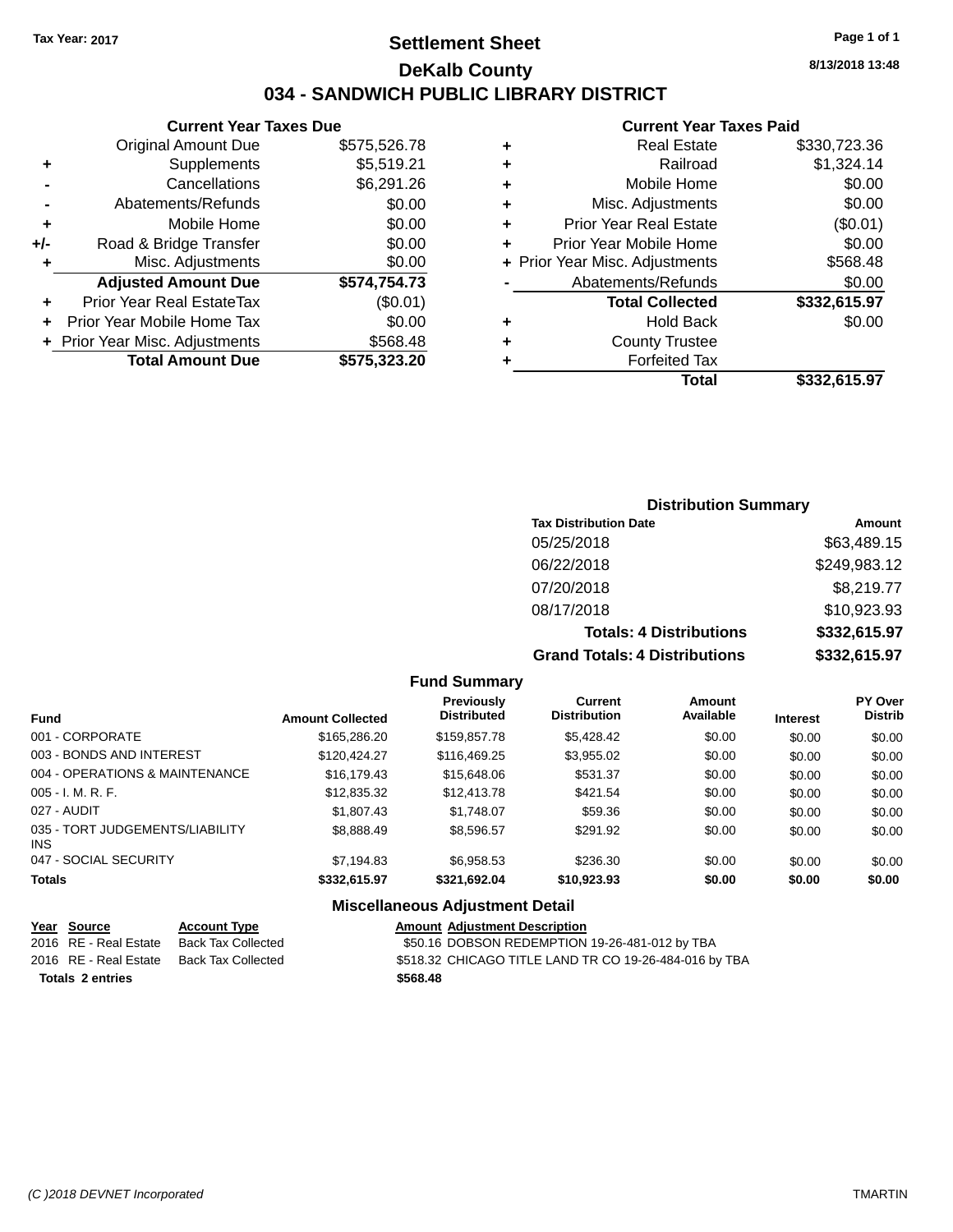## **Settlement Sheet Tax Year: 2017 Page 1 of 1 DeKalb County 035 - SANDWICH ROAD & BRIDGE**

**Current Year Taxes Due** Original Amount Due \$248,860.15<br>Supplements \$2,181.34 **+** Supplements **-** Cancellations \$2,486.44 **-** Abatements/Refunds \$0.00 **+** Mobile Home \$0.00<br>**+/-** Road & Bridge Transfer (\$12,347.33) **+/-** Road & Bridge Transfer (\$12,347.33) **+** Misc. Adjustments \$0.00 **Adjusted Amount Due \$236,207.72**

| 1.91991991111991111990           |              |
|----------------------------------|--------------|
| <b>Prior Year Real EstateTax</b> | (\$21.11)    |
| + Prior Year Mobile Home Tax     | \$0.00       |
| + Prior Year Misc. Adjustments   | \$245.41     |
| <b>Total Amount Due</b>          | \$236,432.02 |
|                                  |              |

#### **Current Year Taxes Paid**

|   | <b>Real Estate</b>             | \$130,709.63 |
|---|--------------------------------|--------------|
| ٠ | Railroad                       | \$542.77     |
| ٠ | Mobile Home                    | \$0.00       |
| ÷ | Misc. Adjustments              | \$0.00       |
| ٠ | <b>Prior Year Real Estate</b>  | (\$21.11)    |
|   | Prior Year Mobile Home         | \$0.00       |
|   | + Prior Year Misc. Adjustments | \$245.41     |
|   | Abatements/Refunds             | \$0.00       |
|   | <b>Total Collected</b>         | \$131,476.70 |
| ٠ | <b>Hold Back</b>               | \$0.00       |
|   | <b>County Trustee</b>          |              |
|   | <b>Forfeited Tax</b>           |              |
|   | <b>Total</b>                   | \$131,476.70 |
|   |                                |              |

| <b>Road and Bridge Summary</b> |             | <b>Distribution Summary</b> |                                      |              |
|--------------------------------|-------------|-----------------------------|--------------------------------------|--------------|
| <b>Municipality</b>            | Amt. Due    | Amt. Distrib.               | <b>Tax Distribution Date</b>         | Amount       |
| <b>CITY OF SANDWICH</b>        | \$21,351.83 | \$12,347.33                 | 05/25/2018                           | \$25,092.11  |
| Totals                         | \$21,351.83 | \$12,347.33                 | 06/22/2018                           | \$98,818.48  |
|                                |             |                             | 07/20/2018                           | \$3,248.67   |
|                                |             |                             | 08/17/2018                           | \$4,317.44   |
|                                |             |                             | <b>Totals: 4 Distributions</b>       | \$131,476.70 |
|                                |             |                             | <b>Grand Totals: 4 Distributions</b> | \$131,476.70 |

| <b>Fund</b>                  | <b>Amount Collected</b> | Previously<br><b>Distributed</b> | Current<br><b>Distribution</b> | <b>Amount</b><br>Available | <b>Interest</b> | <b>PY Over</b><br><b>Distrib</b> |
|------------------------------|-------------------------|----------------------------------|--------------------------------|----------------------------|-----------------|----------------------------------|
| 007 - ROAD AND BRIDGE        | \$15,925.17             | \$15,402.78                      | \$522.39                       | \$0.00                     | \$0.00          | \$0.00                           |
| 009 - PERMANENT ROAD         | \$83.585.92             | \$80.840.71                      | \$2,745.21                     | \$0.00                     | \$0.00          | \$0.00                           |
| 010 - EQUIPMENT AND BUILDING | \$31,110.00             | \$30,088.26                      | \$1.021.74                     | \$0.00                     | \$0.00          | \$0.00                           |
| 047 - SOCIAL SECURITY        | \$855.61                | \$827.51                         | \$28.10                        | \$0.00                     | \$0.00          | \$0.00                           |
| <b>Totals</b>                | \$131,476.70            | \$127.159.26                     | \$4,317.44                     | \$0.00                     | \$0.00          | \$0.00                           |
|                              | ---<br>.                |                                  |                                |                            |                 |                                  |

**Fund Summary**

#### **Miscellaneous Adjustment Detail**

|                         | Year Source           | <b>Account Type</b> | <b>Amount Adjustment Description</b>                   |
|-------------------------|-----------------------|---------------------|--------------------------------------------------------|
|                         | 2016 RE - Real Estate | Back Tax Collected  | \$21.65 DOBSON REDEMPTION 19-26-481-012 by TBA         |
|                         | 2016 RE - Real Estate | Back Tax Collected  | \$223.76 CHICAGO TITLE LAND TR CO 19-26-484-016 by TBA |
| <b>Totals 2 entries</b> |                       |                     | \$245.41                                               |

**8/13/2018 13:48**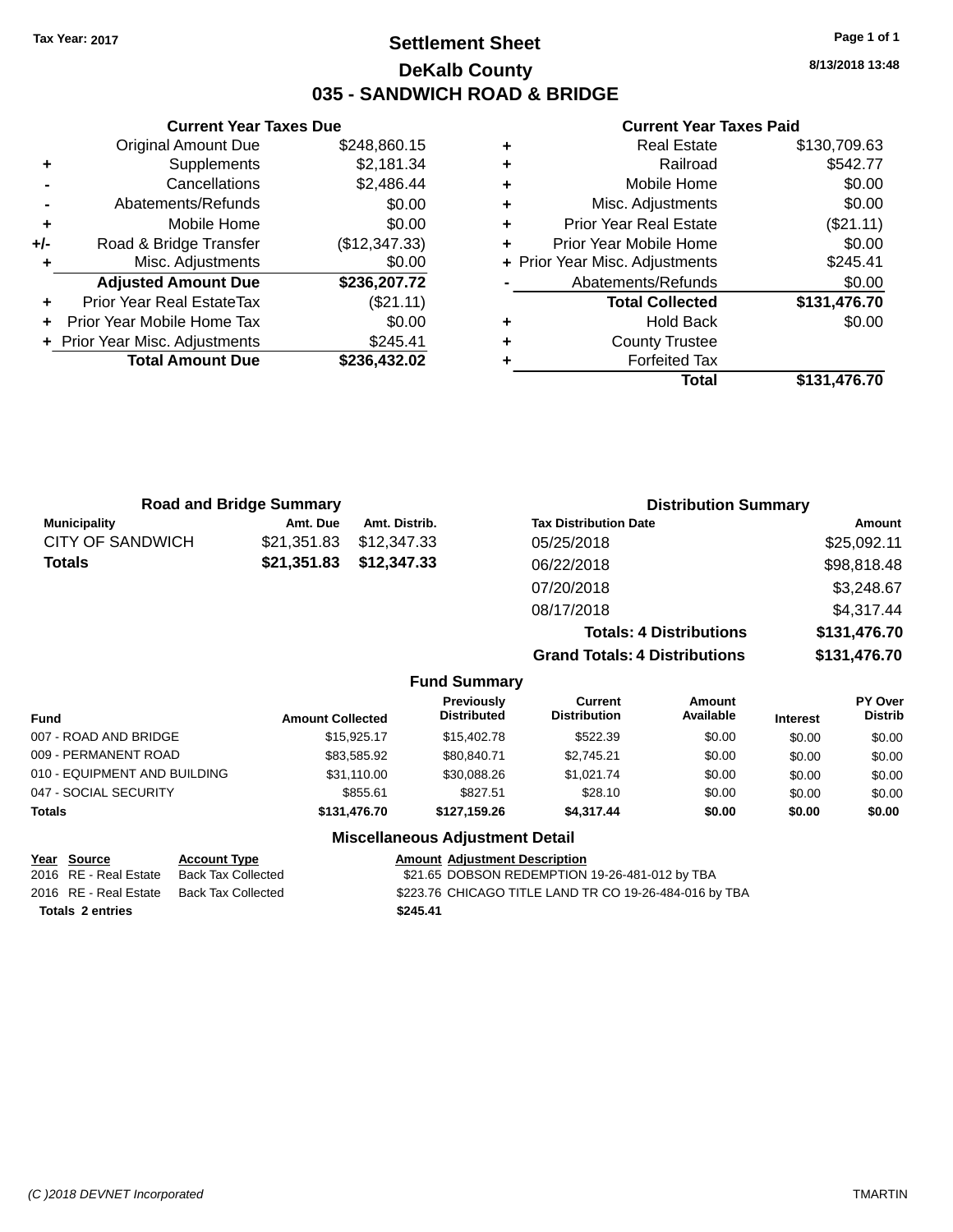## **Settlement Sheet Tax Year: 2017 Page 1 of 1 DeKalb County 036 - SHABBONA TOWNSHIP**

**8/13/2018 13:48**

#### **Current Year Taxes Paid**

|     | <b>Current Year Taxes Due</b>  |             |
|-----|--------------------------------|-------------|
|     | <b>Original Amount Due</b>     | \$96,804.69 |
| ٠   | Supplements                    | \$137.48    |
|     | Cancellations                  | \$155.40    |
|     | Abatements/Refunds             | \$0.00      |
| ٠   | Mobile Home                    | \$0.00      |
| +/- | Road & Bridge Transfer         | \$0.00      |
| ٠   | Misc. Adjustments              | \$25.53     |
|     | <b>Adjusted Amount Due</b>     | \$96,812.30 |
| ٠   | Prior Year Real EstateTax      | \$0.00      |
|     | Prior Year Mobile Home Tax     | \$0.00      |
|     | + Prior Year Misc. Adjustments | \$0.00      |
|     | <b>Total Amount Due</b>        | \$96,812.30 |
|     |                                |             |

|   | <b>Real Estate</b>             | \$53,294.73 |
|---|--------------------------------|-------------|
| ٠ | Railroad                       | \$2,122.69  |
| ٠ | Mobile Home                    | \$0.00      |
| ٠ | Misc. Adjustments              | \$25.53     |
| ٠ | <b>Prior Year Real Estate</b>  | \$0.00      |
| ٠ | Prior Year Mobile Home         | \$0.00      |
|   | + Prior Year Misc. Adjustments | \$0.00      |
|   | Abatements/Refunds             | \$0.00      |
|   | <b>Total Collected</b>         | \$55,442.95 |
| ٠ | <b>Hold Back</b>               | \$0.00      |
| ٠ | <b>County Trustee</b>          |             |
|   | <b>Forfeited Tax</b>           |             |
|   | Total                          | \$55.442.95 |
|   |                                |             |

| <b>Distribution Summary</b>          |               |
|--------------------------------------|---------------|
| <b>Tax Distribution Date</b>         | <b>Amount</b> |
| 05/25/2018                           | \$8,193.09    |
| 06/22/2018                           | \$45,457.45   |
| 07/20/2018                           | \$522.05      |
| 08/17/2018                           | \$1,270.36    |
| <b>Totals: 4 Distributions</b>       | \$55,442.95   |
| <b>Grand Totals: 4 Distributions</b> | \$55,442.95   |
|                                      |               |

### **Fund Summary**

| Fund                     | <b>Amount Collected</b> | <b>Previously</b><br><b>Distributed</b> | Current<br><b>Distribution</b> | Amount<br>Available | <b>Interest</b> | <b>PY Over</b><br><b>Distrib</b> |
|--------------------------|-------------------------|-----------------------------------------|--------------------------------|---------------------|-----------------|----------------------------------|
| 001 - CORPORATE          | \$36,484.07             | \$35.648.11                             | \$835.96                       | \$0.00              | \$0.00          | \$0.00                           |
| 017 - CEMETERY           | \$18,900.88             | \$18,467.81                             | \$433.07                       | \$0.00              | \$0.00          | \$0.00                           |
| 054 - GENERAL ASSISTANCE | \$58.00                 | \$56.67                                 | \$1.33                         | \$0.00              | \$0.00          | \$0.00                           |
| Totals                   | \$55,442.95             | \$54,172.59                             | \$1,270.36                     | \$0.00              | \$0.00          | \$0.00                           |

| Year Source             | <b>Account Type</b>                        | <b>Amount Adiustment Description</b>          |
|-------------------------|--------------------------------------------|-----------------------------------------------|
|                         | 2017 RE - Real Estate Paymt In Lieu of Tax | \$25.53 HOUSING AUTHORITY SEQUOYA APTS by TBA |
| <b>Totals 1 entries</b> |                                            | \$25.53                                       |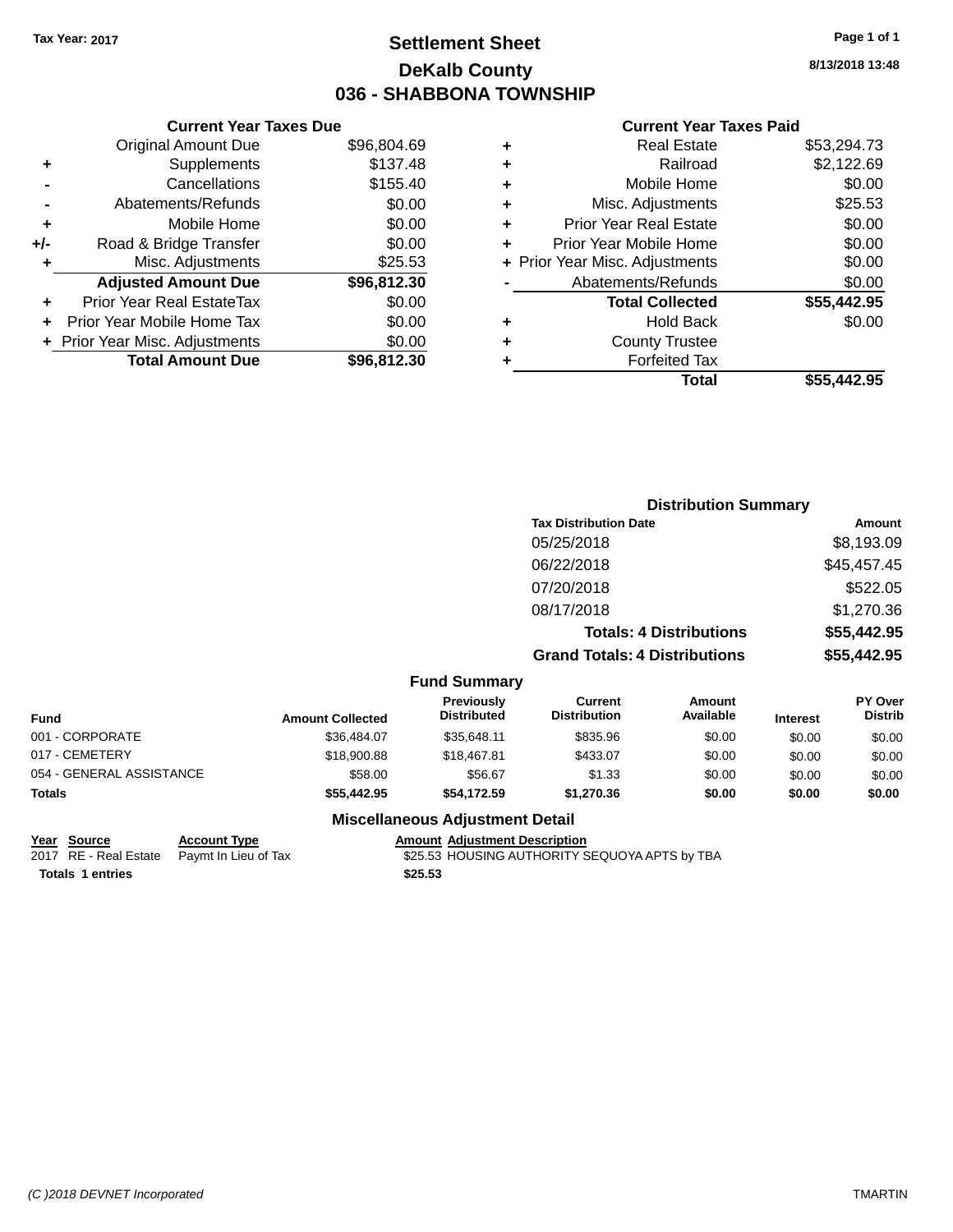## **Settlement Sheet Tax Year: 2017 Page 1 of 1 DeKalb County 037 - SHABBONA ROAD & BRIDGE**

**8/13/2018 13:48**

#### **Current Year Taxes Paid**

|     | <b>Current Year Taxes Due</b>  |              |
|-----|--------------------------------|--------------|
|     | <b>Original Amount Due</b>     | \$177,685.84 |
| ٠   | Supplements                    | \$230.41     |
|     | Cancellations                  | \$264.36     |
|     | Abatements/Refunds             | \$0.00       |
| ٠   | Mobile Home                    | \$0.00       |
| +/- | Road & Bridge Transfer         | (\$7,330.81) |
|     | Misc. Adjustments              | \$46.86      |
|     | <b>Adjusted Amount Due</b>     | \$170,367.94 |
| ٠   | Prior Year Real EstateTax      | \$0.00       |
|     | Prior Year Mobile Home Tax     | \$0.00       |
|     | + Prior Year Misc. Adjustments | \$0.00       |
|     | <b>Total Amount Due</b>        | \$170,367.94 |
|     |                                |              |

|   | <b>Real Estate</b>             | \$90,655.73 |
|---|--------------------------------|-------------|
| ٠ | Railroad                       | \$3,732.74  |
| ٠ | Mobile Home                    | \$0.00      |
| ٠ | Misc. Adjustments              | \$46.86     |
| ٠ | <b>Prior Year Real Estate</b>  | \$0.00      |
| ٠ | Prior Year Mobile Home         | \$0.00      |
|   | + Prior Year Misc. Adjustments | \$0.00      |
|   | Abatements/Refunds             | \$0.00      |
|   | <b>Total Collected</b>         | \$94,435.33 |
| ٠ | <b>Hold Back</b>               | \$0.00      |
| ٠ | <b>County Trustee</b>          |             |
| ٠ | <b>Forfeited Tax</b>           |             |
|   | Total                          | \$94,435.33 |
|   |                                |             |

| <b>Road and Bridge Summary</b> |             |               | <b>Distribution Summary</b>          |             |
|--------------------------------|-------------|---------------|--------------------------------------|-------------|
| <b>Municipality</b>            | Amt. Due    | Amt. Distrib. | <b>Tax Distribution Date</b>         | Amount      |
| <b>VILLAGE OF LEE</b>          | \$1,600.44  | \$917.07      | 05/25/2018                           | \$13,937.13 |
| <b>VILLAGE OF SHABBONA</b>     | \$11,169.34 | \$6.413.74    | 06/22/2018                           | \$77,449.16 |
| <b>Totals</b>                  | \$12,769.78 | \$7,330.81    | 07/20/2018                           | \$888.05    |
|                                |             |               | 08/17/2018                           | \$2,160.99  |
|                                |             |               | <b>Totals: 4 Distributions</b>       | \$94,435.33 |
|                                |             |               | <b>Grand Totals: 4 Distributions</b> | \$94,435.33 |

|                              |                         | <b>Fund Summary</b>              |                                |                            |                 |                                  |
|------------------------------|-------------------------|----------------------------------|--------------------------------|----------------------------|-----------------|----------------------------------|
| Fund                         | <b>Amount Collected</b> | Previously<br><b>Distributed</b> | Current<br><b>Distribution</b> | <b>Amount</b><br>Available | <b>Interest</b> | <b>PY Over</b><br><b>Distrib</b> |
| 007 - ROAD AND BRIDGE        | \$27,007.23             | \$26,391.21                      | \$616.02                       | \$0.00                     | \$0.00          | \$0.00                           |
| 008 - BRIDGE CONST W/COUNTY  | \$1,719.13              | \$1.679.74                       | \$39.39                        | \$0.00                     | \$0.00          | \$0.00                           |
| 009 - PERMANENT ROAD         | \$42,813.02             | \$41,832.05                      | \$980.97                       | \$0.00                     | \$0.00          | \$0.00                           |
| 010 - EQUIPMENT AND BUILDING | \$22,895.95             | \$22,371.34                      | \$524.61                       | \$0.00                     | \$0.00          | \$0.00                           |
| <b>Totals</b>                | \$94,435.33             | \$92,274.34                      | \$2,160.99                     | \$0.00                     | \$0.00          | \$0.00                           |
|                              |                         |                                  |                                |                            |                 |                                  |

| Year Source             | <b>Account Type</b>                        |         | <b>Amount Adjustment Description</b>          |
|-------------------------|--------------------------------------------|---------|-----------------------------------------------|
|                         | 2017 RE - Real Estate Paymt In Lieu of Tax |         | \$46.86 HOUSING AUTHORITY SEQUOYA APTS by TBA |
| <b>Totals 1 entries</b> |                                            | \$46.86 |                                               |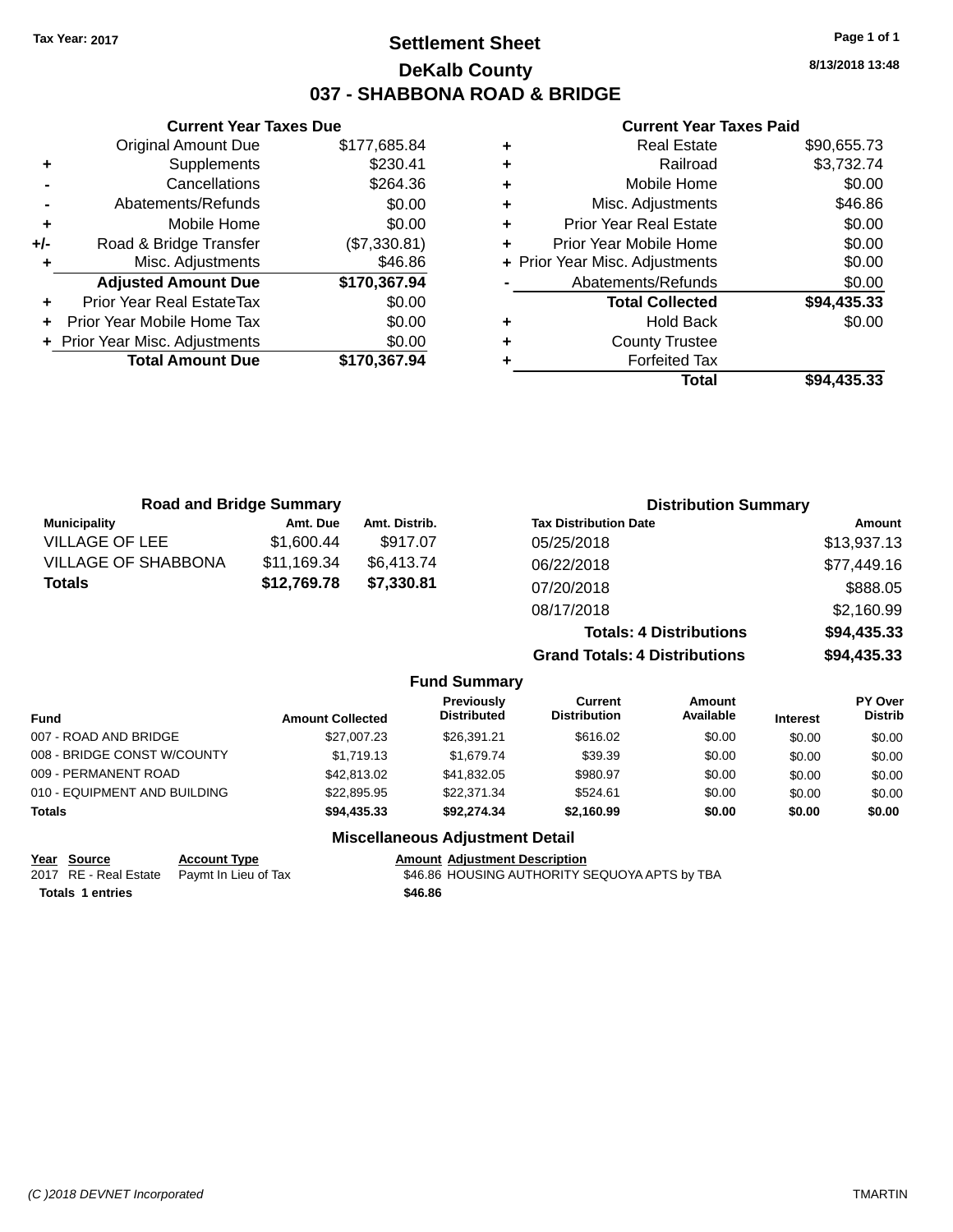## **Settlement Sheet Tax Year: 2017 Page 1 of 1 DeKalb County 038 - SOMONAUK TOWNSHIP**

**8/13/2018 13:48**

|     | <b>Current Year Taxes Due</b>  |             |
|-----|--------------------------------|-------------|
|     | <b>Original Amount Due</b>     | \$85,664.89 |
| ٠   | Supplements                    | \$839.36    |
|     | Cancellations                  | \$967.10    |
|     | Abatements/Refunds             | \$0.00      |
| ٠   | Mobile Home                    | \$0.00      |
| +/- | Road & Bridge Transfer         | \$0.00      |
| ٠   | Misc. Adjustments              | \$0.00      |
|     | <b>Adjusted Amount Due</b>     | \$85,537.15 |
| ٠   | Prior Year Real EstateTax      | \$0.00      |
|     | Prior Year Mobile Home Tax     | \$0.00      |
|     | + Prior Year Misc. Adjustments | \$0.00      |
|     | <b>Total Amount Due</b>        | \$85,537.15 |
|     |                                |             |

### **Current Year Taxes Paid**

|   | <b>Real Estate</b>             | \$49,342.87 |
|---|--------------------------------|-------------|
| ٠ | Railroad                       | \$937.56    |
| ٠ | Mobile Home                    | \$0.00      |
| ٠ | Misc. Adjustments              | \$0.00      |
| ٠ | <b>Prior Year Real Estate</b>  | \$0.00      |
| ٠ | Prior Year Mobile Home         | \$0.00      |
|   | + Prior Year Misc. Adjustments | \$0.00      |
|   | Abatements/Refunds             | \$0.00      |
|   | <b>Total Collected</b>         | \$50,280.43 |
| ٠ | <b>Hold Back</b>               | \$0.00      |
| ٠ | <b>County Trustee</b>          |             |
| ٠ | <b>Forfeited Tax</b>           |             |
|   | Total                          | \$50,280.43 |
|   |                                |             |

|                  |                           |                                       | <b>Distribution Summary</b>    |             |                                  |
|------------------|---------------------------|---------------------------------------|--------------------------------|-------------|----------------------------------|
|                  |                           | <b>Tax Distribution Date</b>          |                                |             | Amount                           |
|                  |                           | 05/25/2018                            |                                |             | \$8,554.17                       |
|                  |                           | 06/22/2018                            |                                |             | \$39,928.24                      |
|                  |                           | 07/20/2018                            |                                |             | \$664.06                         |
|                  |                           | 08/17/2018                            |                                |             | \$1,133.96                       |
|                  |                           |                                       | <b>Totals: 4 Distributions</b> |             | \$50,280.43                      |
|                  |                           | <b>Grand Totals: 4 Distributions</b>  |                                |             | \$50,280.43                      |
|                  | <b>Fund Summary</b>       |                                       |                                |             |                                  |
| Amount Colloctod | Previously<br>Distributed | <b>Current</b><br><b>Distribution</b> | Amount<br>Available            | In terms of | <b>PY Over</b><br><b>Distrib</b> |

| <b>Fund</b>              | <b>Amount Collected</b> | <b>Previously</b><br><b>Distributed</b> | Current<br><b>Distribution</b> | Amount<br>Available | <b>Interest</b> | <b>PY OVER</b><br><b>Distrib</b> |
|--------------------------|-------------------------|-----------------------------------------|--------------------------------|---------------------|-----------------|----------------------------------|
| 001 - CORPORATE          | \$50,106,70             | \$48,976.66                             | \$1.130.04                     | \$0.00              | \$0.00          | \$0.00                           |
| 054 - GENERAL ASSISTANCE | \$173.73                | \$169.81                                | \$3.92                         | \$0.00              | \$0.00          | \$0.00                           |
| Totals                   | \$50.280.43             | \$49.146.47                             | \$1.133.96                     | \$0.00              | \$0.00          | \$0.00                           |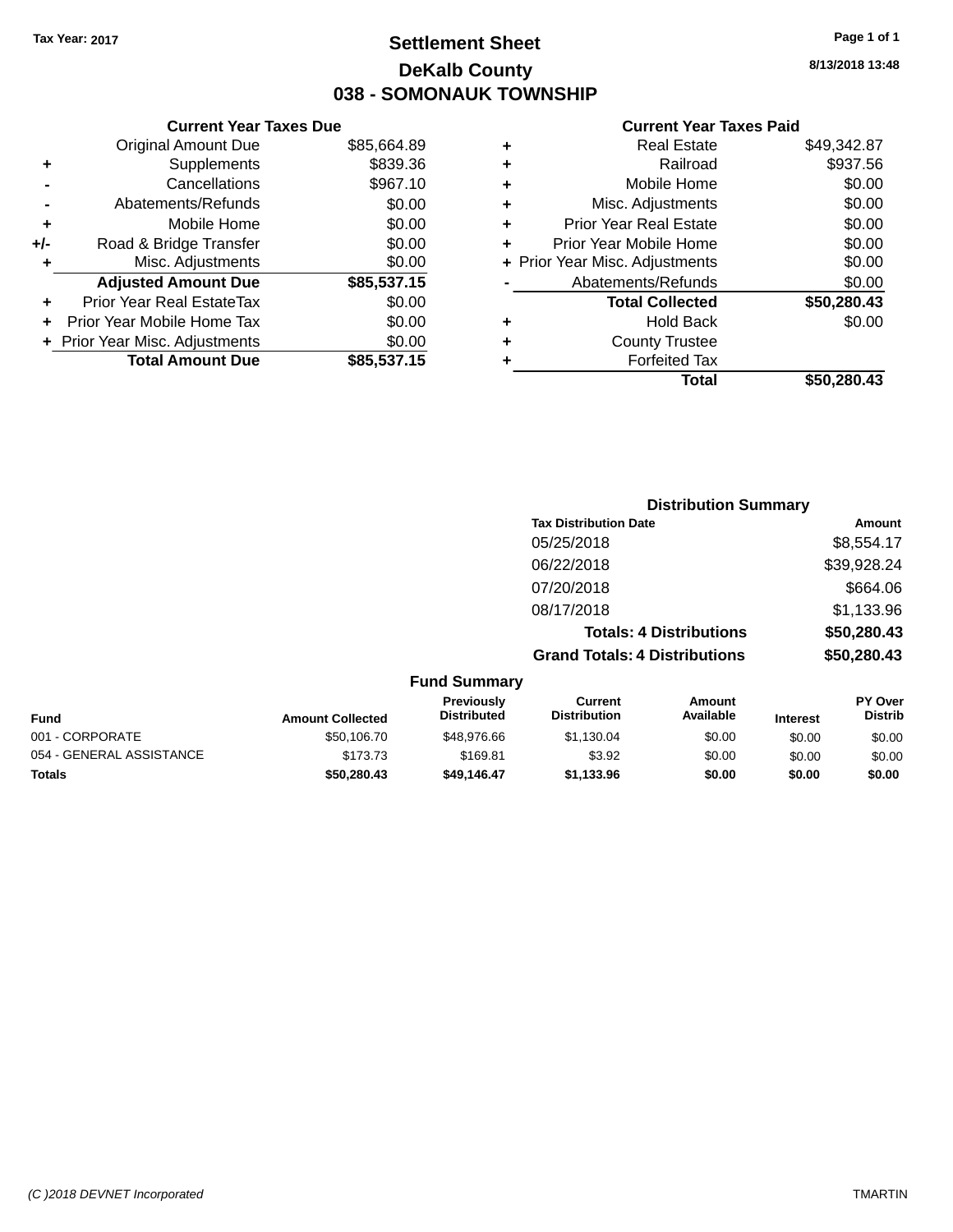## **Settlement Sheet Tax Year: 2017 Page 1 of 1 DeKalb County 039 - SOMONAUK ROAD & BRIDGE**

**8/13/2018 13:48**

### **Current Year Taxes Paid**

|     | <b>Current Year Taxes Due</b>    |               |
|-----|----------------------------------|---------------|
|     | <b>Original Amount Due</b>       | \$266,005.31  |
| ٠   | Supplements                      | \$2,024.72    |
|     | Cancellations                    | \$2,332.85    |
|     | Abatements/Refunds               | \$0.00        |
| ٠   | Mobile Home                      | \$0.00        |
| +/- | Road & Bridge Transfer           | (\$34,513.18) |
| ۰   | Misc. Adjustments                | \$0.00        |
|     | <b>Adjusted Amount Due</b>       | \$231,184.00  |
|     | <b>Prior Year Real EstateTax</b> | \$0.00        |
|     | Prior Year Mobile Home Tax       | \$0.00        |
|     | + Prior Year Misc. Adjustments   | \$0.00        |
|     | <b>Total Amount Due</b>          | \$231.184.00  |
|     |                                  |               |

|   | <b>Real Estate</b>             | \$119,026.50 |
|---|--------------------------------|--------------|
| ÷ | Railroad                       | \$2,590.66   |
| ٠ | Mobile Home                    | \$0.00       |
| ٠ | Misc. Adjustments              | \$0.00       |
| ٠ | <b>Prior Year Real Estate</b>  | \$0.00       |
| ٠ | Prior Year Mobile Home         | \$0.00       |
|   | + Prior Year Misc. Adjustments | \$0.00       |
|   | Abatements/Refunds             | \$0.00       |
|   | <b>Total Collected</b>         | \$121,617.16 |
| ٠ | <b>Hold Back</b>               | \$0.00       |
| ٠ | <b>County Trustee</b>          |              |
| ٠ | <b>Forfeited Tax</b>           |              |
|   | Total                          | \$121,617.16 |
|   |                                |              |

| <b>Road and Bridge Summary</b> |             |               | <b>Distribution Summary</b>    |              |
|--------------------------------|-------------|---------------|--------------------------------|--------------|
| <b>Municipality</b>            | Amt. Due    | Amt. Distrib. | <b>Tax Distribution Date</b>   | Amount       |
| CITY OF SANDWICH               | \$1,084.19  | \$639.41      | 05/25/2018                     | \$20,634.58  |
| <b>VILLAGE OF SOMONAUK</b>     | \$57,531.38 | \$33,873.77   | 06/22/2018                     | \$96,645.38  |
| <b>Totals</b>                  | \$58,615.57 | \$34,513.18   | 07/20/2018                     | \$1,601.84   |
|                                |             |               | 08/17/2018                     | \$2,735.36   |
|                                |             |               | <b>Totals: 4 Distributions</b> | \$121,617.16 |

**Grand Totals: 4 Distributions \$121,617.16**

|                              |                         | <b>Fund Summary</b>              |                                |                            |                 |                                  |
|------------------------------|-------------------------|----------------------------------|--------------------------------|----------------------------|-----------------|----------------------------------|
| <b>Fund</b>                  | <b>Amount Collected</b> | Previously<br><b>Distributed</b> | Current<br><b>Distribution</b> | <b>Amount</b><br>Available | <b>Interest</b> | <b>PY Over</b><br><b>Distrib</b> |
| 007 - ROAD AND BRIDGE        | \$70.679.17             | \$69.092.59                      | \$1.586.58                     | \$0.00                     | \$0.00          | \$0.00                           |
| 008 - BRIDGE CONST W/COUNTY  | \$37.49                 | \$36.64                          | \$0.85                         | \$0.00                     | \$0.00          | \$0.00                           |
| 009 - PERMANENT ROAD         | \$40.111.58             | \$39,206.97                      | \$904.61                       | \$0.00                     | \$0.00          | \$0.00                           |
| 010 - EQUIPMENT AND BUILDING | \$10.788.92             | \$10,545.60                      | \$243.32                       | \$0.00                     | \$0.00          | \$0.00                           |
| <b>Totals</b>                | \$121,617.16            | \$118,881.80                     | \$2,735.36                     | \$0.00                     | \$0.00          | \$0.00                           |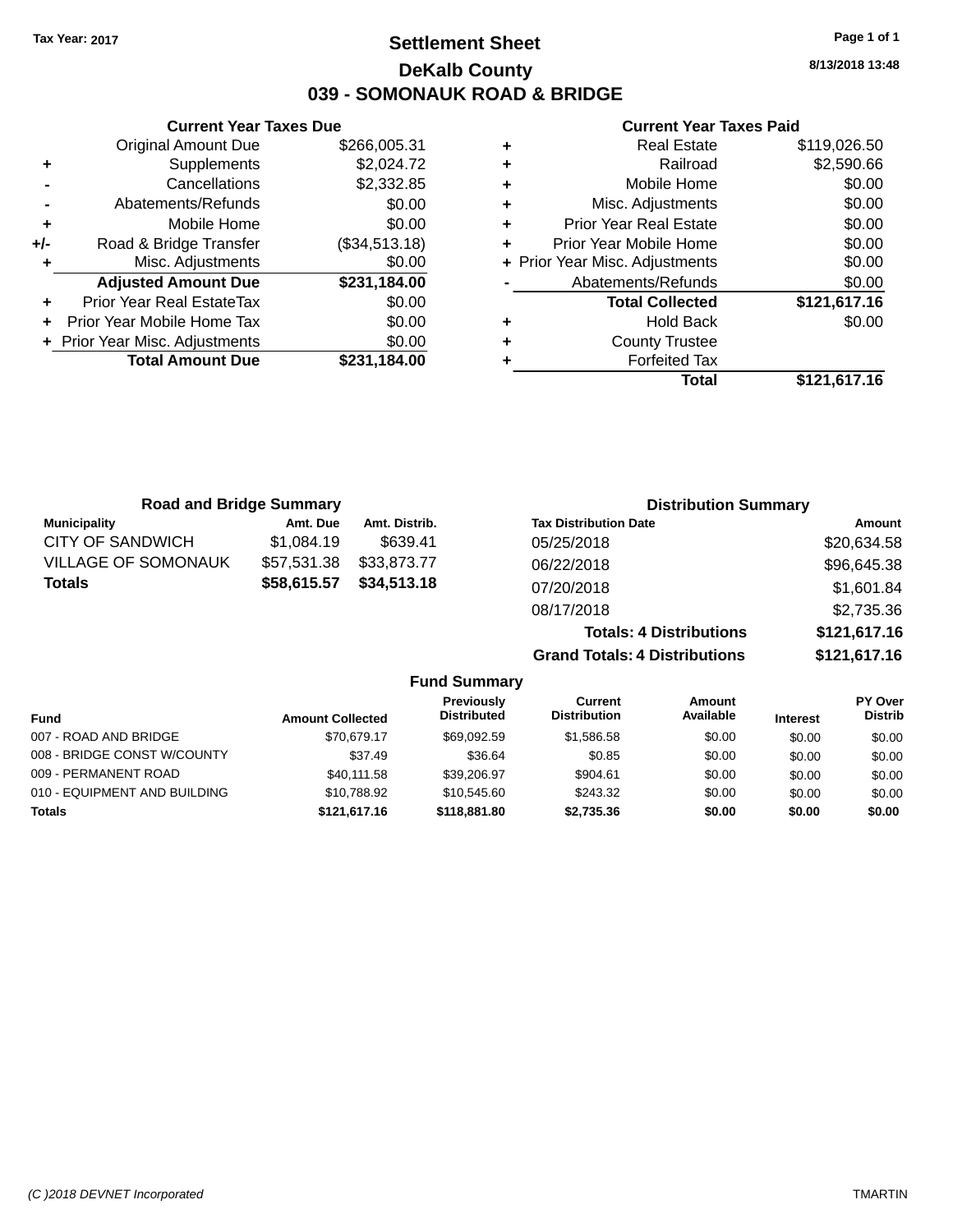**Current Year Taxes Due**

## **Settlement Sheet Tax Year: 2017 Page 1 of 1 DeKalb County 040 - SOUTH GROVE TOWNSHIP**

**8/13/2018 13:48**

### **Current Year Taxes Paid**

|                      | <b>Original Amount Due</b>     | \$80,752.20 | ٠ | <b>Real Estate</b>             | \$47,443.09 |
|----------------------|--------------------------------|-------------|---|--------------------------------|-------------|
| ÷                    | <b>Supplements</b>             | \$601.76    | ٠ | Railroad                       | \$0.00      |
|                      | Cancellations                  | \$642.16    | ٠ | Mobile Home                    | \$0.00      |
|                      | Abatements/Refunds             | \$0.00      | ٠ | Misc. Adjustments              | \$0.00      |
| ÷                    | Mobile Home                    | \$0.00      |   | <b>Prior Year Real Estate</b>  | \$0.00      |
| I-                   | Road & Bridge Transfer         | \$0.00      |   | Prior Year Mobile Home         | \$0.00      |
| ÷                    | Misc. Adjustments              | \$0.00      |   | + Prior Year Misc. Adjustments | \$0.00      |
|                      | <b>Adjusted Amount Due</b>     | \$80,711.80 |   | Abatements/Refunds             | \$0.00      |
| $\ddot{\phantom{1}}$ | Prior Year Real EstateTax      | \$0.00      |   | <b>Total Collected</b>         | \$47,443.09 |
|                      | + Prior Year Mobile Home Tax   | \$0.00      | ٠ | <b>Hold Back</b>               | \$0.00      |
|                      | + Prior Year Misc. Adjustments | \$0.00      | ٠ | <b>County Trustee</b>          |             |
|                      | <b>Total Amount Due</b>        | \$80,711.80 |   | <b>Forfeited Tax</b>           |             |
|                      |                                |             |   | <b>Total</b>                   | \$47,443.09 |

### **Distribution Summary Tax Distribution Date Amount** 05/25/2018 \$7,653.82 06/22/2018 \$38,065.55 07/20/2018 \$443.57 08/17/2018 \$1,280.15 **Totals: 4 Distributions \$47,443.09 Grand Totals: 4 Distributions \$47,443.09**

|                         | .                                |                                |                            |                 |                                  |
|-------------------------|----------------------------------|--------------------------------|----------------------------|-----------------|----------------------------------|
| <b>Amount Collected</b> | Previously<br><b>Distributed</b> | Current<br><b>Distribution</b> | <b>Amount</b><br>Available | <b>Interest</b> | <b>PY Over</b><br><b>Distrib</b> |
| \$34,663.76             | \$33,728.43                      | \$935.33                       | \$0.00                     | \$0.00          | \$0.00                           |
| \$587.11                | \$571.27                         | \$15.84                        | \$0.00                     | \$0.00          | \$0.00                           |
| \$4,700.52              | \$4,573,69                       | \$126.83                       | \$0.00                     | \$0.00          | \$0.00                           |
| \$3,525.08              | \$3,429.96                       | \$95.12                        | \$0.00                     | \$0.00          | \$0.00                           |
| \$3.966.62              | \$3.859.59                       | \$107.03                       | \$0.00                     | \$0.00          | \$0.00                           |
| \$47,443.09             | \$46,162.94                      | \$1,280.15                     | \$0.00                     | \$0.00          | \$0.00                           |
|                         |                                  |                                |                            |                 |                                  |

**Fund Summary**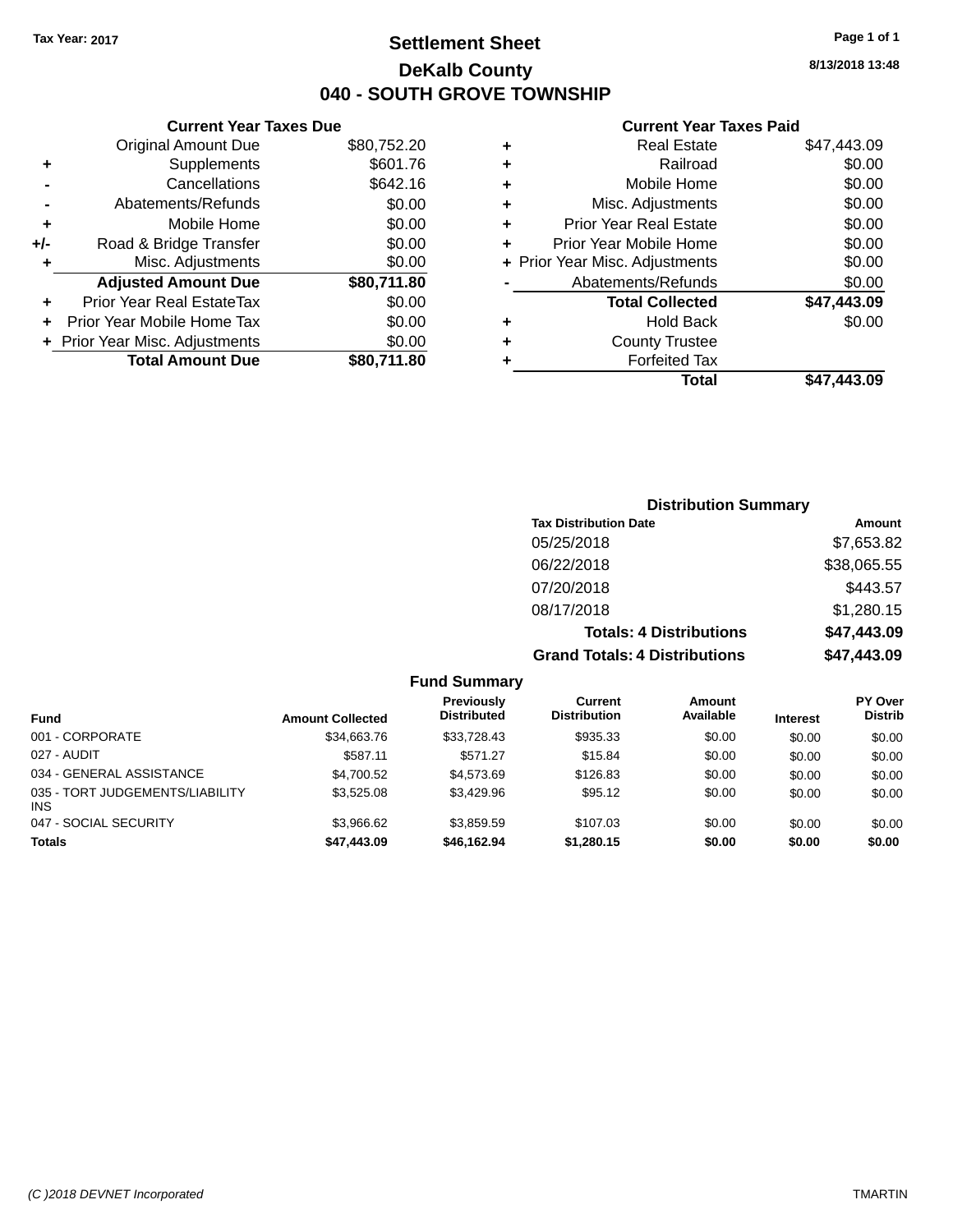## **Settlement Sheet Tax Year: 2017 Page 1 of 1 DeKalb County 041 - SOUTH GROVE ROAD & BRIDGE**

**8/13/2018 13:48**

### **Current Year Taxes Paid**

| <b>Prior Year Real Estate</b><br>Prior Year Mobile Home<br>+ Prior Year Misc. Adjustments<br>Abatements/Refunds<br><b>Total Collected</b><br><b>Hold Back</b><br><b>County Trustee</b><br><b>Forfeited Tax</b> |                                                     |
|----------------------------------------------------------------------------------------------------------------------------------------------------------------------------------------------------------------|-----------------------------------------------------|
|                                                                                                                                                                                                                | \$0.00<br>\$0.00<br>\$0.00<br>\$71,696.17<br>\$0.00 |
|                                                                                                                                                                                                                |                                                     |
|                                                                                                                                                                                                                |                                                     |
|                                                                                                                                                                                                                |                                                     |
|                                                                                                                                                                                                                |                                                     |
|                                                                                                                                                                                                                |                                                     |
|                                                                                                                                                                                                                |                                                     |
|                                                                                                                                                                                                                | \$0.00                                              |
| Misc. Adjustments                                                                                                                                                                                              | \$0.00                                              |
| Mobile Home                                                                                                                                                                                                    | \$0.00                                              |
| Railroad                                                                                                                                                                                                       | \$0.00                                              |
| <b>Real Estate</b>                                                                                                                                                                                             | \$71,696.17                                         |
|                                                                                                                                                                                                                |                                                     |

|     | <b>Current Year Taxes Due</b>  |              |  |  |  |  |
|-----|--------------------------------|--------------|--|--|--|--|
|     | <b>Original Amount Due</b>     | \$122,032.75 |  |  |  |  |
| ٠   | Supplements                    | \$909.38     |  |  |  |  |
|     | Cancellations                  | \$970.43     |  |  |  |  |
|     | Abatements/Refunds             | \$0.00       |  |  |  |  |
| ٠   | Mobile Home                    | \$0.00       |  |  |  |  |
| +/- | Road & Bridge Transfer         | \$0.00       |  |  |  |  |
| ٠   | Misc. Adjustments              | \$0.00       |  |  |  |  |
|     | <b>Adjusted Amount Due</b>     | \$121,971.70 |  |  |  |  |
| ٠   | Prior Year Real EstateTax      | \$0.00       |  |  |  |  |
|     | Prior Year Mobile Home Tax     | \$0.00       |  |  |  |  |
|     | + Prior Year Misc. Adjustments | \$0.00       |  |  |  |  |
|     | <b>Total Amount Due</b>        | \$121,971.70 |  |  |  |  |
|     |                                |              |  |  |  |  |

| <b>Distribution Summary</b>          |             |  |  |  |  |
|--------------------------------------|-------------|--|--|--|--|
| <b>Tax Distribution Date</b>         | Amount      |  |  |  |  |
| 05/25/2018                           | \$11,566.49 |  |  |  |  |
| 06/22/2018                           | \$57,524.81 |  |  |  |  |
| 07/20/2018                           | \$670.31    |  |  |  |  |
| 08/17/2018                           | \$1,934.56  |  |  |  |  |
| <b>Totals: 4 Distributions</b>       | \$71,696.17 |  |  |  |  |
| <b>Grand Totals: 4 Distributions</b> | \$71,696.17 |  |  |  |  |

### **Fund Summary**

| <b>Fund</b>                  | <b>Amount Collected</b> | Previously<br><b>Distributed</b> | <b>Current</b><br><b>Distribution</b> | Amount<br>Available | <b>Interest</b> | <b>PY Over</b><br><b>Distrib</b> |
|------------------------------|-------------------------|----------------------------------|---------------------------------------|---------------------|-----------------|----------------------------------|
|                              |                         |                                  |                                       |                     |                 |                                  |
| 007 - ROAD AND BRIDGE        | \$39.382.00             | \$38,319.36                      | \$1.062.64                            | \$0.00              | \$0.00          | \$0.00                           |
| 008 - BRIDGE CONST W/COUNTY  | \$5,875,93              | \$5.717.38                       | \$158.55                              | \$0.00              | \$0.00          | \$0.00                           |
| 009 - PERMANENT ROAD         | \$17,625.50             | \$17.149.92                      | \$475.58                              | \$0.00              | \$0.00          | \$0.00                           |
| 010 - EQUIPMENT AND BUILDING | \$8.812.74              | \$8.574.95                       | \$237.79                              | \$0.00              | \$0.00          | \$0.00                           |
| <b>Totals</b>                | \$71,696.17             | \$69.761.61                      | \$1,934.56                            | \$0.00              | \$0.00          | \$0.00                           |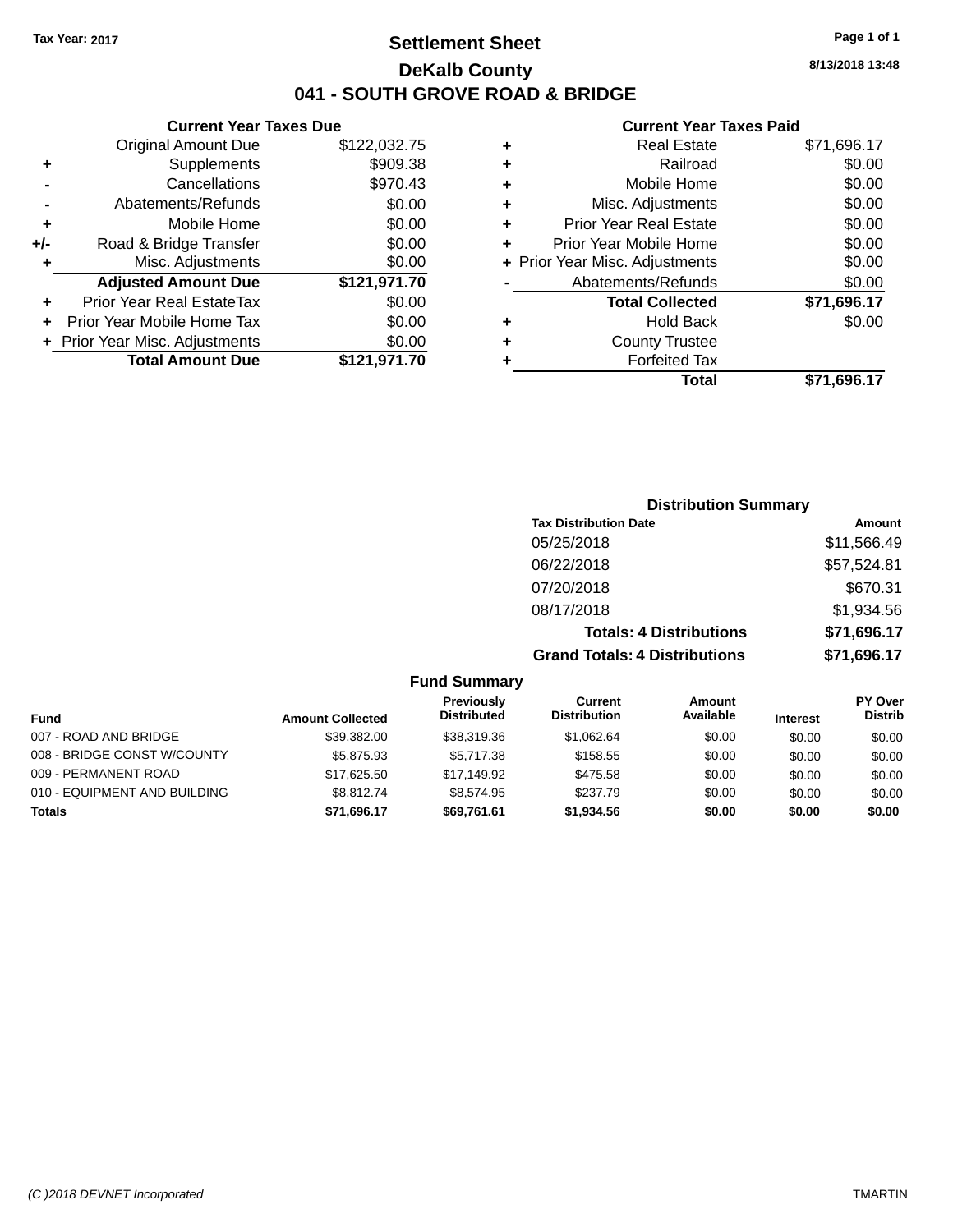## **Settlement Sheet Tax Year: 2017 Page 1 of 1 DeKalb County 042 - SQUAW GROVE TOWNSHIP**

**8/13/2018 13:48**

#### **Current Year Taxes Paid**

|       | <b>Current Year Taxes Due</b>  |              |
|-------|--------------------------------|--------------|
|       | <b>Original Amount Due</b>     | \$124,995.56 |
| ٠     | Supplements                    | \$876.19     |
|       | Cancellations                  | \$960.75     |
|       | Abatements/Refunds             | \$0.00       |
| ٠     | Mobile Home                    | \$0.00       |
| $+/-$ | Road & Bridge Transfer         | \$0.00       |
| ÷     | Misc. Adjustments              | \$16.49      |
|       | <b>Adjusted Amount Due</b>     | \$124,927.49 |
| ٠     | Prior Year Real EstateTax      | \$0.00       |
|       | Prior Year Mobile Home Tax     | \$0.00       |
|       | + Prior Year Misc. Adjustments | \$0.00       |
|       | <b>Total Amount Due</b>        | \$124,927.49 |
|       |                                |              |

| ٠ | <b>Real Estate</b>             | \$70,702.50 |
|---|--------------------------------|-------------|
| ٠ | Railroad                       | \$917.60    |
| ٠ | Mobile Home                    | \$0.00      |
| ٠ | Misc. Adjustments              | \$16.49     |
| ٠ | <b>Prior Year Real Estate</b>  | \$0.00      |
| ٠ | Prior Year Mobile Home         | \$0.00      |
|   | + Prior Year Misc. Adjustments | \$0.00      |
|   | Abatements/Refunds             | \$0.00      |
|   | <b>Total Collected</b>         | \$71,636.59 |
| ٠ | <b>Hold Back</b>               | \$0.00      |
| ٠ | <b>County Trustee</b>          |             |
| ٠ | <b>Forfeited Tax</b>           |             |
|   | Total                          | \$71,636.59 |
|   |                                |             |

### **Distribution Summary Tax Distribution Date Amount** 05/25/2018 \$10,084.61 06/22/2018 \$58,559.94 07/20/2018 \$1,292.99 08/17/2018 \$1,699.05 **Totals: 4 Distributions \$71,636.59 Grand Totals: 4 Distributions \$71,636.59**

#### **Fund Summary**

| <b>Fund</b>              | <b>Amount Collected</b> | Previously<br><b>Distributed</b> | Current<br><b>Distribution</b> | Amount<br>Available | <b>Interest</b> | <b>PY Over</b><br><b>Distrib</b> |
|--------------------------|-------------------------|----------------------------------|--------------------------------|---------------------|-----------------|----------------------------------|
| 001 - CORPORATE          | \$47,814.86             | \$46,680.81                      | \$1,134.05                     | \$0.00              | \$0.00          | \$0.00                           |
| 017 - CEMETERY           | \$7.227.91              | \$7.056.48                       | \$171.43                       | \$0.00              | \$0.00          | \$0.00                           |
| 019 - COMMUNITY BUILDING | \$14,675,75             | \$14,327.67                      | \$348.08                       | \$0.00              | \$0.00          | \$0.00                           |
| 054 - GENERAL ASSISTANCE | \$1.918.07              | \$1.872.58                       | \$45.49                        | \$0.00              | \$0.00          | \$0.00                           |
| <b>Totals</b>            | \$71,636.59             | \$69,937.54                      | \$1,699.05                     | \$0.00              | \$0.00          | \$0.00                           |

### **Miscellaneous Adjustment Detail**

| Year Source      | <b>Account Type</b>                        | Amount  |
|------------------|--------------------------------------------|---------|
|                  | 2017 RE - Real Estate Paymt In Lieu of Tax | \$16.49 |
| Totals 1 entries |                                            | \$16.49 |

**<u>Dunt Type</u> Alternative State Account Adjustment Description** The In Lieu of Tax **Estate Tax** \$16.49 HOUSING AUTHORITY SUNSET VIEW APTS. by TBA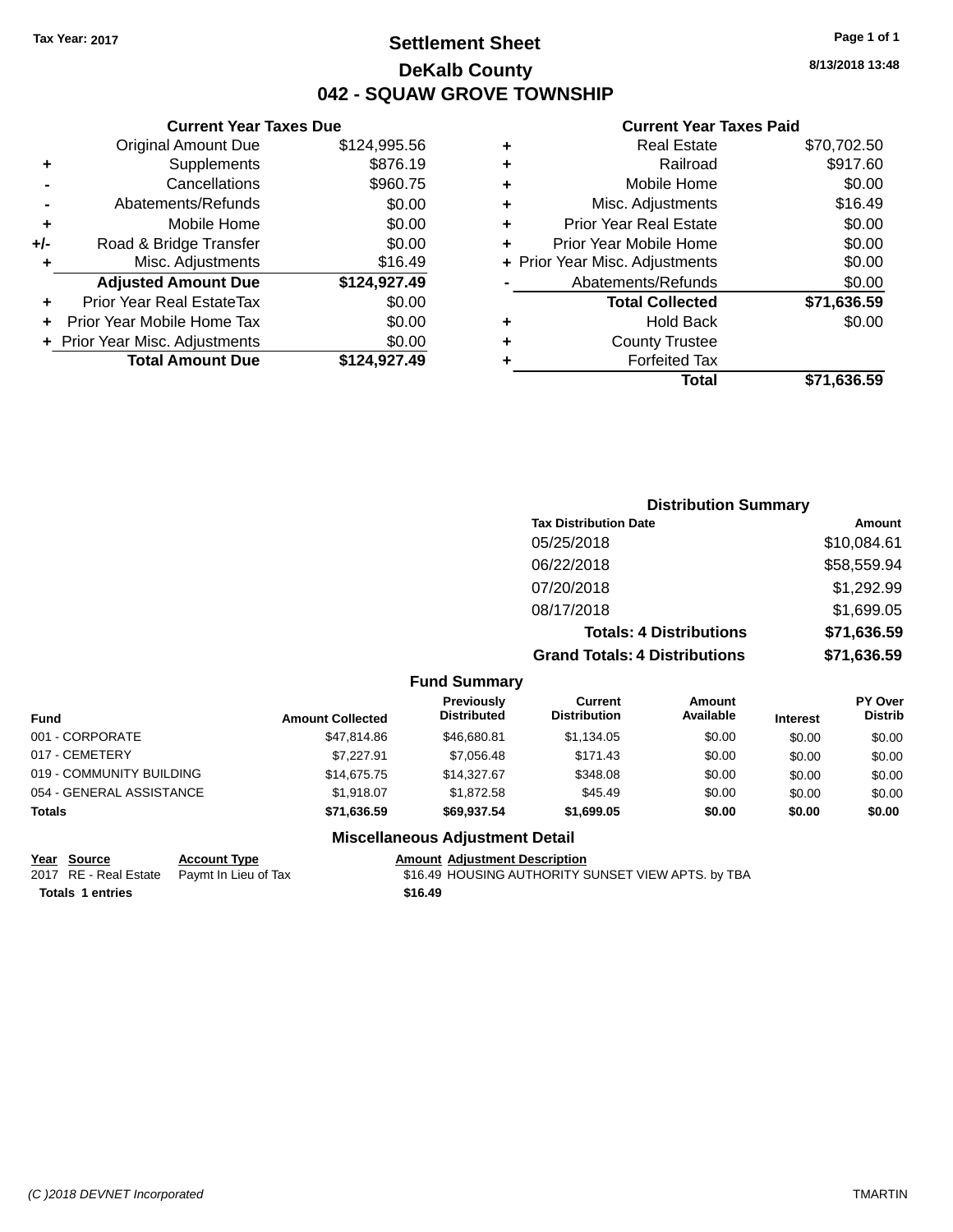### **Settlement Sheet Tax Year: 2017 Page 1 of 1 DeKalb County 043 - HINCKLEY PUBLIC LIBRARY DISTRICT**

**8/13/2018 13:48**

### **Current Year Taxes Paid**

|     | <b>Current Year Taxes Due</b>    |              |  |  |  |  |  |
|-----|----------------------------------|--------------|--|--|--|--|--|
|     | <b>Original Amount Due</b>       | \$182,780.45 |  |  |  |  |  |
| ٠   | Supplements                      | \$1,281.27   |  |  |  |  |  |
|     | Cancellations                    | \$1,404.92   |  |  |  |  |  |
|     | Abatements/Refunds               | \$0.00       |  |  |  |  |  |
| ٠   | Mobile Home                      | \$0.00       |  |  |  |  |  |
| +/- | Road & Bridge Transfer           | \$0.00       |  |  |  |  |  |
| ٠   | Misc. Adjustments                | \$24.12      |  |  |  |  |  |
|     | <b>Adjusted Amount Due</b>       | \$182,680.92 |  |  |  |  |  |
| ٠   | <b>Prior Year Real EstateTax</b> | \$0.00       |  |  |  |  |  |
|     | Prior Year Mobile Home Tax       | \$0.00       |  |  |  |  |  |
|     | + Prior Year Misc. Adjustments   | \$0.00       |  |  |  |  |  |
|     | <b>Total Amount Due</b>          | \$182.680.92 |  |  |  |  |  |
|     |                                  |              |  |  |  |  |  |

| ٠ | <b>Real Estate</b>             | \$103,387.67 |
|---|--------------------------------|--------------|
| ٠ | Railroad                       | \$1,341.80   |
| ٠ | Mobile Home                    | \$0.00       |
| ٠ | Misc. Adjustments              | \$24.12      |
| ٠ | <b>Prior Year Real Estate</b>  | \$0.00       |
| ٠ | Prior Year Mobile Home         | \$0.00       |
|   | + Prior Year Misc. Adjustments | \$0.00       |
|   | Abatements/Refunds             | \$0.00       |
|   | <b>Total Collected</b>         | \$104,753.59 |
| ٠ | <b>Hold Back</b>               | \$0.00       |
| ٠ | <b>County Trustee</b>          |              |
| ٠ | <b>Forfeited Tax</b>           |              |
|   | Total                          | \$104,753.59 |
|   |                                |              |

### **Distribution Summary Tax Distribution Date Amount** 05/25/2018 \$14,746.55 06/22/2018 \$85,631.86 07/20/2018 \$1,890.70 08/17/2018 \$2,484.48 **Totals: 4 Distributions \$104,753.59 Grand Totals: 4 Distributions \$104,753.59**

#### **Fund Summary**

| <b>Fund</b>                                   | <b>Amount Collected</b> | Previously<br><b>Distributed</b> | Current<br><b>Distribution</b> | Amount<br>Available | <b>Interest</b> | <b>PY Over</b><br><b>Distrib</b> |
|-----------------------------------------------|-------------------------|----------------------------------|--------------------------------|---------------------|-----------------|----------------------------------|
| 001 - CORPORATE                               | \$90,157.00             | \$88,018.73                      | \$2,138.27                     | \$0.00              | \$0.00          | \$0.00                           |
| 004 - OPERATIONS & MAINTENANCE                | \$7,285.10              | \$7.112.31                       | \$172.79                       | \$0.00              | \$0.00          | \$0.00                           |
| $005 - I. M. R. F.$                           | \$3,365.42              | \$3,285.60                       | \$79.82                        | \$0.00              | \$0.00          | \$0.00                           |
| 027 - AUDIT                                   | \$17.60                 | \$17.18                          | \$0.42                         | \$0.00              | \$0.00          | \$0.00                           |
| 035 - TORT JUDGEMENTS/LIABILITY<br><b>INS</b> | \$563.05                | \$549.69                         | \$13.36                        | \$0.00              | \$0.00          | \$0.00                           |
| 047 - SOCIAL SECURITY                         | \$3,365.42              | \$3,285.60                       | \$79.82                        | \$0.00              | \$0.00          | \$0.00                           |
| <b>Totals</b>                                 | \$104,753.59            | \$102.269.11                     | \$2,484.48                     | \$0.00              | \$0.00          | \$0.00                           |

| Year Source             | <b>Account Type</b>                        | <b>Amount Adiustment Description</b>               |
|-------------------------|--------------------------------------------|----------------------------------------------------|
|                         | 2017 RE - Real Estate Paymt In Lieu of Tax | \$24.12 HOUSING AUTHORITY SUNSET VIEW APTS. by TBA |
| <b>Totals 1 entries</b> |                                            | \$24.12                                            |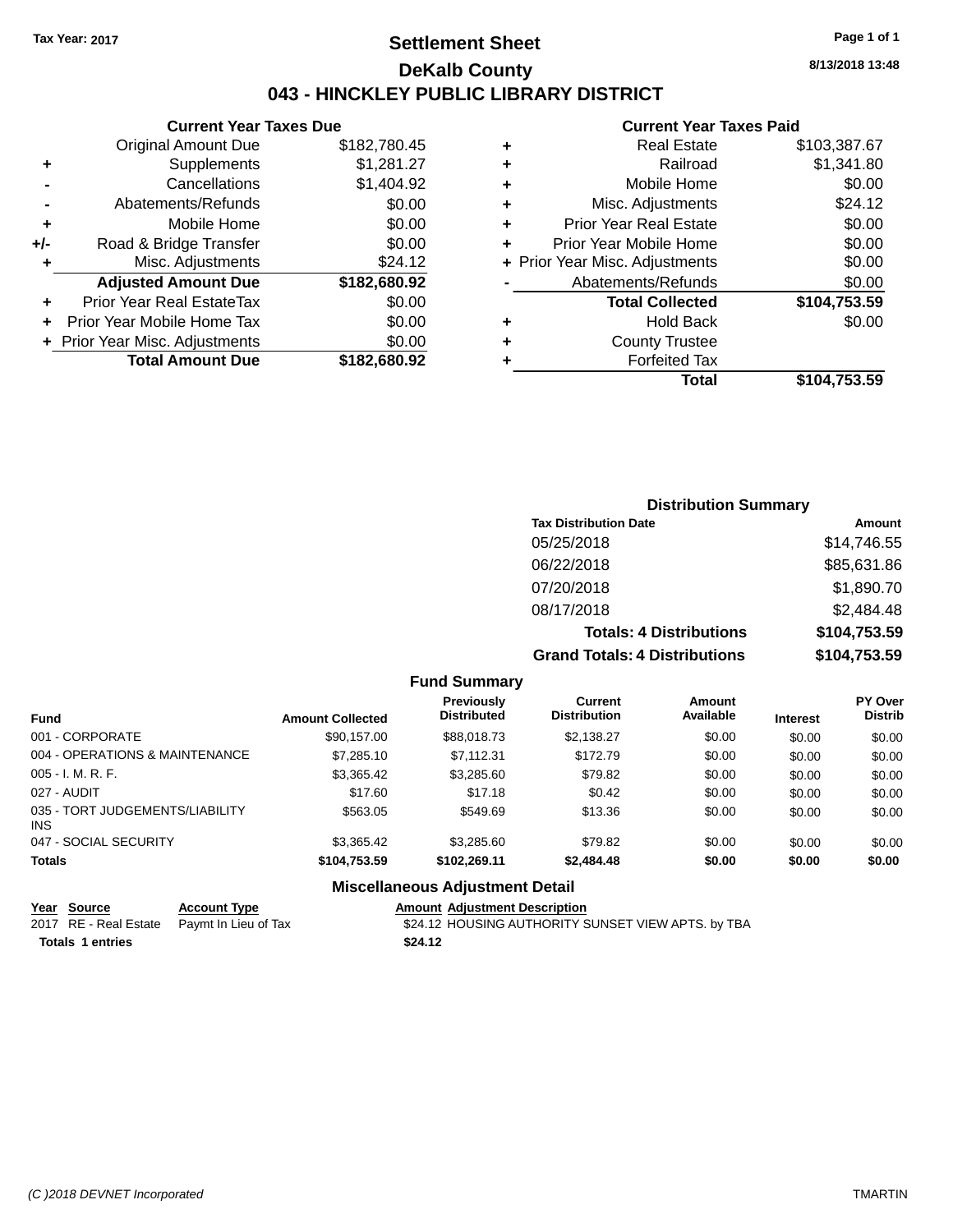## **Settlement Sheet Tax Year: 2017 Page 1 of 1 DeKalb County 044 - SQUAW GROVE ROAD & BRIDGE**

**8/13/2018 13:48**

#### **Current Year Taxes Paid**

|       | <b>Current Year Taxes Due</b>  |               |  |  |  |  |
|-------|--------------------------------|---------------|--|--|--|--|
|       | <b>Original Amount Due</b>     | \$299,877.33  |  |  |  |  |
| ٠     | Supplements                    | \$1,879.49    |  |  |  |  |
|       | Cancellations                  | \$2,065.36    |  |  |  |  |
|       | Abatements/Refunds             | \$0.00        |  |  |  |  |
| ٠     | Mobile Home                    | \$0.00        |  |  |  |  |
| $+/-$ | Road & Bridge Transfer         | (\$17,734.21) |  |  |  |  |
| ٠     | Misc. Adjustments              | \$39.57       |  |  |  |  |
|       | <b>Adjusted Amount Due</b>     | \$281,996.82  |  |  |  |  |
| ٠     | Prior Year Real EstateTax      | \$0.00        |  |  |  |  |
|       | Prior Year Mobile Home Tax     | \$0.00        |  |  |  |  |
|       | + Prior Year Misc. Adjustments | \$0.00        |  |  |  |  |
|       | <b>Total Amount Due</b>        | \$281.996.82  |  |  |  |  |
|       |                                |               |  |  |  |  |

|   | <b>Real Estate</b>             | \$151,986.99 |
|---|--------------------------------|--------------|
| ٠ | Railroad                       | \$2,102.52   |
| ٠ | Mobile Home                    | \$0.00       |
| ٠ | Misc. Adjustments              | \$39.57      |
| ٠ | <b>Prior Year Real Estate</b>  | \$0.00       |
| ٠ | Prior Year Mobile Home         | \$0.00       |
|   | + Prior Year Misc. Adjustments | \$0.00       |
|   | Abatements/Refunds             | \$0.00       |
|   | <b>Total Collected</b>         | \$154,129.08 |
| ٠ | <b>Hold Back</b>               | \$0.00       |
| ٠ | <b>County Trustee</b>          |              |
| ٠ | <b>Forfeited Tax</b>           |              |
|   | Total                          | \$154.129.08 |

| <b>Road and Bridge Summary</b> |             |               | <b>Distribution Summary</b>          |              |  |
|--------------------------------|-------------|---------------|--------------------------------------|--------------|--|
| <b>Municipality</b>            | Amt. Due    | Amt. Distrib. | <b>Tax Distribution Date</b>         | Amount       |  |
| <b>VILLAGE OF HINCKLEY</b>     | \$30,893.63 | \$17,734.21   | 05/25/2018                           | \$21,679.19  |  |
| <b>Totals</b>                  | \$30,893.63 | \$17,734.21   | 06/22/2018                           | \$126,017.74 |  |
|                                |             |               | 07/20/2018                           | \$2,779.64   |  |
|                                |             |               | 08/17/2018                           | \$3,652.51   |  |
|                                |             |               | <b>Totals: 4 Distributions</b>       | \$154,129.08 |  |
|                                |             |               | <b>Grand Totals: 4 Distributions</b> | \$154,129.08 |  |

|                                         |                         | <b>Fund Summary</b>                     |                                |                     |                 |                                  |
|-----------------------------------------|-------------------------|-----------------------------------------|--------------------------------|---------------------|-----------------|----------------------------------|
| <b>Fund</b>                             | <b>Amount Collected</b> | <b>Previously</b><br><b>Distributed</b> | Current<br><b>Distribution</b> | Amount<br>Available | <b>Interest</b> | <b>PY Over</b><br><b>Distrib</b> |
| 007 - ROAD AND BRIDGE                   | \$46,199,44             | \$45.106.77                             | \$1,092.67                     | \$0.00              | \$0.00          | \$0.00                           |
| 008 - BRIDGE CONST W/COUNTY             | \$12,436.54             | \$12.141.57                             | \$294.97                       | \$0.00              | \$0.00          | \$0.00                           |
| 009 - PERMANENT ROAD                    | \$69.669.94             | \$68,017.53                             | \$1,652.41                     | \$0.00              | \$0.00          | \$0.00                           |
| 010 - EQUIPMENT AND BUILDING            | \$22,017.93             | \$21,495.72                             | \$522.21                       | \$0.00              | \$0.00          | \$0.00                           |
| 035 - TORT JUDGEMENTS/LIABILITY<br>INS. | \$3,805.23              | \$3.714.98                              | \$90.25                        | \$0.00              | \$0.00          | \$0.00                           |
| <b>Totals</b>                           | \$154,129,08            | \$150,476.57                            | \$3.652.51                     | \$0.00              | \$0.00          | \$0.00                           |
| <b>Miscellaneous Adjustment Detail</b>  |                         |                                         |                                |                     |                 |                                  |

**Year Source Account Type Account Type Amount Adjustment Description**<br>2017 RE - Real Estate Paymt In Lieu of Tax \$39.57 HOUSING AUTHORITY S

**Totals 1 entries** \$39.57

\$39.57 HOUSING AUTHORITY SUNSET VIEW APTS. by TBA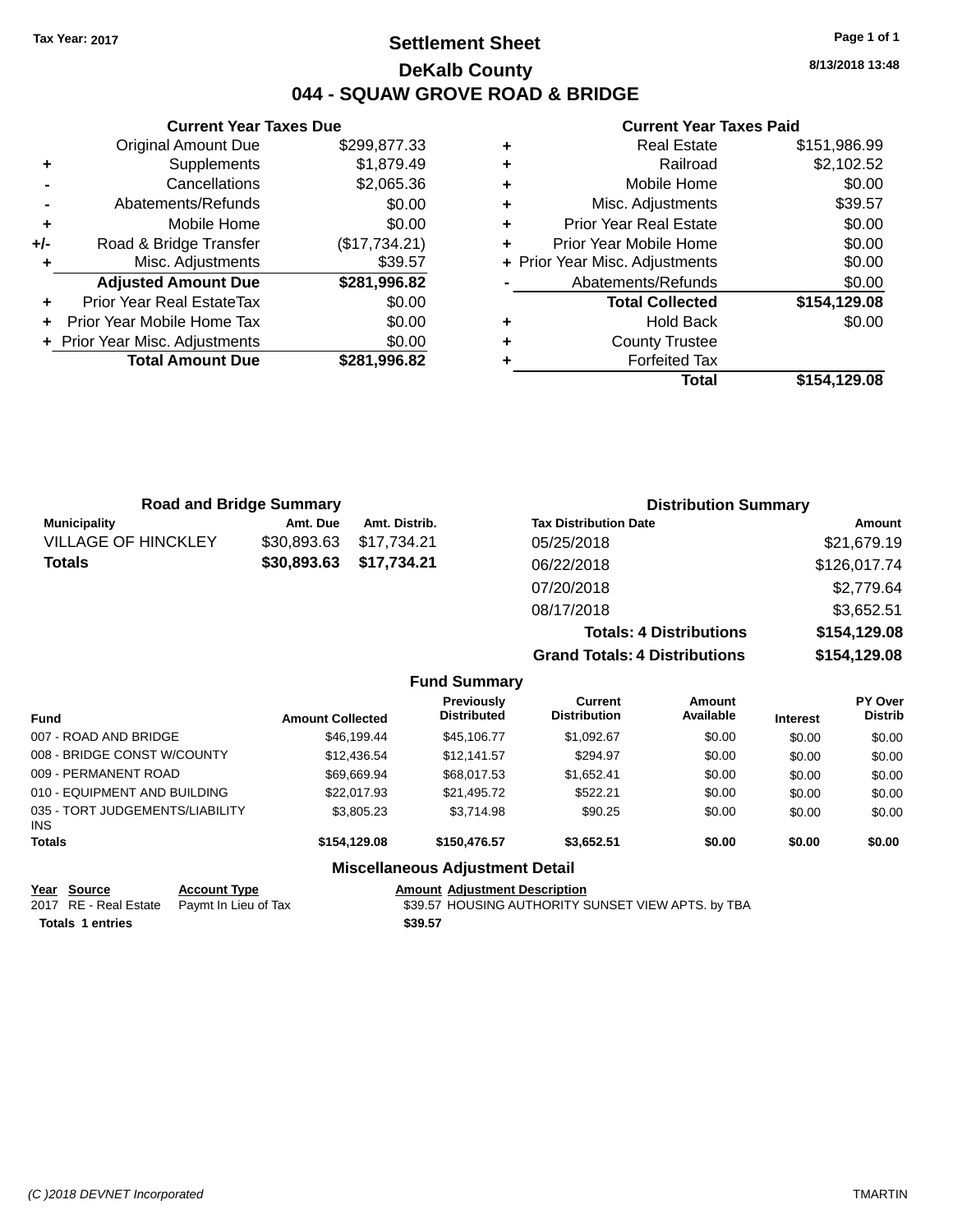## **Settlement Sheet Tax Year: 2017 Page 1 of 1 DeKalb County 045 - SYCAMORE TOWNSHIP**

**8/13/2018 13:48**

#### **Current Year Taxes Paid**

|   | Total                          | \$242.206.67 |
|---|--------------------------------|--------------|
|   | <b>Forfeited Tax</b>           |              |
| ٠ | <b>County Trustee</b>          |              |
| ٠ | Hold Back                      | \$0.00       |
|   | <b>Total Collected</b>         | \$242,206.67 |
|   | Abatements/Refunds             | \$0.00       |
|   | + Prior Year Misc. Adjustments | \$2.86       |
|   | Prior Year Mobile Home         | \$0.00       |
| ٠ | <b>Prior Year Real Estate</b>  | \$79.76      |
| ÷ | Misc. Adjustments              | \$2,853.86   |
| ÷ | Mobile Home                    | \$0.00       |
| ٠ | Railroad                       | \$156.38     |
| ٠ | <b>Real Estate</b>             | \$239,113.81 |
|   |                                |              |

|     | <b>Current Year Taxes Due</b>  |              |
|-----|--------------------------------|--------------|
|     | <b>Original Amount Due</b>     | \$427,531.92 |
| ٠   | Supplements                    | \$3,352.35   |
|     | Cancellations                  | \$3,696.46   |
|     | Abatements/Refunds             | \$0.00       |
| ٠   | Mobile Home                    | \$0.00       |
| +/- | Road & Bridge Transfer         | \$0.00       |
| ٠   | Misc. Adjustments              | \$2,853.86   |
|     | <b>Adjusted Amount Due</b>     | \$430,041.67 |
| ٠   | Prior Year Real EstateTax      | \$79.76      |
|     | Prior Year Mobile Home Tax     | \$0.00       |
|     | + Prior Year Misc. Adjustments | \$2.86       |
|     | <b>Total Amount Due</b>        | \$430,124.29 |

| <b>Distribution Summary</b> |
|-----------------------------|
| Amount                      |
| \$43,758.54                 |
| \$188,223.40                |
| \$3,349.95                  |
| \$6,874.78                  |
| \$242,206.67                |
| \$242,206.67                |
|                             |

#### **Fund Summary**

| Fund                     | <b>Amount Collected</b> | <b>Previously</b><br><b>Distributed</b> | Current<br><b>Distribution</b> | Amount<br>Available | <b>Interest</b> | <b>PY Over</b><br><b>Distrib</b> |
|--------------------------|-------------------------|-----------------------------------------|--------------------------------|---------------------|-----------------|----------------------------------|
| 001 - CORPORATE          | \$218,383.46            | \$212,184.87                            | \$6,198.59                     | \$0.00              | \$0.00          | \$0.00                           |
| 005 - I. M. R. F.        | \$18,142,24             | \$17.627.30                             | \$514.94                       | \$0.00              | \$0.00          | \$0.00                           |
| 054 - GENERAL ASSISTANCE | \$5.680.97              | \$5,519.72                              | \$161.25                       | \$0.00              | \$0.00          | \$0.00                           |
| Totals                   | \$242.206.67            | \$235,331.89                            | \$6,874.78                     | \$0.00              | \$0.00          | \$0.00                           |

### **Miscellaneous Adjustment Detail**

| Year Source                                | <b>Account Type</b>       | Amount     |
|--------------------------------------------|---------------------------|------------|
| 2016 RE - Real Estate                      | <b>Back Tax Collected</b> | \$2.86     |
| 2017 RE - Real Estate                      | <b>Back Tax Collected</b> | \$2,688,00 |
| 2017 RE - Real Estate Paymt In Lieu of Tax |                           | \$165.86   |
| <b>Totals 3 entries</b>                    |                           | \$2,856.72 |

**Amount Adjustment Description** \$2.86 TRUSTEE SALE 06-21-440-012 by TBA \$2,688.00 2008 & 2009 AMB TRUST #2567 by TBA \$165.86 HOUSING AUTHORITY DEKALB UNITS by TBA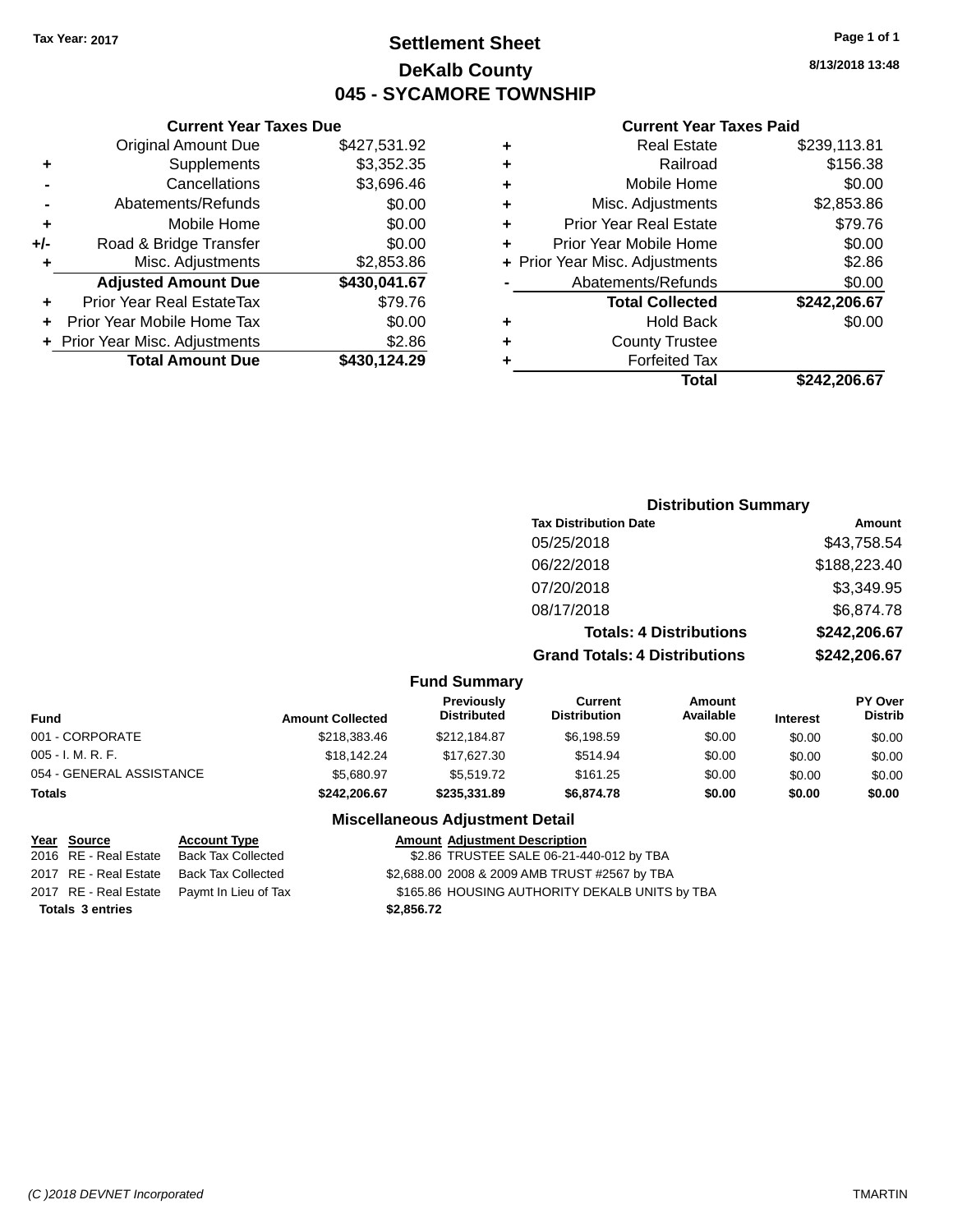## **Settlement Sheet Tax Year: 2017 Page 1 of 1 DeKalb County 046 - SYCAMORE ROAD & BRIDGE**

**8/13/2018 13:48**

#### **Current Year Taxes Paid**

|     | <b>Current Year Taxes Due</b>  |               |
|-----|--------------------------------|---------------|
|     | <b>Original Amount Due</b>     | \$865,836.05  |
| ٠   | Supplements                    | \$6,463.20    |
|     | Cancellations                  | \$7,291.82    |
|     | Abatements/Refunds             | \$0.00        |
| ٠   | Mobile Home                    | \$0.00        |
| +/- | Road & Bridge Transfer         | (\$12,715.44) |
| ٠   | Misc. Adjustments              | \$5,775.90    |
|     | <b>Adjusted Amount Due</b>     | \$858,067.89  |
|     | Prior Year Real EstateTax      | \$157.21      |
|     | Prior Year Mobile Home Tax     | \$0.00        |
|     | + Prior Year Misc. Adjustments | \$5.79        |
|     | <b>Total Amount Due</b>        | \$858,230.89  |
|     |                                |               |

|   | <b>Real Estate</b>             | \$471,542.84 |
|---|--------------------------------|--------------|
| ٠ | Railroad                       | \$316.71     |
| ٠ | Mobile Home                    | \$0.00       |
| ٠ | Misc. Adjustments              | \$5,775.90   |
| ٠ | <b>Prior Year Real Estate</b>  | \$157.21     |
| ٠ | Prior Year Mobile Home         | \$0.00       |
|   | + Prior Year Misc. Adjustments | \$5.79       |
|   | Abatements/Refunds             | \$0.00       |
|   | <b>Total Collected</b>         | \$477,798.45 |
| ٠ | <b>Hold Back</b>               | \$0.00       |
| ٠ | <b>County Trustee</b>          |              |
| ٠ | <b>Forfeited Tax</b>           |              |
|   | Total                          | \$477.798.45 |

**Totals: 4 Distributions \$477,798.45**

| <b>Road and Bridge Summary</b> |             |                         | <b>Distribution Summary</b>  |              |
|--------------------------------|-------------|-------------------------|------------------------------|--------------|
| <b>Municipality</b>            | Amt. Due    | Amt. Distrib.           | <b>Tax Distribution Date</b> | Amount       |
| <b>CITY OF SYCAMORE</b>        | \$22.578.96 | \$12,715.44             | 05/25/2018                   | \$86,317.58  |
| <b>Totals</b>                  |             | \$22,578.96 \$12,715.44 | 06/22/2018                   | \$371,311.13 |
|                                |             |                         | 07/20/2018                   | \$6,608.14   |
|                                |             |                         | 08/17/2018                   | \$13,561.60  |

**Grand Totals: 4 Distributions \$477,798.45 Fund Summary Fund Interest Amount Collected Distributed PY Over Distrib Amount Available Current Distribution Previously**

| <b>Totals</b>                                 | \$477,798.45 | \$464,236.85 | \$13,561.60 | \$0.00 | \$0.00 | \$0.00 |
|-----------------------------------------------|--------------|--------------|-------------|--------|--------|--------|
| 047 - SOCIAL SECURITY                         | \$8,503.06   | \$8,261.71   | \$241.35    | \$0.00 | \$0.00 | \$0.00 |
| 035 - TORT JUDGEMENTS/LIABILITY<br><b>INS</b> | \$8,503.06   | \$8,261.71   | \$241.35    | \$0.00 | \$0.00 | \$0.00 |
| 010 - EQUIPMENT AND BUILDING                  | \$56.661.72  | \$55.053.43  | \$1,608.29  | \$0.00 | \$0.00 | \$0.00 |
| 009 - PERMANENT ROAD                          | \$348,840.75 | \$338,939.25 | \$9,901.50  | \$0.00 | \$0.00 | \$0.00 |
| 008 - BRIDGE CONST W/COUNTY                   | \$22,668.61  | \$22,025.18  | \$643.43    | \$0.00 | \$0.00 | \$0.00 |
| 007 - ROAD AND BRIDGE                         | \$21,278.15  | \$20.674.41  | \$603.74    | \$0.00 | \$0.00 | \$0.00 |
| $005 - I. M. R. F.$                           | \$11,343.10  | \$11.021.16  | \$321.94    | \$0.00 | \$0.00 | \$0.00 |

| Year Source             | <b>Account Type</b>                        | <b>Amount Adjustment Description</b>           |
|-------------------------|--------------------------------------------|------------------------------------------------|
| 2016 RE - Real Estate   | Back Tax Collected                         | \$5.79 TRUSTEE SALE 06-21-440-012 by TBA       |
|                         | 2017 RE - Real Estate Back Tax Collected   | \$5,440.00 2008 & 2009 AMB TRUST #2567 by TBA  |
|                         | 2017 RE - Real Estate Paymt In Lieu of Tax | \$335.90 HOUSING AUTHORITY DEKALB UNITS by TBA |
| <b>Totals 3 entries</b> |                                            | \$5.781.69                                     |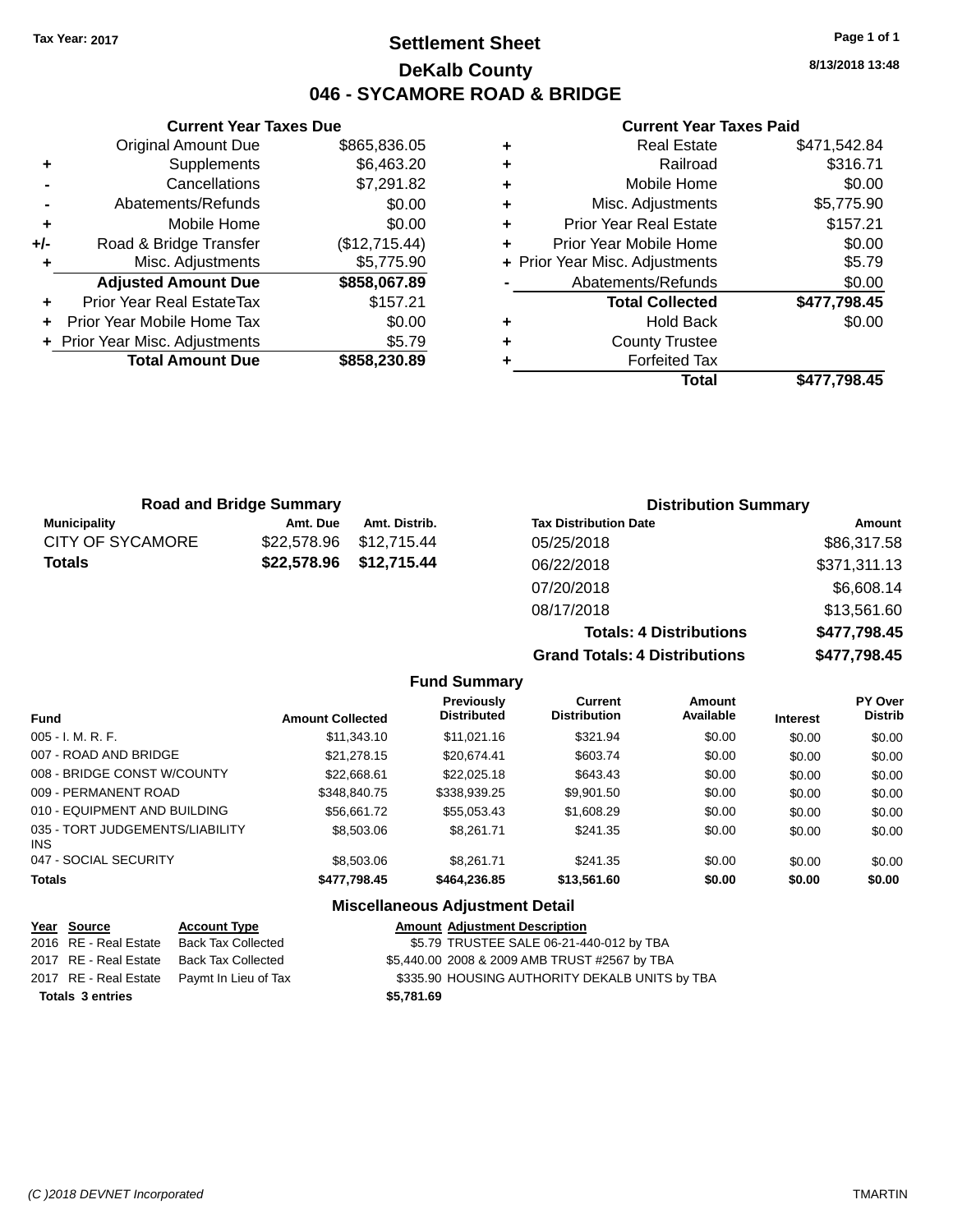## **Settlement Sheet Tax Year: 2017 Page 1 of 1 DeKalb County 047 - VICTOR TOWNSHIP**

**8/13/2018 13:48**

## **Current Year Taxes Paid**

|     | <b>Current Year Taxes Due</b>  |             |
|-----|--------------------------------|-------------|
|     | <b>Original Amount Due</b>     | \$57,095.30 |
| ٠   | Supplements                    | \$107.34    |
|     | Cancellations                  | \$124.87    |
|     | Abatements/Refunds             | \$0.00      |
| ٠   | Mobile Home                    | \$0.00      |
| +/- | Road & Bridge Transfer         | \$0.00      |
| ٠   | Misc. Adjustments              | \$0.00      |
|     | <b>Adjusted Amount Due</b>     | \$57,077.77 |
|     | Prior Year Real EstateTax      | \$0.00      |
|     | Prior Year Mobile Home Tax     | \$0.00      |
|     | + Prior Year Misc. Adjustments | \$0.00      |
|     | <b>Total Amount Due</b>        | \$57.077.77 |
|     |                                |             |

| ٠ | <b>Real Estate</b>             | \$37,431.61 |
|---|--------------------------------|-------------|
| ٠ | Railroad                       | \$12.58     |
| ٠ | Mobile Home                    | \$0.00      |
| ٠ | Misc. Adjustments              | \$0.00      |
| ٠ | <b>Prior Year Real Estate</b>  | \$0.00      |
| ÷ | Prior Year Mobile Home         | \$0.00      |
|   | + Prior Year Misc. Adjustments | \$0.00      |
|   | Abatements/Refunds             | \$0.00      |
|   | <b>Total Collected</b>         | \$37,444.19 |
| ٠ | Hold Back                      | \$0.00      |
| ٠ | <b>County Trustee</b>          |             |
| ٠ | <b>Forfeited Tax</b>           |             |
|   | Total                          | \$37.444.19 |
|   |                                |             |

|                          |                         |                                  | <b>Distribution Summary</b>           |                                |                 |                           |
|--------------------------|-------------------------|----------------------------------|---------------------------------------|--------------------------------|-----------------|---------------------------|
|                          |                         |                                  | <b>Tax Distribution Date</b>          |                                |                 | Amount                    |
|                          |                         |                                  | 05/25/2018                            |                                |                 | \$5,899.98                |
|                          |                         |                                  | 06/22/2018                            |                                |                 | \$30,646.02               |
|                          |                         |                                  | 07/20/2018                            |                                |                 | \$265.38                  |
|                          |                         |                                  | 08/17/2018                            |                                |                 | \$632.81                  |
|                          |                         |                                  |                                       | <b>Totals: 4 Distributions</b> |                 | \$37,444.19               |
|                          |                         |                                  | <b>Grand Totals: 4 Distributions</b>  |                                |                 | \$37,444.19               |
|                          |                         | <b>Fund Summary</b>              |                                       |                                |                 |                           |
| <b>Fund</b>              | <b>Amount Collected</b> | Previously<br><b>Distributed</b> | <b>Current</b><br><b>Distribution</b> | Amount<br>Available            | <b>Interest</b> | PY Over<br><b>Distrib</b> |
| 001 - CORPORATE          | \$31,873.04             | \$31,334.38                      | \$538.66                              | \$0.00                         | \$0.00          | \$0.00                    |
| 034 - GENERAL ASSISTANCE | \$4,188.94              | \$4,118.15                       | \$70.79                               | \$0.00                         | \$0.00          | \$0.00                    |

**Totals \$37,444.19 \$36,811.38 \$632.81 \$0.00 \$0.00 \$0.00**

\$1,382.21 \$1,358.85 \$23.36 \$0.00 \$0.00 \$0.00

035 - TORT JUDGEMENTS/LIABILITY

INS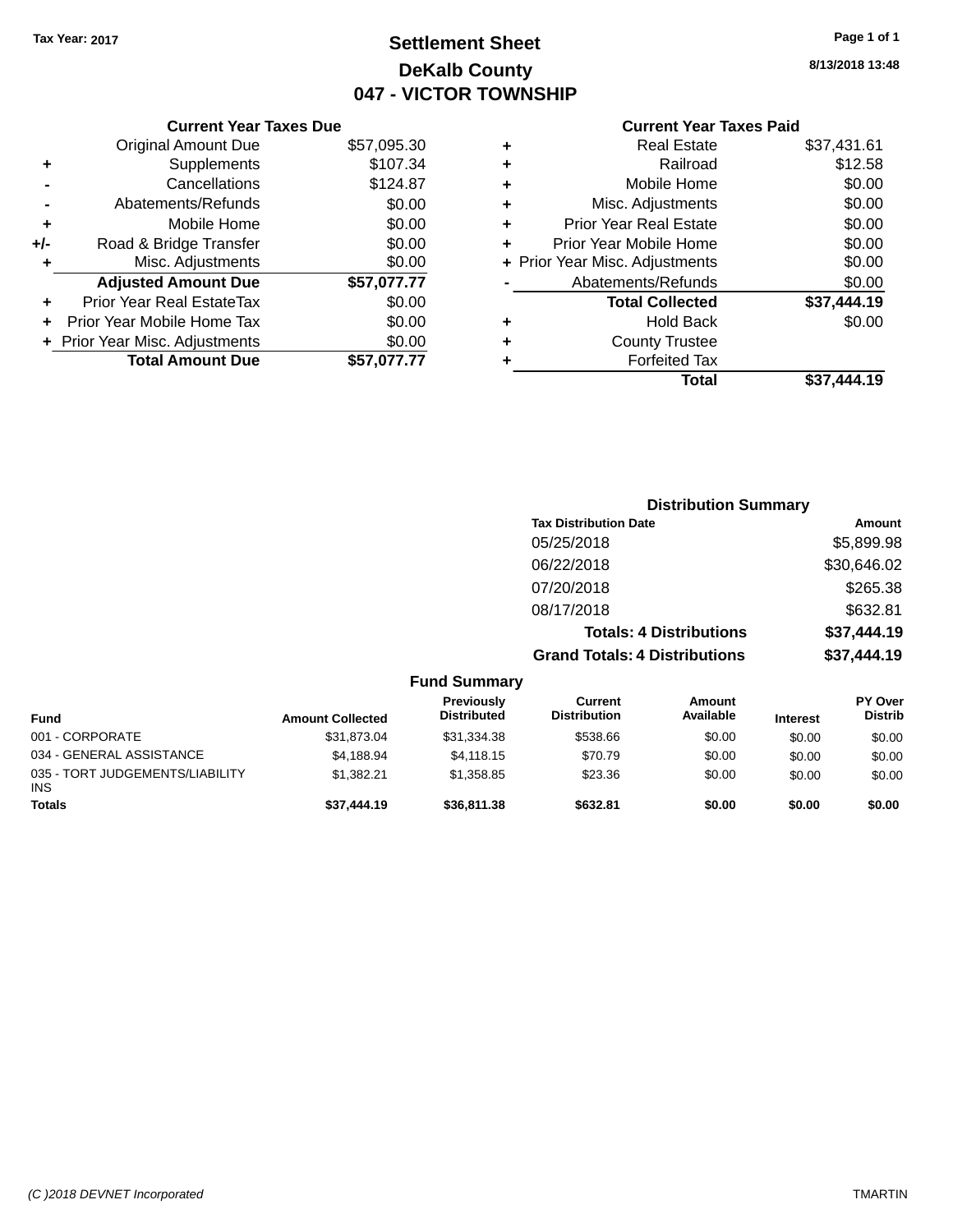## **Settlement Sheet Tax Year: 2017 Page 1 of 1 DeKalb County 048 - VICTOR ROAD & BRIDGE**

**8/13/2018 13:48**

#### **Current Year Taxes Paid**

|     | <b>Original Amount Due</b>     | \$110,075.23 | ٠ |
|-----|--------------------------------|--------------|---|
| ٠   | Supplements                    | \$206.95     | ÷ |
|     | Cancellations                  | \$240.73     | ٠ |
|     | Abatements/Refunds             | \$0.00       | ٠ |
|     | Mobile Home                    | \$0.00       | ٠ |
| +/- | Road & Bridge Transfer         | \$0.00       | ٠ |
| ٠   | Misc. Adjustments              | \$0.00       | ٠ |
|     | <b>Adjusted Amount Due</b>     | \$110,041.45 |   |
|     | Prior Year Real EstateTax      | \$0.00       |   |
|     | Prior Year Mobile Home Tax     | \$0.00       | ٠ |
|     | + Prior Year Misc. Adjustments | \$0.00       | ٠ |
|     | <b>Total Amount Due</b>        | \$110,041.45 |   |
|     |                                |              |   |

**Current Year Taxes Due**

|   | <b>Real Estate</b>             | \$72,165.22 |
|---|--------------------------------|-------------|
| ٠ | Railroad                       | \$24.26     |
| ٠ | Mobile Home                    | \$0.00      |
| ٠ | Misc. Adjustments              | \$0.00      |
| ٠ | <b>Prior Year Real Estate</b>  | \$0.00      |
| ÷ | Prior Year Mobile Home         | \$0.00      |
|   | + Prior Year Misc. Adjustments | \$0.00      |
|   | Abatements/Refunds             | \$0.00      |
|   | <b>Total Collected</b>         | \$72,189.48 |
| ٠ | Hold Back                      | \$0.00      |
|   | <b>County Trustee</b>          |             |
| ٠ | <b>Forfeited Tax</b>           |             |
|   | Total                          | \$72,189.48 |
|   |                                |             |

### **Distribution Summary Tax Distribution Date Amount** 05/25/2018 \$11,374.79 06/22/2018 \$59,083.01 07/20/2018 \$511.65 08/17/2018 \$1,220.03 **Totals: 4 Distributions \$72,189.48 Grand Totals: 4 Distributions \$72,189.48**

|                                               |                         | <b>Fund Summary</b>              |                                |                     |                 |                                  |
|-----------------------------------------------|-------------------------|----------------------------------|--------------------------------|---------------------|-----------------|----------------------------------|
| <b>Fund</b>                                   | <b>Amount Collected</b> | Previously<br><b>Distributed</b> | Current<br><b>Distribution</b> | Amount<br>Available | <b>Interest</b> | <b>PY Over</b><br><b>Distrib</b> |
| 007 - ROAD AND BRIDGE                         | \$40,216.34             | \$39,536.67                      | \$679.67                       | \$0.00              | \$0.00          | \$0.00                           |
| 008 - BRIDGE CONST W/COUNTY                   | \$1.446.31              | \$1.421.87                       | \$24.44                        | \$0.00              | \$0.00          | \$0.00                           |
| 009 - PERMANENT ROAD                          | \$20,930.76             | \$20,577.02                      | \$353.74                       | \$0.00              | \$0.00          | \$0.00                           |
| 010 - EQUIPMENT AND BUILDING                  | \$8.221.51              | \$8,082.56                       | \$138.95                       | \$0.00              | \$0.00          | \$0.00                           |
| 035 - TORT JUDGEMENTS/LIABILITY<br><b>INS</b> | \$1,374.56              | \$1,351,33                       | \$23.23                        | \$0.00              | \$0.00          | \$0.00                           |
| <b>Totals</b>                                 | \$72,189.48             | \$70,969.45                      | \$1,220,03                     | \$0.00              | \$0.00          | \$0.00                           |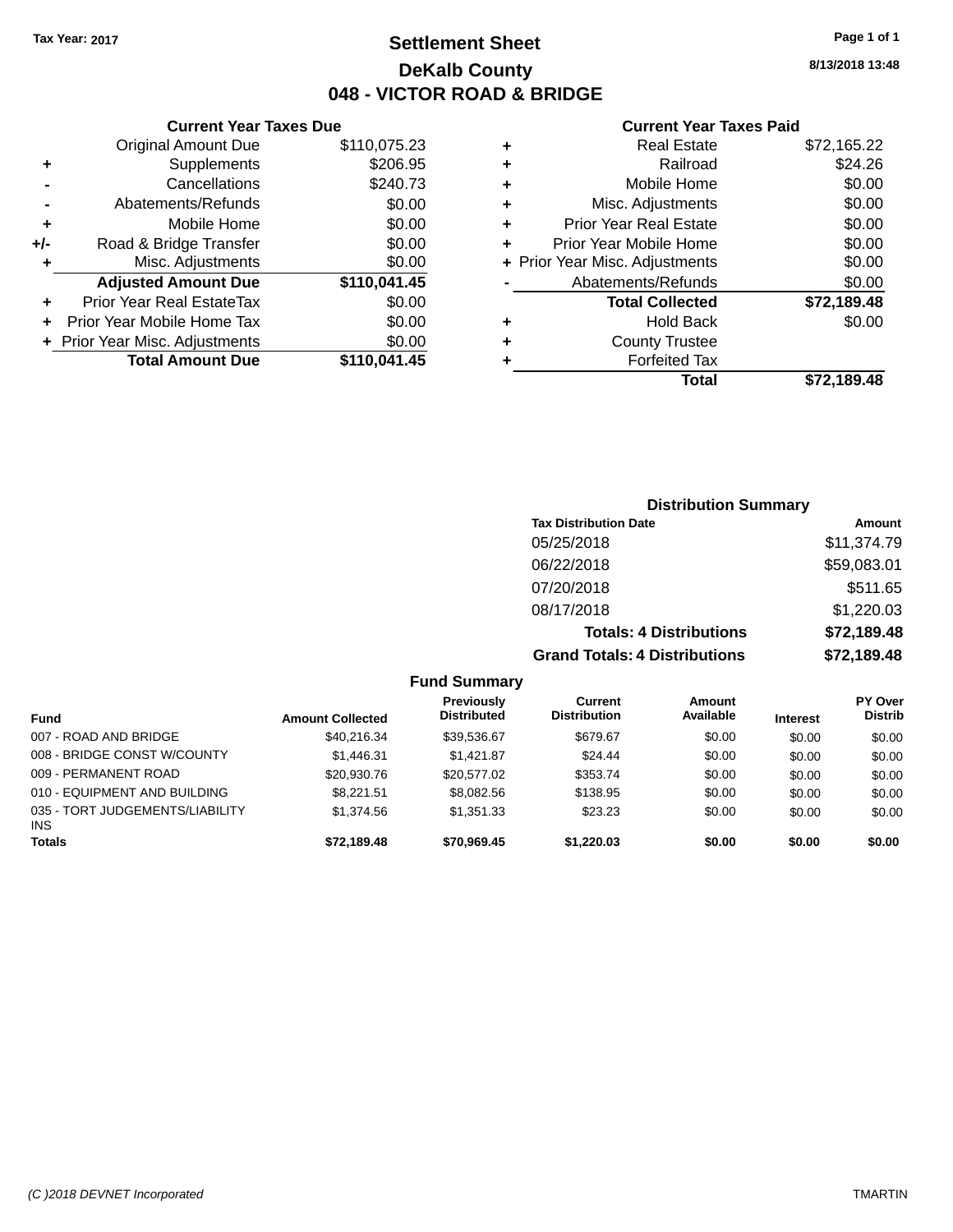## **Settlement Sheet Tax Year: 2017 Page 1 of 1 DeKalb County 056 - TOWN OF CORTLAND**

**8/13/2018 13:48**

### **Current Year Taxes Paid**

|   | Total                          | \$382,032.40 |
|---|--------------------------------|--------------|
| ٠ | <b>Forfeited Tax</b>           |              |
| ٠ | <b>County Trustee</b>          |              |
| ٠ | <b>Hold Back</b>               | \$0.00       |
|   | <b>Total Collected</b>         | \$382,032.40 |
|   | Abatements/Refunds             | \$256.34     |
|   | + Prior Year Misc. Adjustments | \$65.63      |
| ٠ | Prior Year Mobile Home         | \$0.00       |
| ٠ | <b>Prior Year Real Estate</b>  | \$0.58       |
| ٠ | Misc. Adjustments              | \$27,482.03  |
| ٠ | Mobile Home                    | \$0.00       |
| ٠ | Railroad                       | \$921.39     |
| ٠ | <b>Real Estate</b>             | \$353,819.11 |
|   |                                |              |

|     | <b>Current Year Taxes Due</b>    |              |  |  |  |
|-----|----------------------------------|--------------|--|--|--|
|     | Original Amount Due              | \$649,398.33 |  |  |  |
| ٠   | Supplements                      | \$3,056.16   |  |  |  |
|     | Cancellations                    | \$3,303.42   |  |  |  |
|     | Abatements/Refunds               | \$256.34     |  |  |  |
| ٠   | Mobile Home                      | \$0.00       |  |  |  |
| +/- | Road & Bridge Transfer           | \$12,104.93  |  |  |  |
| ٠   | Misc. Adjustments<br>\$27,482.03 |              |  |  |  |
|     | <b>Adjusted Amount Due</b>       | \$688,481.69 |  |  |  |
|     | Prior Year Real EstateTax        | \$0.58       |  |  |  |
|     | Prior Year Mobile Home Tax       | \$0.00       |  |  |  |
|     | + Prior Year Misc. Adjustments   | \$65.63      |  |  |  |
|     | <b>Total Amount Due</b>          | \$688,547.90 |  |  |  |
|     |                                  |              |  |  |  |

| <b>Road and Bridge Summary</b> |             |                     | <b>Distribution Summary</b>          |              |  |
|--------------------------------|-------------|---------------------|--------------------------------------|--------------|--|
| <b>Rd./Br. District</b>        | Amt. Due    | Amt. Distrib.       | <b>Tax Distribution Date</b>         | Amount       |  |
| CORTLAND ROAD & BRIDG          | \$21,868.32 | \$12,104.93         | 05/25/2018                           | \$53,812.77  |  |
| Totals                         | \$21,868.32 | \$12,104.93         | 06/22/2018                           | \$314,299.31 |  |
|                                |             |                     | 07/20/2018                           | \$5,820.35   |  |
|                                |             |                     | 08/17/2018                           | \$8,099.97   |  |
|                                |             |                     | <b>Totals: 4 Distributions</b>       | \$382,032.40 |  |
|                                |             |                     | <b>Grand Totals: 4 Distributions</b> | \$382,032.40 |  |
|                                |             | <b>Fund Summary</b> |                                      |              |  |

| <b>Fund</b>             | <b>Amount Collected</b> | <b>Previously</b><br><b>Distributed</b> | <b>Current</b><br><b>Distribution</b> | <b>Amount</b><br>Available | <b>Interest</b> | <b>PY Over</b><br><b>Distrib</b> |
|-------------------------|-------------------------|-----------------------------------------|---------------------------------------|----------------------------|-----------------|----------------------------------|
| 001 - CORPORATE         | \$264,705.68            | \$259.117.63                            | \$5,588.05                            | \$0.00                     | \$0.00          | \$0.00                           |
| $005 - I. M. R. F.$     | \$32,318,70             | \$31,636.44                             | \$682.26                              | \$0.00                     | \$0.00          | \$0.00                           |
| 007 - ROAD AND BRIDGE   | \$12,104.93             | \$11.814.29                             | \$290.64                              | \$0.00                     | \$0.00          | \$0.00                           |
| 014 - POLICE PROTECTION | \$43,393.61             | \$42,477.55                             | \$916.06                              | \$0.00                     | \$0.00          | \$0.00                           |
| 047 - SOCIAL SECURITY   | \$29,509.48             | \$28,886.52                             | \$622.96                              | \$0.00                     | \$0.00          | \$0.00                           |
| <b>Totals</b>           | \$382.032.40            | \$373.932.43                            | \$8,099.97                            | \$0.00                     | \$0.00          | \$0.00                           |
|                         |                         | <b>Miscellaneous Adjustment Detail</b>  |                                       |                            |                 |                                  |

|                         | miscendricous Aujustinent Detail |                           |             |                                                               |  |
|-------------------------|----------------------------------|---------------------------|-------------|---------------------------------------------------------------|--|
|                         | Year Source                      | <b>Account Type</b>       |             | <b>Amount Adjustment Description</b>                          |  |
|                         | 2016 RE - Real Estate            | Back Tax Collected        |             | \$65.63 RESOURCE BANK TR 1244 REDEMPTION 09-29-254-046 by TBA |  |
|                         | 2017 RE - Real Estate            | <b>Back Tax Collected</b> |             | \$27,482.03 SIE COURT ORDER 14TX38 09-33-100-009 by TBA       |  |
| <b>Totals 2 entries</b> |                                  |                           | \$27.547.66 |                                                               |  |
| <b>Abatement Detail</b> |                                  |                           |             |                                                               |  |

| Year Source                        | <b>Account Type</b> | <b>Amount Adjustment Description</b>                 |
|------------------------------------|---------------------|------------------------------------------------------|
| 2017 RE - Real Estate RE Abatement |                     | \$254.07 SIE COURT ORDER 14TX38 09-33-100-009 by TBA |
| <b>Totals 1 entries</b>            |                     | \$254.07                                             |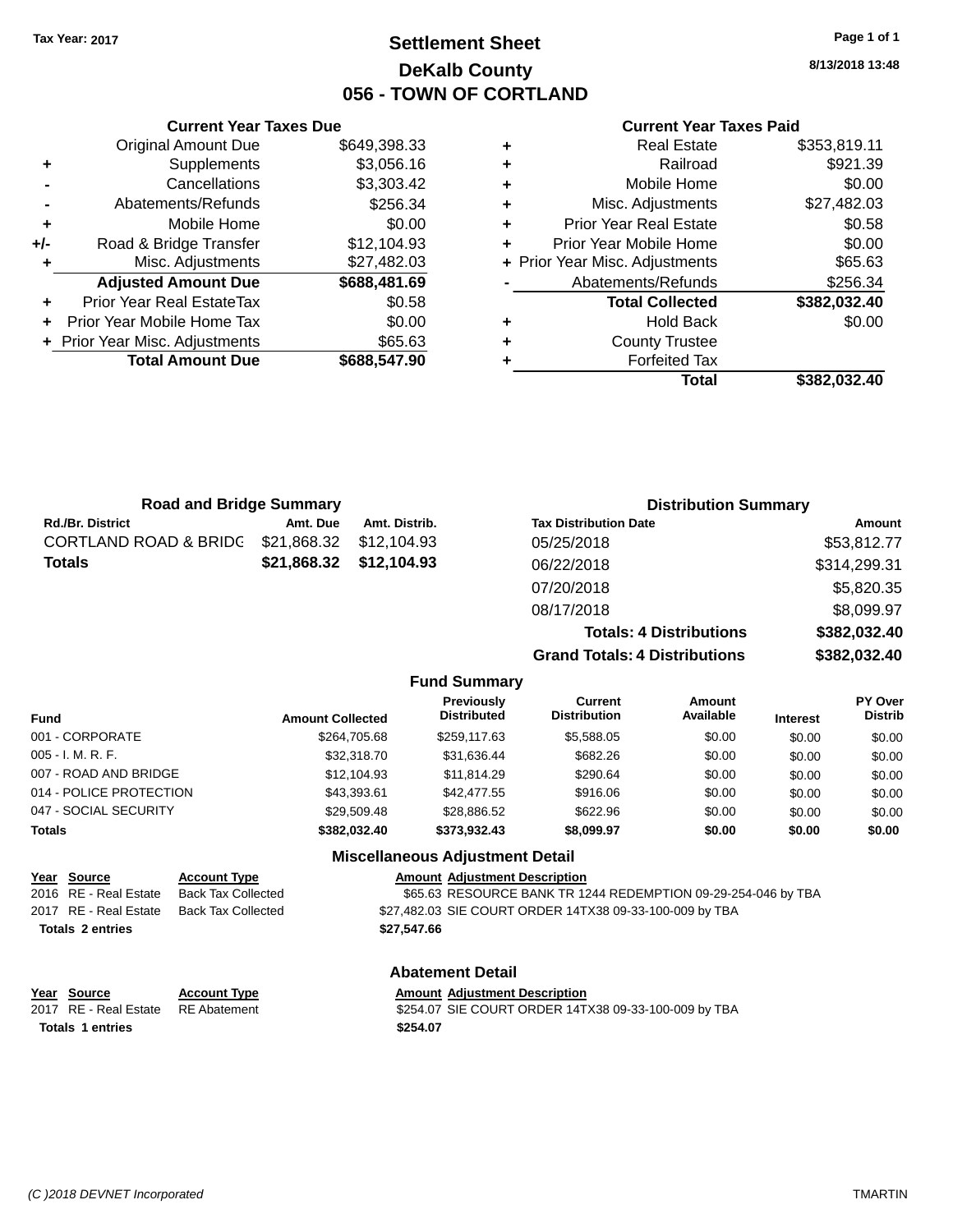## **Settlement Sheet Tax Year: 2017 Page 1 of 1 DeKalb County 057 - CORTLAND LIBRARY**

**8/13/2018 13:48**

#### **Current Year Taxes Paid**

|     | <b>Current Year Taxes Due</b>    |              |
|-----|----------------------------------|--------------|
|     | <b>Original Amount Due</b>       | \$226,869.47 |
| ٠   | Supplements                      | \$1,011.88   |
|     | Cancellations                    | \$1,091.94   |
|     | Abatements/Refunds               | \$99.69      |
| ٠   | Mobile Home                      | \$0.00       |
| +/- | Road & Bridge Transfer           | \$0.00       |
| ٠   | Misc. Adjustments                | \$0.00       |
|     | <b>Adjusted Amount Due</b>       | \$226,689.72 |
| ٠   | <b>Prior Year Real EstateTax</b> | \$0.00       |
| ÷   | Prior Year Mobile Home Tax       | \$0.00       |
|     | + Prior Year Misc. Adjustments   | \$22.93      |
|     | <b>Total Amount Due</b>          | \$226,712.65 |
|     |                                  |              |

|   | <b>Real Estate</b>             | \$119,388.72 |
|---|--------------------------------|--------------|
| ٠ | Railroad                       | \$311.40     |
| ٠ | Mobile Home                    | \$0.00       |
| ٠ | Misc. Adjustments              | \$0.00       |
| ٠ | <b>Prior Year Real Estate</b>  | \$0.00       |
| ٠ | Prior Year Mobile Home         | \$0.00       |
|   | + Prior Year Misc. Adjustments | \$22.93      |
|   | Abatements/Refunds             | \$99.69      |
|   | <b>Total Collected</b>         | \$119,623.36 |
| ٠ | Hold Back                      | \$0.00       |
| ٠ | <b>County Trustee</b>          |              |
| ٠ | <b>Forfeited Tax</b>           |              |
|   | Total                          | \$119,623.36 |
|   |                                |              |

### **Distribution Summary Tax Distribution Date Amount** 05/25/2018 \$8,586.12 06/22/2018 \$106,357.73 07/20/2018 \$1,951.25 08/17/2018 \$2,728.26 **Totals: 4 Distributions \$119,623.36 Grand Totals: 4 Distributions \$119,623.36**

#### **Fund Summary**

| <b>Fund</b>                                         | <b>Amount Collected</b> | <b>Previously</b><br><b>Distributed</b> | Current<br><b>Distribution</b> | Amount<br>Available | <b>Interest</b> | <b>PY Over</b><br><b>Distrib</b> |
|-----------------------------------------------------|-------------------------|-----------------------------------------|--------------------------------|---------------------|-----------------|----------------------------------|
| 004 - OPERATIONS & MAINTENANCE                      | \$2,593.80              | \$2,534.64                              | \$59.16                        | \$0.00              | \$0.00          | \$0.00                           |
| $005 - I. M. R. F.$                                 | \$2,603.84              | \$2,544.45                              | \$59.39                        | \$0.00              | \$0.00          | \$0.00                           |
| 016 - LIBRARY (township, municipalities)            | \$110,773.14            | \$108,246.73                            | \$2.526.41                     | \$0.00              | \$0.00          | \$0.00                           |
| 027 - AUDIT                                         | \$784.13                | \$766.25                                | \$17.88                        | \$0.00              | \$0.00          | \$0.00                           |
| 035 - TORT JUDGMENTS, LIABILITY<br><b>INSURANCE</b> | \$784.13                | \$766.25                                | \$17.88                        | \$0.00              | \$0.00          | \$0.00                           |
| 047 - SOCIAL SECURITY                               | \$2.084.32              | \$2,036.78                              | \$47.54                        | \$0.00              | \$0.00          | \$0.00                           |
| <b>Totals</b>                                       | \$119,623,36            | \$116,895.10                            | \$2,728.26                     | \$0.00              | \$0.00          | \$0.00                           |

### **Miscellaneous Adjustment Detail**

| Year Source             | <b>Account Type</b> |         | <b>Amount Adjustment Description</b>                          |
|-------------------------|---------------------|---------|---------------------------------------------------------------|
| 2016 RE - Real Estate   | Back Tax Collected  |         | \$22.93 RESOURCE BANK TR 1244 REDEMPTION 09-29-254-046 by TBA |
| <b>Totals 1 entries</b> |                     | \$22.93 |                                                               |
|                         |                     |         |                                                               |

### **Abatement Detail**

| Year Source           | <b>Account Type</b> | <b>Amount Adiustment Description</b>                |
|-----------------------|---------------------|-----------------------------------------------------|
| 2017 RE - Real Estate | RE Abatement        | \$99.69 SIE COURT ORDER 14TX38 09-33-100-009 by TBA |
| Totals 1 entries      |                     | \$99.69                                             |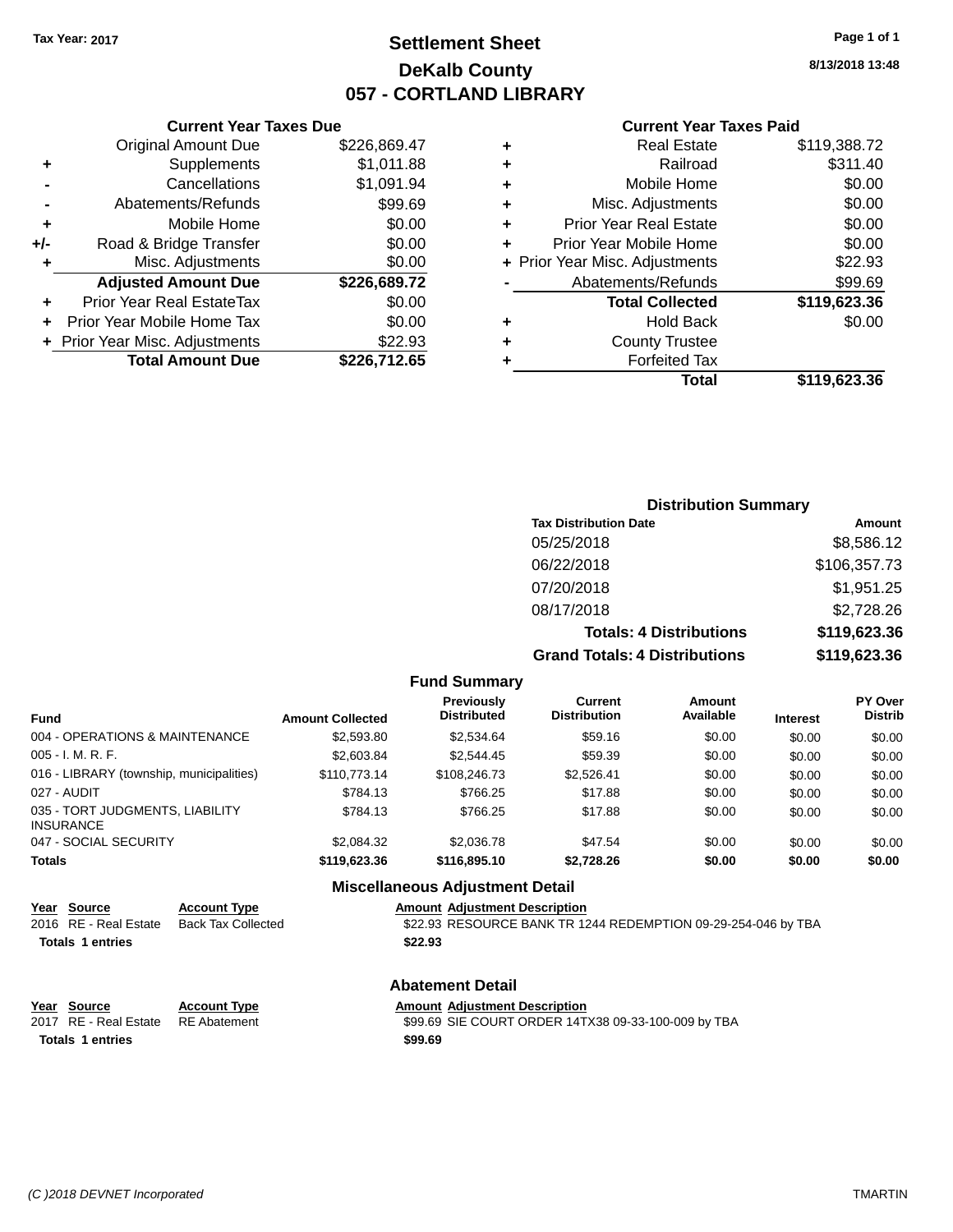**Current Year Taxes Due** Original Amount Due \$6,497,651.70

**Adjusted Amount Due \$6,437,623.79**

**Total Amount Due \$6,435,281.22**

**+** Supplements \$63,145.39 **-** Cancellations \$208,029.34 **-** Abatements/Refunds \$7.45 **+** Mobile Home \$0.00 **+/-** Road & Bridge Transfer \$83,089.77 **+** Misc. Adjustments \$1,773.72

**+** Prior Year Real EstateTax (\$2,381.07) **+** Prior Year Mobile Home Tax \$0.00 **+** Prior Year Misc. Adjustments \$38.50

## **Settlement Sheet Tax Year: 2017 Page 1 of 2 DeKalb County 058 - CITY OF DEKALB**

**8/13/2018 13:48**

### **Current Year Taxes Paid**

| ٠ | <b>Real Estate</b>             | \$3,572,990.18 |
|---|--------------------------------|----------------|
| ٠ | Railroad                       | \$12,589.17    |
| ٠ | Mobile Home                    | \$0.00         |
| ٠ | Misc. Adjustments              | \$1,773.72     |
| ٠ | <b>Prior Year Real Estate</b>  | (\$2,381.07)   |
| ٠ | Prior Year Mobile Home         | \$0.00         |
|   | + Prior Year Misc. Adjustments | \$38.50        |
|   | Abatements/Refunds             | \$7.45         |
|   | <b>Total Collected</b>         | \$3,585,003.05 |
| ٠ | <b>Hold Back</b>               | \$0.00         |
| ٠ | <b>County Trustee</b>          |                |
|   | <b>Forfeited Tax</b>           |                |
|   | Total                          | \$3.585.003.05 |

**Totals: 4 Distributions \$3,585,003.05**

**Grand Totals: 4 Distributions \$3,585,003.05**

| <b>Road and Bridge Summary</b>   |              |               |                              | <b>Distribution Summary</b> |
|----------------------------------|--------------|---------------|------------------------------|-----------------------------|
| <b>Rd./Br. District</b>          | Amt. Due     | Amt. Distrib. | <b>Tax Distribution Date</b> | Amount                      |
| AFTON ROAD & BRIDGE              | \$13,420.91  | \$8,234.04    | 05/25/2018                   | \$614,031.69                |
| <b>CORTLAND ROAD &amp; BRIDC</b> | \$1,538.17   | \$851.68      | 06/22/2018                   | \$2,788,473.28              |
| DEKALB ROAD & BRIDGE             | \$134,207.48 | \$74,004.05   | 07/20/2018                   | \$55,736.89                 |
| <b>Totals</b>                    | \$149,166.56 | \$83,089.77   | 08/17/2018                   | \$126,761.19                |

**Fund Summary Fund Interest Amount Collected Distributed PY Over Distrib Amount Available Current Distribution Previously** 001 - CORPORATE \$0.00 \$0.00 \$0.00 \$0.00 \$0.00 \$0.00 003 - BONDS AND INTEREST 60.00 \$265,721.69 \$256,317.49 \$9,404.20 \$0.00 \$0.00 \$0.00 005 - I. M. R. F. Channel Communication of the South State of South State State State State State State State S 007 - ROAD AND BRIDGE \$83,089.73 \$80,265.35 \$2,824.38 \$0.00 \$0.00 \$0.00 013 - FIREFIGHTER'S PENSION \$1,738,552.87 \$1,677,023.45 \$61,529.42 \$0.00 \$0.00 \$0.00 015 - POLICE PENSION \$1,497,638.76 \$1,444,635.57 \$53,003.19 \$0.00 \$0.00 \$0.00 047 - SOCIAL SECURITY \$0.00 \$0.00 \$0.00 \$0.00 \$0.00 \$0.00 **Totals \$3,585,003.05 \$3,458,241.86 \$126,761.19 \$0.00 \$0.00 \$0.00**

#### **Miscellaneous Adjustment Detail**

| <b>Account Type</b>       |            | <b>Amount Adjustment Description</b>                   |
|---------------------------|------------|--------------------------------------------------------|
| <b>Back Tax Collected</b> |            | \$38.50 ORIK WILKINSON REDEMPTION 08-12-377-001 by TBA |
| Paymt In Lieu of Tax      |            | \$1,773.72 HOUSING AUTHORITY DEKALB UNITS by TBA       |
|                           | \$1,812.22 |                                                        |

### **Abatement Detail**

| Year Source                        | <b>Account Type</b> | <b>Amount Adjustment Description</b>             |
|------------------------------------|---------------------|--------------------------------------------------|
| 2017 RE - Real Estate RE Abatement |                     | \$0.02 PTAB INTEREST REFUND 08-23-105-006 by TBA |
| 2017 RE - Real Estate              | RE Abatement        | \$0.03 PTAB INTEREST REFUND 08-14-352-008 by TBA |
| 2017 RE - Real Estate              | RE Abatement        | \$0.85 PTAB INTEREST REFUND 08-16-401-008 by TBA |
| 2017 RE - Real Estate RE Abatement |                     | \$0.06 PTAB INTEREST REFUND 08-21-426-011 by TBA |
| 2017 RE - Real Estate              | RE Abatement        | \$0.21 PTAB INTEREST REFUND 08-23-105-009 by TBA |
| 2017 RE - Real Estate              | RE Abatement        | \$0.19 PTAB INTEREST REFUND 08-24-128-026 by TBA |
| 2017 RE - Real Estate RE Abatement |                     | \$5.56 PTAB INTEREST REFUND 08-13-151-039 by TBA |
|                                    |                     |                                                  |

#### *(C )2018 DEVNET Incorporated* TMARTIN

Year Source 2016 RE - Real Estate 2017 RE - Real Estate **Totals 2 entries**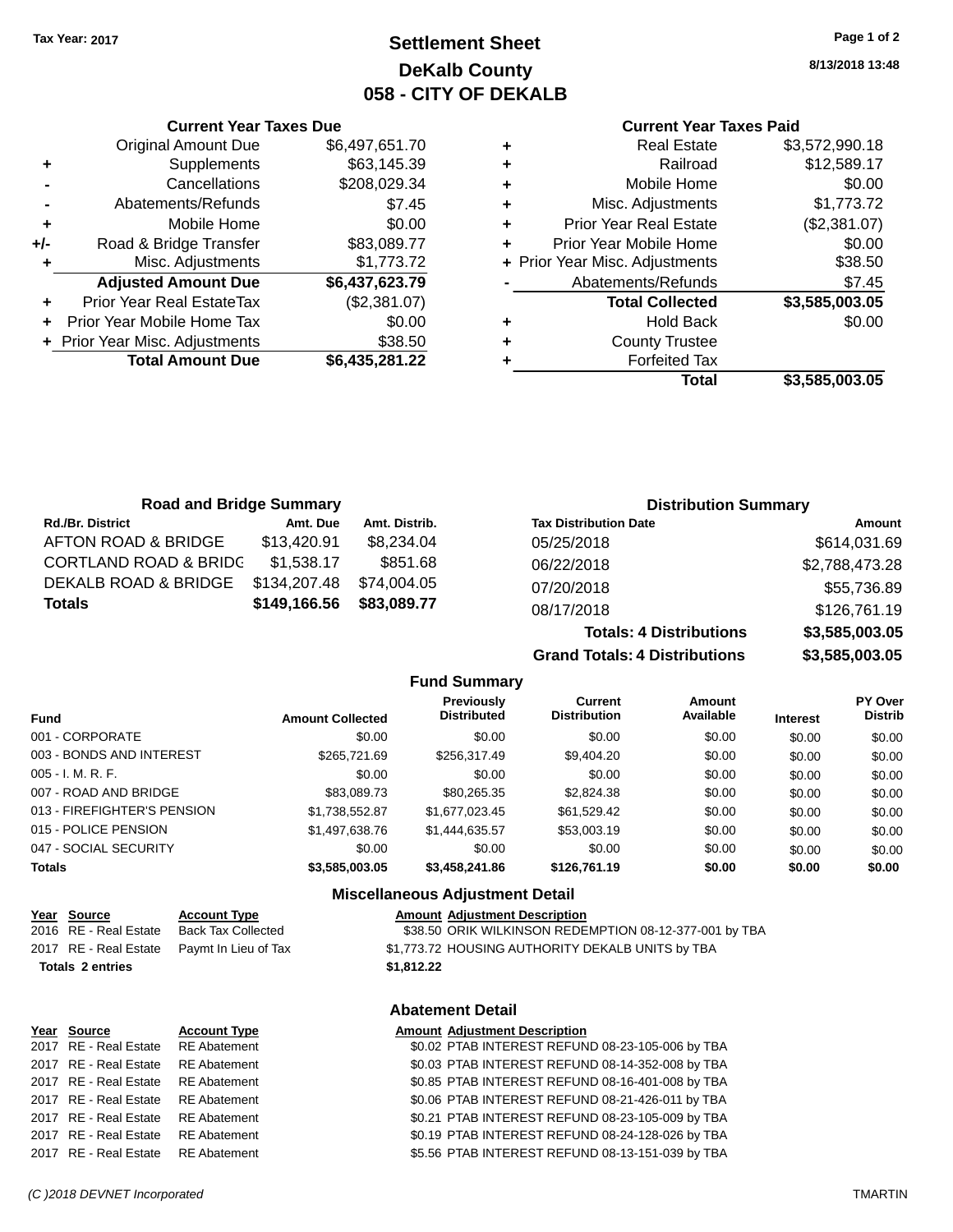# **Settlement Sheet Tax Year: 2017 Page 2 of 2 DeKalb County**

**8/13/2018 13:48**

### **Abatement Detail**

**Totals 8 entries** \$7.00

**Year Source Account Type Anneurs Amount Adjustment Description**<br>2017 RE - Real Estate RE Abatement **Alternative SCOC STAB INTEREST REFUN** \$0.08 PTAB INTEREST REFUND 08-22-228-016 by TBA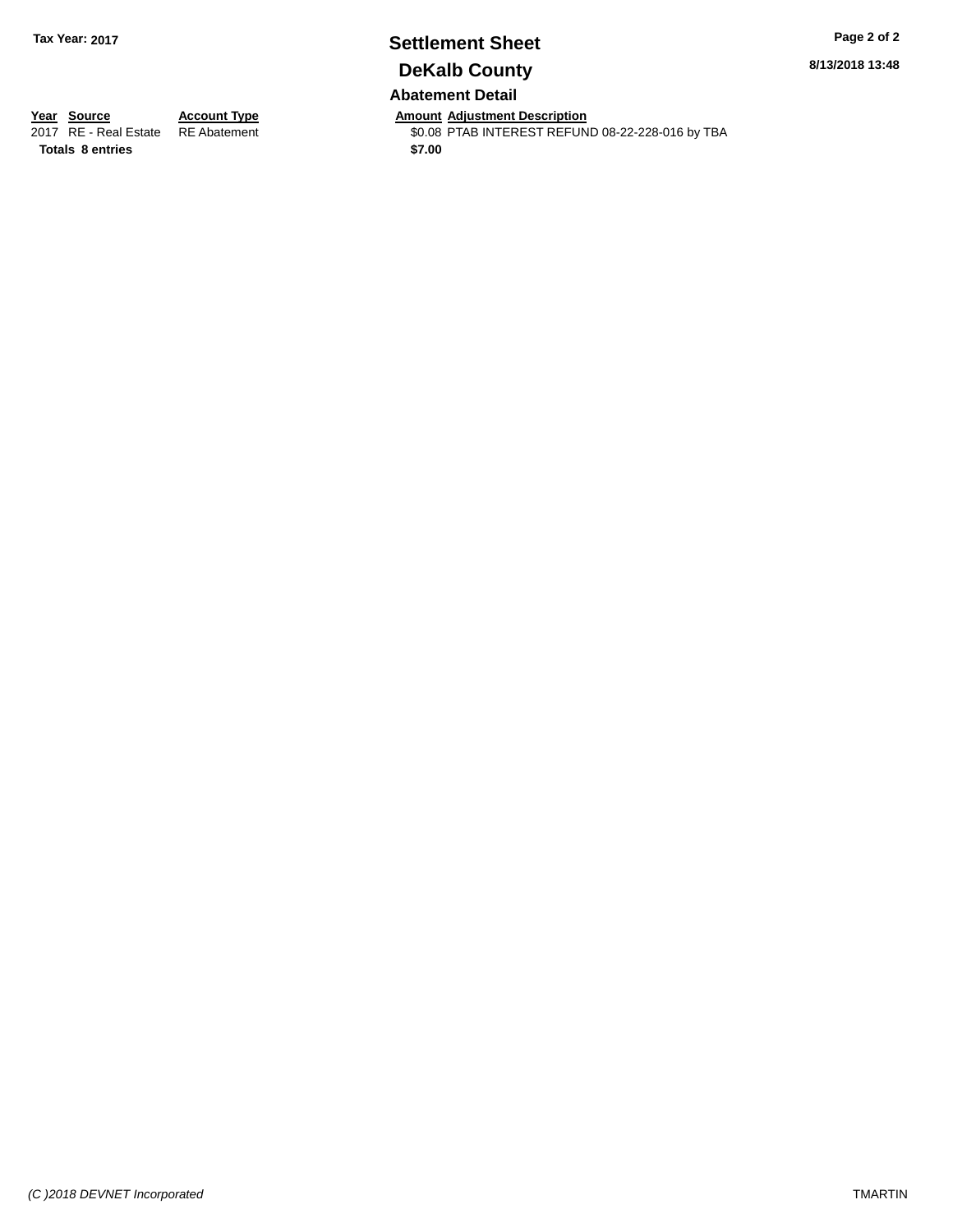## **Settlement Sheet Tax Year: 2017 Page 1 of 1 DeKalb County 059 - DE KALB LIBRARY**

**8/13/2018 13:48**

# **Current Year Taxes Paid**

|   | OUITUR TUUT TUAUJ LUIU         |                |
|---|--------------------------------|----------------|
| ٠ | <b>Real Estate</b>             | \$1,101,510.09 |
| ٠ | Railroad                       | \$3,891.12     |
| ٠ | Mobile Home                    | \$0.00         |
| ٠ | Misc. Adjustments              | \$559.80       |
| ٠ | <b>Prior Year Real Estate</b>  | (\$893.10)     |
| ٠ | Prior Year Mobile Home         | \$0.00         |
|   | + Prior Year Misc. Adjustments | \$14.61        |
|   | Abatements/Refunds             | \$2.20         |
|   | <b>Total Collected</b>         | \$1,105,080.32 |
| ٠ | <b>Hold Back</b>               | \$0.00         |
| ٠ | <b>County Trustee</b>          |                |
|   | <b>Forfeited Tax</b>           |                |
|   | Total                          | \$1,105,080.32 |
|   |                                |                |

|     | <b>Current Year Taxes Due</b>  |                |
|-----|--------------------------------|----------------|
|     | <b>Original Amount Due</b>     | \$2,050,724.36 |
| ٠   | Supplements                    | \$18,693.18    |
|     | Cancellations                  | \$64,404.76    |
|     | Abatements/Refunds             | \$2.20         |
| ٠   | Mobile Home                    | \$0.00         |
| +/- | Road & Bridge Transfer         | \$0.00         |
| ٠   | Misc. Adjustments              | \$559.80       |
|     | <b>Adjusted Amount Due</b>     | \$2,005,570.38 |
|     | Prior Year Real EstateTax      | (\$893.10)     |
|     | Prior Year Mobile Home Tax     | \$0.00         |
|     | + Prior Year Misc. Adjustments | \$14.61        |
|     | <b>Total Amount Due</b>        | \$2,004,691.89 |

|                                          |                         |                                  | <b>Distribution Summary</b>           |                                |                 |                           |
|------------------------------------------|-------------------------|----------------------------------|---------------------------------------|--------------------------------|-----------------|---------------------------|
|                                          |                         |                                  | <b>Tax Distribution Date</b>          |                                |                 | Amount                    |
|                                          |                         |                                  | 05/25/2018                            |                                |                 | \$189,199.58              |
|                                          |                         |                                  | 06/22/2018                            |                                | \$859,572.74    |                           |
|                                          |                         |                                  | 07/20/2018                            |                                |                 | \$17,196.93               |
|                                          |                         |                                  | 08/17/2018                            |                                | \$39,111.07     |                           |
|                                          |                         |                                  |                                       | <b>Totals: 4 Distributions</b> | \$1,105,080.32  |                           |
|                                          |                         |                                  | <b>Grand Totals: 4 Distributions</b>  |                                |                 | \$1,105,080.32            |
|                                          |                         | <b>Fund Summary</b>              |                                       |                                |                 |                           |
| <b>Fund</b>                              | <b>Amount Collected</b> | Previously<br><b>Distributed</b> | <b>Current</b><br><b>Distribution</b> | <b>Amount</b><br>Available     | <b>Interest</b> | PY Over<br><b>Distrib</b> |
| 016 - LIBRARY (township, municipalities) | \$1,105,080.32          | \$1,065,969.25                   | \$39,111.07                           | \$0.00                         | \$0.00          | \$0.00                    |
| <b>Totals</b>                            | \$1,105,080.32          | \$1,065,969.25                   | \$39,111.07                           | \$0.00                         | \$0.00          | \$0.00                    |

| Year Source             | <b>Account Type</b>       | <b>Amount Adjustment Description</b>                   |
|-------------------------|---------------------------|--------------------------------------------------------|
| 2016 RE - Real Estate   | <b>Back Tax Collected</b> | \$14.61 ORIK WILKINSON REDEMPTION 08-12-377-001 by TBA |
| 2017 RE - Real Estate   | Paymt In Lieu of Tax      | \$559.80 HOUSING AUTHORITY DEKALB UNITS by TBA         |
| <b>Totals 2 entries</b> |                           | \$574.41                                               |
|                         |                           | <b>Abatement Detail</b>                                |

|                         | Ye <u>ar Source</u>                | <b>Account Type</b> | <b>Amount Adjustment Description</b>             |
|-------------------------|------------------------------------|---------------------|--------------------------------------------------|
|                         | 2017 RE - Real Estate              | <b>RE</b> Abatement | \$0.01 PTAB INTEREST REFUND 08-23-105-006 by TBA |
|                         | 2017 RE - Real Estate              | <b>RE</b> Abatement | \$0.01 PTAB INTEREST REFUND 08-14-352-008 by TBA |
|                         | 2017 RE - Real Estate              | <b>RE</b> Abatement | \$0.27 PTAB INTEREST REFUND 08-16-401-008 by TBA |
|                         | 2017 RE - Real Estate              | <b>RE</b> Abatement | \$0.02 PTAB INTEREST REFUND 08-21-426-011 by TBA |
|                         | 2017 RE - Real Estate              | <b>RE</b> Abatement | \$0.07 PTAB INTEREST REFUND 08-23-105-009 by TBA |
|                         | 2017 RE - Real Estate              | <b>RE</b> Abatement | \$0.06 PTAB INTEREST REFUND 08-24-128-026 by TBA |
|                         | 2017 RE - Real Estate              | <b>RE</b> Abatement | \$1.75 PTAB INTEREST REFUND 08-13-151-039 by TBA |
|                         | 2017 RE - Real Estate RE Abatement |                     | \$0.02 PTAB INTEREST REFUND 08-22-228-016 by TBA |
| <b>Totals 8 entries</b> |                                    |                     | \$2.21                                           |
|                         |                                    |                     |                                                  |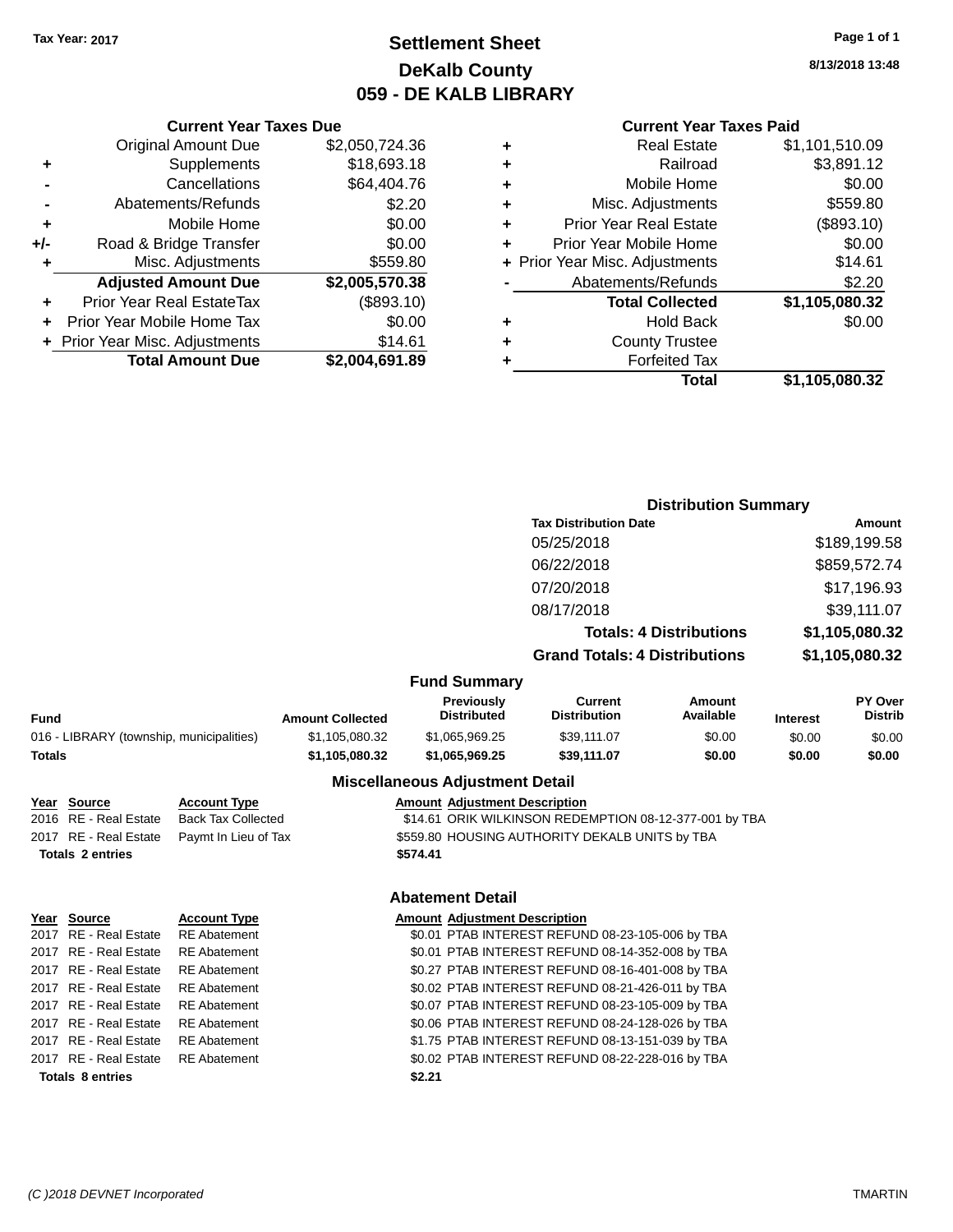## **Settlement Sheet Tax Year: 2017 Page 1 of 1 DeKalb County 060 - DEKALB SSA #3**

**8/13/2018 13:48**

|   | <b>Current Year Taxes Paid</b> |          |
|---|--------------------------------|----------|
| ٠ | Real Estate                    | \$570.72 |
| ٠ | Railroad                       | \$0.00   |
| ٠ | Mobile Home                    | \$0.00   |
| ٠ | Misc. Adjustments              | \$0.00   |
| ٠ | <b>Prior Year Real Estate</b>  | \$0.00   |
| ٠ | Prior Year Mobile Home         | \$0.00   |
|   | + Prior Year Misc. Adjustments | \$0.00   |
|   | Abatements/Refunds             | \$0.00   |
|   | <b>Total Collected</b>         | \$570.72 |
| ٠ | <b>Hold Back</b>               | \$0.00   |
| ٠ | <b>County Trustee</b>          |          |
|   | <b>Forfeited Tax</b>           |          |
|   | Total                          | \$570.72 |

|     | <b>Current Year Taxes Due</b>    |            |
|-----|----------------------------------|------------|
|     | Original Amount Due              | \$1,000.22 |
| ٠   | Supplements                      | \$0.00     |
|     | Cancellations                    | \$0.00     |
|     | Abatements/Refunds               | \$0.00     |
| ٠   | Mobile Home                      | \$0.00     |
| +/- | Road & Bridge Transfer           | \$0.00     |
| ٠   | Misc. Adjustments                | \$0.00     |
|     | <b>Adjusted Amount Due</b>       | \$1,000.22 |
|     | <b>Prior Year Real EstateTax</b> | \$0.00     |
|     | Prior Year Mobile Home Tax       | \$0.00     |
|     | + Prior Year Misc. Adjustments   | \$0.00     |
|     | <b>Total Amount Due</b>          | \$1,000.22 |

|                            | <b>Distribution Summary</b> |                                  |                                       |                                |                 |                           |
|----------------------------|-----------------------------|----------------------------------|---------------------------------------|--------------------------------|-----------------|---------------------------|
|                            |                             |                                  | <b>Tax Distribution Date</b>          |                                |                 | <b>Amount</b>             |
|                            |                             |                                  | 05/25/2018                            |                                |                 | \$133.28                  |
|                            |                             |                                  | 06/22/2018                            |                                |                 | \$424.65                  |
|                            |                             |                                  | 08/17/2018                            |                                |                 | \$12.79                   |
|                            |                             |                                  |                                       | <b>Totals: 3 Distributions</b> |                 | \$570.72                  |
|                            |                             |                                  | <b>Grand Totals: 3 Distributions</b>  |                                |                 | \$570.72                  |
|                            |                             | <b>Fund Summary</b>              |                                       |                                |                 |                           |
| <b>Fund</b>                | <b>Amount Collected</b>     | Previously<br><b>Distributed</b> | <b>Current</b><br><b>Distribution</b> | Amount<br>Available            | <b>Interest</b> | PY Over<br><b>Distrib</b> |
| 023 - SPECIAL SERVICE AREA | \$570.72                    | \$557.93                         | \$12.79                               | \$0.00                         | \$0.00          | \$0.00                    |
| <b>Totals</b>              | \$570.72                    | \$557.93                         | \$12.79                               | \$0.00                         | \$0.00          | \$0.00                    |
|                            |                             |                                  |                                       |                                |                 |                           |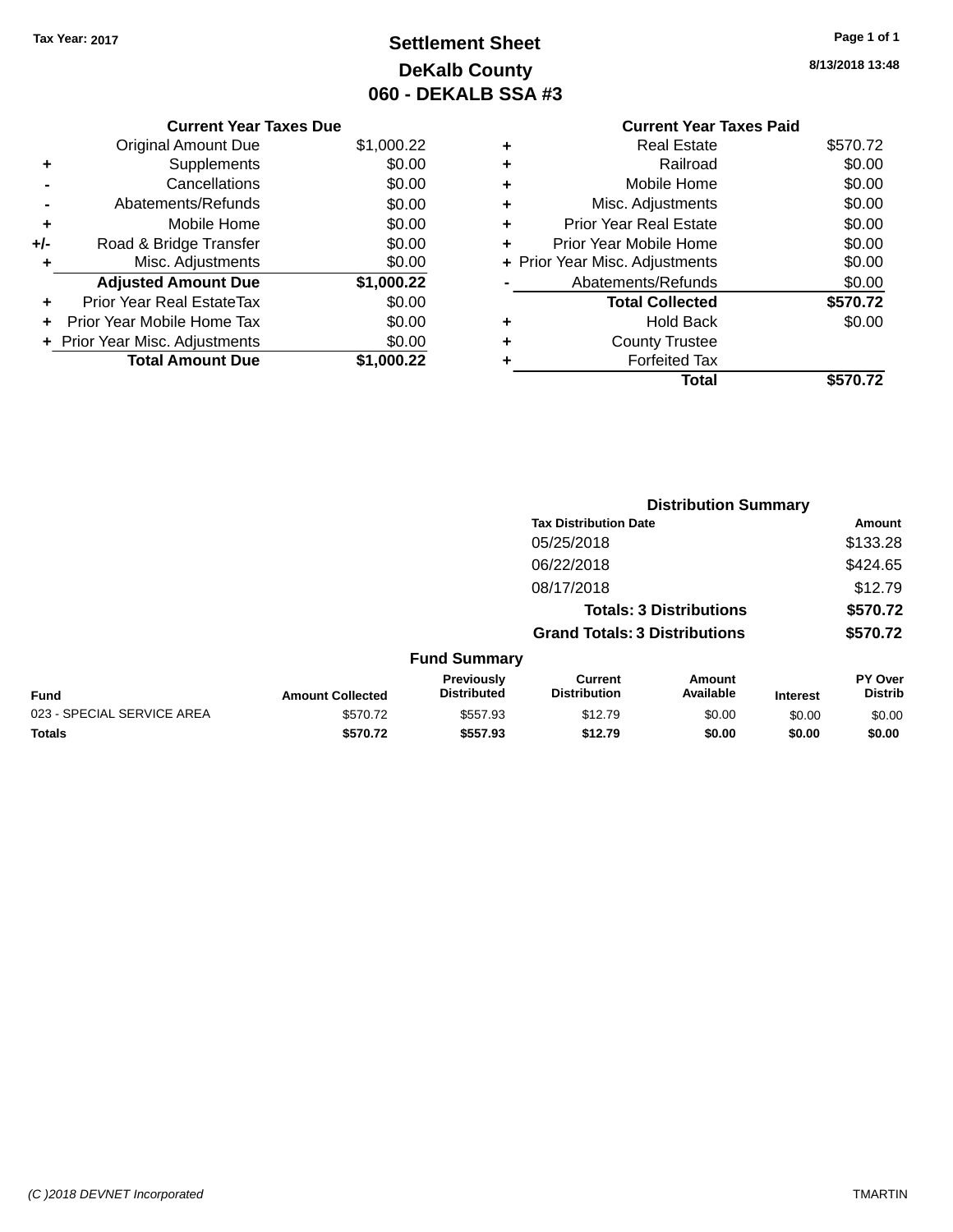## **Settlement Sheet Tax Year: 2017 Page 1 of 1 DeKalb County 061 - DEKALB SSA #4**

**8/13/2018 13:48**

|   | <b>Current Year Taxes Paid</b> |            |
|---|--------------------------------|------------|
| ٠ | <b>Real Estate</b>             | \$3,281.90 |
| ٠ | Railroad                       | \$0.00     |
| ٠ | Mobile Home                    | \$0.00     |
| ٠ | Misc. Adjustments              | \$0.00     |
| ÷ | <b>Prior Year Real Estate</b>  | (\$1.96)   |
| ÷ | Prior Year Mobile Home         | \$0.00     |
|   | + Prior Year Misc. Adjustments | \$0.00     |
|   | Abatements/Refunds             | \$0.00     |
|   | <b>Total Collected</b>         | \$3,279.94 |
| ٠ | <b>Hold Back</b>               | \$0.00     |
|   | <b>County Trustee</b>          |            |
|   | <b>Forfeited Tax</b>           |            |
|   | Total                          |            |

|     | <b>Current Year Taxes Due</b>  |            |
|-----|--------------------------------|------------|
|     | <b>Original Amount Due</b>     | \$5,500.46 |
| ٠   | Supplements                    | \$65.19    |
|     | Cancellations                  | \$74.83    |
|     | Abatements/Refunds             | \$0.00     |
| ٠   | Mobile Home                    | \$0.00     |
| +/- | Road & Bridge Transfer         | \$0.00     |
| ٠   | Misc. Adjustments              | \$0.00     |
|     | <b>Adjusted Amount Due</b>     | \$5,490.82 |
|     | Prior Year Real EstateTax      | (\$1.96)   |
|     | Prior Year Mobile Home Tax     | \$0.00     |
|     | + Prior Year Misc. Adjustments | \$0.00     |
|     | <b>Total Amount Due</b>        | \$5,488.86 |

|                            |                     |                         |                                         |                                       | <b>Distribution Summary</b>    |                 |                           |
|----------------------------|---------------------|-------------------------|-----------------------------------------|---------------------------------------|--------------------------------|-----------------|---------------------------|
|                            |                     |                         |                                         | <b>Tax Distribution Date</b>          |                                |                 | <b>Amount</b>             |
|                            |                     |                         |                                         | 05/25/2018                            |                                |                 | \$325.55                  |
|                            |                     |                         |                                         | 06/22/2018                            |                                |                 | \$2,636.08                |
|                            |                     |                         |                                         | 07/20/2018                            |                                |                 | \$47.41                   |
|                            |                     |                         |                                         | 08/17/2018                            |                                |                 | \$270.90                  |
|                            |                     |                         |                                         |                                       | <b>Totals: 4 Distributions</b> |                 | \$3,279.94                |
|                            |                     |                         |                                         | <b>Grand Totals: 4 Distributions</b>  |                                |                 | \$3,279.94                |
|                            |                     |                         | <b>Fund Summary</b>                     |                                       |                                |                 |                           |
| <b>Fund</b>                |                     | <b>Amount Collected</b> | <b>Previously</b><br><b>Distributed</b> | <b>Current</b><br><b>Distribution</b> | Amount<br>Available            | <b>Interest</b> | PY Over<br><b>Distrib</b> |
| 023 - SPECIAL SERVICE AREA |                     | \$3,279.94              | \$3,009.04                              | \$270.90                              | \$0.00                         | \$0.00          | \$0.00                    |
| <b>Totals</b>              |                     | \$3,279.94              | \$3,009.04                              | \$270.90                              | \$0.00                         | \$0.00          | \$0.00                    |
|                            |                     |                         | <b>Abatement Detail</b>                 |                                       |                                |                 |                           |
| Year Source                | <b>Account Type</b> |                         | <b>Amount Adjustment Description</b>    |                                       |                                |                 |                           |

**Totals 1 entries** \$0.00

2017 RE - Real Estate RE Abatement **1200 PTAB INTEREST REFUND 08-21-426-011 by TBA**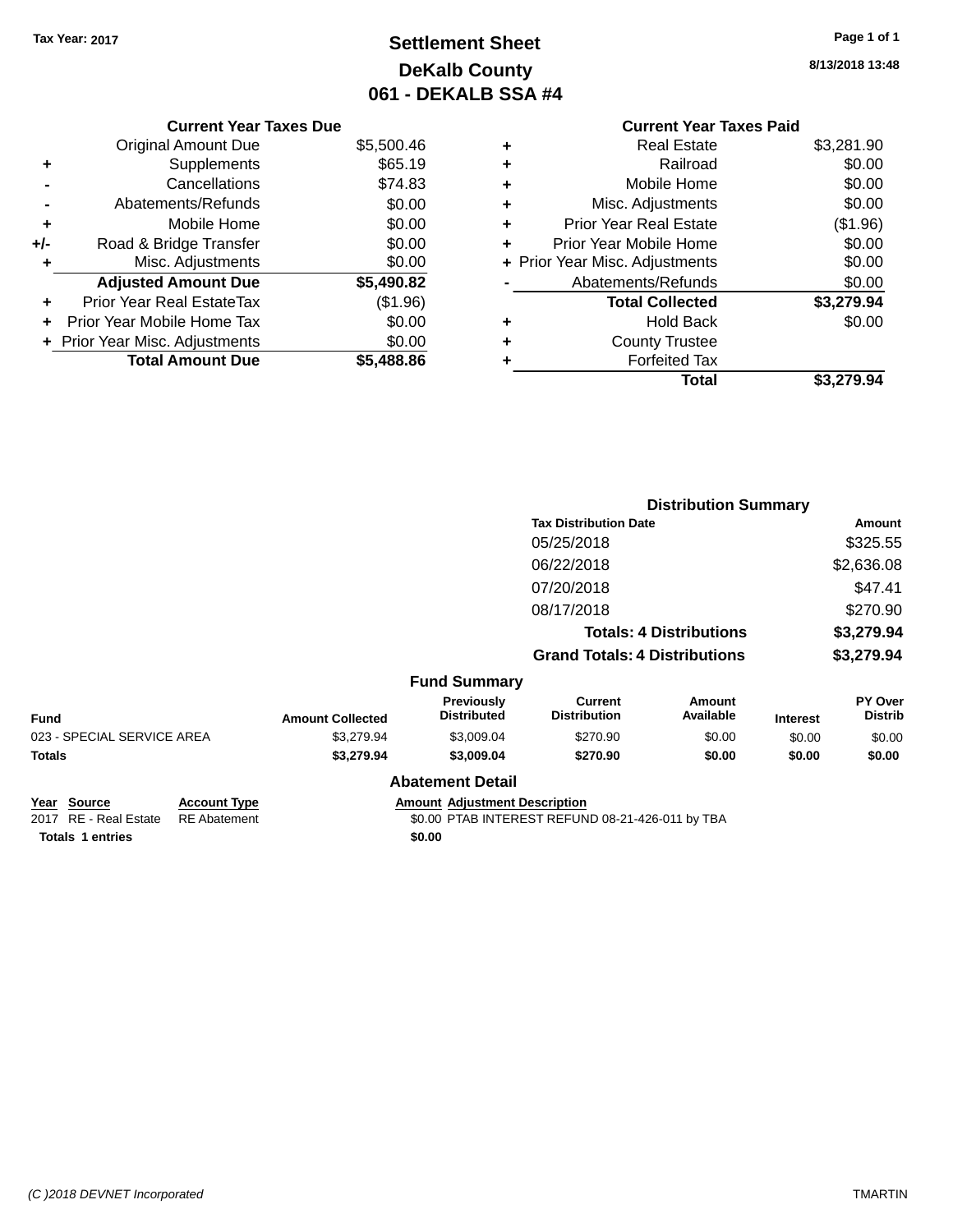## **Settlement Sheet Tax Year: 2017 Page 1 of 1 DeKalb County 062 - CITY OF GENOA**

**8/13/2018 13:48**

# **Current Year Taxes Paid**

|     | <b>Original Amount Due</b>     | \$718,216.11 |
|-----|--------------------------------|--------------|
| ٠   | Supplements                    | \$16,512.27  |
|     | Cancellations                  | \$22,529.60  |
|     | Abatements/Refunds             | \$0.00       |
| ٠   | Mobile Home                    | \$0.00       |
| +/- | Road & Bridge Transfer         | \$19,228.22  |
| ٠   | Misc. Adjustments              | \$0.00       |
|     | <b>Adjusted Amount Due</b>     | \$731,427.00 |
| ٠   | Prior Year Real EstateTax      | \$1.21       |
|     | Prior Year Mobile Home Tax     | \$0.00       |
|     | + Prior Year Misc. Adjustments | \$0.00       |
|     |                                |              |
|     | <b>Total Amount Due</b>        | \$731,428.21 |

**Current Year Taxes Due**

|   | <b>Real Estate</b>             | \$411,982.08 |
|---|--------------------------------|--------------|
| ٠ | Railroad                       | \$1,037.16   |
| ٠ | Mobile Home                    | \$0.00       |
| ٠ | Misc. Adjustments              | \$0.00       |
| ٠ | <b>Prior Year Real Estate</b>  | \$1.21       |
| ٠ | Prior Year Mobile Home         | \$0.00       |
|   | + Prior Year Misc. Adjustments | \$0.00       |
|   | Abatements/Refunds             | \$0.00       |
|   | <b>Total Collected</b>         | \$413,020.45 |
| ٠ | Hold Back                      | \$0.00       |
| ٠ | <b>County Trustee</b>          |              |
| ٠ | <b>Forfeited Tax</b>           |              |
|   | Total                          | \$413,020.45 |
|   |                                |              |

**Totals: 4 Distributions \$413,020.45**

**Grand Totals: 4 Distributions \$413,020.45**

| <b>Road and Bridge Summary</b> |             |               | <b>Distribution Summary</b>  |              |  |
|--------------------------------|-------------|---------------|------------------------------|--------------|--|
| <b>Rd./Br. District</b>        | Amt. Due    | Amt. Distrib. | <b>Tax Distribution Date</b> | Amount       |  |
| <b>GENOA ROAD &amp; BRIDGE</b> | \$26,057.64 | \$14.946.77   | 05/25/2018                   | \$72,322.53  |  |
| KINGSTON ROAD & BRIDG          | \$7.479.13  | \$4.281.45    | 06/22/2018                   | \$320,633.13 |  |
| <b>Totals</b>                  | \$33,536.77 | \$19,228.22   | 07/20/2018                   | \$9,900.29   |  |
|                                |             |               | 08/17/2018                   | \$10,164.50  |  |

**Fund Summary Fund Interest Amount Collected Distributed PY Over Distrib Amount Available Current Distribution Previously** 001 - CORPORATE \$170,872.71 \$166,693.22 \$4,179.49 \$0.00 \$0.00 \$0.00 003 - BONDS AND INTEREST  $$0.00$   $$0.00$   $$0.00$   $$0.00$   $$0.00$   $$0.00$   $$0.00$   $$0.00$ 007 - ROAD AND BRIDGE 60.00 \$19,228.22 \$18,695.76 \$532.46 \$0.00 \$0.00 \$0.00 \$0.00 014 - POLICE PROTECTION \$210,863.14 \$205,705.49 \$5,157.65 \$0.00 \$0.00 \$0.00 \$0.00 047 - SOCIAL SECURITY \$6,028.19 \$5,880.74 \$147.45 \$0.00 \$0.00 \$0.00 143 - MEDICARE \$6,028.19 \$5,880.74 \$147.45 \$0.00 \$0.00 \$0.00 **Totals \$413,020.45 \$402,855.95 \$10,164.50 \$0.00 \$0.00 \$0.00**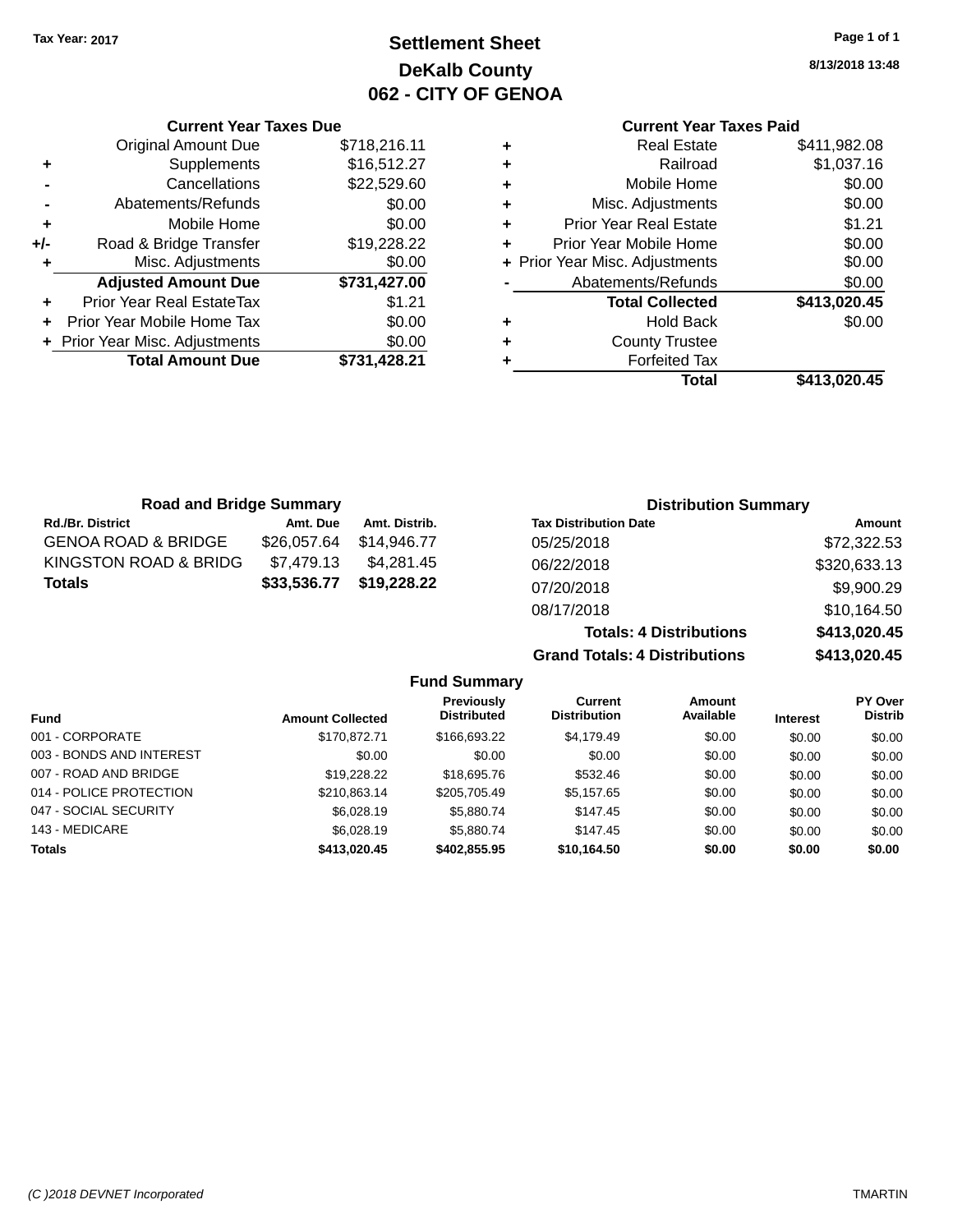## **Settlement Sheet Tax Year: 2017 Page 1 of 1 DeKalb County 063 - VILLAGE OF HINCKLEY**

**8/13/2018 13:48**

#### **Current Year Taxes Paid**

|     | <b>Current Year Taxes Due</b>  |              |
|-----|--------------------------------|--------------|
|     | <b>Original Amount Due</b>     | \$272,593.58 |
| ٠   | Supplements                    | \$2,169.41   |
|     | Cancellations                  | \$2,455.04   |
|     | Abatements/Refunds             | \$0.00       |
| ٠   | Mobile Home                    | \$0.00       |
| +/- | Road & Bridge Transfer         | \$17,734.21  |
| ٠   | Misc. Adjustments              | \$64.90      |
|     | <b>Adjusted Amount Due</b>     | \$290,107.06 |
|     | Prior Year Real EstateTax      | \$0.00       |
|     | Prior Year Mobile Home Tax     | \$0.00       |
|     | + Prior Year Misc. Adjustments | \$0.00       |
|     | <b>Total Amount Due</b>        | \$290.107.06 |
|     |                                |              |

| <b>Real Estate</b>             | \$165,091.37 |
|--------------------------------|--------------|
| Railroad                       | \$970.99     |
| Mobile Home                    | \$0.00       |
| Misc. Adjustments              | \$64.90      |
| <b>Prior Year Real Estate</b>  | \$0.00       |
| Prior Year Mobile Home         | \$0.00       |
| + Prior Year Misc. Adjustments | \$0.00       |
| Abatements/Refunds             | \$0.00       |
| <b>Total Collected</b>         | \$166,127.26 |
| <b>Hold Back</b>               | \$0.00       |
| <b>County Trustee</b>          |              |
| <b>Forfeited Tax</b>           |              |
| Total                          | \$166,127.26 |
|                                |              |

| <b>Road and Bridge Summary</b> |             |               | <b>Distribution Summary</b>    |              |  |  |
|--------------------------------|-------------|---------------|--------------------------------|--------------|--|--|
| <b>Rd./Br. District</b>        | Amt. Due    | Amt. Distrib. | <b>Tax Distribution Date</b>   | Amount       |  |  |
| SQUAW GROVE ROAD & B           | \$30,893.63 | \$17,734.21   | 05/25/2018                     | \$20,707.20  |  |  |
| <b>Totals</b>                  | \$30,893.63 | \$17,734.21   | 06/22/2018                     | \$137,076.28 |  |  |
|                                |             |               | 07/20/2018                     | \$4,225.70   |  |  |
|                                |             |               | 08/17/2018                     | \$4,118.08   |  |  |
|                                |             |               | <b>Totals: 4 Distributions</b> | \$166,127.26 |  |  |

**Grand Totals: 4 Distributions** 

|             | $v^{\pi}$ . $v^{\tau}$ |
|-------------|------------------------|
| stributions | \$166,127.26           |
| tributions  | \$166,127.26           |
|             |                        |

| <b>Fund</b>                             | <b>Amount Collected</b> | <b>Previously</b><br><b>Distributed</b> | Current<br><b>Distribution</b> | <b>Amount</b><br>Available | <b>Interest</b> | PY Over<br><b>Distrib</b> |
|-----------------------------------------|-------------------------|-----------------------------------------|--------------------------------|----------------------------|-----------------|---------------------------|
| 001 - CORPORATE                         | \$71,640.29             | \$69,856.75                             | \$1,783.54                     | \$0.00                     | \$0.00          | \$0.00                    |
| $005 - I. M. R. F.$                     | \$16,197.10             | \$15,793.86                             | \$403.24                       | \$0.00                     | \$0.00          | \$0.00                    |
| 007 - ROAD AND BRIDGE                   | \$17.734.21             | \$17.310.51                             | \$423.70                       | \$0.00                     | \$0.00          | \$0.00                    |
| 014 - POLICE PROTECTION                 | \$23,518.82             | \$22,933.30                             | \$585.52                       | \$0.00                     | \$0.00          | \$0.00                    |
| 027 - AUDIT                             | \$5,226.10              | \$5.095.99                              | \$130.11                       | \$0.00                     | \$0.00          | \$0.00                    |
| 035 - TORT JUDGEMENTS/LIABILITY<br>INS. | \$5,330.29              | \$5,197.58                              | \$132.71                       | \$0.00                     | \$0.00          | \$0.00                    |
| 047 - SOCIAL SECURITY                   | \$15,673.87             | \$15,283.65                             | \$390.22                       | \$0.00                     | \$0.00          | \$0.00                    |
| 048 - SCHOOL CROSSING GUARDS            | \$3.674.81              | \$3,583.32                              | \$91.49                        | \$0.00                     | \$0.00          | \$0.00                    |
| 062 - WORKERS COMPENSATION              | \$7.131.77              | \$6.954.22                              | \$177.55                       | \$0.00                     | \$0.00          | \$0.00                    |
| <b>Totals</b>                           | \$166,127,26            | \$162,009.18                            | \$4,118.08                     | \$0.00                     | \$0.00          | \$0.00                    |
|                                         |                         | <b>Miscellaneous Adjustment Detail</b>  |                                |                            |                 |                           |

**Fund Summary**

#### **Year Source Account Type Amount Adjustment Description**<br>2017 RE - Real Estate Paymt In Lieu of Tax **664.90 HOUSING AUTHORITY** \$64.90 HOUSING AUTHORITY SUNSET VIEW APTS. by TBA Totals 1 entries **12.12 and 12.12 and 12.13 and 12.13 and 12.13 and 12.13 and 12.13 and 12.13 and 12.13 and 12.13 and 12.13 and 12.13 and 12.13 and 12.13 and 12.13 and 12.13 and 12.13 and 12.13 and 12.13 and 12.13 and 12.1**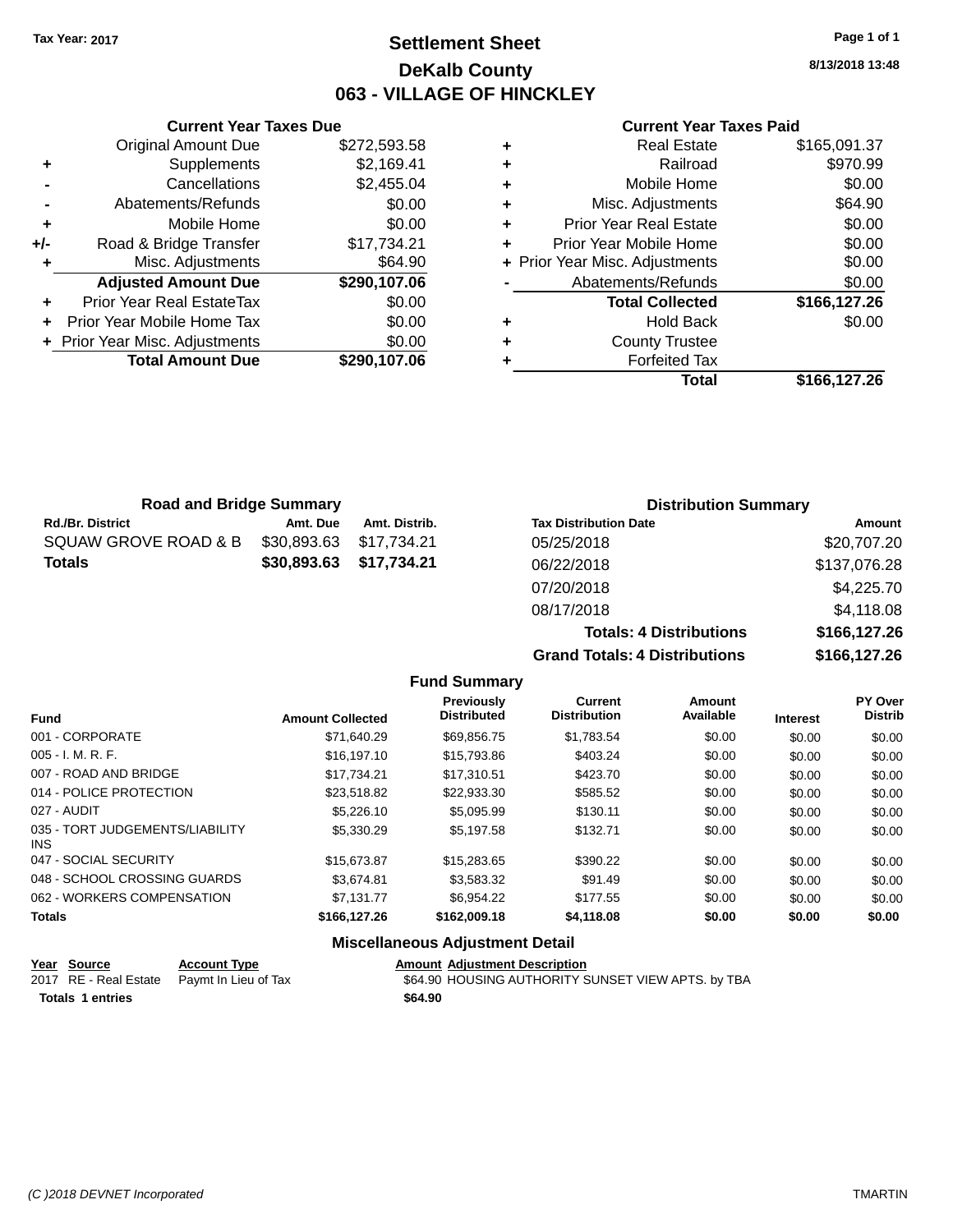## **Settlement Sheet Tax Year: 2017 Page 1 of 1 DeKalb County 064 - VILLAGE OF KINGSTON**

**8/13/2018 13:48**

#### **Current Year Taxes Paid**

|     | <b>Original Amount Due</b>     | \$154,589.52 |
|-----|--------------------------------|--------------|
| ٠   | Supplements                    | \$474.08     |
|     | Cancellations                  | \$854.65     |
|     | Abatements/Refunds             | \$0.00       |
| ٠   | Mobile Home                    | \$0.00       |
| +/- | Road & Bridge Transfer         | \$6,217.74   |
|     | Misc. Adjustments              | \$0.00       |
|     | <b>Adjusted Amount Due</b>     | \$160,426.69 |
| ٠   | Prior Year Real EstateTax      | \$1.81       |
|     | Prior Year Mobile Home Tax     | \$0.00       |
|     | + Prior Year Misc. Adjustments | \$106.21     |
|     |                                |              |
|     | <b>Total Amount Due</b>        | \$160,534.71 |

**Current Year Taxes Due**

|   | <b>Real Estate</b>             | \$90,826.88 |
|---|--------------------------------|-------------|
| ٠ | Railroad                       | \$324.64    |
| ٠ | Mobile Home                    | \$0.00      |
| ٠ | Misc. Adjustments              | \$0.00      |
| ٠ | <b>Prior Year Real Estate</b>  | \$1.81      |
| ٠ | Prior Year Mobile Home         | \$0.00      |
|   | + Prior Year Misc. Adjustments | \$106.21    |
|   | Abatements/Refunds             | \$0.00      |
|   | <b>Total Collected</b>         | \$91,259.54 |
| ٠ | <b>Hold Back</b>               | \$0.00      |
| ٠ | <b>County Trustee</b>          |             |
|   | <b>Forfeited Tax</b>           |             |
|   | Total                          | \$91,259.54 |
|   |                                |             |

**Grand Totals: 4 Distributions \$91,259.54**

| <b>Road and Bridge Summary</b> |             |               | <b>Distribution Summary</b>    |             |
|--------------------------------|-------------|---------------|--------------------------------|-------------|
| <b>Rd./Br. District</b>        | Amt. Due    | Amt. Distrib. | <b>Tax Distribution Date</b>   | Amount      |
| KINGSTON ROAD & BRIDG          | \$10,867.00 | \$6.217.74    | 05/25/2018                     | \$12,522.42 |
| <b>Totals</b>                  | \$10,867.00 | \$6,217.74    | 06/22/2018                     | \$74,788.79 |
|                                |             |               | 07/20/2018                     | \$1,547.78  |
|                                |             |               | 08/17/2018                     | \$2,400.55  |
|                                |             |               | <b>Totals: 4 Distributions</b> | \$91,259.54 |

**Fund Summary Fund Interest Amount Collected Distributed PY Over Distrib Amount Available Current Distribution Previously** 001 - CORPORATE \$30,070.44 \$29,284.69 \$785.75 \$0.00 \$0.00 \$0.00 005 - I. M. R. F. \$7,342.25 \$7,150.40 \$191.85 \$0.00 \$0.00 \$0.00 007 - ROAD AND BRIDGE \$6,217.74 \$6,039.36 \$178.38 \$0.00 \$0.00 \$0.00 014 - POLICE PROTECTION \$9,874.55 \$9,874.55 \$9,616.52 \$258.03 \$0.00 \$0.00 \$0.00 \$0.00 025 - GARBAGE DISPOSAL \$3,820.58 \$3,720.75 \$99.83 \$0.00 \$0.00 \$0.00 027 - AUDIT \$5,355.85 \$5,215.90 \$139.95 \$0.00 \$0.00 \$0.00 031 - WORKING CASH \$291.19 \$283.58 \$7.61 \$0.00 \$0.00 \$0.00 035 - TORT JUDGEMENTS/LIABILITY INS \$23,550.96 \$22,935.56 \$615.40 \$0.00 \$0.00 \$0.00 047 - SOCIAL SECURITY 64,735.98 \$4,735.98 \$4,612.23 \$123.75 \$0.00 \$0.00 \$0.00 \$0.00 **Totals \$91,259.54 \$88,858.99 \$2,400.55 \$0.00 \$0.00 \$0.00**

| Year Source           | <b>Account Type</b> | <b>Amount Adiustment Description</b>              |
|-----------------------|---------------------|---------------------------------------------------|
| 2016 RE - Real Estate | Back Tax Collected  | \$106.21 MATHESON REDEMPTION 02-22-402-003 by TBA |
| Totals 1 entries      |                     | \$106.21                                          |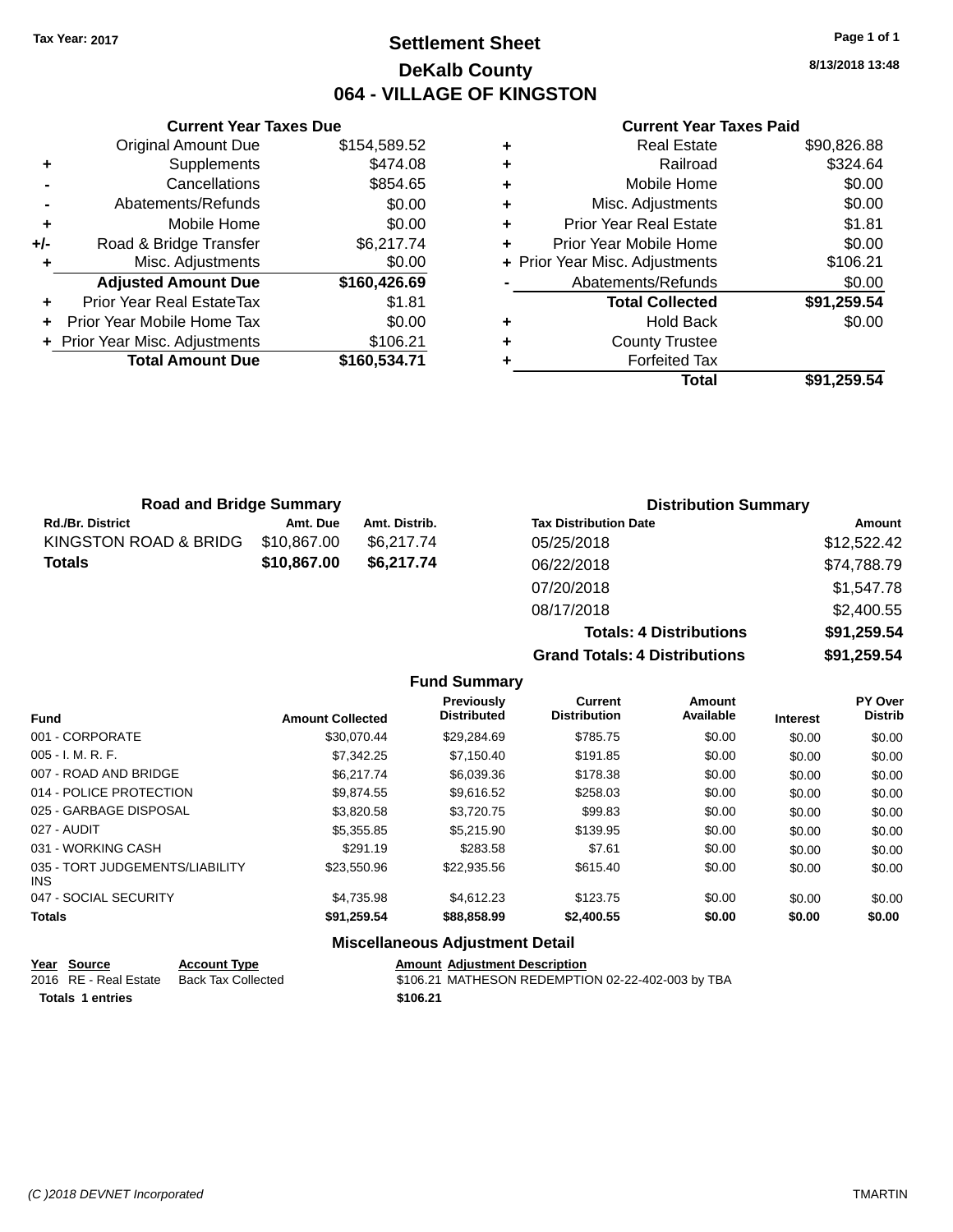## **Settlement Sheet Tax Year: 2017 Page 1 of 1 DeKalb County 065 - VILLAGE OF KIRKLAND**

**8/13/2018 13:48**

#### **Current Year Taxes Paid**

|     | <b>Original Amount Due</b>     | \$203,420.46 |
|-----|--------------------------------|--------------|
| ٠   | Supplements                    | \$486.32     |
|     | Cancellations                  | \$518.88     |
|     | Abatements/Refunds             | \$0.00       |
| ٠   | Mobile Home                    | \$0.00       |
| +/- | Road & Bridge Transfer         | \$4,180.09   |
|     | Misc. Adjustments              | \$0.00       |
|     | <b>Adjusted Amount Due</b>     | \$207,567.99 |
| ÷   | Prior Year Real EstateTax      | \$0.00       |
| ÷   | Prior Year Mobile Home Tax     | \$0.00       |
|     | + Prior Year Misc. Adjustments | \$0.00       |
|     | <b>Total Amount Due</b>        | \$207,567.99 |
|     |                                |              |

**Current Year Taxes Due**

| ٠ | <b>Real Estate</b>             | \$113,969.59 |
|---|--------------------------------|--------------|
| ٠ | Railroad                       | \$359.73     |
| ٠ | Mobile Home                    | \$0.00       |
| ٠ | Misc. Adjustments              | \$0.00       |
| ٠ | <b>Prior Year Real Estate</b>  | \$0.00       |
| ÷ | Prior Year Mobile Home         | \$0.00       |
|   | + Prior Year Misc. Adjustments | \$0.00       |
|   | Abatements/Refunds             | \$0.00       |
|   | <b>Total Collected</b>         | \$114,329.32 |
| ٠ | Hold Back                      | \$0.00       |
| ٠ | <b>County Trustee</b>          |              |
| ٠ | <b>Forfeited Tax</b>           |              |
|   | Total                          | \$114,329.32 |
|   |                                |              |

**Totals: 4 Distributions \$114,329.32**

**Grand Totals: 4 Distributions \$114,329.32**

| <b>Road and Bridge Summary</b>    |            |               |                              | <b>Distribution Summary</b> |
|-----------------------------------|------------|---------------|------------------------------|-----------------------------|
| <b>Rd./Br. District</b>           | Amt. Due   | Amt. Distrib. | <b>Tax Distribution Date</b> | Amount                      |
| <b>FRANKLIN ROAD &amp; BRIDGE</b> | \$7,393.76 | \$4.180.09    | 05/25/2018                   | \$19,373.45                 |
| <b>Totals</b>                     | \$7,393.76 | \$4,180.09    | 06/22/2018                   | \$89,632.61                 |
|                                   |            |               | 07/20/2018                   | \$2,890.86                  |
|                                   |            |               | 08/17/2018                   | \$2,432.40                  |

**Fund Summary Fund Interest Amount Collected Distributed PY Over Distrib Amount Available Current Distribution Previously** 001 - CORPORATE \$42,984.06 \$42,079.56 \$904.50 \$0.00 \$0.00 \$0.00 007 - ROAD AND BRIDGE 60.00 \$4,180.09 \$4,065.54 \$114.55 \$0.00 \$0.00 \$0.00 \$0.00 014 - POLICE PROTECTION \$53,730.91 \$52,600.26 \$1,130.65 \$0.00 \$0.00 \$0.00 \$0.00 027 - AUDIT \$2,687.32 \$2,630.77 \$56.55 \$0.00 \$0.00 \$0.00 035 - TORT JUDGEMENTS/LIABILITY INS \$10,746.94 \$10,520.79 \$226.15 \$0.00 \$0.00 \$0.00 \$0.00 **Totals \$114,329.32 \$111,896.92 \$2,432.40 \$0.00 \$0.00 \$0.00**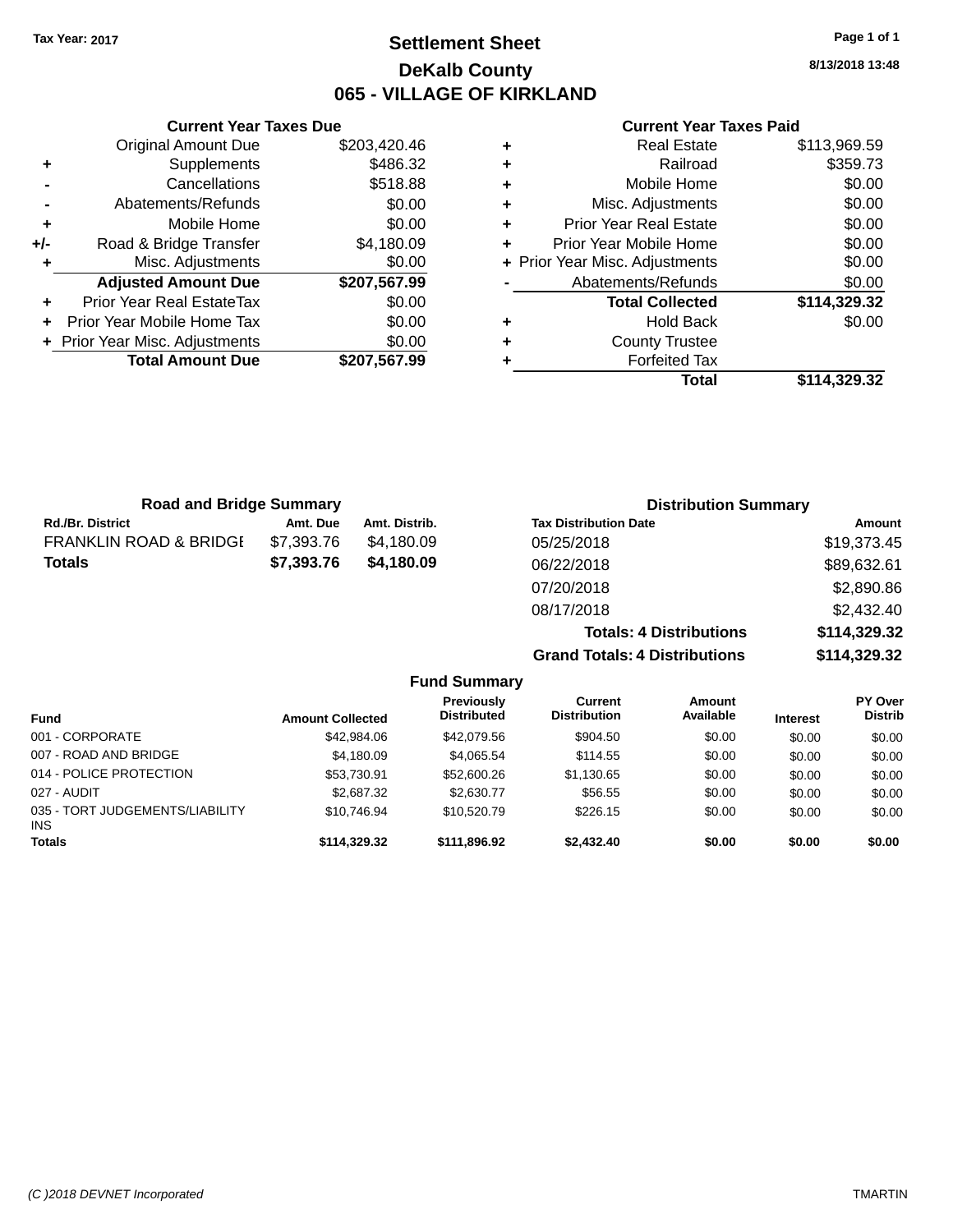## **Settlement Sheet Tax Year: 2017 Page 1 of 1 DeKalb County 066 - KIRKLAND LIBRARY**

**8/13/2018 13:48**

### **Current Year Taxes Paid**

|       | <b>Current Year Taxes Due</b>  |             |
|-------|--------------------------------|-------------|
|       | <b>Original Amount Due</b>     | \$49,885.35 |
| ٠     | Supplements                    | \$99.63     |
|       | Cancellations                  | \$106.14    |
|       | Abatements/Refunds             | \$0.00      |
| ÷     | Mobile Home                    | \$0.00      |
| $+/-$ | Road & Bridge Transfer         | \$0.00      |
| ٠     | Misc. Adjustments              | \$0.00      |
|       | <b>Adjusted Amount Due</b>     | \$49,878.84 |
| ÷     | Prior Year Real EstateTax      | \$0.00      |
|       | Prior Year Mobile Home Tax     | \$0.00      |
|       | + Prior Year Misc. Adjustments | \$0.00      |
|       | <b>Total Amount Due</b>        | \$49,878.84 |
|       |                                |             |

|   | <b>Real Estate</b>             | \$26,927.10 |
|---|--------------------------------|-------------|
| ٠ | Railroad                       | \$85.12     |
| ٠ | Mobile Home                    | \$0.00      |
| ٠ | Misc. Adjustments              | \$0.00      |
| ٠ | <b>Prior Year Real Estate</b>  | \$0.00      |
| ٠ | Prior Year Mobile Home         | \$0.00      |
|   | + Prior Year Misc. Adjustments | \$0.00      |
|   | Abatements/Refunds             | \$0.00      |
|   | <b>Total Collected</b>         | \$27,012.22 |
| ٠ | Hold Back                      | \$0.00      |
| ٠ | <b>County Trustee</b>          |             |
| ٠ | <b>Forfeited Tax</b>           |             |
|   | Total                          | \$27.012.22 |
|   |                                |             |

|                     | <b>Distribution Summary</b>          |             |
|---------------------|--------------------------------------|-------------|
|                     | <b>Tax Distribution Date</b>         | Amount      |
|                     | 05/25/2018                           | \$4,557.32  |
|                     | 06/22/2018                           | \$21,208.72 |
|                     | 07/20/2018                           | \$677.79    |
|                     | 08/17/2018                           | \$568.39    |
|                     | <b>Totals: 4 Distributions</b>       | \$27,012.22 |
|                     | <b>Grand Totals: 4 Distributions</b> | \$27,012.22 |
| <b>Fund Summary</b> |                                      |             |

| <b>Fund</b>                              | <b>Amount Collected</b> | Previously<br><b>Distributed</b> | Current<br><b>Distribution</b> | Amount<br>Available | <b>Interest</b> | <b>PY Over</b><br><b>Distrib</b> |
|------------------------------------------|-------------------------|----------------------------------|--------------------------------|---------------------|-----------------|----------------------------------|
| $005 - I. M. R. F.$                      | \$4.83                  | \$4.73                           | \$0.10                         | \$0.00              | \$0.00          | \$0.00                           |
| 016 - LIBRARY (township, municipalities) | \$25,778,42             | \$25.235.99                      | \$542.43                       | \$0.00              | \$0.00          | \$0.00                           |
| 047 - SOCIAL SECURITY                    | \$1.228.97              | \$1,203.11                       | \$25.86                        | \$0.00              | \$0.00          | \$0.00                           |
| <b>Totals</b>                            | \$27.012.22             | \$26,443.83                      | \$568.39                       | \$0.00              | \$0.00          | \$0.00                           |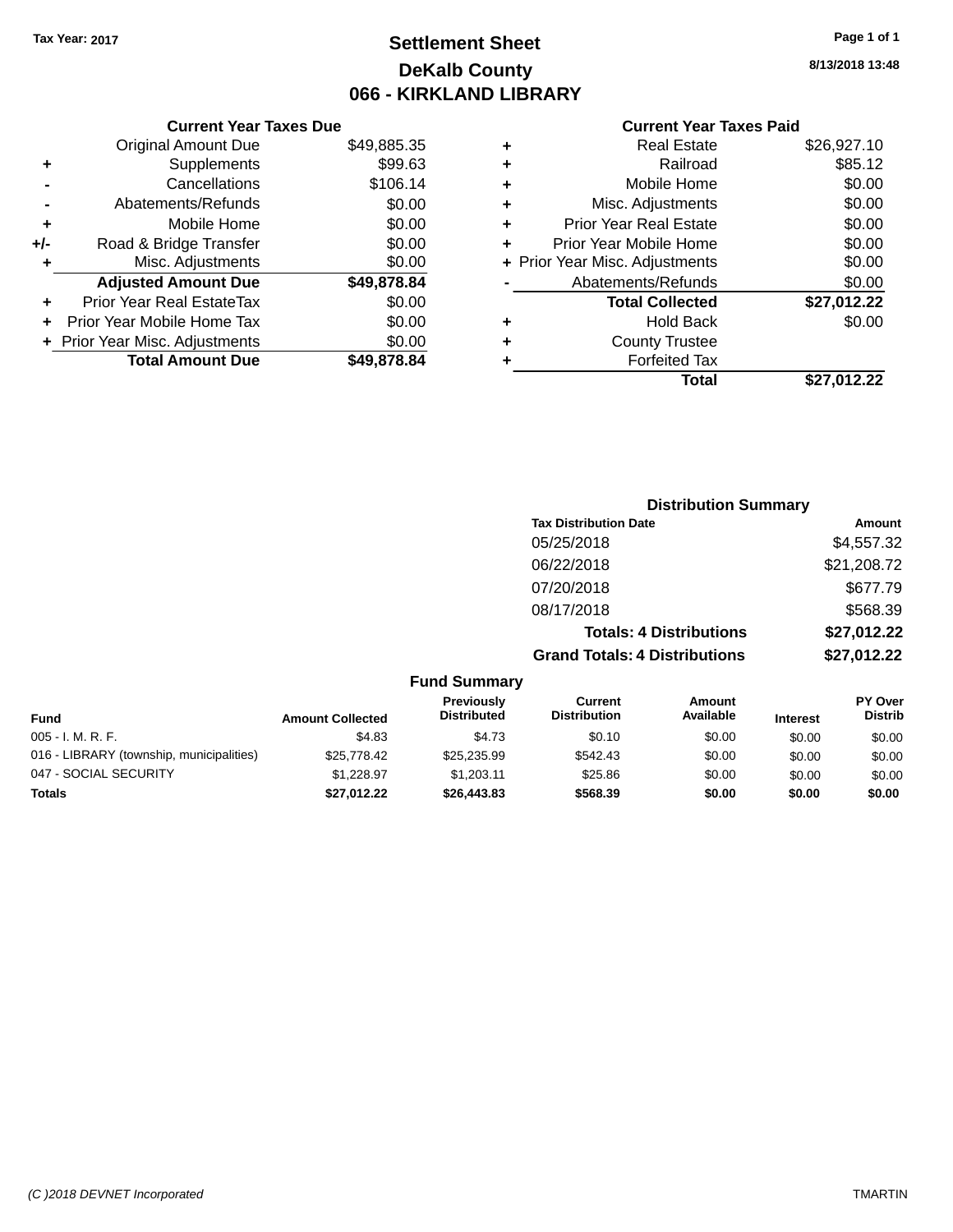## **Settlement Sheet Tax Year: 2017 Page 1 of 1 DeKalb County 067 - VILLAGE OF LEE**

**8/13/2018 13:48**

|     | <b>Current Year Taxes Due</b>  |             |
|-----|--------------------------------|-------------|
|     | <b>Original Amount Due</b>     | \$10,953.31 |
| ٠   | Supplements                    | \$2.70      |
|     | Cancellations                  | \$2.58      |
|     | Abatements/Refunds             | \$0.00      |
| ٠   | Mobile Home                    | \$0.00      |
| +/- | Road & Bridge Transfer         | \$917.07    |
|     | Misc. Adjustments              | \$0.00      |
|     | <b>Adjusted Amount Due</b>     | \$11,870.50 |
|     | Prior Year Real EstateTax      | \$0.00      |
|     | Prior Year Mobile Home Tax     | \$0.00      |
|     | + Prior Year Misc. Adjustments | \$0.00      |
|     | <b>Total Amount Due</b>        | \$11,870.50 |
|     |                                |             |

### **Current Year Taxes Paid +** Real Estate \$6,567.49 **+** Railroad \$248.52 **+** Mobile Home \$0.00

| ٠ | Misc. Adjustments              | \$0.00     |
|---|--------------------------------|------------|
| ٠ | <b>Prior Year Real Estate</b>  | \$0.00     |
|   | Prior Year Mobile Home         | \$0.00     |
|   | + Prior Year Misc. Adjustments | \$0.00     |
|   | Abatements/Refunds             | \$0.00     |
|   |                                |            |
|   | <b>Total Collected</b>         | \$6,816.01 |
|   | <b>Hold Back</b>               | \$0.00     |
| ٠ | <b>County Trustee</b>          |            |
| ٠ | <b>Forfeited Tax</b>           |            |

**Totals: 4 Distributions \$6,816.01**

**Grand Totals: 4 Distributions \$6,816.01**

| <b>Road and Bridge Summary</b> |            |               | <b>Distribution Summary</b>  |            |  |
|--------------------------------|------------|---------------|------------------------------|------------|--|
| <b>Rd./Br. District</b>        | Amt. Due   | Amt. Distrib. | <b>Tax Distribution Date</b> | Amount     |  |
| SHABBONA ROAD & BRIDC          | \$1.600.44 | \$917.07      | 05/25/2018                   | \$847.44   |  |
| Totals                         | \$1,600.44 | \$917.07      | 06/22/2018                   | \$5,465.90 |  |
|                                |            |               | 07/20/2018                   | \$430.40   |  |
|                                |            |               | 08/17/2018                   | \$72.27    |  |

| <b>Amount Collected</b> | Previously<br><b>Distributed</b> | <b>Current</b><br><b>Distribution</b> | Amount<br>Available | <b>Interest</b> | PY Over<br><b>Distrib</b> |
|-------------------------|----------------------------------|---------------------------------------|---------------------|-----------------|---------------------------|
| \$1,808.49              | \$1,792.81                       | \$15.68                               | \$0.00              | \$0.00          | \$0.00                    |
| \$917.07                | \$895.98                         | \$21.09                               | \$0.00              | \$0.00          | \$0.00                    |
| \$642.92                | \$637.34                         | \$5.58                                | \$0.00              | \$0.00          | \$0.00                    |
| \$719.91                | \$713.66                         | \$6.25                                | \$0.00              | \$0.00          | \$0.00                    |
| \$1,487.88              | \$1.474.97                       | \$12.91                               | \$0.00              | \$0.00          | \$0.00                    |
| \$1,239.74              | \$1,228.98                       | \$10.76                               | \$0.00              | \$0.00          | \$0.00                    |
| \$6,816.01              | \$6,743.74                       | \$72.27                               | \$0.00              | \$0.00          | \$0.00                    |
|                         |                                  | <b>Fund Summary</b>                   |                     |                 |                           |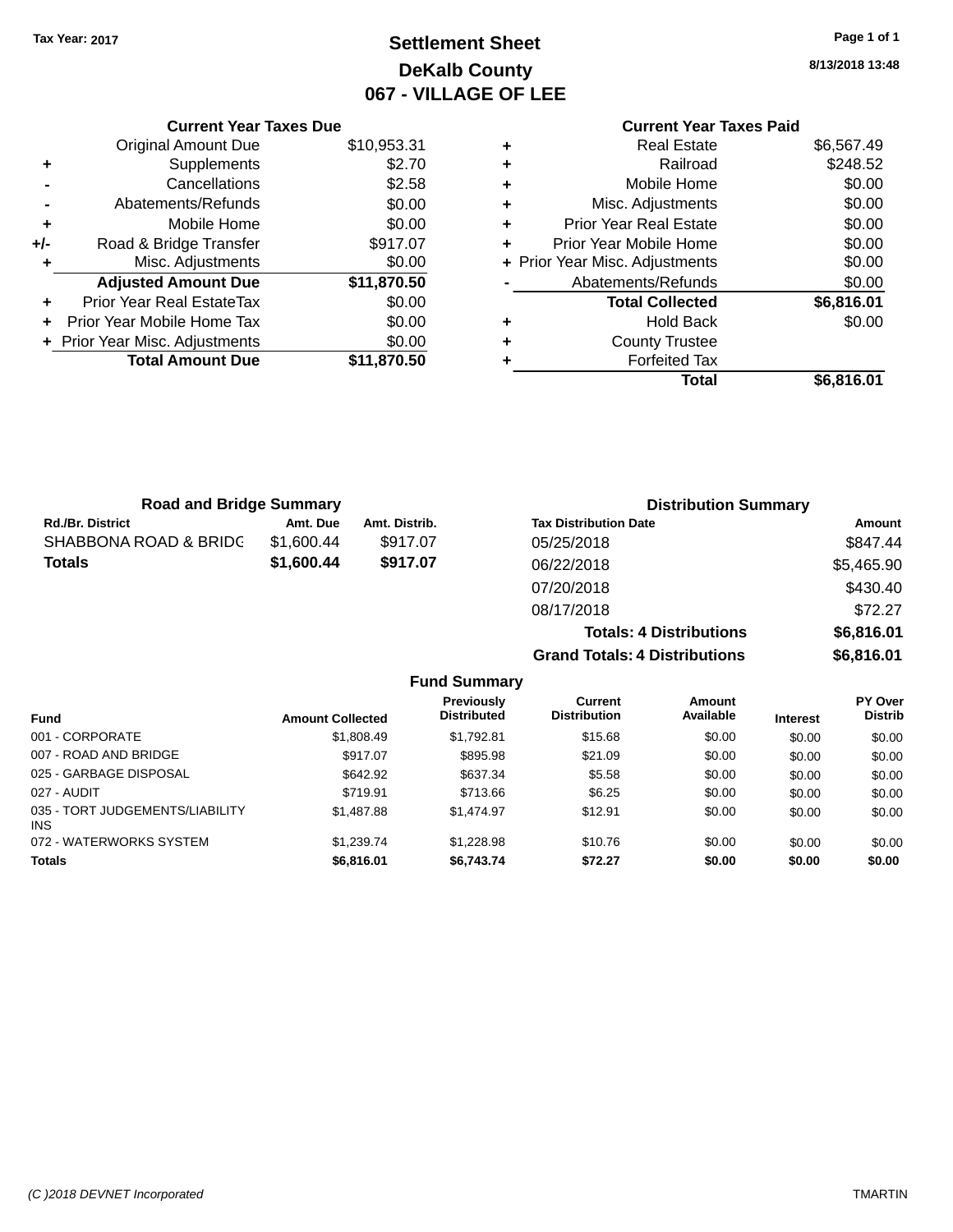## **Settlement Sheet Tax Year: 2017 Page 1 of 1 DeKalb County 068 - VILLAGE OF MALTA**

**8/13/2018 13:48**

### **Current Year Taxes Paid**

|     | Original Amount Due            | \$107,754.09 |
|-----|--------------------------------|--------------|
| ٠   | Supplements                    | \$1,532.34   |
|     | Cancellations                  | \$2,173.94   |
|     | Abatements/Refunds             | \$0.00       |
| ٠   | Mobile Home                    | \$0.00       |
| +/- | Road & Bridge Transfer         | \$6,401.34   |
| ٠   | Misc. Adjustments              | \$12.65      |
|     | <b>Adjusted Amount Due</b>     | \$113,526.48 |
| ٠   | Prior Year Real EstateTax      | \$0.00       |
| ÷   | Prior Year Mobile Home Tax     | \$0.00       |
|     | + Prior Year Misc. Adjustments | \$0.00       |
|     | <b>Total Amount Due</b>        | \$113,526.48 |
|     |                                |              |

**Current Year Taxes Due**

| ٠ | <b>Real Estate</b>             | \$64,228.21 |
|---|--------------------------------|-------------|
| ٠ | Railroad                       | \$698.67    |
| ٠ | Mobile Home                    | \$0.00      |
| ٠ | Misc. Adjustments              | \$12.65     |
| ٠ | <b>Prior Year Real Estate</b>  | \$0.00      |
| ÷ | Prior Year Mobile Home         | \$0.00      |
|   | + Prior Year Misc. Adjustments | \$0.00      |
|   | Abatements/Refunds             | \$0.00      |
|   | <b>Total Collected</b>         | \$64,939.53 |
| ٠ | Hold Back                      | \$0.00      |
| ٠ | <b>County Trustee</b>          |             |
| ٠ | <b>Forfeited Tax</b>           |             |
|   | Total                          | \$64.939.53 |
|   |                                |             |

**Totals: 4 Distributions \$64,939.53**

**Grand Totals: 4 Distributions \$64,939.53**

| <b>Road and Bridge Summary</b> |             |               | <b>Distribution Summary</b>  |             |  |
|--------------------------------|-------------|---------------|------------------------------|-------------|--|
| <b>Rd./Br. District</b>        | Amt. Due    | Amt. Distrib. | <b>Tax Distribution Date</b> | Amount      |  |
| MALTA ROAD & BRIDGE            | \$10,906.48 | \$6.401.34    | 05/25/2018                   | \$10,146.27 |  |
| <b>Totals</b>                  | \$10,906.48 | \$6,401.34    | 06/22/2018                   | \$52,272.17 |  |
|                                |             |               | 07/20/2018                   | \$1,431.27  |  |
|                                |             |               | 08/17/2018                   | \$1,089.82  |  |

**Fund Summary Fund Interest Amount Collected Distributed PY Over Distrib Amount Available Current Distribution Previously** 001 - CORPORATE \$22,409.41 \$22,028.95 \$380.46 \$0.00 \$0.00 \$0.00 003 - BONDS AND INTEREST  $$0.00$   $$0.00$   $$0.00$   $$0.00$   $$0.00$   $$0.00$   $$0.00$   $$0.00$ 005 - I. M. R. F. \$6,519.76 \$6,409.06 \$110.70 \$0.00 \$0.00 \$0.00 007 - ROAD AND BRIDGE \$6,401.34 \$6,305.36 \$95.98 \$0.00 \$0.00 \$0.00 014 - POLICE PROTECTION  $$0.00$  \$0.00 \$0.00 \$0.00 \$0.00 \$0.00 \$0.00 \$0.00 025 - GARBAGE DISPOSAL \$543.76 \$534.53 \$9.23 \$0.00 \$0.00 \$0.00 027 - AUDIT \$4,618.25 \$4,539.85 \$78.40 \$0.00 \$0.00 \$0.00 035 - TORT JUDGEMENTS/LIABILITY INS \$16,298.04 \$16,021.33 \$276.71 \$0.00 \$0.00 \$0.00 041 - STREET LIGHTING  $$0.00$   $$0.00$   $$0.00$   $$0.00$   $$0.00$   $$0.00$   $$0.00$   $$0.00$ 047 - SOCIAL SECURITY \$8,148.97 \$8,010.63 \$138.34 \$0.00 \$0.00 \$0.00 **Totals \$64,939.53 \$63,849.71 \$1,089.82 \$0.00 \$0.00 \$0.00**

| Year Source             | <b>Account Type</b> | <b>Amount Adiustment Description</b>            |
|-------------------------|---------------------|-------------------------------------------------|
| 2017 RE - Real Estate   | Back Tax Collected  | \$12.65 BALDWIN REDEMPTION 07-23-326-001 by TBA |
| <b>Totals 1 entries</b> |                     | \$12.65                                         |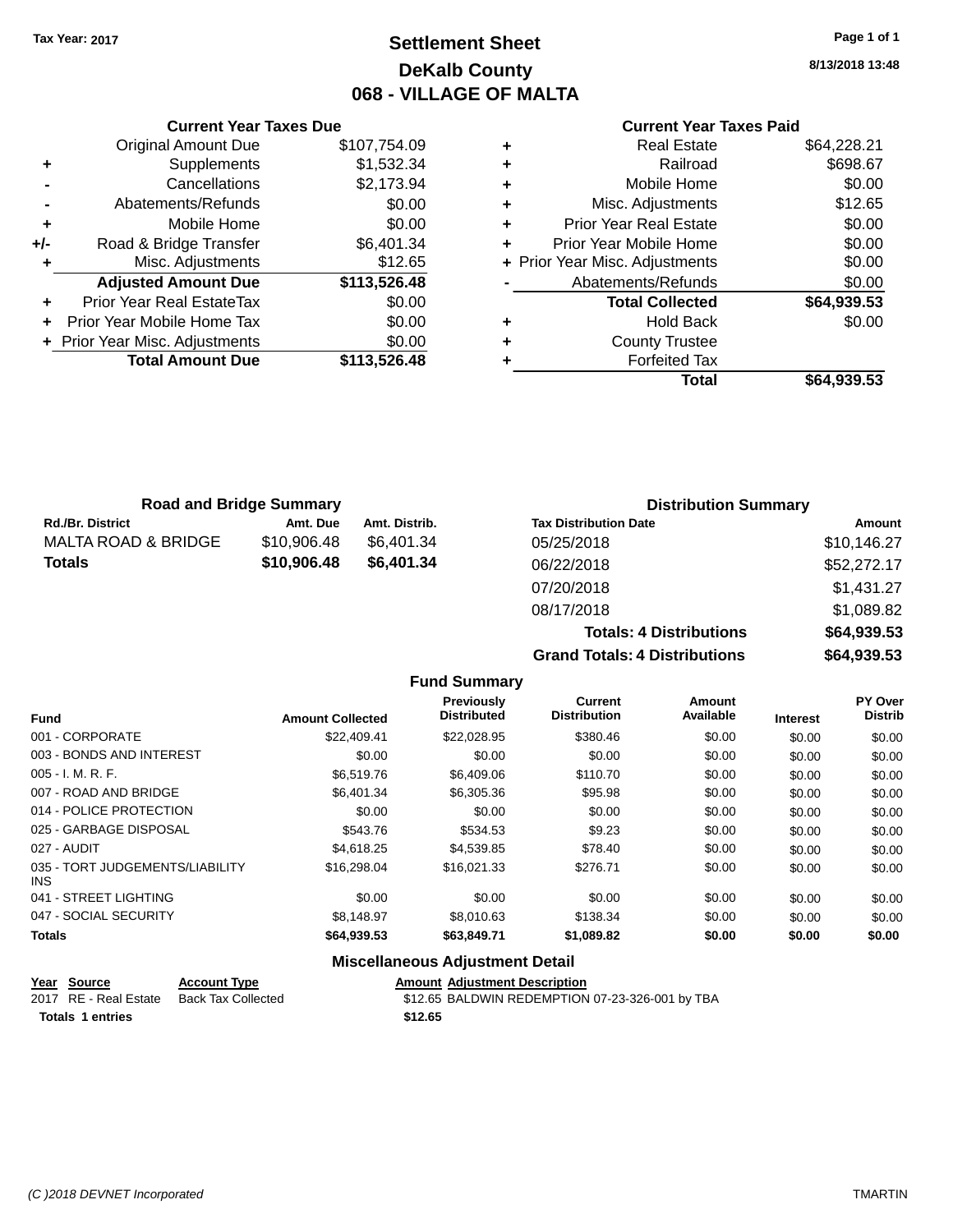## **Settlement Sheet Tax Year: 2017 Page 1 of 1 DeKalb County 069 - VILLAGE OF MAPLE PARK**

**8/13/2018 13:48**

### **Current Year Taxes Paid**

|     | <b>Current Year Taxes Due</b>  |              |  |  |  |
|-----|--------------------------------|--------------|--|--|--|
|     | <b>Original Amount Due</b>     | \$114,487.55 |  |  |  |
| ٠   | Supplements                    | \$2,817.54   |  |  |  |
|     | Cancellations                  | \$3,091.08   |  |  |  |
|     | Abatements/Refunds             | \$0.53       |  |  |  |
| ٠   | Mobile Home                    | \$0.00       |  |  |  |
| +/- | Road & Bridge Transfer         | \$2,803.09   |  |  |  |
|     | Misc. Adjustments              | \$0.00       |  |  |  |
|     | <b>Adjusted Amount Due</b>     | \$117,016.57 |  |  |  |
| ٠   | Prior Year Real EstateTax      | \$0.13       |  |  |  |
|     | Prior Year Mobile Home Tax     | \$0.00       |  |  |  |
|     | + Prior Year Misc. Adjustments | \$0.00       |  |  |  |
|     | <b>Total Amount Due</b>        | \$117.016.70 |  |  |  |
|     |                                |              |  |  |  |

| ٠ | <b>Real Estate</b>             | \$65,334.18 |
|---|--------------------------------|-------------|
| ٠ | Railroad                       | \$0.00      |
| ٠ | Mobile Home                    | \$0.00      |
| ٠ | Misc. Adjustments              | \$0.00      |
| ٠ | <b>Prior Year Real Estate</b>  | \$0.13      |
| ٠ | Prior Year Mobile Home         | \$0.00      |
|   | + Prior Year Misc. Adjustments | \$0.00      |
|   | Abatements/Refunds             | \$0.53      |
|   | <b>Total Collected</b>         | \$65,333.78 |
| ٠ | <b>Hold Back</b>               | \$0.00      |
| ٠ | <b>County Trustee</b>          |             |
|   | <b>Forfeited Tax</b>           |             |
|   | Total                          | \$65,333.78 |

| <b>Road and Bridge Summary</b>   |            |               | <b>Distribution Summary</b>    |             |
|----------------------------------|------------|---------------|--------------------------------|-------------|
| <b>Rd./Br. District</b>          | Amt. Due   | Amt. Distrib. | <b>Tax Distribution Date</b>   | Amount      |
| <b>CORTLAND ROAD &amp; BRIDG</b> | \$5,062.59 | \$2,803.09    | 05/25/2018                     | \$8,077.03  |
| <b>Totals</b>                    | \$5,062.59 | \$2,803.09    | 06/22/2018                     | \$55,312.07 |
|                                  |            |               | 07/20/2018                     | \$1,260.24  |
|                                  |            |               | 08/17/2018                     | \$684.44    |
|                                  |            |               | <b>Totals: 4 Distributions</b> | \$65,333.78 |

**Grand Totals: 4 Distributions \$65,333.78**

|                                               |                         | <b>Fund Summary</b>                     |                                       |                     |                 |                                  |
|-----------------------------------------------|-------------------------|-----------------------------------------|---------------------------------------|---------------------|-----------------|----------------------------------|
| <b>Fund</b>                                   | <b>Amount Collected</b> | <b>Previously</b><br><b>Distributed</b> | <b>Current</b><br><b>Distribution</b> | Amount<br>Available | <b>Interest</b> | <b>PY Over</b><br><b>Distrib</b> |
| 001 - CORPORATE                               | \$33,554.78             | \$33,223,71                             | \$331.07                              | \$0.00              | \$0.00          | \$0.00                           |
| 003 - BONDS AND INTEREST                      | \$0.00                  | \$0.00                                  | \$0.00                                | \$0.00              | \$0.00          | \$0.00                           |
| 007 - ROAD AND BRIDGE                         | \$2,803.09              | \$2,735.62                              | \$67.47                               | \$0.00              | \$0.00          | \$0.00                           |
| 014 - POLICE PROTECTION                       | \$20,696,03             | \$20.491.83                             | \$204.20                              | \$0.00              | \$0.00          | \$0.00                           |
| 027 - AUDIT                                   | \$2.759.98              | \$2,732.75                              | \$27.23                               | \$0.00              | \$0.00          | \$0.00                           |
| 035 - TORT JUDGEMENTS/LIABILITY<br><b>INS</b> | \$5.519.90              | \$5.465.43                              | \$54.47                               | \$0.00              | \$0.00          | \$0.00                           |
| <b>Totals</b>                                 | \$65,333.78             | \$64,649.34                             | \$684.44                              | \$0.00              | \$0.00          | \$0.00                           |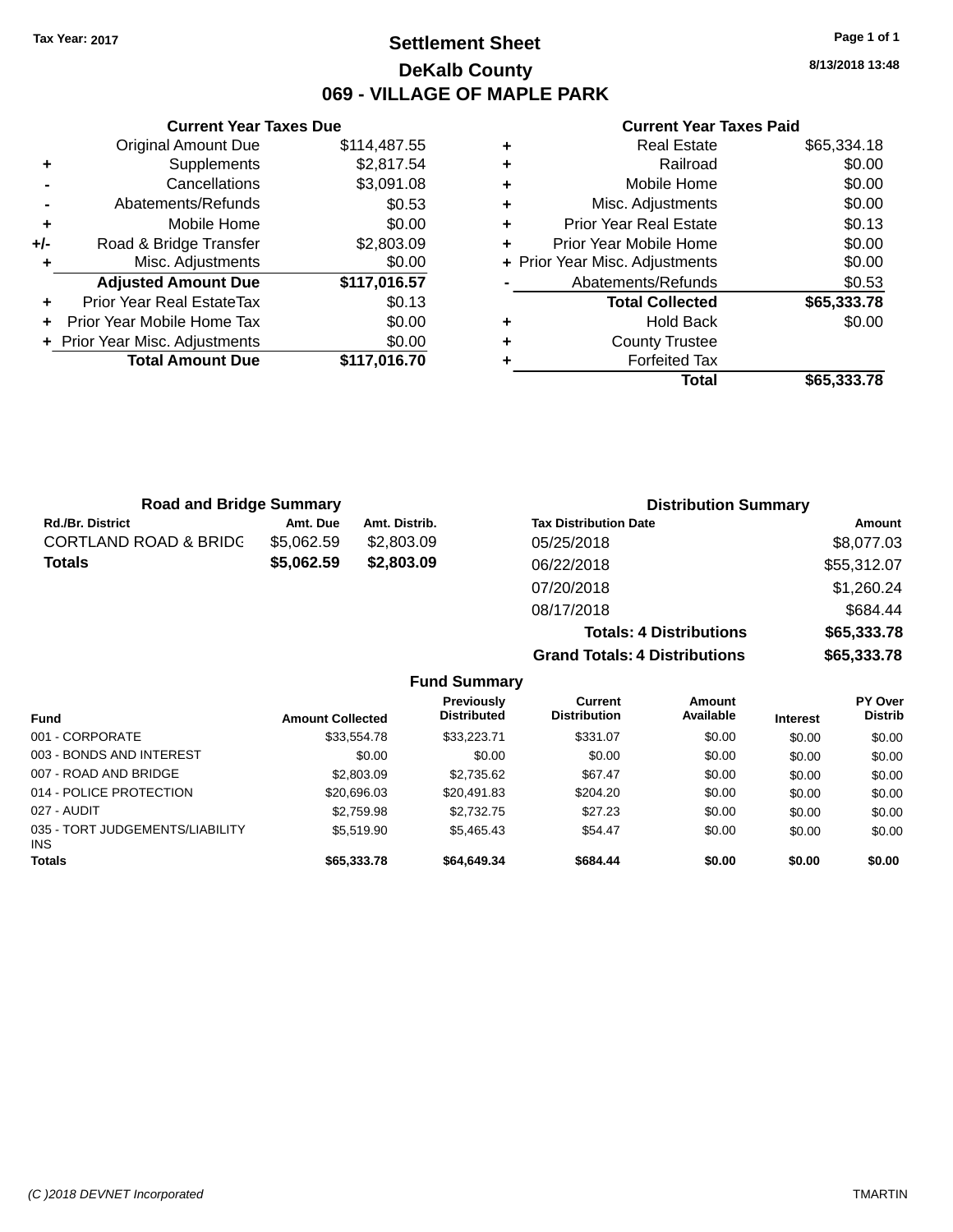## **Settlement Sheet Tax Year: 2017 Page 1 of 1 DeKalb County 070 - MAPLE PARK LIBRARY**

**8/13/2018 13:48**

#### **Current Year Taxes Paid**

|       | <b>Current Year Taxes Due</b>  |             |  |  |  |  |
|-------|--------------------------------|-------------|--|--|--|--|
|       | <b>Original Amount Due</b>     | \$10,727.63 |  |  |  |  |
| ٠     | Supplements                    | \$269.25    |  |  |  |  |
|       | Cancellations                  | \$295.33    |  |  |  |  |
|       | Abatements/Refunds             | \$0.00      |  |  |  |  |
| ٠     | Mobile Home                    | \$0.00      |  |  |  |  |
| $+/-$ | Road & Bridge Transfer         | \$0.00      |  |  |  |  |
| ٠     | Misc. Adjustments              | \$0.00      |  |  |  |  |
|       | <b>Adjusted Amount Due</b>     | \$10,701.55 |  |  |  |  |
| ٠     | Prior Year Real EstateTax      | \$0.00      |  |  |  |  |
|       | Prior Year Mobile Home Tax     | \$0.00      |  |  |  |  |
|       | + Prior Year Misc. Adjustments | \$0.00      |  |  |  |  |
|       | <b>Total Amount Due</b>        | \$10,701.55 |  |  |  |  |
|       |                                |             |  |  |  |  |

|   | <b>Real Estate</b>             | \$5,818.73 |
|---|--------------------------------|------------|
| ٠ | Railroad                       | \$0.00     |
| ٠ | Mobile Home                    | \$0.00     |
| ٠ | Misc. Adjustments              | \$0.00     |
| ٠ | <b>Prior Year Real Estate</b>  | \$0.00     |
| ÷ | Prior Year Mobile Home         | \$0.00     |
|   | + Prior Year Misc. Adjustments | \$0.00     |
|   | Abatements/Refunds             | \$0.00     |
|   | <b>Total Collected</b>         | \$5,818.73 |
| ٠ | Hold Back                      | \$0.00     |
| ٠ | <b>County Trustee</b>          |            |
| ٠ | <b>Forfeited Tax</b>           |            |
|   | Total                          | \$5,818.73 |
|   |                                |            |

|                 |                         |                                  |                                       | <b>Distribution Summary</b>    |                 |                           |
|-----------------|-------------------------|----------------------------------|---------------------------------------|--------------------------------|-----------------|---------------------------|
|                 |                         |                                  | <b>Tax Distribution Date</b>          |                                |                 | Amount                    |
|                 |                         |                                  | 05/25/2018                            |                                |                 | \$665.49                  |
|                 |                         |                                  | 06/22/2018                            |                                | \$4,976.73      |                           |
|                 |                         |                                  | 07/20/2018                            |                                |                 | \$116.75                  |
|                 |                         |                                  | 08/17/2018                            |                                |                 | \$59.76                   |
|                 |                         |                                  |                                       | <b>Totals: 4 Distributions</b> |                 | \$5,818.73                |
|                 |                         |                                  | <b>Grand Totals: 4 Distributions</b>  |                                |                 | \$5,818.73                |
|                 |                         | <b>Fund Summary</b>              |                                       |                                |                 |                           |
| <b>Fund</b>     | <b>Amount Collected</b> | Previously<br><b>Distributed</b> | <b>Current</b><br><b>Distribution</b> | Amount<br>Available            | <b>Interest</b> | PY Over<br><b>Distrib</b> |
| 001 - CORPORATE | \$5,818.73              | \$5,758.97                       | \$59.76                               | \$0.00                         | \$0.00          | \$0.00                    |

**Totals \$5,818.73 \$5,758.97 \$59.76 \$0.00 \$0.00 \$0.00**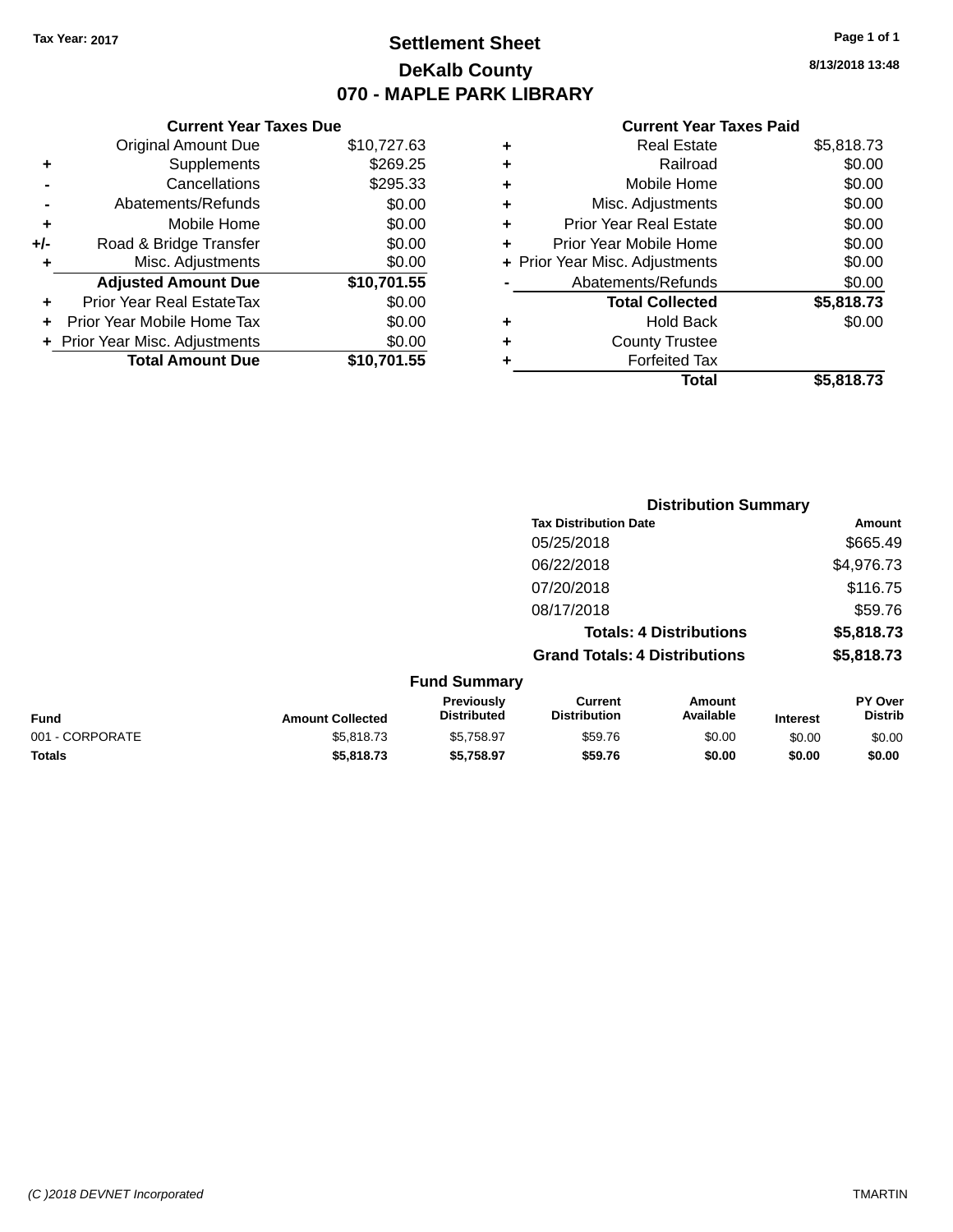## **Settlement Sheet Tax Year: 2017 Page 1 of 2 DeKalb County 071 - CITY OF SANDWICH**

**8/13/2018 13:48**

#### **Current Year Taxes Paid**

| Curi                  |   | <b>Current Year Taxes Due</b> |                                  |       |
|-----------------------|---|-------------------------------|----------------------------------|-------|
| R٥                    | ٠ | \$1,346,887.00                | <b>Original Amount Due</b>       |       |
|                       | ٠ | \$12,817.05                   | <b>Supplements</b>               | ٠     |
| Mot                   | ٠ | \$14,567.88                   | Cancellations                    |       |
| Misc. Ad              | ٠ | \$0.00                        | Abatements/Refunds               |       |
| Prior Year Re         | ٠ | \$0.00                        | Mobile Home                      |       |
| <b>Prior Year Mot</b> | ÷ | \$12,986.74                   | Road & Bridge Transfer           | $+/-$ |
| + Prior Year Misc. Ad |   | \$0.00                        | Misc. Adjustments                |       |
| Abatements            |   | \$1,358,122.91                | <b>Adjusted Amount Due</b>       |       |
| Total (               |   | \$21.12                       | <b>Prior Year Real EstateTax</b> |       |
|                       | ٠ | \$0.00                        | Prior Year Mobile Home Tax       | ÷     |
| Count                 | ٠ | \$1,516.18                    | + Prior Year Misc. Adjustments   |       |
| For                   |   | \$1,359,660.21                | <b>Total Amount Due</b>          |       |
|                       |   |                               |                                  |       |

| ٠ | <b>Real Estate</b>             | \$776,448.45 |
|---|--------------------------------|--------------|
|   | Railroad                       | \$1,900.88   |
| ٠ | Mobile Home                    | \$0.00       |
| ٠ | Misc. Adjustments              | \$0.00       |
| ٠ | <b>Prior Year Real Estate</b>  | \$21.12      |
| ÷ | Prior Year Mobile Home         | \$0.00       |
|   | + Prior Year Misc. Adjustments | \$1,516.18   |
|   | Abatements/Refunds             | \$0.00       |
|   | <b>Total Collected</b>         | \$779,886.63 |
|   | <b>Hold Back</b>               | \$0.00       |
| ٠ | <b>County Trustee</b>          |              |
|   | <b>Forfeited Tax</b>           |              |
|   | Total                          | \$779,886.63 |
|   |                                |              |

| <b>Road and Bridge Summary</b> |             |                         | <b>Distribution Summary</b>  |                 |  |
|--------------------------------|-------------|-------------------------|------------------------------|-----------------|--|
| <b>Rd./Br. District</b>        | Amt. Due    | Amt. Distrib.           | <b>Tax Distribution Date</b> | Amount          |  |
| SANDWICH ROAD & BRIDG          | \$21,351.83 | \$12.347.33             | 05/25/2018                   | \$142,019.01    |  |
| SOMONAUK ROAD & BRID(          | \$1,084.19  | \$639.41                | 06/22/2018                   | \$591,853.61    |  |
| <b>Totals</b>                  |             | \$22,436.02 \$12,986.74 | 07/20/2018                   | \$20,685.61     |  |
|                                |             |                         | 0.0147/0040                  | 0.05, 0.00, 0.0 |  |

| <b>Grand Totals: 4 Distributions</b> | \$779,886.63 |
|--------------------------------------|--------------|
| <b>Totals: 4 Distributions</b>       | \$779,886.63 |
| 08/17/2018                           | \$25,328.40  |
| 07/20/2018                           | \$20,685.61  |
| 06/22/2018                           | \$591,853.61 |

|                                                     |                         | <b>Fund Summary</b>              |                                       |                     |                 |                           |
|-----------------------------------------------------|-------------------------|----------------------------------|---------------------------------------|---------------------|-----------------|---------------------------|
| <b>Fund</b>                                         | <b>Amount Collected</b> | Previously<br><b>Distributed</b> | <b>Current</b><br><b>Distribution</b> | Amount<br>Available | <b>Interest</b> | PY Over<br><b>Distrib</b> |
| 001 - CORPORATE                                     | \$242,503.72            | \$234,627.60                     | \$7,876.12                            | \$0.00              | \$0.00          | \$0.00                    |
| 003 - BONDS AND INTEREST                            | \$0.00                  | \$0.00                           | \$0.00                                | \$0.00              | \$0.00          | \$0.00                    |
| 005 - I. M. R. F.                                   | \$56,205.33             | \$54,379.89                      | \$1,825.44                            | \$0.00              | \$0.00          | \$0.00                    |
| 007 - ROAD AND BRIDGE                               | \$12,986.74             | \$12,565.89                      | \$420.85                              | \$0.00              | \$0.00          | \$0.00                    |
| 014 - POLICE PROTECTION                             | \$96,712.98             | \$93,571.92                      | \$3,141.06                            | \$0.00              | \$0.00          | \$0.00                    |
| 015 - POLICE PENSION                                | \$142,032.91            | \$137,419.93                     | \$4,612.98                            | \$0.00              | \$0.00          | \$0.00                    |
| 027 - AUDIT                                         | \$10,130.76             | \$9,801.73                       | \$329.03                              | \$0.00              | \$0.00          | \$0.00                    |
| 035 - TORT JUDGMENTS, LIABILITY<br><b>INSURANCE</b> | \$20.261.50             | \$19,603.44                      | \$658.06                              | \$0.00              | \$0.00          | \$0.00                    |
| 040 - STREET AND BRIDGE                             | \$7,777.12              | \$7,524.54                       | \$252.58                              | \$0.00              | \$0.00          | \$0.00                    |
| 041 - STREET LIGHTING                               | \$35,702.24             | \$34,542.70                      | \$1,159.54                            | \$0.00              | \$0.00          | \$0.00                    |
| 045 - PUBLIC BENEFIT                                | \$0.00                  | \$0.00                           | \$0.00                                | \$0.00              | \$0.00          | \$0.00                    |
| 046 - EMERGENCY SERV & DISASTER<br><b>OPER</b>      | \$2,534.60              | \$2,452.28                       | \$82.32                               | \$0.00              | \$0.00          | \$0.00                    |
| 047 - SOCIAL SECURITY                               | \$56,205.33             | \$54,379.89                      | \$1,825.44                            | \$0.00              | \$0.00          | \$0.00                    |
| 048 - SCHOOL CROSSING GUARDS                        | \$7,596.15              | \$7,349.44                       | \$246.71                              | \$0.00              | \$0.00          | \$0.00                    |
| 060 - UNEMPLOYMENT INSURANCE                        | \$12,665.36             | \$12,254.01                      | \$411.35                              | \$0.00              | \$0.00          | \$0.00                    |
| 062 - WORKERS COMPENSATION                          | \$50,992.71             | \$49,336.56                      | \$1,656.15                            | \$0.00              | \$0.00          | \$0.00                    |
| 065 - FORESTRY PROGRAM                              | \$25,579.18             | \$24,748.41                      | \$830.77                              | \$0.00              | \$0.00          | \$0.00                    |
| <b>Totals</b>                                       | \$779,886.63            | \$754,558.23                     | \$25,328.40                           | \$0.00              | \$0.00          | \$0.00                    |

#### **Miscellaneous Adjustment Detail**

**Year** Source **Account Type Account Adjustment Description** 

2016 RE - Real Estate Back Tax Collected \$133.77 DOBSON REDEMPTION 19-26-481-012 by TBA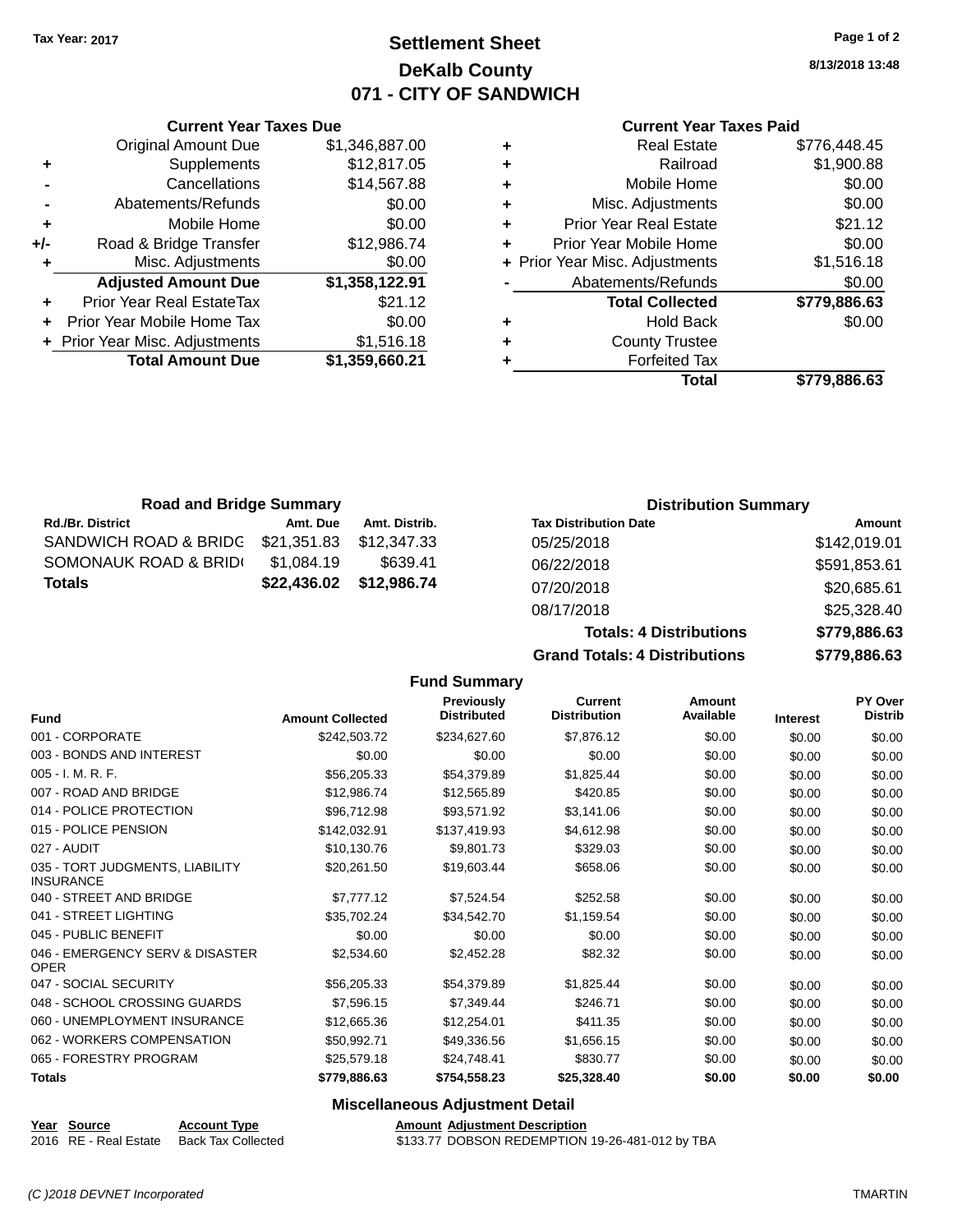## **Settlement Sheet Tax Year: 2017 Page 2 of 2**

**8/13/2018 13:48**

### **DeKalb County**

### **Miscellaneous Adjustment Detail**

**<u>Year Source</u> Account Type<br>
2016 RE - Real Estate Back Tax Collected** 

**Totals \$1,516.18 2 entries**

Amount Adjustment Description<br>\$1,382.41 CHICAGO TITLE LAND TR CO 19-26-484-016 by TBA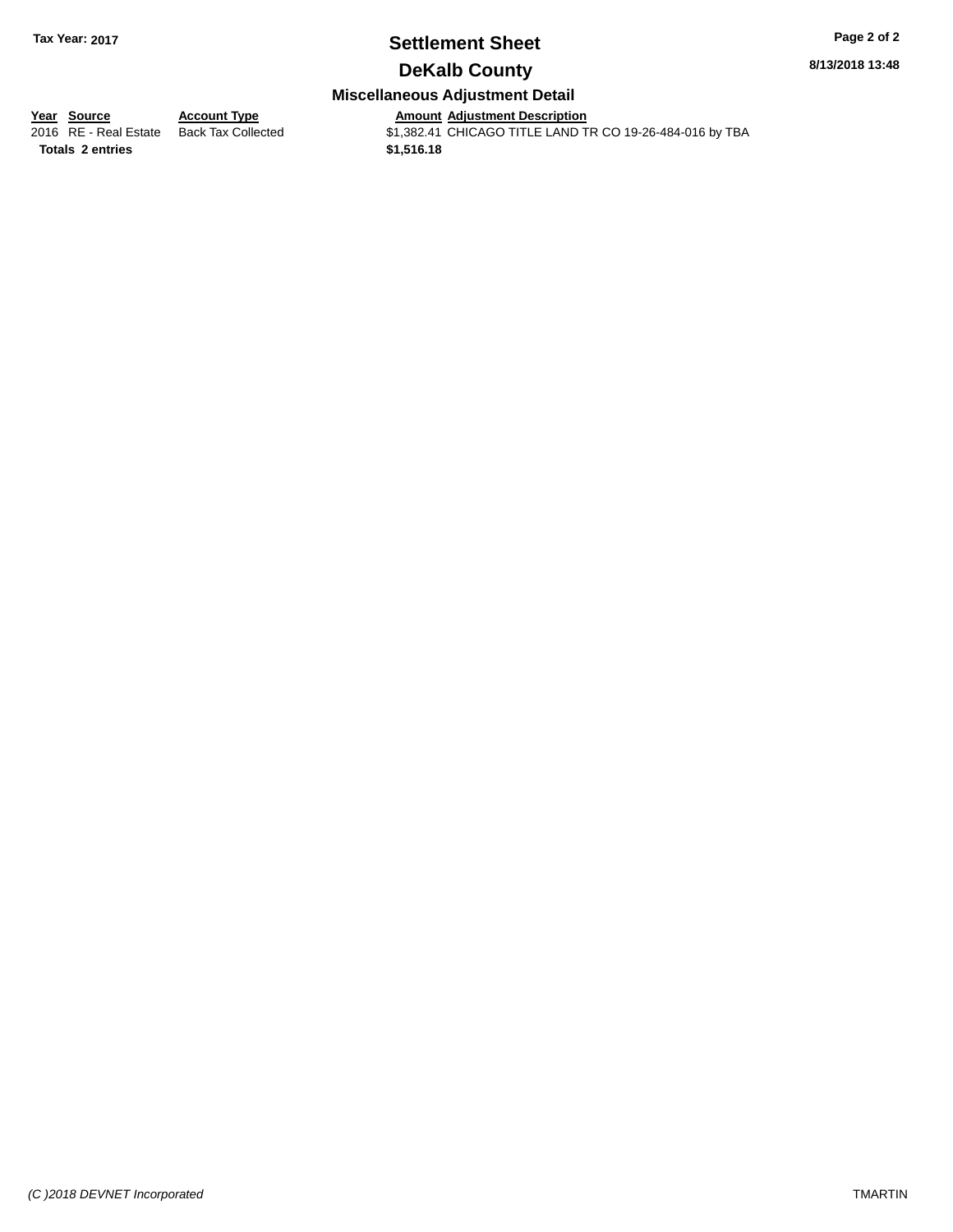## **Settlement Sheet Tax Year: 2017 Page 1 of 1 DeKalb County 072 - VILLAGE OF SHABBONA**

**8/13/2018 13:48**

#### **Current Year Taxes Paid**

|       | <b>Current Year Taxes Due</b>  |              |
|-------|--------------------------------|--------------|
|       | <b>Original Amount Due</b>     | \$100,814.69 |
| ٠     | Supplements                    | \$403.54     |
|       | Cancellations                  | \$452.73     |
|       | Abatements/Refunds             | \$0.00       |
| ٠     | Mobile Home                    | \$0.00       |
| $+/-$ | Road & Bridge Transfer         | \$6,413.74   |
| ٠     | Misc. Adjustments              | \$71.36      |
|       | <b>Adjusted Amount Due</b>     | \$107,250.60 |
| ٠     | Prior Year Real EstateTax      | \$0.00       |
|       | Prior Year Mobile Home Tax     | \$0.00       |
|       | + Prior Year Misc. Adjustments | \$0.00       |
|       | <b>Total Amount Due</b>        | \$107,250.60 |
|       |                                |              |

|   | <b>Real Estate</b>             | \$64,234.65 |
|---|--------------------------------|-------------|
| ٠ | Railroad                       | \$1,321.49  |
| ٠ | Mobile Home                    | \$0.00      |
| ٠ | Misc. Adjustments              | \$71.36     |
| ٠ | <b>Prior Year Real Estate</b>  | \$0.00      |
| ٠ | Prior Year Mobile Home         | \$0.00      |
|   | + Prior Year Misc. Adjustments | \$0.00      |
|   | Abatements/Refunds             | \$0.00      |
|   | <b>Total Collected</b>         | \$65,627.50 |
| ٠ | <b>Hold Back</b>               | \$0.00      |
| ٠ | <b>County Trustee</b>          |             |
| ٠ | <b>Forfeited Tax</b>           |             |
|   | <b>Total</b>                   | \$65,627.50 |
|   |                                |             |

| <b>Road and Bridge Summary</b> |                           |               | <b>Distribution Summary</b>    |             |  |
|--------------------------------|---------------------------|---------------|--------------------------------|-------------|--|
| <b>Rd./Br. District</b>        | Amt. Due                  | Amt. Distrib. | <b>Tax Distribution Date</b>   | Amount      |  |
| SHABBONA ROAD & BRIDG          | \$11,169.34               | \$6,413.74    | 05/25/2018                     | \$10,051.23 |  |
| <b>Totals</b>                  | \$11,169.34<br>\$6,413.74 |               | 06/22/2018                     | \$52,632.42 |  |
|                                |                           |               | 07/20/2018                     | \$221.47    |  |
|                                |                           |               | 08/17/2018                     | \$2,722.38  |  |
|                                |                           |               | <b>Totals: 4 Distributions</b> | \$65,627.50 |  |
|                                |                           |               | __________                     | *** *** **  |  |

**Grand Totals: 4 Distributions \$65,627.50**

|                              |                         | <b>Fund Summary</b>                     |                                |                     |                 |                           |
|------------------------------|-------------------------|-----------------------------------------|--------------------------------|---------------------|-----------------|---------------------------|
| Fund                         | <b>Amount Collected</b> | <b>Previously</b><br><b>Distributed</b> | Current<br><b>Distribution</b> | Amount<br>Available | <b>Interest</b> | PY Over<br><b>Distrib</b> |
| 001 - CORPORATE              | \$31.088.35             | \$29.737.63                             | \$1,350.72                     | \$0.00              | \$0.00          | \$0.00                    |
| $005 - I. M. R. F.$          | \$959.92                | \$918.21                                | \$41.71                        | \$0.00              | \$0.00          | \$0.00                    |
| 007 - ROAD AND BRIDGE        | \$6,413.74              | \$6.264.07                              | \$149.67                       | \$0.00              | \$0.00          | \$0.00                    |
| 014 - POLICE PROTECTION      | \$18.145.17             | \$17,356.80                             | \$788.37                       | \$0.00              | \$0.00          | \$0.00                    |
| 047 - SOCIAL SECURITY        | \$6.764.58              | \$6,470.67                              | \$293.91                       | \$0.00              | \$0.00          | \$0.00                    |
| 060 - UNEMPLOYMENT INSURANCE | \$687.82                | \$657.94                                | \$29.88                        | \$0.00              | \$0.00          | \$0.00                    |
| 062 - WORKERS COMPENSATION   | \$1,567.92              | \$1,499.80                              | \$68.12                        | \$0.00              | \$0.00          | \$0.00                    |
| <b>Totals</b>                | \$65,627.50             | \$62,905.12                             | \$2,722.38                     | \$0.00              | \$0.00          | \$0.00                    |
|                              |                         | Missellenseus Adjustment Detail         |                                |                     |                 |                           |

| Year Source             | <b>Account Type</b>                        |         | <b>Amount Adjustment Description</b>          |
|-------------------------|--------------------------------------------|---------|-----------------------------------------------|
|                         | 2017 RE - Real Estate Paymt In Lieu of Tax |         | \$71.36 HOUSING AUTHORITY SEQUOYA APTS by TBA |
| <b>Totals 1 entries</b> |                                            | \$71.36 |                                               |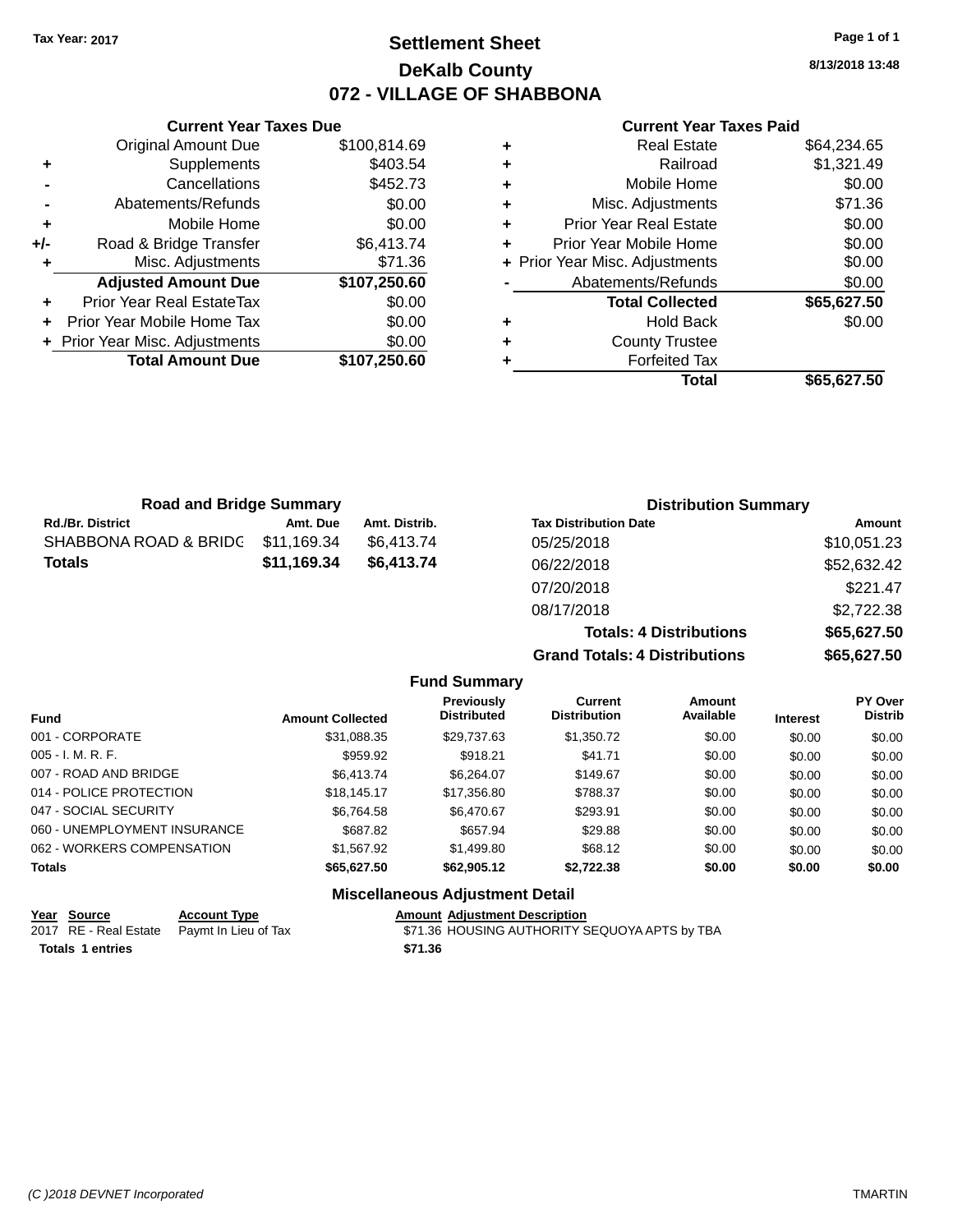### **Settlement Sheet Tax Year: 2017 Page 1 of 1 DeKalb County 073 - FLEWELLIN MEMORIAL LIBRARY**

**8/13/2018 13:48**

### **Current Year Taxes Paid**

|       | <b>Current Year Taxes Due</b>  |             |  |  |  |
|-------|--------------------------------|-------------|--|--|--|
|       | <b>Original Amount Due</b>     | \$27,079.86 |  |  |  |
| ٠     | Supplements                    | \$103.23    |  |  |  |
|       | Cancellations                  | \$116.70    |  |  |  |
|       | Abatements/Refunds             | \$0.00      |  |  |  |
| ٠     | Mobile Home                    | \$0.00      |  |  |  |
| $+/-$ | Road & Bridge Transfer         | \$0.00      |  |  |  |
| ۰     | \$19.17<br>Misc. Adjustments   |             |  |  |  |
|       | <b>Adjusted Amount Due</b>     | \$27,085.56 |  |  |  |
|       | Prior Year Real EstateTax      | \$0.00      |  |  |  |
|       | Prior Year Mobile Home Tax     | \$0.00      |  |  |  |
|       | + Prior Year Misc. Adjustments | \$0.00      |  |  |  |
|       | <b>Total Amount Due</b>        | \$27,085.56 |  |  |  |
|       |                                |             |  |  |  |

|   | <b>Real Estate</b>             | \$15,566.68 |
|---|--------------------------------|-------------|
| ٠ | Railroad                       | \$319.57    |
| ٠ | Mobile Home                    | \$0.00      |
| ٠ | Misc. Adjustments              | \$19.17     |
| ٠ | <b>Prior Year Real Estate</b>  | \$0.00      |
| ÷ | Prior Year Mobile Home         | \$0.00      |
|   | + Prior Year Misc. Adjustments | \$0.00      |
|   | Abatements/Refunds             | \$0.00      |
|   | <b>Total Collected</b>         | \$15,905.42 |
| ٠ | <b>Hold Back</b>               | \$0.00      |
| ٠ | <b>County Trustee</b>          |             |
| ٠ | <b>Forfeited Tax</b>           |             |
|   | Total                          | \$15,905.42 |
|   |                                |             |

|                 |                         |                                        | <b>Distribution Summary</b>                                            |                            |                            |                           |
|-----------------|-------------------------|----------------------------------------|------------------------------------------------------------------------|----------------------------|----------------------------|---------------------------|
|                 |                         |                                        | <b>Tax Distribution Date</b><br>05/25/2018<br>06/22/2018<br>07/20/2018 |                            | Amount                     |                           |
|                 |                         |                                        |                                                                        |                            |                            | \$2,440.55                |
|                 |                         |                                        |                                                                        |                            |                            | \$12,730.85               |
|                 |                         |                                        |                                                                        |                            |                            | \$42.98                   |
|                 |                         |                                        | 08/17/2018                                                             |                            |                            | \$691.04                  |
|                 |                         |                                        | <b>Totals: 4 Distributions</b><br><b>Grand Totals: 4 Distributions</b> |                            | \$15,905.42<br>\$15,905.42 |                           |
|                 |                         |                                        |                                                                        |                            |                            |                           |
|                 |                         | <b>Fund Summary</b>                    |                                                                        |                            |                            |                           |
| <b>Fund</b>     | <b>Amount Collected</b> | Previously<br>Distributed              | <b>Current</b><br><b>Distribution</b>                                  | <b>Amount</b><br>Available | <b>Interest</b>            | PY Over<br><b>Distrib</b> |
| 001 - CORPORATE | \$15,905.42             | \$15,214.38                            | \$691.04                                                               | \$0.00                     | \$0.00                     | \$0.00                    |
| Totals          | \$15,905.42             | \$15,214.38                            | \$691.04                                                               | \$0.00                     | \$0.00                     | \$0.00                    |
|                 |                         | <b>Miscellaneous Adjustment Detail</b> |                                                                        |                            |                            |                           |

|                         | Year Source | <b>Account Type</b>                        | <b>Amount Adiustment Description</b>          |
|-------------------------|-------------|--------------------------------------------|-----------------------------------------------|
|                         |             | 2017 RE - Real Estate Paymt In Lieu of Tax | \$19.17 HOUSING AUTHORITY SEQUOYA APTS by TBA |
| <b>Totals 1 entries</b> |             |                                            | \$19.17                                       |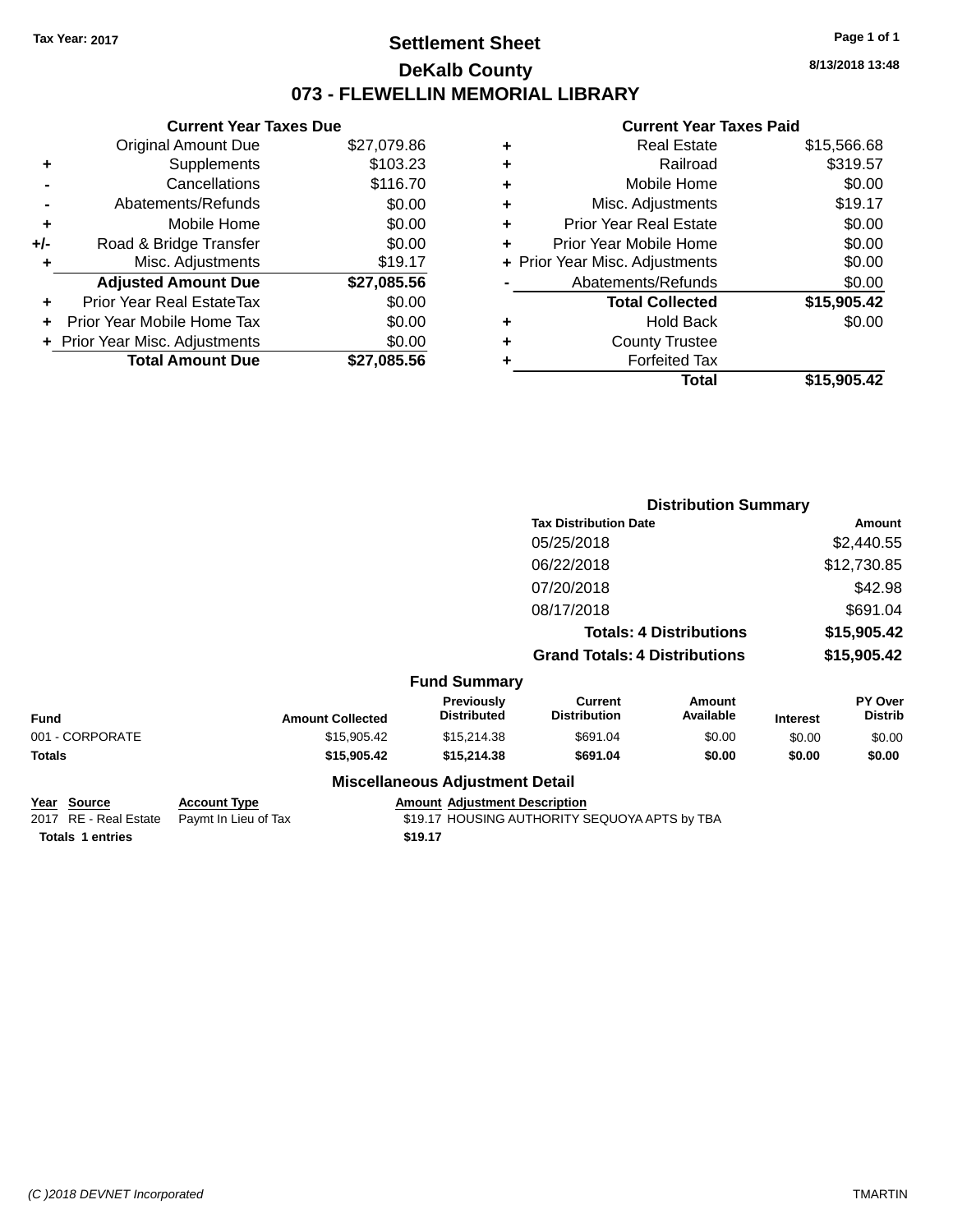## **Settlement Sheet Tax Year: 2017 Page 1 of 1 DeKalb County 074 - VILLAGE OF SOMONAUK**

**8/13/2018 13:48**

### **Current Year Taxes Paid**

|     | <b>Current Year Taxes Due</b>  |              |
|-----|--------------------------------|--------------|
|     | <b>Original Amount Due</b>     | \$439,331.32 |
| ٠   | Supplements                    | \$5,270.44   |
|     | Cancellations                  | \$6,142.22   |
|     | Abatements/Refunds             | \$0.00       |
| ٠   | Mobile Home                    | \$0.00       |
| +/- | Road & Bridge Transfer         | \$33,873.77  |
| ٠   | Misc. Adjustments              | \$0.00       |
|     | <b>Adjusted Amount Due</b>     | \$472,333.31 |
| ٠   | Prior Year Real EstateTax      | \$0.00       |
| ÷   | Prior Year Mobile Home Tax     | \$0.00       |
|     | + Prior Year Misc. Adjustments | \$0.00       |
|     | <b>Total Amount Due</b>        | \$472,333.31 |
|     |                                |              |

| \$284,037.43 |
|--------------|
| \$2,765.43   |
| \$0.00       |
| \$0.00       |
| \$0.00       |
| \$0.00       |
| \$0.00       |
| \$0.00       |
| \$286,802.86 |
| \$0.00       |
|              |
|              |
| \$286,802.86 |
|              |

| <b>Road and Bridge Summary</b> |             |               | <b>Distribution Summary</b>    |              |  |
|--------------------------------|-------------|---------------|--------------------------------|--------------|--|
| Rd./Br. District               | Amt. Due    | Amt. Distrib. | <b>Tax Distribution Date</b>   | Amount       |  |
| SOMONAUK ROAD & BRID(          | \$57,531.38 | \$33,873,77   | 05/25/2018                     | \$45,420.43  |  |
| Totals                         | \$57,531.38 | \$33,873.77   | 06/22/2018                     | \$232,365.76 |  |
|                                |             |               | 07/20/2018                     | \$2,576.47   |  |
|                                |             |               | 08/17/2018                     | \$6.440.20   |  |
|                                |             |               | <b>Totals: 4 Distributions</b> | \$286,802.86 |  |

**Grand Totals: 4 Distributions \$286,802.86**

| <b>Fund Summary</b>                     |                         |                                  |                                |                     |                 |                           |
|-----------------------------------------|-------------------------|----------------------------------|--------------------------------|---------------------|-----------------|---------------------------|
| <b>Fund</b>                             | <b>Amount Collected</b> | Previously<br><b>Distributed</b> | Current<br><b>Distribution</b> | Amount<br>Available | <b>Interest</b> | PY Over<br><b>Distrib</b> |
| 001 - CORPORATE                         | \$71.522.74             | \$69.919.64                      | \$1,603.10                     | \$0.00              | \$0.00          | \$0.00                    |
| 003 - BONDS AND INTEREST                | \$98,904.62             | \$96,687.79                      | \$2,216.83                     | \$0.00              | \$0.00          | \$0.00                    |
| 007 - ROAD AND BRIDGE                   | \$33,873,77             | \$33,102.68                      | \$771.09                       | \$0.00              | \$0.00          | \$0.00                    |
| 014 - POLICE PROTECTION                 | \$14.955.22             | \$14,620.01                      | \$335.21                       | \$0.00              | \$0.00          | \$0.00                    |
| 025 - GARBAGE DISPOSAL                  | \$9.971.23              | \$9.747.74                       | \$223.49                       | \$0.00              | \$0.00          | \$0.00                    |
| 027 - AUDIT                             | \$10.967.26             | \$10.721.45                      | \$245.81                       | \$0.00              | \$0.00          | \$0.00                    |
| 035 - TORT JUDGEMENTS/LIABILITY<br>INS. | \$24.425.63             | \$23.878.15                      | \$547.48                       | \$0.00              | \$0.00          | \$0.00                    |
| 047 - SOCIAL SECURITY                   | \$22.182.39             | \$21,685.20                      | \$497.19                       | \$0.00              | \$0.00          | \$0.00                    |
| <b>Totals</b>                           | \$286,802.86            | \$280,362.66                     | \$6,440.20                     | \$0.00              | \$0.00          | \$0.00                    |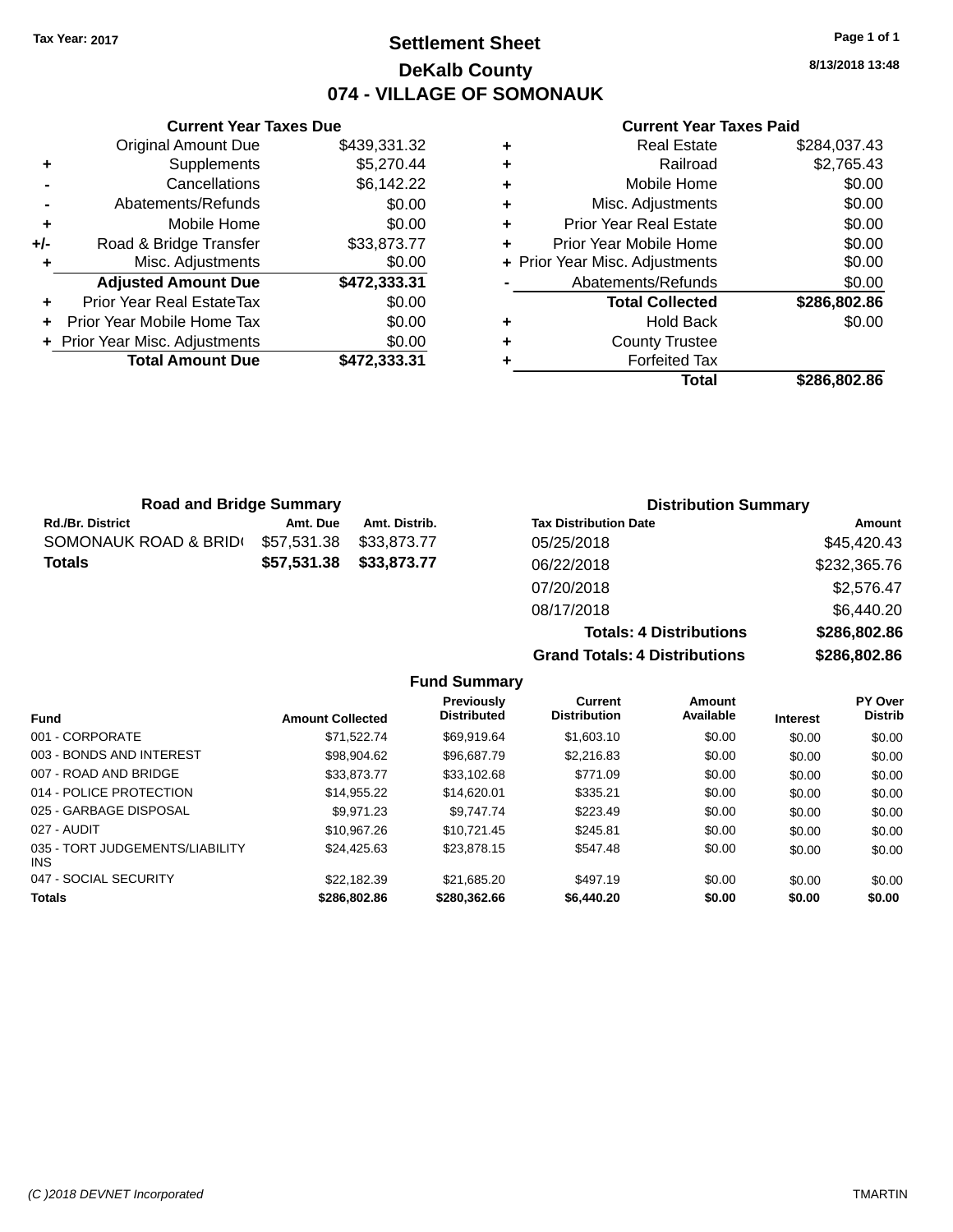### **Settlement Sheet Tax Year: 2017 Page 1 of 1 DeKalb County 075 - SOMONAUK LIBRARY**

**8/13/2018 13:48**

#### **Current Year Taxes Paid**

|     | <b>Current Year Taxes Due</b>  |              |  |  |  |
|-----|--------------------------------|--------------|--|--|--|
|     | <b>Original Amount Due</b>     | \$139,167.91 |  |  |  |
| ٠   | Supplements                    | \$1,591.33   |  |  |  |
|     | Cancellations                  | \$1,833.52   |  |  |  |
|     | Abatements/Refunds             | \$0.00       |  |  |  |
| ٠   | Mobile Home                    | \$0.00       |  |  |  |
| +/- | Road & Bridge Transfer         | \$0.00       |  |  |  |
| ٠   | Misc. Adjustments              | \$0.00       |  |  |  |
|     | <b>Adjusted Amount Due</b>     | \$138,925.72 |  |  |  |
|     | Prior Year Real EstateTax      | \$0.00       |  |  |  |
|     | Prior Year Mobile Home Tax     | \$0.00       |  |  |  |
|     | + Prior Year Misc. Adjustments | \$0.00       |  |  |  |
|     | <b>Total Amount Due</b>        | \$138,925.72 |  |  |  |
|     |                                |              |  |  |  |

| ٠ | <b>Real Estate</b>             | \$80,579.40 |
|---|--------------------------------|-------------|
| ٠ | Railroad                       | \$856.85    |
| ٠ | Mobile Home                    | \$0.00      |
| ٠ | Misc. Adjustments              | \$0.00      |
| ٠ | <b>Prior Year Real Estate</b>  | \$0.00      |
| ٠ | Prior Year Mobile Home         | \$0.00      |
|   | + Prior Year Misc. Adjustments | \$0.00      |
|   | Abatements/Refunds             | \$0.00      |
|   | <b>Total Collected</b>         | \$81,436.25 |
| ٠ | <b>Hold Back</b>               | \$0.00      |
| ٠ | <b>County Trustee</b>          |             |
| ٠ | <b>Forfeited Tax</b>           |             |
|   | Total                          | \$81,436.25 |
|   |                                |             |

#### **Distribution Summary Tax Distribution Date Amount** 05/25/2018 \$13,983.81 06/22/2018 \$65,138.99 07/20/2018 \$505.10 08/17/2018 \$1,808.35 **Totals: 4 Distributions \$81,436.25 Grand Totals: 4 Distributions \$81,436.25**

#### **Fund Summary**

| Fund                                          | <b>Amount Collected</b> | <b>Previously</b><br><b>Distributed</b> | Current<br><b>Distribution</b> | Amount<br>Available | <b>Interest</b> | <b>PY Over</b><br><b>Distrib</b> |
|-----------------------------------------------|-------------------------|-----------------------------------------|--------------------------------|---------------------|-----------------|----------------------------------|
| 001 - CORPORATE                               | \$33,406.49             | \$32.664.66                             | \$741.83                       | \$0.00              | \$0.00          | \$0.00                           |
| 003 - BONDS AND INTEREST                      | \$35.084.52             | \$34,305,44                             | \$779.08                       | \$0.00              | \$0.00          | \$0.00                           |
| 004 - OPERATIONS & MAINTENANCE                | \$4,442.91              | \$4,344.26                              | \$98.65                        | \$0.00              | \$0.00          | \$0.00                           |
| $005 - I. M. R. F.$                           | \$3.374.47              | \$3,299.54                              | \$74.93                        | \$0.00              | \$0.00          | \$0.00                           |
| 027 - AUDIT                                   | \$1.114.12              | \$1,089.38                              | \$24.74                        | \$0.00              | \$0.00          | \$0.00                           |
| 035 - TORT JUDGEMENTS/LIABILITY<br><b>INS</b> | \$3.374.47              | \$3.299.54                              | \$74.93                        | \$0.00              | \$0.00          | \$0.00                           |
| 047 - SOCIAL SECURITY                         | \$2.251.15              | \$2,201.16                              | \$49.99                        | \$0.00              | \$0.00          | \$0.00                           |
| 109 - PRIOR YEAR ADJUSTMENT                   | $$-1.611.88$            | $$-1.576.08$                            | $$ -35.80$                     | \$0.00              | \$0.00          | \$0.00                           |
| <b>Totals</b>                                 | \$81,436.25             | \$79,627.90                             | \$1,808.35                     | \$0.00              | \$0.00          | \$0.00                           |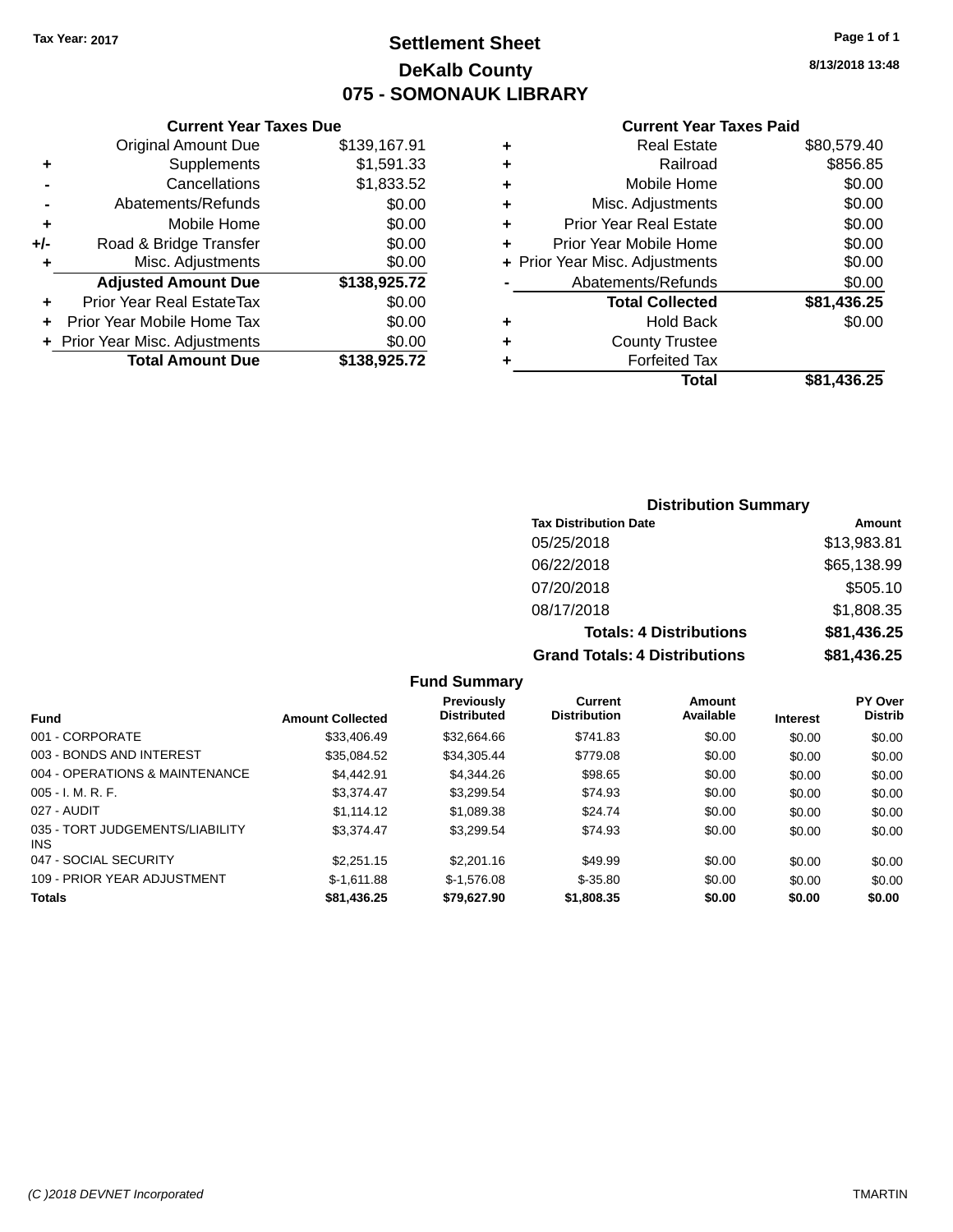### **Settlement Sheet Tax Year: 2017 Page 1 of 1 DeKalb County 076 - CITY OF SYCAMORE**

**8/13/2018 13:48**

#### **Current Year Taxes Paid**

|     | <b>Current Year Taxes Due</b>  |                |  |  |  |  |
|-----|--------------------------------|----------------|--|--|--|--|
|     | <b>Original Amount Due</b>     | \$2,975,550.24 |  |  |  |  |
| ٠   | Supplements                    | \$19,915.57    |  |  |  |  |
|     | Cancellations                  | \$22,074.89    |  |  |  |  |
|     | Abatements/Refunds             | \$8.48         |  |  |  |  |
| ٠   | Mobile Home                    | \$0.00         |  |  |  |  |
| +/- | Road & Bridge Transfer         | \$44,748.64    |  |  |  |  |
| ٠   | Misc. Adjustments              | \$15,521.16    |  |  |  |  |
|     | <b>Adjusted Amount Due</b>     | \$3,033,652.24 |  |  |  |  |
| ٠   | Prior Year Real EstateTax      | \$156.19       |  |  |  |  |
|     | Prior Year Mobile Home Tax     | \$0.00         |  |  |  |  |
|     | + Prior Year Misc. Adjustments | \$15.56        |  |  |  |  |
|     | <b>Total Amount Due</b>        | \$3,033,823.99 |  |  |  |  |
|     |                                |                |  |  |  |  |

|   | <b>Real Estate</b>             | \$1,691,820.38 |
|---|--------------------------------|----------------|
| ٠ | Railroad                       | \$0.17         |
| ٠ | Mobile Home                    | \$0.00         |
| ٠ | Misc. Adjustments              | \$15,521.16    |
| ٠ | <b>Prior Year Real Estate</b>  | \$156.19       |
| ٠ | Prior Year Mobile Home         | \$0.00         |
|   | + Prior Year Misc. Adjustments | \$15.56        |
|   | Abatements/Refunds             | \$8.48         |
|   | <b>Total Collected</b>         | \$1,707,504.98 |
| ٠ | <b>Hold Back</b>               | \$0.00         |
| ٠ | <b>County Trustee</b>          |                |
| ٠ | <b>Forfeited Tax</b>           |                |
|   | Total                          | \$1,707,504.98 |
|   |                                |                |

| <b>Road and Bridge Summary</b>   |             |               |                              | <b>Distribution Summary</b> |
|----------------------------------|-------------|---------------|------------------------------|-----------------------------|
| <b>Rd./Br. District</b>          | Amt. Due    | Amt. Distrib. | <b>Tax Distribution Date</b> | Amount                      |
| <b>CORTLAND ROAD &amp; BRIDG</b> | \$47,593.01 | \$26,351,38   | 05/25/2018                   | \$294,664.01                |
| DEKALB ROAD & BRIDGE             | \$10,300.15 | \$5.681.82    | 06/22/2018                   | \$1,330,698.75              |
| SYCAMORE ROAD & BRID(            | \$22,578.96 | \$12,715.44   | 07/20/2018                   | \$30,824.67                 |
| <b>Totals</b>                    | \$80,472.12 | \$44,748.64   | 08/17/2018                   | \$51,317.55                 |

**Fund Summary**

|                                | <b>Totals: 4 Distributions</b> | \$1,707,504.98  |                                  |  |  |
|--------------------------------|--------------------------------|-----------------|----------------------------------|--|--|
| Grand Totals: 4 Distributions  |                                | \$1,707,504.98  |                                  |  |  |
| Current<br><b>Distribution</b> | Amount<br>Available            | <b>Interest</b> | <b>PY Over</b><br><b>Distrib</b> |  |  |
| \$21.517.55                    | \$0.00                         | \$0.00          | \$0.00                           |  |  |
| $\sim$ $\sim$ $\sim$           | $\sim$ $\sim$                  | $\cdots$        | $\cdots$                         |  |  |

| <b>Fund</b>                  | <b>Amount Collected</b> | <b>Previously</b><br><b>Distributed</b> | <b>Current</b><br><b>Distribution</b> | <b>Amount</b><br>Available | <b>Interest</b> | PY Over<br><b>Distrib</b> |
|------------------------------|-------------------------|-----------------------------------------|---------------------------------------|----------------------------|-----------------|---------------------------|
| 001 - CORPORATE              | \$713.869.45            | \$692,351,90                            | \$21.517.55                           | \$0.00                     | \$0.00          | \$0.00                    |
| 003 - BONDS AND INTEREST     | \$87.484.27             | \$84.847.30                             | \$2,636.97                            | \$0.00                     | \$0.00          | \$0.00                    |
| $005 - I. M. R. F.$          | \$87.273.10             | \$84.642.48                             | \$2,630.62                            | \$0.00                     | \$0.00          | \$0.00                    |
| 007 - ROAD AND BRIDGE        | \$44.748.64             | \$43.550.19                             | \$1,198.45                            | \$0.00                     | \$0.00          | \$0.00                    |
| 013 - FIREFIGHTER'S PENSION  | \$342,900.28            | \$332.564.52                            | \$10,335.76                           | \$0.00                     | \$0.00          | \$0.00                    |
| 015 - POLICE PENSION         | \$318,870.10            | \$309,258.66                            | \$9.611.44                            | \$0.00                     | \$0.00          | \$0.00                    |
| 047 - SOCIAL SECURITY        | \$52.072.55             | \$50,502.96                             | \$1,569.59                            | \$0.00                     | \$0.00          | \$0.00                    |
| 048 - SCHOOL CROSSING GUARDS | \$11.193.70             | \$10.856.29                             | \$337.41                              | \$0.00                     | \$0.00          | \$0.00                    |
| 143 - MEDICARE               | \$49.092.89             | \$47,613.13                             | \$1,479.76                            | \$0.00                     | \$0.00          | \$0.00                    |
| <b>Totals</b>                | \$1,707,504.98          | \$1,656,187.43                          | \$51,317.55                           | \$0.00                     | \$0.00          | \$0.00                    |

#### **Miscellaneous Adjustment Detail**

| Year Source             | <b>Account Type</b>       |             | <b>Amount Adjustment Description</b>           |
|-------------------------|---------------------------|-------------|------------------------------------------------|
| 2016 RE - Real Estate   | <b>Back Tax Collected</b> |             | \$15.56 TRUSTEE SALE 06-21-440-012 by TBA      |
| 2017 RE - Real Estate   | <b>Back Tax Collected</b> |             | \$14,632.00 2008 & 2009 AMB TRUST #2567 by TBA |
| 2017 RE - Real Estate   | Paymt In Lieu of Tax      |             | \$889.16 HOUSING AUTHORITY DEKALB UNITS by TBA |
| <b>Totals 3 entries</b> |                           | \$15,536.72 |                                                |
|                         |                           |             | <b>Abatement Detail</b>                        |

#### **Year** Source **Account Type Account Adjustment Description**

2017 RE - Real Estate RE Abatement \$3.51 PTAB INTEREST REFUND 08-12-252-003 by TBA Totals 1 entries \$3.51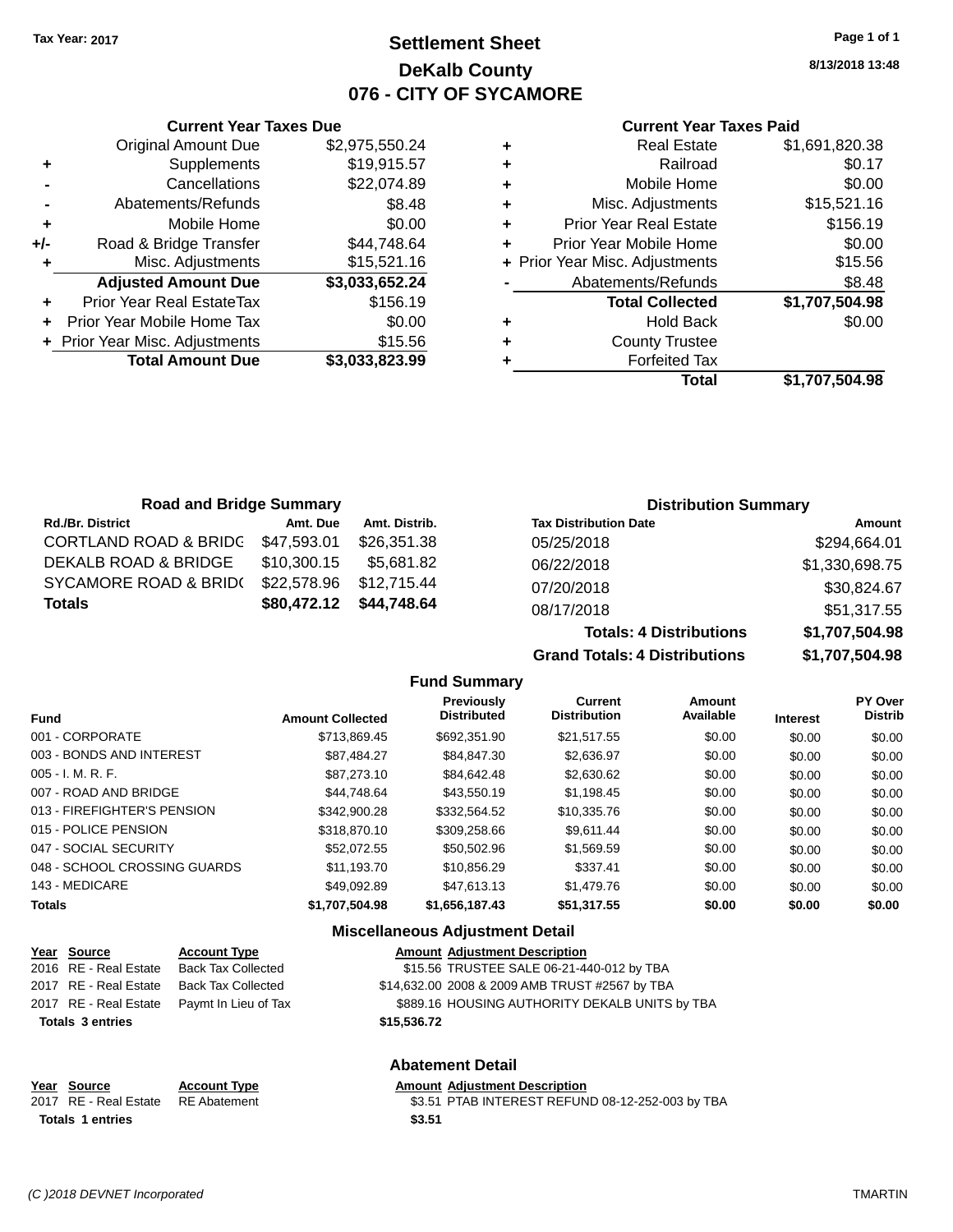### **Settlement Sheet Tax Year: 2017 Page 1 of 1 DeKalb County 077 - SYCAMORE LIBRARY**

**8/13/2018 13:48**

#### **Current Year Taxes Paid**

|     | <b>Total Amount Due</b>          | \$1,124,448.65 |
|-----|----------------------------------|----------------|
|     | + Prior Year Misc. Adjustments   | \$5.74         |
| ٠   | Prior Year Mobile Home Tax       | \$0.00         |
| ٠   | <b>Prior Year Real EstateTax</b> | \$54.65        |
|     | <b>Adjusted Amount Due</b>       | \$1,124,388.26 |
| ٠   | Misc. Adjustments                | \$5,734.53     |
| +/- | Road & Bridge Transfer           | \$0.00         |
| ٠   | Mobile Home                      | \$0.00         |
|     | Abatements/Refunds               | \$1.32         |
|     | Cancellations                    | \$7,974.32     |
| ٠   | Supplements                      | \$7,128.38     |
|     | <b>Original Amount Due</b>       | \$1,119,500.99 |
|     |                                  |                |

**Current Year Taxes Due**

|   | <b>Real Estate</b>             | \$619,682.96 |
|---|--------------------------------|--------------|
| ٠ | Railroad                       | \$0.07       |
| ٠ | Mobile Home                    | \$0.00       |
| ٠ | Misc. Adjustments              | \$5,734.53   |
| ٠ | <b>Prior Year Real Estate</b>  | \$54.65      |
| ٠ | Prior Year Mobile Home         | \$0.00       |
|   | + Prior Year Misc. Adjustments | \$5.74       |
|   | Abatements/Refunds             | \$1.32       |
|   | <b>Total Collected</b>         | \$625,476.63 |
| ٠ | <b>Hold Back</b>               | \$0.00       |
| ٠ | <b>County Trustee</b>          |              |
| ٠ | <b>Forfeited Tax</b>           |              |
|   | Total                          | \$625,476.63 |
|   |                                |              |

### **Distribution Summary Tax Distribution Date Amount** 05/25/2018 \$108,110.32 06/22/2018 \$487,204.75 07/20/2018 \$11,305.70 08/17/2018 \$18,855.86 **Totals: 4 Distributions \$625,476.63 Grand Totals: 4 Distributions \$625,476.63**

#### **Fund Summary**

| Fund                                     | <b>Amount Collected</b> | <b>Previously</b><br><b>Distributed</b> | Current<br><b>Distribution</b> | Amount<br>Available | <b>Interest</b> | <b>PY Over</b><br><b>Distrib</b> |
|------------------------------------------|-------------------------|-----------------------------------------|--------------------------------|---------------------|-----------------|----------------------------------|
| 005 - I. M. R. F.                        | \$0.00                  | \$0.00                                  | \$0.00                         | \$0.00              | \$0.00          | \$0.00                           |
| 016 - LIBRARY (township, municipalities) | \$625,476.63            | \$606,620.77                            | \$18,855.86                    | \$0.00              | \$0.00          | \$0.00                           |
| 027 - AUDIT                              | \$0.00                  | \$0.00                                  | \$0.00                         | \$0.00              | \$0.00          | \$0.00                           |
| 047 - SOCIAL SECURITY                    | \$0.00                  | \$0.00                                  | \$0.00                         | \$0.00              | \$0.00          | \$0.00                           |
| Totals                                   | \$625,476.63            | \$606,620.77                            | \$18,855,86                    | \$0.00              | \$0.00          | \$0.00                           |

#### **Miscellaneous Adjustment Detail**

| <u>Year Source</u>      | <b>Account Type</b>       | <b>Amount Adjustment Description</b> |                                                |
|-------------------------|---------------------------|--------------------------------------|------------------------------------------------|
| 2016 RE - Real Estate   | <b>Back Tax Collected</b> |                                      | \$5.74 TRUSTEE SALE 06-21-440-012 by TBA       |
| 2017 RE - Real Estate   | Back Tax Collected        |                                      | \$5,400.00 2008 & 2009 AMB TRUST #2567 by TBA  |
| 2017 RE - Real Estate   | Paymt In Lieu of Tax      |                                      | \$334.53 HOUSING AUTHORITY DEKALB UNITS by TBA |
| <b>Totals 3 entries</b> |                           | \$5.740.27                           |                                                |
|                         |                           |                                      |                                                |

#### **Abatement Detail**

# **Year Source Account Type Amount Adjustment Description**<br>2017 RE - Real Estate RE Abatement \$1.32 PTAB INTEREST REFUN

\$1.32 PTAB INTEREST REFUND 08-12-252-003 by TBA

**Totals \$1.32 1 entries**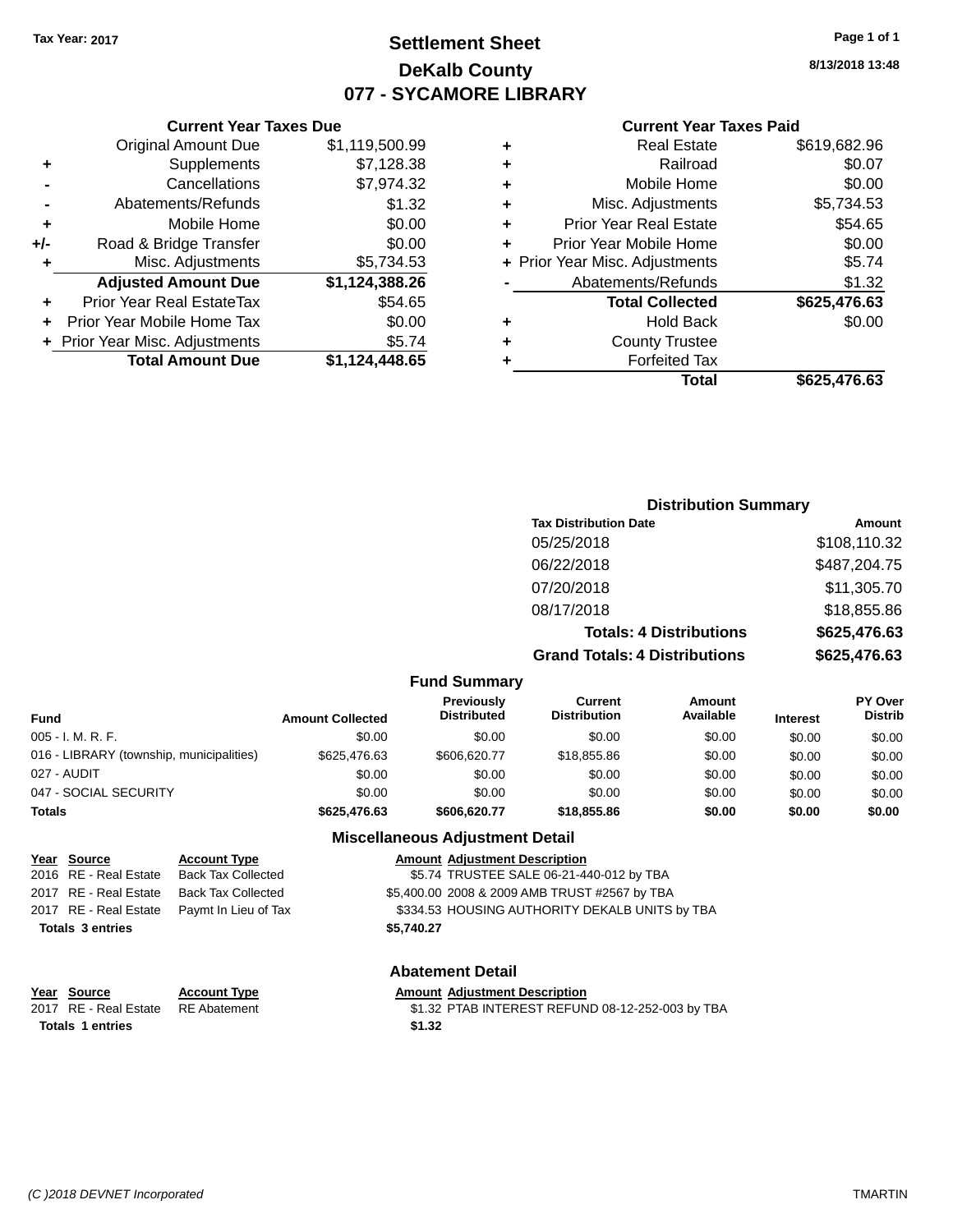### **Settlement Sheet Tax Year: 2017 Page 1 of 1 DeKalb County 078 - VILLAGE OF WATERMAN**

**8/13/2018 13:48**

#### **Current Year Taxes Paid**

|     | <b>Current Year Taxes Due</b>  |              |
|-----|--------------------------------|--------------|
|     | <b>Original Amount Due</b>     | \$185,613.81 |
| ٠   | Supplements                    | \$1,064.27   |
|     | Cancellations                  | \$1,166.34   |
|     | Abatements/Refunds             | \$0.03       |
| ٠   | Mobile Home                    | \$0.00       |
| +/- | Road & Bridge Transfer         | \$19,301.58  |
| ٠   | Misc. Adjustments              | \$0.00       |
|     | <b>Adjusted Amount Due</b>     | \$204,813.29 |
| ٠   | Prior Year Real EstateTax      | (\$35.12)    |
|     | Prior Year Mobile Home Tax     | \$0.00       |
|     | + Prior Year Misc. Adjustments | \$0.00       |
|     | <b>Total Amount Due</b>        | \$204,778.17 |
|     |                                |              |

|   | <b>Real Estate</b>             | \$129,862.91 |
|---|--------------------------------|--------------|
| ÷ | Railroad                       | \$966.71     |
| ÷ | Mobile Home                    | \$0.00       |
| ٠ | Misc. Adjustments              | \$0.00       |
| ٠ | <b>Prior Year Real Estate</b>  | (\$35.12)    |
| ٠ | Prior Year Mobile Home         | \$0.00       |
|   | + Prior Year Misc. Adjustments | \$0.00       |
|   | Abatements/Refunds             | \$0.03       |
|   | <b>Total Collected</b>         | \$130,794.47 |
| ٠ | <b>Hold Back</b>               | \$0.00       |
| ٠ | <b>County Trustee</b>          |              |
| ٠ | <b>Forfeited Tax</b>           |              |
|   | Total                          | \$130,794.47 |
|   |                                |              |

| <b>Road and Bridge Summary</b> |             |               | <b>Distribution Summary</b>    |              |
|--------------------------------|-------------|---------------|--------------------------------|--------------|
| Rd./Br. District               | Amt. Due    | Amt. Distrib. | <b>Tax Distribution Date</b>   | Amount       |
| CLINTON ROAD & BRIDGE          | \$32,178.92 | \$19.301.58   | 05/25/2018                     | \$18,371.50  |
| Totals                         | \$32,178.92 | \$19,301.58   | 06/22/2018                     | \$106,627.82 |
|                                |             |               | 07/20/2018                     | \$3,173.25   |
|                                |             |               | 08/17/2018                     | \$2,621.90   |
|                                |             |               | <b>Totals: 4 Distributions</b> | \$130,794.47 |

**Grand Totals: 4 Distributions \$130,794.47**

|                                         |                         | <b>Fund Summary</b>                     |                                       |                     |                 |                                  |
|-----------------------------------------|-------------------------|-----------------------------------------|---------------------------------------|---------------------|-----------------|----------------------------------|
| <b>Fund</b>                             | <b>Amount Collected</b> | <b>Previously</b><br><b>Distributed</b> | <b>Current</b><br><b>Distribution</b> | Amount<br>Available | <b>Interest</b> | <b>PY Over</b><br><b>Distrib</b> |
| 001 - CORPORATE                         | \$61,819.33             | \$60,566.78                             | \$1,252.55                            | \$0.00              | \$0.00          | \$0.00                           |
| 007 - ROAD AND BRIDGE                   | \$19,301.58             | \$18,938,72                             | \$362.86                              | \$0.00              | \$0.00          | \$0.00                           |
| 014 - POLICE PROTECTION                 | \$18,343.05             | \$17.971.38                             | \$371.67                              | \$0.00              | \$0.00          | \$0.00                           |
| 027 - AUDIT                             | \$9,346.68              | \$9.157.29                              | \$189.39                              | \$0.00              | \$0.00          | \$0.00                           |
| 035 - TORT JUDGEMENTS/LIABILITY<br>INS. | \$19,885.43             | \$19,482.52                             | \$402.91                              | \$0.00              | \$0.00          | \$0.00                           |
| 047 - SOCIAL SECURITY                   | \$1.824.47              | \$1,787.50                              | \$36.97                               | \$0.00              | \$0.00          | \$0.00                           |
| 073 - CHLORINATION OF SEWAGE            | \$273.93                | \$268.38                                | \$5.55                                | \$0.00              | \$0.00          | \$0.00                           |
| <b>Totals</b>                           | \$130,794.47            | \$128.172.57                            | \$2,621.90                            | \$0.00              | \$0.00          | \$0.00                           |
|                                         |                         | <b>Abatement Detail</b>                 |                                       |                     |                 |                                  |

| Year Source             | <b>Account Type</b> | <b>Amount Adiustment Description</b>             |
|-------------------------|---------------------|--------------------------------------------------|
| 2017 RE - Real Estate   | RE Abatement        | \$0.03 PTAB INTEREST REFUND 14-16-434-002 by TBA |
| <b>Totals 1 entries</b> |                     | \$0.03                                           |
|                         |                     |                                                  |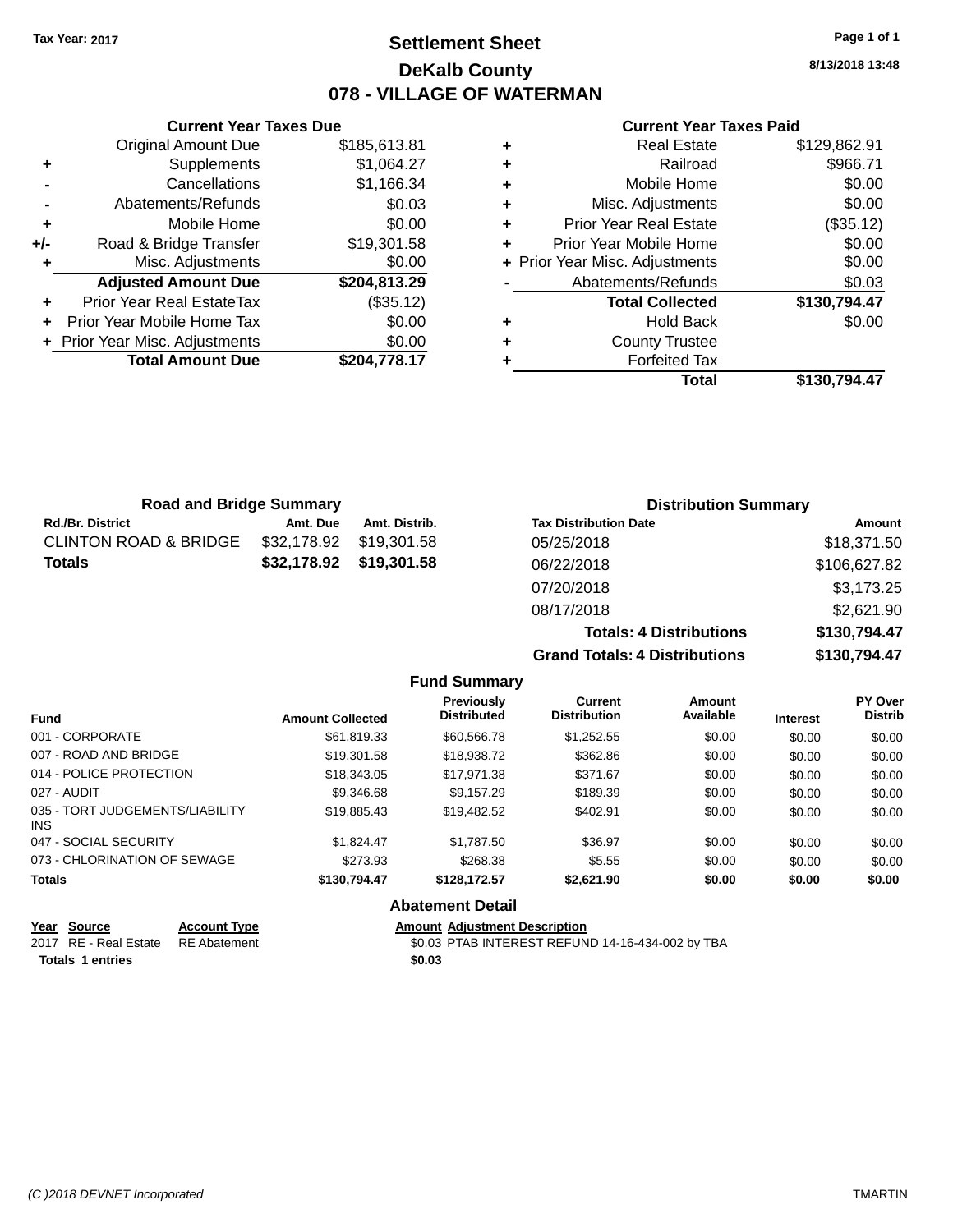### **Settlement Sheet Tax Year: 2017 Page 1 of 1 DeKalb County 079 - HINCKLEY SPEC SERV #1**

**8/13/2018 13:48**

#### **Current Year Taxes Paid**

|     | <b>Current Year Taxes Due</b>  |          |  |  |  |  |  |
|-----|--------------------------------|----------|--|--|--|--|--|
|     | <b>Original Amount Due</b>     | \$450.04 |  |  |  |  |  |
| ٠   | Supplements                    | \$0.00   |  |  |  |  |  |
|     | Cancellations                  | \$0.00   |  |  |  |  |  |
|     | Abatements/Refunds             | \$0.00   |  |  |  |  |  |
| ٠   | Mobile Home                    | \$0.00   |  |  |  |  |  |
| +/- | Road & Bridge Transfer         | \$0.00   |  |  |  |  |  |
| ٠   | Misc. Adjustments              | \$0.00   |  |  |  |  |  |
|     | <b>Adjusted Amount Due</b>     | \$450.04 |  |  |  |  |  |
| ٠   | Prior Year Real EstateTax      | \$0.00   |  |  |  |  |  |
| ÷   | Prior Year Mobile Home Tax     | \$0.00   |  |  |  |  |  |
|     | + Prior Year Misc. Adjustments | \$0.00   |  |  |  |  |  |
|     | <b>Total Amount Due</b>        | \$450.04 |  |  |  |  |  |

|   | Total                          | \$234.23 |
|---|--------------------------------|----------|
|   | <b>Forfeited Tax</b>           |          |
|   | <b>County Trustee</b>          |          |
| ٠ | <b>Hold Back</b>               | \$0.00   |
|   | <b>Total Collected</b>         | \$234.23 |
|   | Abatements/Refunds             | \$0.00   |
|   | + Prior Year Misc. Adjustments | \$0.00   |
| ٠ | Prior Year Mobile Home         | \$0.00   |
| ÷ | <b>Prior Year Real Estate</b>  | \$0.00   |
| ٠ | Misc. Adjustments              | \$0.00   |
| ٠ | Mobile Home                    | \$0.00   |
| ٠ | Railroad                       | \$0.00   |
| ٠ | <b>Real Estate</b>             | \$234.23 |
|   |                                |          |

|                            | <b>Distribution Summary</b> |                                  |                                       |                                |                 |                                  |  |
|----------------------------|-----------------------------|----------------------------------|---------------------------------------|--------------------------------|-----------------|----------------------------------|--|
|                            |                             |                                  | <b>Tax Distribution Date</b>          |                                |                 | Amount                           |  |
|                            |                             |                                  | 05/25/2018                            |                                |                 | \$18.50                          |  |
|                            |                             |                                  | 06/22/2018                            |                                |                 | \$215.73                         |  |
|                            |                             |                                  |                                       | <b>Totals: 2 Distributions</b> |                 | \$234.23                         |  |
|                            |                             |                                  | <b>Grand Totals: 2 Distributions</b>  |                                |                 | \$234.23                         |  |
|                            |                             | <b>Fund Summary</b>              |                                       |                                |                 |                                  |  |
| <b>Fund</b>                | <b>Amount Collected</b>     | Previously<br><b>Distributed</b> | <b>Current</b><br><b>Distribution</b> | Amount<br>Available            | <b>Interest</b> | <b>PY Over</b><br><b>Distrib</b> |  |
| 023 - SPECIAL SERVICE AREA | \$234.23                    | \$234.23                         | \$0.00                                | \$0.00                         | \$0.00          | \$0.00                           |  |
| <b>Totals</b>              | \$234.23                    | \$234.23                         | \$0.00                                | \$0.00                         | \$0.00          | \$0.00                           |  |
|                            |                             |                                  |                                       |                                |                 |                                  |  |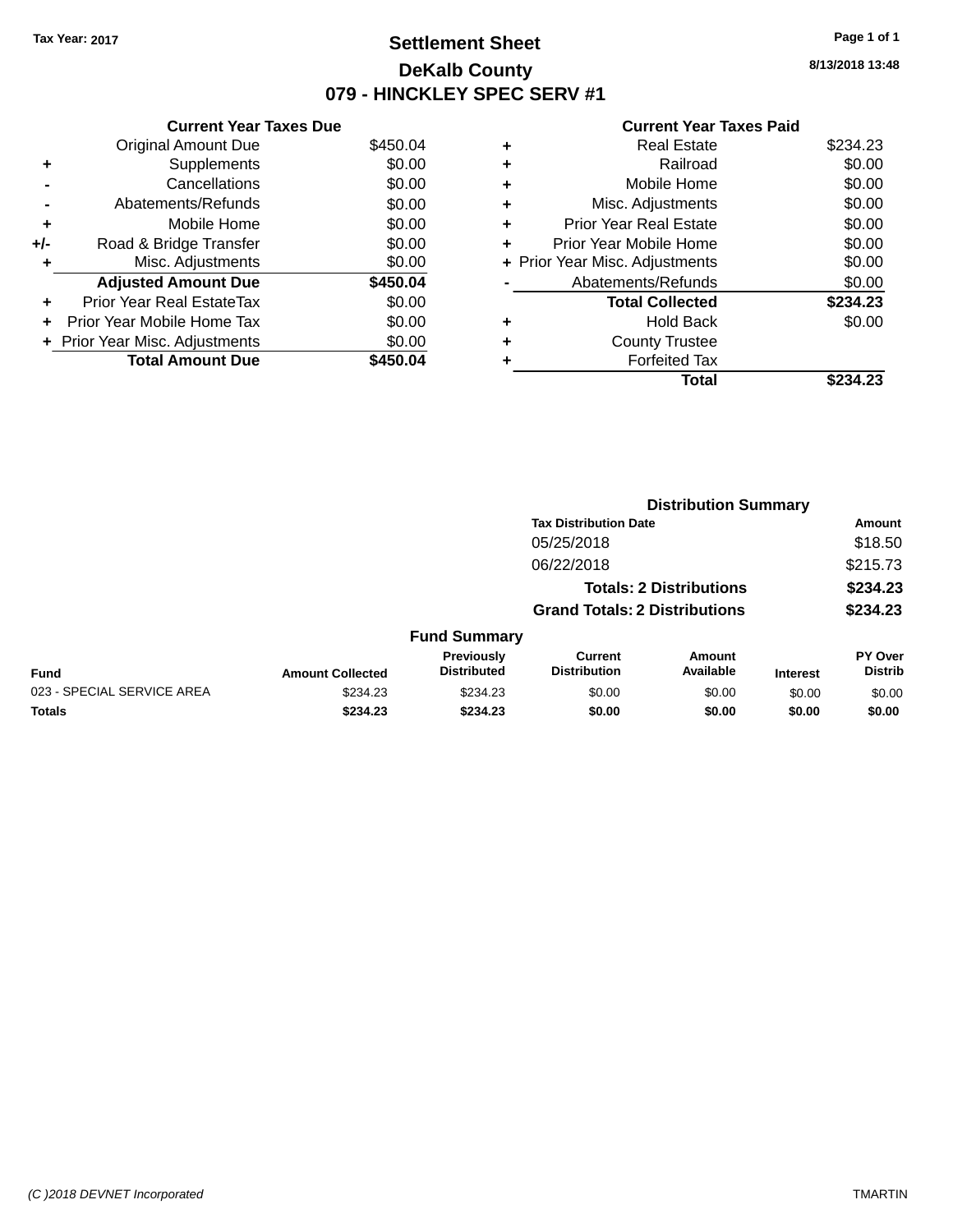### **Settlement Sheet Tax Year: 2017 Page 1 of 1 DeKalb County 080 - HINCKLEY SPEC SERV #2**

**8/13/2018 13:48**

#### **Current Year Taxes Paid**

|     | <b>Current Year Taxes Due</b>  |          |  |  |  |  |
|-----|--------------------------------|----------|--|--|--|--|
|     | <b>Original Amount Due</b>     | \$460.05 |  |  |  |  |
| ÷   | Supplements                    | \$5.20   |  |  |  |  |
|     | Cancellations                  | \$5.67   |  |  |  |  |
|     | Abatements/Refunds             | \$0.00   |  |  |  |  |
| ٠   | Mobile Home                    | \$0.00   |  |  |  |  |
| +/- | Road & Bridge Transfer         | \$0.00   |  |  |  |  |
| ٠   | Misc. Adjustments              | \$0.00   |  |  |  |  |
|     | <b>Adjusted Amount Due</b>     | \$459.58 |  |  |  |  |
| ÷   | Prior Year Real EstateTax      | \$0.00   |  |  |  |  |
| ÷   | Prior Year Mobile Home Tax     | \$0.00   |  |  |  |  |
|     | + Prior Year Misc. Adjustments | \$0.00   |  |  |  |  |
|     | <b>Total Amount Due</b>        | \$459.58 |  |  |  |  |

| ٠ | <b>Real Estate</b>             | \$245.26 |
|---|--------------------------------|----------|
| ٠ | Railroad                       | \$0.00   |
| ٠ | Mobile Home                    | \$0.00   |
| ٠ | Misc. Adjustments              | \$0.00   |
| ٠ | <b>Prior Year Real Estate</b>  | \$0.00   |
| ٠ | Prior Year Mobile Home         | \$0.00   |
|   | + Prior Year Misc. Adjustments | \$0.00   |
|   | Abatements/Refunds             | \$0.00   |
|   | <b>Total Collected</b>         | \$245.26 |
| ٠ | <b>Hold Back</b>               | \$0.00   |
| ٠ | <b>County Trustee</b>          |          |
| ٠ | <b>Forfeited Tax</b>           |          |
|   | Total                          | \$245.26 |
|   |                                |          |

|                            |                         |                                  |                                       | <b>Distribution Summary</b>    |                 |                           |
|----------------------------|-------------------------|----------------------------------|---------------------------------------|--------------------------------|-----------------|---------------------------|
|                            |                         |                                  | <b>Tax Distribution Date</b>          |                                |                 | Amount                    |
|                            |                         |                                  | 05/25/2018                            |                                |                 | \$21.14                   |
|                            |                         |                                  | 06/22/2018                            |                                |                 | \$214.06                  |
|                            |                         |                                  | 07/20/2018                            |                                |                 | \$7.16                    |
|                            |                         |                                  | 08/17/2018                            |                                |                 | \$2.90                    |
|                            |                         |                                  |                                       | <b>Totals: 4 Distributions</b> |                 | \$245.26                  |
|                            |                         |                                  | <b>Grand Totals: 4 Distributions</b>  |                                |                 | \$245.26                  |
|                            |                         | <b>Fund Summary</b>              |                                       |                                |                 |                           |
| <b>Fund</b>                | <b>Amount Collected</b> | Previously<br><b>Distributed</b> | <b>Current</b><br><b>Distribution</b> | Amount<br>Available            | <b>Interest</b> | PY Over<br><b>Distrib</b> |
| 023 - SPECIAL SERVICE AREA | \$245.26                | \$242.36                         | \$2.90                                | \$0.00                         | \$0.00          | \$0.00                    |
| Totals                     | \$245.26                | \$242.36                         | \$2.90                                | \$0.00                         | \$0.00          | \$0.00                    |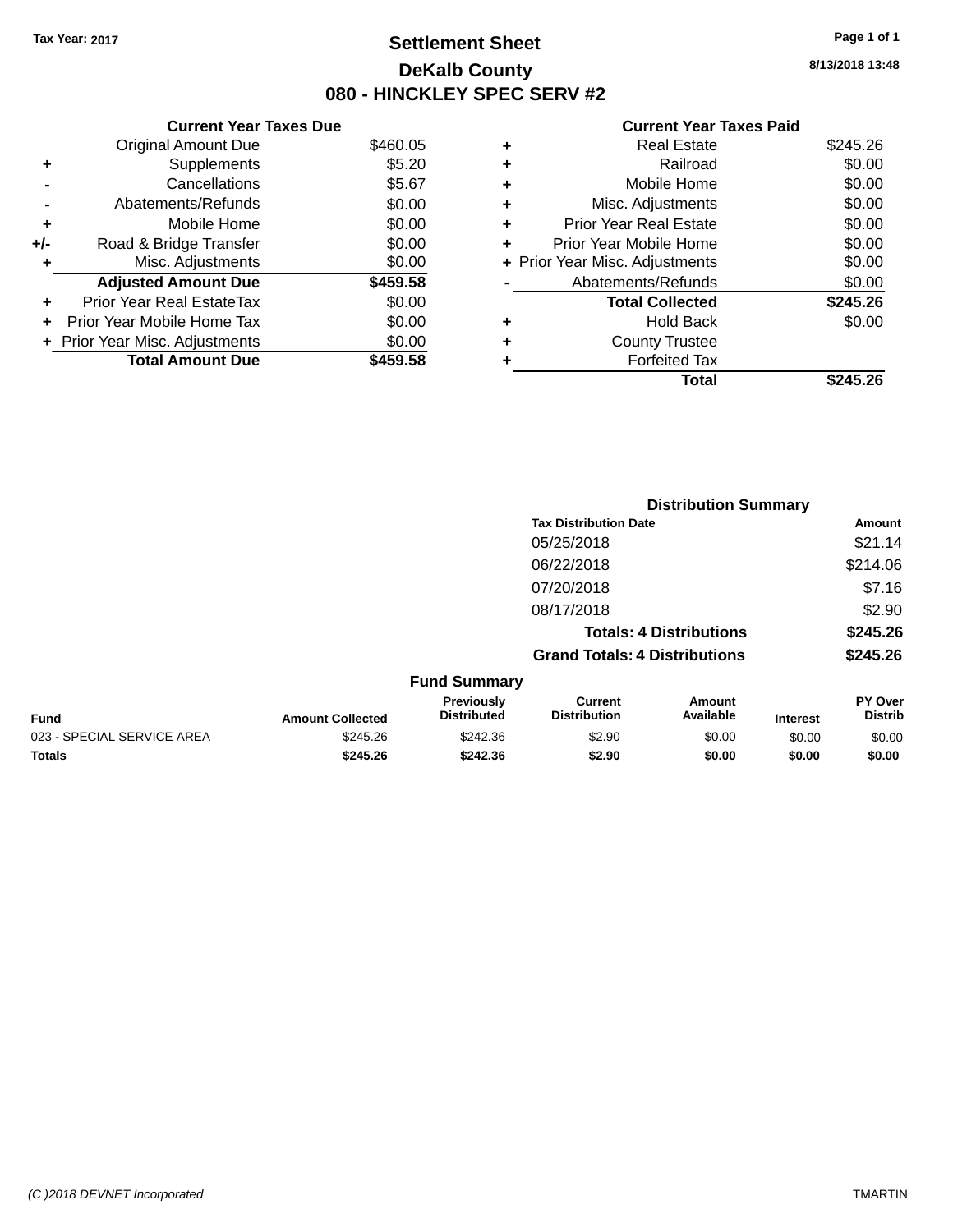### **Settlement Sheet Tax Year: 2017 Page 1 of 1 DeKalb County 083 - TOWN OF CORTLAND SBA #1**

**8/13/2018 13:48**

| <b>Current Year Taxes Paid</b> |  |  |
|--------------------------------|--|--|
|                                |  |  |

|     | <b>Current Year Taxes Due</b>  |        |
|-----|--------------------------------|--------|
|     | Original Amount Due            | \$0.00 |
| ÷   | Supplements                    | \$0.00 |
|     | Cancellations                  | \$0.00 |
|     | Abatements/Refunds             | \$0.00 |
| ٠   | Mobile Home                    | \$0.00 |
| +/- | Road & Bridge Transfer         | \$0.00 |
| ٠   | Misc. Adjustments              | \$0.00 |
|     | <b>Adjusted Amount Due</b>     | \$0.00 |
| ÷   | Prior Year Real EstateTax      | \$0.00 |
| ÷   | Prior Year Mobile Home Tax     | \$0.00 |
|     | + Prior Year Misc. Adjustments | \$0.00 |
|     | <b>Total Amount Due</b>        | \$0.00 |
|     |                                |        |

|   | <b>Real Estate</b>             | \$0.00 |
|---|--------------------------------|--------|
|   | Railroad                       | \$0.00 |
| ٠ | Mobile Home                    | \$0.00 |
| ٠ | Misc. Adjustments              | \$0.00 |
| ٠ | <b>Prior Year Real Estate</b>  | \$0.00 |
| ٠ | Prior Year Mobile Home         | \$0.00 |
|   | + Prior Year Misc. Adjustments | \$0.00 |
|   | Abatements/Refunds             | \$0.00 |
|   | <b>Total Collected</b>         | \$0.00 |
| ٠ | Hold Back                      | \$0.00 |
|   | <b>County Trustee</b>          |        |
|   | <b>Forfeited Tax</b>           |        |
|   | Total                          |        |

| <b>Fund Summary</b>      |                         |                                         |                                |                     |                 |                                  |
|--------------------------|-------------------------|-----------------------------------------|--------------------------------|---------------------|-----------------|----------------------------------|
| <b>Fund</b>              | <b>Amount Collected</b> | <b>Previously</b><br><b>Distributed</b> | Current<br><b>Distribution</b> | Amount<br>Available | <b>Interest</b> | <b>PY Over</b><br><b>Distrib</b> |
| 003 - BONDS AND INTEREST | \$0.00                  | \$0.00                                  | \$0.00                         | \$0.00              | \$0.00          | \$0.00                           |
| <b>Totals</b>            | \$0.00                  | \$0.00                                  | \$0.00                         | \$0.00              | \$0.00          | \$0.00                           |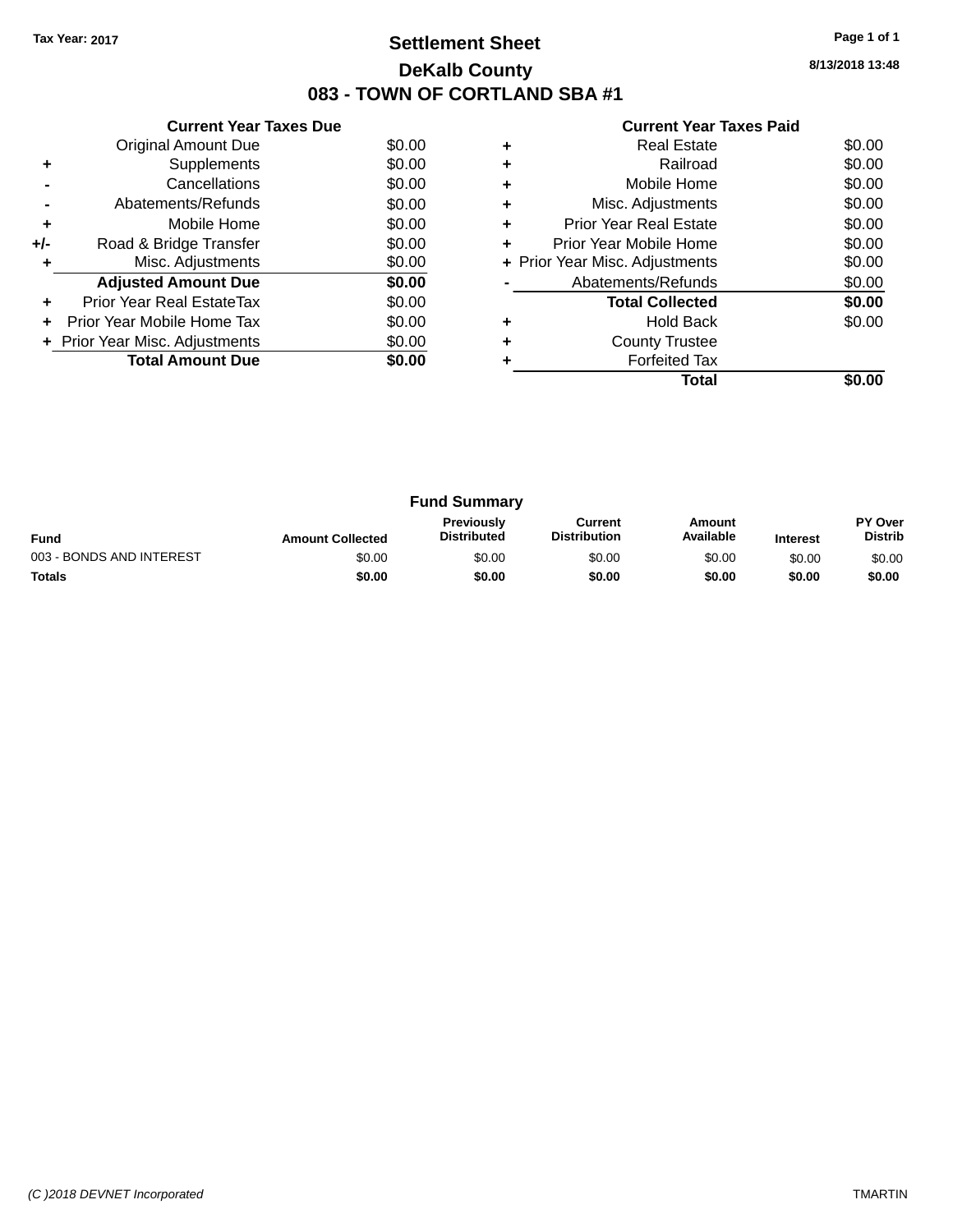### **Settlement Sheet Tax Year: 2017 Page 1 of 1 DeKalb County 085 - BURLINGTON FIRE**

**8/13/2018 13:48**

#### **Current Year Taxes Paid**

|     | <b>Current Year Taxes Due</b>  |             |
|-----|--------------------------------|-------------|
|     | <b>Original Amount Due</b>     | \$13,374.84 |
| ٠   | Supplements                    | \$0.00      |
|     | Cancellations                  | \$0.00      |
|     | Abatements/Refunds             | \$0.00      |
| ٠   | Mobile Home                    | \$0.00      |
| +/- | Road & Bridge Transfer         | \$0.00      |
| ٠   | Misc. Adjustments              | \$0.00      |
|     | <b>Adjusted Amount Due</b>     | \$13,374.84 |
| ÷   | Prior Year Real EstateTax      | \$0.00      |
| ÷   | Prior Year Mobile Home Tax     | \$0.00      |
|     | + Prior Year Misc. Adjustments | \$0.00      |
|     | <b>Total Amount Due</b>        | \$13,374.84 |
|     |                                |             |

|   | <b>Real Estate</b>             | \$7,053.75 |
|---|--------------------------------|------------|
| ٠ | Railroad                       | \$358.70   |
| ٠ | Mobile Home                    | \$0.00     |
| ٠ | Misc. Adjustments              | \$0.00     |
| ٠ | <b>Prior Year Real Estate</b>  | \$0.00     |
| ٠ | Prior Year Mobile Home         | \$0.00     |
|   | + Prior Year Misc. Adjustments | \$0.00     |
|   | Abatements/Refunds             | \$0.00     |
|   | <b>Total Collected</b>         | \$7,412.45 |
| ٠ | <b>Hold Back</b>               | \$0.00     |
| ٠ | <b>County Trustee</b>          |            |
| ٠ | <b>Forfeited Tax</b>           |            |
|   | Total                          | \$7,412.45 |
|   |                                |            |

| <b>Distribution Summary</b>          |            |  |  |  |
|--------------------------------------|------------|--|--|--|
| <b>Tax Distribution Date</b>         | Amount     |  |  |  |
| 05/25/2018                           | \$627.57   |  |  |  |
| 06/22/2018                           | \$6,784.88 |  |  |  |
| <b>Totals: 2 Distributions</b>       | \$7,412.45 |  |  |  |
| <b>Grand Totals: 2 Distributions</b> | \$7.412.45 |  |  |  |

#### **Fund Summary**

| Fund                                                | <b>Amount Collected</b> | Previously<br><b>Distributed</b> | <b>Current</b><br><b>Distribution</b> | Amount<br>Available | <b>Interest</b> | PY Over<br><b>Distrib</b> |
|-----------------------------------------------------|-------------------------|----------------------------------|---------------------------------------|---------------------|-----------------|---------------------------|
| 001 - CORPORATE                                     | \$2.984.27              | \$2.984.27                       | \$0.00                                | \$0.00              | \$0.00          | \$0.00                    |
| 035 - TORT JUDGMENTS, LIABILITY<br><b>INSURANCE</b> | \$1,144.43              | \$1.144.43                       | \$0.00                                | \$0.00              | \$0.00          | \$0.00                    |
| 047 - SOCIAL SECURITY                               | \$199.55                | \$199.55                         | \$0.00                                | \$0.00              | \$0.00          | \$0.00                    |
| 064 - AMBULANCE                                     | \$2,984.42              | \$2.984.42                       | \$0.00                                | \$0.00              | \$0.00          | \$0.00                    |
| 143 - MEDICARE                                      | \$99.78                 | \$99.78                          | \$0.00                                | \$0.00              | \$0.00          | \$0.00                    |
| <b>Totals</b>                                       | \$7,412.45              | \$7,412.45                       | \$0.00                                | \$0.00              | \$0.00          | \$0.00                    |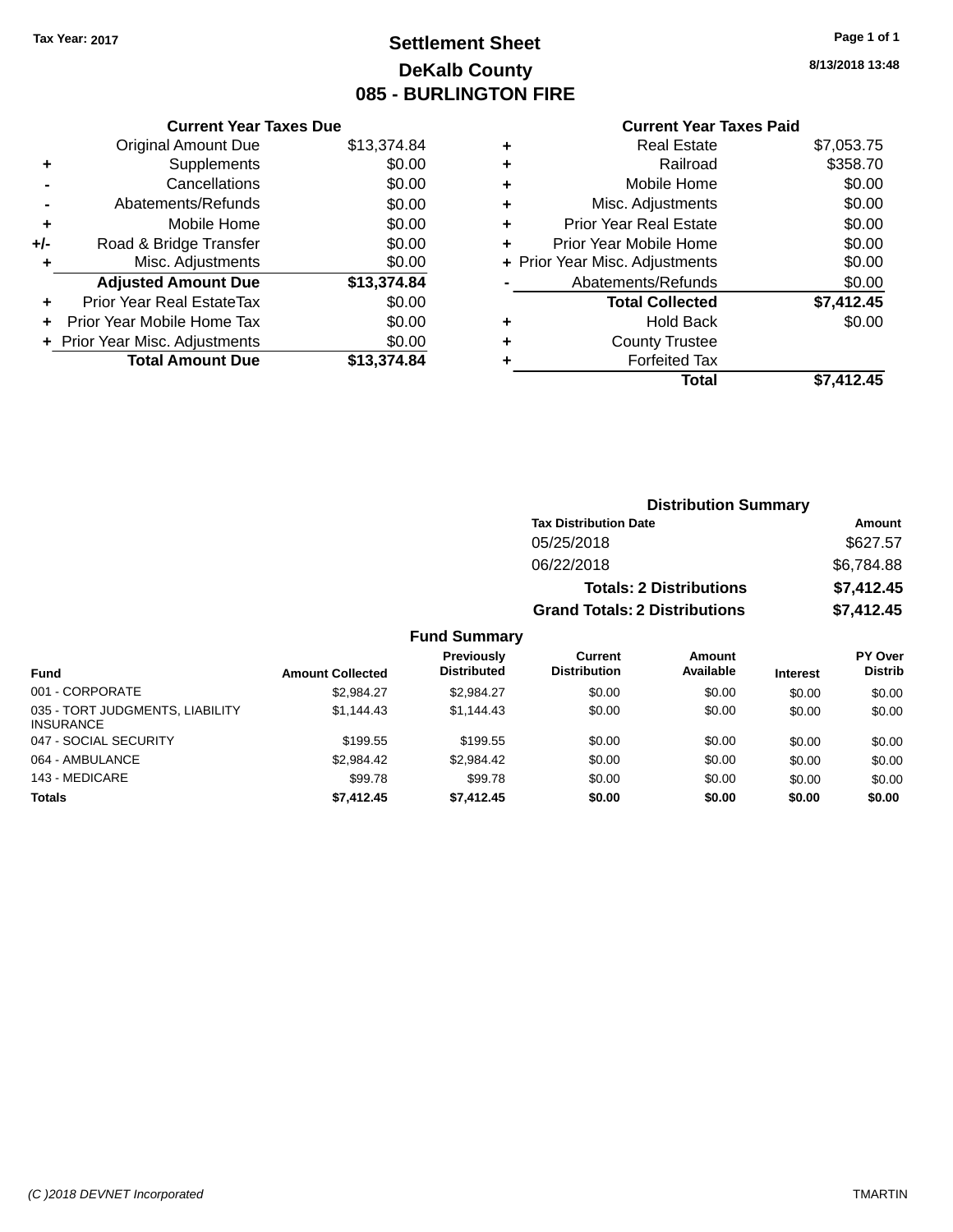### **Settlement Sheet Tax Year: 2017 Page 1 of 1 DeKalb County 086 - CORTLAND FIRE**

**8/13/2018 13:48**

| <b>Current Year Taxes Due</b> |  |  |
|-------------------------------|--|--|
|                               |  |  |

|     | <b>Original Amount Due</b>       | \$495,324.29 |
|-----|----------------------------------|--------------|
| ٠   | Supplements                      | \$1,776.54   |
|     | Cancellations                    | \$1,917.11   |
|     | Abatements/Refunds               | \$157.92     |
| ٠   | Mobile Home                      | \$0.00       |
| +/- | Road & Bridge Transfer           | \$0.00       |
| ٠   | Misc. Adjustments                | \$0.00       |
|     | <b>Adjusted Amount Due</b>       | \$495,025.80 |
| ÷   | <b>Prior Year Real EstateTax</b> | \$0.00       |
|     | Prior Year Mobile Home Tax       | \$0.00       |
|     | + Prior Year Misc. Adjustments   | \$40.14      |
|     | <b>Total Amount Due</b>          | \$495,065.94 |

**Totals 1 entries** \$157.92

#### **Current Year Taxes Paid**

|   | <b>Real Estate</b>             | \$268,212.16 |
|---|--------------------------------|--------------|
| ٠ | Railroad                       | \$2,134.78   |
| ٠ | Mobile Home                    | \$0.00       |
| ٠ | Misc. Adjustments              | \$0.00       |
| ٠ | <b>Prior Year Real Estate</b>  | \$0.00       |
| ٠ | Prior Year Mobile Home         | \$0.00       |
|   | + Prior Year Misc. Adjustments | \$40.14      |
|   | Abatements/Refunds             | \$157.92     |
|   | <b>Total Collected</b>         | \$270,229.16 |
| ٠ | Hold Back                      | \$0.00       |
| ٠ | <b>County Trustee</b>          |              |
| ٠ | <b>Forfeited Tax</b>           |              |
|   | Total                          | \$270,229.16 |

|                                                                 |                                                  |                                                 |                                                               | <b>Distribution Summary</b>    |                 |                           |
|-----------------------------------------------------------------|--------------------------------------------------|-------------------------------------------------|---------------------------------------------------------------|--------------------------------|-----------------|---------------------------|
|                                                                 |                                                  | <b>Tax Distribution Date</b>                    |                                                               |                                | <b>Amount</b>   |                           |
|                                                                 |                                                  | 05/25/2018                                      |                                                               |                                | \$30,618.15     |                           |
|                                                                 |                                                  |                                                 | 06/22/2018                                                    |                                |                 | \$229,741.98              |
|                                                                 |                                                  |                                                 | 07/20/2018                                                    |                                |                 | \$3,668.18                |
|                                                                 |                                                  |                                                 | 08/17/2018                                                    |                                |                 | \$6,200.85                |
|                                                                 |                                                  |                                                 |                                                               | <b>Totals: 4 Distributions</b> |                 | \$270,229.16              |
|                                                                 |                                                  |                                                 | <b>Grand Totals: 4 Distributions</b>                          |                                | \$270,229.16    |                           |
|                                                                 |                                                  | <b>Fund Summary</b>                             |                                                               |                                |                 |                           |
| Fund                                                            | <b>Amount Collected</b>                          | Previously<br><b>Distributed</b>                | <b>Current</b><br><b>Distribution</b>                         | Amount<br>Available            | <b>Interest</b> | PY Over<br><b>Distrib</b> |
| 001 - CORPORATE                                                 | \$126,810.17                                     | \$123,900.30                                    | \$2,909.87                                                    | \$0.00                         | \$0.00          | \$0.00                    |
| 064 - AMBULANCE                                                 | \$143,418.99                                     | \$140,128.01                                    | \$3,290.98                                                    | \$0.00                         | \$0.00          | \$0.00                    |
| <b>Totals</b>                                                   | \$270,229.16                                     | \$264,028.31                                    | \$6,200.85                                                    | \$0.00                         | \$0.00          | \$0.00                    |
|                                                                 |                                                  | <b>Miscellaneous Adjustment Detail</b>          |                                                               |                                |                 |                           |
| Year Source<br>2016 RE - Real Estate<br><b>Totals 1 entries</b> | <b>Account Type</b><br><b>Back Tax Collected</b> | <b>Amount Adjustment Description</b><br>\$40.14 | \$40.14 RESOURCE BANK TR 1244 REDEMPTION 09-29-254-046 by TBA |                                |                 |                           |
|                                                                 |                                                  |                                                 |                                                               |                                |                 |                           |
|                                                                 |                                                  | <b>Abatement Detail</b>                         |                                                               |                                |                 |                           |
| Year Source<br>2017 RE - Real Estate                            | <b>Account Type</b><br><b>RE</b> Abatement       | <b>Amount Adjustment Description</b>            | \$157.92 SIE COURT ORDER 14TX38 09-33-100-009 by TBA          |                                |                 |                           |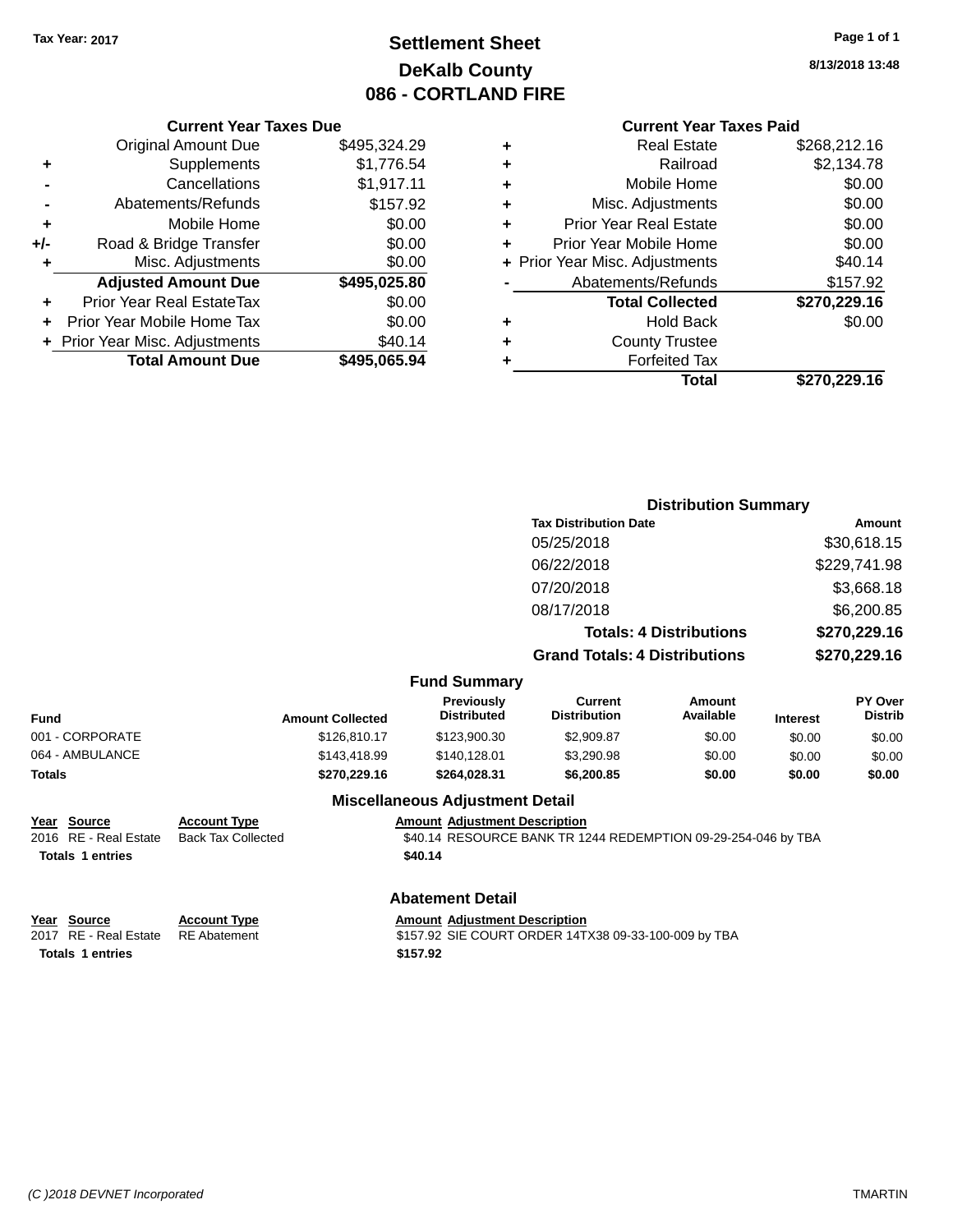### **Settlement Sheet Tax Year: 2017 Page 1 of 1 DeKalb County 087 - DE KALB FIRE**

**8/13/2018 13:48**

|     | <b>Current Year Taxes Due</b>  |              |
|-----|--------------------------------|--------------|
|     | <b>Original Amount Due</b>     | \$139,204.29 |
| ٠   | Supplements                    | \$609.30     |
|     | Cancellations                  | \$882.80     |
|     | Abatements/Refunds             | \$0.55       |
| ٠   | Mobile Home                    | \$0.00       |
| +/- | Road & Bridge Transfer         | \$0.00       |
|     | Misc. Adjustments              | \$0.00       |
|     | <b>Adjusted Amount Due</b>     | \$138,930.24 |
|     | Prior Year Real EstateTax      | (\$10.59)    |
| ÷   | Prior Year Mobile Home Tax     | \$0.00       |
|     | + Prior Year Misc. Adjustments | \$0.00       |
|     | <b>Total Amount Due</b>        | \$138,919.65 |
|     |                                |              |

# **Current Year Taxes Paid**

|   | <b>Real Estate</b>             | \$80,824.56 |
|---|--------------------------------|-------------|
| ٠ | Railroad                       | \$2,056.68  |
| ٠ | Mobile Home                    | \$0.00      |
| ٠ | Misc. Adjustments              | \$0.00      |
| ٠ | <b>Prior Year Real Estate</b>  | (\$10.59)   |
| ٠ | Prior Year Mobile Home         | \$0.00      |
|   | + Prior Year Misc. Adjustments | \$0.00      |
|   | Abatements/Refunds             | \$0.55      |
|   | <b>Total Collected</b>         | \$82,870.10 |
|   | <b>Hold Back</b>               | \$0.00      |
| ٠ | <b>County Trustee</b>          |             |
|   | <b>Forfeited Tax</b>           |             |
|   | Total                          | \$82,870.10 |
|   |                                |             |

|                                                                 |                     |                         |                                      | <b>Distribution Summary</b>           |                                |                 |                           |
|-----------------------------------------------------------------|---------------------|-------------------------|--------------------------------------|---------------------------------------|--------------------------------|-----------------|---------------------------|
|                                                                 |                     |                         |                                      | <b>Tax Distribution Date</b>          |                                | Amount          |                           |
|                                                                 |                     |                         |                                      | 05/25/2018                            |                                |                 | \$13,848.12               |
|                                                                 |                     |                         |                                      | 06/22/2018                            |                                |                 | \$65,161.42               |
|                                                                 |                     |                         |                                      | 07/20/2018                            |                                |                 | \$1,044.15                |
|                                                                 |                     |                         |                                      | 08/17/2018                            |                                |                 | \$2,816.41                |
|                                                                 |                     |                         |                                      |                                       | <b>Totals: 4 Distributions</b> |                 | \$82,870.10               |
|                                                                 |                     |                         |                                      | <b>Grand Totals: 4 Distributions</b>  |                                |                 | \$82,870.10               |
|                                                                 |                     |                         | <b>Fund Summary</b>                  |                                       |                                |                 |                           |
| <b>Fund</b>                                                     |                     | <b>Amount Collected</b> | Previously<br><b>Distributed</b>     | <b>Current</b><br><b>Distribution</b> | <b>Amount</b><br>Available     | <b>Interest</b> | PY Over<br><b>Distrib</b> |
| 001 - CORPORATE                                                 |                     | \$82,870.10             | \$80,053.69                          | \$2,816.41                            | \$0.00                         | \$0.00          | \$0.00                    |
| <b>Totals</b>                                                   |                     | \$82,870.10             | \$80,053.69                          | \$2,816.41                            | \$0.00                         | \$0.00          | \$0.00                    |
|                                                                 |                     |                         | <b>Abatement Detail</b>              |                                       |                                |                 |                           |
| Year Source<br>$\sim$ $\sim$ $\sim$ $\sim$ $\sim$ $\sim$ $\sim$ | <b>Account Type</b> |                         | <b>Amount Adjustment Description</b> |                                       |                                |                 |                           |

**Totals \$0.55 2 entries**

2016 RE - Real Estate RE Abatement \$0.41 PTAB INTEREST REFUND 08-29-200-003 by TBA

2016 RE - Real Estate RE Abatement \$0.14 PTAB INTEREST REFUND 08-29-200-003 by TBA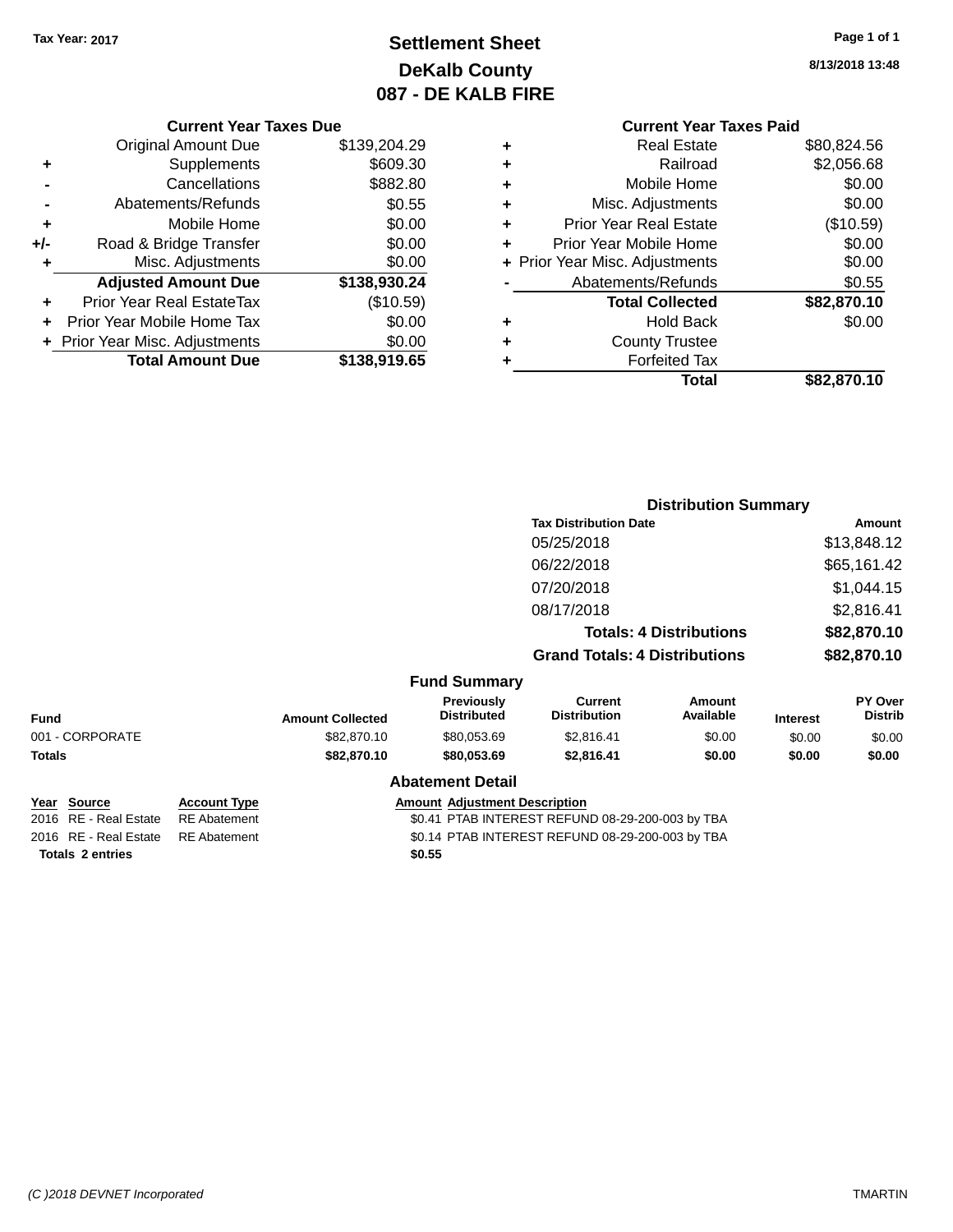### **Settlement Sheet Tax Year: 2017 Page 1 of 1 DeKalb County 088 - EARLVILLE FIRE**

**8/13/2018 13:48**

# **Current Year Taxes Paid**

|     | <b>Current Year Taxes Due</b>  |            |
|-----|--------------------------------|------------|
|     | <b>Original Amount Due</b>     | \$4,598.69 |
| ٠   | Supplements                    | \$0.00     |
|     | Cancellations                  | \$0.00     |
|     | Abatements/Refunds             | \$0.00     |
| ٠   | Mobile Home                    | \$0.00     |
| +/- | Road & Bridge Transfer         | \$0.00     |
| ٠   | Misc. Adjustments              | \$0.00     |
|     | <b>Adjusted Amount Due</b>     | \$4,598.69 |
| ÷   | Prior Year Real EstateTax      | \$0.00     |
|     | Prior Year Mobile Home Tax     | \$0.00     |
|     | + Prior Year Misc. Adjustments | \$0.00     |
|     | <b>Total Amount Due</b>        | \$4.598.69 |

|   | <b>Real Estate</b>             | \$2,598.27 |
|---|--------------------------------|------------|
| ٠ | Railroad                       | \$201.99   |
| ٠ | Mobile Home                    | \$0.00     |
| ٠ | Misc. Adjustments              | \$0.00     |
| ٠ | <b>Prior Year Real Estate</b>  | \$0.00     |
| ÷ | Prior Year Mobile Home         | \$0.00     |
|   | + Prior Year Misc. Adjustments | \$0.00     |
|   | Abatements/Refunds             | \$0.00     |
|   | <b>Total Collected</b>         | \$2,800.26 |
| ٠ | <b>Hold Back</b>               | \$0.00     |
| ٠ | <b>County Trustee</b>          |            |
| ٠ | <b>Forfeited Tax</b>           |            |
|   | Total                          | \$2,800.26 |
|   |                                |            |

|              |                                         |                                      | <b>Distribution Summary</b>    |                 |                                  |  |
|--------------|-----------------------------------------|--------------------------------------|--------------------------------|-----------------|----------------------------------|--|
|              |                                         | <b>Tax Distribution Date</b>         |                                |                 | Amount                           |  |
|              |                                         | 05/25/2018                           |                                |                 | \$612.70                         |  |
|              |                                         | 06/22/2018                           |                                |                 | \$2,133.22                       |  |
|              |                                         | 07/20/2018                           |                                |                 | \$54.34                          |  |
|              |                                         |                                      | <b>Totals: 3 Distributions</b> |                 | \$2,800.26                       |  |
|              |                                         | <b>Grand Totals: 3 Distributions</b> |                                |                 | \$2,800.26                       |  |
|              | <b>Fund Summary</b>                     |                                      |                                |                 |                                  |  |
| าt Collected | <b>Previously</b><br><b>Distributed</b> | Current<br><b>Distribution</b>       | Amount<br>Available            | <b>Interest</b> | <b>PY Over</b><br><b>Distrib</b> |  |

| Fund            | <b>Amount Collected</b> | <b>Previously</b><br>Distributed | Current<br><b>Distribution</b> | Amount<br>Available | <b>Interest</b> | <b>PY Over</b><br><b>Distrib</b> |
|-----------------|-------------------------|----------------------------------|--------------------------------|---------------------|-----------------|----------------------------------|
| 001 - CORPORATE | \$1.488.34              | \$1,488.34                       | \$0.00                         | \$0.00              | \$0.00          | \$0.00                           |
| 064 - AMBULANCE | \$1.311.92              | \$1.311.92                       | \$0.00                         | \$0.00              | \$0.00          | \$0.00                           |
| <b>Totals</b>   | \$2,800.26              | \$2,800.26                       | \$0.00                         | \$0.00              | \$0.00          | \$0.00                           |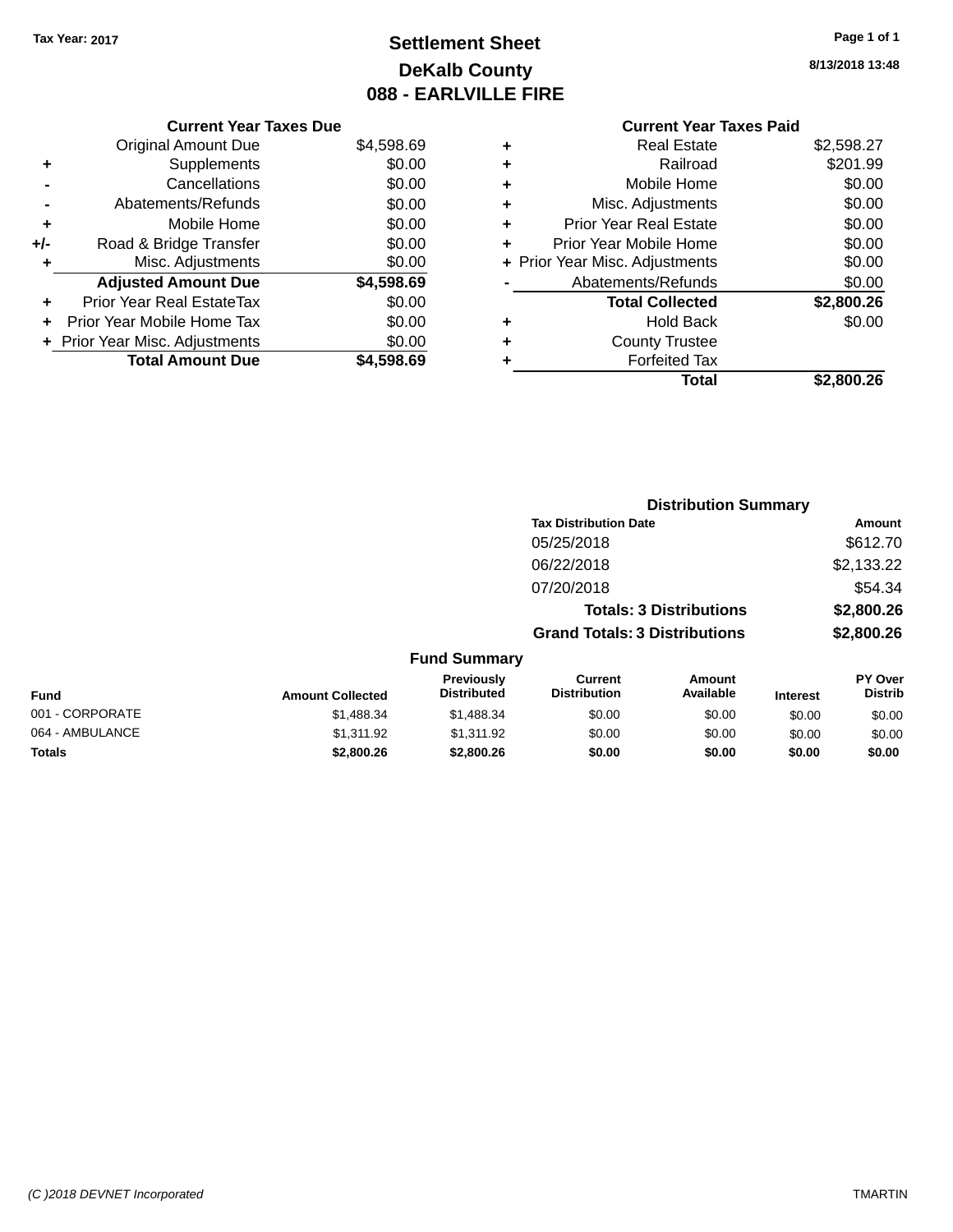### **Settlement Sheet Tax Year: 2017 Page 1 of 1 DeKalb County 089 - GENOA-KINGSTON FIRE**

**8/13/2018 13:48**

#### **Current Year Taxes Paid**

| <b>Current Year Taxes Due</b> |              |   | <b>Current Year Taxes Paid</b> |              |  |  |
|-------------------------------|--------------|---|--------------------------------|--------------|--|--|
| ıl Amount Due                 | \$986,539.77 | ٠ | <b>Real Estate</b>             | \$553,915.35 |  |  |
| Supplements                   | \$16,661.62  | ٠ | Railroad                       | \$4,710.97   |  |  |
| Cancellations                 | \$20,233.87  | ÷ | Mobile Home                    | \$0.00       |  |  |
| าents/Refunds                 | \$0.00       | ٠ | Misc. Adjustments              | \$0.00       |  |  |
| Mobile Home                   | \$0.00       | ÷ | <b>Prior Year Real Estate</b>  | \$0.00       |  |  |
| ridge Transfer                | \$0.00       | ÷ | Prior Year Mobile Home         | \$0.00       |  |  |
| . Adjustments                 | \$0.00       |   | + Prior Year Misc. Adjustments | \$68.60      |  |  |
| <b>Amount Due</b>             | \$982,967.52 |   | Abatements/Refunds             | \$0.00       |  |  |
| leal EstateTax≀               | \$0.00       |   | <b>Total Collected</b>         | \$558,694.92 |  |  |
| bile Home Tax                 | \$0.00       | ÷ | <b>Hold Back</b>               | \$0.00       |  |  |
| . Adjustments                 | \$68.60      | ٠ | <b>County Trustee</b>          |              |  |  |
| <b>Amount Due</b>             | \$983,036.12 |   | <b>Forfeited Tax</b>           |              |  |  |
|                               |              |   | <b>Total</b>                   | \$558,694.92 |  |  |

|                      | <b>Total Amount Due</b>          | \$983,036.12 |
|----------------------|----------------------------------|--------------|
|                      | + Prior Year Misc. Adjustments   | \$68.60      |
|                      | Prior Year Mobile Home Tax       | \$0.00       |
| ٠                    | <b>Prior Year Real EstateTax</b> | \$0.00       |
|                      | <b>Adjusted Amount Due</b>       | \$982,967.52 |
| $\ddot{\phantom{1}}$ | Misc. Adjustments                | \$0.00       |
| +/-                  | Road & Bridge Transfer           | \$0.00       |
| ٠                    | Mobile Home                      | \$0.00       |
|                      | Abatements/Refunds               | \$0.00       |
|                      | Cancellations                    | \$20,233.87  |
| ٠                    | Supplements                      | \$16,661.62  |

**Original Amount Due** 

#### **Distribution Summary**

| <b>Tax Distribution Date</b>         | Amount       |
|--------------------------------------|--------------|
| 05/25/2018                           | \$100,592.03 |
| 06/22/2018                           | \$432,300.24 |
| 07/20/2018                           | \$10,282.73  |
| 08/17/2018                           | \$15,519.92  |
| <b>Totals: 4 Distributions</b>       | \$558,694.92 |
| <b>Grand Totals: 4 Distributions</b> | \$558,694.92 |

#### **Fund Summary**

| Fund                                   | <b>Amount Collected</b> | <b>Previously</b><br><b>Distributed</b> | Current<br><b>Distribution</b> | Amount<br>Available | <b>Interest</b> | <b>PY Over</b><br><b>Distrib</b> |
|----------------------------------------|-------------------------|-----------------------------------------|--------------------------------|---------------------|-----------------|----------------------------------|
| 001 - CORPORATE                        | \$131,282.13            | \$127.635.27                            | \$3.646.86                     | \$0.00              | \$0.00          | \$0.00                           |
| 035 - TORT JUDGEMENTS/LIABILITY<br>INS | \$111,743,46            | \$108.639.35                            | \$3.104.11                     | \$0.00              | \$0.00          | \$0.00                           |
| 064 - AMBULANCE                        | \$315,669.33            | \$306,900.38                            | \$8.768.95                     | \$0.00              | \$0.00          | \$0.00                           |
| Totals                                 | \$558,694.92            | \$543.175.00                            | \$15,519.92                    | \$0.00              | \$0.00          | \$0.00                           |

#### **Miscellaneous Adjustment Detail**

**Totals \$68.60 1 entries**

**Year Source Account Type Amount Adjustment Description** \$68.60 MATHESON REDEMPTION 02-22-402-003 by TBA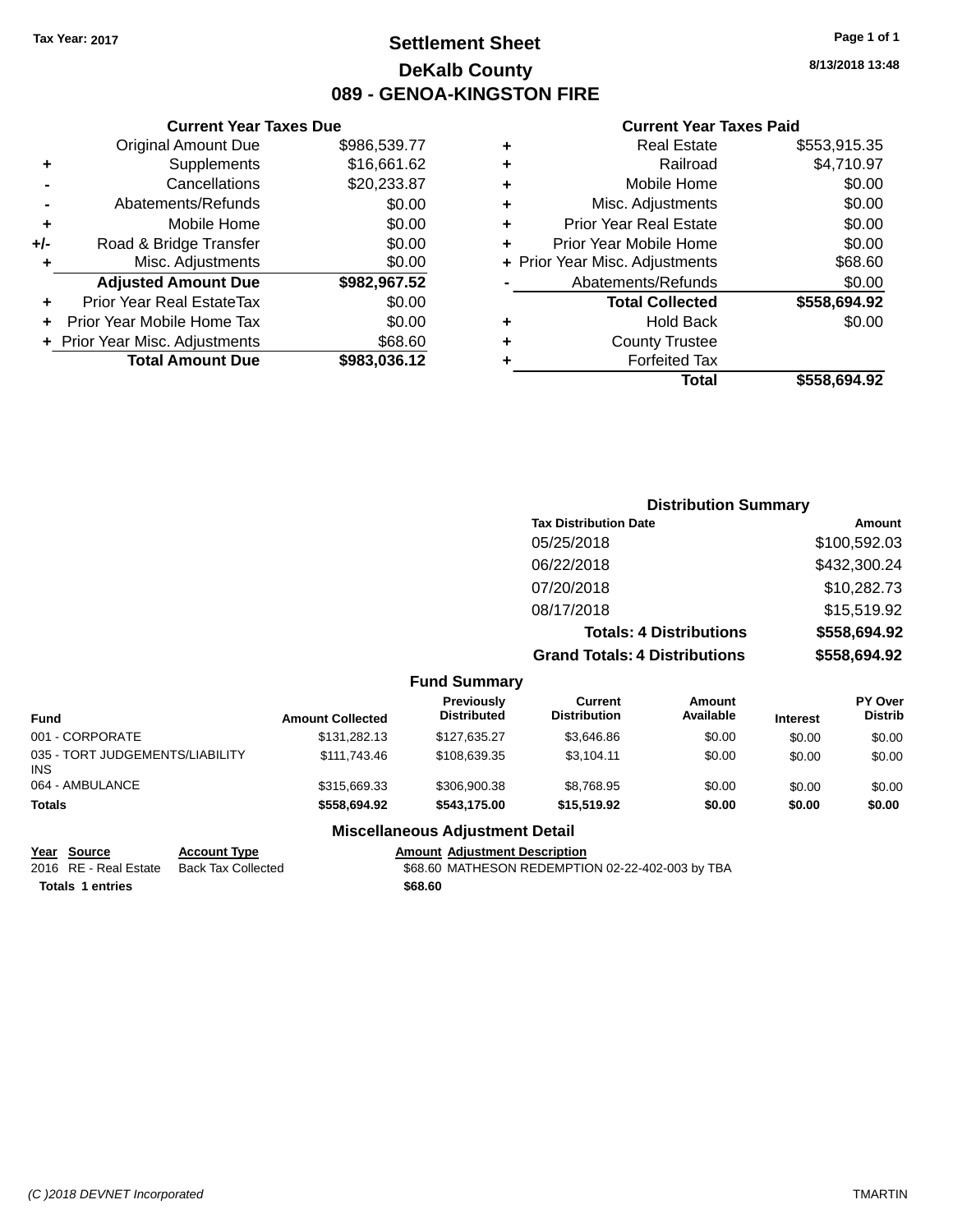### **Settlement Sheet Tax Year: 2017 Page 1 of 1 DeKalb County 090 - HAMPSHIRE FIRE**

**8/13/2018 13:48**

## **Current Year Taxes Paid**

|     | <b>Current Year Taxes Due</b>  |             |
|-----|--------------------------------|-------------|
|     | <b>Original Amount Due</b>     | \$24,872.70 |
| ٠   | Supplements                    | \$0.00      |
|     | Cancellations                  | \$0.00      |
|     | Abatements/Refunds             | \$0.00      |
| ٠   | Mobile Home                    | \$0.00      |
| +/- | Road & Bridge Transfer         | \$0.00      |
| ٠   | Misc. Adjustments              | \$0.00      |
|     | <b>Adjusted Amount Due</b>     | \$24,872.70 |
| ٠   | Prior Year Real EstateTax      | \$0.00      |
|     | Prior Year Mobile Home Tax     | \$0.00      |
|     | + Prior Year Misc. Adjustments | \$0.00      |
|     | <b>Total Amount Due</b>        | \$24,872.70 |
|     |                                |             |

|   | <b>Real Estate</b>             | \$15,764.46 |
|---|--------------------------------|-------------|
| ٠ | Railroad                       | \$257.34    |
| ٠ | Mobile Home                    | \$0.00      |
| ٠ | Misc. Adjustments              | \$0.00      |
| ٠ | <b>Prior Year Real Estate</b>  | \$0.00      |
| ÷ | Prior Year Mobile Home         | \$0.00      |
|   | + Prior Year Misc. Adjustments | \$0.00      |
|   | Abatements/Refunds             | \$0.00      |
|   | <b>Total Collected</b>         | \$16,021.80 |
| ٠ | <b>Hold Back</b>               | \$0.00      |
| ٠ | <b>County Trustee</b>          |             |
| ٠ | <b>Forfeited Tax</b>           |             |
|   | Total                          | \$16,021.80 |
|   |                                |             |

|                     | <b>Distribution Summary</b>          |             |
|---------------------|--------------------------------------|-------------|
|                     | <b>Tax Distribution Date</b>         | Amount      |
|                     | 05/25/2018                           | \$4,606.10  |
|                     | 06/22/2018                           | \$10,662.00 |
|                     | 07/20/2018                           | \$324.44    |
|                     | 08/17/2018                           | \$429.26    |
|                     | <b>Totals: 4 Distributions</b>       | \$16,021.80 |
|                     | <b>Grand Totals: 4 Distributions</b> | \$16,021.80 |
| <b>Fund Summary</b> |                                      |             |

| <b>Fund</b>                 | <b>Amount Collected</b> | Previously<br><b>Distributed</b> | Current<br><b>Distribution</b> | Amount<br>Available | <b>Interest</b> | <b>PY Over</b><br><b>Distrib</b> |
|-----------------------------|-------------------------|----------------------------------|--------------------------------|---------------------|-----------------|----------------------------------|
| 001 - CORPORATE             | \$7.870.17              | \$7.659.31                       | \$210.86                       | \$0.00              | \$0.00          | \$0.00                           |
| 013 - FIREFIGHTER'S PENSION | \$281.43                | \$273.89                         | \$7.54                         | \$0.00              | \$0.00          | \$0.00                           |
| 064 - AMBULANCE             | \$7,870,20              | \$7.659.34                       | \$210.86                       | \$0.00              | \$0.00          | \$0.00                           |
| <b>Totals</b>               | \$16,021.80             | \$15.592.54                      | \$429.26                       | \$0.00              | \$0.00          | \$0.00                           |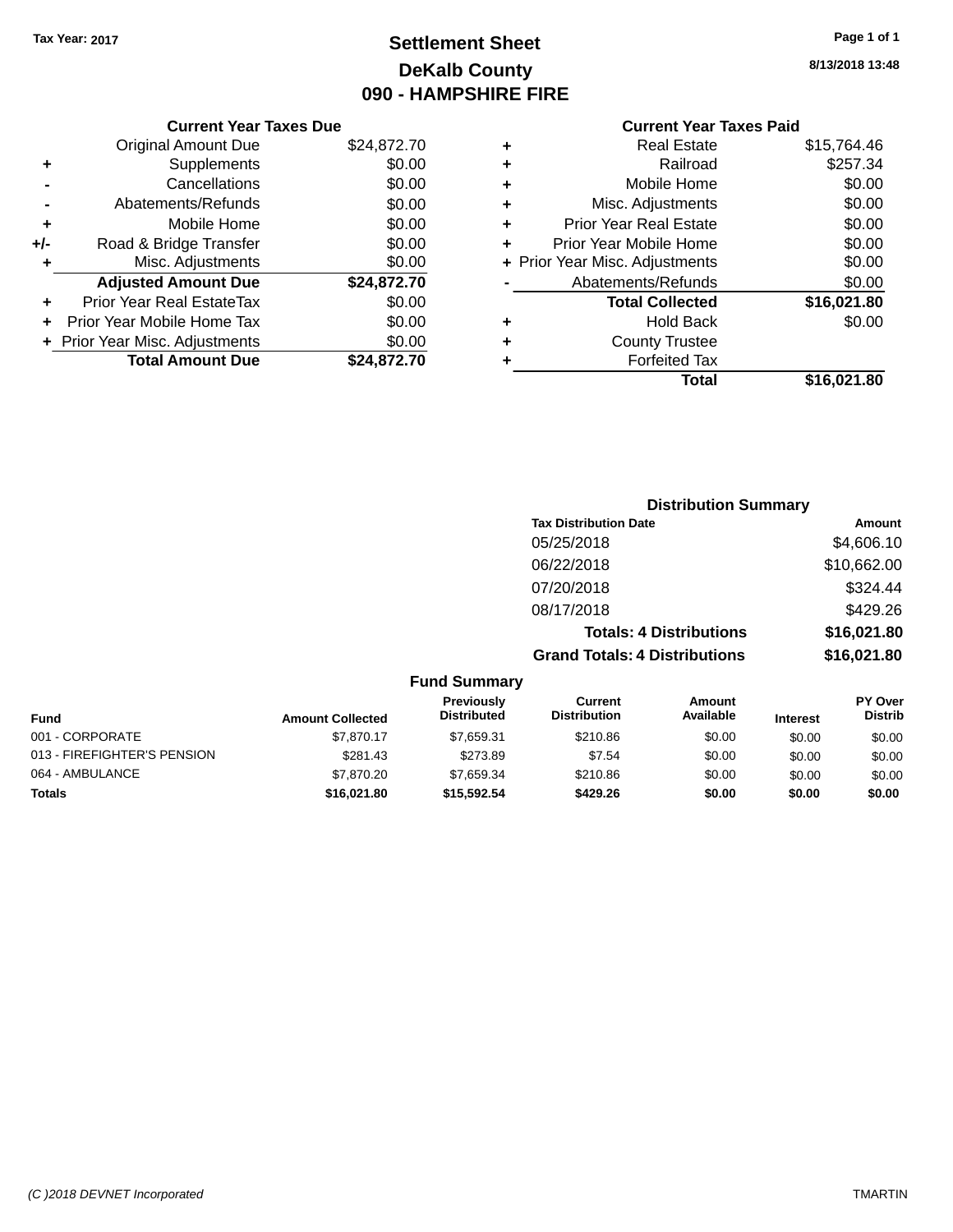### **Settlement Sheet Tax Year: 2017 Page 1 of 1 DeKalb County 091 - HINCKLEY FIRE**

**8/13/2018 13:48**

|     | <b>Current Year Taxes Due</b>  |              |  |  |
|-----|--------------------------------|--------------|--|--|
|     | <b>Original Amount Due</b>     | \$402,232.01 |  |  |
| ٠   | Supplements                    | \$2,535.21   |  |  |
|     | Cancellations                  | \$2,779.83   |  |  |
|     | Abatements/Refunds             | \$0.00       |  |  |
| ٠   | Mobile Home                    | \$0.00       |  |  |
| +/- | Road & Bridge Transfer         | \$0.00       |  |  |
| ٠   | Misc. Adjustments              | \$47.72      |  |  |
|     | <b>Adjusted Amount Due</b>     | \$402,035.11 |  |  |
| ٠   | Prior Year Real EstateTax      | \$0.00       |  |  |
|     | Prior Year Mobile Home Tax     | \$0.00       |  |  |
|     | + Prior Year Misc. Adjustments | \$0.00       |  |  |
|     | <b>Total Amount Due</b>        | \$402,035.11 |  |  |
|     |                                |              |  |  |

# **Current Year Taxes Paid**

|   | <b>Real Estate</b>             | \$229,941.59 |
|---|--------------------------------|--------------|
| ٠ | Railroad                       | \$2,654.97   |
| ٠ | Mobile Home                    | \$0.00       |
| ٠ | Misc. Adjustments              | \$47.72      |
| ÷ | <b>Prior Year Real Estate</b>  | \$0.00       |
| ٠ | Prior Year Mobile Home         | \$0.00       |
|   | + Prior Year Misc. Adjustments | \$0.00       |
|   | Abatements/Refunds             | \$0.00       |
|   | <b>Total Collected</b>         | \$232,644.28 |
| ٠ | <b>Hold Back</b>               | \$0.00       |
| ٠ | <b>County Trustee</b>          |              |
|   | <b>Forfeited Tax</b>           |              |
|   | Total                          | \$232,644.28 |
|   |                                |              |

|                             |                         |                                         |                                      | <b>Distribution Summary</b>    |                 |                                  |
|-----------------------------|-------------------------|-----------------------------------------|--------------------------------------|--------------------------------|-----------------|----------------------------------|
|                             |                         |                                         | <b>Tax Distribution Date</b>         |                                |                 | Amount                           |
|                             |                         |                                         | 05/25/2018                           |                                |                 | \$37,054.83                      |
|                             |                         |                                         | 06/22/2018                           |                                |                 | \$186,206.30                     |
|                             |                         |                                         | 07/20/2018                           |                                |                 | \$4,200.01                       |
|                             |                         |                                         | 08/17/2018                           |                                |                 | \$5,183.14                       |
|                             |                         |                                         |                                      | <b>Totals: 4 Distributions</b> |                 | \$232,644.28                     |
|                             |                         |                                         | <b>Grand Totals: 4 Distributions</b> |                                |                 | \$232,644.28                     |
|                             |                         | <b>Fund Summary</b>                     |                                      |                                |                 |                                  |
| <b>Fund</b>                 | <b>Amount Collected</b> | <b>Previously</b><br><b>Distributed</b> | Current<br><b>Distribution</b>       | Amount<br>Available            | <b>Interest</b> | <b>PY Over</b><br><b>Distrib</b> |
| 001 - CORPORATE             | \$141,366.07            | \$138,216.54                            | \$3,149.53                           | \$0.00                         | \$0.00          | \$0.00                           |
| 013 - FIREFIGHTER'S PENSION | \$4,429.08              | \$4,330.41                              | \$98.67                              | \$0.00                         | \$0.00          | \$0.00                           |
| 064 - AMBULANCE             | \$86,849.13             | \$84,914.19                             | \$1,934.94                           | \$0.00                         | \$0.00          | \$0.00                           |

#### **Miscellaneous Adjustment Detail**

064 - AMBULANCE 6 60.00 \$86,849.13 \$86,849.13 \$84,914.19 \$1,934.94 \$0.00 \$0.00 \$0.00 \$0.00 **Totals \$232,644.28 \$227,461.14 \$5,183.14 \$0.00 \$0.00 \$0.00**

| ear | Source |  |
|-----|--------|--|
|     |        |  |

**Totals 1 entries** \$47.72

**Year Source Account Type Amount Adjustment Description**<br>2017 RE - Real Estate Paymt In Lieu of Tax **AMOUSING AUTHORITY** \$47.72 HOUSING AUTHORITY SUNSET VIEW APTS. by TBA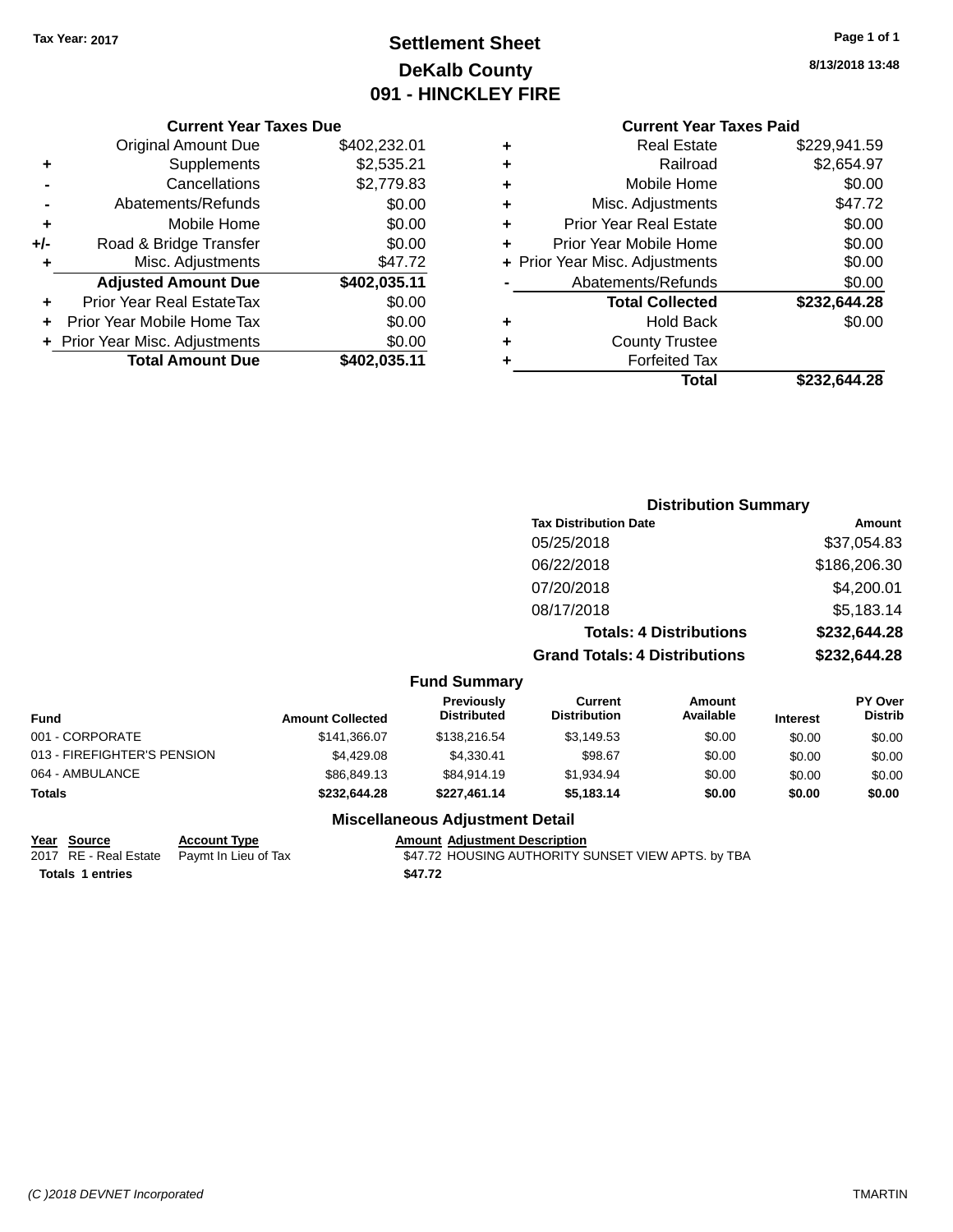### **Settlement Sheet Tax Year: 2017 Page 1 of 1 DeKalb County 092 - KIRKLAND FIRE**

**8/13/2018 13:48**

### **Current Year Taxes Paid**

| ٠ | <b>Real Estate</b>             | \$202,365.16 |
|---|--------------------------------|--------------|
| ٠ | Railroad                       | \$2,187.54   |
| ٠ | Mobile Home                    | \$0.00       |
| ٠ | Misc. Adjustments              | \$20.72      |
| ٠ | <b>Prior Year Real Estate</b>  | \$0.00       |
| ٠ | Prior Year Mobile Home         | \$0.00       |
|   | + Prior Year Misc. Adjustments | \$0.00       |
|   | Abatements/Refunds             | \$0.00       |
|   | <b>Total Collected</b>         | \$204,573.42 |
| ٠ | <b>Hold Back</b>               | \$0.00       |
| ٠ | <b>County Trustee</b>          |              |
|   | <b>Forfeited Tax</b>           |              |
|   | Total                          | \$204,573.42 |
|   |                                |              |

|     | <b>Current Year Taxes Due</b>  |              |  |  |
|-----|--------------------------------|--------------|--|--|
|     | <b>Original Amount Due</b>     | \$353,753.06 |  |  |
| ٠   | Supplements                    | \$3,452.06   |  |  |
|     | Cancellations                  | \$3,730.26   |  |  |
|     | Abatements/Refunds             | \$0.00       |  |  |
| ٠   | Mobile Home                    | \$0.00       |  |  |
| +/- | Road & Bridge Transfer         | \$0.00       |  |  |
| ٠   | Misc. Adjustments              | \$20.72      |  |  |
|     | <b>Adjusted Amount Due</b>     | \$353,495.58 |  |  |
|     | Prior Year Real EstateTax      | \$0.00       |  |  |
|     | Prior Year Mobile Home Tax     | \$0.00       |  |  |
|     | + Prior Year Misc. Adjustments | \$0.00       |  |  |
|     | <b>Total Amount Due</b>        | \$353,495.58 |  |  |

| <b>Distribution Summary</b>          |              |
|--------------------------------------|--------------|
| <b>Tax Distribution Date</b>         | Amount       |
| 05/25/2018                           | \$42,738.24  |
| 06/22/2018                           | \$151,495.86 |
| 07/20/2018                           | \$4,609.73   |
| 08/17/2018                           | \$5,729.59   |
| <b>Totals: 4 Distributions</b>       | \$204,573.42 |
| <b>Grand Totals: 4 Distributions</b> | \$204,573.42 |

| <b>Fund Summary</b> |  |
|---------------------|--|
|---------------------|--|

| <b>Fund</b>                                         | <b>Amount Collected</b> | Previously<br><b>Distributed</b> | Current<br><b>Distribution</b> | <b>Amount</b><br>Available | <b>Interest</b> | <b>PY Over</b><br><b>Distrib</b> |
|-----------------------------------------------------|-------------------------|----------------------------------|--------------------------------|----------------------------|-----------------|----------------------------------|
| 001 - CORPORATE                                     | \$116,252.10            | \$112,996.18                     | \$3,255.92                     | \$0.00                     | \$0.00          | \$0.00                           |
| 027 - AUDIT                                         | \$1.344.67              | \$1,307.01                       | \$37.66                        | \$0.00                     | \$0.00          | \$0.00                           |
| 035 - TORT JUDGMENTS, LIABILITY<br><b>INSURANCE</b> | \$7,274.44              | \$7,070.70                       | \$203.74                       | \$0.00                     | \$0.00          | \$0.00                           |
| 062 - WORKERS COMPENSATION                          | \$4,548,49              | \$4.421.09                       | \$127.40                       | \$0.00                     | \$0.00          | \$0.00                           |
| 064 - AMBULANCE                                     | \$75.153.72             | \$73,048.85                      | \$2,104.87                     | \$0.00                     | \$0.00          | \$0.00                           |
| <b>Totals</b>                                       | \$204.573.42            | \$198,843.83                     | \$5,729.59                     | \$0.00                     | \$0.00          | \$0.00                           |

#### **Miscellaneous Adjustment Detail**

**Year Source Account Type Amount Adjustment Description Totals 1 entries** \$20.72

\$20.72 KETTLESON REDEMPTION 01-19-335-001 by TBA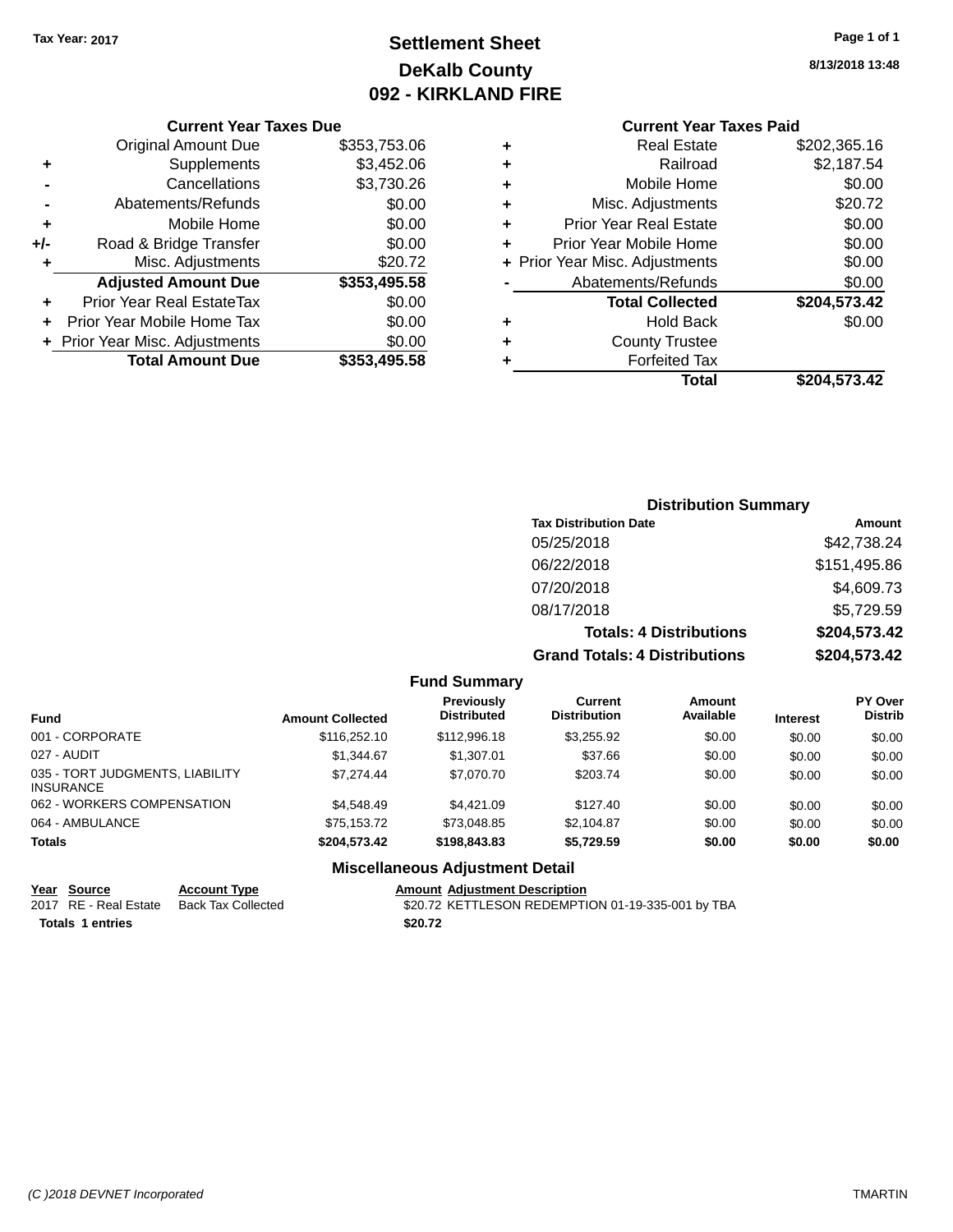## **Settlement Sheet Tax Year: 2017 Page 1 of 1 DeKalb County 093 - LEE FIRE**

| Page Tor T |  |  |
|------------|--|--|
|            |  |  |

**8/13/2018 13:48**

|   | <b>Current Year Taxes Paid</b> |             |
|---|--------------------------------|-------------|
| ٠ | Real Estate                    | \$21,965.20 |
| ٠ | Railroad                       | \$571.34    |
| ٠ | Mobile Home                    | \$0.00      |
| ٠ | Misc. Adjustments              | \$0.00      |
| ٠ | <b>Prior Year Real Estate</b>  | \$0.00      |
| ÷ | Prior Year Mobile Home         | \$0.00      |
|   | + Prior Year Misc. Adjustments | \$0.00      |
|   | Abatements/Refunds             | \$0.00      |
|   | <b>Total Collected</b>         | \$22,536.54 |
| ٠ | <b>Hold Back</b>               | \$0.00      |
|   | <b>County Trustee</b>          |             |
|   | <b>Forfeited Tax</b>           |             |
|   | Total                          | \$22.536.54 |
|   |                                |             |

|     | <b>Current Year Taxes Due</b>    |             |
|-----|----------------------------------|-------------|
|     | Original Amount Due              | \$40,793.69 |
| ٠   | Supplements                      | \$0.00      |
|     | Cancellations                    | \$0.00      |
|     | Abatements/Refunds               | \$0.00      |
| ٠   | Mobile Home                      | \$0.00      |
| +/- | Road & Bridge Transfer           | \$0.00      |
|     | Misc. Adjustments                | \$0.00      |
|     | <b>Adjusted Amount Due</b>       | \$40,793.69 |
|     | <b>Prior Year Real EstateTax</b> | \$0.00      |
| ÷   | Prior Year Mobile Home Tax       | \$0.00      |
|     | Prior Year Misc. Adjustments     | \$0.00      |
|     | <b>Total Amount Due</b>          | \$40.793.69 |
|     |                                  |             |

|           | <b>Distribution Summary</b>          |             |
|-----------|--------------------------------------|-------------|
|           | <b>Tax Distribution Date</b>         | Amount      |
|           | 05/25/2018                           | \$2,811.63  |
|           | 06/22/2018                           | \$19,309.59 |
|           | 07/20/2018                           | \$370.38    |
|           | 08/17/2018                           | \$44.94     |
|           | <b>Totals: 4 Distributions</b>       | \$22,536.54 |
|           | <b>Grand Totals: 4 Distributions</b> | \$22,536.54 |
| d Summary |                                      |             |

|                                               |                         | <b>Fund Summary</b>              |                                |                            |                 |                                  |
|-----------------------------------------------|-------------------------|----------------------------------|--------------------------------|----------------------------|-----------------|----------------------------------|
| <b>Fund</b>                                   | <b>Amount Collected</b> | Previously<br><b>Distributed</b> | Current<br><b>Distribution</b> | <b>Amount</b><br>Available | <b>Interest</b> | <b>PY Over</b><br><b>Distrib</b> |
| 001 - CORPORATE                               | \$15,103.06             | \$15.072.94                      | \$30.12                        | \$0.00                     | \$0.00          | \$0.00                           |
| 035 - TORT JUDGEMENTS/LIABILITY<br><b>INS</b> | \$1.740.99              | \$1.737.52                       | \$3.47                         | \$0.00                     | \$0.00          | \$0.00                           |
| 064 - AMBULANCE                               | \$5.692.49              | \$5.681.14                       | \$11.35                        | \$0.00                     | \$0.00          | \$0.00                           |
| <b>Totals</b>                                 | \$22,536.54             | \$22,491.60                      | \$44.94                        | \$0.00                     | \$0.00          | \$0.00                           |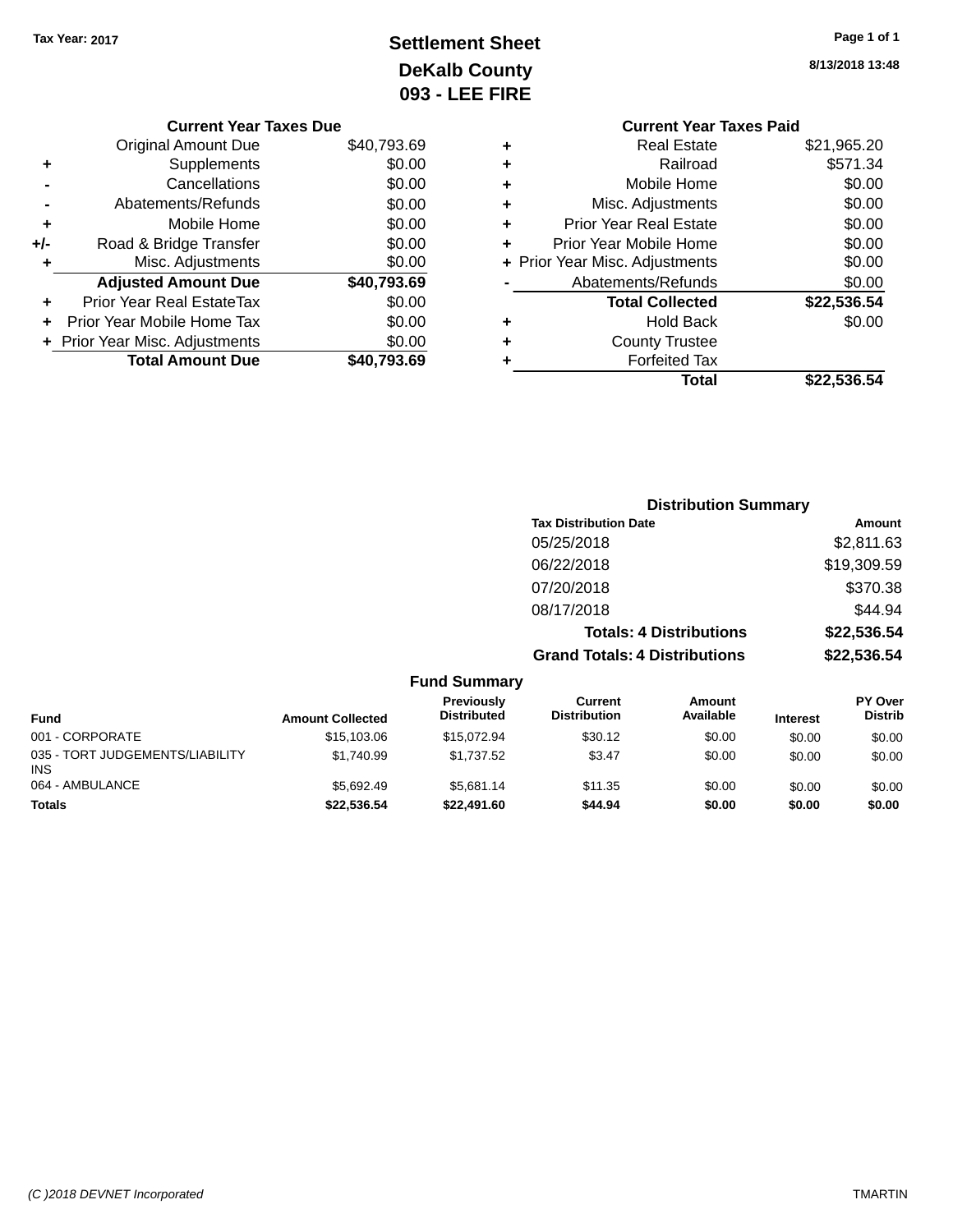## **Settlement Sheet Tax Year: 2017 Page 1 of 1 DeKalb County 094 - LELAND FIRE**

**8/13/2018 13:48**

|     | <b>Current Year Taxes Due</b>  |             |  |  |  |
|-----|--------------------------------|-------------|--|--|--|
|     | <b>Original Amount Due</b>     | \$30,127.34 |  |  |  |
| ٠   | Supplements                    | \$71.84     |  |  |  |
|     | Cancellations                  | \$83.56     |  |  |  |
|     | Abatements/Refunds             | \$0.00      |  |  |  |
| ٠   | Mobile Home                    | \$0.00      |  |  |  |
| +/- | Road & Bridge Transfer         | \$0.00      |  |  |  |
| ٠   | Misc. Adjustments              | \$0.00      |  |  |  |
|     | <b>Adjusted Amount Due</b>     | \$30,115.62 |  |  |  |
| ٠   | Prior Year Real EstateTax      | \$0.00      |  |  |  |
| ÷   | Prior Year Mobile Home Tax     | \$0.00      |  |  |  |
|     | + Prior Year Misc. Adjustments | \$0.00      |  |  |  |
|     | <b>Total Amount Due</b>        | \$30,115.62 |  |  |  |
|     |                                |             |  |  |  |

#### **Current Year Taxes Paid +** Real Estate \$19,496.95 **+** Railroad \$0.00 **+** Mobile Home \$0.00 **+** Misc. Adjustments \$0.00 **+** Prior Year Real Estate \$0.00 **+** Prior Year Mobile Home \$0.00 **+ Prior Year Misc. Adjustments**  $$0.00$ **-** Abatements/Refunds \$0.00 **Total Collected \$19,496.95 +** Hold Back \$0.00 **+** County Trustee **+** Forfeited Tax **Total \$19,496.95**

|                             |                         |                                  | <b>Distribution Summary</b>          |                                |                 |                                  |
|-----------------------------|-------------------------|----------------------------------|--------------------------------------|--------------------------------|-----------------|----------------------------------|
|                             |                         |                                  | <b>Tax Distribution Date</b>         |                                |                 | Amount                           |
|                             |                         |                                  | 05/25/2018                           |                                |                 | \$2,872.06                       |
|                             |                         |                                  | 06/22/2018                           |                                |                 | \$16,051.72                      |
|                             |                         |                                  | 07/20/2018                           |                                |                 | \$228.19                         |
|                             |                         |                                  | 08/17/2018                           |                                |                 | \$344.98                         |
|                             |                         |                                  |                                      | <b>Totals: 4 Distributions</b> |                 | \$19,496.95                      |
|                             |                         |                                  | <b>Grand Totals: 4 Distributions</b> |                                |                 | \$19,496.95                      |
|                             |                         | <b>Fund Summary</b>              |                                      |                                |                 |                                  |
| <b>Fund</b>                 | <b>Amount Collected</b> | Previously<br><b>Distributed</b> | Current<br><b>Distribution</b>       | Amount<br>Available            | <b>Interest</b> | <b>PY Over</b><br><b>Distrib</b> |
| 001 - CORPORATE             | \$20,209.26             | \$19,851.68                      | \$357.58                             | \$0.00                         | \$0.00          | \$0.00                           |
| 109 - PRIOR YEAR ADJUSTMENT | $$-712.31$              | $$-699.71$                       | $$-12.60$                            | \$0.00                         | \$0.00          | \$0.00                           |
| Totals                      | \$19,496.95             | \$19,151.97                      | \$344.98                             | \$0.00                         | \$0.00          | \$0.00                           |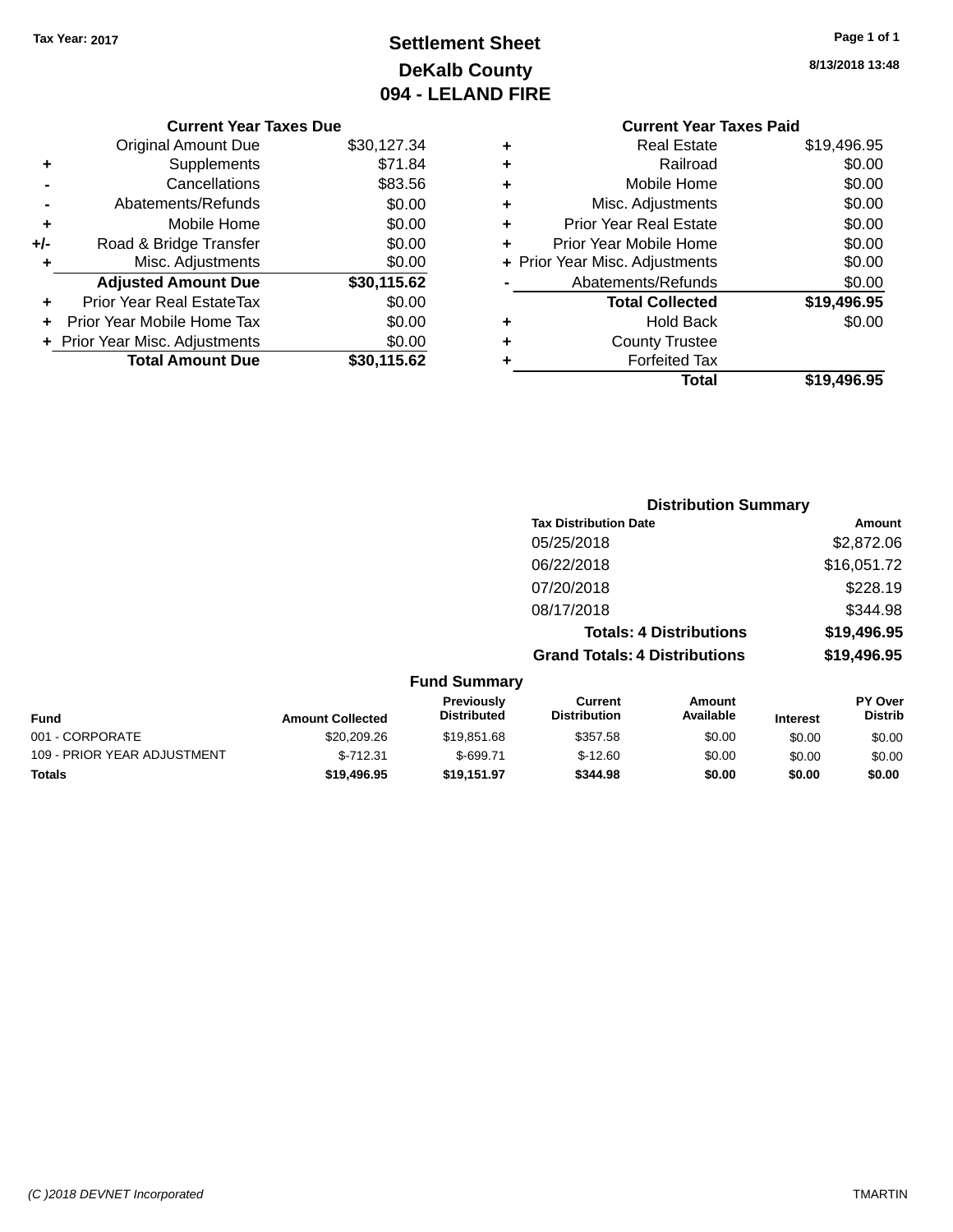## **Settlement Sheet Tax Year: 2017 Page 1 of 1 DeKalb County 095 - MALTA FIRE**

**8/13/2018 13:48**

#### **Current Year Taxes Due**

|     | <b>Original Amount Due</b>       | \$196,530.53 |
|-----|----------------------------------|--------------|
| ٠   | Supplements                      | \$626.65     |
|     | Cancellations                    | \$889.33     |
|     | Abatements/Refunds               | \$0.00       |
| ٠   | Mobile Home                      | \$0.00       |
| +/- | Road & Bridge Transfer           | \$0.00       |
| ٠   | Misc. Adjustments                | \$5.37       |
|     | <b>Adjusted Amount Due</b>       | \$196,273.22 |
|     | <b>Prior Year Real EstateTax</b> | \$0.00       |
|     | Prior Year Mobile Home Tax       | \$0.00       |
|     | + Prior Year Misc. Adjustments   | \$0.00       |
|     | <b>Total Amount Due</b>          | \$196,273.22 |

#### **Current Year Taxes Paid +** Real Estate \$111,425.31 **+** Railroad \$3,128.93 **+** Mobile Home \$0.00 **+** Misc. Adjustments \$5.37 **+** Prior Year Real Estate \$0.00 **+** Prior Year Mobile Home \$0.00 **+** Prior Year Misc. Adjustments \$0.00 Abatements/Refunds \$0.00 **Total Collected \$114,559.61 +** Hold Back \$0.00 **+** County Trustee **+** Forfeited Tax

**Total \$114,559.61**

|                         |                                         | <b>Distribution Summary</b>          |                                |                 |                                  |
|-------------------------|-----------------------------------------|--------------------------------------|--------------------------------|-----------------|----------------------------------|
|                         |                                         | <b>Tax Distribution Date</b>         |                                |                 | Amount                           |
|                         |                                         | 05/25/2018                           |                                | \$19,799.67     |                                  |
|                         |                                         | 06/22/2018                           |                                |                 | \$92,104.61                      |
|                         |                                         | 07/20/2018                           |                                | \$1,150.72      |                                  |
|                         |                                         | 08/17/2018                           |                                |                 | \$1,504.61                       |
|                         |                                         |                                      | <b>Totals: 4 Distributions</b> |                 | \$114,559.61                     |
|                         |                                         | <b>Grand Totals: 4 Distributions</b> |                                |                 | \$114,559.61                     |
|                         | <b>Fund Summary</b>                     |                                      |                                |                 |                                  |
| <b>Amount Collected</b> | <b>Previously</b><br><b>Distributed</b> | Current<br><b>Distribution</b>       | Amount<br>Available            | <b>Interest</b> | <b>PY Over</b><br><b>Distrib</b> |
| \$57.278.31             | \$56,526,03                             | \$752.28                             | \$0.00                         | \$0.00          | \$0.00                           |

| Fund            | <b>Amount Collected</b> | <b>Previously</b><br><b>Distributed</b> | Current<br><b>Distribution</b> | Amount<br>Available | <b>Interest</b> | <b>PY Over</b><br><b>Distrib</b> |
|-----------------|-------------------------|-----------------------------------------|--------------------------------|---------------------|-----------------|----------------------------------|
| 001 - CORPORATE | \$57,278.31             | \$56,526,03                             | \$752.28                       | \$0.00              | \$0.00          | \$0.00                           |
| 064 - AMBULANCE | \$57.281.30             | \$56,528.97                             | \$752.33                       | \$0.00              | \$0.00          | \$0.00                           |
| Totals          | \$114,559.61            | \$113.055.00                            | \$1.504.61                     | \$0.00              | \$0.00          | \$0.00                           |
|                 |                         | <b>Miscellaneous Adjustment Detail</b>  |                                |                     |                 |                                  |

# **Year Source Account Type Amount Adjustment Description**

\$5.37 BALDWIN REDEMPTION 07-23-326-001 by TBA **Totals \$5.37 1 entries**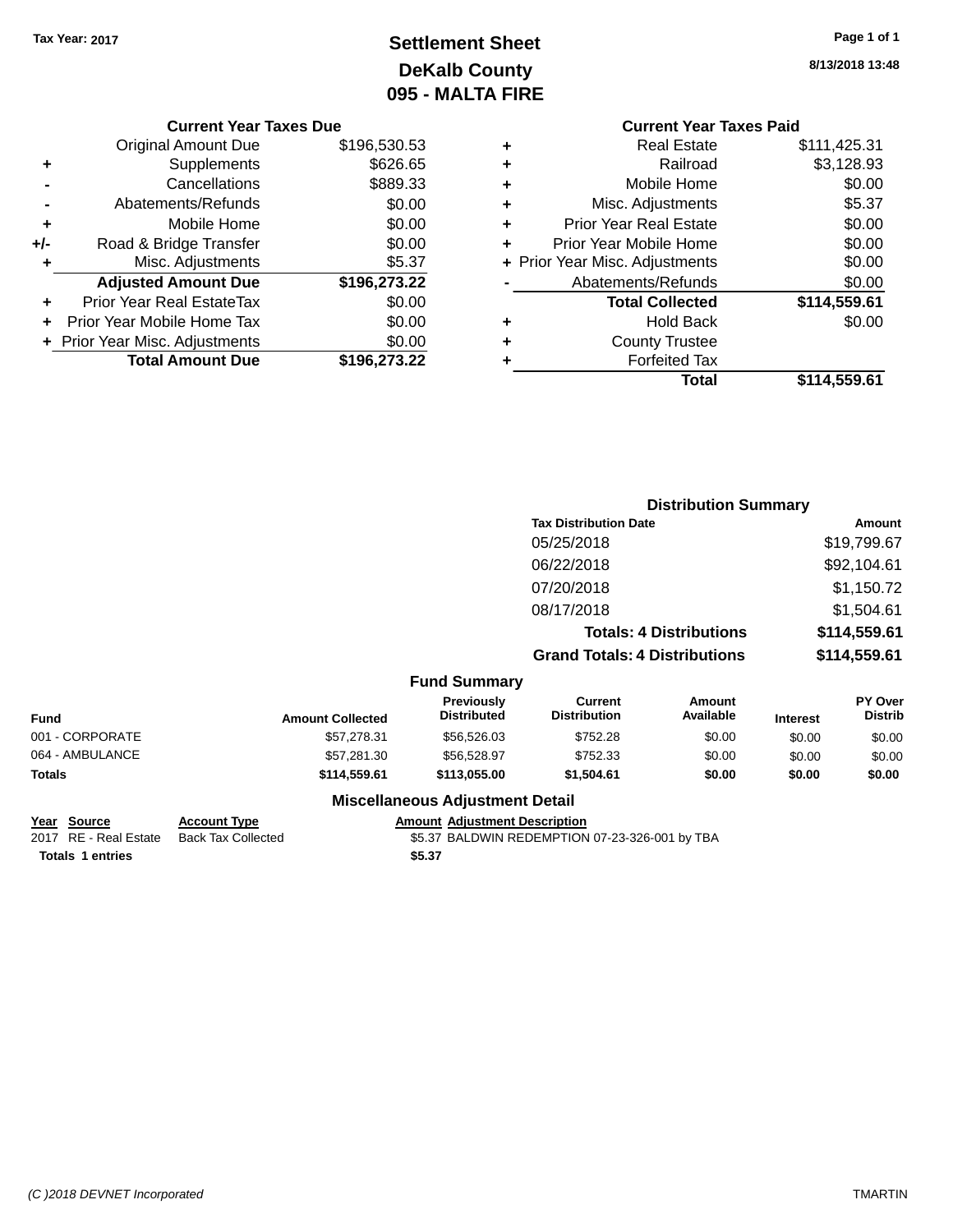### **Settlement Sheet Tax Year: 2017 Page 1 of 1 DeKalb County 096 - MAPLE PARK FIRE**

**8/13/2018 13:48**

#### **Current Year Taxes Paid**

|     | <b>Current Year Taxes Due</b> |              |  |  |  |
|-----|-------------------------------|--------------|--|--|--|
|     | <b>Original Amount Due</b>    | \$200,140.39 |  |  |  |
| ٠   | Supplements                   | \$2,910.89   |  |  |  |
|     | Cancellations                 | \$3,190.10   |  |  |  |
|     | Abatements/Refunds            | \$0.00       |  |  |  |
| ٠   | Mobile Home                   | \$0.00       |  |  |  |
| +/- | Road & Bridge Transfer        | \$0.00       |  |  |  |
| ٠   | Misc. Adjustments             | \$0.00       |  |  |  |
|     | <b>Adjusted Amount Due</b>    | \$199,861.18 |  |  |  |
| ٠   | Prior Year Real EstateTax     | \$0.00       |  |  |  |
| ٠   | Prior Year Mobile Home Tax    | \$0.00       |  |  |  |
|     | Prior Year Misc. Adjustments  | \$0.00       |  |  |  |
|     | <b>Total Amount Due</b>       | \$199,861.18 |  |  |  |

| ٠ | <b>Real Estate</b>             | \$109,637.26 |
|---|--------------------------------|--------------|
| ٠ | Railroad                       | \$3,312.37   |
| ٠ | Mobile Home                    | \$0.00       |
| ٠ | Misc. Adjustments              | \$0.00       |
| ٠ | <b>Prior Year Real Estate</b>  | \$0.00       |
| ÷ | Prior Year Mobile Home         | \$0.00       |
|   | + Prior Year Misc. Adjustments | \$0.00       |
|   | Abatements/Refunds             | \$0.00       |
|   | <b>Total Collected</b>         | \$112,949.63 |
| ٠ | <b>Hold Back</b>               | \$0.00       |
| ٠ | <b>County Trustee</b>          |              |
|   | <b>Forfeited Tax</b>           |              |
|   | Total                          | \$112.949.63 |
|   |                                |              |

### **Distribution Summary Tax Distribution Date Amount** 05/25/2018 \$18,798.25 06/22/2018 \$90,497.92 07/20/2018 \$1,259.98 08/17/2018 \$2,393.48 **Totals: 4 Distributions \$112,949.63 Grand Totals: 4 Distributions \$112,949.63**

| <b>Fund Summary</b>                     |                         |                                         |                                |                     |                 |                                  |
|-----------------------------------------|-------------------------|-----------------------------------------|--------------------------------|---------------------|-----------------|----------------------------------|
| <b>Fund</b>                             | <b>Amount Collected</b> | <b>Previously</b><br><b>Distributed</b> | Current<br><b>Distribution</b> | Amount<br>Available | <b>Interest</b> | <b>PY Over</b><br><b>Distrib</b> |
| 001 - CORPORATE                         | \$50.317.25             | \$49.250.99                             | \$1,066.26                     | \$0.00              | \$0.00          | \$0.00                           |
| 013 - FIREFIGHTER'S PENSION             | \$1,378,77              | \$1,349.55                              | \$29.22                        | \$0.00              | \$0.00          | \$0.00                           |
| 027 - AUDIT                             | \$224.20                | \$219.45                                | \$4.75                         | \$0.00              | \$0.00          | \$0.00                           |
| 035 - TORT JUDGEMENTS/LIABILITY<br>INS. | \$9.938.45              | \$9.727.85                              | \$210.60                       | \$0.00              | \$0.00          | \$0.00                           |
| 064 - AMBULANCE                         | \$39.527.62             | \$38,690.01                             | \$837.61                       | \$0.00              | \$0.00          | \$0.00                           |
| 109A - MANUAL PRIOR YEAR<br>ADJUSTMENT  | \$11.563.34             | \$11.318.30                             | \$245.04                       | \$0.00              | \$0.00          | \$0.00                           |
| <b>Totals</b>                           | \$112,949.63            | \$110,556.15                            | \$2,393.48                     | \$0.00              | \$0.00          | \$0.00                           |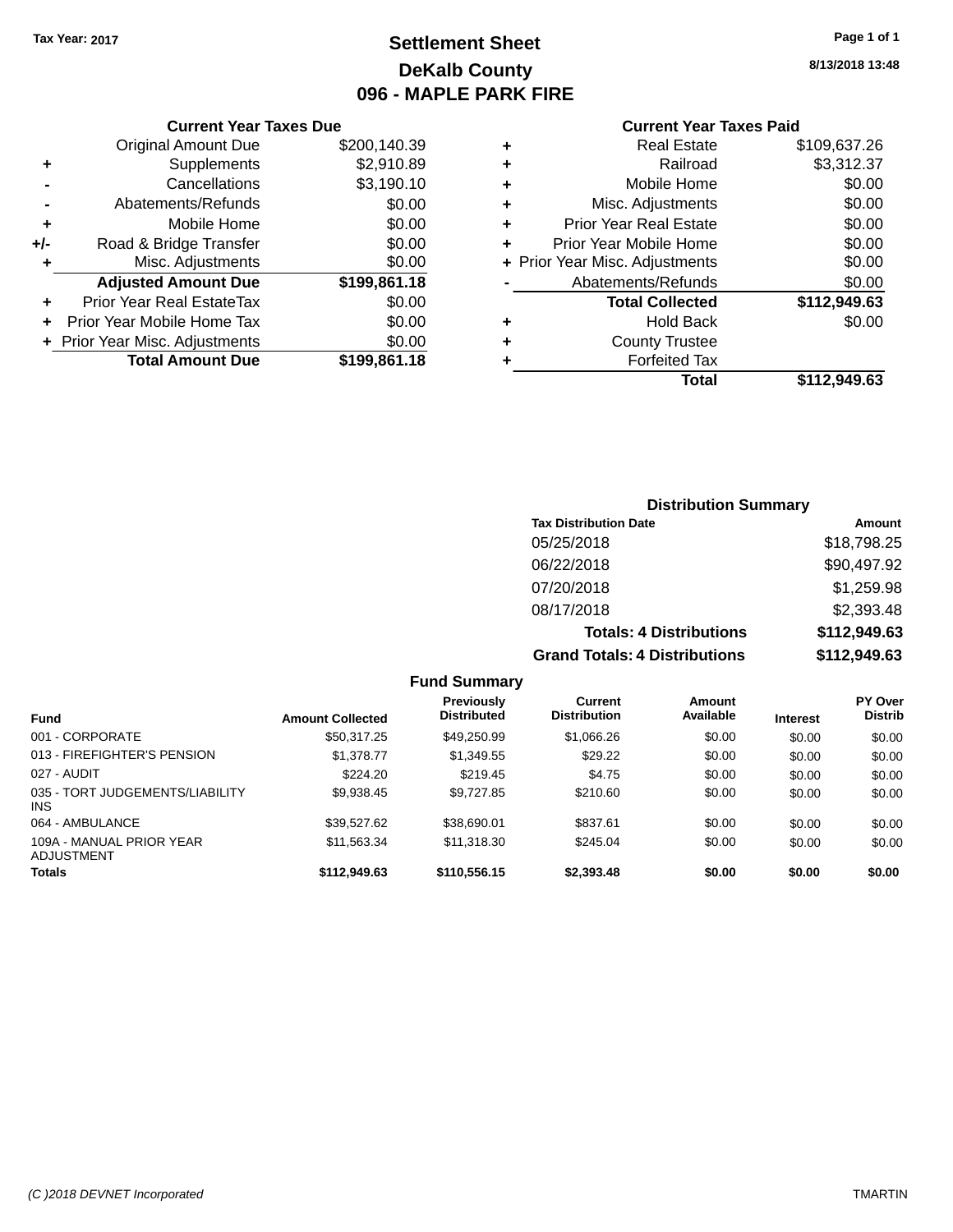### **Settlement Sheet Tax Year: 2017 Page 1 of 1 DeKalb County 097 - PAW PAW FIRE**

**8/13/2018 13:48**

|     | <b>Current Year Taxes Due</b>  |             |
|-----|--------------------------------|-------------|
|     | <b>Original Amount Due</b>     | \$39,387.89 |
| ٠   | Supplements                    | \$0.00      |
|     | Cancellations                  | \$0.00      |
|     | Abatements/Refunds             | \$0.00      |
| ÷   | Mobile Home                    | \$0.00      |
| +/- | Road & Bridge Transfer         | \$0.00      |
|     | Misc. Adjustments              | \$0.00      |
|     | <b>Adjusted Amount Due</b>     | \$39,387.89 |
| ÷   | Prior Year Real EstateTax      | \$0.00      |
|     | Prior Year Mobile Home Tax     | \$0.00      |
|     | + Prior Year Misc. Adjustments | \$0.00      |
|     | <b>Total Amount Due</b>        | \$39,387,89 |
|     |                                |             |

|   | <b>Current Year Taxes Paid</b> |             |
|---|--------------------------------|-------------|
| ÷ | Real Estate                    | \$21,015.79 |
| ٠ | Railroad                       | \$1,163.89  |
| ٠ | Mobile Home                    | \$0.00      |
| ٠ | Misc. Adjustments              | \$0.00      |
| ٠ | Prior Year Real Estate         | \$0.00      |
| ÷ | Prior Year Mobile Home         | \$0.00      |
|   | + Prior Year Misc. Adjustments | \$0.00      |
|   | Abatements/Refunds             | \$0.00      |
|   | <b>Total Collected</b>         | \$22,179.68 |
|   | Hold Back                      | \$0.00      |
|   | <b>County Trustee</b>          |             |
| ٠ | <b>Forfeited Tax</b>           |             |
|   | Total                          | \$22,179.68 |
|   |                                |             |

|                                         |                         |                                  |                                      | <b>Distribution Summary</b>    |                 |                                  |
|-----------------------------------------|-------------------------|----------------------------------|--------------------------------------|--------------------------------|-----------------|----------------------------------|
|                                         |                         |                                  | <b>Tax Distribution Date</b>         |                                |                 | <b>Amount</b>                    |
|                                         |                         |                                  | 05/25/2018                           |                                |                 | \$3,385.54                       |
|                                         |                         |                                  | 06/22/2018                           |                                |                 | \$17,808.73                      |
|                                         |                         |                                  | 07/20/2018                           |                                |                 | \$186.76                         |
|                                         |                         |                                  | 08/17/2018                           |                                |                 | \$798.65                         |
|                                         |                         |                                  |                                      | <b>Totals: 4 Distributions</b> |                 | \$22,179.68                      |
|                                         |                         |                                  | <b>Grand Totals: 4 Distributions</b> |                                |                 | \$22,179.68                      |
|                                         |                         | <b>Fund Summary</b>              |                                      |                                |                 |                                  |
| <b>Fund</b>                             | <b>Amount Collected</b> | Previously<br><b>Distributed</b> | Current<br><b>Distribution</b>       | Amount<br>Available            | <b>Interest</b> | <b>PY Over</b><br><b>Distrib</b> |
| 001 - CORPORATE                         | \$19,517.83             | \$18,815.03                      | \$702.80                             | \$0.00                         | \$0.00          | \$0.00                           |
| 035 - TORT JUDGEMENTS/LIABILITY<br>INS. | \$2,661.85              | \$2,566.00                       | \$95.85                              | \$0.00                         | \$0.00          | \$0.00                           |
| Totals                                  | \$22,179.68             | \$21,381.03                      | \$798.65                             | \$0.00                         | \$0.00          | \$0.00                           |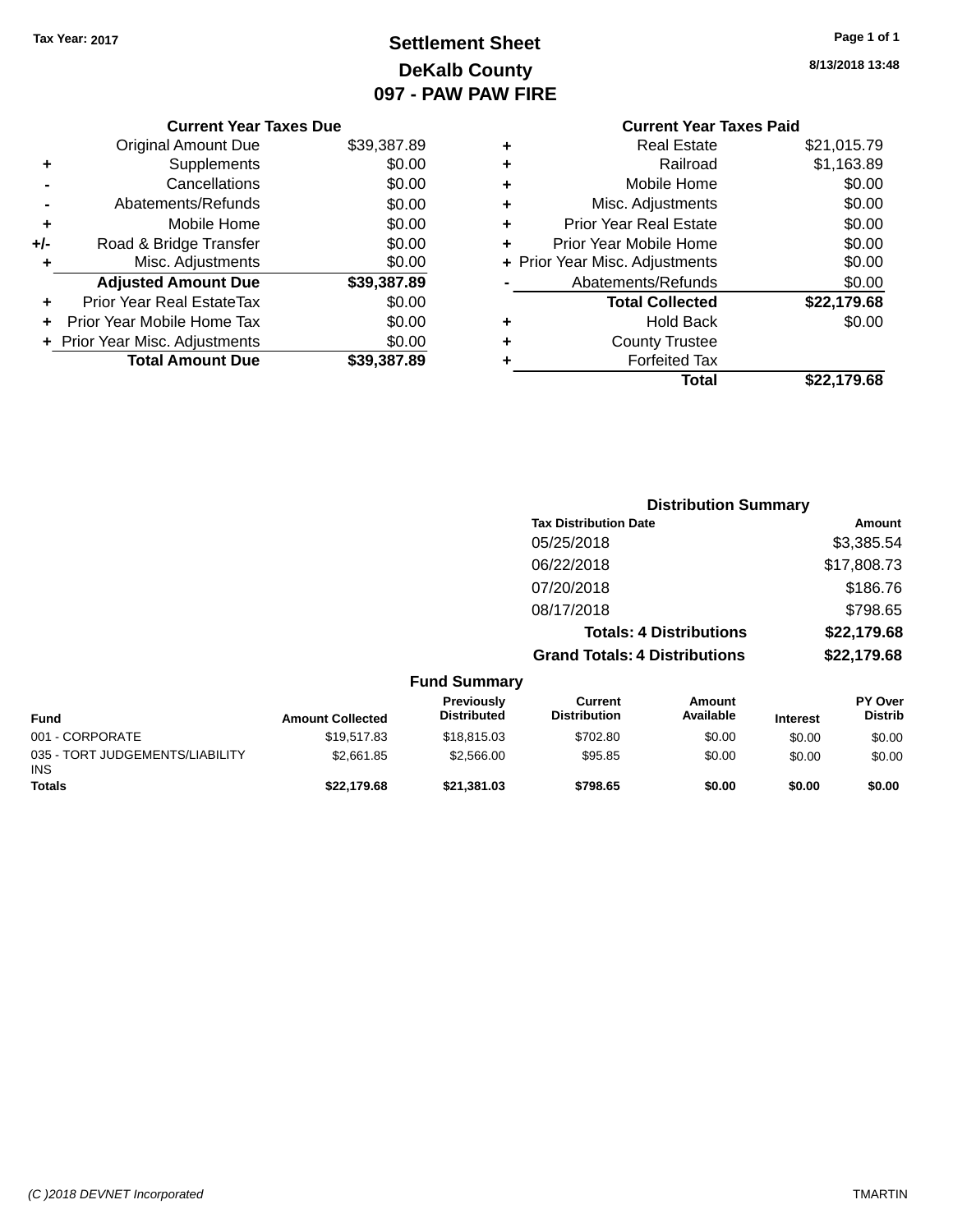### **Settlement Sheet Tax Year: 2017 Page 1 of 1 DeKalb County 098 - SANDWICH FIRE**

**8/13/2018 13:48**

#### **Current Year Taxes Paid**

| ٠ | Railroad                       | \$1,347.39   |
|---|--------------------------------|--------------|
| ٠ | Mobile Home                    | \$0.00       |
| ٠ | Misc. Adjustments              | \$0.00       |
| ٠ | <b>Prior Year Real Estate</b>  | \$0.00       |
| ٠ | Prior Year Mobile Home         | \$0.00       |
|   | + Prior Year Misc. Adjustments | \$582.41     |
|   | Abatements/Refunds             | \$0.00       |
|   | <b>Total Collected</b>         | \$340,713.79 |
|   |                                |              |
| ٠ | Hold Back                      | \$0.00       |
| ٠ | <b>County Trustee</b>          |              |
| ٠ | <b>Forfeited Tax</b>           |              |

|     | <b>Current Year Taxes Due</b>    |              |
|-----|----------------------------------|--------------|
|     | <b>Original Amount Due</b>       | \$588,911.64 |
| ÷   | Supplements                      | \$5,616.17   |
|     | Cancellations                    | \$6,401.72   |
|     | Abatements/Refunds               | \$0.00       |
| ٠   | Mobile Home                      | \$0.00       |
| +/- | Road & Bridge Transfer           | \$0.00       |
| ٠   | Misc. Adjustments                | \$0.00       |
|     | <b>Adjusted Amount Due</b>       | \$588,126.09 |
| ٠   | <b>Prior Year Real EstateTax</b> | \$0.00       |
|     | Prior Year Mobile Home Tax       | \$0.00       |
|     | + Prior Year Misc. Adjustments   | \$582.41     |
|     | <b>Total Amount Due</b>          | \$588,708.50 |

| <b>Distribution Summary</b>          |              |
|--------------------------------------|--------------|
| <b>Tax Distribution Date</b>         | Amount       |
| 05/25/2018                           | \$64,902.11  |
| 06/22/2018                           | \$256,323.00 |
| 07/20/2018                           | \$8,364.21   |
| 08/17/2018                           | \$11,124.47  |
| <b>Totals: 4 Distributions</b>       | \$340,713.79 |
| <b>Grand Totals: 4 Distributions</b> | \$340,713.79 |

|  | <b>Fund Summary</b> |
|--|---------------------|
|--|---------------------|

| <b>Fund</b>                             | <b>Amount Collected</b> | Previously<br><b>Distributed</b> | Current<br><b>Distribution</b> | <b>Amount</b><br>Available | <b>Interest</b> | <b>PY Over</b><br><b>Distrib</b> |
|-----------------------------------------|-------------------------|----------------------------------|--------------------------------|----------------------------|-----------------|----------------------------------|
| 001 - CORPORATE                         | \$303,718.05            | \$293.801.52                     | \$9.916.53                     | \$0.00                     | \$0.00          | \$0.00                           |
| 027 - AUDIT                             | \$3,006.12              | \$2,907.97                       | \$98.15                        | \$0.00                     | \$0.00          | \$0.00                           |
| 035 - TORT JUDGEMENTS/LIABILITY<br>INS. | \$37.865.93             | \$36,629.58                      | \$1.236.35                     | \$0.00                     | \$0.00          | \$0.00                           |
| 109 - PRIOR YEAR ADJUSTMENT             | $$-3.876.31$            | $$-3.749.75$                     | $$-126.56$                     | \$0.00                     | \$0.00          | \$0.00                           |
| <b>Totals</b>                           | \$340,713.79            | \$329,589,32                     | \$11.124.47                    | \$0.00                     | \$0.00          | \$0.00                           |

#### **Miscellaneous Adjustment Detail**

#### **Year** Source **Account Type Account Adjustment Description** 2016 RE - Real Estate Back Tax Collected \$51.39 DOBSON REDEMPTION 19-26-481-012 by TBA 2016 RE - Real Estate Back Tax Collected \$531.02 CHICAGO TITLE LAND TR CO 19-26-484-016 by TBA **Totals \$582.41 2 entries**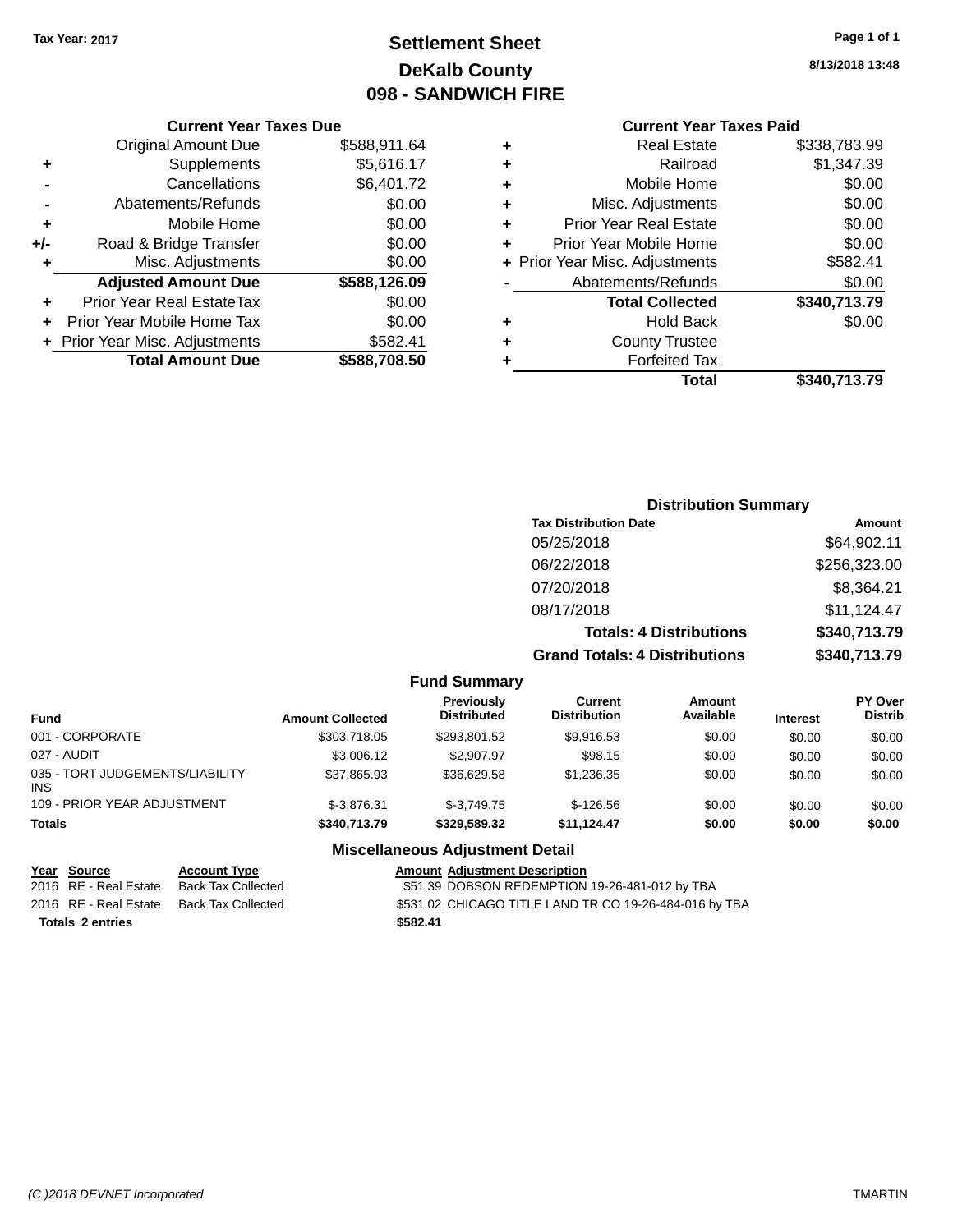### **Settlement Sheet Tax Year: 2017 Page 1 of 1 DeKalb County 099 - SHABBONA FIRE**

**8/13/2018 13:48**

#### **Current Year Taxes Paid**

|       | <b>Current Year Taxes Due</b>  |              |
|-------|--------------------------------|--------------|
|       | <b>Original Amount Due</b>     | \$193,854.53 |
| ٠     | Supplements                    | \$424.86     |
|       | Cancellations                  | \$483.08     |
|       | Abatements/Refunds             | \$0.00       |
| ٠     | Mobile Home                    | \$0.00       |
| $+/-$ | Road & Bridge Transfer         | \$0.00       |
| ٠     | Misc. Adjustments              | \$46.07      |
|       | <b>Adjusted Amount Due</b>     | \$193,842.38 |
| ÷     | Prior Year Real EstateTax      | \$0.00       |
|       | Prior Year Mobile Home Tax     | \$0.00       |
|       | + Prior Year Misc. Adjustments | \$0.00       |
|       | <b>Total Amount Due</b>        | \$193,842,38 |
|       |                                |              |

|         | \$114,249.67 | Total                          |   |
|---------|--------------|--------------------------------|---|
|         |              | <b>Forfeited Tax</b>           | ٠ |
|         |              | <b>County Trustee</b>          | ٠ |
| \$0.00  |              | Hold Back                      | ٠ |
|         | \$114,249.67 | <b>Total Collected</b>         |   |
| \$0.00  |              | Abatements/Refunds             |   |
| \$0.00  |              | + Prior Year Misc. Adjustments |   |
| \$0.00  |              | Prior Year Mobile Home         | ٠ |
| \$0.00  |              | <b>Prior Year Real Estate</b>  | ٠ |
| \$46.07 |              | Misc. Adjustments              | ÷ |
| \$0.00  |              | Mobile Home                    | ٠ |
|         | \$3,109.86   | Railroad                       | ٠ |
|         | \$111,093.74 | <b>Real Estate</b>             | ٠ |
|         |              |                                |   |

| <b>Distribution Summary</b>          |              |
|--------------------------------------|--------------|
| <b>Tax Distribution Date</b>         | Amount       |
| 05/25/2018                           | \$16,849.12  |
| 06/22/2018                           | \$94,119.35  |
| 07/20/2018                           | \$725.63     |
| 08/17/2018                           | \$2,555.57   |
| <b>Totals: 4 Distributions</b>       | \$114,249.67 |
| <b>Grand Totals: 4 Distributions</b> | \$114,249.67 |

| <b>Fund Summary</b> |
|---------------------|
|                     |

| Fund                                    | <b>Amount Collected</b> | Previously<br><b>Distributed</b> | Current<br><b>Distribution</b> | Amount<br>Available | <b>Interest</b> | <b>PY Over</b><br><b>Distrib</b> |
|-----------------------------------------|-------------------------|----------------------------------|--------------------------------|---------------------|-----------------|----------------------------------|
| 001 - CORPORATE                         | \$78,067.48             | \$76.321.25                      | \$1,746.23                     | \$0.00              | \$0.00          | \$0.00                           |
| 035 - TORT JUDGEMENTS/LIABILITY<br>INS. | \$15,732.19             | \$15,380.28                      | \$351.91                       | \$0.00              | \$0.00          | \$0.00                           |
| 064 - AMBULANCE                         | \$20,450.00             | \$19,992.57                      | \$457.43                       | \$0.00              | \$0.00          | \$0.00                           |
| <b>Totals</b>                           | \$114,249.67            | \$111.694.10                     | \$2,555.57                     | \$0.00              | \$0.00          | \$0.00                           |

#### **Miscellaneous Adjustment Detail**

**Totals 1 entries** \$46.07

**Year Source Account Type Account Type Amount Adjustment Description**<br>2017 RE - Real Estate Paymt In Lieu of Tax \$46.07 HOUSING AUTHORITY S \$46.07 HOUSING AUTHORITY SEQUOYA APTS by TBA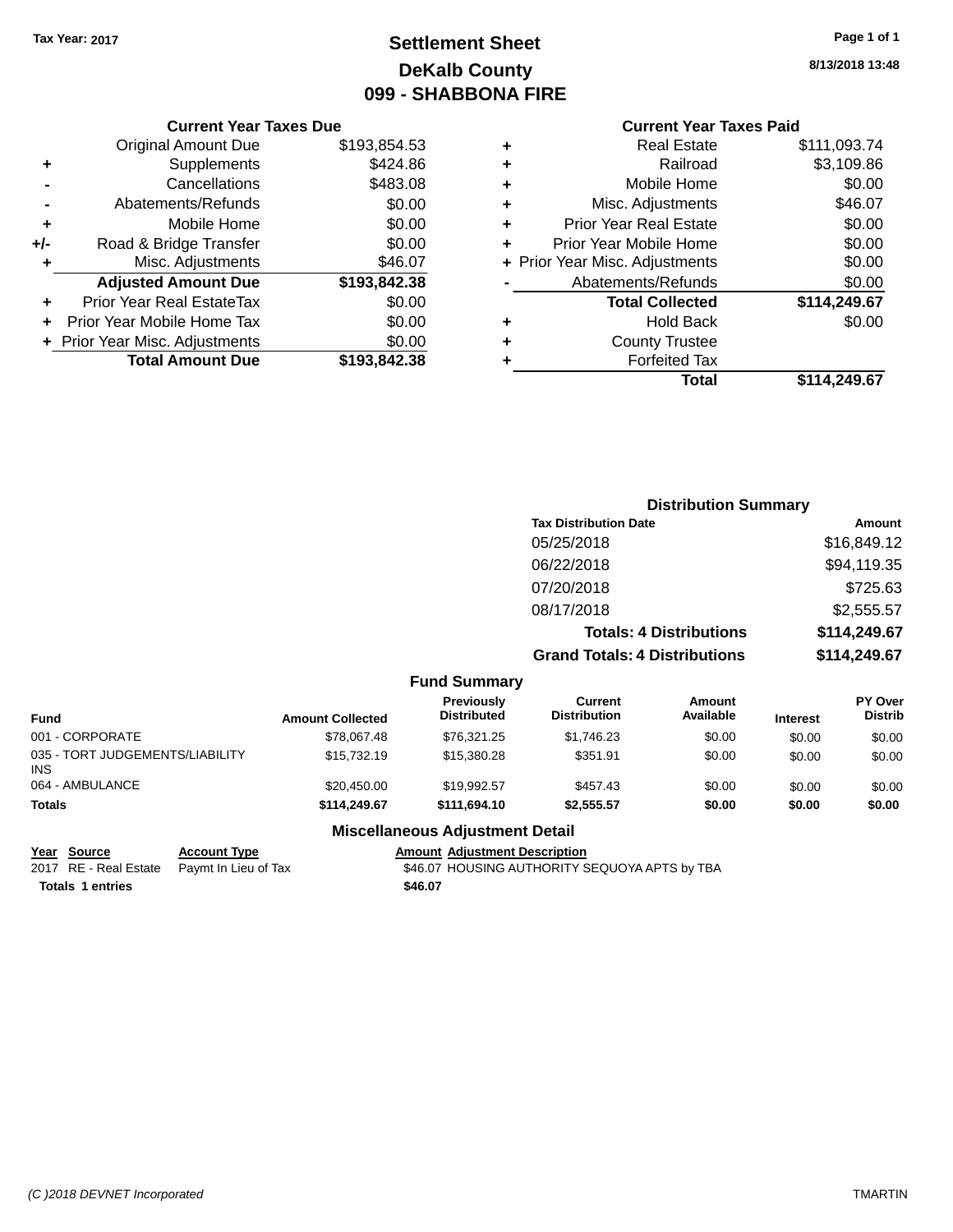### **Settlement Sheet Tax Year: 2017 Page 1 of 1 DeKalb County 100 - SOMONAUK FIRE**

**8/13/2018 13:48**

#### **Current Year Taxes Paid**

|     | <b>Current Year Taxes Due</b>  |              |
|-----|--------------------------------|--------------|
|     | <b>Original Amount Due</b>     | \$263,031.25 |
| ٠   | Supplements                    | \$2,300.24   |
|     | Cancellations                  | \$2,650.34   |
| -   | Abatements/Refunds             | \$0.00       |
| ٠   | Mobile Home                    | \$0.00       |
| +/- | Road & Bridge Transfer         | \$0.00       |
| ٠   | Misc. Adjustments              | \$0.00       |
|     | <b>Adjusted Amount Due</b>     | \$262,681.15 |
| ٠   | Prior Year Real EstateTax      | \$0.00       |
|     | Prior Year Mobile Home Tax     | \$0.00       |
|     | + Prior Year Misc. Adjustments | \$0.00       |
|     | <b>Total Amount Due</b>        | \$262,681.15 |
|     |                                |              |

| ٠ | <b>Real Estate</b>             | \$153,531.25 |
|---|--------------------------------|--------------|
| ٠ | Railroad                       | \$2,591.60   |
| ٠ | Mobile Home                    | \$0.00       |
| ٠ | Misc. Adjustments              | \$0.00       |
| ٠ | <b>Prior Year Real Estate</b>  | \$0.00       |
| ÷ | Prior Year Mobile Home         | \$0.00       |
|   | + Prior Year Misc. Adjustments | \$0.00       |
|   | Abatements/Refunds             | \$0.00       |
|   | <b>Total Collected</b>         | \$156,122.85 |
| ٠ | <b>Hold Back</b>               | \$0.00       |
|   | <b>County Trustee</b>          |              |
| ٠ | <b>Forfeited Tax</b>           |              |
|   | Total                          | \$156,122.85 |
|   |                                |              |

### **Distribution Summary Tax Distribution Date Amount** 05/25/2018 \$26,410.18 06/22/2018 \$124,329.92 07/20/2018 \$1,819.84 08/17/2018 \$3,562.91 **Totals: 4 Distributions \$156,122.85 Grand Totals: 4 Distributions \$156,122.85**

|  | Fund Summary |  |
|--|--------------|--|
|--|--------------|--|

| <b>Fund</b>                 | <b>Amount Collected</b> | Previously<br><b>Distributed</b> | <b>Current</b><br><b>Distribution</b> | Amount<br>Available | <b>Interest</b> | <b>PY Over</b><br><b>Distrib</b> |
|-----------------------------|-------------------------|----------------------------------|---------------------------------------|---------------------|-----------------|----------------------------------|
| 001 - CORPORATE             | \$87,896.37             | \$85.890.47                      | \$2,005.90                            | \$0.00              | \$0.00          | \$0.00                           |
| 064 - AMBULANCE             | \$72,741.23             | \$71,081.19                      | \$1.660.04                            | \$0.00              | \$0.00          | \$0.00                           |
| 109 - PRIOR YEAR ADJUSTMENT | $$-4.514.75$            | $$-4.411.72$                     | $$-103.03$                            | \$0.00              | \$0.00          | \$0.00                           |
| <b>Totals</b>               | \$156,122.85            | \$152,559.94                     | \$3.562.91                            | \$0.00              | \$0.00          | \$0.00                           |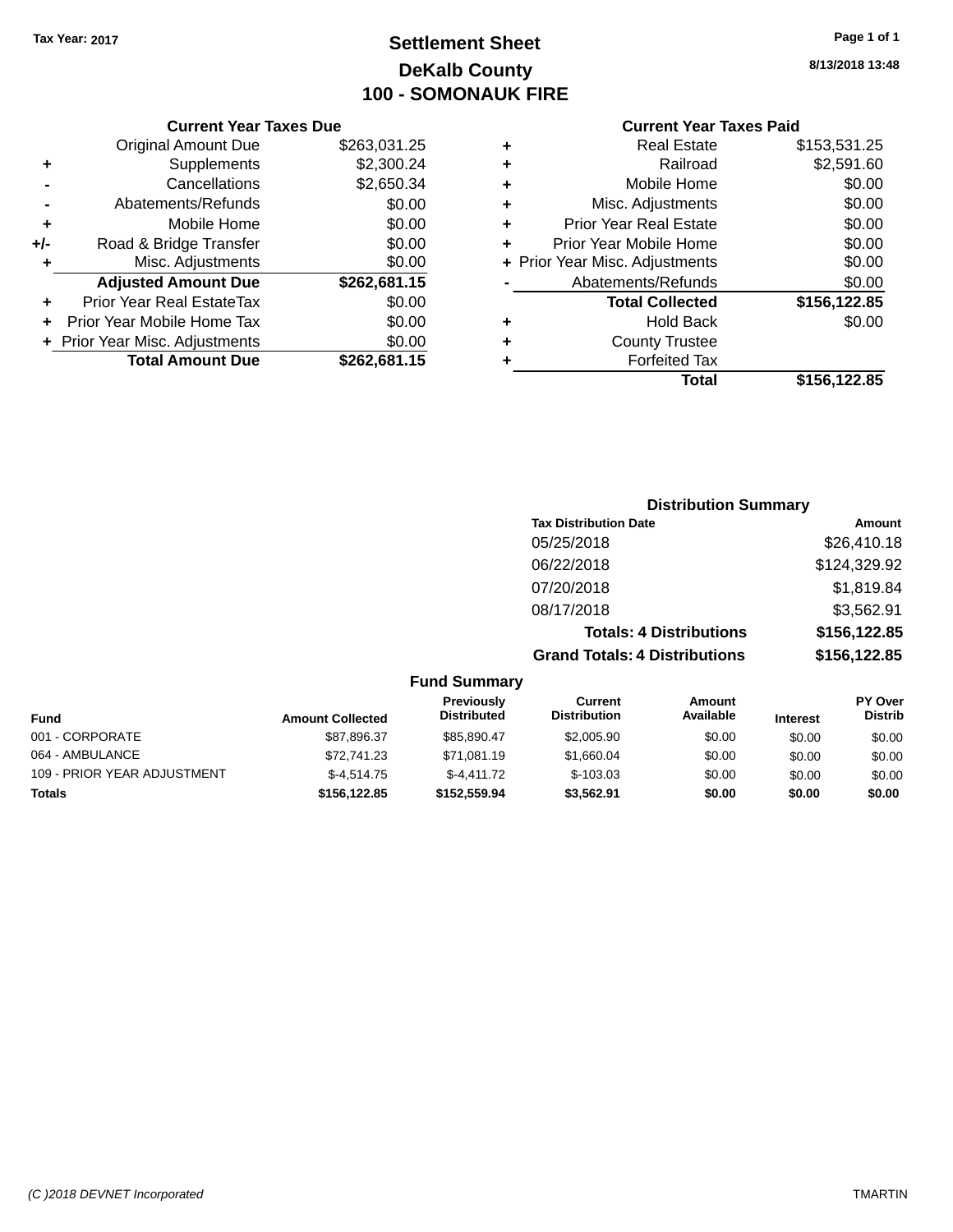### **Settlement Sheet Tax Year: 2017 Page 1 of 1 DeKalb County 101 - SYCAMORE FIRE**

#### **Current Year Taxes Due**

|       | <b>Original Amount Due</b>     | \$346,054.40 |
|-------|--------------------------------|--------------|
| ٠     | Supplements                    | \$3,504.76   |
|       | Cancellations                  | \$3,741.53   |
|       | Abatements/Refunds             | \$0.00       |
| ٠     | Mobile Home                    | \$0.00       |
| $+/-$ | Road & Bridge Transfer         | \$0.00       |
| ٠     | Misc. Adjustments              | \$0.00       |
|       | <b>Adjusted Amount Due</b>     | \$345,817.63 |
|       | Prior Year Real EstateTax      | \$0.00       |
|       | Prior Year Mobile Home Tax     | \$0.00       |
|       | + Prior Year Misc. Adjustments | \$0.00       |
|       | <b>Total Amount Due</b>        | \$345,817.63 |

#### **Current Year Taxes Paid**

|   | <b>Real Estate</b>             | \$201,036.73 |
|---|--------------------------------|--------------|
| ٠ | Railroad                       | \$0.00       |
| ٠ | Mobile Home                    | \$0.00       |
| ٠ | Misc. Adjustments              | \$0.00       |
| ٠ | <b>Prior Year Real Estate</b>  | \$0.00       |
| ٠ | Prior Year Mobile Home         | \$0.00       |
|   | + Prior Year Misc. Adjustments | \$0.00       |
|   | Abatements/Refunds             | \$0.00       |
|   | <b>Total Collected</b>         | \$201,036.73 |
| ٠ | Hold Back                      | \$0.00       |
| ٠ | <b>County Trustee</b>          |              |
| ٠ | <b>Forfeited Tax</b>           |              |
|   | Total                          | \$201,036.73 |
|   |                                |              |

### **Distribution Summary Tax Distribution Date Amount** 05/25/2018 \$41,324.34 06/22/2018 \$152,895.27 07/20/2018 \$2,299.83 08/17/2018 \$4,517.29 **Totals: 4 Distributions \$201,036.73 Grand Totals: 4 Distributions \$201,036.73**

**Fund Summary Fund Interest Amount Collected Distributed PY Over Distrib Amount Available Current Distribution Previously** 001 - CORPORATE \$103,896.79 \$101,562.23 \$2,334.56 \$0.00 \$0.00 \$0.00 064 - AMBULANCE 6 \$97,139.94 \$99,957.21 \$2,182.73 \$0.00 \$0.00 \$0.00 \$0.00 **Totals \$201,036.73 \$196,519.44 \$4,517.29 \$0.00 \$0.00 \$0.00**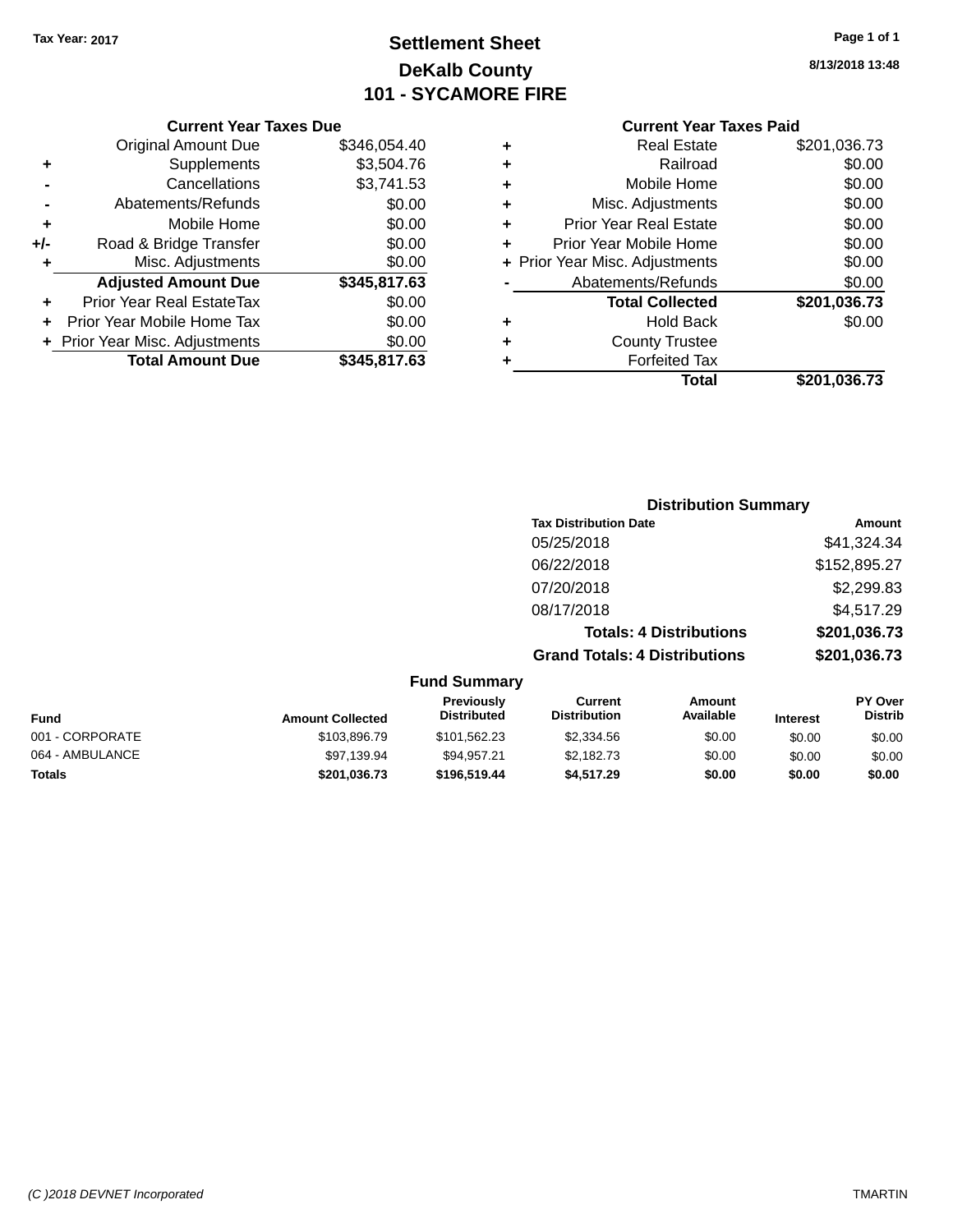### **Settlement Sheet Tax Year: 2017 Page 1 of 1 DeKalb County 102 - WATERMAN FIRE**

**8/13/2018 13:48**

### **Current Year Taxes Paid**

|     | <b>Current Year Taxes Due</b>  |              |
|-----|--------------------------------|--------------|
|     | <b>Original Amount Due</b>     | \$157,773.29 |
| ٠   | Supplements                    | \$937.99     |
|     | Cancellations                  | \$1,040.07   |
|     | Abatements/Refunds             | \$0.01       |
| ٠   | Mobile Home                    | \$0.00       |
| +/- | Road & Bridge Transfer         | \$0.00       |
| ٠   | Misc. Adjustments              | \$0.00       |
|     | <b>Adjusted Amount Due</b>     | \$157,671.20 |
|     | Prior Year Real EstateTax      | (\$11.22)    |
|     | Prior Year Mobile Home Tax     | \$0.00       |
|     | + Prior Year Misc. Adjustments | \$0.00       |
|     | <b>Total Amount Due</b>        | \$157,659.98 |
|     |                                |              |

|   | Total                          | \$95,365.75 |
|---|--------------------------------|-------------|
| ٠ | <b>Forfeited Tax</b>           |             |
| ٠ | <b>County Trustee</b>          |             |
| ٠ | <b>Hold Back</b>               | \$0.00      |
|   | <b>Total Collected</b>         | \$95,365.75 |
|   | Abatements/Refunds             | \$0.01      |
|   | + Prior Year Misc. Adjustments | \$0.00      |
| ٠ | Prior Year Mobile Home         | \$0.00      |
| ÷ | <b>Prior Year Real Estate</b>  | (\$11.22)   |
| ٠ | Misc. Adjustments              | \$0.00      |
| ٠ | Mobile Home                    | \$0.00      |
| ٠ | Railroad                       | \$1,642.98  |
| ٠ | Real Estate                    | \$93.734.00 |
|   |                                |             |

|                 |                         |                                  | <b>Distribution Summary</b>           |                                |                 |                           |
|-----------------|-------------------------|----------------------------------|---------------------------------------|--------------------------------|-----------------|---------------------------|
|                 |                         |                                  | <b>Tax Distribution Date</b>          |                                |                 | Amount                    |
|                 |                         |                                  | 05/25/2018                            |                                |                 | \$15,015.47               |
|                 |                         |                                  | 06/22/2018                            |                                |                 | \$77,378.43               |
|                 |                         |                                  | 07/20/2018                            |                                |                 | \$1,374.88                |
|                 |                         |                                  | 08/17/2018                            |                                |                 | \$1,596.97                |
|                 |                         |                                  |                                       | <b>Totals: 4 Distributions</b> |                 | \$95,365.75               |
|                 |                         |                                  | <b>Grand Totals: 4 Distributions</b>  |                                |                 | \$95,365.75               |
|                 |                         | <b>Fund Summary</b>              |                                       |                                |                 |                           |
| <b>Fund</b>     | <b>Amount Collected</b> | Previously<br><b>Distributed</b> | <b>Current</b><br><b>Distribution</b> | <b>Amount</b><br>Available     | <b>Interest</b> | PY Over<br><b>Distrib</b> |
| 001 - CORPORATE | \$95,365.75             | \$93,768.78                      | \$1,596.97                            | \$0.00                         | \$0.00          | \$0.00                    |
| Totals          | \$95,365.75             | \$93,768.78                      | \$1,596.97                            | \$0.00                         | \$0.00          | \$0.00                    |
|                 |                         | <b>Abatement Detail</b>          |                                       |                                |                 |                           |
|                 |                         |                                  |                                       |                                |                 |                           |

**Year Source Account Type Amount Adjustment Description**<br>2017 RE - Real Estate RE Abatement **Amount 1998** 1999 **Amount 1999** 1999 **Amount 1999** 

**Totals 1 entries** \$0.01

 $$0.01$  PTAB INTEREST REFUND 14-16-434-002 by TBA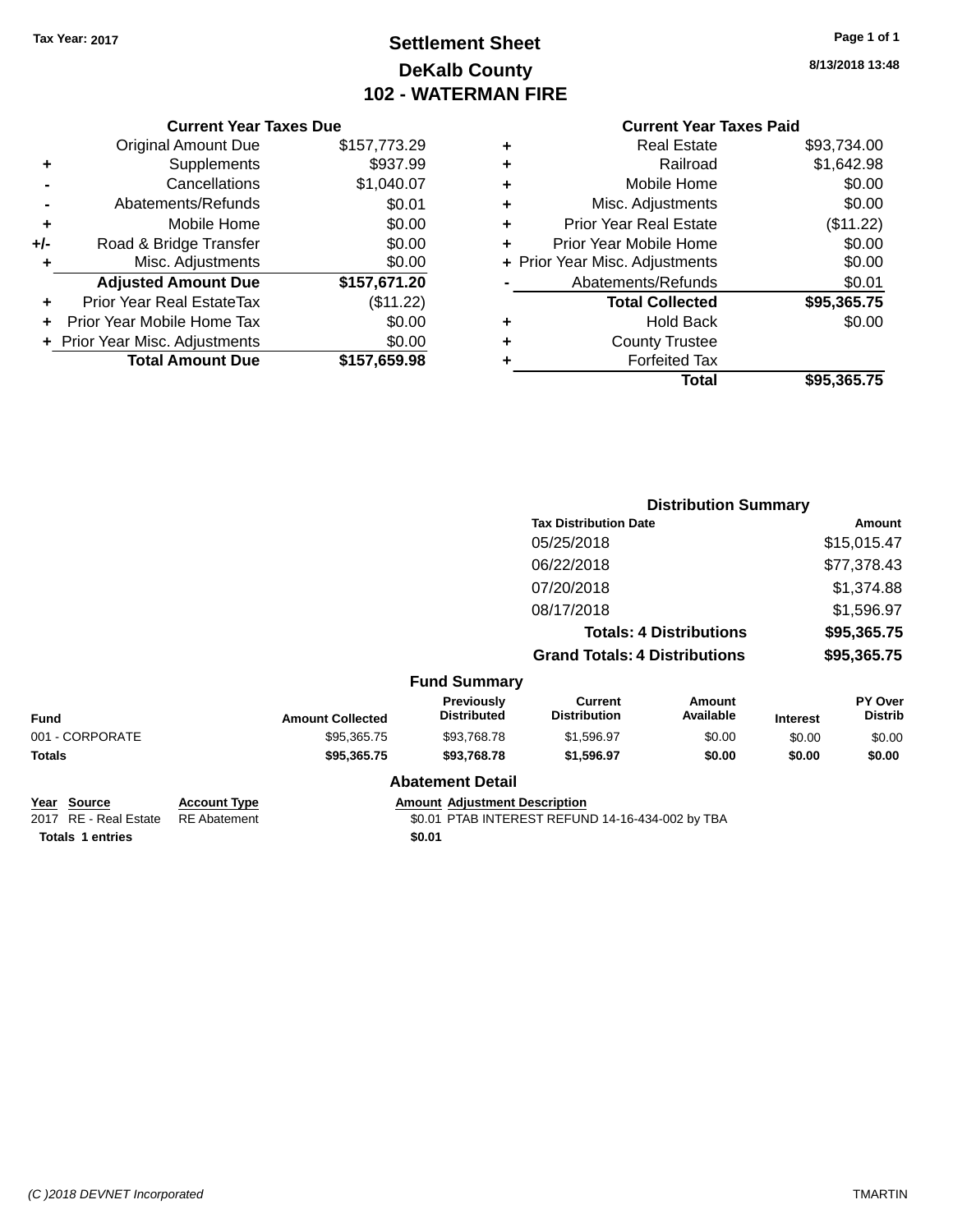### **Settlement Sheet Tax Year: 2017 Page 1 of 1 DeKalb County 103 - EARLVILLE LIBRARY DISTRICT**

**8/13/2018 13:48**

#### **Current Year Taxes Paid**

|       | <b>Current Year Taxes Due</b>  |            |
|-------|--------------------------------|------------|
|       | <b>Original Amount Due</b>     | \$5,052.71 |
| ٠     | Supplements                    | \$0.00     |
|       | Cancellations                  | \$0.00     |
|       | Abatements/Refunds             | \$0.00     |
| ÷     | Mobile Home                    | \$0.00     |
| $+/-$ | Road & Bridge Transfer         | \$0.00     |
|       | Misc. Adjustments              | \$0.00     |
|       | <b>Adjusted Amount Due</b>     | \$5,052.71 |
| ÷     | Prior Year Real EstateTax      | \$0.00     |
|       | Prior Year Mobile Home Tax     | \$0.00     |
|       | + Prior Year Misc. Adjustments | \$0.00     |
|       | <b>Total Amount Due</b>        | \$5.052.71 |
|       |                                |            |

|   | <b>Real Estate</b>             | \$2,861.31 |
|---|--------------------------------|------------|
| ٠ | Railroad                       | \$0.00     |
| ٠ | Mobile Home                    | \$0.00     |
| ٠ | Misc. Adjustments              | \$0.00     |
| ٠ | <b>Prior Year Real Estate</b>  | \$0.00     |
| ٠ | Prior Year Mobile Home         | \$0.00     |
|   | + Prior Year Misc. Adjustments | \$0.00     |
|   | Abatements/Refunds             | \$0.00     |
|   | <b>Total Collected</b>         | \$2,861.31 |
| ٠ | <b>Hold Back</b>               | \$0.00     |
| ٠ | <b>County Trustee</b>          |            |
| ٠ | <b>Forfeited Tax</b>           |            |
|   | <b>Total</b>                   | \$2,861.31 |
|   |                                |            |

| <b>Distribution Summary</b>          |            |  |  |
|--------------------------------------|------------|--|--|
| <b>Tax Distribution Date</b>         | Amount     |  |  |
| 05/25/2018                           | \$838.95   |  |  |
| 06/22/2018                           | \$1,970.52 |  |  |
| 07/20/2018                           | \$51.84    |  |  |
| <b>Totals: 3 Distributions</b>       | \$2,861.31 |  |  |
| <b>Grand Totals: 3 Distributions</b> | \$2,861.31 |  |  |

#### **Fund Summary**

|                                                     |                         | <b>Previously</b>  | <b>Current</b>      | <b>Amount</b> |                 | <b>PY Over</b> |
|-----------------------------------------------------|-------------------------|--------------------|---------------------|---------------|-----------------|----------------|
| <b>Fund</b>                                         | <b>Amount Collected</b> | <b>Distributed</b> | <b>Distribution</b> | Available     | <b>Interest</b> | <b>Distrib</b> |
| 001 - CORPORATE                                     | \$1,591.08              | \$1.591.08         | \$0.00              | \$0.00        | \$0.00          | \$0.00         |
| 004 - OPERATIONS & MAINTENANCE                      | \$210.60                | \$210.60           | \$0.00              | \$0.00        | \$0.00          | \$0.00         |
| 027 - AUDIT                                         | \$48.73                 | \$48.73            | \$0.00              | \$0.00        | \$0.00          | \$0.00         |
| 031 - WORKING CASH                                  | \$0.00                  | \$0.00             | \$0.00              | \$0.00        | \$0.00          | \$0.00         |
| 035 - TORT JUDGMENTS, LIABILITY<br><b>INSURANCE</b> | \$823.62                | \$823.62           | \$0.00              | \$0.00        | \$0.00          | \$0.00         |
| 047 - SOCIAL SECURITY                               | \$187.28                | \$187.28           | \$0.00              | \$0.00        | \$0.00          | \$0.00         |
| <b>Totals</b>                                       | \$2,861.31              | \$2,861.31         | \$0.00              | \$0.00        | \$0.00          | \$0.00         |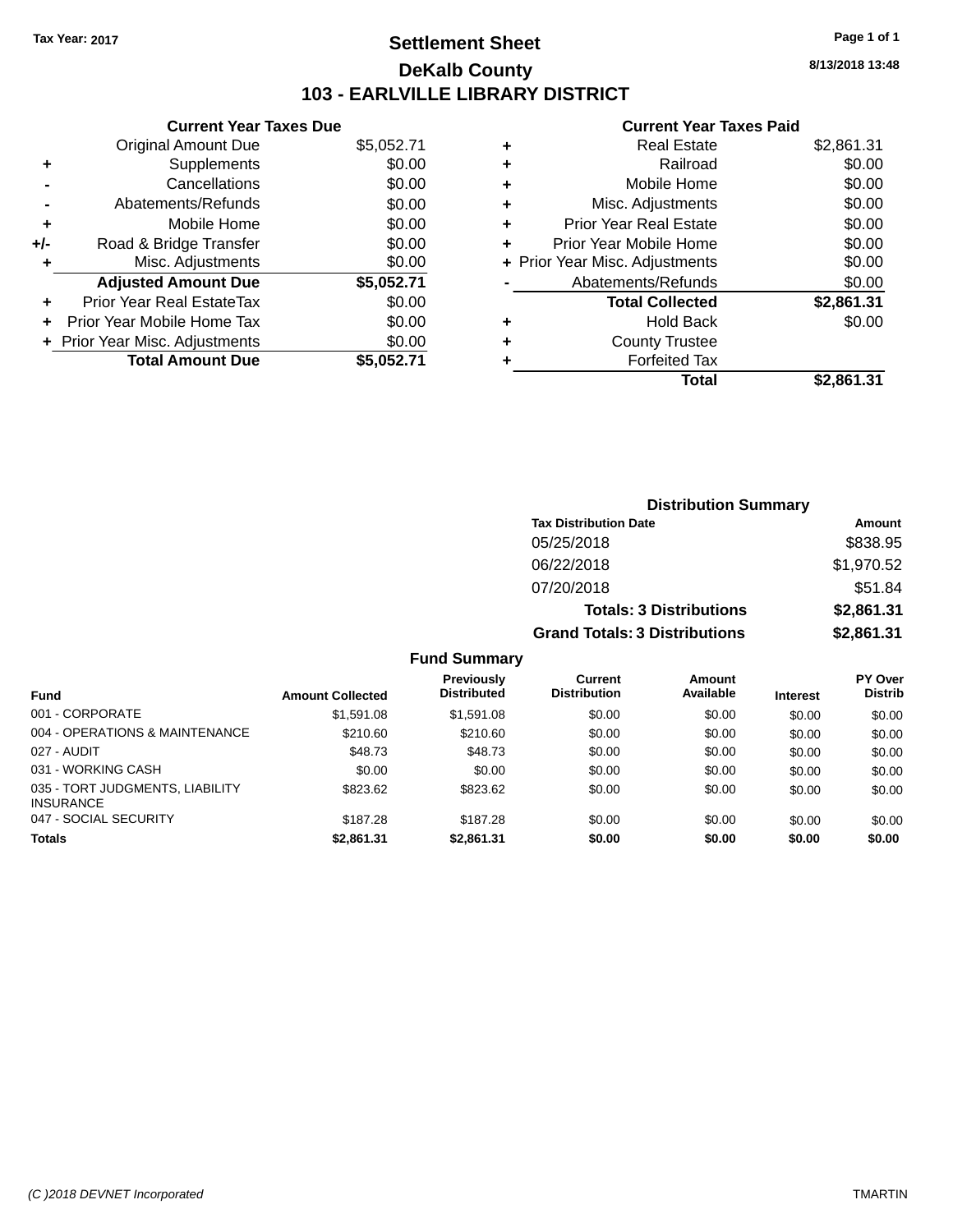### **Settlement Sheet Tax Year: 2017 Page 1 of 2 DeKalb County 110 - DEKALB PARK**

#### **Current Year Taxes Due**

|     | <b>Original Amount Due</b>     | \$3,961,924.33 |
|-----|--------------------------------|----------------|
| ٠   | Supplements                    | \$36,284.11    |
|     | Cancellations                  | \$124,251.38   |
|     | Abatements/Refunds             | \$27,390.21    |
| ٠   | Mobile Home                    | \$0.00         |
| +/- | Road & Bridge Transfer         | \$0.00         |
| ٠   | Misc. Adjustments              | \$1,077.15     |
|     | <b>Adjusted Amount Due</b>     | \$3,847,644.00 |
|     | Prior Year Real EstateTax      | (\$1,473.22)   |
|     | Prior Year Mobile Home Tax     | \$0.00         |
|     | + Prior Year Misc. Adjustments | \$24.21        |
|     | <b>Total Amount Due</b>        | \$3.846.194.99 |

#### **8/13/2018 13:48**

# **Current Year Taxes Paid**

|   | <b>Total</b>                   | \$2,106,595.47 |
|---|--------------------------------|----------------|
| ٠ | <b>Forfeited Tax</b>           |                |
| ٠ | <b>County Trustee</b>          |                |
| ٠ | <b>Hold Back</b>               | \$0.00         |
|   | <b>Total Collected</b>         | \$2,106,595.47 |
|   | Abatements/Refunds             | \$27,390.21    |
|   | + Prior Year Misc. Adjustments | \$24.21        |
| ٠ | Prior Year Mobile Home         | \$0.00         |
| ٠ | <b>Prior Year Real Estate</b>  | (\$1,473.22)   |
| ٠ | Misc. Adjustments              | \$1,077.15     |
| ٠ | Mobile Home                    | \$0.00         |
| ٠ | Railroad                       | \$7,487.20     |
| ٠ | <b>Real Estate</b>             | \$2,126,870.34 |

#### **Distribution Summary**

| <b>Tax Distribution Date</b>         | Amount         |
|--------------------------------------|----------------|
| 05/25/2018                           | \$357,443.50   |
| 06/22/2018                           | \$1,660,990.28 |
| 07/20/2018                           | \$12,875.97    |
| 08/17/2018                           | \$75,285.72    |
| <b>Totals: 4 Distributions</b>       | \$2,106,595.47 |
| <b>Grand Totals: 4 Distributions</b> | \$2,106,595.47 |

#### **Fund Summary**

| <b>Fund</b>                                   | <b>Amount Collected</b> | Previously<br><b>Distributed</b> | Current<br><b>Distribution</b> | Amount<br>Available | <b>Interest</b> | PY Over<br><b>Distrib</b> |
|-----------------------------------------------|-------------------------|----------------------------------|--------------------------------|---------------------|-----------------|---------------------------|
| 001 - CORPORATE                               | \$722,650.67            | \$696,824.52                     | \$25,826.15                    | \$0.00              | \$0.00          | \$0.00                    |
| 003 - BONDS AND INTEREST                      | \$680,181.77            | \$655,873.36                     | \$24,308.41                    | \$0.00              | \$0.00          | \$0.00                    |
| $005 - I. M. R. F.$                           | \$183,646.69            | \$177,083.50                     | \$6,563.19                     | \$0.00              | \$0.00          | \$0.00                    |
| 027 - AUDIT                                   | \$14,137.36             | \$13,632.12                      | \$505.24                       | \$0.00              | \$0.00          | \$0.00                    |
| 035 - TORT JUDGEMENTS/LIABILITY<br><b>INS</b> | \$33,448.54             | \$32,253.14                      | \$1,195.40                     | \$0.00              | \$0.00          | \$0.00                    |
| 047 - SOCIAL SECURITY                         | \$89.178.51             | \$85.991.44                      | \$3,187.07                     | \$0.00              | \$0.00          | \$0.00                    |
| 060 - UNEMPLOYMENT INSURANCE                  | \$10.659.36             | \$10.278.43                      | \$380.93                       | \$0.00              | \$0.00          | \$0.00                    |
| 062 - WORKERS COMPENSATION                    | \$26,578.93             | \$25,629.05                      | \$949.88                       | \$0.00              | \$0.00          | \$0.00                    |
| 122 - RECREATION                              | \$167.189.94            | \$161.214.89                     | \$5,975.05                     | \$0.00              | \$0.00          | \$0.00                    |
| 123 - AQUARIUM AND MUSEUM                     | \$65,824.79             | \$63.472.34                      | \$2,352.45                     | \$0.00              | \$0.00          | \$0.00                    |
| 126 - REC PROGRAMS/HANDICAPPED                | \$113.098.91            | \$109,056.96                     | \$4,041.95                     | \$0.00              | \$0.00          | \$0.00                    |
| <b>Totals</b>                                 | \$2,106,595.47          | \$2,031,309.75                   | \$75,285.72                    | \$0.00              | \$0.00          | \$0.00                    |

#### **Miscellaneous Adjustment Detail**

|                         | Year Source           | <b>Account Type</b>                        |            | <b>Amount Adjustment Description</b>                   |
|-------------------------|-----------------------|--------------------------------------------|------------|--------------------------------------------------------|
|                         | 2016 RE - Real Estate | Back Tax Collected                         |            | \$24.21 ORIK WILKINSON REDEMPTION 08-12-377-001 by TBA |
|                         |                       | 2017 RE - Real Estate Paymt In Lieu of Tax |            | \$1,077.15 HOUSING AUTHORITY DEKALB UNITS by TBA       |
| <b>Totals 2 entries</b> |                       |                                            | \$1.101.36 |                                                        |

#### **Abatement Detail**

| Year Source                        | <b>Account Type</b> | <b>Amount Adjustment Description</b>             |
|------------------------------------|---------------------|--------------------------------------------------|
| 2017 RE - Real Estate RE Abatement |                     | \$0.01 PTAB INTEREST REFUND 08-23-105-006 by TBA |
| 2017 RE - Real Estate RE Abatement |                     | \$0.02 PTAB INTEREST REFUND 08-14-352-008 by TBA |
| 2017 RE - Real Estate RE Abatement |                     | \$0.51 PTAB INTEREST REFUND 08-16-401-008 by TBA |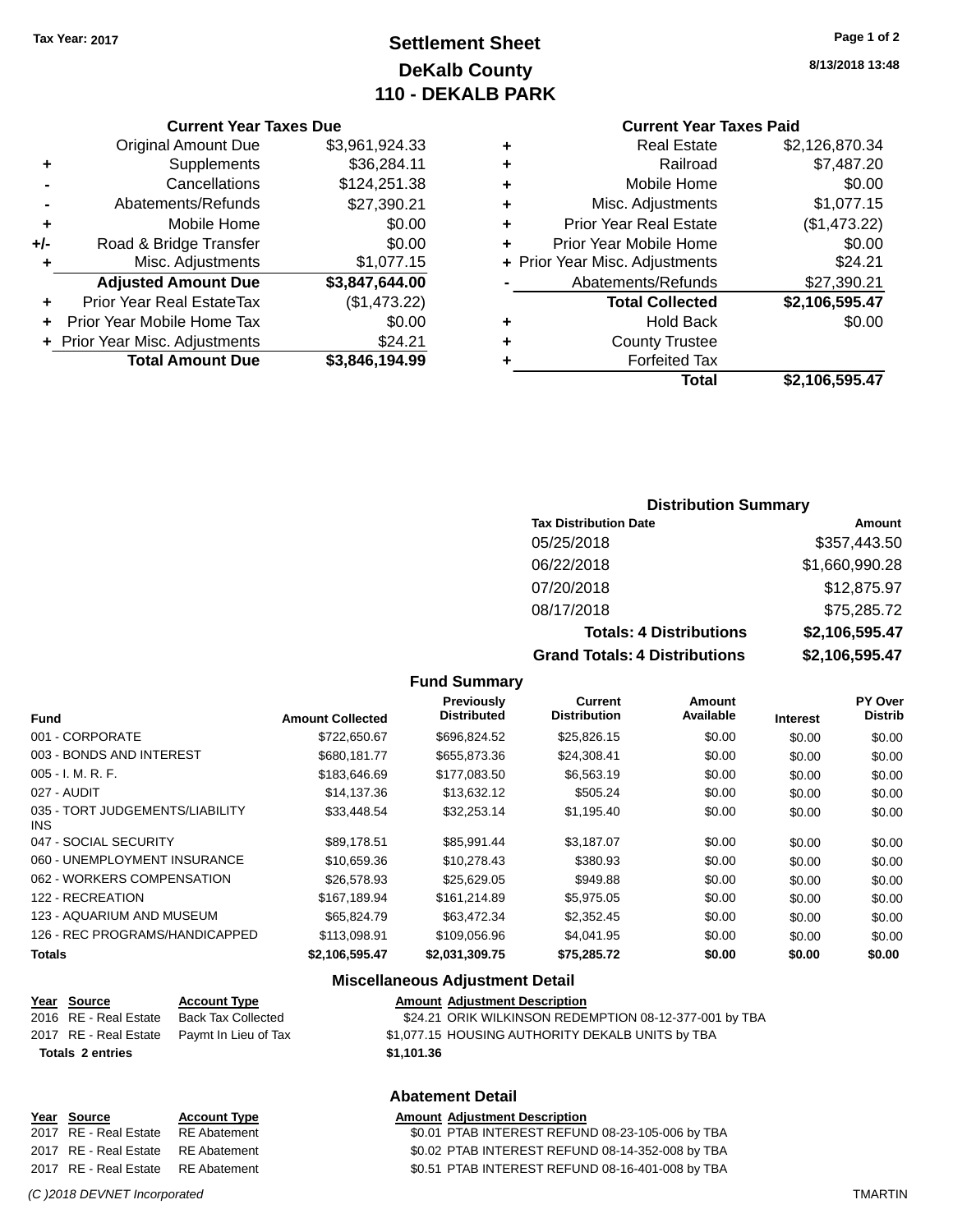| Tax Year: 2017 | <b>Settlement Sheet</b> | Page 2 of 2     |
|----------------|-------------------------|-----------------|
|                | <b>DeKalb County</b>    | 8/13/2018 13:48 |
|                | <b>Abatement Detail</b> |                 |

|                          | Year Source           | <b>Account Typ</b> |  |  |  |
|--------------------------|-----------------------|--------------------|--|--|--|
|                          | 2017 RE - Real Estate | <b>RE</b> Abateme  |  |  |  |
|                          | 2017 RE - Real Estate | <b>RE</b> Abateme  |  |  |  |
|                          | 2017 RE - Real Estate | <b>RE</b> Abateme  |  |  |  |
|                          | 2017 RE - Real Estate | <b>RE Abateme</b>  |  |  |  |
|                          | 2017 RE - Real Estate | <b>RE Abateme</b>  |  |  |  |
|                          | 2017 RE - Real Estate | <b>RE</b> Abateme  |  |  |  |
|                          | 2017 RE - Real Estate | <b>RE</b> Abateme  |  |  |  |
| <b>Totals 10 entries</b> |                       |                    |  |  |  |

|                          | Year Source                        | <b>Account Type</b> |             | <b>Amount Adjustment Description</b>                     |
|--------------------------|------------------------------------|---------------------|-------------|----------------------------------------------------------|
|                          | 2017 RE - Real Estate              | <b>RE Abatement</b> |             | \$0.04 PTAB INTEREST REFUND 08-21-426-011 by TBA         |
|                          | 2017 RE - Real Estate              | <b>RE</b> Abatement |             | \$0.13 PTAB INTEREST REFUND 08-23-105-009 by TBA         |
|                          | 2017 RE - Real Estate              | <b>RE</b> Abatement |             | \$0.12 PTAB INTEREST REFUND 08-24-128-026 by TBA         |
|                          | 2017 RE - Real Estate              | RE Abatement        |             | \$7,185.95 16TX27 TAX OBJECTION COMPLAINT REFUND by TBA  |
|                          | 2017 RE - Real Estate              | <b>RE Abatement</b> |             | \$20,200.00 17TX23 TAX OBJECTION COMPLAINT REFUND by TBA |
|                          | 2017 RE - Real Estate              | <b>RE</b> Abatement |             | \$3.38 PTAB INTEREST REFUND 08-13-151-039 by TBA         |
|                          | 2017 RE - Real Estate RE Abatement |                     |             | \$0.05 PTAB INTEREST REFUND 08-22-228-016 by TBA         |
| <b>Totals 10 entries</b> |                                    |                     | \$27.390.21 |                                                          |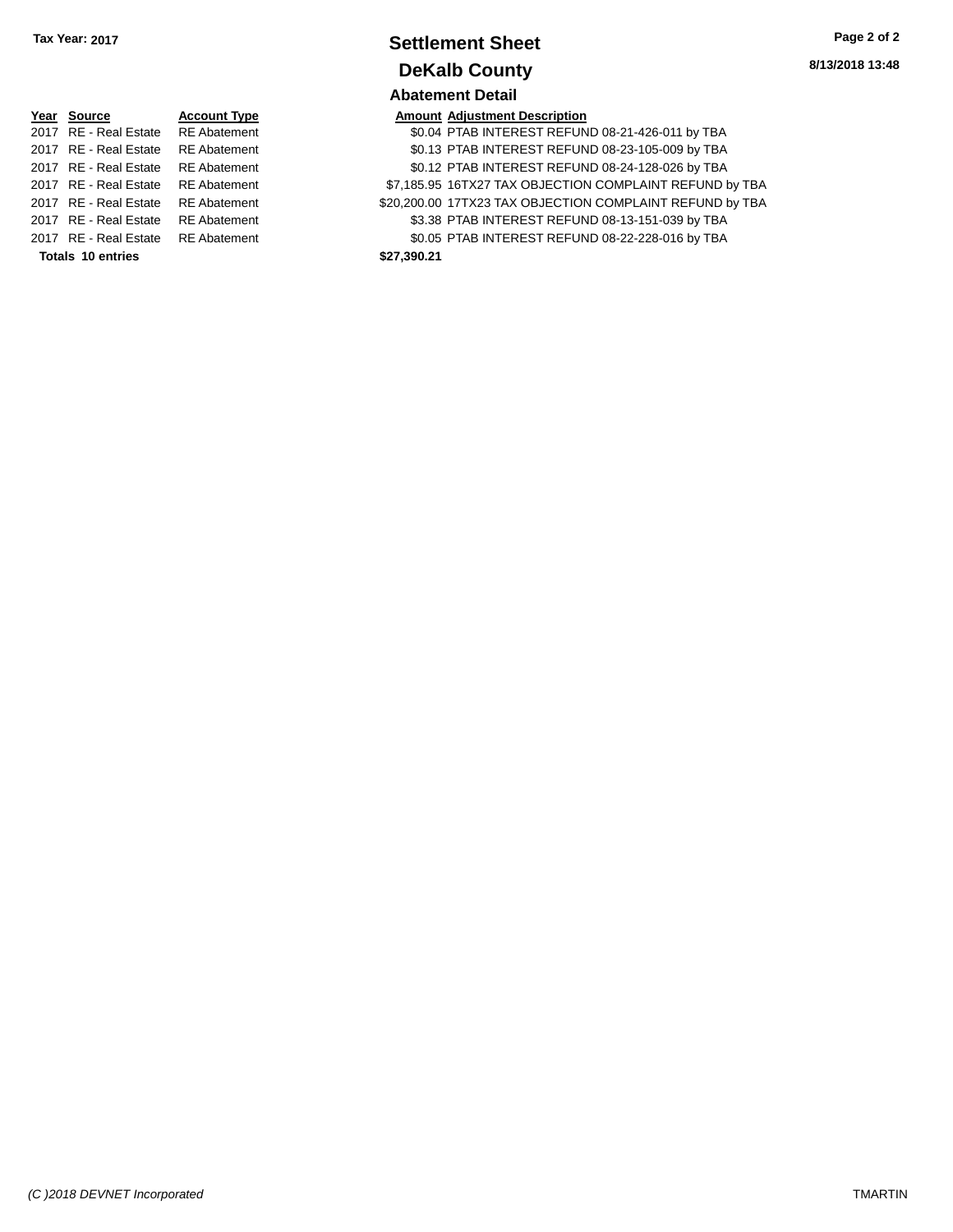### **Settlement Sheet Tax Year: 2017 Page 1 of 1 DeKalb County 111 - FRANKLIN TWP PARK**

**8/13/2018 13:48**

| <b>Current Year Taxes Paid</b> |
|--------------------------------|
|--------------------------------|

| <b>Current Year Taxes Due</b>  |             |
|--------------------------------|-------------|
| <b>Original Amount Due</b>     | \$43,146.35 |
| Supplements                    | \$459.23    |
| Cancellations                  | \$497.91    |
| Abatements/Refunds             | \$0.00      |
| Mobile Home                    | \$0.00      |
| Road & Bridge Transfer         | \$0.00      |
| Misc. Adjustments              | \$3.96      |
| <b>Adjusted Amount Due</b>     | \$43,111.63 |
| Prior Year Real EstateTax      | \$0.00      |
| Prior Year Mobile Home Tax     | \$0.00      |
| + Prior Year Misc. Adjustments | \$0.00      |
| <b>Total Amount Due</b>        | \$43.111.63 |
|                                |             |

|   | <b>Real Estate</b>             | \$24,099.50 |
|---|--------------------------------|-------------|
| ٠ | Railroad                       | \$247.05    |
| ٠ | Mobile Home                    | \$0.00      |
| ٠ | Misc. Adjustments              | \$3.96      |
| ٠ | <b>Prior Year Real Estate</b>  | \$0.00      |
| ÷ | Prior Year Mobile Home         | \$0.00      |
|   | + Prior Year Misc. Adjustments | \$0.00      |
|   | Abatements/Refunds             | \$0.00      |
|   | <b>Total Collected</b>         | \$24,350.51 |
| ٠ | <b>Hold Back</b>               | \$0.00      |
| ٠ | <b>County Trustee</b>          |             |
| ٠ | <b>Forfeited Tax</b>           |             |
|   | Total                          | \$24,350.51 |
|   |                                |             |

|                                         |                         |                                        | <b>Distribution Summary</b>           |                     |                 |                           |
|-----------------------------------------|-------------------------|----------------------------------------|---------------------------------------|---------------------|-----------------|---------------------------|
|                                         |                         |                                        | <b>Tax Distribution Date</b>          |                     |                 | Amount                    |
|                                         |                         |                                        | 05/25/2018                            |                     |                 | \$4,568.05                |
|                                         |                         |                                        | 06/22/2018                            |                     |                 | \$18,385.87               |
|                                         |                         |                                        | 07/20/2018                            |                     |                 | \$734.00                  |
|                                         |                         |                                        | 08/17/2018                            |                     |                 | \$662.59                  |
|                                         |                         |                                        | <b>Totals: 4 Distributions</b>        |                     | \$24,350.51     |                           |
|                                         |                         |                                        | <b>Grand Totals: 4 Distributions</b>  |                     |                 | \$24,350.51               |
|                                         |                         | <b>Fund Summary</b>                    |                                       |                     |                 |                           |
| <b>Fund</b>                             | <b>Amount Collected</b> | Previously<br><b>Distributed</b>       | <b>Current</b><br><b>Distribution</b> | Amount<br>Available | <b>Interest</b> | PY Over<br><b>Distrib</b> |
| 001 - CORPORATE                         | \$22,969.67             | \$22,344.65                            | \$625.02                              | \$0.00              | \$0.00          | \$0.00                    |
| 035 - TORT JUDGEMENTS/LIABILITY<br>INS. | \$1,380.84              | \$1,343.27                             | \$37.57                               | \$0.00              | \$0.00          | \$0.00                    |
| Totals                                  | \$24,350.51             | \$23,687.92                            | \$662.59                              | \$0.00              | \$0.00          | \$0.00                    |
|                                         |                         | <b>Miscellaneous Adjustment Detail</b> |                                       |                     |                 |                           |

**Totals \$3.96 1 entries**

**Year Source Account Type Anneurs Adjustment Description**<br>2017 RE - Real Estate Back Tax Collected \$3.96 KETTLESON REDEMPTI \$3.96 KETTLESON REDEMPTION 01-19-335-001 by TBA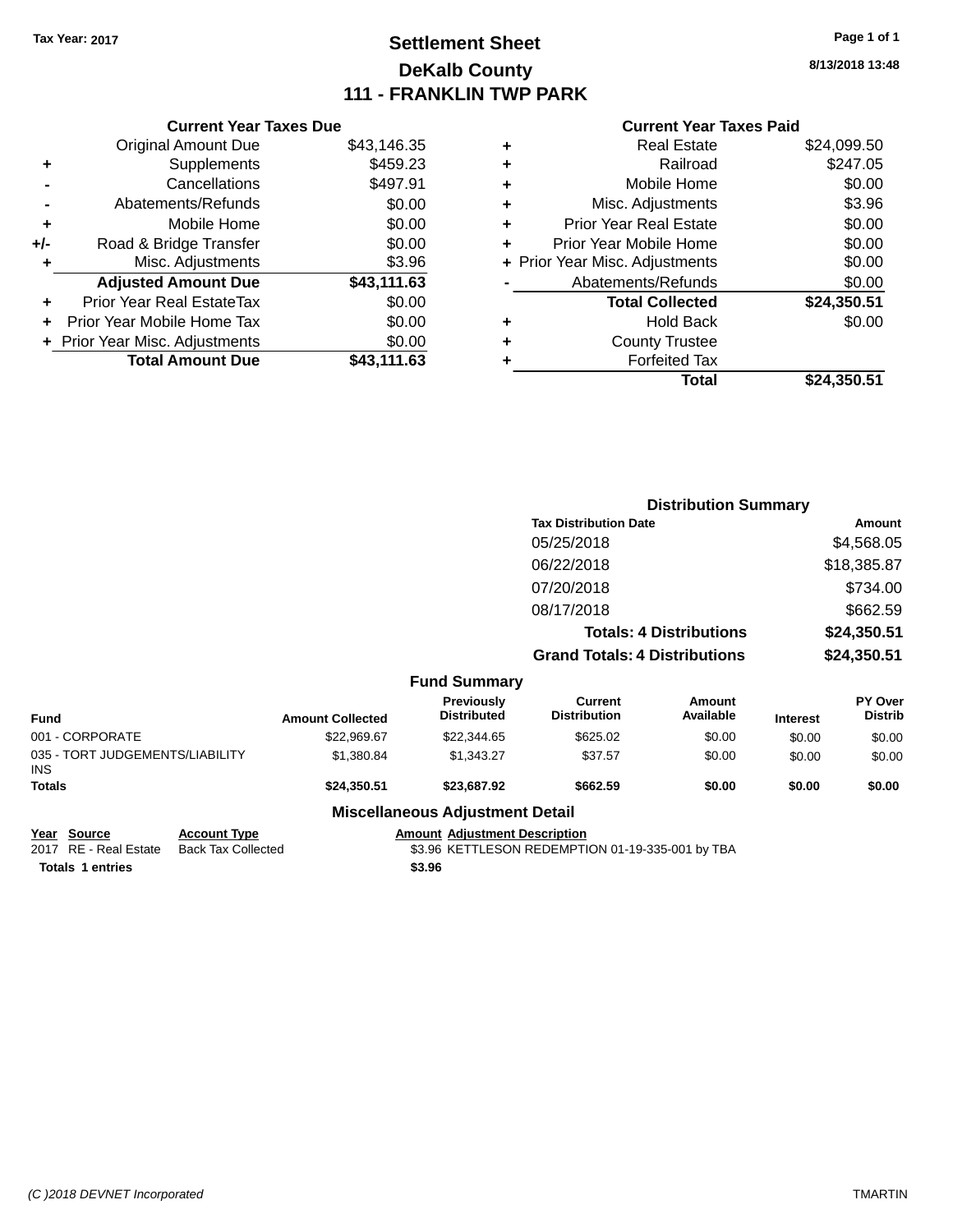### **Settlement Sheet Tax Year: 2017 Page 1 of 1 DeKalb County 112 - GENOA TWP PARK**

**8/13/2018 13:48**

#### **Current Year Taxes Paid**

|     | <b>Current Year Taxes Due</b> |              |
|-----|-------------------------------|--------------|
|     | <b>Original Amount Due</b>    | \$631,323.68 |
| ٠   | Supplements                   | \$15,064.21  |
|     | Cancellations                 | \$18,151.57  |
|     | Abatements/Refunds            | \$0.00       |
| ٠   | Mobile Home                   | \$0.00       |
| +/- | Road & Bridge Transfer        | \$0.00       |
| ٠   | Misc. Adjustments             | \$0.00       |
|     | <b>Adjusted Amount Due</b>    | \$628,236.32 |
| ٠   | Prior Year Real EstateTax     | \$0.00       |
| ÷   | Prior Year Mobile Home Tax    | \$0.00       |
|     | Prior Year Misc. Adjustments  | \$0.00       |
|     | <b>Total Amount Due</b>       | \$628,236.32 |
|     |                               |              |

| ٠ | <b>Real Estate</b>             | \$357,137.54 |
|---|--------------------------------|--------------|
| ٠ | Railroad                       | \$2,819.97   |
| ٠ | Mobile Home                    | \$0.00       |
| ٠ | Misc. Adjustments              | \$0.00       |
| ٠ | <b>Prior Year Real Estate</b>  | \$0.00       |
| ÷ | Prior Year Mobile Home         | \$0.00       |
|   | + Prior Year Misc. Adjustments | \$0.00       |
|   | Abatements/Refunds             | \$0.00       |
|   | <b>Total Collected</b>         | \$359,957.51 |
| ٠ | Hold Back                      | \$0.00       |
| ٠ | <b>County Trustee</b>          |              |
| ٠ | <b>Forfeited Tax</b>           |              |
|   | Total                          | \$359,957.51 |
|   |                                |              |

#### **Distribution Summary**

| <b>Tax Distribution Date</b>         | Amount       |
|--------------------------------------|--------------|
| 05/25/2018                           | \$70,661.54  |
| 06/22/2018                           | \$271,600.48 |
| 07/20/2018                           | \$7,849.14   |
| 08/17/2018                           | \$9,846.35   |
| <b>Totals: 4 Distributions</b>       | \$359,957.51 |
| <b>Grand Totals: 4 Distributions</b> | \$359,957.51 |

#### **Fund Summary**

|                                         |                         | Previously<br><b>Distributed</b> | Current<br><b>Distribution</b> | <b>Amount</b><br>Available |                 | PY Over<br><b>Distrib</b> |
|-----------------------------------------|-------------------------|----------------------------------|--------------------------------|----------------------------|-----------------|---------------------------|
| <b>Fund</b>                             | <b>Amount Collected</b> |                                  |                                |                            | <b>Interest</b> |                           |
| 001 - CORPORATE                         | \$106,536.38            | \$103,622.19                     | \$2.914.19                     | \$0.00                     | \$0.00          | \$0.00                    |
| 003 - BONDS AND INTEREST                | \$159,068.11            | \$154,716.93                     | \$4,351.18                     | \$0.00                     | \$0.00          | \$0.00                    |
| $005 - I. M. R. F.$                     | \$547.84                | \$532.85                         | \$14.99                        | \$0.00                     | \$0.00          | \$0.00                    |
| 027 - AUDIT                             | \$547.84                | \$532.85                         | \$14.99                        | \$0.00                     | \$0.00          | \$0.00                    |
| 035 - TORT JUDGEMENTS/LIABILITY<br>INS. | \$547.84                | \$532.85                         | \$14.99                        | \$0.00                     | \$0.00          | \$0.00                    |
| 047 - SOCIAL SECURITY                   | \$547.84                | \$532.85                         | \$14.99                        | \$0.00                     | \$0.00          | \$0.00                    |
| 060 - UNEMPLOYMENT INSURANCE            | \$547.84                | \$532.85                         | \$14.99                        | \$0.00                     | \$0.00          | \$0.00                    |
| 062 - WORKERS COMPENSATION              | \$547.84                | \$532.85                         | \$14.99                        | \$0.00                     | \$0.00          | \$0.00                    |
| 122 - RECREATION                        | \$67,209.82             | \$65,371,35                      | \$1,838.47                     | \$0.00                     | \$0.00          | \$0.00                    |
| 126 - REC PROGRAMS/HANDICAPPED          | \$23,308.32             | \$22,670.74                      | \$637.58                       | \$0.00                     | \$0.00          | \$0.00                    |
| 143 - MEDICARE                          | \$547.84                | \$532.85                         | \$14.99                        | \$0.00                     | \$0.00          | \$0.00                    |
| <b>Totals</b>                           | \$359,957.51            | \$350,111,16                     | \$9,846,35                     | \$0.00                     | \$0.00          | \$0.00                    |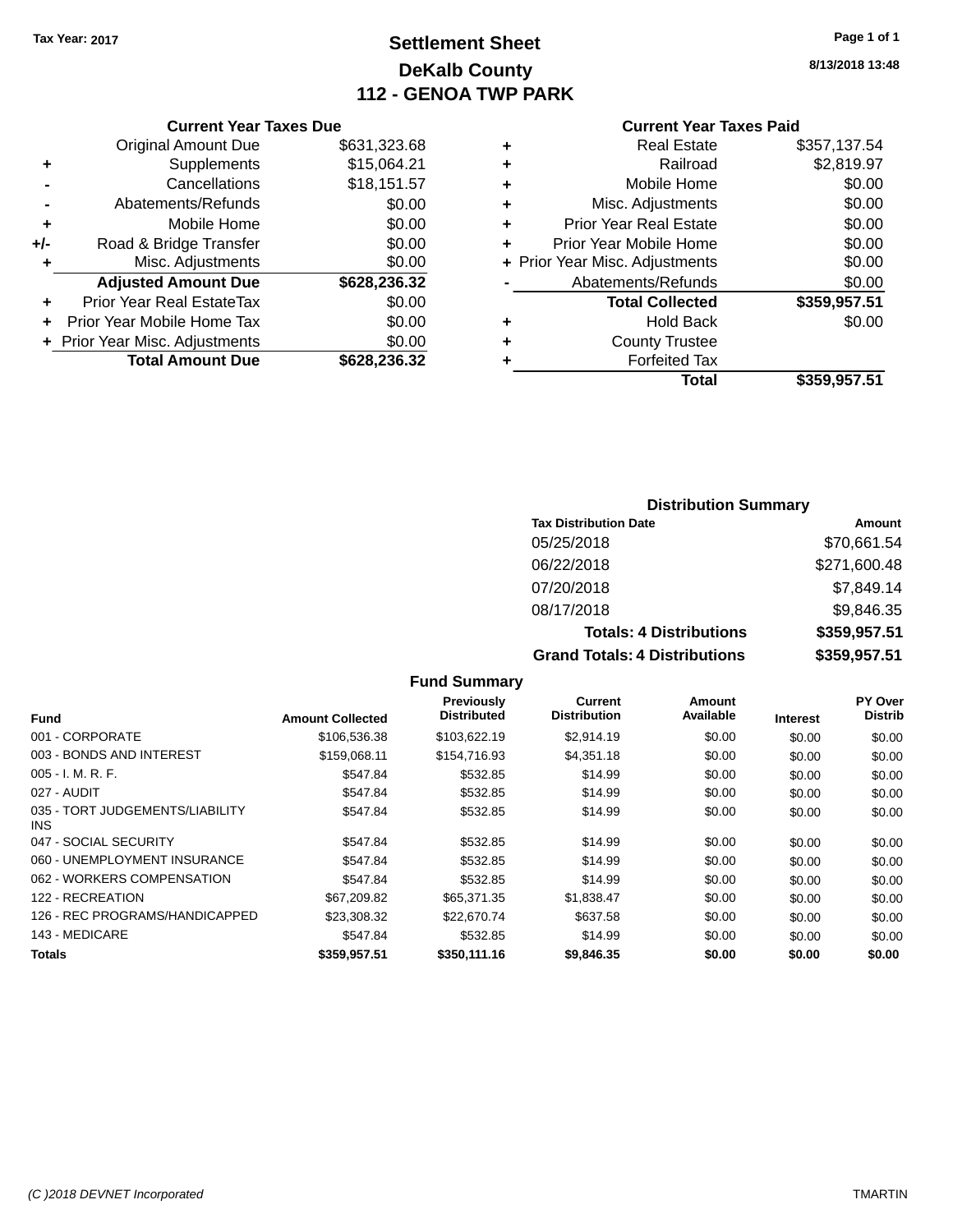### **Settlement Sheet Tax Year: 2017 Page 1 of 1 DeKalb County 113 - KINGSTON TWP PARK**

**8/13/2018 13:48**

#### **Current Year Taxes Paid**

|     | <b>Current Year Taxes Due</b>  |             |
|-----|--------------------------------|-------------|
|     | <b>Original Amount Due</b>     | \$53,659.27 |
| ٠   | Supplements                    | \$438.00    |
|     | Cancellations                  | \$543.03    |
|     | Abatements/Refunds             | \$0.00      |
| ٠   | Mobile Home                    | \$0.00      |
| +/- | Road & Bridge Transfer         | \$0.00      |
| ٠   | Misc. Adjustments              | \$0.00      |
|     | <b>Adjusted Amount Due</b>     | \$53,554.24 |
| ÷   | Prior Year Real EstateTax      | \$0.00      |
|     | Prior Year Mobile Home Tax     | \$0.00      |
|     | + Prior Year Misc. Adjustments | \$9.03      |
|     | <b>Total Amount Due</b>        | \$53.563.27 |

|   | <b>Real Estate</b>             | \$30,180.96 |
|---|--------------------------------|-------------|
| ٠ | Railroad                       | \$412.63    |
| ٠ | Mobile Home                    | \$0.00      |
| ٠ | Misc. Adjustments              | \$0.00      |
| ٠ | <b>Prior Year Real Estate</b>  | \$0.00      |
| ÷ | Prior Year Mobile Home         | \$0.00      |
|   | + Prior Year Misc. Adjustments | \$9.03      |
|   | Abatements/Refunds             | \$0.00      |
|   | <b>Total Collected</b>         | \$30,602.62 |
| ٠ | <b>Hold Back</b>               | \$0.00      |
| ٠ | <b>County Trustee</b>          |             |
| ٠ | <b>Forfeited Tax</b>           |             |
|   | Total                          | \$30,602.62 |
|   |                                |             |

|                                               |                         |                                         |                                      | <b>Distribution Summary</b>    |                 |                           |
|-----------------------------------------------|-------------------------|-----------------------------------------|--------------------------------------|--------------------------------|-----------------|---------------------------|
|                                               |                         |                                         | <b>Tax Distribution Date</b>         |                                |                 | Amount                    |
|                                               |                         |                                         | 05/25/2018                           |                                |                 | \$5,470.14                |
|                                               |                         |                                         | 06/22/2018                           |                                |                 | \$23,745.66               |
|                                               |                         |                                         | 07/20/2018                           |                                |                 | \$517.76                  |
|                                               |                         |                                         | 08/17/2018                           |                                |                 | \$869.06                  |
|                                               |                         |                                         |                                      | <b>Totals: 4 Distributions</b> |                 | \$30,602.62               |
|                                               |                         |                                         | <b>Grand Totals: 4 Distributions</b> |                                |                 | \$30,602.62               |
|                                               |                         | <b>Fund Summary</b>                     |                                      |                                |                 |                           |
| <b>Fund</b>                                   | <b>Amount Collected</b> | <b>Previously</b><br><b>Distributed</b> | Current<br><b>Distribution</b>       | Amount<br>Available            | <b>Interest</b> | PY Over<br><b>Distrib</b> |
| 001 - CORPORATE                               | \$24,615.32             | \$23,916.30                             | \$699.02                             | \$0.00                         | \$0.00          | \$0.00                    |
| 035 - TORT JUDGEMENTS/LIABILITY<br><b>INS</b> | \$2,799.33              | \$2,719.83                              | \$79.50                              | \$0.00                         | \$0.00          | \$0.00                    |

#### **Totals \$30,602.62 \$29,733.56 \$869.06 \$0.00 \$0.00 \$0.00 Miscellaneous Adjustment Detail**

122 - RECREATION \$1,187.97 \$3,187.97 \$3,097.43 \$90.54 \$0.00 \$0.00 \$0.00 \$0.00

| Year Source         |
|---------------------|
| 2016 RE - Real Esta |

INS

**Totals \$9.03 1 entries**

**Year Account Type**<br>Back Tax Collected **Amount Adjustment Description**<br>\$9.03 MATHESON REDEMPTIC 2016 ate Back Tax Collected \$9.03 MATHESON REDEMPTION 02-22-402-003 by TBA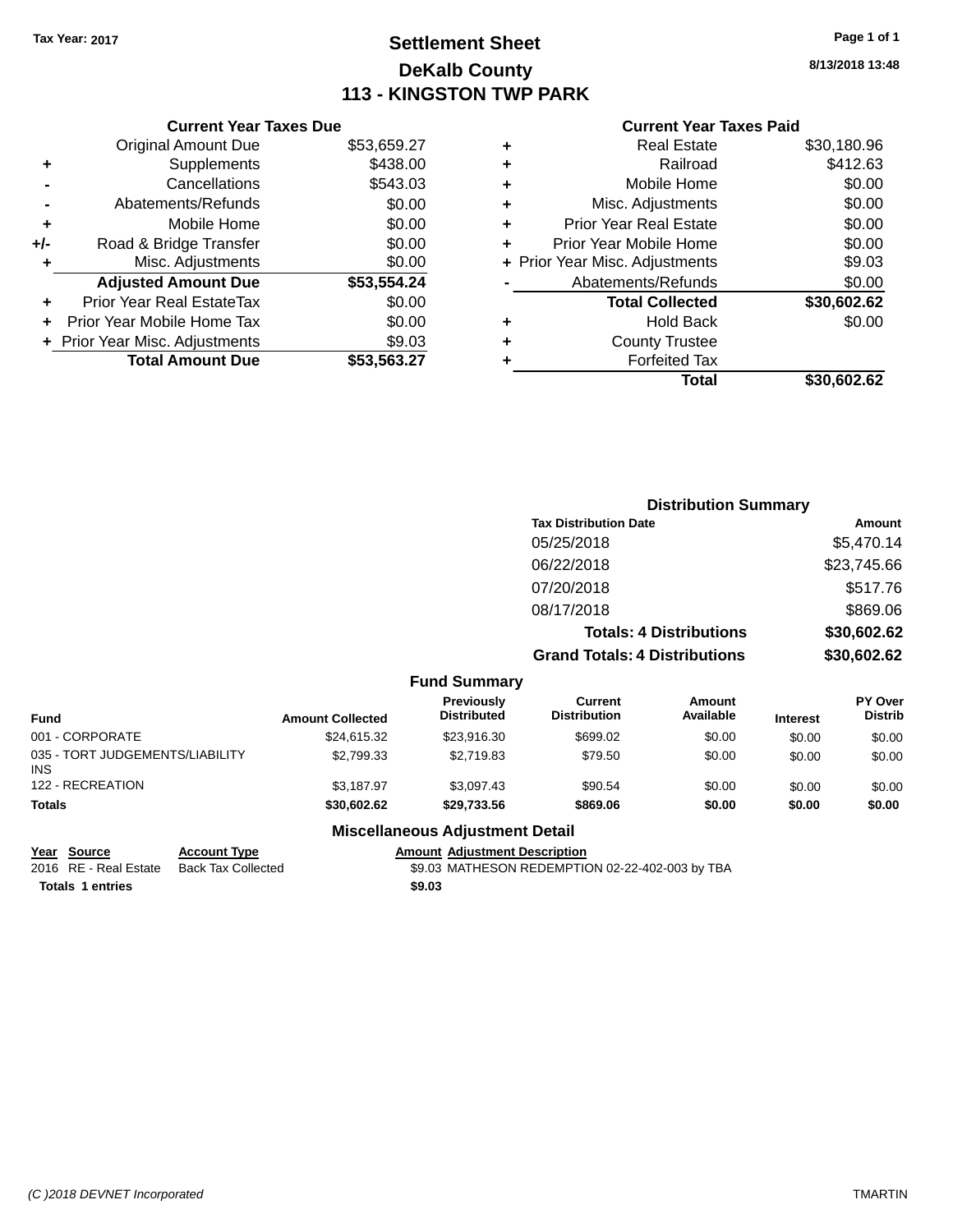### **Settlement Sheet Tax Year: 2017 Page 1 of 1 DeKalb County 114 - SANDWICH PARK**

**8/13/2018 13:48**

#### **Current Year Taxes Due**

|     | <b>Original Amount Due</b>     | \$547,020.88 |
|-----|--------------------------------|--------------|
| ٠   | Supplements                    | \$5,126.64   |
|     | Cancellations                  | \$5,826.53   |
|     | Abatements/Refunds             | \$0.00       |
| ٠   | Mobile Home                    | \$0.00       |
| +/- | Road & Bridge Transfer         | \$0.00       |
| ٠   | Misc. Adjustments              | \$0.00       |
|     | <b>Adjusted Amount Due</b>     | \$546,320.99 |
|     | Prior Year Real EstateTax      | \$0.00       |
|     | Prior Year Mobile Home Tax     | \$0.00       |
|     | + Prior Year Misc. Adjustments | \$621.11     |
|     | <b>Total Amount Due</b>        | \$546,942.10 |

#### **Current Year Taxes Paid**

|   | <b>Real Estate</b>             | \$310,117.75 |
|---|--------------------------------|--------------|
| ÷ | Railroad                       | \$761.24     |
| ÷ | Mobile Home                    | \$0.00       |
| ٠ | Misc. Adjustments              | \$0.00       |
| ٠ | <b>Prior Year Real Estate</b>  | \$0.00       |
| ÷ | Prior Year Mobile Home         | \$0.00       |
|   | + Prior Year Misc. Adjustments | \$621.11     |
|   | Abatements/Refunds             | \$0.00       |
|   | <b>Total Collected</b>         | \$311,500.10 |
| ٠ | <b>Hold Back</b>               | \$0.00       |
| ٠ | <b>County Trustee</b>          |              |
| ٠ | <b>Forfeited Tax</b>           |              |
|   | Total                          | \$311,500.10 |
|   |                                |              |

#### **Distribution Summary**

| <b>Tax Distribution Date</b>         | Amount       |
|--------------------------------------|--------------|
| 05/25/2018                           | \$56,667.72  |
| 06/22/2018                           | \$236,418.76 |
| 07/20/2018                           | \$8,287.95   |
| 08/17/2018                           | \$10,125.67  |
| <b>Totals: 4 Distributions</b>       | \$311,500.10 |
| <b>Grand Totals: 4 Distributions</b> | \$311,500.10 |

#### **Fund Summary**

| <b>Fund</b>                             | <b>Amount Collected</b> | <b>Previously</b><br><b>Distributed</b> | <b>Current</b><br><b>Distribution</b> | <b>Amount</b><br>Available | <b>Interest</b> | PY Over<br><b>Distrib</b> |
|-----------------------------------------|-------------------------|-----------------------------------------|---------------------------------------|----------------------------|-----------------|---------------------------|
| 001 - CORPORATE                         | \$91.562.26             | \$88,585.96                             | \$2,976.30                            | \$0.00                     | \$0.00          | \$0.00                    |
| 003 - BONDS AND INTEREST                | \$60.135.74             | \$58.180.95                             | \$1,954.79                            | \$0.00                     | \$0.00          | \$0.00                    |
| $005 - I. M. R. F.$                     | \$17.276.41             | \$16,714.82                             | \$561.59                              | \$0.00                     | \$0.00          | \$0.00                    |
| 027 - AUDIT                             | \$3,690.36              | \$3,570.39                              | \$119.97                              | \$0.00                     | \$0.00          | \$0.00                    |
| 035 - TORT JUDGEMENTS/LIABILITY<br>INS. | \$16,259.68             | \$15.731.14                             | \$528.54                              | \$0.00                     | \$0.00          | \$0.00                    |
| 047 - SOCIAL SECURITY                   | \$13,721.58             | \$13.275.54                             | \$446.04                              | \$0.00                     | \$0.00          | \$0.00                    |
| 060 - UNEMPLOYMENT INSURANCE            | \$12,704.86             | \$12,291.87                             | \$412.99                              | \$0.00                     | \$0.00          | \$0.00                    |
| 122 - RECREATION                        | \$66,537.04             | \$64,374.18                             | \$2,162.86                            | \$0.00                     | \$0.00          | \$0.00                    |
| 125 - PAVING & LIGHTING, STREETS        | \$1,528.86              | \$1,479.16                              | \$49.70                               | \$0.00                     | \$0.00          | \$0.00                    |
| 126 - REC PROGRAMS/HANDICAPPED          | \$28,083.31             | \$27.170.42                             | \$912.89                              | \$0.00                     | \$0.00          | \$0.00                    |
| <b>Totals</b>                           | \$311,500.10            | \$301,374.43                            | \$10,125.67                           | \$0.00                     | \$0.00          | \$0.00                    |

#### **Miscellaneous Adjustment Detail**

| Year Source             | <b>Account Type</b> | <b>Amount Adjustment Description</b>                   |
|-------------------------|---------------------|--------------------------------------------------------|
| 2016 RE - Real Estate   | Back Tax Collected  | \$54.80 DOBSON REDEMPTION 19-26-481-012 by TBA         |
| 2016 RE - Real Estate   | Back Tax Collected  | \$566.31 CHICAGO TITLE LAND TR CO 19-26-484-016 by TBA |
| <b>Totals 2 entries</b> |                     | \$621.11                                               |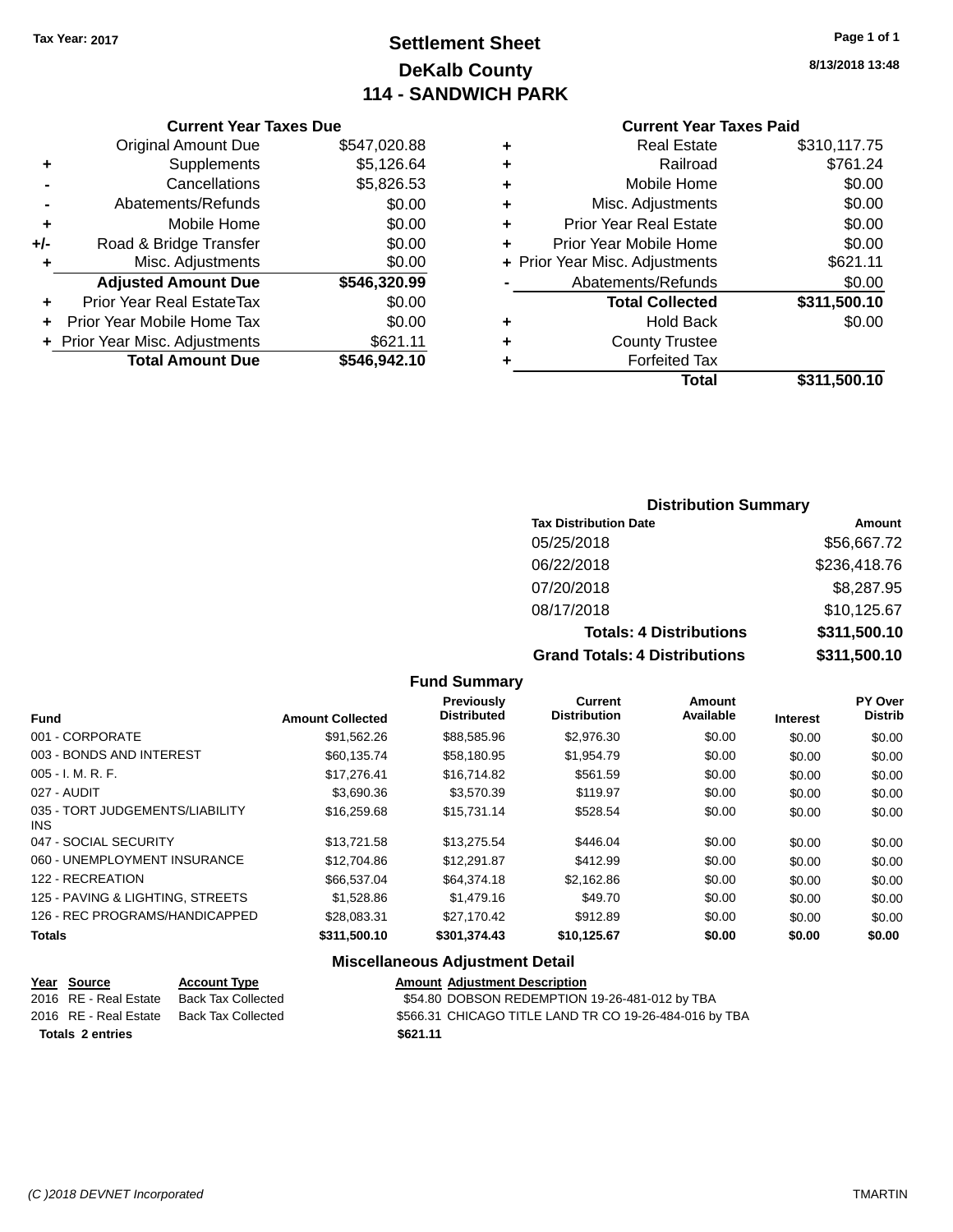### **Settlement Sheet Tax Year: 2017 Page 1 of 2 DeKalb County 115 - SYCAMORE PARK**

**8/13/2018 13:48**

#### **Current Year Taxes Paid**

|                |   | Total                          | \$1,795,067.97 |
|----------------|---|--------------------------------|----------------|
|                |   | <b>Forfeited Tax</b>           |                |
| $\frac{2}{7}$  |   | <b>County Trustee</b>          |                |
| 0              | ٠ | <b>Hold Back</b>               | \$0.00         |
| 8              |   | <b>Total Collected</b>         | \$1,795,067.97 |
|                |   | Abatements/Refunds             | \$3.52         |
| $\frac{8}{7}$  |   | + Prior Year Misc. Adjustments | \$15.42        |
| 0              |   | Prior Year Mobile Home         | \$0.00         |
| 0              | ٠ | <b>Prior Year Real Estate</b>  | \$124.08       |
| $\overline{2}$ | ٠ | Misc. Adjustments              | \$15,389.08    |
| 0              | ٠ | Mobile Home                    | \$0.00         |
| 4              | ٠ | Railroad                       | \$0.17         |
| 7              | ٠ | <b>Real Estate</b>             | \$1,779,542.74 |
|                |   |                                |                |

#### **Current Year Taxes Due**

|     | <b>Original Amount Due</b>       | \$3,205,602.17 |
|-----|----------------------------------|----------------|
| ٠   | Supplements                      | \$21,204.24    |
|     | Cancellations                    | \$23,650.00    |
|     | Abatements/Refunds               | \$3.52         |
| ٠   | Mobile Home                      | \$0.00         |
| +/- | Road & Bridge Transfer           | \$0.00         |
| ٠   | Misc. Adjustments                | \$15,389.08    |
|     | <b>Adjusted Amount Due</b>       | \$3,218,541.97 |
| ٠   | <b>Prior Year Real EstateTax</b> | \$124.08       |
|     | Prior Year Mobile Home Tax       | \$0.00         |
|     | + Prior Year Misc. Adjustments   | \$15.42        |
|     | <b>Total Amount Due</b>          | \$3,218,681.47 |

#### **Distribution Summary**

| <b>Tax Distribution Date</b>         | Amount         |
|--------------------------------------|----------------|
| 05/25/2018                           | \$312,296.99   |
| 06/22/2018                           | \$1,398,736.41 |
| 07/20/2018                           | \$31,636.70    |
| 08/17/2018                           | \$52,397.87    |
| <b>Totals: 4 Distributions</b>       | \$1,795,067.97 |
| <b>Grand Totals: 4 Distributions</b> | \$1,795,067.97 |

#### **Fund Summary**

| <b>Fund</b>                                    | <b>Amount Collected</b> | <b>Previously</b><br><b>Distributed</b> | Current<br><b>Distribution</b> | Amount<br>Available | <b>Interest</b> | <b>PY Over</b><br><b>Distrib</b> |
|------------------------------------------------|-------------------------|-----------------------------------------|--------------------------------|---------------------|-----------------|----------------------------------|
| 001 - CORPORATE                                | \$701,098.00            | \$680,633.01                            | \$20,464.99                    | \$0.00              | \$0.00          | \$0.00                           |
| 003 - BONDS AND INTEREST                       | \$340,206.65            | \$330,276.05                            | \$9,930.60                     | \$0.00              | \$0.00          | \$0.00                           |
| $005 - I. M. R. F.$                            | \$50,976.33             | \$49,488.33                             | \$1,488.00                     | \$0.00              | \$0.00          | \$0.00                           |
| 014 - POLICE PROTECTION                        | \$100.51                | \$97.58                                 | \$2.93                         | \$0.00              | \$0.00          | \$0.00                           |
| 027 - AUDIT                                    | \$8,424,23              | \$8.178.33                              | \$245.90                       | \$0.00              | \$0.00          | \$0.00                           |
| 035 - TORT JUDGEMENTS/LIABILITY<br><b>INS</b>  | \$40.331.56             | \$39.154.29                             | \$1.177.27                     | \$0.00              | \$0.00          | \$0.00                           |
| 039 - PLAYGROUND AND RECREATION<br><b>COMM</b> | \$227,006.08            | \$220,379.80                            | \$6,626.28                     | \$0.00              | \$0.00          | \$0.00                           |
| 047 - SOCIAL SECURITY                          | \$55,440.67             | \$53,822,36                             | \$1,618.31                     | \$0.00              | \$0.00          | \$0.00                           |
| 122 - RECREATION                               | \$270.491.64            | \$262,596.00                            | \$7,895.64                     | \$0.00              | \$0.00          | \$0.00                           |
| 125 - PAVING & LIGHTING, STREETS               | \$100.51                | \$97.58                                 | \$2.93                         | \$0.00              | \$0.00          | \$0.00                           |
| 126 - REC PROGRAMS/HANDICAPPED                 | \$100,891.79            | \$97,946.77                             | \$2,945.02                     | \$0.00              | \$0.00          | \$0.00                           |
| <b>Totals</b>                                  | \$1,795,067.97          | \$1.742.670.10                          | \$52,397.87                    | \$0.00              | \$0.00          | \$0.00                           |

#### **Miscellaneous Adjustment Detail**

|                         | <u>Year Source</u>    | <b>Account Type</b>                        |             | <b>Amount Adjustment Description</b>           |
|-------------------------|-----------------------|--------------------------------------------|-------------|------------------------------------------------|
|                         | 2016 RE - Real Estate | Back Tax Collected                         |             | \$15.42 TRUSTEE SALE 06-21-440-012 by TBA      |
|                         | 2017 RE - Real Estate | Back Tax Collected                         |             | \$14,496.00 2008 & 2009 AMB TRUST #2567 by TBA |
|                         |                       | 2017 RE - Real Estate Paymt In Lieu of Tax |             | \$893.08 HOUSING AUTHORITY DEKALB UNITS by TBA |
| <b>Totals 3 entries</b> |                       |                                            | \$15,404.50 |                                                |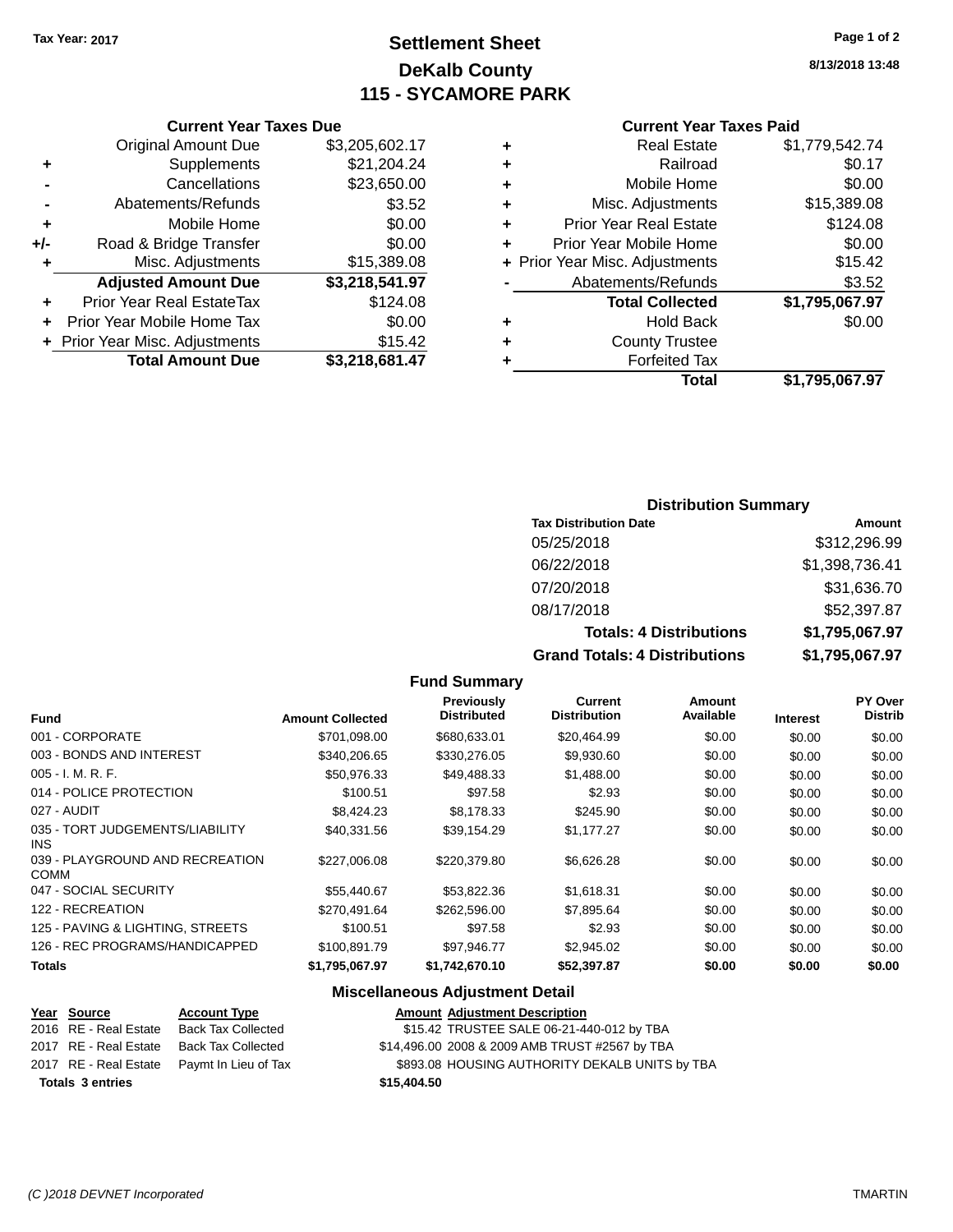# **Settlement Sheet Tax Year: 2017 Page 2 of 2 DeKalb County**

**8/13/2018 13:48**

**Abatement Detail**

**Totals 1 entries** \$3.52

**Year Source Account Type And Amount Adjustment Description**<br>2017 RE - Real Estate RE Abatement **Account 1998 AMOU SENSE ARE ADDER** S3.52 PTAB INTEREST REFUN \$3.52 PTAB INTEREST REFUND 08-12-252-003 by TBA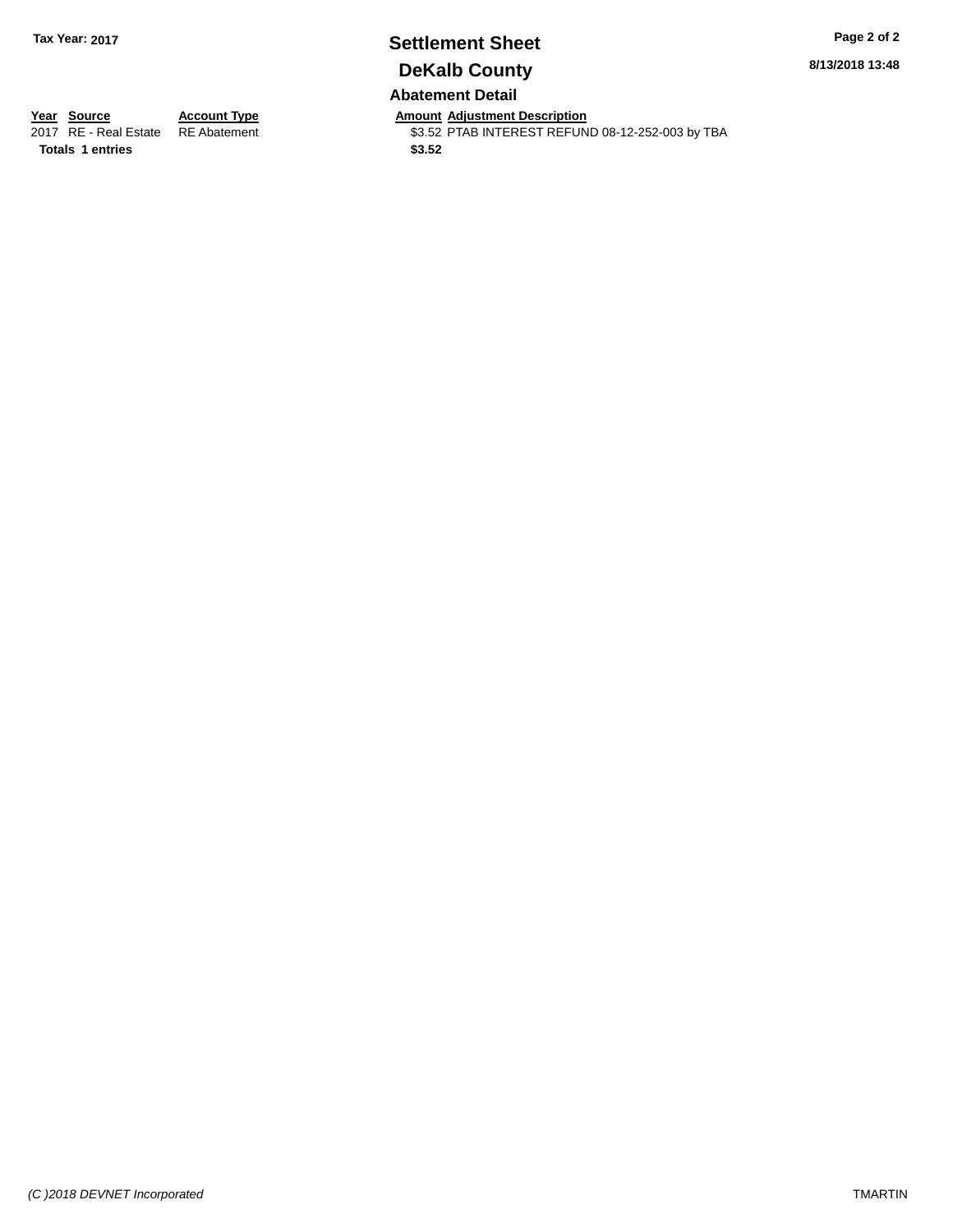### **Settlement Sheet Tax Year: 2017 Page 1 of 1 DeKalb County 120 - SCHOOL DISTRICT 1**

**8/13/2018 13:48**

#### **Current Year Taxes Paid**

|     | <b>Original Amount Due</b>     | \$629,461.10 |
|-----|--------------------------------|--------------|
| ٠   | Supplements                    | \$2,248.28   |
|     | Cancellations                  | \$2,615.25   |
|     | Abatements/Refunds             | \$0.00       |
| ٠   | Mobile Home                    | \$0.00       |
| +/- | Road & Bridge Transfer         | \$0.00       |
| ٠   | Misc. Adjustments              | \$0.00       |
|     | <b>Adjusted Amount Due</b>     | \$629,094.13 |
|     | Prior Year Real EstateTax      | \$0.00       |
| ٠   | Prior Year Mobile Home Tax     | \$0.00       |
|     | + Prior Year Misc. Adjustments | \$0.00       |
|     | <b>Total Amount Due</b>        | \$629,094.13 |
|     |                                |              |

**Current Year Taxes Due**

| ٠ | <b>Real Estate</b>             | \$416,039.90 |
|---|--------------------------------|--------------|
| ٠ | Railroad                       | \$0.00       |
| ٠ | Mobile Home                    | \$0.00       |
| ٠ | Misc. Adjustments              | \$0.00       |
| ٠ | <b>Prior Year Real Estate</b>  | \$0.00       |
| ٠ | Prior Year Mobile Home         | \$0.00       |
|   | + Prior Year Misc. Adjustments | \$0.00       |
|   | Abatements/Refunds             | \$0.00       |
|   | <b>Total Collected</b>         | \$416,039.90 |
| ٠ | <b>Hold Back</b>               | \$0.00       |
|   | <b>County Trustee</b>          |              |
| ٠ | <b>Forfeited Tax</b>           |              |
|   | Total                          | \$416,039.90 |
|   |                                |              |

#### **Distribution Summary**

| <b>Tax Distribution Date</b>         | Amount       |
|--------------------------------------|--------------|
| 05/25/2018                           | \$63,875.36  |
| 06/22/2018                           | \$337,331.51 |
| 07/20/2018                           | \$4,036.64   |
| 08/17/2018                           | \$10,796.39  |
| <b>Totals: 4 Distributions</b>       | \$416,039.90 |
| <b>Grand Totals: 4 Distributions</b> | \$416,039.90 |

#### **Fund Interest Amount Collected Distributed PY Over Distrib Amount Available Current Distribution Previously** 002 - EDUCATION \$272,081.33 \$265,020.72 \$7,060.61 \$0.00 \$0.00 \$0.00 003 - BONDS AND INTEREST 60.00 \$37,688.22 \$36,710.20 \$978.02 \$0.00 \$0.00 \$0.00 \$0.00 004 - OPERATIONS & MAINTENANCE  $$34,010.02$   $$33,127.45$   $$882.57$   $$0.00$   $$0.00$   $$0.00$ 005 - I. M. R. F. \$5,937.32 \$5,783.24 \$154.08 \$0.00 \$0.00 \$0.00 030 - TRANSPORTATION SYSTEM \$13,604.08 \$13,251.05 \$353.03 \$0.00 \$0.00 \$0.00 031 - WORKING CASH \$1,401.13 \$3,401.13 \$3,312.87 \$88.26 \$0.00 \$0.00 \$0.00 \$0.00 032 - FIRE PREV/SFTY/ENERGY \$3,401.13 \$3,312.87 \$88.26 \$0.00 \$0.00 \$0.00 \$0.00 033 - SPECIAL EDUCATION \$2,720.90 \$2,650.29 \$70.61 \$0.00 \$0.00 \$0.00 \$0.00 035 - TORT JUDGEMENTS/LIABILITY INS \$34,410.25 \$33,517.29 \$892.96 \$0.00 \$0.00 \$0.00 047 - SOCIAL SECURITY \$8,906.58 \$8,675.45 \$231.13 \$0.00 \$0.00 \$0.00 057 - LEASE/PURCHASE/RENTAL  $$3,401.13$   $$3,312.87$   $$88.26$  \$0.00  $$0.00$  \$0.00 \$0.00 109 - PRIOR YEAR ADJUSTMENT  $$-3,522.19$   $$-3,430.79$   $$-91.40$  \$0.00  $$0.00$   $$0.00$ **Totals \$416,039.90 \$405,243.51 \$10,796.39 \$0.00 \$0.00 \$0.00**

**Fund Summary**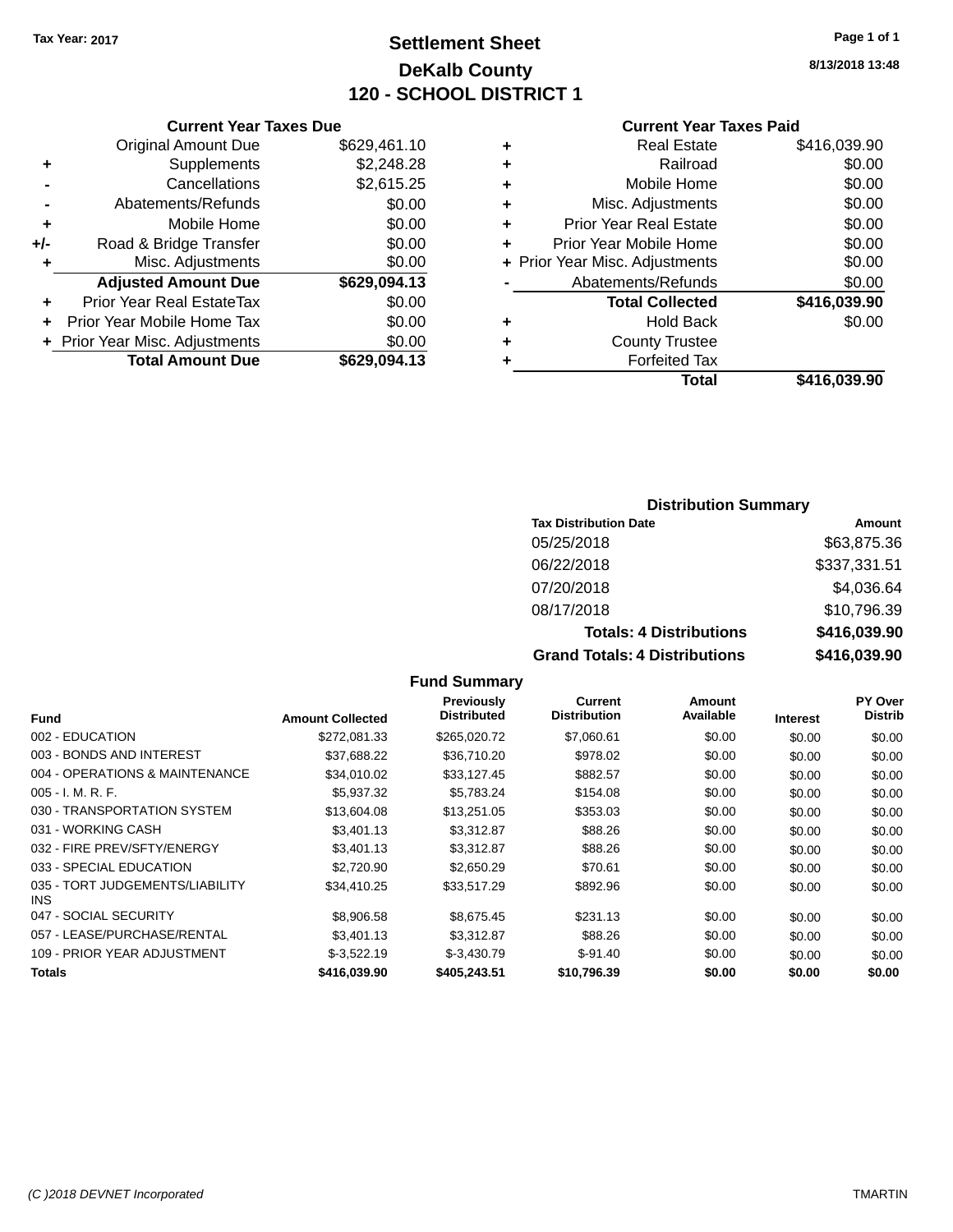### **Settlement Sheet Tax Year: 2017 Page 1 of 1 DeKalb County 121 - SCHOOL DISTRICT 9**

**8/13/2018 13:48**

#### **Current Year Taxes Paid**

|     | <b>Current Year Taxes Due</b>    |              |  |  |  |  |  |  |
|-----|----------------------------------|--------------|--|--|--|--|--|--|
|     | <b>Original Amount Due</b>       | \$130,195.70 |  |  |  |  |  |  |
| ٠   | Supplements                      | \$0.00       |  |  |  |  |  |  |
|     | \$0.00<br>Cancellations          |              |  |  |  |  |  |  |
|     | \$0.00<br>Abatements/Refunds     |              |  |  |  |  |  |  |
| ٠   | \$0.00<br>Mobile Home            |              |  |  |  |  |  |  |
| +/- | \$0.00<br>Road & Bridge Transfer |              |  |  |  |  |  |  |
|     | Misc. Adjustments                |              |  |  |  |  |  |  |
|     | <b>Adjusted Amount Due</b>       | \$130,195.70 |  |  |  |  |  |  |
|     | <b>Prior Year Real EstateTax</b> | \$0.00       |  |  |  |  |  |  |
|     | Prior Year Mobile Home Tax       | \$0.00       |  |  |  |  |  |  |
|     | + Prior Year Misc. Adjustments   | \$0.00       |  |  |  |  |  |  |
|     | <b>Total Amount Due</b>          | \$130.195.70 |  |  |  |  |  |  |
|     |                                  |              |  |  |  |  |  |  |

|   | <b>Real Estate</b>             | \$68,503.14 |
|---|--------------------------------|-------------|
| ٠ | Railroad                       | \$4,613.87  |
| ٠ | Mobile Home                    | \$0.00      |
| ٠ | Misc. Adjustments              | \$0.00      |
| ٠ | <b>Prior Year Real Estate</b>  | \$0.00      |
| ٠ | Prior Year Mobile Home         | \$0.00      |
|   | + Prior Year Misc. Adjustments | \$0.00      |
|   | Abatements/Refunds             | \$0.00      |
|   | <b>Total Collected</b>         | \$73,117.01 |
| ٠ | Hold Back                      | \$0.00      |
| ٠ | <b>County Trustee</b>          |             |
| ٠ | <b>Forfeited Tax</b>           |             |
|   | Total                          | \$73,117.01 |
|   |                                |             |

#### **Distribution Summary Tax Distribution Date Amount** 05/25/2018 \$20,085.81 06/22/2018 \$51,790.07 07/20/2018 \$1,241.13 **Totals: 3 Distributions \$73,117.01 Grand Totals: 3 Distributions \$73,117.01**

#### **Fund Summary**

| <b>Fund</b>                             | <b>Amount Collected</b> | Previously<br><b>Distributed</b> | <b>Current</b><br><b>Distribution</b> | Amount<br>Available | <b>Interest</b> | <b>PY Over</b><br><b>Distrib</b> |
|-----------------------------------------|-------------------------|----------------------------------|---------------------------------------|---------------------|-----------------|----------------------------------|
| 002 - EDUCATION                         | \$47,050.91             | \$47,050.91                      | \$0.00                                | \$0.00              | \$0.00          | \$0.00                           |
| 003 - BONDS AND INTEREST                | \$7,752.81              | \$7,752.81                       | \$0.00                                | \$0.00              | \$0.00          | \$0.00                           |
| 004 - OPERATIONS & MAINTENANCE          | \$8,353.69              | \$8,353.69                       | \$0.00                                | \$0.00              | \$0.00          | \$0.00                           |
| $005 - I. M. R. F.$                     | \$1,119.72              | \$1.119.72                       | \$0.00                                | \$0.00              | \$0.00          | \$0.00                           |
| 030 - TRANSPORTATION SYSTEM             | \$2,369.86              | \$2,369.86                       | \$0.00                                | \$0.00              | \$0.00          | \$0.00                           |
| 031 - WORKING CASH                      | \$592.48                | \$592.48                         | \$0.00                                | \$0.00              | \$0.00          | \$0.00                           |
| 032 - FIRE PREV/SFTY/ENERGY             | \$592.48                | \$592.48                         | \$0.00                                | \$0.00              | \$0.00          | \$0.00                           |
| 033 - SPECIAL EDUCATION                 | \$473.96                | \$473.96                         | \$0.00                                | \$0.00              | \$0.00          | \$0.00                           |
| 035 - TORT JUDGEMENTS/LIABILITY<br>INS. | \$3,097.01              | \$3,097.01                       | \$0.00                                | \$0.00              | \$0.00          | \$0.00                           |
| 047 - SOCIAL SECURITY                   | \$1,667.65              | \$1,667.65                       | \$0.00                                | \$0.00              | \$0.00          | \$0.00                           |
| 057 - LEASE/PURCHASE/RENTAL             | \$592.48                | \$592.48                         | \$0.00                                | \$0.00              | \$0.00          | \$0.00                           |
| 109 - PRIOR YEAR ADJUSTMENT             | $$-546.04$              | $$-546.04$                       | \$0.00                                | \$0.00              | \$0.00          | \$0.00                           |
| <b>Totals</b>                           | \$73,117.01             | \$73,117.01                      | \$0.00                                | \$0.00              | \$0.00          | \$0.00                           |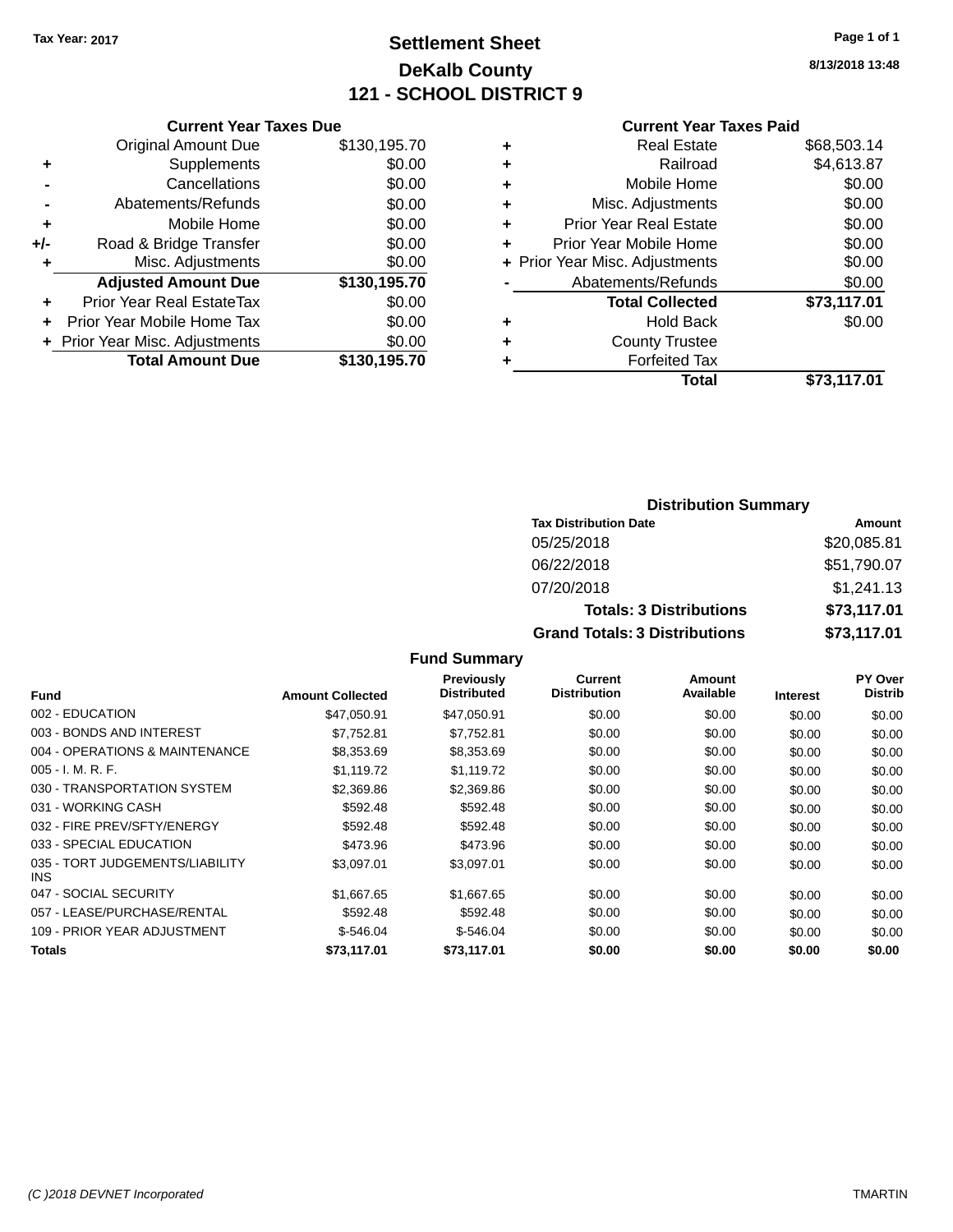# **Settlement Sheet Tax Year: 2017 Page 1 of 1 DeKalb County 122 - SCHOOL DISTRICT 100**

**8/13/2018 13:48**

#### **Current Year Taxes Paid**

| <b>Original Amount Due</b> | \$14,472.15                                                     |
|----------------------------|-----------------------------------------------------------------|
| Supplements                | \$0.00                                                          |
| Cancellations              | \$0.00                                                          |
| Abatements/Refunds         | \$0.00                                                          |
| Mobile Home                | \$0.00                                                          |
| Road & Bridge Transfer     | \$0.00                                                          |
| Misc. Adjustments          | \$0.00                                                          |
| <b>Adjusted Amount Due</b> | \$14,472.15                                                     |
| Prior Year Real EstateTax  | \$0.00                                                          |
| Prior Year Mobile Home Tax | \$0.00                                                          |
|                            | \$0.00                                                          |
| <b>Total Amount Due</b>    | \$14.472.15                                                     |
|                            | <b>Current Year Taxes Due</b><br>+ Prior Year Misc. Adjustments |

|   | <b>Real Estate</b>             | \$9,851.86 |
|---|--------------------------------|------------|
| ٠ | Railroad                       | \$0.00     |
| ٠ | Mobile Home                    | \$0.00     |
| ٠ | Misc. Adjustments              | \$0.00     |
| ٠ | <b>Prior Year Real Estate</b>  | \$0.00     |
| ٠ | Prior Year Mobile Home         | \$0.00     |
|   | + Prior Year Misc. Adjustments | \$0.00     |
|   | Abatements/Refunds             | \$0.00     |
|   | <b>Total Collected</b>         | \$9,851.86 |
| ٠ | <b>Hold Back</b>               | \$0.00     |
| ٠ | <b>County Trustee</b>          |            |
| ٠ | <b>Forfeited Tax</b>           |            |
|   | Total                          | \$9,851.86 |
|   |                                |            |

| <b>Distribution Summary</b>          |            |  |  |  |
|--------------------------------------|------------|--|--|--|
| <b>Tax Distribution Date</b>         | Amount     |  |  |  |
| 05/25/2018                           | \$8,158.95 |  |  |  |
| 06/22/2018                           | \$1,692.91 |  |  |  |
| <b>Totals: 2 Distributions</b>       | \$9,851.86 |  |  |  |
| <b>Grand Totals: 2 Distributions</b> | \$9,851.86 |  |  |  |

| <b>Fund</b>                             | <b>Amount Collected</b> | <b>Previously</b><br><b>Distributed</b> | Current<br><b>Distribution</b> | Amount<br>Available | <b>Interest</b> | PY Over<br><b>Distrib</b> |
|-----------------------------------------|-------------------------|-----------------------------------------|--------------------------------|---------------------|-----------------|---------------------------|
| 002 - EDUCATION                         | \$5.645.49              | \$5.645.49                              | \$0.00                         | \$0.00              |                 |                           |
|                                         |                         |                                         |                                |                     | \$0.00          | \$0.00                    |
| 003 - BONDS AND INTEREST                | \$1,477.56              | \$1,477.56                              | \$0.00                         | \$0.00              | \$0.00          | \$0.00                    |
| 004 - OPERATIONS & MAINTENANCE          | \$1.147.01              | \$1.147.01                              | \$0.00                         | \$0.00              | \$0.00          | \$0.00                    |
| $005 - I. M. R. F.$                     | \$108.23                | \$108.23                                | \$0.00                         | \$0.00              | \$0.00          | \$0.00                    |
| 030 - TRANSPORTATION SYSTEM             | \$526.94                | \$526.94                                | \$0.00                         | \$0.00              | \$0.00          | \$0.00                    |
| 031 - WORKING CASH                      | \$0.95                  | \$0.95                                  | \$0.00                         | \$0.00              | \$0.00          | \$0.00                    |
| 032 - FIRE PREV/SFTY/ENERGY             | \$150.56                | \$150.56                                | \$0.00                         | \$0.00              | \$0.00          | \$0.00                    |
| 033 - SPECIAL EDUCATION                 | \$489.29                | \$489.29                                | \$0.00                         | \$0.00              | \$0.00          | \$0.00                    |
| 035 - TORT JUDGEMENTS/LIABILITY<br>INS. | \$155.27                | \$155.27                                | \$0.00                         | \$0.00              | \$0.00          | \$0.00                    |
| 047 - SOCIAL SECURITY                   | \$150.56                | \$150.56                                | \$0.00                         | \$0.00              | \$0.00          | \$0.00                    |
| <b>Totals</b>                           | \$9,851.86              | \$9,851.86                              | \$0.00                         | \$0.00              | \$0.00          | \$0.00                    |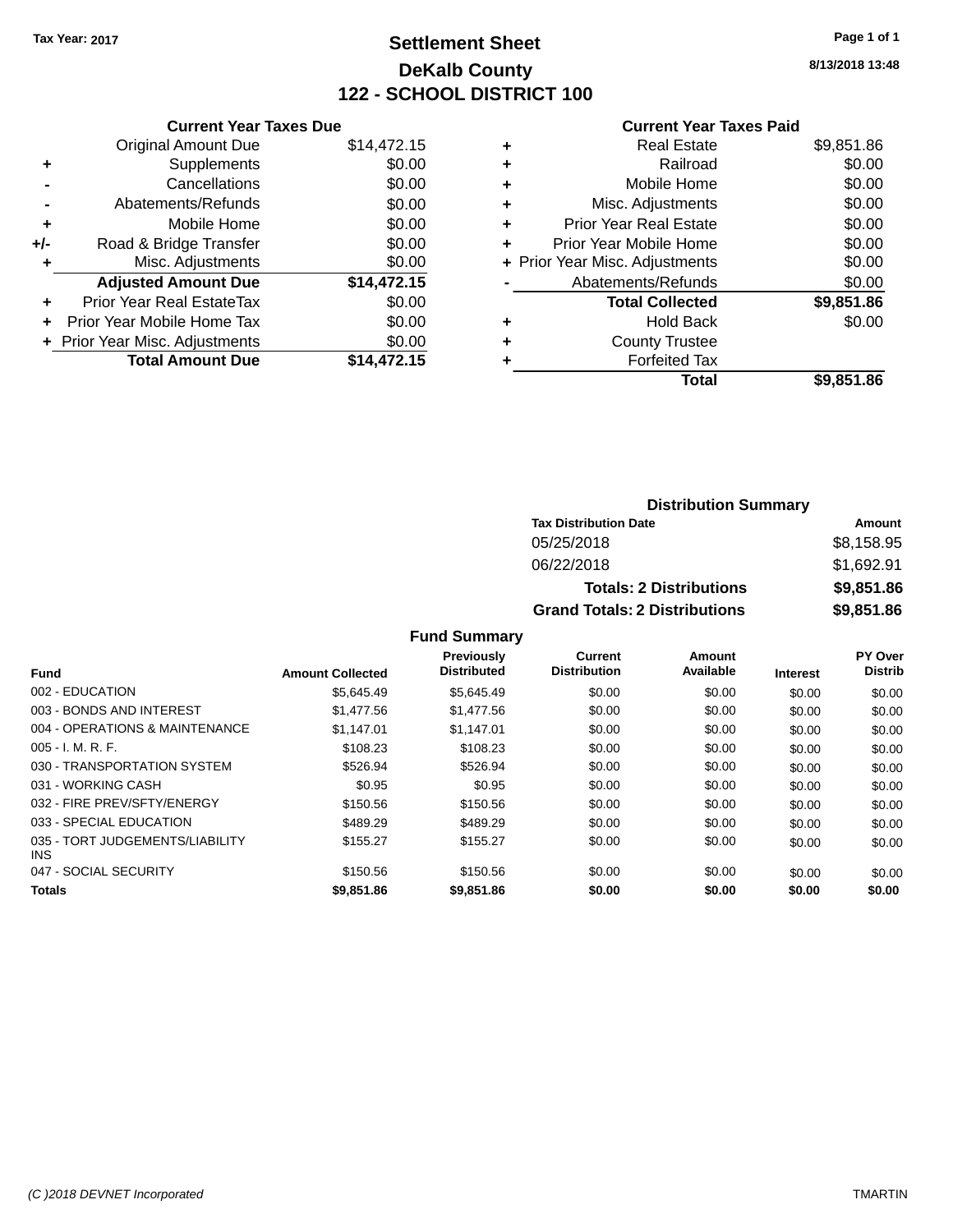# **Settlement Sheet Tax Year: 2017 Page 1 of 1 DeKalb County 123 - SCHOOL DISTRICT 161**

**8/13/2018 13:48**

#### **Current Year Taxes Paid**

| \$95,703.16 |
|-------------|
| \$0.00      |
| \$0.00      |
| \$0.00      |
| \$0.00      |
| \$0.00      |
| \$0.00      |
| \$95,703.16 |
| \$0.00      |
| \$0.00      |
| \$0.00      |
| \$95,703,16 |
|             |

|   | <b>Real Estate</b>             | \$58,685.33 |
|---|--------------------------------|-------------|
| ٠ | Railroad                       | \$0.00      |
| ٠ | Mobile Home                    | \$0.00      |
| ٠ | Misc. Adjustments              | \$0.00      |
| ٠ | <b>Prior Year Real Estate</b>  | \$0.00      |
| ÷ | Prior Year Mobile Home         | \$0.00      |
|   | + Prior Year Misc. Adjustments | \$0.00      |
|   | Abatements/Refunds             | \$0.00      |
|   | <b>Total Collected</b>         | \$58,685.33 |
| ٠ | <b>Hold Back</b>               | \$0.00      |
| ٠ | <b>County Trustee</b>          |             |
| ٠ | <b>Forfeited Tax</b>           |             |
|   | <b>Total</b>                   | \$58.685.33 |
|   |                                |             |

### **Distribution Summary Tax Distribution Date Amount** 05/25/2018 \$18,522.36 06/22/2018 \$38,380.03 08/17/2018 \$1,782.94 **Totals: 3 Distributions \$58,685.33 Grand Totals: 3 Distributions \$58,685.33**

| Fund                                    | <b>Amount Collected</b> | <b>Previously</b><br><b>Distributed</b> | Current<br><b>Distribution</b> | Amount<br>Available | <b>Interest</b> | PY Over<br><b>Distrib</b> |
|-----------------------------------------|-------------------------|-----------------------------------------|--------------------------------|---------------------|-----------------|---------------------------|
| 002 - EDUCATION                         | \$36,638.06             | \$35,524.94                             | \$1,113.12                     | \$0.00              | \$0.00          | \$0.00                    |
| 003 - BONDS AND INTEREST                | \$2,520.36              | \$2,443.79                              | \$76.57                        | \$0.00              | \$0.00          | \$0.00                    |
| 004 - OPERATIONS & MAINTENANCE          | \$3,848.52              | \$3,731.60                              | \$116.92                       | \$0.00              | \$0.00          | \$0.00                    |
| $005 - I. M. R. F.$                     | \$1,554.99              | \$1,507.75                              | \$47.24                        | \$0.00              | \$0.00          | \$0.00                    |
| 030 - TRANSPORTATION SYSTEM             | \$1.847.30              | \$1,791.18                              | \$56.12                        | \$0.00              | \$0.00          | \$0.00                    |
| 031 - WORKING CASH                      | \$769.72                | \$746.33                                | \$23.39                        | \$0.00              | \$0.00          | \$0.00                    |
| 032 - FIRE PREV/SFTY/ENERGY             | \$769.72                | \$746.33                                | \$23.39                        | \$0.00              | \$0.00          | \$0.00                    |
| 033 - SPECIAL EDUCATION                 | \$307.86                | \$298.51                                | \$9.35                         | \$0.00              | \$0.00          | \$0.00                    |
| 035 - TORT JUDGEMENTS/LIABILITY<br>INS. | \$8,104.09              | \$7,857.88                              | \$246.21                       | \$0.00              | \$0.00          | \$0.00                    |
| 047 - SOCIAL SECURITY                   | \$1.554.99              | \$1,507.75                              | \$47.24                        | \$0.00              | \$0.00          | \$0.00                    |
| 057 - LEASE/PURCHASE/RENTAL             | \$769.72                | \$746.33                                | \$23.39                        | \$0.00              | \$0.00          | \$0.00                    |
| <b>Totals</b>                           | \$58,685.33             | \$56,902.39                             | \$1.782.94                     | \$0.00              | \$0.00          | \$0.00                    |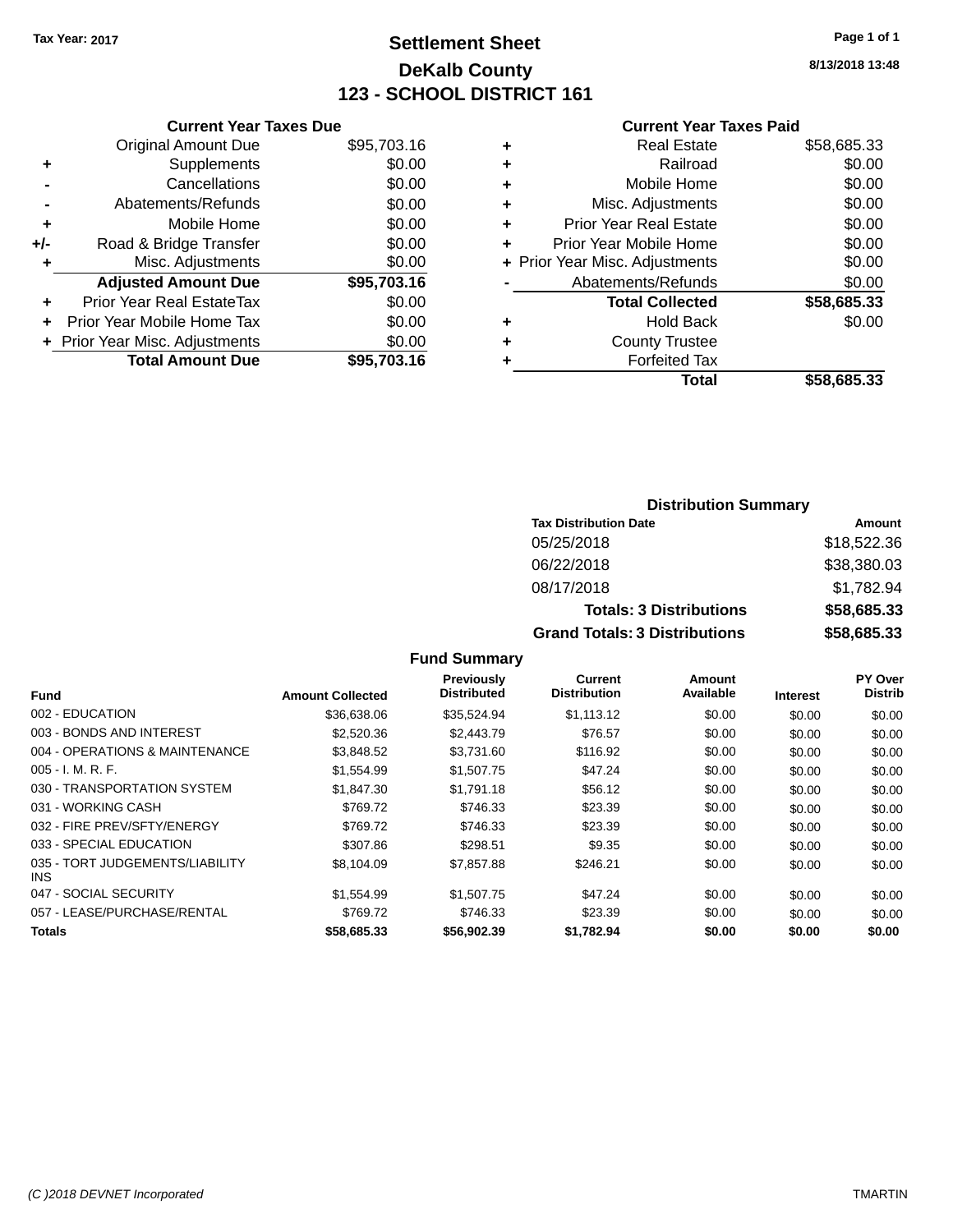# **Settlement Sheet Tax Year: 2017 Page 1 of 1 DeKalb County 124 - SCHOOL DISTRICT 212**

**8/13/2018 13:48**

#### **Current Year Taxes Paid**

|     | <b>Original Amount Due</b>       | \$296,446.71 |
|-----|----------------------------------|--------------|
| ٠   | Supplements                      | \$1,040.22   |
|     | Cancellations                    | \$1,166.26   |
|     | Abatements/Refunds               | \$0.00       |
| ÷   | Mobile Home                      | \$0.00       |
| +/- | Road & Bridge Transfer           | \$0.00       |
| ٠   | Misc. Adjustments                | \$0.00       |
|     | <b>Adjusted Amount Due</b>       | \$296,320.67 |
| ٠   | <b>Prior Year Real EstateTax</b> | \$0.00       |
| ٠   | Prior Year Mobile Home Tax       | \$0.00       |
|     | + Prior Year Misc. Adjustments   | \$0.00       |
|     | <b>Total Amount Due</b>          | \$296,320.67 |
|     |                                  |              |

**Current Year Taxes Due**

|   | Real Estate                    | \$188,842.62 |
|---|--------------------------------|--------------|
| ٠ | Railroad                       | \$0.00       |
| ٠ | Mobile Home                    | \$0.00       |
| ٠ | Misc. Adjustments              | \$0.00       |
| ٠ | <b>Prior Year Real Estate</b>  | \$0.00       |
| ٠ | Prior Year Mobile Home         | \$0.00       |
|   | + Prior Year Misc. Adjustments | \$0.00       |
|   | Abatements/Refunds             | \$0.00       |
|   | <b>Total Collected</b>         | \$188,842.62 |
| ٠ | Hold Back                      | \$0.00       |
| ٠ | <b>County Trustee</b>          |              |
| ٠ | <b>Forfeited Tax</b>           |              |
|   | Total                          | \$188,842.62 |
|   |                                |              |

### **Distribution Summary**

| <b>Tax Distribution Date</b>         | Amount       |
|--------------------------------------|--------------|
| 05/25/2018                           | \$40,209.81  |
| 06/22/2018                           | \$144,011.48 |
| 07/20/2018                           | \$1,306.67   |
| 08/17/2018                           | \$3,314.66   |
| <b>Totals: 4 Distributions</b>       | \$188,842.62 |
| <b>Grand Totals: 4 Distributions</b> | \$188,842.62 |

#### **Fund Interest Amount Collected Distributed Amount Available Current Distribution Previously** 002 - EDUCATION \$97,392.55 \$95,683.07 \$1,709.48 \$0.00 \$0.00 \$0.00 003 - BONDS AND INTEREST \$26,574.69 \$26,108.24 \$466.45 \$0.00 \$0.00 \$0.00 \$0.00 004 - OPERATIONS & MAINTENANCE \$18,729.42 \$18,400.67 \$328.75 \$0.00 \$0.00 \$0.00 005 - I. M. R. F. \$3,356.30 \$3,297.39 \$58.91 \$0.00 \$0.00 \$0.00 030 - TRANSPORTATION SYSTEM \$8,489.60 \$8,340.59 \$149.01 \$0.00 \$0.00 \$0.00 \$0.00 031 - WORKING CASH \$3,745.88 \$3,680.13 \$65.75 \$0.00 \$0.00 \$0.00

| <b>Totals</b>                                 | \$188,842,62 | \$185,527,96 | \$3,314,66    | \$0.00 | \$0.00 | \$0.00 |
|-----------------------------------------------|--------------|--------------|---------------|--------|--------|--------|
| 057 - LEASE/PURCHASE/RENTAL                   | \$3.745.88   | \$3,680.13   | \$65.75       | \$0.00 | \$0.00 | \$0.00 |
| 047 - SOCIAL SECURITY                         | \$4.087.50   | \$4.015.75   | \$71.75       | \$0.00 | \$0.00 | \$0.00 |
| 035 - TORT JUDGEMENTS/LIABILITY<br><b>INS</b> | \$21.222.52  | \$20,850.01  | \$372.51      | \$0.00 | \$0.00 | \$0.00 |
| 033 - SPECIAL EDUCATION                       | \$1,498.28   | \$1.471.98   | \$26.30       | \$0.00 | \$0.00 | \$0.00 |
| 032 - FIRE PREV/SFTY/ENERGY                   | \$0.00       | \$0.00       | \$0.00        | \$0.00 | \$0.00 | \$0.00 |
| $\mathbf{v}$                                  | 99.ITV.OU    | 30.000.IU    | <b>UUU.IU</b> | ⊎∪.∪∪  | JU.UU  | vv.vv  |

**Fund Summary**

**PY Over Distrib**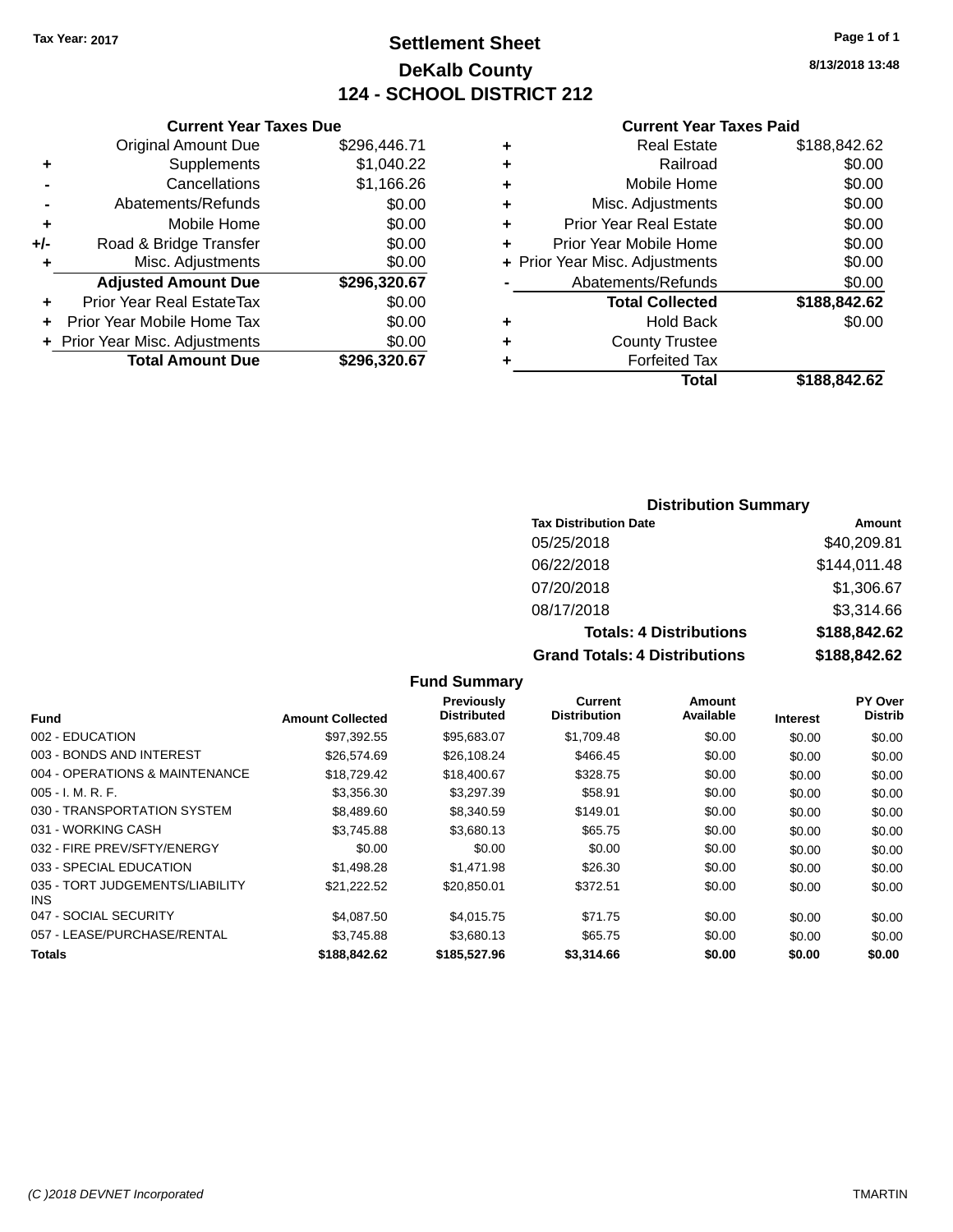# **Settlement Sheet Tax Year: 2017 Page 1 of 1 DeKalb County 125 - SCHOOL DISTRICT 220**

**8/13/2018 13:48**

#### **Current Year Taxes Paid**

|     | <b>Current Year Taxes Due</b>  |            |
|-----|--------------------------------|------------|
|     | <b>Original Amount Due</b>     | \$3,843.83 |
| ٠   | Supplements                    | \$0.00     |
|     | Cancellations                  | \$0.00     |
|     | Abatements/Refunds             | \$0.00     |
| ٠   | Mobile Home                    | \$0.00     |
| +/- | Road & Bridge Transfer         | \$0.00     |
| ٠   | Misc. Adjustments              | \$0.00     |
|     | <b>Adjusted Amount Due</b>     | \$3,843.83 |
| ٠   | Prior Year Real EstateTax      | \$0.00     |
| ÷   | Prior Year Mobile Home Tax     | \$0.00     |
|     | + Prior Year Misc. Adjustments | \$0.00     |
|     | <b>Total Amount Due</b>        | \$3,843.83 |

|   | <b>Real Estate</b>             | \$1,921.91 |
|---|--------------------------------|------------|
| ٠ | Railroad                       | \$0.00     |
| ٠ | Mobile Home                    | \$0.00     |
| ٠ | Misc. Adjustments              | \$0.00     |
| ٠ | <b>Prior Year Real Estate</b>  | \$0.00     |
| ٠ | Prior Year Mobile Home         | \$0.00     |
|   | + Prior Year Misc. Adjustments | \$0.00     |
|   | Abatements/Refunds             | \$0.00     |
|   | <b>Total Collected</b>         | \$1,921.91 |
| ٠ | Hold Back                      | \$0.00     |
| ٠ | <b>County Trustee</b>          |            |
| ٠ | <b>Forfeited Tax</b>           |            |
|   | Total                          | \$1,921.91 |
|   |                                |            |

| <b>Distribution Summary</b>          |            |
|--------------------------------------|------------|
| <b>Tax Distribution Date</b>         | Amount     |
| 06/22/2018                           | \$1,921.91 |
| <b>Totals: 1 Distributions</b>       | \$1,921.91 |
| <b>Grand Totals: 1 Distributions</b> | \$1,921.91 |

|                                               |                         | <b>Previously</b><br><b>Distributed</b> | Current<br><b>Distribution</b> | Amount<br>Available |                 | PY Over<br><b>Distrib</b> |
|-----------------------------------------------|-------------------------|-----------------------------------------|--------------------------------|---------------------|-----------------|---------------------------|
| <b>Fund</b>                                   | <b>Amount Collected</b> |                                         |                                |                     | <b>Interest</b> |                           |
| 002 - EDUCATION                               | \$1,346.20              | \$1,346.20                              | \$0.00                         | \$0.00              | \$0.00          | \$0.00                    |
| 003 - BONDS AND INTEREST                      | \$0.00                  | \$0.00                                  | \$0.00                         | \$0.00              | \$0.00          | \$0.00                    |
| 004 - OPERATIONS & MAINTENANCE                | \$241.64                | \$241.64                                | \$0.00                         | \$0.00              | \$0.00          | \$0.00                    |
| $005 - I. M. R. F.$                           | \$1.13                  | \$1.13                                  | \$0.00                         | \$0.00              | \$0.00          | \$0.00                    |
| 030 - TRANSPORTATION SYSTEM                   | \$105.66                | \$105.66                                | \$0.00                         | \$0.00              | \$0.00          | \$0.00                    |
| 031 - WORKING CASH                            | \$20.24                 | \$20.24                                 | \$0.00                         | \$0.00              | \$0.00          | \$0.00                    |
| 032 - FIRE PREV/SFTY/ENERGY                   | \$14.05                 | \$14.05                                 | \$0.00                         | \$0.00              | \$0.00          | \$0.00                    |
| 033 - SPECIAL EDUCATION                       | \$14.05                 | \$14.05                                 | \$0.00                         | \$0.00              | \$0.00          | \$0.00                    |
| 035 - TORT JUDGEMENTS/LIABILITY<br><b>INS</b> | \$133.96                | \$133.96                                | \$0.00                         | \$0.00              | \$0.00          | \$0.00                    |
| 047 - SOCIAL SECURITY                         | \$26.99                 | \$26.99                                 | \$0.00                         | \$0.00              | \$0.00          | \$0.00                    |
| 057 - LEASE/PURCHASE/RENTAL                   | \$17.99                 | \$17.99                                 | \$0.00                         | \$0.00              | \$0.00          | \$0.00                    |
| <b>Totals</b>                                 | \$1.921.91              | \$1.921.91                              | \$0.00                         | \$0.00              | \$0.00          | \$0.00                    |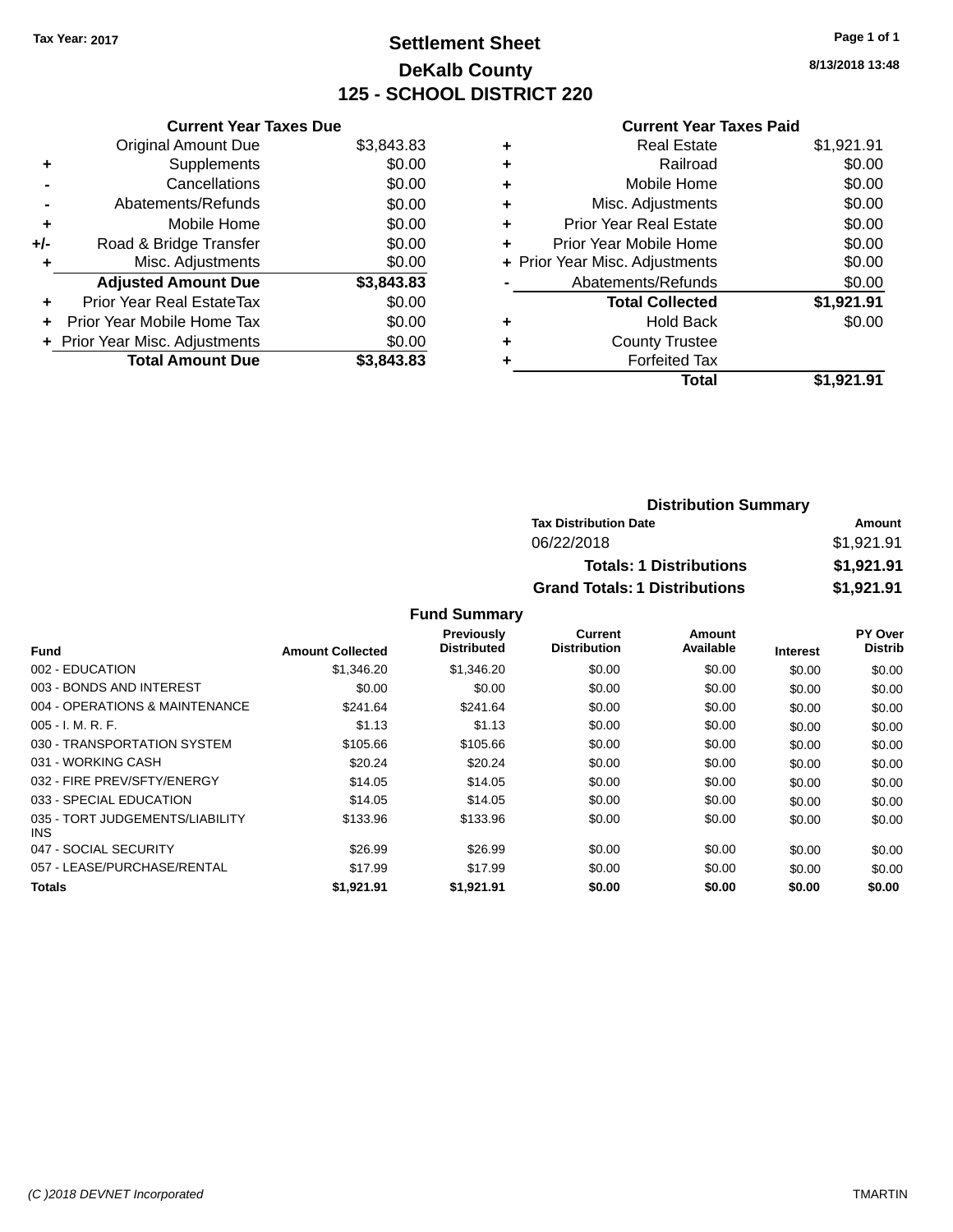# **Settlement Sheet Tax Year: 2017 Page 1 of 1 DeKalb County 126 - SCHOOL DISTRICT 269**

**8/13/2018 13:48**

#### **Current Year Taxes Paid**

| Total                          | \$197,991.19 |
|--------------------------------|--------------|
| <b>Forfeited Tax</b>           |              |
| <b>County Trustee</b>          |              |
| Hold Back                      | \$0.00       |
| <b>Total Collected</b>         | \$197,991.19 |
| Abatements/Refunds             | \$0.00       |
| + Prior Year Misc. Adjustments | \$0.00       |
| Prior Year Mobile Home         | \$0.00       |
| <b>Prior Year Real Estate</b>  | \$0.00       |
| Misc. Adjustments              | \$0.00       |
| Mobile Home                    | \$0.00       |
| Railroad                       | \$0.00       |
| <b>Real Estate</b>             | \$197,991.19 |
|                                |              |

|     | <b>Current Year Taxes Due</b>  |              |
|-----|--------------------------------|--------------|
|     | <b>Original Amount Due</b>     | \$306,699.74 |
| ٠   | Supplements                    | \$1,388.00   |
|     | Cancellations                  | \$1,556.19   |
|     | Abatements/Refunds             | \$0.00       |
| ÷   | Mobile Home                    | \$0.00       |
| +/- | Road & Bridge Transfer         | \$0.00       |
| ٠   | Misc. Adjustments              | \$0.00       |
|     | <b>Adjusted Amount Due</b>     | \$306,531.55 |
|     | Prior Year Real EstateTax      | \$0.00       |
|     | Prior Year Mobile Home Tax     | \$0.00       |
|     | + Prior Year Misc. Adjustments | \$0.00       |
|     | <b>Total Amount Due</b>        | \$306,531.55 |

### **Distribution Summary**

| <b>Tax Distribution Date</b>         | Amount       |
|--------------------------------------|--------------|
| 05/25/2018                           | \$37,311.44  |
| 06/22/2018                           | \$156,086.40 |
| 07/20/2018                           | \$1,743.54   |
| 08/17/2018                           | \$2,849.81   |
| <b>Totals: 4 Distributions</b>       | \$197,991.19 |
| <b>Grand Totals: 4 Distributions</b> | \$197,991.19 |

|                                         |                         | <b>Fund Summary</b>                     |                                       |                     |                 |                           |
|-----------------------------------------|-------------------------|-----------------------------------------|---------------------------------------|---------------------|-----------------|---------------------------|
| <b>Fund</b>                             | <b>Amount Collected</b> | <b>Previously</b><br><b>Distributed</b> | <b>Current</b><br><b>Distribution</b> | Amount<br>Available | <b>Interest</b> | PY Over<br><b>Distrib</b> |
| 002 - EDUCATION                         | \$123,617,77            | \$121.838.47                            | \$1,779.30                            | \$0.00              | \$0.00          | \$0.00                    |
| 004 - OPERATIONS & MAINTENANCE          | \$32,376.12             | \$31.910.11                             | \$466.01                              | \$0.00              | \$0.00          | \$0.00                    |
| $005 - I. M. R. F.$                     | \$1.489.29              | \$1,467.85                              | \$21.44                               | \$0.00              | \$0.00          | \$0.00                    |
| 030 - TRANSPORTATION SYSTEM             | \$7,063.94              | \$6.962.26                              | \$101.68                              | \$0.00              | \$0.00          | \$0.00                    |
| 031 - WORKING CASH                      | \$2,943,34              | \$2,900.97                              | \$42.37                               | \$0.00              | \$0.00          | \$0.00                    |
| 033 - SPECIAL EDUCATION                 | \$1.177.25              | \$1.160.31                              | \$16.94                               | \$0.00              | \$0.00          | \$0.00                    |
| 035 - TORT JUDGEMENTS/LIABILITY<br>INS. | \$24.430.52             | \$24.078.88                             | \$351.64                              | \$0.00              | \$0.00          | \$0.00                    |
| 047 - SOCIAL SECURITY                   | \$4,892.96              | \$4.822.53                              | \$70.43                               | \$0.00              | \$0.00          | \$0.00                    |
| <b>Totals</b>                           | \$197.991.19            | \$195,141,38                            | \$2.849.81                            | \$0.00              | \$0.00          | \$0.00                    |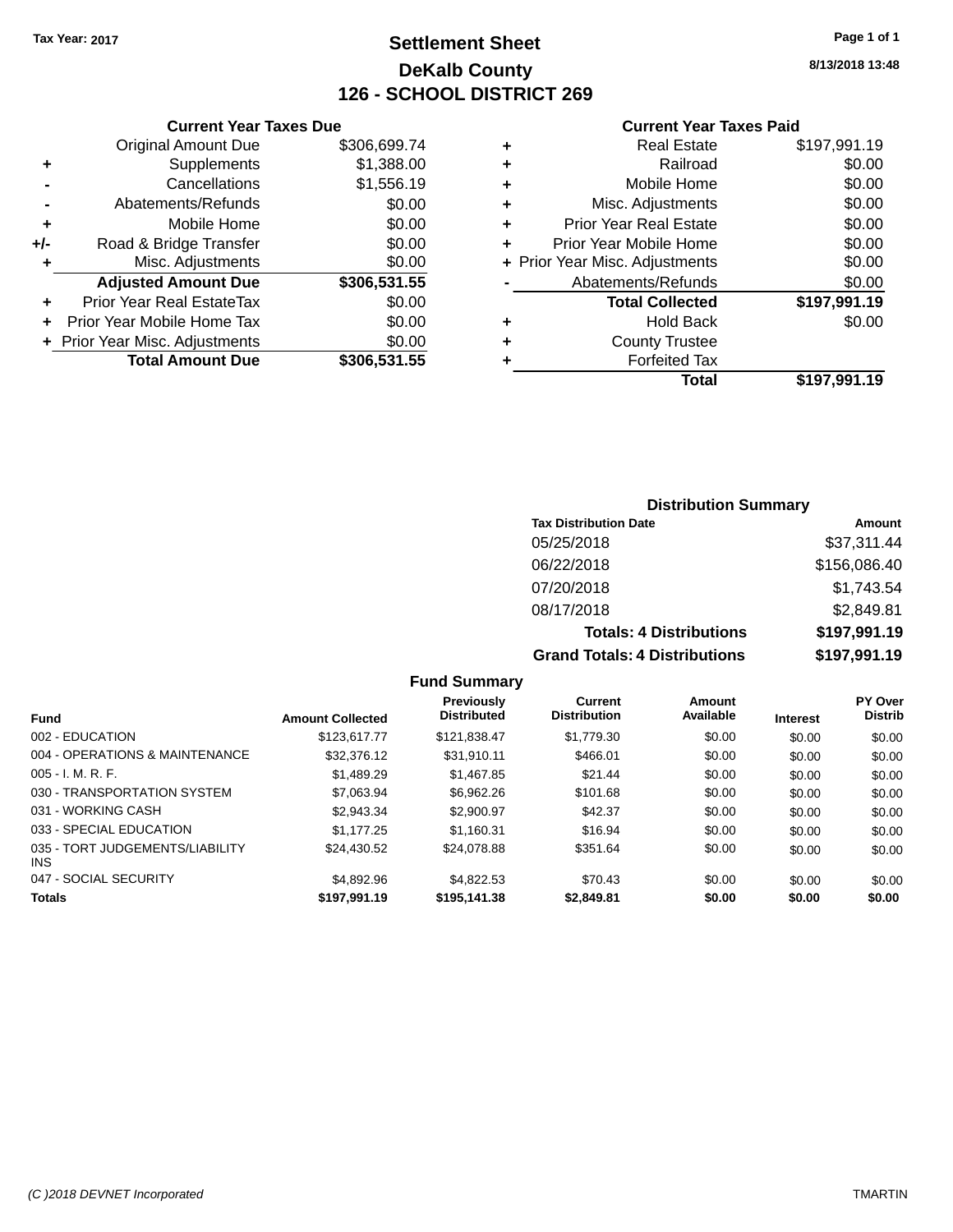# **Settlement Sheet Tax Year: 2017 Page 1 of 1 DeKalb County 127 - SCHOOL DISTRICT 271**

**8/13/2018 13:48**

#### **Current Year Taxes Paid**

|     | <b>Current Year Taxes Due</b>  |             |  |  |
|-----|--------------------------------|-------------|--|--|
|     | <b>Original Amount Due</b>     | \$73,508.20 |  |  |
| ٠   | Supplements                    | \$0.00      |  |  |
|     | Cancellations                  | \$0.00      |  |  |
|     | Abatements/Refunds             | \$0.00      |  |  |
| ٠   | Mobile Home                    | \$0.00      |  |  |
| +/- | Road & Bridge Transfer         | \$0.00      |  |  |
| ٠   | Misc. Adjustments              | \$0.00      |  |  |
|     | <b>Adjusted Amount Due</b>     | \$73,508.20 |  |  |
| ÷   | Prior Year Real EstateTax      | \$0.00      |  |  |
|     | Prior Year Mobile Home Tax     | \$0.00      |  |  |
|     | + Prior Year Misc. Adjustments | \$0.00      |  |  |
|     | <b>Total Amount Due</b>        | \$73.508.20 |  |  |
|     |                                |             |  |  |

| ٠ | <b>Real Estate</b>             | \$44,111.62 |
|---|--------------------------------|-------------|
| ٠ | Railroad                       | \$0.00      |
| ٠ | Mobile Home                    | \$0.00      |
| ٠ | Misc. Adjustments              | \$0.00      |
| ٠ | <b>Prior Year Real Estate</b>  | \$0.00      |
| ٠ | Prior Year Mobile Home         | \$0.00      |
|   | + Prior Year Misc. Adjustments | \$0.00      |
|   | Abatements/Refunds             | \$0.00      |
|   | <b>Total Collected</b>         | \$44,111.62 |
| ٠ | Hold Back                      | \$0.00      |
| ٠ | <b>County Trustee</b>          |             |
| ٠ | <b>Forfeited Tax</b>           |             |
|   | Total                          | \$44,111.62 |
|   |                                |             |

| <b>Distribution Summary</b>          |             |  |  |  |
|--------------------------------------|-------------|--|--|--|
| <b>Tax Distribution Date</b>         | Amount      |  |  |  |
| 05/25/2018                           | \$9,984.38  |  |  |  |
| 06/22/2018                           | \$33,293.74 |  |  |  |
| 07/20/2018                           | \$833.50    |  |  |  |
| <b>Totals: 3 Distributions</b>       | \$44,111.62 |  |  |  |
| <b>Grand Totals: 3 Distributions</b> | \$44,111.62 |  |  |  |

| <b>Fund</b>                             | <b>Amount Collected</b> | Previously<br><b>Distributed</b> | <b>Current</b><br><b>Distribution</b> | Amount<br>Available | <b>Interest</b> | PY Over<br><b>Distrib</b> |
|-----------------------------------------|-------------------------|----------------------------------|---------------------------------------|---------------------|-----------------|---------------------------|
| 002 - EDUCATION                         | \$26,521.40             | \$26,521.40                      | \$0.00                                | \$0.00              | \$0.00          | \$0.00                    |
| 003 - BONDS AND INTEREST                | \$8,673,05              | \$8,673,05                       | \$0.00                                | \$0.00              | \$0.00          | \$0.00                    |
| 004 - OPERATIONS & MAINTENANCE          | \$3,456.77              | \$3,456.77                       | \$0.00                                | \$0.00              | \$0.00          | \$0.00                    |
| $005 - I. M. R. F.$                     | \$549.99                | \$549.99                         | \$0.00                                | \$0.00              | \$0.00          | \$0.00                    |
| 030 - TRANSPORTATION SYSTEM             | \$1.806.94              | \$1,806.94                       | \$0.00                                | \$0.00              | \$0.00          | \$0.00                    |
| 031 - WORKING CASH                      | \$330.04                | \$330.04                         | \$0.00                                | \$0.00              | \$0.00          | \$0.00                    |
| 032 - FIRE PREV/SFTY/ENERGY             | \$94.27                 | \$94.27                          | \$0.00                                | \$0.00              | \$0.00          | \$0.00                    |
| 033 - SPECIAL EDUCATION                 | \$785.67                | \$785.67                         | \$0.00                                | \$0.00              | \$0.00          | \$0.00                    |
| 035 - TORT JUDGEMENTS/LIABILITY<br>INS. | \$1,099.88              | \$1,099.88                       | \$0.00                                | \$0.00              | \$0.00          | \$0.00                    |
| 047 - SOCIAL SECURITY                   | \$549.99                | \$549.99                         | \$0.00                                | \$0.00              | \$0.00          | \$0.00                    |
| 057 - LEASE/PURCHASE/RENTAL             | \$243.62                | \$243.62                         | \$0.00                                | \$0.00              | \$0.00          | \$0.00                    |
| <b>Totals</b>                           | \$44,111.62             | \$44,111.62                      | \$0.00                                | \$0.00              | \$0.00          | \$0.00                    |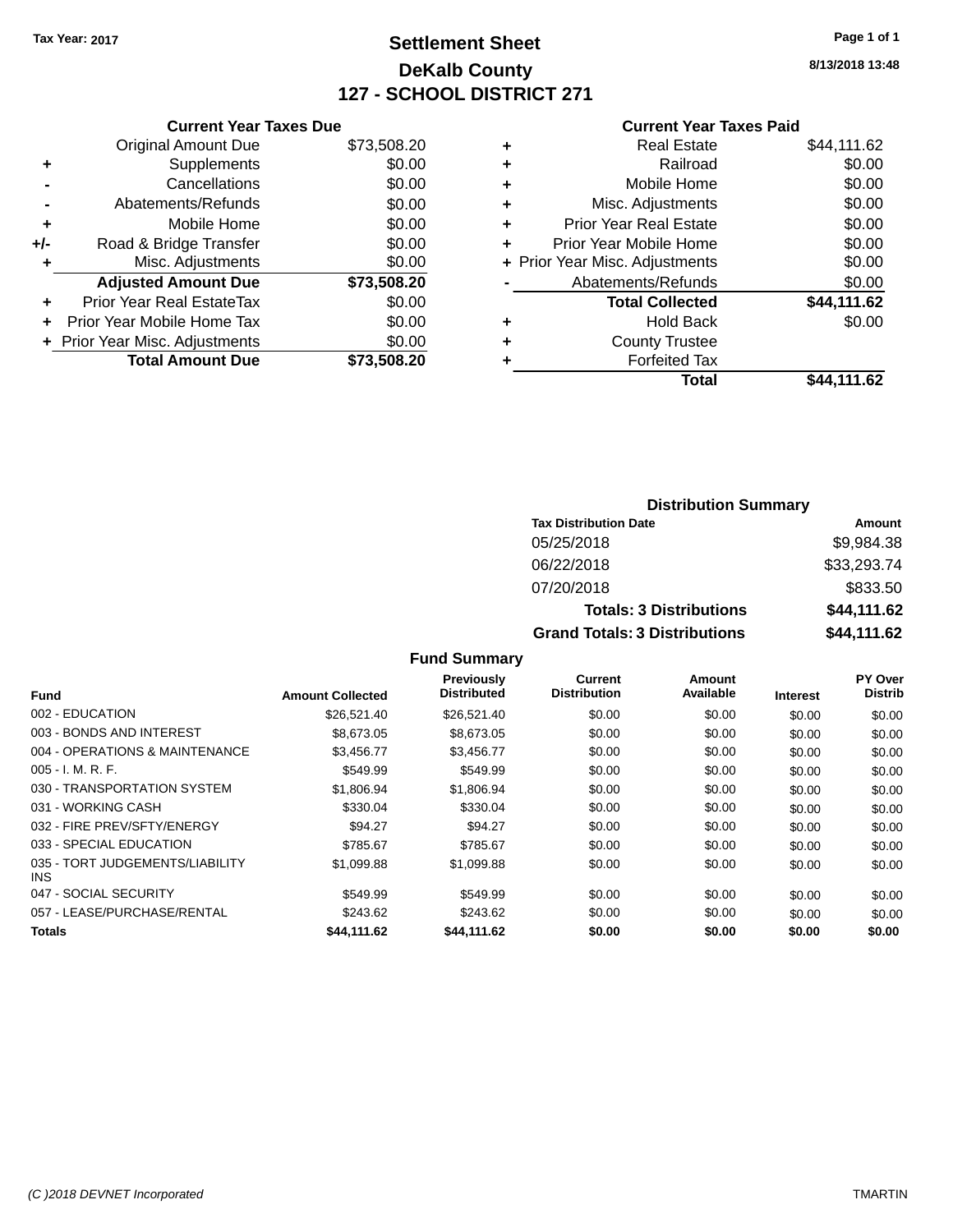# **Settlement Sheet Tax Year: 2017 Page 1 of 1 DeKalb County 128 - SCHOOL DISTRICT 300**

**8/13/2018 13:48**

#### **Current Year Taxes Paid**

|     | <b>Current Year Taxes Due</b>  |            |
|-----|--------------------------------|------------|
|     | <b>Original Amount Due</b>     | \$9,522.42 |
| ÷   | Supplements                    | \$0.00     |
|     | Cancellations                  | \$0.00     |
|     | Abatements/Refunds             | \$0.00     |
| ٠   | Mobile Home                    | \$0.00     |
| +/- | Road & Bridge Transfer         | \$0.00     |
|     | Misc. Adjustments              | \$0.00     |
|     | <b>Adjusted Amount Due</b>     | \$9,522.42 |
| ÷   | Prior Year Real EstateTax      | \$0.00     |
| ÷   | Prior Year Mobile Home Tax     | \$0.00     |
|     | + Prior Year Misc. Adjustments | \$0.00     |
|     | <b>Total Amount Due</b>        | \$9.522.42 |

|   | <b>Real Estate</b>             | \$8,401.88 |
|---|--------------------------------|------------|
| ٠ | Railroad                       | \$0.00     |
| ٠ | Mobile Home                    | \$0.00     |
| ٠ | Misc. Adjustments              | \$0.00     |
| ٠ | <b>Prior Year Real Estate</b>  | \$0.00     |
| ٠ | Prior Year Mobile Home         | \$0.00     |
|   | + Prior Year Misc. Adjustments | \$0.00     |
|   | Abatements/Refunds             | \$0.00     |
|   | <b>Total Collected</b>         | \$8,401.88 |
| ٠ | Hold Back                      | \$0.00     |
| ٠ | <b>County Trustee</b>          |            |
| ٠ | <b>Forfeited Tax</b>           |            |
|   | Total                          | \$8,401.88 |
|   |                                |            |

| <b>Distribution Summary</b>          |            |
|--------------------------------------|------------|
| <b>Tax Distribution Date</b>         | Amount     |
| 05/25/2018                           | \$3,640.67 |
| 07/20/2018                           | \$1,120.55 |
| 08/17/2018                           | \$3,640.66 |
| <b>Totals: 3 Distributions</b>       | \$8,401.88 |
| <b>Grand Totals: 3 Distributions</b> | \$8,401.88 |

| <b>Amount Collected</b> | <b>Previously</b><br><b>Distributed</b> | <b>Current</b><br><b>Distribution</b> | Amount<br>Available | <b>Interest</b> | <b>PY Over</b><br><b>Distrib</b> |
|-------------------------|-----------------------------------------|---------------------------------------|---------------------|-----------------|----------------------------------|
| \$4.551.30              | \$2,579.16                              | \$1.972.14                            | \$0.00              | \$0.00          | \$0.00                           |
| \$1.209.83              | \$685.59                                | \$524.24                              | \$0.00              | \$0.00          | \$0.00                           |
| \$896.48                | \$508.02                                | \$388.46                              | \$0.00              | \$0.00          | \$0.00                           |
| \$182.06                | \$103.17                                | \$78.89                               | \$0.00              | \$0.00          | \$0.00                           |
| \$273.10                | \$154.76                                | \$118.34                              | \$0.00              | \$0.00          | \$0.00                           |
| \$59.77                 | \$33.87                                 | \$25.90                               | \$0.00              | \$0.00          | \$0.00                           |
| \$956.24                | \$541.89                                | \$414.35                              | \$0.00              | \$0.00          | \$0.00                           |
| \$91.04                 | \$51.59                                 | \$39.45                               | \$0.00              | \$0.00          | \$0.00                           |
| \$182.06                | \$103.17                                | \$78.89                               | \$0.00              | \$0.00          | \$0.00                           |
| \$8,401.88              | \$4.761.22                              | \$3,640.66                            | \$0.00              | \$0.00          | \$0.00                           |
|                         |                                         |                                       |                     |                 |                                  |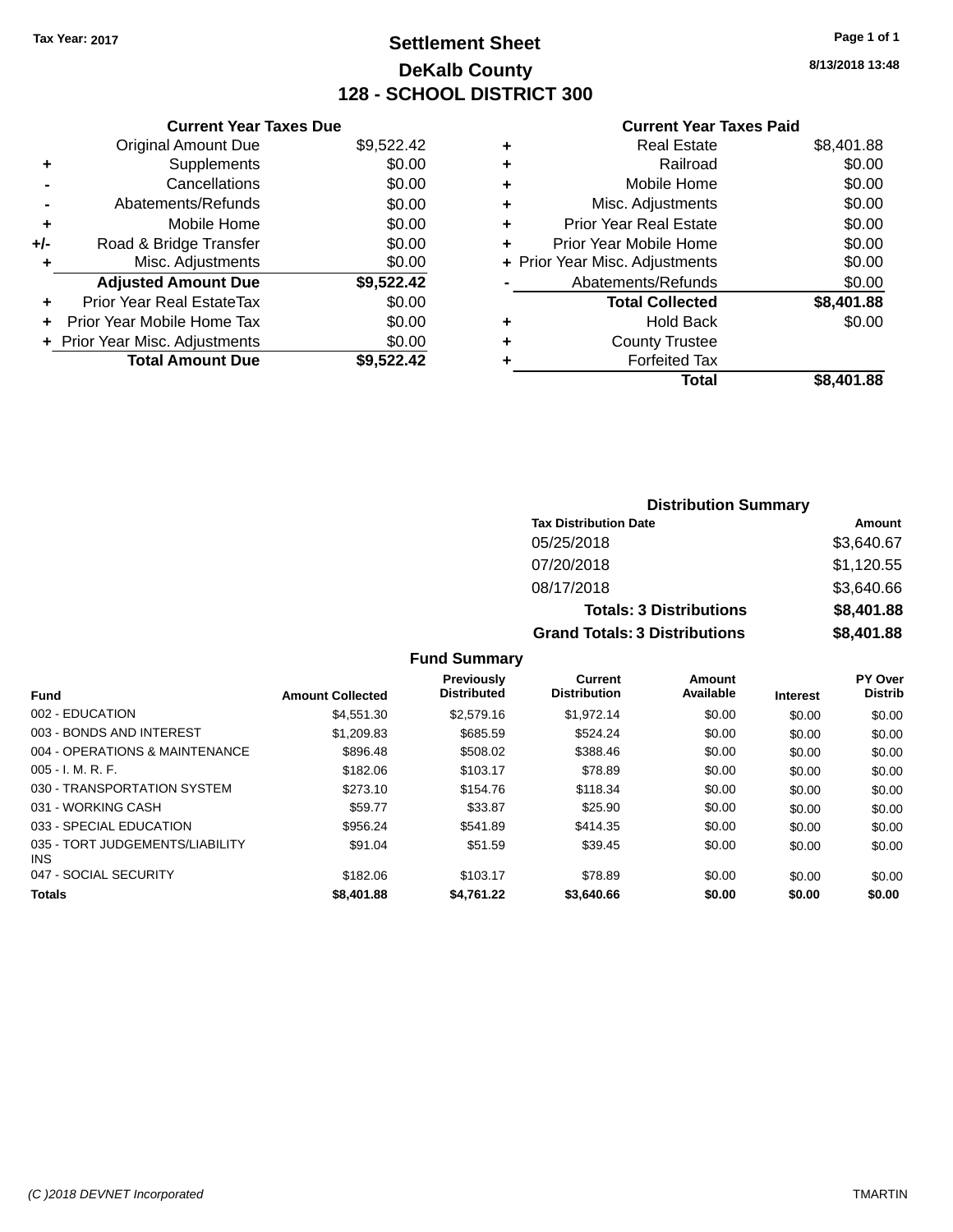# **Settlement Sheet Tax Year: 2017 Page 1 of 1 DeKalb County 129 - SCHOOL DISTRICT 301**

**8/13/2018 13:48**

#### **Current Year Taxes Paid**

|     | <b>Current Year Taxes Due</b>  |             |
|-----|--------------------------------|-------------|
|     | <b>Original Amount Due</b>     | \$11,119.90 |
| ÷   | Supplements                    | \$0.00      |
|     | Cancellations                  | \$0.00      |
|     | Abatements/Refunds             | \$0.00      |
| ٠   | Mobile Home                    | \$0.00      |
| +/- | Road & Bridge Transfer         | \$0.00      |
| ٠   | Misc. Adjustments              | \$0.00      |
|     | <b>Adjusted Amount Due</b>     | \$11,119.90 |
| ÷   | Prior Year Real EstateTax      | \$0.00      |
| ÷   | Prior Year Mobile Home Tax     | \$0.00      |
|     | + Prior Year Misc. Adjustments | \$0.00      |
|     | <b>Total Amount Due</b>        | \$11.119.90 |

|   | <b>Real Estate</b>             | \$5,831.40 |
|---|--------------------------------|------------|
| ٠ | Railroad                       | \$0.00     |
| ٠ | Mobile Home                    | \$0.00     |
| ٠ | Misc. Adjustments              | \$0.00     |
| ٠ | <b>Prior Year Real Estate</b>  | \$0.00     |
| ٠ | Prior Year Mobile Home         | \$0.00     |
|   | + Prior Year Misc. Adjustments | \$0.00     |
|   | Abatements/Refunds             | \$0.00     |
|   | <b>Total Collected</b>         | \$5,831.40 |
| ٠ | <b>Hold Back</b>               | \$0.00     |
| ٠ | <b>County Trustee</b>          |            |
| ٠ | <b>Forfeited Tax</b>           |            |
|   | Total                          | \$5,831.40 |
|   |                                |            |

| <b>Distribution Summary</b>          |            |
|--------------------------------------|------------|
| <b>Tax Distribution Date</b>         | Amount     |
| 06/22/2018                           | \$5,831.40 |
| <b>Totals: 1 Distributions</b>       | \$5,831.40 |
| <b>Grand Totals: 1 Distributions</b> | \$5,831.40 |

| <b>Fund</b>                                         | <b>Amount Collected</b> | <b>Previously</b><br><b>Distributed</b> | Current<br><b>Distribution</b> | Amount<br>Available | <b>Interest</b> | PY Over<br><b>Distrib</b> |
|-----------------------------------------------------|-------------------------|-----------------------------------------|--------------------------------|---------------------|-----------------|---------------------------|
| 002 - EDUCATION                                     | \$3,220.13              | \$3,220.13                              | \$0.00                         | \$0.00              | \$0.00          | \$0.00                    |
| 003 - BONDS AND INTEREST                            | \$839.80                | \$839.80                                | \$0.00                         | \$0.00              | \$0.00          | \$0.00                    |
| 004 - OPERATIONS & MAINTENANCE                      | \$569.17                | \$569.17                                | \$0.00                         | \$0.00              | \$0.00          | \$0.00                    |
| $005 - I. M. R. F.$                                 | \$115.67                | \$115.67                                | \$0.00                         | \$0.00              | \$0.00          | \$0.00                    |
| 030 - TRANSPORTATION SYSTEM                         | \$249.59                | \$249.59                                | \$0.00                         | \$0.00              | \$0.00          | \$0.00                    |
| 031 - WORKING CASH                                  | \$18.27                 | \$18.27                                 | \$0.00                         | \$0.00              | \$0.00          | \$0.00                    |
| 033 - SPECIAL EDUCATION                             | \$645.26                | \$645.26                                | \$0.00                         | \$0.00              | \$0.00          | \$0.00                    |
| 035 - TORT JUDGMENTS, LIABILITY<br><b>INSURANCE</b> | \$57.84                 | \$57.84                                 | \$0.00                         | \$0.00              | \$0.00          | \$0.00                    |
| 047 - SOCIAL SECURITY                               | \$115.67                | \$115.67                                | \$0.00                         | \$0.00              | \$0.00          | \$0.00                    |
| <b>Totals</b>                                       | \$5,831.40              | \$5,831.40                              | \$0.00                         | \$0.00              | \$0.00          | \$0.00                    |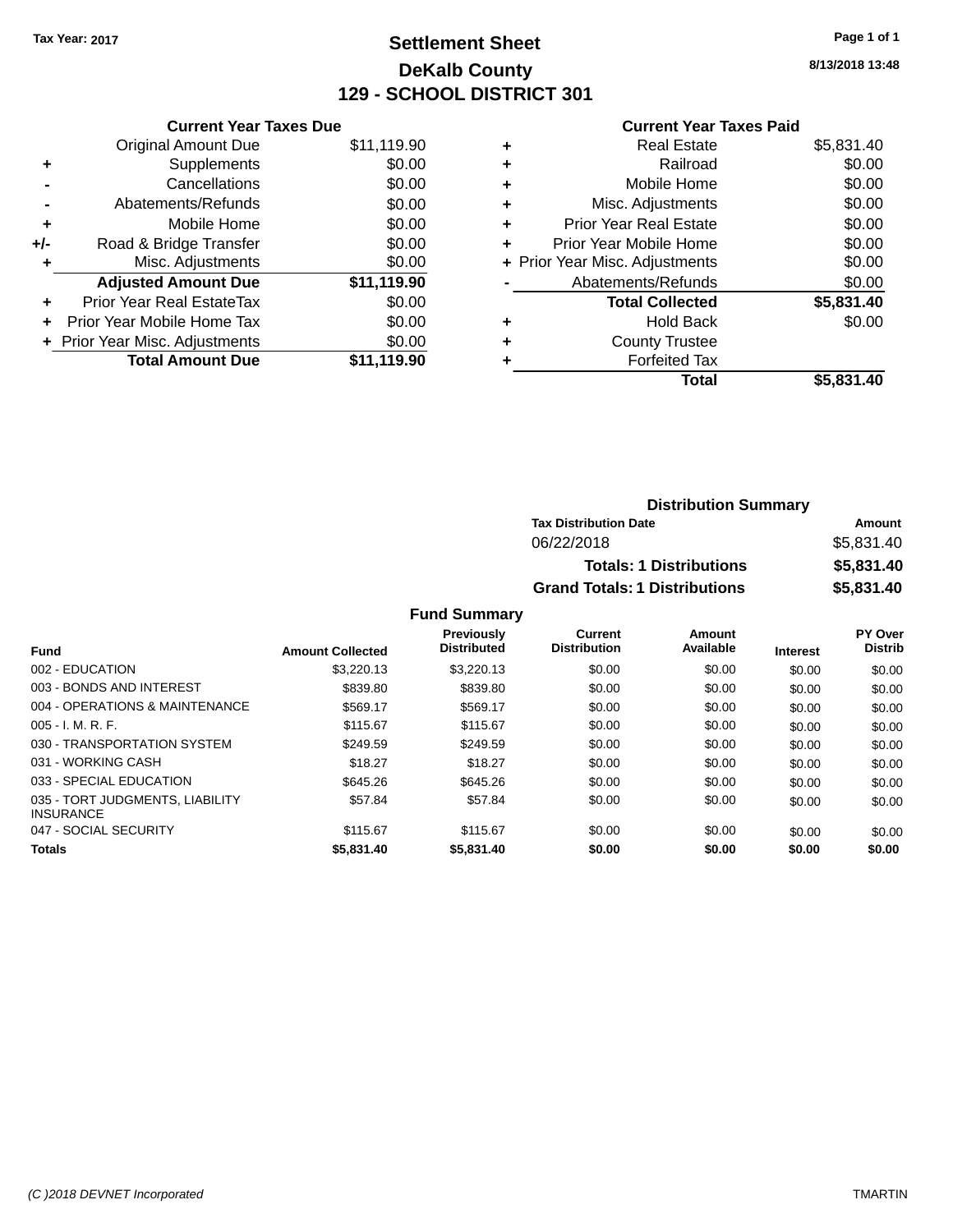# **Settlement Sheet Tax Year: 2017 Page 1 of 1 DeKalb County 130 - SCHOOL DISTRICT 302**

**8/13/2018 13:48**

#### **Current Year Taxes Paid**

|     | <b>Current Year Taxes Due</b>  |                |  |  |  |  |
|-----|--------------------------------|----------------|--|--|--|--|
|     | <b>Original Amount Due</b>     | \$2,076,814.41 |  |  |  |  |
| ٠   | Supplements                    | \$35,831.19    |  |  |  |  |
|     | Cancellations                  | \$39,140.92    |  |  |  |  |
|     | Abatements/Refunds             | \$0.00         |  |  |  |  |
| ٠   | Mobile Home                    | \$0.00         |  |  |  |  |
| +/- | Road & Bridge Transfer         | \$0.00         |  |  |  |  |
| ٠   | Misc. Adjustments              | \$0.00         |  |  |  |  |
|     | <b>Adjusted Amount Due</b>     | \$2,073,504.68 |  |  |  |  |
| ÷   | Prior Year Real EstateTax      | \$0.00         |  |  |  |  |
|     | Prior Year Mobile Home Tax     | \$0.00         |  |  |  |  |
|     | + Prior Year Misc. Adjustments | \$0.00         |  |  |  |  |
|     | <b>Total Amount Due</b>        | \$2,073,504.68 |  |  |  |  |
|     |                                |                |  |  |  |  |

| <b>Real Estate</b>             | \$1,151,592.37 |
|--------------------------------|----------------|
| Railroad                       | \$32,602.74    |
| Mobile Home                    | \$0.00         |
| Misc. Adjustments              | \$0.00         |
| <b>Prior Year Real Estate</b>  | \$0.00         |
| Prior Year Mobile Home         | \$0.00         |
| + Prior Year Misc. Adjustments | \$0.00         |
| Abatements/Refunds             | \$0.00         |
| <b>Total Collected</b>         | \$1,184,195.11 |
| Hold Back                      | \$0.00         |
| <b>County Trustee</b>          |                |
| <b>Forfeited Tax</b>           |                |
| Total                          | \$1,184,195.11 |
|                                |                |

### **Distribution Summary**

| <b>Tax Distribution Date</b>         | Amount         |
|--------------------------------------|----------------|
| 05/25/2018                           | \$187,898.22   |
| 06/22/2018                           | \$957,960.68   |
| 07/20/2018                           | \$14,563.48    |
| 08/17/2018                           | \$23,772.73    |
| <b>Totals: 4 Distributions</b>       | \$1,184,195.11 |
| <b>Grand Totals: 4 Distributions</b> | \$1,184,195.11 |

|                                |                         | Previously         | Current             | Amount    |                 | <b>PY Over</b> |
|--------------------------------|-------------------------|--------------------|---------------------|-----------|-----------------|----------------|
| Fund                           | <b>Amount Collected</b> | <b>Distributed</b> | <b>Distribution</b> | Available | <b>Interest</b> | <b>Distrib</b> |
| 002 - EDUCATION                | \$685,691.58            | \$671,926.30       | \$13,765.28         | \$0.00    | \$0.00          | \$0.00         |
| 003 - BONDS AND INTEREST       | \$242,015.13            | \$237,156.68       | \$4,858.45          | \$0.00    | \$0.00          | \$0.00         |
| 004 - OPERATIONS & MAINTENANCE | \$115,713.62            | \$113,390.67       | \$2,322.95          | \$0.00    | \$0.00          | \$0.00         |
| $005 - I. M. R. F.$            | \$6.528.47              | \$6.397.41         | \$131.06            | \$0.00    | \$0.00          | \$0.00         |
| 030 - TRANSPORTATION SYSTEM    | \$30.990.39             | \$30,368.26        | \$622.13            | \$0.00    | \$0.00          | \$0.00         |
| 031 - WORKING CASH             | \$2.069.98              | \$2,028.43         | \$41.55             | \$0.00    | \$0.00          | \$0.00         |
| 033 - SPECIAL EDUCATION        | \$88,846.61             | \$87,063.02        | \$1,783.59          | \$0.00    | \$0.00          | \$0.00         |
| 047 - SOCIAL SECURITY          | \$12,339.33             | \$12,091.61        | \$247.72            | \$0.00    | \$0.00          | \$0.00         |
| <b>Totals</b>                  | \$1,184,195.11          | \$1,160,422.38     | \$23,772.73         | \$0.00    | \$0.00          | \$0.00         |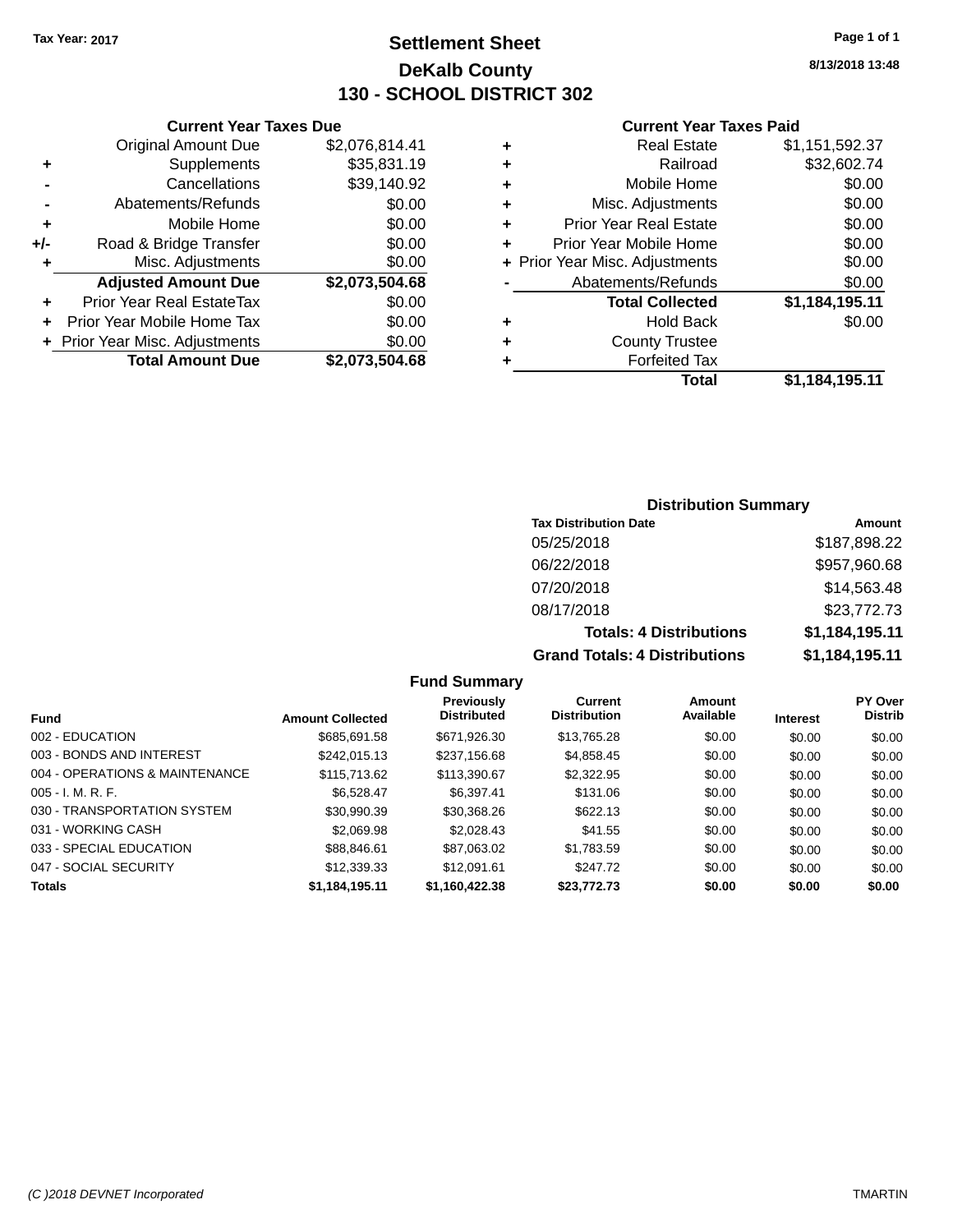# **Settlement Sheet Tax Year: 2017 Page 1 of 1 DeKalb County 131 - SCHOOL DISTRICT 424**

**8/13/2018 13:48**

#### **Current Year Taxes Paid**

|     | <b>Current Year Taxes Due</b>  |                 |  |  |  |  |
|-----|--------------------------------|-----------------|--|--|--|--|
|     | <b>Original Amount Due</b>     | \$11,237,213.73 |  |  |  |  |
| ٠   | Supplements                    | \$186,025.70    |  |  |  |  |
|     | Cancellations                  | \$226,676.09    |  |  |  |  |
|     | Abatements/Refunds             | \$0.00          |  |  |  |  |
| ٠   | Mobile Home                    | \$0.00          |  |  |  |  |
| +/- | Road & Bridge Transfer         | \$0.00          |  |  |  |  |
| ٠   | Misc. Adjustments              | \$0.00          |  |  |  |  |
|     | <b>Adjusted Amount Due</b>     | \$11,196,563.34 |  |  |  |  |
| ٠   | Prior Year Real EstateTax      | \$0.00          |  |  |  |  |
|     | Prior Year Mobile Home Tax     | \$0.00          |  |  |  |  |
|     | + Prior Year Misc. Adjustments | \$827.36        |  |  |  |  |
|     | <b>Total Amount Due</b>        | \$11,197,390.70 |  |  |  |  |
|     |                                |                 |  |  |  |  |

|   | <b>Real Estate</b>             | \$6,303,685.24 |
|---|--------------------------------|----------------|
| ٠ | Railroad                       | \$61,059.62    |
| ٠ | Mobile Home                    | \$0.00         |
| ٠ | Misc. Adjustments              | \$0.00         |
| ٠ | <b>Prior Year Real Estate</b>  | \$0.00         |
| ٠ | Prior Year Mobile Home         | \$0.00         |
|   | + Prior Year Misc. Adjustments | \$827.36       |
|   | Abatements/Refunds             | \$0.00         |
|   | <b>Total Collected</b>         | \$6,365,572.22 |
| ٠ | Hold Back                      | \$0.00         |
| ٠ | <b>County Trustee</b>          |                |
| ٠ | <b>Forfeited Tax</b>           |                |
|   | Total                          | \$6,365,572.22 |
|   |                                |                |

### **Distribution Summary**

| <b>Tax Distribution Date</b>         | Amount         |
|--------------------------------------|----------------|
| 05/25/2018                           | \$1,144,630.86 |
| 06/22/2018                           | \$4,930,744.39 |
| 07/20/2018                           | \$122,554.84   |
| 08/17/2018                           | \$167,642.13   |
| <b>Totals: 4 Distributions</b>       | \$6,365,572.22 |
| <b>Grand Totals: 4 Distributions</b> | \$6,365,572.22 |

### **Fund Summary**

|                                         |                         | Previously         | Current             | Amount    |                 | PY Over        |
|-----------------------------------------|-------------------------|--------------------|---------------------|-----------|-----------------|----------------|
| <b>Fund</b>                             | <b>Amount Collected</b> | <b>Distributed</b> | <b>Distribution</b> | Available | <b>Interest</b> | <b>Distrib</b> |
| 002 - EDUCATION                         | \$3,479,396.33          | \$3,387,763.82     | \$91,632.51         | \$0.00    | \$0.00          | \$0.00         |
| 003 - BONDS AND INTEREST                | \$1,416,053.37          | \$1,378,760.53     | \$37,292.84         | \$0.00    | \$0.00          | \$0.00         |
| 004 - OPERATIONS & MAINTENANCE          | \$721.435.77            | \$702,436.21       | \$18,999.56         | \$0.00    | \$0.00          | \$0.00         |
| $005 - I. M. R. F.$                     | \$133,193.24            | \$129,685.50       | \$3,507.74          | \$0.00    | \$0.00          | \$0.00         |
| 030 - TRANSPORTATION SYSTEM             | \$221,986.59            | \$216,140.41       | \$5,846.18          | \$0.00    | \$0.00          | \$0.00         |
| 031 - WORKING CASH                      | \$11.101.55             | \$10,809.18        | \$292.37            | \$0.00    | \$0.00          | \$0.00         |
| 032 - FIRE PREV/SFTY/ENERGY             | \$24,984.87             | \$24,326.88        | \$657.99            | \$0.00    | \$0.00          | \$0.00         |
| 033 - SPECIAL EDUCATION                 | \$49.957.01             | \$48.641.35        | \$1,315.66          | \$0.00    | \$0.00          | \$0.00         |
| 035 - TORT JUDGEMENTS/LIABILITY<br>INS. | \$116,547.26            | \$113,477.90       | \$3,069.36          | \$0.00    | \$0.00          | \$0.00         |
| 047 - SOCIAL SECURITY                   | \$166,491.53            | \$162,106.85       | \$4,384.68          | \$0.00    | \$0.00          | \$0.00         |
| 057 - LEASE/PURCHASE/RENTAL             | \$24,424.70             | \$23,781.46        | \$643.24            | \$0.00    | \$0.00          | \$0.00         |
| <b>Totals</b>                           | \$6,365,572.22          | \$6,197,930.09     | \$167,642.13        | \$0.00    | \$0.00          | \$0.00         |

### **Miscellaneous Adjustment Detail**

|                  | Year Source           | <b>Account Type</b> | <b>Amount Adiustment Description</b>              |
|------------------|-----------------------|---------------------|---------------------------------------------------|
|                  | 2016 RE - Real Estate | Back Tax Collected  | \$827.36 MATHESON REDEMPTION 02-22-402-003 by TBA |
| Totals 1 entries |                       |                     | \$827.36                                          |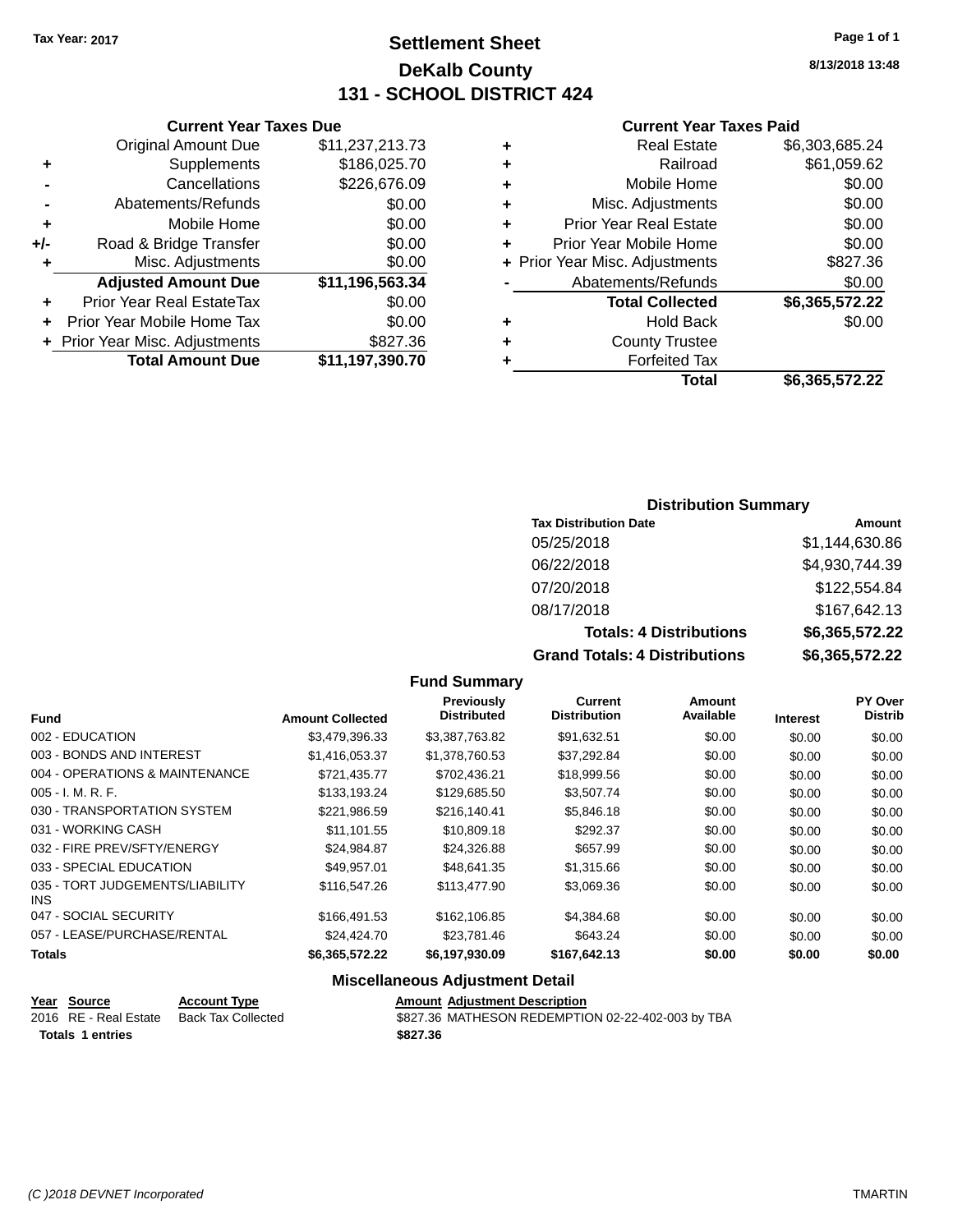# **Settlement Sheet Tax Year: 2017 Page 1 of 1 DeKalb County 132 - SCHOOL DISTRICT 425**

**8/13/2018 13:48**

#### **Current Year Taxes Paid**

|   | Total                          | \$4,872,468.25 |
|---|--------------------------------|----------------|
|   | <b>Forfeited Tax</b>           |                |
| ÷ | <b>County Trustee</b>          |                |
| ÷ | <b>Hold Back</b>               | \$0.00         |
|   | <b>Total Collected</b>         | \$4,872,468.25 |
|   | Abatements/Refunds             | \$0.27         |
|   | + Prior Year Misc. Adjustments | \$0.00         |
| ÷ | Prior Year Mobile Home         | \$0.00         |
| ÷ | <b>Prior Year Real Estate</b>  | (\$259.97)     |
| ٠ | Misc. Adjustments              | \$589.31       |
| ٠ | Mobile Home                    | \$0.00         |
| ٠ | Railroad                       | \$114,221.85   |
| ٠ | <b>Real Estate</b>             | \$4,757,917.33 |
|   |                                |                |

|     | <b>Current Year Taxes Due</b>  |                |
|-----|--------------------------------|----------------|
|     | <b>Original Amount Due</b>     | \$8,234,999.00 |
| ٠   | Supplements                    | \$27,339.21    |
|     | Cancellations                  | \$30,467.73    |
|     | Abatements/Refunds             | \$0.27         |
| ٠   | Mobile Home                    | \$0.00         |
| +/- | Road & Bridge Transfer         | \$0.00         |
| ٠   | Misc. Adjustments              | \$589.31       |
|     | <b>Adjusted Amount Due</b>     | \$8,232,459.52 |
| ٠   | Prior Year Real EstateTax      | (\$259.97)     |
| ٠   | Prior Year Mobile Home Tax     | \$0.00         |
|     | + Prior Year Misc. Adjustments | \$0.00         |
|     | <b>Total Amount Due</b>        | \$8,232,199.55 |
|     |                                |                |

#### **Distribution Summary**

| <b>Tax Distribution Date</b>         | Amount         |
|--------------------------------------|----------------|
| 05/25/2018                           | \$680,198.99   |
| 06/22/2018                           | \$4,055,487.12 |
| 07/20/2018                           | \$48,652.96    |
| 08/17/2018                           | \$88,129.18    |
| <b>Totals: 4 Distributions</b>       | \$4,872,468.25 |
| <b>Grand Totals: 4 Distributions</b> | \$4,872,468.25 |

#### **Fund Summary**

|                                         |                         | <b>Previously</b>  | <b>Current</b>      | <b>Amount</b> |                 | <b>PY Over</b> |
|-----------------------------------------|-------------------------|--------------------|---------------------|---------------|-----------------|----------------|
| <b>Fund</b>                             | <b>Amount Collected</b> | <b>Distributed</b> | <b>Distribution</b> | Available     | <b>Interest</b> | <b>Distrib</b> |
| 002 - EDUCATION                         | \$3,198,790.02          | \$3.140.932.95     | \$57,857.07         | \$0.00        | \$0.00          | \$0.00         |
| 003 - BONDS AND INTEREST                | \$318,303.73            | \$312,546.51       | \$5,757.22          | \$0.00        | \$0.00          | \$0.00         |
| 004 - OPERATIONS & MAINTENANCE          | \$428,031.72            | \$420,289.84       | \$7,741.88          | \$0.00        | \$0.00          | \$0.00         |
| $005 - I. M. R. F.$                     | \$56,072.36             | \$55,058.17        | \$1,014.19          | \$0.00        | \$0.00          | \$0.00         |
| 030 - TRANSPORTATION SYSTEM             | \$225,566.04            | \$221,486.19       | \$4,079.85          | \$0.00        | \$0.00          | \$0.00         |
| 031 - WORKING CASH                      | \$2,606.76              | \$2,559.62         | \$47.14             | \$0.00        | \$0.00          | \$0.00         |
| 032 - FIRE PREV/SFTY/ENERGY             | \$35.832.15             | \$35,184.04        | \$648.11            | \$0.00        | \$0.00          | \$0.00         |
| 033 - SPECIAL EDUCATION                 | \$424,655.09            | \$416,974.28       | \$7,680.81          | \$0.00        | \$0.00          | \$0.00         |
| 035 - TORT JUDGEMENTS/LIABILITY<br>INS. | \$73,720.45             | \$72.387.05        | \$1,333.40          | \$0.00        | \$0.00          | \$0.00         |
| 047 - SOCIAL SECURITY                   | \$80.990.19             | \$79.525.30        | \$1,464.89          | \$0.00        | \$0.00          | \$0.00         |
| 057 - LEASE/PURCHASE/RENTAL             | \$26,486,73             | \$26,007.66        | \$479.07            | \$0.00        | \$0.00          | \$0.00         |
| 109 - PRIOR YEAR ADJUSTMENT             | \$1,413.01              | \$1,387.46         | \$25.55             | \$0.00        | \$0.00          | \$0.00         |
| Totals                                  | \$4.872.468.25          | \$4.784.339.07     | \$88,129.18         | \$0.00        | \$0.00          | \$0.00         |

### **Miscellaneous Adjustment Detail Year Source Account Type Amount Adjustment Description Totals \$589.31 1 entries**

# $\overline{3589.31}$  HOUSING AUTHORITY SEQUOYA APTS by TBA

|     | <b>Account Type</b> |
|-----|---------------------|
| ate | <b>RF</b> Abatement |

**Abatement Detail**

**Year Source Account Type Amount Adjustment Description** 2017 RE - Real Estate RE Abatement \$0.27 PTAB INTEREST REFUND 14-16-434-002 by TBA Totals 1 entries \$0.27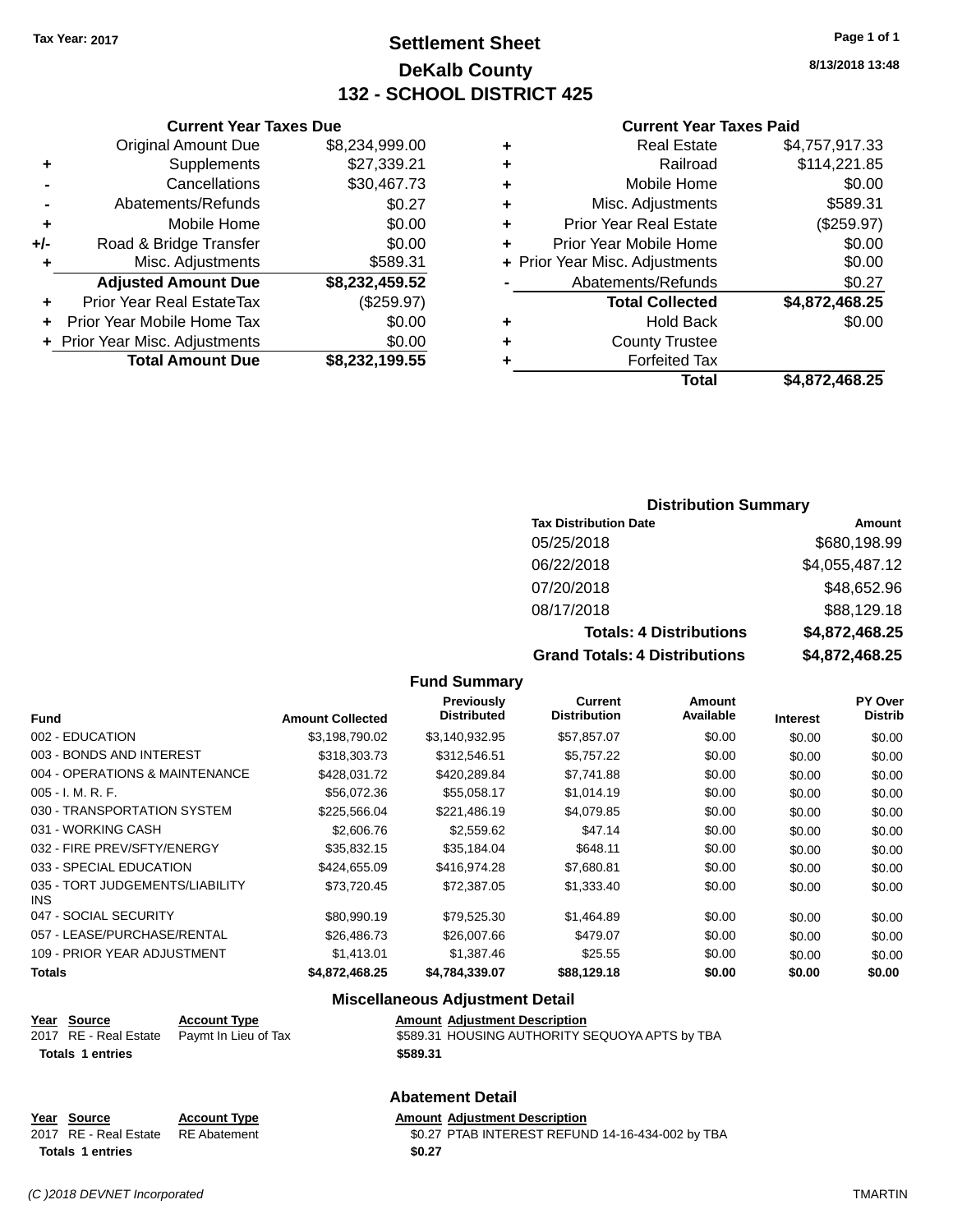# **Settlement Sheet Tax Year: 2017 Page 1 of 1 DeKalb County 133 - SCHOOL DISTRICT 426**

**8/13/2018 13:48**

### **Current Year Taxes Paid**

|     | <b>Current Year Taxes Due</b>    |                |   | <b>Current Year Taxes Paid</b> |                       |
|-----|----------------------------------|----------------|---|--------------------------------|-----------------------|
|     | <b>Original Amount Due</b>       | \$3,995,661.06 |   | <b>Real Estate</b>             | \$2,265,325.95        |
| ٠   | Supplements                      | \$43,172.27    | ٠ | Railroad                       | \$24,325.50           |
|     | Cancellations                    | \$46,647.97    |   | Mobile Home                    | \$0.00                |
|     | Abatements/Refunds               | \$0.00         | ٠ | Misc. Adjustments              | \$258.87              |
| ٠   | Mobile Home                      | \$0.00         | ٠ | <b>Prior Year Real Estate</b>  | \$0.00                |
| +/- | Road & Bridge Transfer           | \$0.00         |   | Prior Year Mobile Home         | \$0.00                |
|     | Misc. Adjustments                | \$258.87       |   | + Prior Year Misc. Adjustments | \$0.00                |
|     | <b>Adjusted Amount Due</b>       | \$3,992,444.23 |   | Abatements/Refunds             | \$0.00                |
| ٠   | <b>Prior Year Real EstateTax</b> | \$0.00         |   | <b>Total Collected</b>         | \$2,289,910.32        |
| ÷.  | Prior Year Mobile Home Tax       | \$0.00         | ٠ | <b>Hold Back</b>               | \$0.00                |
|     | + Prior Year Misc. Adjustments   | \$0.00         | ٠ | <b>County Trustee</b>          |                       |
|     | <b>Total Amount Due</b>          | \$3,992,444.23 |   | <b>Forfeited Tax</b>           |                       |
|     |                                  |                |   | Total                          | <b>¢ኃ ኃዩ</b> ០ 04ሰ ?ኃ |

|   | Total                          | \$2,289,910.32 |
|---|--------------------------------|----------------|
| ٠ | <b>Forfeited Tax</b>           |                |
| ÷ | <b>County Trustee</b>          |                |
| ٠ | <b>Hold Back</b>               | \$0.00         |
|   | <b>Total Collected</b>         | \$2,289,910.32 |
|   | Abatements/Refunds             | \$0.00         |
|   | + Prior Year Misc. Adjustments | \$0.00         |
| ÷ | Prior Year Mobile Home         | \$0.00         |
| ÷ | <b>Prior Year Real Estate</b>  | \$0.00         |
| ÷ | Misc. Adjustments              | \$258.87       |
| ٠ | Mobile Home                    | \$0.00         |

### **Distribution Summary**

| <b>Tax Distribution Date</b>         | Amount         |
|--------------------------------------|----------------|
| 05/25/2018                           | \$448,853.72   |
| 06/22/2018                           | \$1,715,616.27 |
| 07/20/2018                           | \$54,316.00    |
| 08/17/2018                           | \$71,124.33    |
| <b>Totals: 4 Distributions</b>       | \$2,289,910.32 |
| <b>Grand Totals: 4 Distributions</b> | \$2,289,910.32 |

#### **Fund Summary**

|                                         |                         | Previously<br><b>Distributed</b> | <b>Current</b><br><b>Distribution</b> | Amount<br>Available |                 | PY Over<br><b>Distrib</b> |
|-----------------------------------------|-------------------------|----------------------------------|---------------------------------------|---------------------|-----------------|---------------------------|
| Fund                                    | <b>Amount Collected</b> |                                  |                                       |                     | <b>Interest</b> |                           |
| 002 - EDUCATION                         | \$1,353,696.47          | \$1,311,650.84                   | \$42,045.63                           | \$0.00              | \$0.00          | \$0.00                    |
| 003 - BONDS AND INTEREST                | \$331,047.75            | \$320,765.45                     | \$10,282.30                           | \$0.00              | \$0.00          | \$0.00                    |
| 004 - OPERATIONS & MAINTENANCE          | \$270.376.57            | \$261.978.71                     | \$8,397.86                            | \$0.00              | \$0.00          | \$0.00                    |
| $005 - I. M. R. F.$                     | \$44,378.47             | \$43,000.08                      | \$1,378.39                            | \$0.00              | \$0.00          | \$0.00                    |
| 030 - TRANSPORTATION SYSTEM             | \$72,583.30             | \$70,328.87                      | \$2,254.43                            | \$0.00              | \$0.00          | \$0.00                    |
| 031 - WORKING CASH                      | \$18,145.26             | \$17,581.67                      | \$563.59                              | \$0.00              | \$0.00          | \$0.00                    |
| 032 - FIRE PREV/SFTY/ENERGY             | \$18,145.26             | \$17.581.67                      | \$563.59                              | \$0.00              | \$0.00          | \$0.00                    |
| 033 - SPECIAL EDUCATION                 | \$14,515.74             | \$14.064.88                      | \$450.86                              | \$0.00              | \$0.00          | \$0.00                    |
| 035 - TORT JUDGEMENTS/LIABILITY<br>INS. | \$93,345.91             | \$90.446.59                      | \$2,899.32                            | \$0.00              | \$0.00          | \$0.00                    |
| 047 - SOCIAL SECURITY                   | \$55,530.33             | \$53,805.56                      | \$1,724.77                            | \$0.00              | \$0.00          | \$0.00                    |
| 057 - LEASE/PURCHASE/RENTAL             | \$18,145.26             | \$17.581.67                      | \$563.59                              | \$0.00              | \$0.00          | \$0.00                    |
| Totals                                  | \$2,289,910.32          | \$2,218,785.99                   | \$71,124.33                           | \$0.00              | \$0.00          | \$0.00                    |

#### **Miscellaneous Adjustment Detail**

| Year Source           | <b>Account Type</b> | <b>Amount Adiustment Description</b>               |
|-----------------------|---------------------|----------------------------------------------------|
| 2017 RE - Real Estate | Back Tax Collected  | \$258.87 KETTLESON REDEMPTION 01-19-335-001 by TBA |
| Totals 1 entries      |                     | \$258.87                                           |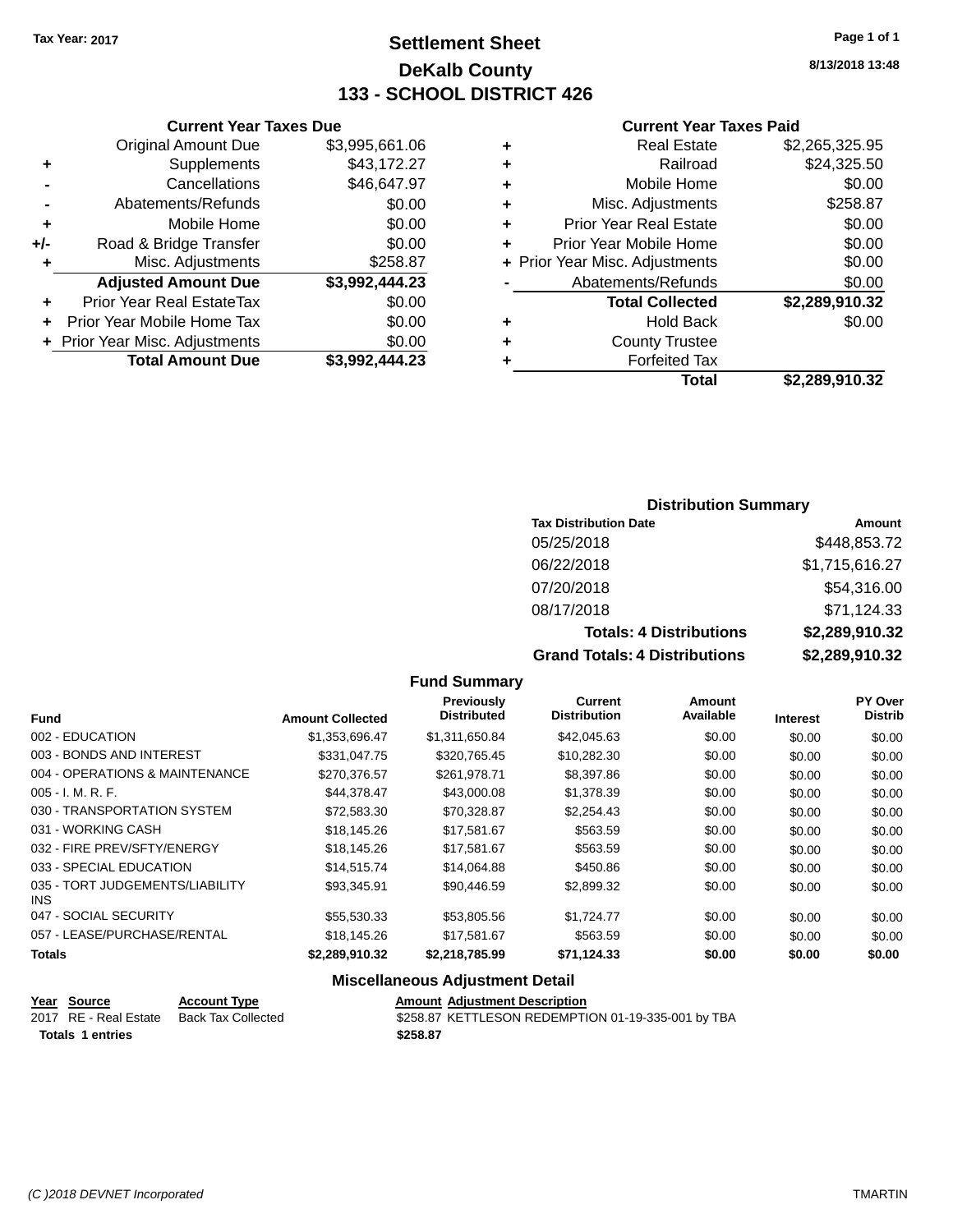# **Settlement Sheet Tax Year: 2017 Page 1 of 1 DeKalb County 134 - SCHOOL DISTRICT 427**

**8/13/2018 13:48**

#### **Current Year Taxes Paid**

| ٠ | <b>Real Estate</b>             | \$18,296,486.79 |
|---|--------------------------------|-----------------|
| ٠ | Railroad                       | \$4,426.44      |
| ٠ | Mobile Home                    | \$0.00          |
| ٠ | Misc. Adjustments              | \$7,823.62      |
| ٠ | <b>Prior Year Real Estate</b>  | \$3,700.44      |
| ٠ | Prior Year Mobile Home         | \$0.00          |
|   | + Prior Year Misc. Adjustments | \$134.24        |
|   | Abatements/Refunds             | \$7,507.05      |
|   | <b>Total Collected</b>         | \$18,305,064.48 |
| ٠ | <b>Hold Back</b>               | \$0.00          |
| ٠ | <b>County Trustee</b>          |                 |
|   | <b>Forfeited Tax</b>           |                 |
|   | Total                          | \$18,305,064.48 |

### **Current Year Taxes Due** Original Amount Due \$32,680,535.02 **+** Supplements \$237,066.93 **-** Cancellations \$263,035.67 **-** Abatements/Refunds \$7,507.05 **+** Mobile Home \$0.00 **+/-** Road & Bridge Transfer \$0.00 **+** Misc. Adjustments \$7,823.62 **Adjusted Amount Due \$32,654,882.85 +** Prior Year Real EstateTax \$3,700.44 **+** Prior Year Mobile Home Tax \$0.00

**+ Prior Year Misc. Adjustments \$134.24** 

**Total Amount Due \$32,658,717.53**

#### **Distribution Summary**

| <b>Tax Distribution Date</b>         | Amount          |
|--------------------------------------|-----------------|
| 05/25/2018                           | \$3,107,461.62  |
| 06/22/2018                           | \$14,389,471.59 |
| 07/20/2018                           | \$292,409.38    |
| 08/17/2018                           | \$515,721.89    |
| <b>Totals: 4 Distributions</b>       | \$18,305,064.48 |
| <b>Grand Totals: 4 Distributions</b> | \$18,305,064.48 |

#### **Fund Summary**

| <b>Fund</b>                    | <b>Amount Collected</b> | <b>Previously</b><br><b>Distributed</b> | Current<br><b>Distribution</b> | Amount<br>Available | <b>Interest</b> | <b>PY Over</b><br><b>Distrib</b> |
|--------------------------------|-------------------------|-----------------------------------------|--------------------------------|---------------------|-----------------|----------------------------------|
| 002 - EDUCATION                | \$9.402.304.81          | \$9.137.406.86                          | \$264.897.95                   | \$0.00              | \$0.00          | \$0.00                           |
| 003 - BONDS AND INTEREST       | \$2.824.013.82          | \$2.744.450.83                          | \$79,562.99                    | \$0.00              | \$0.00          | \$0.00                           |
| 004 - OPERATIONS & MAINTENANCE | \$1.762.100.42          | \$1.712.455.48                          | \$49,644.94                    | \$0.00              | \$0.00          | \$0.00                           |
| $005 - I. M. R. F.$            | \$355.319.62            | \$345.308.94                            | \$10,010.68                    | \$0.00              | \$0.00          | \$0.00                           |
| 030 - TRANSPORTATION SYSTEM    | \$1,101,342.50          | \$1.070.313.57                          | \$31.028.93                    | \$0.00              | \$0.00          | \$0.00                           |
| 031 - WORKING CASH             | \$114,589.70            | \$111.361.28                            | \$3.228.42                     | \$0.00              | \$0.00          | \$0.00                           |
| 032 - FIRE PREV/SFTY/ENERGY    | \$243.018.05            | \$236.171.32                            | \$6,846,73                     | \$0.00              | \$0.00          | \$0.00                           |
| 033 - SPECIAL EDUCATION        | \$1,921,208.03          | \$1.867.080.44                          | \$54,127.59                    | \$0.00              | \$0.00          | \$0.00                           |
| 047 - SOCIAL SECURITY          | \$464,637,47            | \$451.546.90                            | \$13,090.57                    | \$0.00              | \$0.00          | \$0.00                           |
| 057 - LEASE/PURCHASE/RENTAL    | \$116,530.06            | \$113,246.97                            | \$3,283,09                     | \$0.00              | \$0.00          | \$0.00                           |
| <b>Totals</b>                  | \$18,305,064,48         | \$17,789,342.59                         | \$515.721.89                   | \$0.00              | \$0.00          | \$0.00                           |

#### **Miscellaneous Adjustment Detail**

| Year Source             | <b>Account Type</b>                        | <b>Amount Adjustment Description</b>             |
|-------------------------|--------------------------------------------|--------------------------------------------------|
| 2016 RE - Real Estate   | Back Tax Collected                         | \$134.24 TRUSTEE SALE 06-21-440-012 by TBA       |
|                         | 2017 RE - Real Estate Paymt In Lieu of Tax | \$7,823.62 HOUSING AUTHORITY DEKALB UNITS by TBA |
| <b>Totals 2 entries</b> |                                            | \$7.957.86                                       |
|                         |                                            |                                                  |

#### **Abatement Detail**

#### **Year Source Account Type Amount Adjustment Description**<br>2017 RE - Real Estate RE Abatement \$7,507.05 17TX23 TAX OBJECTION  $$7,507.05$   $17TX23$  TAX OBJECTION COMPLAINT REFUND by TBA **Totals \$7,507.05 1 entries**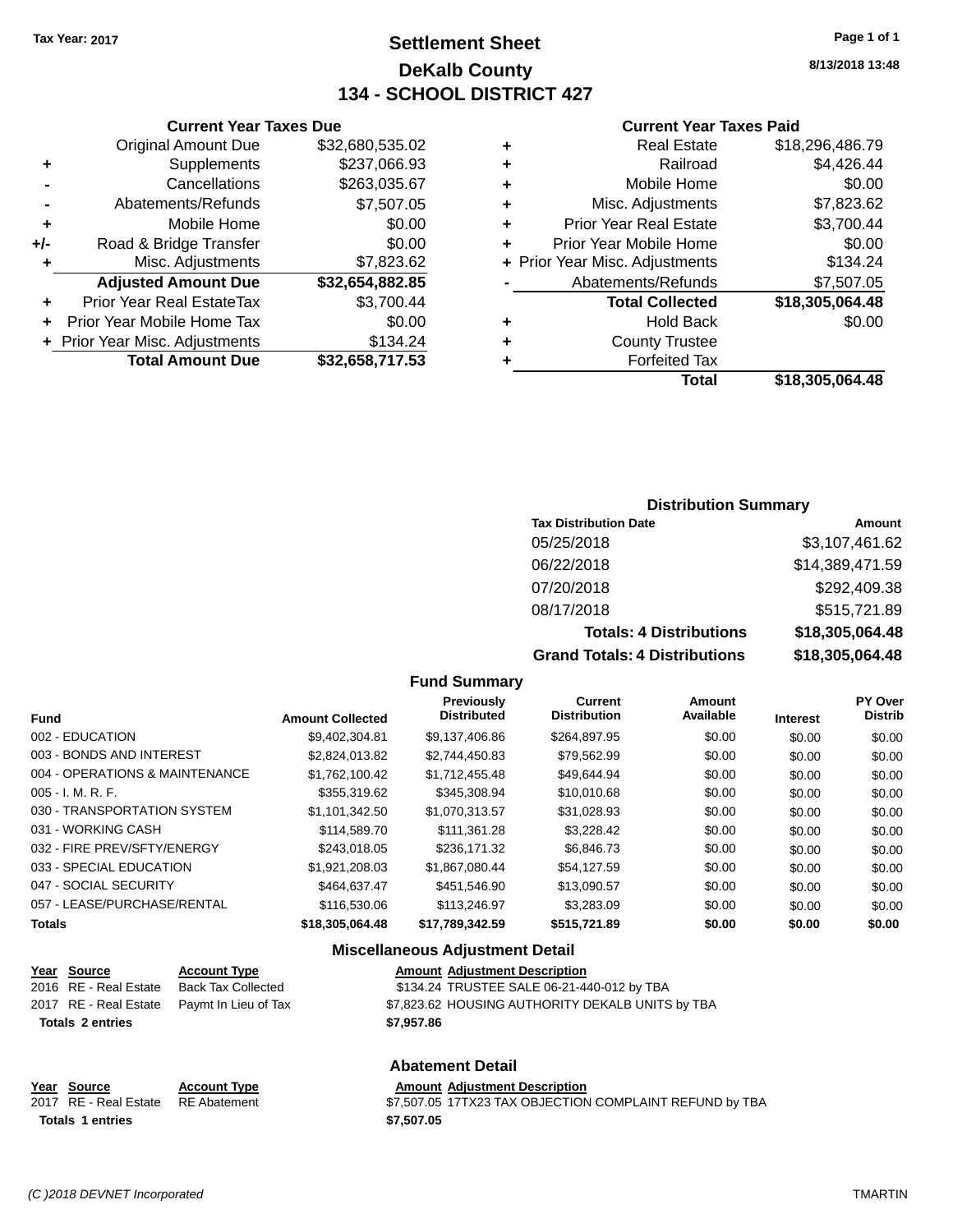## **Settlement Sheet Tax Year: 2017 Page 1 of 2 DeKalb County 135 - SCHOOL DISTRICT 428**

**8/13/2018 13:48**

#### **Current Year Taxes Paid**

| ٠ | <b>Real Estate</b>             | \$29,291,109.35 |
|---|--------------------------------|-----------------|
| ٠ | Railroad                       | \$222,102.31    |
| ٠ | Mobile Home                    | \$0.00          |
| ٠ | Misc. Adjustments              | \$11,269.70     |
| ٠ | <b>Prior Year Real Estate</b>  | (\$18,396.69)   |
| ٠ | Prior Year Mobile Home         | \$0.00          |
|   | + Prior Year Misc. Adjustments | \$720.69        |
|   | Abatements/Refunds             | \$180,939.20    |
|   | <b>Total Collected</b>         | \$29,325,866.16 |
| ٠ | <b>Hold Back</b>               | \$0.00          |
| ٠ | <b>County Trustee</b>          |                 |
|   | <b>Forfeited Tax</b>           |                 |
|   | Total                          | \$29,325,866.16 |

### **Current Year Taxes Due** Original Amount Due \$54,115,731.26 **+** Supplements \$422,938.08 **-** Cancellations \$1,348,507.24 **-** Abatements/Refunds \$180,939.20 **+** Mobile Home \$0.00 **+/-** Road & Bridge Transfer \$0.00 **+** Misc. Adjustments \$11,269.70 **Adjusted Amount Due \$53,020,492.60 +** Prior Year Real EstateTax (\$18,396.69) **+** Prior Year Mobile Home Tax \$0.00

**+** Prior Year Misc. Adjustments \$720.69

**Total Amount Due \$53,002,816.60**

#### **Distribution Summary**

| <b>Tax Distribution Date</b>         | Amount          |
|--------------------------------------|-----------------|
| 05/25/2018                           | \$4,827,541.33  |
| 06/22/2018                           | \$23,073,447.37 |
| 07/20/2018                           | \$456,585.20    |
| 08/17/2018                           | \$968,292.26    |
| <b>Totals: 4 Distributions</b>       | \$29,325,866.16 |
| <b>Grand Totals: 4 Distributions</b> | \$29,325,866.16 |

#### **Fund Summary**

|                                         |                         | Previously         | Current             | <b>Amount</b> |                 | <b>PY Over</b> |
|-----------------------------------------|-------------------------|--------------------|---------------------|---------------|-----------------|----------------|
| <b>Fund</b>                             | <b>Amount Collected</b> | <b>Distributed</b> | <b>Distribution</b> | Available     | <b>Interest</b> | <b>Distrib</b> |
| 002 - EDUCATION                         | \$17.415.810.85         | \$16,840,769,22    | \$575.041.63        | \$0.00        | \$0.00          | \$0.00         |
| 003 - BONDS AND INTEREST                | \$2.736.073.97          | \$2.645.733.27     | \$90,340.70         | \$0.00        | \$0.00          | \$0.00         |
| 004 - OPERATIONS & MAINTENANCE          | \$2,848,685.31          | \$2,754,626.36     | \$94,058.95         | \$0.00        | \$0.00          | \$0.00         |
| $005 - I. M. R. F.$                     | \$244.431.09            | \$236,360.36       | \$8,070.73          | \$0.00        | \$0.00          | \$0.00         |
| 030 - TRANSPORTATION SYSTEM             | \$1,648,582.90          | \$1,594,149.37     | \$54,433.53         | \$0.00        | \$0.00          | \$0.00         |
| 031 - WORKING CASH                      | \$0.00                  | \$0.00             | \$0.00              | \$0.00        | \$0.00          | \$0.00         |
| 032 - FIRE PREV/SFTY/ENERGY             | \$327.833.84            | \$317,009.30       | \$10.824.54         | \$0.00        | \$0.00          | \$0.00         |
| 033 - SPECIAL EDUCATION                 | \$2,835,195,40          | \$2.741.581.88     | \$93.613.52         | \$0.00        | \$0.00          | \$0.00         |
| 035 - TORT JUDGEMENTS/LIABILITY<br>INS. | \$499.096.92            | \$482.617.55       | \$16,479.37         | \$0.00        | \$0.00          | \$0.00         |
| 047 - SOCIAL SECURITY                   | \$770,155.88            | \$744.726.59       | \$25,429.29         | \$0.00        | \$0.00          | \$0.00         |
| <b>Totals</b>                           | \$29,325,866.16         | \$28,357,573.90    | \$968,292.26        | \$0.00        | \$0.00          | \$0.00         |

#### **Miscellaneous Adjustment Detail**

|                         | Year Source             | <b>Account Type</b>                      | <b>Amount Adjustment Description</b>                           |  |  |
|-------------------------|-------------------------|------------------------------------------|----------------------------------------------------------------|--|--|
|                         | 2016 RE - Real Estate   | Back Tax Collected                       | \$470.44 RESOURCE BANK TR 1244 REDEMPTION 09-29-254-046 by TBA |  |  |
|                         | 2016 RE - Real Estate   | Back Tax Collected                       | \$250.25 ORIK WILKINSON REDEMPTION 08-12-377-001 by TBA        |  |  |
|                         | 2017 RE - Real Estate   | Paymt In Lieu of Tax                     | \$11,162.60 HOUSING AUTHORITY DEKALB UNITS by TBA              |  |  |
|                         |                         | 2017 RE - Real Estate Back Tax Collected | \$107.10 BALDWIN REDEMPTION 07-23-326-001 by TBA               |  |  |
|                         | <b>Totals 4 entries</b> |                                          | \$11,990.39                                                    |  |  |
| <b>Abatement Detail</b> |                         |                                          |                                                                |  |  |

#### **Year** Source **Account Type Account Adjustment Description** 2016 RE - Real Estate RE Abatement \$10.52 PTAB INTEREST REFUND 08-29-200-003 by TBA 2016 RE - Real Estate RE Abatement \$3.64 PTAB INTEREST REFUND 08-29-200-003 by TBA

*(C )2018 DEVNET Incorporated* TMARTIN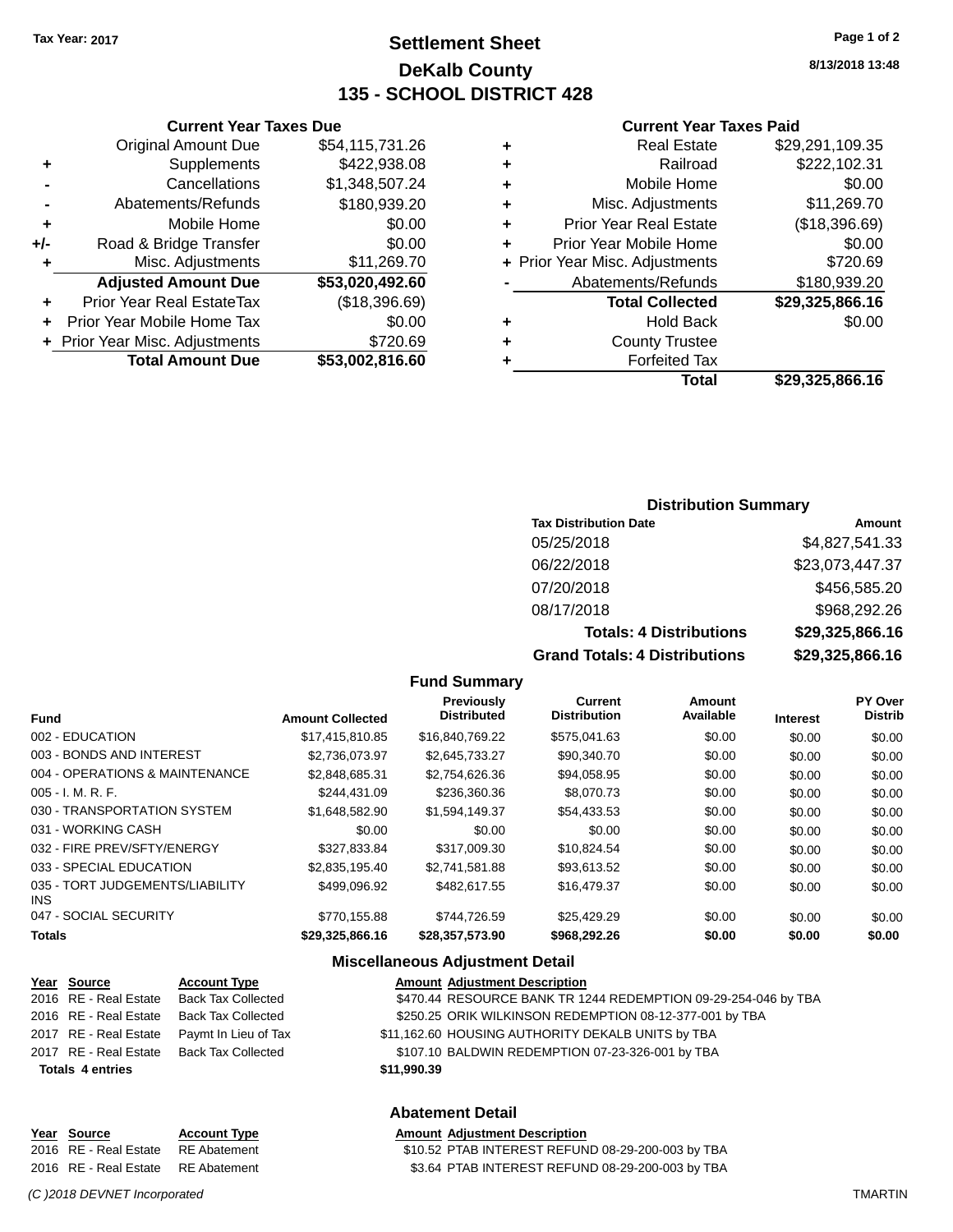| Tax Year: 2017 |                                  | <b>Settlement Sheet</b>                                                      | Page 2 of 2     |
|----------------|----------------------------------|------------------------------------------------------------------------------|-----------------|
|                |                                  | <b>DeKalb County</b>                                                         | 8/13/2018 13:48 |
|                |                                  | <b>Abatement Detail</b>                                                      |                 |
| Year Source    | <b>Account Type</b><br>$- - - -$ | <b>Amount Adjustment Description</b><br>$\ddot{ }$ - -   - - - - - - -     . |                 |

| Year Source           | <b>Account Type</b> | Amount       |
|-----------------------|---------------------|--------------|
| 2017 RE - Real Estate | <b>RE</b> Abatement | \$0.15       |
| 2017 RE - Real Estate | <b>RE</b> Abatement | \$0.21       |
| 2017 RE - Real Estate | <b>RE</b> Abatement | \$5.32       |
| 2017 RE - Real Estate | <b>RE</b> Abatement | \$0.40       |
| 2017 RE - Real Estate | <b>RE</b> Abatement | \$1.31       |
| 2017 RE - Real Estate | <b>RE</b> Abatement | \$1.20       |
| 2017 RE - Real Estate | <b>RE</b> Abatement | \$179,000.00 |
| 2017 RE - Real Estate | <b>RE</b> Abatement | \$1.842.74   |
| 2017 RE - Real Estate | <b>RE</b> Abatement | \$34.99      |
| 2017 RE - Real Estate | <b>RE</b> Abatement | \$38.22      |
| 2017 RE - Real Estate | <b>RE</b> Abatement | \$0.50       |
| Totals 13 entries     |                     | \$180,939.20 |
|                       |                     |              |

|                       |                     | Avalchicht Delail                                         |
|-----------------------|---------------------|-----------------------------------------------------------|
| Year Source           | <b>Account Type</b> | <b>Amount Adjustment Description</b>                      |
| 2017 RE - Real Estate | <b>RE</b> Abatement | \$0.15 PTAB INTEREST REFUND 08-23-105-006 by TBA          |
| 2017 RE - Real Estate | <b>RE</b> Abatement | \$0.21 PTAB INTEREST REFUND 08-14-352-008 by TBA          |
| 2017 RE - Real Estate | <b>RE</b> Abatement | \$5.32 PTAB INTEREST REFUND 08-16-401-008 by TBA          |
| 2017 RE - Real Estate | <b>RE</b> Abatement | \$0.40 PTAB INTEREST REFUND 08-21-426-011 by TBA          |
| 2017 RE - Real Estate | <b>RE</b> Abatement | \$1.31 PTAB INTEREST REFUND 08-23-105-009 by TBA          |
| 2017 RE - Real Estate | <b>RE</b> Abatement | \$1.20 PTAB INTEREST REFUND 08-24-128-026 by TBA          |
| 2017 RE - Real Estate | <b>RE</b> Abatement | \$179,000.00 16TX27 TAX OBJECTION COMPLAINT REFUND by TBA |
| 2017 RE - Real Estate | <b>RE</b> Abatement | \$1,842.74 SIE COURT ORDER 14TX38 09-33-100-009 by TBA    |
| 2017 RE - Real Estate | <b>RE</b> Abatement | \$34.99 PTAB INTEREST REFUND 08-13-151-039 by TBA         |
| 2017 RE - Real Estate | <b>RE</b> Abatement | \$38.22 PTAB INTEREST REFUND 08-12-252-003 by TBA         |
| 2017 RE - Real Estate | <b>RE</b> Abatement | \$0.50 PTAB INTEREST REFUND 08-22-228-016 by TBA          |
| Tatala 49 sutrina     |                     |                                                           |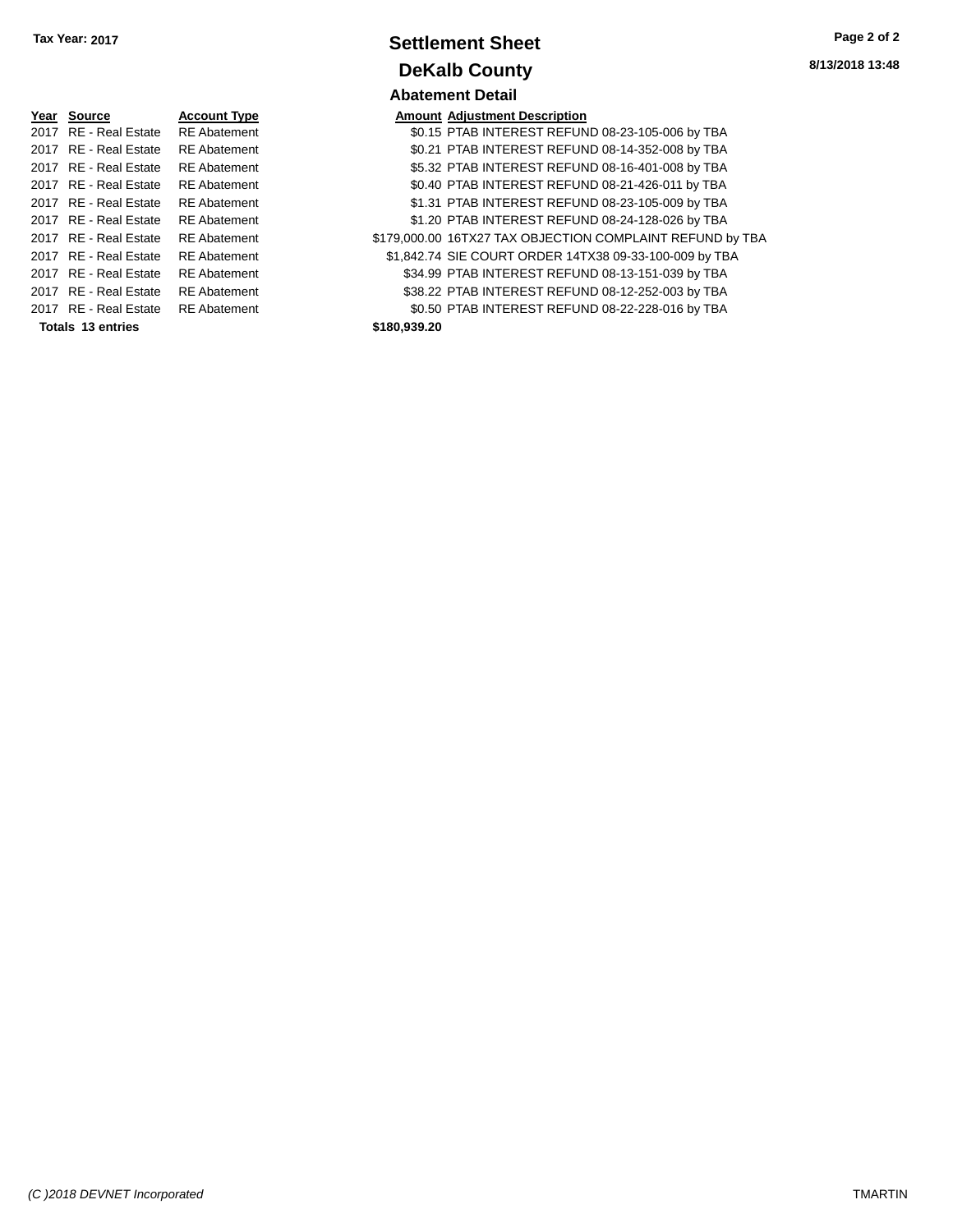# **Settlement Sheet Tax Year: 2017 Page 1 of 1 DeKalb County 136 - SCHOOL DISTRICT 429**

**8/13/2018 13:48**

#### **Current Year Taxes Paid**

| <b>Current Yea</b>            |   | <b>Current Year Taxes Due</b> |                                  |     |  |  |
|-------------------------------|---|-------------------------------|----------------------------------|-----|--|--|
| <b>Real Estat</b>             | ÷ | \$5,416,381.81                | <b>Original Amount Due</b>       |     |  |  |
| Railroa                       | ÷ | \$33,467.06                   | Supplements                      |     |  |  |
| Mobile Hom                    | ٠ | \$36,696.28                   | Cancellations                    |     |  |  |
| Misc. Adjustmen               | ÷ | \$0.00                        | Abatements/Refunds               |     |  |  |
| Prior Year Real Estat         | ÷ | \$0.00                        | Mobile Home                      | ÷   |  |  |
| Prior Year Mobile Hom         | ÷ | \$0.00                        | Road & Bridge Transfer           | +/- |  |  |
| + Prior Year Misc. Adjustment |   | \$629.90                      | Misc. Adjustments                |     |  |  |
| Abatements/Refund             |   | \$5,413,782.49                | <b>Adjusted Amount Due</b>       |     |  |  |
| <b>Total Collecte</b>         |   | \$0.00                        | <b>Prior Year Real EstateTax</b> |     |  |  |
| Hold Bad                      | ÷ | \$0.00                        | Prior Year Mobile Home Tax       | ÷.  |  |  |
| <b>County Truste</b>          | ٠ | \$0.00                        | + Prior Year Misc. Adjustments   |     |  |  |
| <b>Forfeited Ta</b>           |   | \$5,413,782.49                | <b>Total Amount Due</b>          |     |  |  |
| Tot:                          |   |                               |                                  |     |  |  |

| ٠ | <b>Real Estate</b>             | \$3,096,531.57 |
|---|--------------------------------|----------------|
| ÷ | Railroad                       | \$35,048.02    |
|   | Mobile Home                    | \$0.00         |
| ٠ | Misc. Adjustments              | \$629.90       |
| ٠ | <b>Prior Year Real Estate</b>  | \$0.00         |
|   | Prior Year Mobile Home         | \$0.00         |
|   | + Prior Year Misc. Adjustments | \$0.00         |
|   | Abatements/Refunds             | \$0.00         |
|   | <b>Total Collected</b>         | \$3,132,209.49 |
| ٠ | <b>Hold Back</b>               | \$0.00         |
| ٠ | <b>County Trustee</b>          |                |
|   | <b>Forfeited Tax</b>           |                |
|   | Total                          | \$3,132,209.49 |
|   |                                |                |

### **Distribution Summary Tax Distribution Date Amount** 05/25/2018 \$531,915.02 06/22/2018 \$2,472,412.73 07/20/2018 \$55,444.31 08/17/2018 \$72,437.43 **Totals: 4 Distributions \$3,132,209.49 Grand Totals: 4 Distributions \$3,132,209.49**

#### **Fund Summary**

| <b>Fund</b>                             | <b>Amount Collected</b> | Previously<br><b>Distributed</b> | <b>Current</b><br><b>Distribution</b> | Amount<br>Available | <b>Interest</b> | PY Over<br><b>Distrib</b> |
|-----------------------------------------|-------------------------|----------------------------------|---------------------------------------|---------------------|-----------------|---------------------------|
| 002 - EDUCATION                         | \$1,711,658.52          | \$1,672,073.65                   | \$39,584.87                           | \$0.00              | \$0.00          | \$0.00                    |
| 003 - BONDS AND INTEREST                | \$594.227.14            | \$580.484.67                     | \$13,742.47                           | \$0.00              | \$0.00          | \$0.00                    |
| 004 - OPERATIONS & MAINTENANCE          | \$328,662.73            | \$321.061.87                     | \$7,600.86                            | \$0.00              | \$0.00          | \$0.00                    |
| $005 - I. M. R. F.$                     | \$56,401.70             | \$55.097.32                      | \$1,304.38                            | \$0.00              | \$0.00          | \$0.00                    |
| 030 - TRANSPORTATION SYSTEM             | \$140,548.50            | \$137,298.09                     | \$3.250.41                            | \$0.00              | \$0.00          | \$0.00                    |
| 032 - FIRE PREV/SFTY/ENERGY             | \$322.62                | \$315.16                         | \$7.46                                | \$0.00              | \$0.00          | \$0.00                    |
| 033 - SPECIAL EDUCATION                 | \$204.060.31            | \$199.341.08                     | \$4.719.23                            | \$0.00              | \$0.00          | \$0.00                    |
| 035 - TORT JUDGEMENTS/LIABILITY<br>INS. | \$38.933.36             | \$38,032.96                      | \$900.40                              | \$0.00              | \$0.00          | \$0.00                    |
| 047 - SOCIAL SECURITY                   | \$57.394.61             | \$56,067.26                      | \$1.327.35                            | \$0.00              | \$0.00          | \$0.00                    |
| <b>Totals</b>                           | \$3,132,209.49          | \$3,059,772.06                   | \$72,437.43                           | \$0.00              | \$0.00          | \$0.00                    |

### **Miscellaneous Adjustment Detail**

|                         | Year Source | <b>Account Type</b>                        | <b>Amount Adjustment Description</b>                |
|-------------------------|-------------|--------------------------------------------|-----------------------------------------------------|
|                         |             | 2017 RE - Real Estate Paymt In Lieu of Tax | \$629.90 HOUSING AUTHORITY SUNSET VIEW APTS. by TBA |
| <b>Totals 1 entries</b> |             |                                            | \$629.90                                            |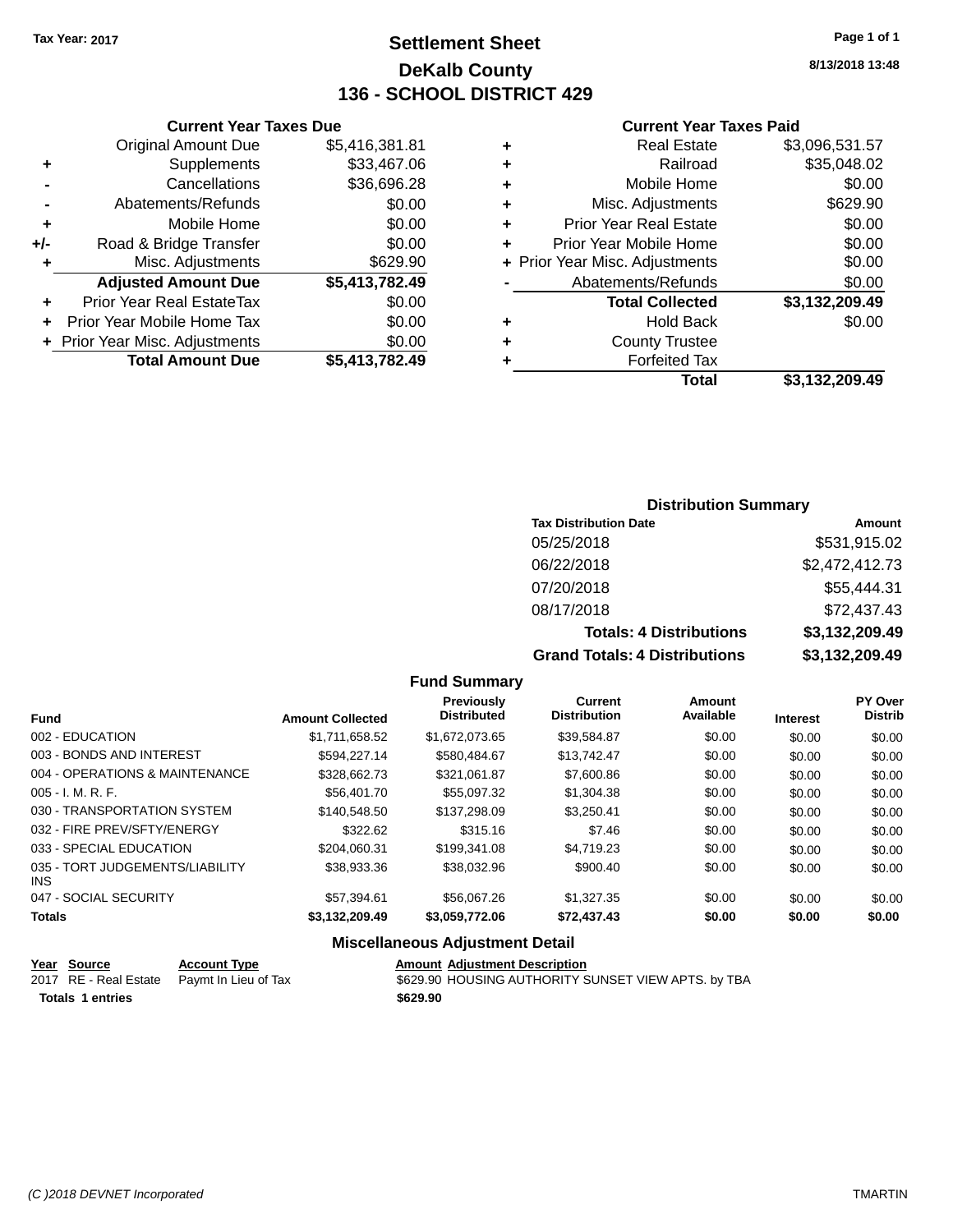**Current Year Taxes Due**

# **Settlement Sheet Tax Year: 2017 Page 1 of 1 DeKalb County 137 - SCHOOL DISTRICT 430**

**8/13/2018 13:48**

#### **Current Year Taxes Paid**

|    |                                |                |   | Total                          | \$4,650,788.69 |
|----|--------------------------------|----------------|---|--------------------------------|----------------|
|    | <b>Total Amount Due</b>        | \$8,023,540.09 |   | <b>Forfeited Tax</b>           |                |
|    | + Prior Year Misc. Adjustments | \$7,940.11     | ٠ | <b>County Trustee</b>          |                |
|    | + Prior Year Mobile Home Tax   | \$0.00         | ٠ | <b>Hold Back</b>               | \$0.00         |
| ÷  | Prior Year Real EstateTax      | \$0.00         |   | <b>Total Collected</b>         | \$4,650,788.69 |
|    | <b>Adjusted Amount Due</b>     | \$8,015,599.98 |   | Abatements/Refunds             | \$0.00         |
| ÷  | Misc. Adjustments              | \$0.00         |   | + Prior Year Misc. Adjustments | \$7,940.11     |
| I- | Road & Bridge Transfer         | \$0.00         |   | Prior Year Mobile Home         | \$0.00         |
| ÷  | Mobile Home                    | \$0.00         |   | <b>Prior Year Real Estate</b>  | \$0.00         |
|    | Abatements/Refunds             | \$0.00         | ٠ | Misc. Adjustments              | \$0.00         |
|    | Cancellations                  | \$84,511.88    | ٠ | Mobile Home                    | \$0.00         |
| ÷  | <b>Supplements</b>             | \$74,141.24    | ٠ | Railroad                       | \$22,331.83    |
|    | <b>Original Amount Due</b>     | \$8,025,970.62 | ٠ | <b>Real Estate</b>             | \$4,620,516.75 |
|    |                                |                |   |                                |                |

#### **Distribution Summary**

| <b>Tax Distribution Date</b>         | Amount         |
|--------------------------------------|----------------|
| 05/25/2018                           | \$884,330.34   |
| 06/22/2018                           | \$3,503,913.48 |
| 07/20/2018                           | \$110,418.59   |
| 08/17/2018                           | \$152,126.28   |
| <b>Totals: 4 Distributions</b>       | \$4,650,788.69 |
| <b>Grand Totals: 4 Distributions</b> | \$4,650,788.69 |

#### **Fund Summary**

| <b>Fund</b>                                         | <b>Amount Collected</b> | <b>Previously</b><br><b>Distributed</b> | <b>Current</b><br><b>Distribution</b> | Amount<br>Available | <b>Interest</b> | PY Over<br><b>Distrib</b> |
|-----------------------------------------------------|-------------------------|-----------------------------------------|---------------------------------------|---------------------|-----------------|---------------------------|
|                                                     |                         |                                         |                                       |                     |                 |                           |
| 002 - EDUCATION                                     | \$3,685,363.98          | \$3,564,816.52                          | \$120,547.46                          | \$0.00              | \$0.00          | \$0.00                    |
| 003 - BONDS AND INTEREST                            | \$202.318.61            | \$195,700.81                            | \$6,617.80                            | \$0.00              | \$0.00          | \$0.00                    |
| 004 - OPERATIONS & MAINTENANCE                      | \$508.954.40            | \$492,306.62                            | \$16,647.78                           | \$0.00              | \$0.00          | \$0.00                    |
| 005 - I. M. R. F.                                   | \$63,618.15             | \$61,537.21                             | \$2,080.94                            | \$0.00              | \$0.00          | \$0.00                    |
| 030 - TRANSPORTATION SYSTEM                         | \$45.442.85             | \$43,956.43                             | \$1,486.42                            | \$0.00              | \$0.00          | \$0.00                    |
| 031 - WORKING CASH                                  | \$97.67                 | \$94.48                                 | \$3.19                                | \$0.00              | \$0.00          | \$0.00                    |
| 032 - FIRE PREV/SFTY/ENERGY                         | \$4,543.83              | \$4,395.20                              | \$148.63                              | \$0.00              | \$0.00          | \$0.00                    |
| 033 - SPECIAL EDUCATION                             | \$136,626,23            | \$132,157.22                            | \$4,469.01                            | \$0.00              | \$0.00          | \$0.00                    |
| 035 - TORT JUDGMENTS, LIABILITY<br><b>INSURANCE</b> | \$97.67                 | \$94.48                                 | \$3.19                                | \$0.00              | \$0.00          | \$0.00                    |
| 047 - SOCIAL SECURITY                               | \$63.618.15             | \$61.537.21                             | \$2,080.94                            | \$0.00              | \$0.00          | \$0.00                    |
| 057 - LEASE/PURCHASE/RENTAL                         | \$97.67                 | \$94.48                                 | \$3.19                                | \$0.00              | \$0.00          | \$0.00                    |
| 109 - PRIOR YEAR ADJUSTMENT                         | $$-59.990.52$           | $$-58.028.25$                           | $$-1.962.27$                          | \$0.00              | \$0.00          | \$0.00                    |
| Totals                                              | \$4,650,788.69          | \$4,498,662.41                          | \$152,126.28                          | \$0.00              | \$0.00          | \$0.00                    |

### **Miscellaneous Adjustment Detail**

| Year Source           | <b>Account Type</b> | <b>Amount Adjustment Description</b>                     |
|-----------------------|---------------------|----------------------------------------------------------|
| 2016 RE - Real Estate | Back Tax Collected  | \$700.56 DOBSON REDEMPTION 19-26-481-012 by TBA          |
| 2016 RE - Real Estate | Back Tax Collected  | \$7,239.55 CHICAGO TITLE LAND TR CO 19-26-484-016 by TBA |
| Totals 2 entries      |                     | \$7.940.11                                               |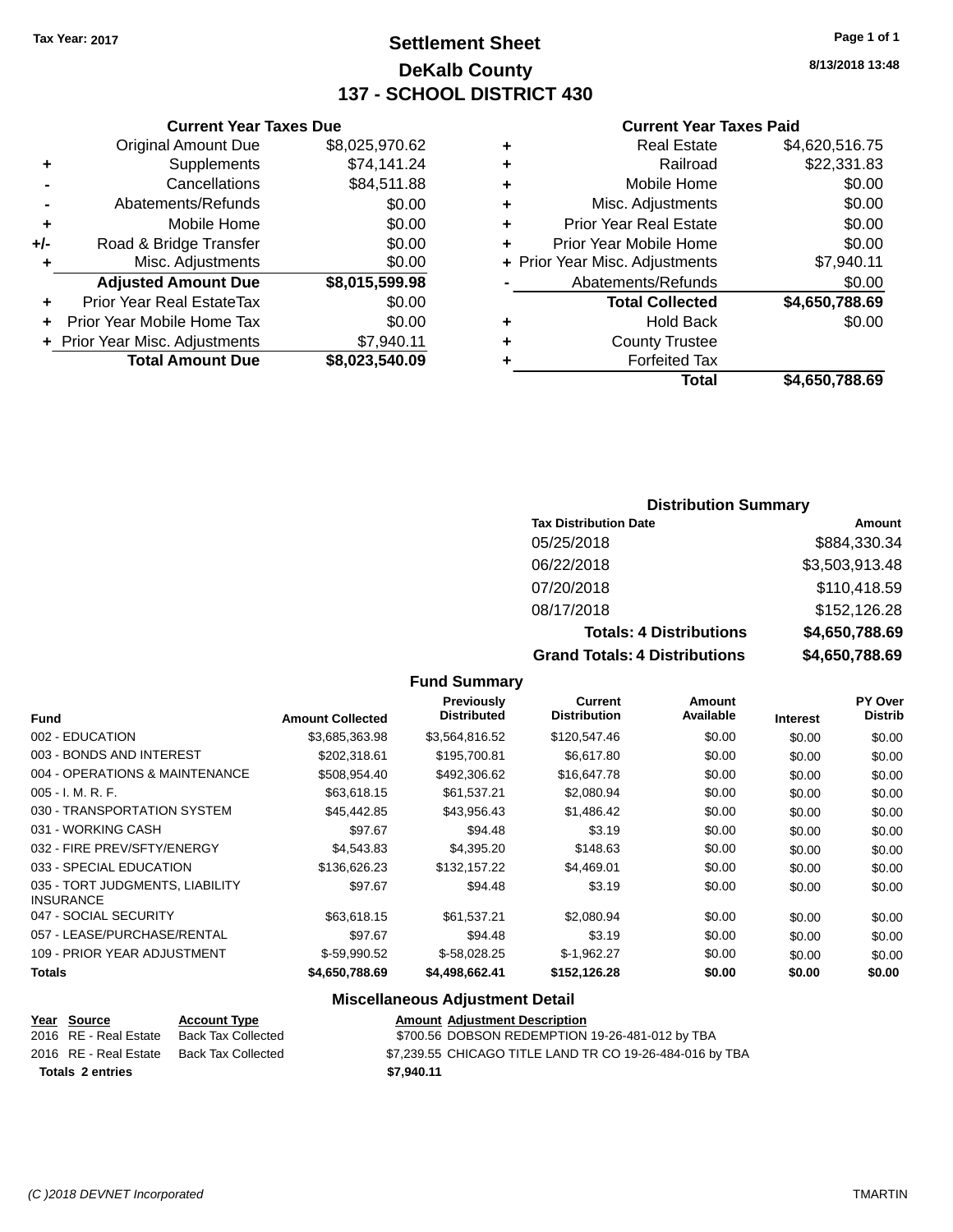# **Settlement Sheet Tax Year: 2017 Page 1 of 1 DeKalb County 139 - SCHOOL DISTRICT 432**

**8/13/2018 13:48**

#### **Current Year Taxes Paid**

| <b>Adjusted Amount Due</b><br><b>Prior Year Real EstateTax</b><br>Prior Year Mobile Home Tax<br>+ Prior Year Misc. Adjustments | \$2,761,100.25<br>\$0.00<br>\$0.00<br>\$0.00 |
|--------------------------------------------------------------------------------------------------------------------------------|----------------------------------------------|
|                                                                                                                                |                                              |
|                                                                                                                                |                                              |
|                                                                                                                                |                                              |
| Misc. Adjustments                                                                                                              | \$0.00                                       |
| Road & Bridge Transfer                                                                                                         | \$0.00                                       |
| Mobile Home                                                                                                                    | \$0.00                                       |
| Abatements/Refunds                                                                                                             | \$0.00                                       |
| Cancellations                                                                                                                  | \$30,937.43                                  |
| Supplements                                                                                                                    | \$26,851.09                                  |
| <b>Original Amount Due</b>                                                                                                     | \$2,765,186.59                               |
|                                                                                                                                |                                              |

**Current Year Taxes Due**

|   | <b>Real Estate</b>             | \$1,614,927.19 |
|---|--------------------------------|----------------|
| ÷ | Railroad                       | \$24,907.03    |
| ÷ | Mobile Home                    | \$0.00         |
| ٠ | Misc. Adjustments              | \$0.00         |
| ٠ | <b>Prior Year Real Estate</b>  | \$0.00         |
| ٠ | Prior Year Mobile Home         | \$0.00         |
|   | + Prior Year Misc. Adjustments | \$0.00         |
|   | Abatements/Refunds             | \$0.00         |
|   | <b>Total Collected</b>         | \$1,639,834.22 |
| ٠ | <b>Hold Back</b>               | \$0.00         |
| ٠ | <b>County Trustee</b>          |                |
| ٠ | <b>Forfeited Tax</b>           |                |
|   | <b>Total</b>                   | \$1,639,834.22 |
|   |                                |                |

#### **Distribution Summary**

| <b>Tax Distribution Date</b>         | Amount         |
|--------------------------------------|----------------|
| 05/25/2018                           | \$296,875.45   |
| 06/22/2018                           | \$1,286,670.40 |
| 07/20/2018                           | \$24,298.06    |
| 08/17/2018                           | \$31,990.31    |
| <b>Totals: 4 Distributions</b>       | \$1,639,834.22 |
| <b>Grand Totals: 4 Distributions</b> | \$1,639,834.22 |

#### **Fund Interest Amount Collected Distributed PY Over Distrib Amount Available Current Distribution Previously** 002 - EDUCATION \$1,089,841.97 \$1,068,581.06 \$21,260.91 \$0.00 \$0.00 \$0.00 003 - BONDS AND INTEREST 60.00 \$189,591.08 \$185,892.48 \$3,698.60 \$0.00 \$0.00 \$0.00 004 - OPERATIONS & MAINTENANCE \$102,173.15 \$100,179.93 \$1,993.22 \$0.00 \$0.00 \$0.00 005 - I. M. R. F. \$32,390.00 \$31,758.12 \$631.88 \$0.00 \$0.00 \$0.00 030 - TRANSPORTATION SYSTEM  $$54,491.70$   $$53,428.66$   $$1,063.04$  \$0.00  $$0.00$  \$0.00 \$0.00 031 - WORKING CASH \$13,623.75 \$13,357.98 \$265.77 \$0.00 \$0.00 \$0.00 \$0.00 \$0.00 \$0.00 \$0.00 \$0.00 \$0.00 \$0.00 \$0.00 032 - FIRE PREV/SFTY/ENERGY \$13,623.75 \$13,357.98 \$265.77 \$0.00 \$0.00 \$0.00 \$0.00 033 - SPECIAL EDUCATION \$10,898.33 \$10,898.33 \$10,685.72 \$212.61 \$0.00 \$0.00 \$0.00 \$0.00 035 - TORT JUDGEMENTS/LIABILITY INS \$109,035.87 \$106,908.77 \$2,127.10 \$0.00 \$0.00 \$0.00 047 - SOCIAL SECURITY \$21,591.70 \$21,170.48 \$421.22 \$0.00 \$0.00 \$0.00 \$0.00 057 - LEASE/PURCHASE/RENTAL \$13,623.75 \$13,357.98 \$265.77 \$0.00 \$0.00 \$0.00 \$0.00 109 - PRIOR YEAR ADJUSTMENT  $$-11,050.83$   $$-10,835.25$   $$-215.58$   $$0.00$   $$0.00$   $$0.00$ **Totals \$1,639,834.22 \$1,607,843.91 \$31,990.31 \$0.00 \$0.00 \$0.00**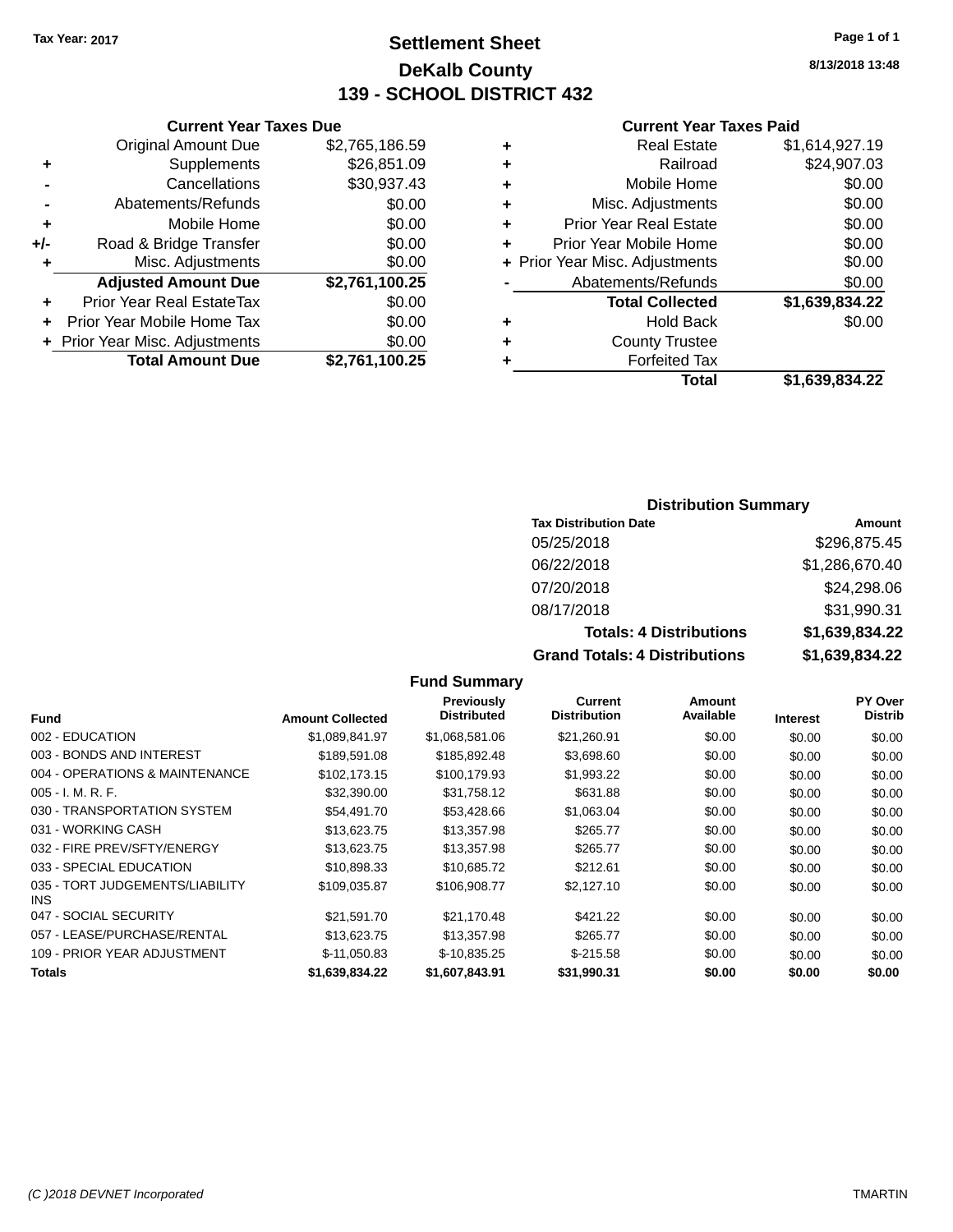**+** Prior Year Mobile Home Tax \$0.00 **+ Prior Year Misc. Adjustments**  $$0.00$ 

Total Amount Due \$6,028.41

# **Settlement Sheet Tax Year: 2017 Page 1 of 1 DeKalb County 141 - CC 509 ELGIN**

|           | <b>Current Year Taxes Due</b> |            |   |                    |
|-----------|-------------------------------|------------|---|--------------------|
|           | <b>Original Amount Due</b>    | \$6,028.41 | ٠ |                    |
| ÷         | Supplements                   | \$0.00     |   |                    |
|           | Cancellations                 | \$0.00     |   |                    |
|           | Abatements/Refunds            | \$0.00     | ٠ | Misc.              |
| ÷         | Mobile Home                   | \$0.00     | ٠ | <b>Prior Year</b>  |
| I-        | Road & Bridge Transfer        | \$0.00     |   | Prior Year I       |
| $\ddot{}$ | Misc. Adjustments             | \$0.00     |   | + Prior Year Misc. |
|           | <b>Adjusted Amount Due</b>    | \$6,028.41 |   | Abateme            |
|           | Prior Year Real EstateTax     | \$0.00     |   | Tot                |

**8/13/2018 13:48**

|   | <b>Current Year Taxes Paid</b> |            |
|---|--------------------------------|------------|
|   | Real Estate                    | \$4,232.67 |
| ٠ | Railroad                       | \$0.00     |
| ٠ | Mobile Home                    | \$0.00     |
|   | Misc. Adjustments              | \$0.00     |
| ٠ | <b>Prior Year Real Estate</b>  | \$0.00     |
| ٠ | Prior Year Mobile Home         | \$0.00     |
|   | + Prior Year Misc. Adjustments | \$0.00     |
|   | Abatements/Refunds             | \$0.00     |
|   | <b>Total Collected</b>         | \$4,232.67 |
| ٠ | Hold Back                      | \$0.00     |
|   | <b>County Trustee</b>          |            |
|   | <b>Forfeited Tax</b>           |            |
|   | Total                          | \$4.232.67 |
|   |                                |            |

| <b>Distribution Summary</b>          |            |
|--------------------------------------|------------|
| <b>Tax Distribution Date</b>         | Amount     |
| 05/25/2018                           | \$1,144.36 |
| 06/22/2018                           | \$1,591.69 |
| 07/20/2018                           | \$352.22   |
| 08/17/2018                           | \$1.144.40 |
| <b>Totals: 4 Distributions</b>       | \$4,232.67 |
| <b>Grand Totals: 4 Distributions</b> | \$4,232.67 |

|                                              |                         | <b>Fund Summary</b>                     |                                |                     |                 |                                  |
|----------------------------------------------|-------------------------|-----------------------------------------|--------------------------------|---------------------|-----------------|----------------------------------|
| <b>Fund</b>                                  | <b>Amount Collected</b> | <b>Previously</b><br><b>Distributed</b> | Current<br><b>Distribution</b> | Amount<br>Available | <b>Interest</b> | <b>PY Over</b><br><b>Distrib</b> |
| 003 - BONDS AND INTEREST                     | \$774.06                | \$564.78                                | \$209.28                       | \$0.00              | \$0.00          | \$0.00                           |
| 027 - AUDIT                                  | \$8.50                  | \$6.20                                  | \$2.30                         | \$0.00              | \$0.00          | \$0.00                           |
| 035 - TORT JUDGEMENTS/LIABILITY<br>INS.      | \$105.59                | \$77.04                                 | \$28.55                        | \$0.00              | \$0.00          | \$0.00                           |
| 047 - SOCIAL SECURITY                        | \$52.23                 | \$38.11                                 | \$14.12                        | \$0.00              | \$0.00          | \$0.00                           |
| 136 - OPERATIONS & MAINTENANCE<br>(colleges) | \$751.47                | \$548.29                                | \$203.18                       | \$0.00              | \$0.00          | \$0.00                           |
| 159 - EDUCATIONAL PURPOSES<br>(colleges)     | \$2,540.82              | \$1,853.85                              | \$686.97                       | \$0.00              | \$0.00          | \$0.00                           |
| <b>Totals</b>                                | \$4.232.67              | \$3,088,27                              | \$1.144.40                     | \$0.00              | \$0.00          | \$0.00                           |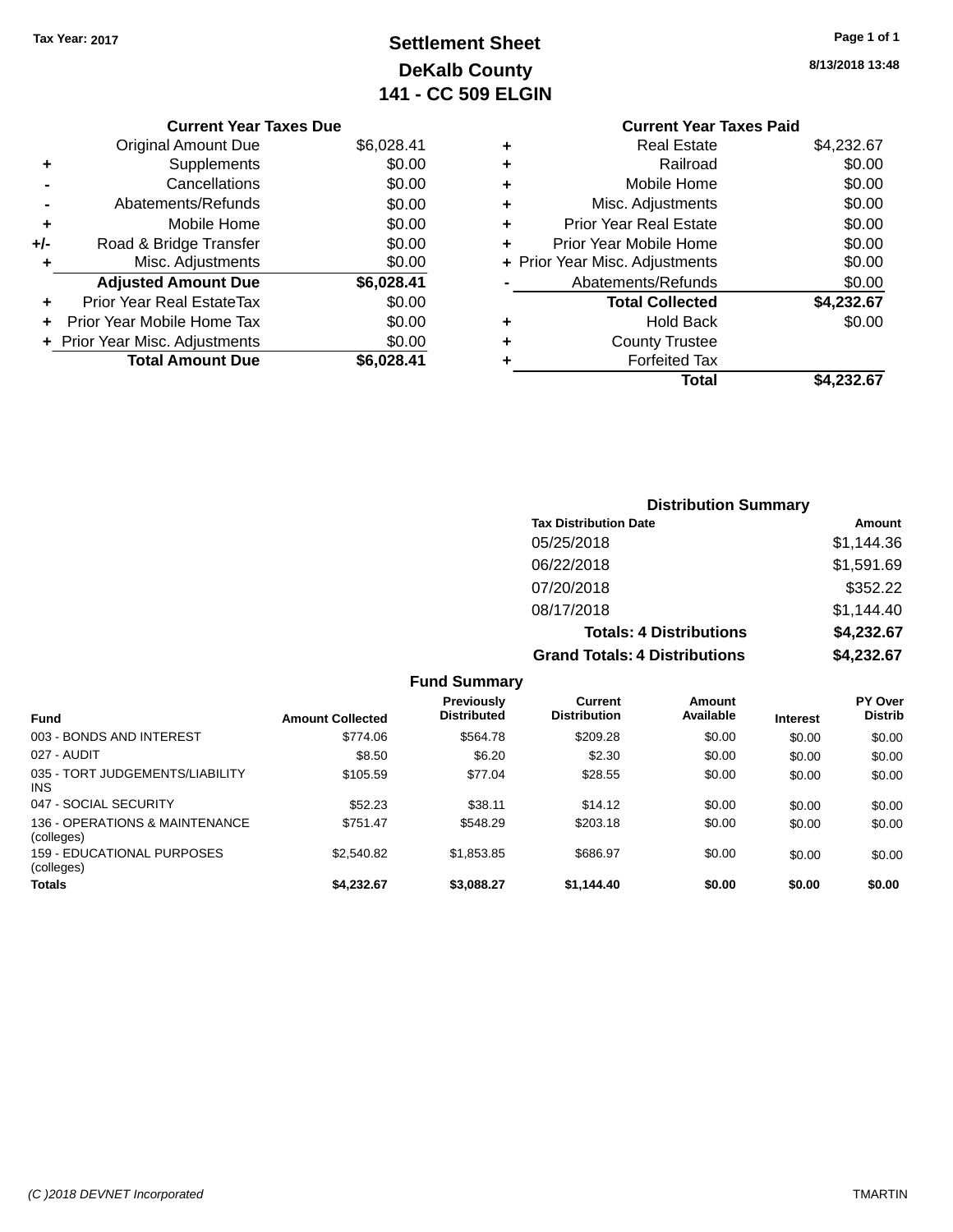# **Settlement Sheet Tax Year: 2017 Page 1 of 1 DeKalb County 142 - CC 511 ROCK VALLEY**

**8/13/2018 13:48**

#### **Current Year Taxes Paid**

|     | <b>Current Year Taxes Due</b>  |            |
|-----|--------------------------------|------------|
|     | <b>Original Amount Due</b>     | \$1,177.71 |
| ٠   | Supplements                    | \$0.00     |
|     | Cancellations                  | \$0.00     |
|     | Abatements/Refunds             | \$0.00     |
| ٠   | Mobile Home                    | \$0.00     |
| +/- | Road & Bridge Transfer         | \$0.00     |
| ٠   | Misc. Adjustments              | \$0.00     |
|     | <b>Adjusted Amount Due</b>     | \$1,177.71 |
| ÷   | Prior Year Real EstateTax      | \$0.00     |
|     | Prior Year Mobile Home Tax     | \$0.00     |
|     | + Prior Year Misc. Adjustments | \$0.00     |
|     | <b>Total Amount Due</b>        | \$1.177.71 |
|     |                                |            |

|   | <b>Real Estate</b>             | \$801.72 |
|---|--------------------------------|----------|
| ٠ | Railroad                       | \$0.00   |
| ٠ | Mobile Home                    | \$0.00   |
| ٠ | Misc. Adjustments              | \$0.00   |
| ٠ | <b>Prior Year Real Estate</b>  | \$0.00   |
| ٠ | Prior Year Mobile Home         | \$0.00   |
|   | + Prior Year Misc. Adjustments | \$0.00   |
|   | Abatements/Refunds             | \$0.00   |
|   | <b>Total Collected</b>         | \$801.72 |
| ٠ | Hold Back                      | \$0.00   |
| ٠ | <b>County Trustee</b>          |          |
| ٠ | <b>Forfeited Tax</b>           |          |
|   | Total                          | \$801.72 |
|   |                                |          |

| <b>Distribution Summary</b>          |          |
|--------------------------------------|----------|
| <b>Tax Distribution Date</b>         | Amount   |
| 05/25/2018                           | \$663.96 |
| 06/22/2018                           | \$137.76 |
| <b>Totals: 2 Distributions</b>       | \$801.72 |
| <b>Grand Totals: 2 Distributions</b> | \$801.72 |

| <b>Fund</b>                                     | <b>Amount Collected</b> | Previously<br><b>Distributed</b> | Current<br><b>Distribution</b> | Amount<br>Available | <b>Interest</b> | PY Over<br><b>Distrib</b> |
|-------------------------------------------------|-------------------------|----------------------------------|--------------------------------|---------------------|-----------------|---------------------------|
| 003 - BONDS AND INTEREST                        | \$344.71                | \$344.71                         | \$0.00                         | \$0.00              | \$0.00          | \$0.00                    |
| 027 - AUDIT                                     | \$1.41                  | \$1.41                           | \$0.00                         | \$0.00              | \$0.00          | \$0.00                    |
| 035 - TORT JUDGEMENTS/LIABILITY<br><b>INS</b>   | \$28.12                 | \$28.12                          | \$0.00                         | \$0.00              | \$0.00          | \$0.00                    |
| 047 - SOCIAL SECURITY                           | \$0.00                  | \$0.00                           | \$0.00                         | \$0.00              | \$0.00          | \$0.00                    |
| 136 - OPERATIONS & MAINTENANCE<br>(colleges)    | \$63.33                 | \$63.33                          | \$0.00                         | \$0.00              | \$0.00          | \$0.00                    |
| 141 - HLTH, SFTY/HANDICAP<br>ACCESS/ENERGY      | \$0.00                  | \$0.00                           | \$0.00                         | \$0.00              | \$0.00          | \$0.00                    |
| <b>159 - EDUCATIONAL PURPOSES</b><br>(colleges) | \$364.15                | \$364.15                         | \$0.00                         | \$0.00              | \$0.00          | \$0.00                    |
| <b>Totals</b>                                   | \$801.72                | \$801.72                         | \$0.00                         | \$0.00              | \$0.00          | \$0.00                    |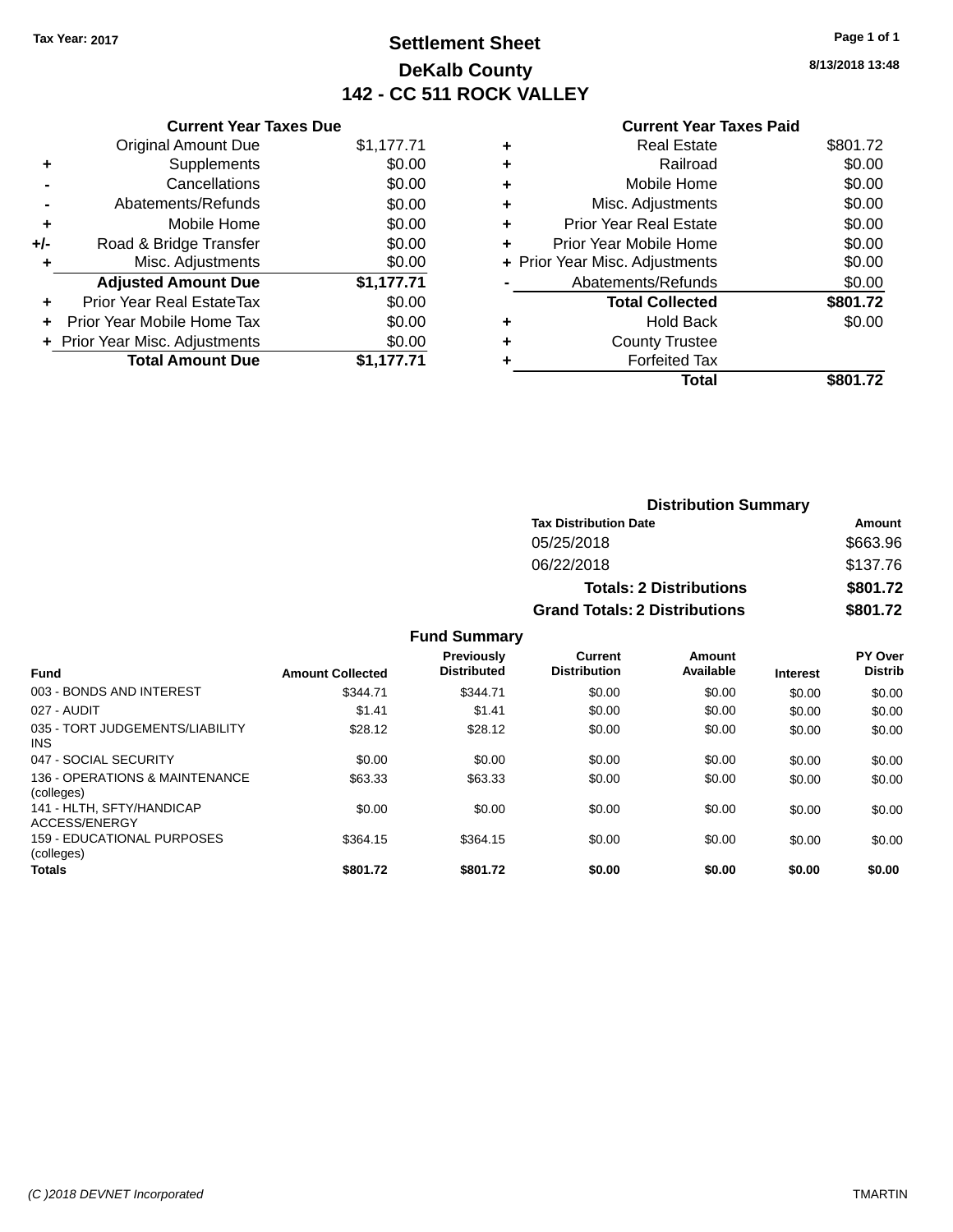# **Settlement Sheet Tax Year: 2017 Page 1 of 1 DeKalb County 143 - CC 513 ILLINOIS VALLEY**

**8/13/2018 13:48**

#### **Current Year Taxes Paid**

|     | <b>Current Year Taxes Due</b> |            |
|-----|-------------------------------|------------|
|     | <b>Original Amount Due</b>    | \$7,694.93 |
| ÷   | Supplements                   | \$0.00     |
|     | Cancellations                 | \$0.00     |
|     | Abatements/Refunds            | \$0.00     |
| ٠   | Mobile Home                   | \$0.00     |
| +/- | Road & Bridge Transfer        | \$0.00     |
|     | Misc. Adjustments             | \$0.00     |
|     | <b>Adjusted Amount Due</b>    | \$7,694.93 |
| ÷   | Prior Year Real EstateTax     | \$0.00     |
|     | Prior Year Mobile Home Tax    | \$0.00     |
|     | Prior Year Misc. Adjustments  | \$0.00     |
|     | <b>Total Amount Due</b>       | \$7.694.93 |
|     |                               |            |

|   | <b>Real Estate</b>             | \$4,048.74 |
|---|--------------------------------|------------|
| ٠ | Railroad                       | \$272.69   |
| ٠ | Mobile Home                    | \$0.00     |
| ٠ | Misc. Adjustments              | \$0.00     |
| ٠ | Prior Year Real Estate         | \$0.00     |
| ٠ | Prior Year Mobile Home         | \$0.00     |
|   | + Prior Year Misc. Adjustments | \$0.00     |
|   | Abatements/Refunds             | \$0.00     |
|   | <b>Total Collected</b>         | \$4,321.43 |
| ٠ | <b>Hold Back</b>               | \$0.00     |
| ٠ | <b>County Trustee</b>          |            |
| ٠ | <b>Forfeited Tax</b>           |            |
|   | Total                          | \$4,321.43 |
|   |                                |            |

| <b>Distribution Summary</b>          |            |  |  |  |
|--------------------------------------|------------|--|--|--|
| <b>Tax Distribution Date</b>         | Amount     |  |  |  |
| 05/25/2018                           | \$1,187.14 |  |  |  |
| 06/22/2018                           | \$3,060.95 |  |  |  |
| 07/20/2018                           | \$73.35    |  |  |  |
| <b>Totals: 3 Distributions</b>       | \$4,321.44 |  |  |  |
| <b>Grand Totals: 3 Distributions</b> | \$4,321.44 |  |  |  |

| <b>Fund</b>                                         | <b>Amount Collected</b> | <b>Previously</b><br><b>Distributed</b> | Current<br><b>Distribution</b> | Amount<br>Available | <b>Interest</b> | PY Over<br><b>Distrib</b> |
|-----------------------------------------------------|-------------------------|-----------------------------------------|--------------------------------|---------------------|-----------------|---------------------------|
| 003 - BONDS AND INTEREST                            | \$0.00                  | \$0.00                                  | \$0.00                         | \$0.00              | \$0.00          | \$0.00                    |
| 027 - AUDIT                                         | \$13.98                 | \$13.98                                 | \$0.00                         | \$0.00              | \$0.00          | \$0.00                    |
| 035 - TORT JUDGMENTS, LIABILITY<br><b>INSURANCE</b> | \$130.58                | \$130.58                                | \$0.00                         | \$0.00              | \$0.00          | \$0.00                    |
| 047 - SOCIAL SECURITY                               | \$74.66                 | \$74.66                                 | \$0.00                         | \$0.00              | \$0.00          | \$0.00                    |
| 136 - OPERATIONS & MAINTENANCE<br>(colleges)        | \$473.96                | \$473.96                                | \$0.00                         | \$0.00              | \$0.00          | \$0.00                    |
| 141 - HLTH, SFTY/HANDICAP<br>ACCESS/ENERGY          | \$592.46                | \$592.46                                | \$0.00                         | \$0.00              | \$0.00          | \$0.00                    |
| 149 - STATEWIDE AVERAGE<br>ADDITIONAL TAX           | \$1.495.38              | \$1,495.38                              | \$0.00                         | \$0.00              | \$0.00          | \$0.00                    |
| 159 - EDUCATIONAL PURPOSES<br>(colleges)            | \$1.540.41              | \$1,540.41                              | \$0.00                         | \$0.00              | \$0.00          | \$0.00                    |
| <b>Totals</b>                                       | \$4.321.43              | \$4,321.43                              | \$0.00                         | \$0.00              | \$0.00          | \$0.00                    |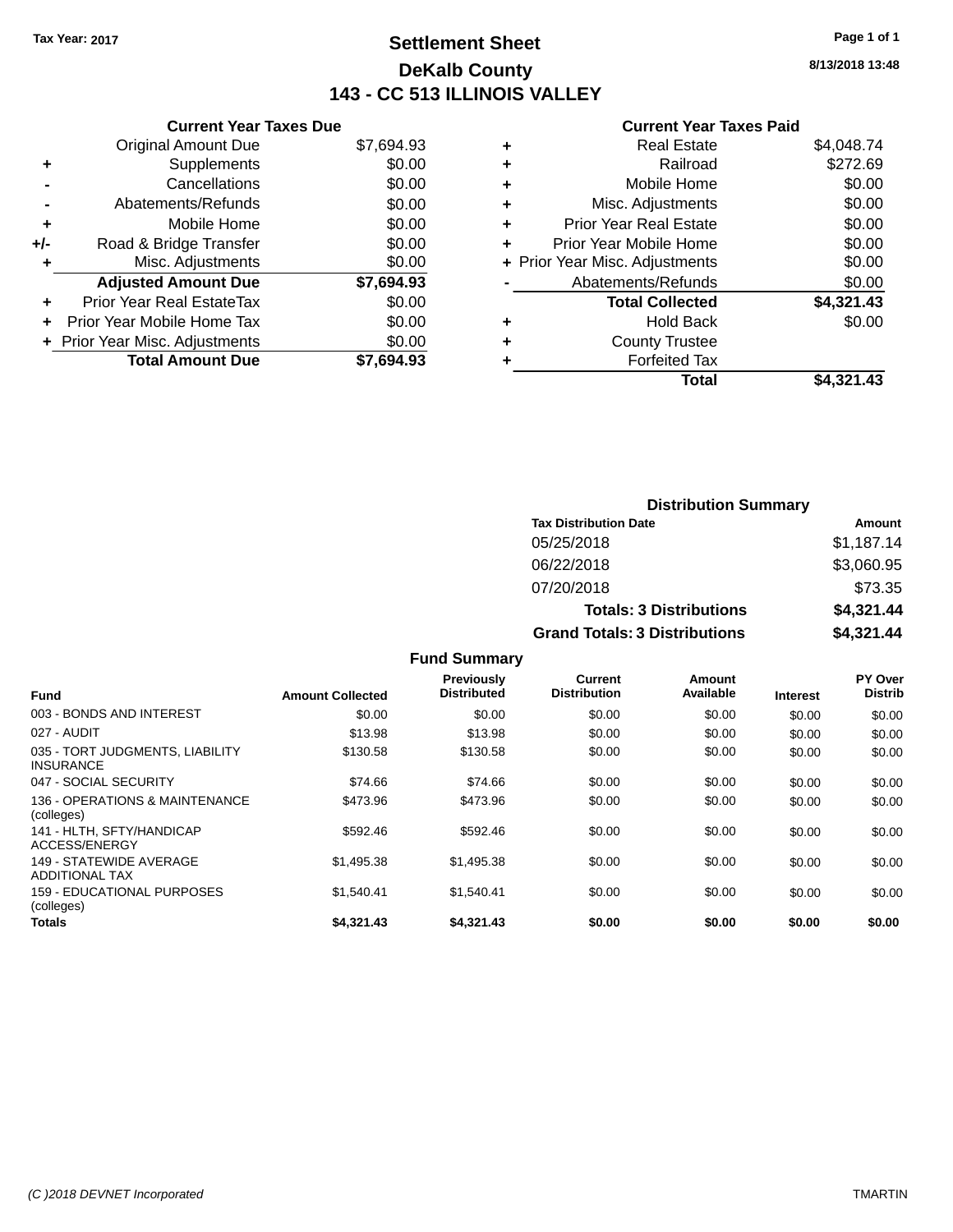# **Settlement Sheet Tax Year: 2017 Page 1 of 1 DeKalb County 144 - CC 516 WAUBONSEE**

**8/13/2018 13:48**

#### **Current Year Taxes Paid**

|                    | ٠ | \$1,819,551.48 | <b>Original Amount Due</b>       |       |
|--------------------|---|----------------|----------------------------------|-------|
|                    | ٠ | \$16,431.47    | Supplements                      |       |
|                    | ٠ | \$18,503.43    | Cancellations                    |       |
| Misc.              | ٠ | \$0.00         | Abatements/Refunds               |       |
| <b>Prior Year</b>  | ٠ | \$0.00         | Mobile Home                      | ٠     |
| Prior Year M       |   | \$0.00         | Road & Bridge Transfer           | $+/-$ |
| + Prior Year Misc. |   | \$55.94        | Misc. Adjustments                | ٠     |
| Abateme            |   | \$1,817,535.46 | <b>Adjusted Amount Due</b>       |       |
| Tot                |   | \$0.00         | <b>Prior Year Real EstateTax</b> | ÷     |
|                    | ٠ | \$0.00         | Prior Year Mobile Home Tax       | ٠     |
| Co                 | ٠ | \$801.63       | + Prior Year Misc. Adjustments   |       |
|                    |   | \$1,818,337.09 | <b>Total Amount Due</b>          |       |
|                    |   |                |                                  |       |

**Current Year Taxes Due**

|   | <b>Real Estate</b>             | \$1,049,104.88 |
|---|--------------------------------|----------------|
|   | Railroad                       | \$10,347.21    |
| ٠ | Mobile Home                    | \$0.00         |
| ٠ | Misc. Adjustments              | \$55.94        |
| ٠ | <b>Prior Year Real Estate</b>  | \$0.00         |
| ٠ | Prior Year Mobile Home         | \$0.00         |
|   | + Prior Year Misc. Adjustments | \$801.63       |
|   | Abatements/Refunds             | \$0.00         |
|   | <b>Total Collected</b>         | \$1,060,309.66 |
|   | <b>Hold Back</b>               | \$0.00         |
|   | <b>County Trustee</b>          |                |
|   | <b>Forfeited Tax</b>           |                |
|   | Total                          | \$1,060,309.66 |
|   |                                |                |

### **Distribution Summary Tax Distribution Date Amount** 05/25/2018 \$190,268.15 06/22/2018 \$820,858.27 07/20/2018 \$20,569.42 08/17/2018 \$28,613.82 **Totals: 4 Distributions \$1,060,309.66 Grand Totals: 4 Distributions \$1,060,309.66**

|                                              |                         | <b>Fund Summary</b>                    |                                |                     |                 |                                  |
|----------------------------------------------|-------------------------|----------------------------------------|--------------------------------|---------------------|-----------------|----------------------------------|
| Fund                                         | <b>Amount Collected</b> | Previously<br><b>Distributed</b>       | Current<br><b>Distribution</b> | Amount<br>Available | <b>Interest</b> | <b>PY Over</b><br><b>Distrib</b> |
| 003 - BONDS AND INTEREST                     | \$172,433.91            | \$167.780.58                           | \$4,653.33                     | \$0.00              | \$0.00          | \$0.00                           |
| 027 - AUDIT                                  | \$1,689.08              | \$1.643.49                             | \$45.59                        | \$0.00              | \$0.00          | \$0.00                           |
| 035 - TORT JUDGEMENTS/LIABILITY<br>INS.      | \$23.920.57             | \$23.275.04                            | \$645.53                       | \$0.00              | \$0.00          | \$0.00                           |
| 136 - OPERATIONS & MAINTENANCE<br>(colleges) | \$135,709.05            | \$132,046.76                           | \$3.662.29                     | \$0.00              | \$0.00          | \$0.00                           |
| 159 - EDUCATIONAL PURPOSES<br>(colleges)     | \$726,557.05            | \$706.949.97                           | \$19,607.08                    | \$0.00              | \$0.00          | \$0.00                           |
| <b>Totals</b>                                | \$1.060.309.66          | \$1,031,695.84                         | \$28,613.82                    | \$0.00              | \$0.00          | \$0.00                           |
|                                              |                         | <b>Miscellaneous Adjustment Detail</b> |                                |                     |                 |                                  |

#### **Year** Source **Account Type Aggle Account Type Amount Adjustment Description** 2016 RE - Real Estate Back Tax Collected \$70.73 DOBSON REDEMPTION 19-26-481-012 by TBA 2016 RE - Real Estate Back Tax Collected \$730.90 CHICAGO TITLE LAND TR CO 19-26-484-016 by TBA 2017 RE - Real Estate Paymt In Lieu of Tax **555.94 HOUSING AUTHORITY SUNSET VIEW APTS.** by TBA **Totals \$857.57 3 entries**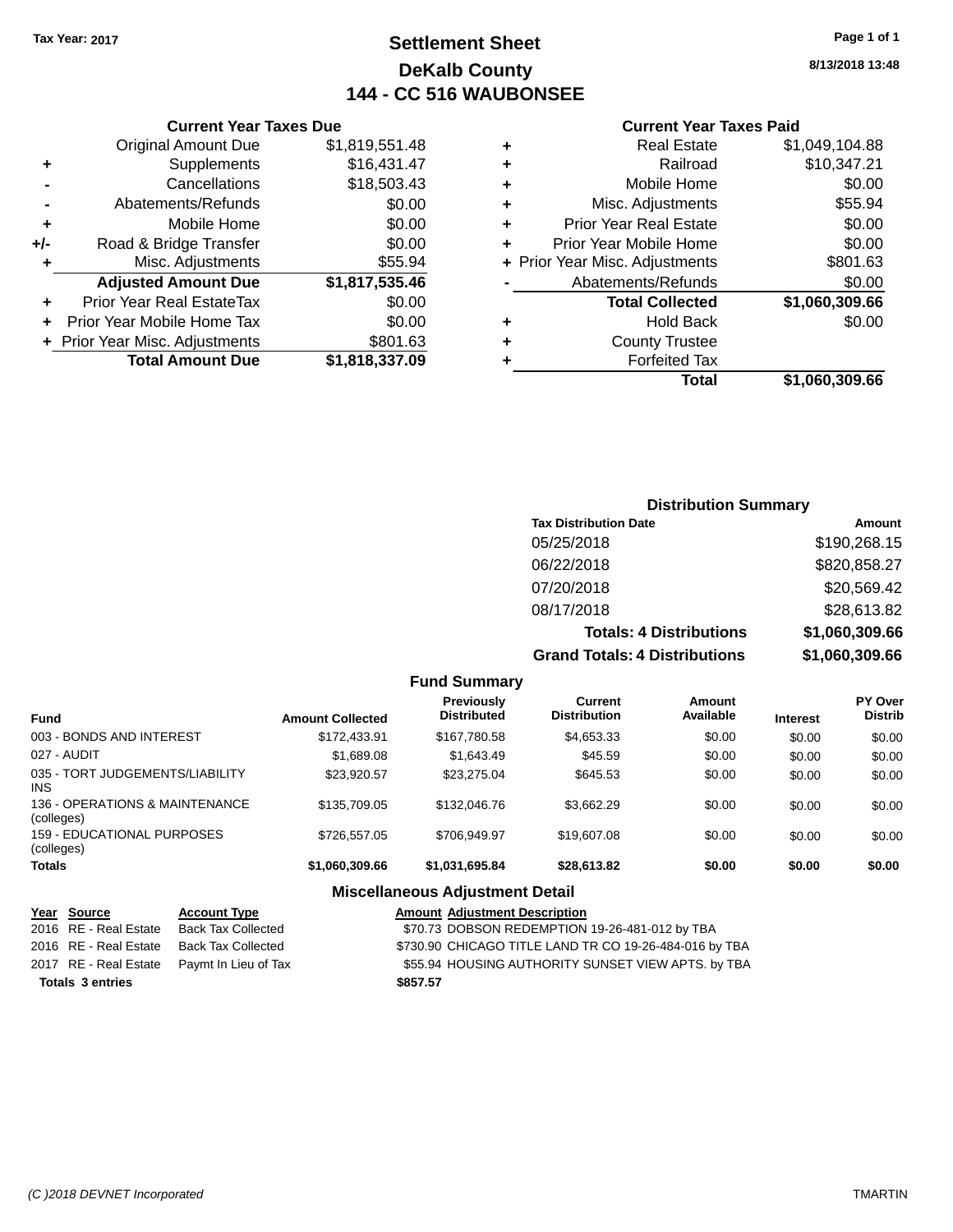# **Settlement Sheet Tax Year: 2017 Page 1 of 2 DeKalb County 145 - CC 523 KISHWAUKEE**

**8/13/2018 13:48**

#### **Current Year Taxes Paid**

| ٠ | <b>Real Estate</b>             | \$6,043,603.18 |
|---|--------------------------------|----------------|
| ٠ | Railroad                       | \$42,693.92    |
| ٠ | Mobile Home                    | \$0.00         |
| ٠ | Misc. Adjustments              | \$15,124.92    |
| ٠ | <b>Prior Year Real Estate</b>  | (\$1,219.94)   |
| ÷ | Prior Year Mobile Home         | \$0.00         |
|   | + Prior Year Misc. Adjustments | \$165.60       |
|   | Abatements/Refunds             | \$178.69       |
|   | <b>Total Collected</b>         | \$6,100,188.99 |
| ٠ | <b>Hold Back</b>               | \$0.00         |
| ٠ | <b>County Trustee</b>          |                |
|   | <b>Forfeited Tax</b>           |                |
|   | Total                          | \$6,100,188.99 |

### **Current Year Taxes Due** Original Amount Due \$10,899,175.37 **+** Supplements \$90,316.67 **-** Cancellations \$178,252.69 **-** Abatements/Refunds \$178.69 **+** Mobile Home \$0.00 **+/-** Road & Bridge Transfer \$0.00 **+** Misc. Adjustments \$15,124.92 **Adjusted Amount Due \$10,826,185.58 +** Prior Year Real EstateTax (\$1,219.94) **+** Prior Year Mobile Home Tax \$0.00 **+ Prior Year Misc. Adjustments \$165.60 Total Amount Due \$10,825,131.24**

#### **Distribution Summary**

| <b>Tax Distribution Date</b>         | Amount         |
|--------------------------------------|----------------|
| 05/25/2018                           | \$1,044,193.51 |
| 06/22/2018                           | \$4,782,928.65 |
| 07/20/2018                           | \$96,133.52    |
| 08/17/2018                           | \$176,933.31   |
| <b>Totals: 4 Distributions</b>       | \$6,100,188.99 |
| <b>Grand Totals: 4 Distributions</b> | \$6,100,188.99 |

| .                                            |                         |                                         |                                       |                            |                 |                                  |
|----------------------------------------------|-------------------------|-----------------------------------------|---------------------------------------|----------------------------|-----------------|----------------------------------|
| Fund                                         | <b>Amount Collected</b> | <b>Previously</b><br><b>Distributed</b> | <b>Current</b><br><b>Distribution</b> | <b>Amount</b><br>Available | <b>Interest</b> | <b>PY Over</b><br><b>Distrib</b> |
| 003 - BONDS AND INTEREST                     | \$1.782.481.34          | \$1,730,781.24                          | \$51,700.10                           | \$0.00                     | \$0.00          | \$0.00                           |
| 027 - AUDIT                                  | \$35,216.39             | \$34.194.95                             | \$1.021.44                            | \$0.00                     | \$0.00          | \$0.00                           |
| 035 - TORT JUDGEMENTS/LIABILITY<br>INS       | \$512,330.47            | \$497.470.55                            | \$14,859.92                           | \$0.00                     | \$0.00          | \$0.00                           |
| 047 - SOCIAL SECURITY                        | \$111.322.34            | \$108,093.50                            | \$3.228.84                            | \$0.00                     | \$0.00          | \$0.00                           |
| 136 - OPERATIONS & MAINTENANCE<br>(colleges) | \$686.033.34            | \$666.135.25                            | \$19.898.09                           | \$0.00                     | \$0.00          | \$0.00                           |
| 141 - HLTH/SFTY/HANDICAP<br>ACCESS/ENERGY    | \$457.355.57            | \$444.090.17                            | \$13.265.40                           | \$0.00                     | \$0.00          | \$0.00                           |
| 159 - EDUCATIONAL PURPOSES<br>(colleges)     | \$2,515,449.54          | \$2.442.490.02                          | \$72.959.52                           | \$0.00                     | \$0.00          | \$0.00                           |
| Totals                                       | \$6,100,188.99          | \$5,923,255.68                          | \$176,933.31                          | \$0.00                     | \$0.00          | \$0.00                           |
|                                              |                         |                                         |                                       |                            |                 |                                  |

**Fund Summary**

#### **Miscellaneous Adjustment Detail**

| Year Source              | <b>Account Type</b>       |             | <b>Amount Adjustment Description</b>                          |
|--------------------------|---------------------------|-------------|---------------------------------------------------------------|
| 2016 RE - Real Estate    | <b>Back Tax Collected</b> |             | \$40.34 RESOURCE BANK TR 1244 REDEMPTION 09-29-254-046 by TBA |
| 2016 RE - Real Estate    | <b>Back Tax Collected</b> |             | \$89.74 MATHESON REDEMPTION 02-22-402-003 by TBA              |
| 2016 RE - Real Estate    | <b>Back Tax Collected</b> |             | \$21.46 ORIK WILKINSON REDEMPTION 08-12-377-001 by TBA        |
| 2016 RE - Real Estate    | <b>Back Tax Collected</b> |             | \$14.06 TRUSTEE SALE 06-21-440-012 by TBA                     |
| 2017 RE - Real Estate    | <b>Back Tax Collected</b> |             | \$13,216.00 2008 & 2009 AMB TRUST #2567 by TBA                |
| 2017 RE - Real Estate    | Paymt In Lieu of Tax      |             | \$71.24 HOUSING AUTHORITY SEQUOYA APTS by TBA                 |
| 2017 RE - Real Estate    | Paymt In Lieu of Tax      |             | \$964.18 HOUSING AUTHORITY DEKALB UNITS by TBA                |
| 2017 RE - Real Estate    | Paymt In Lieu of Tax      |             | \$836.89 HOUSING AUTHORITY DEKALB UNITS by TBA                |
| 2017 RE - Real Estate    | <b>Back Tax Collected</b> |             | \$27.36 KETTLESON REDEMPTION 01-19-335-001 by TBA             |
| 2017 RE - Real Estate    | <b>Back Tax Collected</b> |             | \$9.25 BALDWIN REDEMPTION 07-23-326-001 by TBA                |
| <b>Totals 10 entries</b> |                           | \$15,290,52 |                                                               |
|                          |                           |             |                                                               |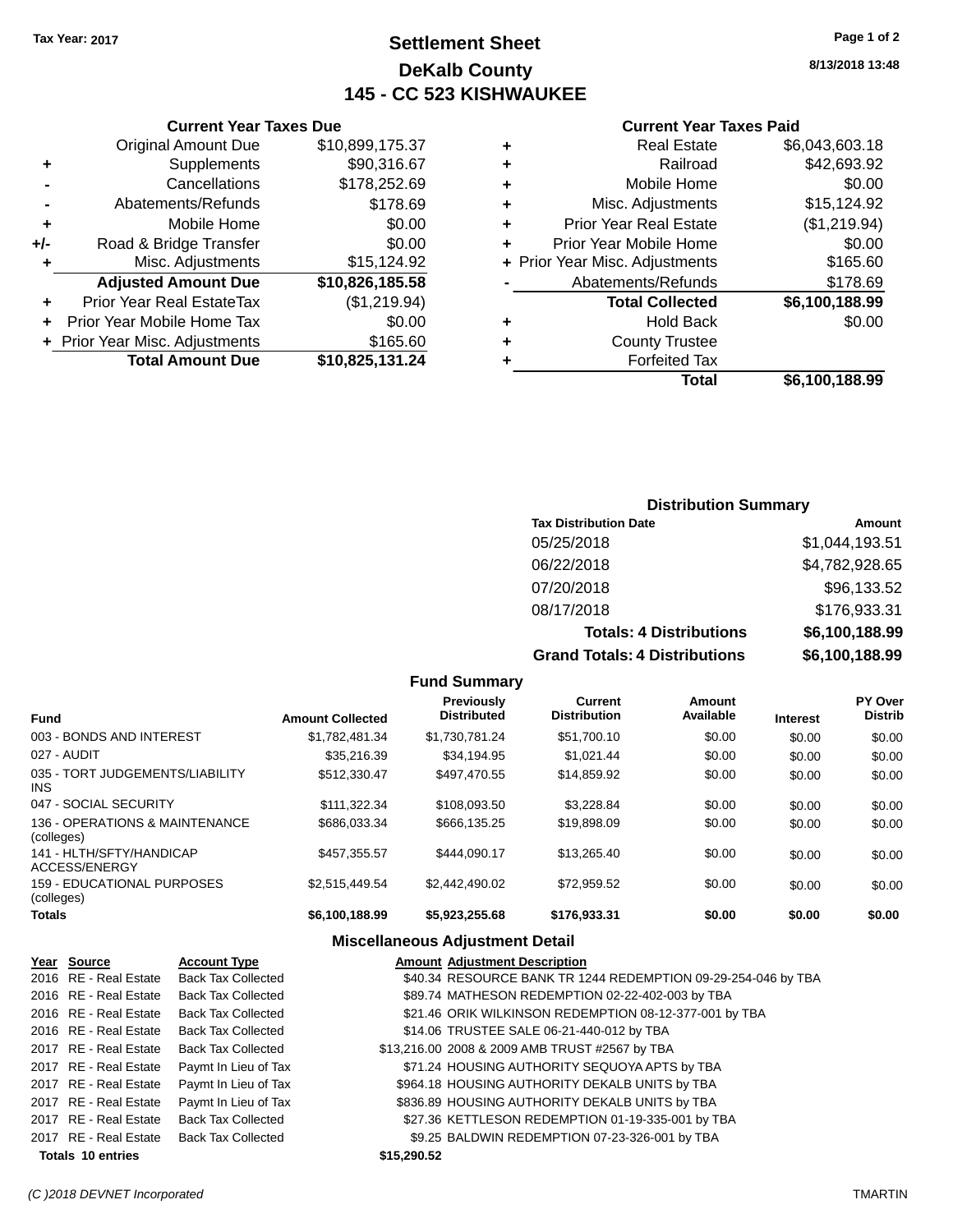| Year | <b>Source</b>           | <b>Account Type</b> |
|------|-------------------------|---------------------|
| 2016 | RE - Real Estate        | <b>RE</b> Abatement |
| 2016 | RE - Real Estate        | RF Abatement        |
| 2017 | RF - Real Estate        | RE Abatement        |
| 2017 | <b>RE</b> - Real Estate | <b>RE</b> Abatement |
| 2017 | <b>RE</b> - Real Estate | <b>RE</b> Abatement |
| 2017 | RF - Real Estate        | RE Abatement        |
| 2017 | RF - Real Estate        | <b>RE</b> Abatement |
| 2017 | RF - Real Estate        | RF Abatement        |
| 2017 | RF - Real Estate        | RF Abatement        |
| 2017 | RF - Real Estate        | RE Abatement        |
| 2017 | RF - Real Estate        | RE Abatement        |
| 2017 | RF - Real Estate        | RF Abatement        |
|      | RF - Real Estate        | RF Abatement        |
|      |                         |                     |

**Totals \$178.68 13 entries**

### **Settlement Sheet Tax Year: 2017 Page 2 of 2 DeKalb County Abatement Detail**

**Amount Adjustment Description** \$0.90 PTAB INTEREST REFUND 08-29-200-003 by TBA \$0.31 PTAB INTEREST REFUND 08-29-200-003 by TBA \$0.01 PTAB INTEREST REFUND 08-23-105-006 by TBA \$0.02 PTAB INTEREST REFUND 08-14-352-008 by TBA \$0.46 PTAB INTEREST REFUND 08-16-401-008 by TBA \$0.03 PTAB INTEREST REFUND 08-21-426-011 by TBA \$0.11 PTAB INTEREST REFUND 08-23-105-009 by TBA

\$0.10 PTAB INTEREST REFUND 08-24-128-026 by TBA \$170.35 SIE COURT ORDER 14TX38 09-33-100-009 by TBA \$3.02 PTAB INTEREST REFUND 08-13-151-039 by TBA \$3.30 PTAB INTEREST REFUND 08-12-252-003 by TBA \$0.04 PTAB INTEREST REFUND 08-22-228-016 by TBA \$0.03 PTAB INTEREST REFUND 14-16-434-002 by TBA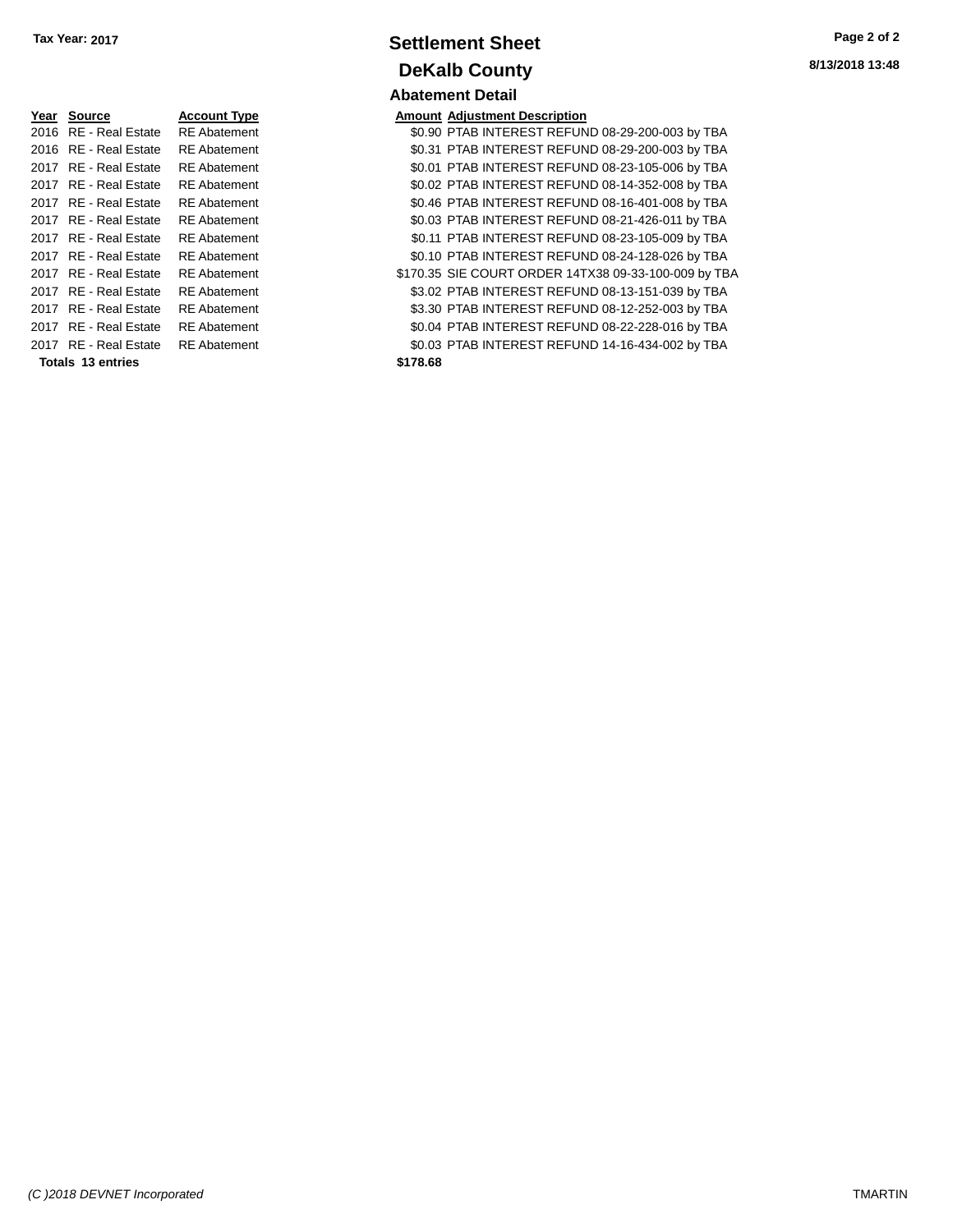# **Settlement Sheet Tax Year: 2017 Page 1 of 1 DeKalb County 150 - KISH. WATER RECLAM. DIST.**

**8/13/2018 13:48**

#### **Current Year Taxes Paid**

| <b>Curren</b>             |   |              | <b>Current Year Taxes Due</b>    |     |
|---------------------------|---|--------------|----------------------------------|-----|
| Real                      | ÷ | \$722,930.32 | <b>Original Amount Due</b>       |     |
| R                         | ٠ | \$5,721.36   | Supplements                      | ٠   |
| Mobile                    | ٠ | \$22,859.70  | Cancellations                    |     |
| Misc. Adjust              | ٠ | \$0.80       | Abatements/Refunds               |     |
| Prior Year Real           | ÷ | \$0.00       | Mobile Home                      | ٠   |
| <b>Prior Year Mobile</b>  | ٠ | \$0.00       | Road & Bridge Transfer           | +/- |
| + Prior Year Misc. Adjust |   | \$200.75     | Misc. Adjustments                | ٠   |
| Abatements/R              |   | \$705,991.93 | <b>Adjusted Amount Due</b>       |     |
| <b>Total Col</b>          |   | (\$277.92)   | <b>Prior Year Real EstateTax</b> |     |
| Hok                       | ٠ | \$0.00       | Prior Year Mobile Home Tax       |     |
| County T                  | ٠ | \$4.56       | + Prior Year Misc. Adjustments   |     |
| Forfeit                   |   | \$705,718.57 | <b>Total Amount Due</b>          |     |
|                           |   |              |                                  |     |

|   | Total                          | \$388,182.41 |
|---|--------------------------------|--------------|
|   | <b>Forfeited Tax</b>           |              |
|   | <b>County Trustee</b>          |              |
|   | <b>Hold Back</b>               | \$0.00       |
|   | <b>Total Collected</b>         | \$388,182.41 |
|   | Abatements/Refunds             | \$0.80       |
|   | + Prior Year Misc. Adjustments | \$4.56       |
|   | Prior Year Mobile Home         | \$0.00       |
|   | <b>Prior Year Real Estate</b>  | (\$277.92)   |
|   | Misc. Adjustments              | \$200.75     |
|   | Mobile Home                    | \$0.00       |
| ÷ | Railroad                       | \$1,186.84   |
|   | <b>Real Estate</b>             | \$387,068.98 |

### **Distribution Summary Tax Distribution Date Amount** 05/25/2018 \$66,104.92 06/22/2018 \$302,682.26 07/20/2018 \$5,480.22 08/17/2018 \$13,915.01 **Totals: 4 Distributions \$388,182.41 Grand Totals: 4 Distributions \$388,182.41**

#### **Fund Summary**

| Fund                  | <b>Amount Collected</b> | <b>Previously</b><br><b>Distributed</b> | Current<br><b>Distribution</b> | <b>Amount</b><br>Available | <b>Interest</b> | <b>PY Over</b><br><b>Distrib</b> |
|-----------------------|-------------------------|-----------------------------------------|--------------------------------|----------------------------|-----------------|----------------------------------|
| 001 - CORPORATE       | \$160,070.53            | \$154.332.54                            | \$5,737.99                     | \$0.00                     | \$0.00          | \$0.00                           |
| 005 - I. M. R. F.     | \$54.567.97             | \$52,611.89                             | \$1,956.08                     | \$0.00                     | \$0.00          | \$0.00                           |
| 027 - AUDIT           | \$9.867.99              | \$9.514.26                              | \$353.73                       | \$0.00                     | \$0.00          | \$0.00                           |
| 045 - PUBLIC BENEFIT  | \$114.559.21            | \$110,452,66                            | \$4,106.55                     | \$0.00                     | \$0.00          | \$0.00                           |
| 047 - SOCIAL SECURITY | \$49,116.71             | \$47.356.05                             | \$1.760.66                     | \$0.00                     | \$0.00          | \$0.00                           |
| <b>Totals</b>         | \$388,182,41            | \$374.267.40                            | \$13,915.01                    | \$0.00                     | \$0.00          | \$0.00                           |

#### **Miscellaneous Adjustment Detail**

| Year Source             | <b>Account Type</b>                        | <b>Amount Adjustment Description</b>                  |
|-------------------------|--------------------------------------------|-------------------------------------------------------|
| 2016 RE - Real Estate   | Back Tax Collected                         | \$4.56 ORIK WILKINSON REDEMPTION 08-12-377-001 by TBA |
|                         | 2017 RE - Real Estate Paymt In Lieu of Tax | \$200.75 HOUSING AUTHORITY DEKALB UNITS by TBA        |
| <b>Totals 2 entries</b> |                                            | \$205.31                                              |

#### **Abatement Detail**

#### **Year Source Account Type Amount Adjustment Description**

| <b>Totals 8 entries</b>            |                     | \$0.79                                           |
|------------------------------------|---------------------|--------------------------------------------------|
| 2017 RE - Real Estate RE Abatement |                     | \$0.01 PTAB INTEREST REFUND 08-22-228-016 by TBA |
| 2017 RE - Real Estate              | <b>RE</b> Abatement | \$0.63 PTAB INTEREST REFUND 08-13-151-039 by TBA |
| 2017 RE - Real Estate              | RE Abatement        | \$0.02 PTAB INTEREST REFUND 08-24-128-026 by TBA |
| 2017 RE - Real Estate              | RE Abatement        | \$0.02 PTAB INTEREST REFUND 08-23-105-009 by TBA |
| 2017 RE - Real Estate              | RE Abatement        | \$0.01 PTAB INTEREST REFUND 08-21-426-011 by TBA |
| 2017 RE - Real Estate              | <b>RE Abatement</b> | \$0.10 PTAB INTEREST REFUND 08-16-401-008 by TBA |
| 2017 RE - Real Estate              | RE Abatement        | \$0.00 PTAB INTEREST REFUND 08-14-352-008 by TBA |
| 2017 RE - Real Estate RE Abatement |                     | \$0.00 PTAB INTEREST REFUND 08-23-105-006 by TBA |
|                                    |                     |                                                  |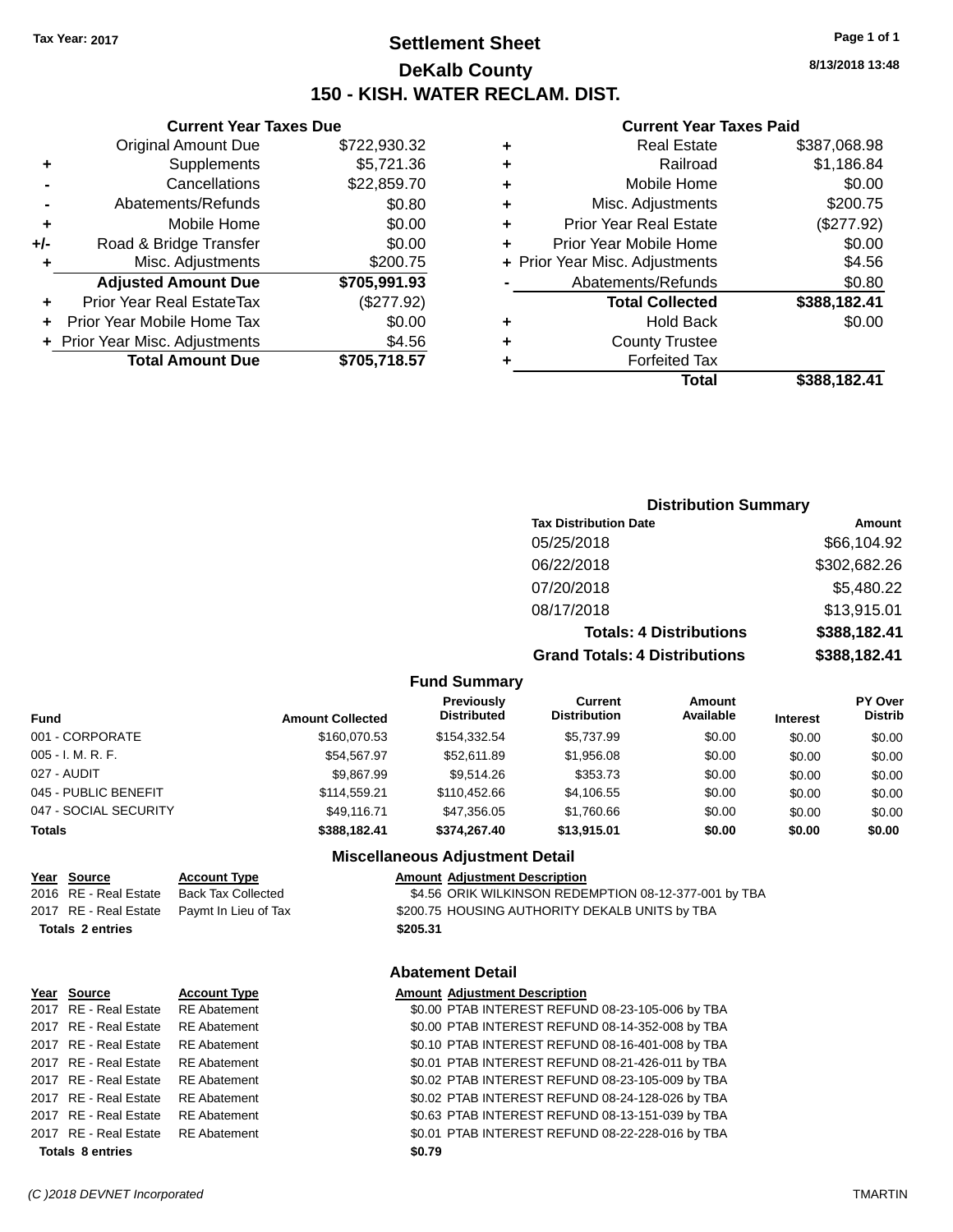# **Settlement Sheet Tax Year: 2017 Page 1 of 1 DeKalb County 151 - FAIRDALE STREET LIGHT**

**8/13/2018 13:48**

#### **Current Year Taxes Paid**

|       | <b>Current Year Taxes Due</b>  |            |
|-------|--------------------------------|------------|
|       | <b>Original Amount Due</b>     | \$3,775.02 |
| ٠     | Supplements                    | \$635.70   |
|       | Cancellations                  | \$630.54   |
|       | Abatements/Refunds             | \$0.00     |
| ٠     | Mobile Home                    | \$0.00     |
| $+/-$ | Road & Bridge Transfer         | \$0.00     |
|       | Misc. Adjustments              | \$18.91    |
|       | <b>Adjusted Amount Due</b>     | \$3,799.09 |
| ÷     | Prior Year Real EstateTax      | \$0.00     |
|       | Prior Year Mobile Home Tax     | \$0.00     |
|       | + Prior Year Misc. Adjustments | \$0.00     |
|       | <b>Total Amount Due</b>        | \$3.799.09 |

|   | <b>Real Estate</b>             | \$2,018.80 |
|---|--------------------------------|------------|
| ٠ | Railroad                       | \$0.00     |
| ٠ | Mobile Home                    | \$0.00     |
| ٠ | Misc. Adjustments              | \$18.91    |
| ٠ | <b>Prior Year Real Estate</b>  | \$0.00     |
| ٠ | Prior Year Mobile Home         | \$0.00     |
|   | + Prior Year Misc. Adjustments | \$0.00     |
|   | Abatements/Refunds             | \$0.00     |
|   | <b>Total Collected</b>         | \$2,037.71 |
| ٠ | <b>Hold Back</b>               | \$0.00     |
| ٠ | <b>County Trustee</b>          |            |
| ٠ | <b>Forfeited Tax</b>           |            |
|   | Total                          | \$2.037.71 |
|   |                                |            |

|                 |                         |                                        | <b>Distribution Summary</b>           |                                |                 |                           |
|-----------------|-------------------------|----------------------------------------|---------------------------------------|--------------------------------|-----------------|---------------------------|
|                 |                         |                                        | <b>Tax Distribution Date</b>          |                                |                 | Amount                    |
|                 |                         |                                        | 05/25/2018                            |                                |                 | \$443.52                  |
|                 |                         |                                        | 06/22/2018                            |                                |                 | \$1,403.18                |
|                 |                         |                                        | 07/20/2018                            |                                |                 | \$101.86                  |
|                 |                         |                                        | 08/17/2018                            |                                |                 | \$89.15                   |
|                 |                         |                                        |                                       | <b>Totals: 4 Distributions</b> |                 | \$2,037.71                |
|                 |                         |                                        | <b>Grand Totals: 4 Distributions</b>  |                                |                 | \$2,037.71                |
|                 |                         | <b>Fund Summary</b>                    |                                       |                                |                 |                           |
| <b>Fund</b>     | <b>Amount Collected</b> | Previously<br><b>Distributed</b>       | <b>Current</b><br><b>Distribution</b> | Amount<br>Available            | <b>Interest</b> | PY Over<br><b>Distrib</b> |
| 001 - CORPORATE | \$2,037.71              | \$1,948.56                             | \$89.15                               | \$0.00                         | \$0.00          | \$0.00                    |
| <b>Totals</b>   | \$2,037.71              | \$1,948.56                             | \$89.15                               | \$0.00                         | \$0.00          | \$0.00                    |
|                 |                         | <b>Miscellaneous Adjustment Detail</b> |                                       |                                |                 |                           |

| Year Source             | <b>Account Type</b> | <b>Amount Adiust</b> |
|-------------------------|---------------------|----------------------|
| 2017 RE - Real Estate   | Back Tax Collected  | \$18.91 KETTL        |
| <b>Totals 1 entries</b> |                     | \$18.91              |

**<u>Ement Description</u>** 

LESON REDEMPTION 01-19-335-001 by TBA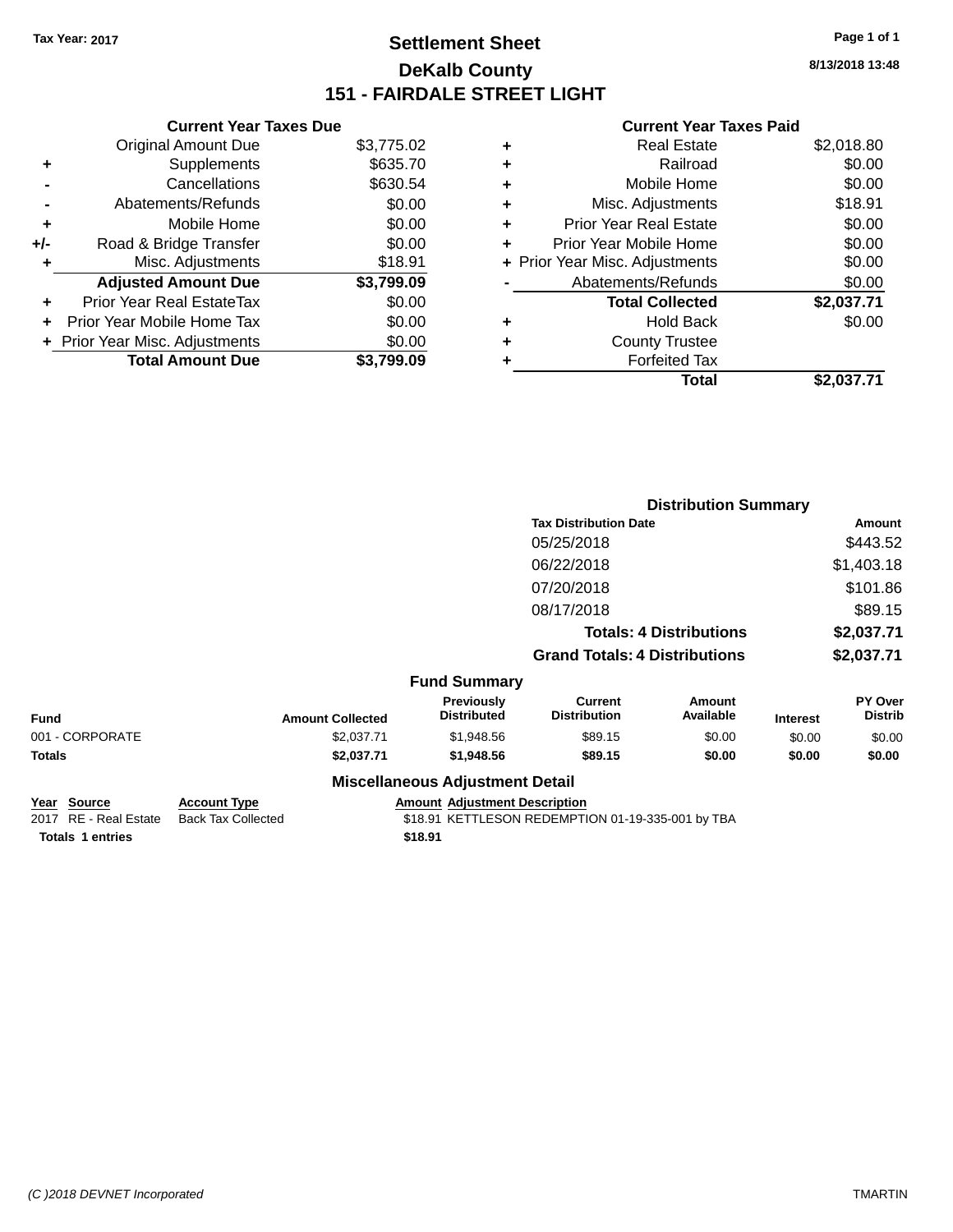# **Settlement Sheet Tax Year: 2017 Page 1 of 1 DeKalb County 152 - AFTON-PIERCE MULTI TWP**

**8/13/2018 13:48**

#### **Current Year Taxes Paid**

|     | <b>Current Year Taxes Due</b>  |             |   |  |  |  |
|-----|--------------------------------|-------------|---|--|--|--|
|     | <b>Original Amount Due</b>     | \$25,501.12 | ٠ |  |  |  |
| ٠   | Supplements                    | \$116.68    |   |  |  |  |
|     | Cancellations                  | \$123.58    | ٠ |  |  |  |
|     | Abatements/Refunds             | \$0.00      | ÷ |  |  |  |
|     | Mobile Home                    | \$0.00      | ٠ |  |  |  |
| +/- | Road & Bridge Transfer         | \$0.00      | ÷ |  |  |  |
|     | Misc. Adjustments              | \$0.00      |   |  |  |  |
|     | <b>Adjusted Amount Due</b>     | \$25,494.22 |   |  |  |  |
| ٠   | Prior Year Real EstateTax      | (\$38.80)   |   |  |  |  |
|     | Prior Year Mobile Home Tax     | \$0.00      |   |  |  |  |
|     | + Prior Year Misc. Adjustments | \$0.00      | ٠ |  |  |  |
|     | <b>Total Amount Due</b>        | \$25,455.42 |   |  |  |  |
|     |                                |             |   |  |  |  |

| ٠ | <b>Real Estate</b>             | \$15,362.42 |
|---|--------------------------------|-------------|
| ٠ | Railroad                       | \$189.05    |
| ٠ | Mobile Home                    | \$0.00      |
| ٠ | Misc. Adjustments              | \$0.00      |
| ٠ | <b>Prior Year Real Estate</b>  | (\$38.80)   |
| ÷ | Prior Year Mobile Home         | \$0.00      |
|   | + Prior Year Misc. Adjustments | \$0.00      |
|   | Abatements/Refunds             | \$0.00      |
|   | <b>Total Collected</b>         | \$15,512.67 |
| ٠ | Hold Back                      | \$0.00      |
| ٠ | <b>County Trustee</b>          |             |
|   | <b>Forfeited Tax</b>           |             |
|   | Total                          | \$15,512.67 |
|   |                                |             |

|                                         |                         |                                  | <b>Distribution Summary</b>           |                                |                 |                                  |
|-----------------------------------------|-------------------------|----------------------------------|---------------------------------------|--------------------------------|-----------------|----------------------------------|
|                                         |                         |                                  | <b>Tax Distribution Date</b>          |                                |                 | Amount                           |
|                                         |                         |                                  | 05/25/2018                            |                                |                 | \$3,260.82                       |
|                                         |                         |                                  | 06/22/2018                            |                                |                 | \$11,805.10                      |
|                                         |                         |                                  | 07/20/2018                            |                                |                 | \$171.45                         |
|                                         |                         |                                  | 08/17/2018                            |                                |                 | \$275.30                         |
|                                         |                         |                                  |                                       | <b>Totals: 4 Distributions</b> |                 | \$15,512.67                      |
|                                         |                         |                                  | <b>Grand Totals: 4 Distributions</b>  |                                |                 | \$15,512.67                      |
|                                         |                         | <b>Fund Summary</b>              |                                       |                                |                 |                                  |
| <b>Fund</b>                             | <b>Amount Collected</b> | Previously<br><b>Distributed</b> | <b>Current</b><br><b>Distribution</b> | <b>Amount</b><br>Available     | <b>Interest</b> | <b>PY Over</b><br><b>Distrib</b> |
| 147 - ASSESSING PURPOSES<br>(multi-twp) | \$15,512.67             | \$15,237.37                      | \$275.30                              | \$0.00                         | \$0.00          | \$0.00                           |
| Totals                                  | \$15,512.67             | \$15,237.37                      | \$275.30                              | \$0.00                         | \$0.00          | \$0.00                           |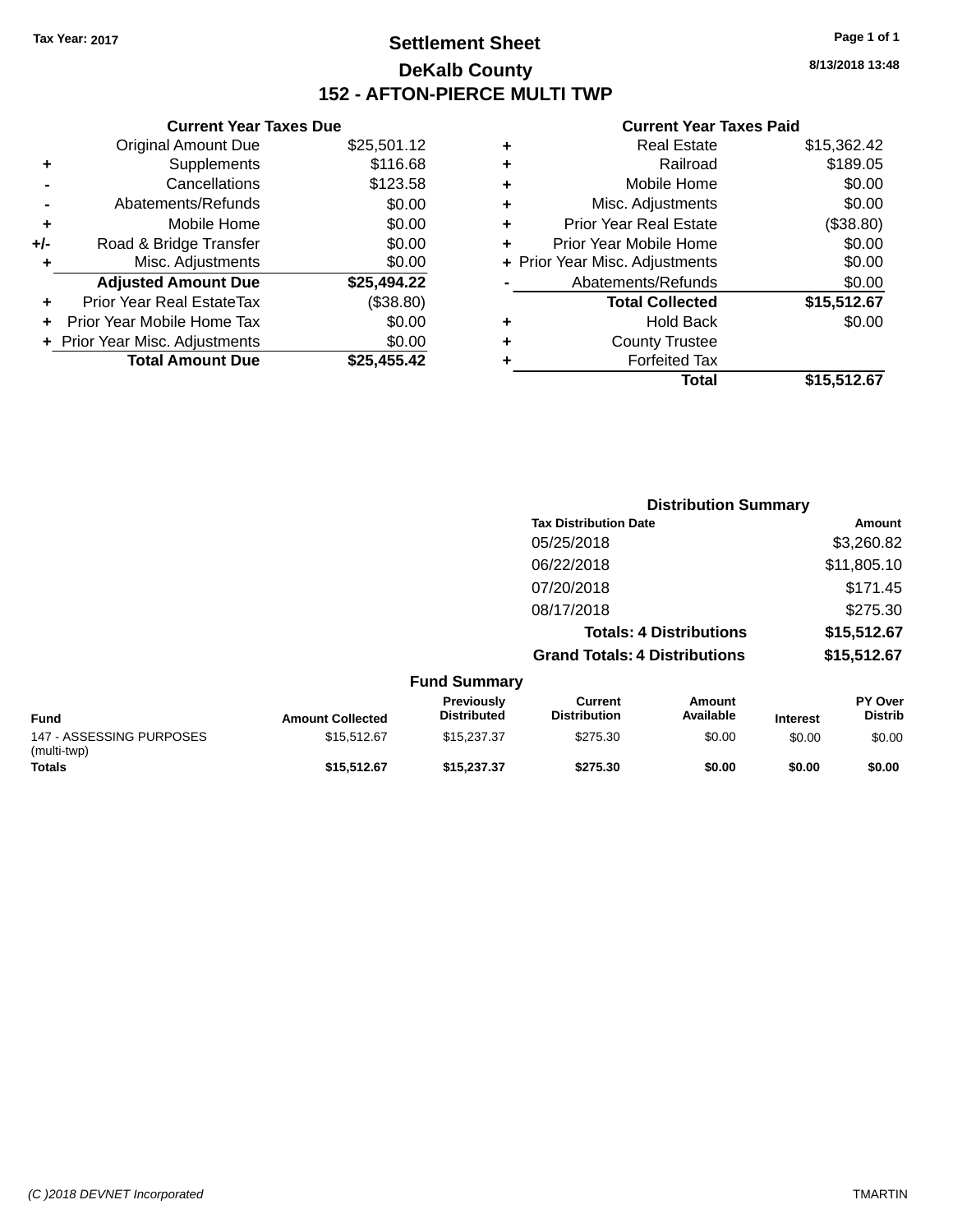# **Settlement Sheet Tax Year: 2017 Page 1 of 1 DeKalb County 153 - MILAN-MALTA MULTI-TWP**

**8/13/2018 13:48**

|     | <b>Current Year Taxes Due</b>  |             |
|-----|--------------------------------|-------------|
|     | <b>Original Amount Due</b>     | \$13,884.73 |
| ٠   | Supplements                    | \$46.03     |
|     | Cancellations                  | \$62.78     |
|     | Abatements/Refunds             | \$0.00      |
| ٠   | Mobile Home                    | \$0.00      |
| +/- | Road & Bridge Transfer         | \$0.00      |
|     | Misc. Adjustments              | \$0.31      |
|     | <b>Adjusted Amount Due</b>     | \$13,868.29 |
|     | Prior Year Real EstateTax      | \$0.00      |
| ÷   | Prior Year Mobile Home Tax     | \$0.00      |
|     | + Prior Year Misc. Adjustments | \$0.00      |
|     | <b>Total Amount Due</b>        | \$13,868.29 |
|     |                                |             |

### **Current Year Taxes Paid**

| ٠ | <b>Real Estate</b>             | \$7,886.39 |
|---|--------------------------------|------------|
| ٠ | Railroad                       | \$183.40   |
| ٠ | Mobile Home                    | \$0.00     |
| ٠ | Misc. Adjustments              | \$0.31     |
| ٠ | <b>Prior Year Real Estate</b>  | \$0.00     |
| ٠ | Prior Year Mobile Home         | \$0.00     |
|   | + Prior Year Misc. Adjustments | \$0.00     |
|   | Abatements/Refunds             | \$0.00     |
|   | <b>Total Collected</b>         | \$8,070.10 |
| ٠ | <b>Hold Back</b>               | \$0.00     |
| ٠ | <b>County Trustee</b>          |            |
| ٠ | <b>Forfeited Tax</b>           |            |
|   | Total                          | \$8,070.10 |
|   |                                |            |

|                                         |                         |                                        | <b>Distribution Summary</b>          |                                |                 |                           |
|-----------------------------------------|-------------------------|----------------------------------------|--------------------------------------|--------------------------------|-----------------|---------------------------|
|                                         |                         |                                        | <b>Tax Distribution Date</b>         |                                |                 | <b>Amount</b>             |
|                                         |                         |                                        | 05/25/2018                           |                                |                 | \$1,406.92                |
|                                         |                         |                                        | 06/22/2018                           |                                |                 | \$6,516.58                |
|                                         |                         |                                        | 07/20/2018                           |                                |                 | \$65.15                   |
|                                         |                         |                                        | 08/17/2018                           |                                |                 | \$81.45                   |
|                                         |                         |                                        |                                      | <b>Totals: 4 Distributions</b> |                 | \$8,070.10                |
|                                         |                         |                                        | <b>Grand Totals: 4 Distributions</b> |                                |                 | \$8,070.10                |
|                                         |                         | <b>Fund Summary</b>                    |                                      |                                |                 |                           |
| <b>Fund</b>                             | <b>Amount Collected</b> | Previously<br><b>Distributed</b>       | Current<br><b>Distribution</b>       | Amount<br>Available            | <b>Interest</b> | PY Over<br><b>Distrib</b> |
| 147 - ASSESSING PURPOSES<br>(multi-twp) | \$8,070.10              | \$7,988.65                             | \$81.45                              | \$0.00                         | \$0.00          | \$0.00                    |
| Totals                                  | \$8,070.10              | \$7,988.65                             | \$81.45                              | \$0.00                         | \$0.00          | \$0.00                    |
|                                         |                         | <b>Miscellaneous Adjustment Detail</b> |                                      |                                |                 |                           |
| Year Source<br><b>Account Type</b>      |                         | <b>Amount Adjustment Description</b>   |                                      |                                |                 |                           |

**Totals 1 entries** \$0.31

**<u>Pear Source</u><br>
2017 RE - Real Estate Back Tax Collected** 

 $\overline{$0.31$}$  BALDWIN REDEMPTION 07-23-326-001 by TBA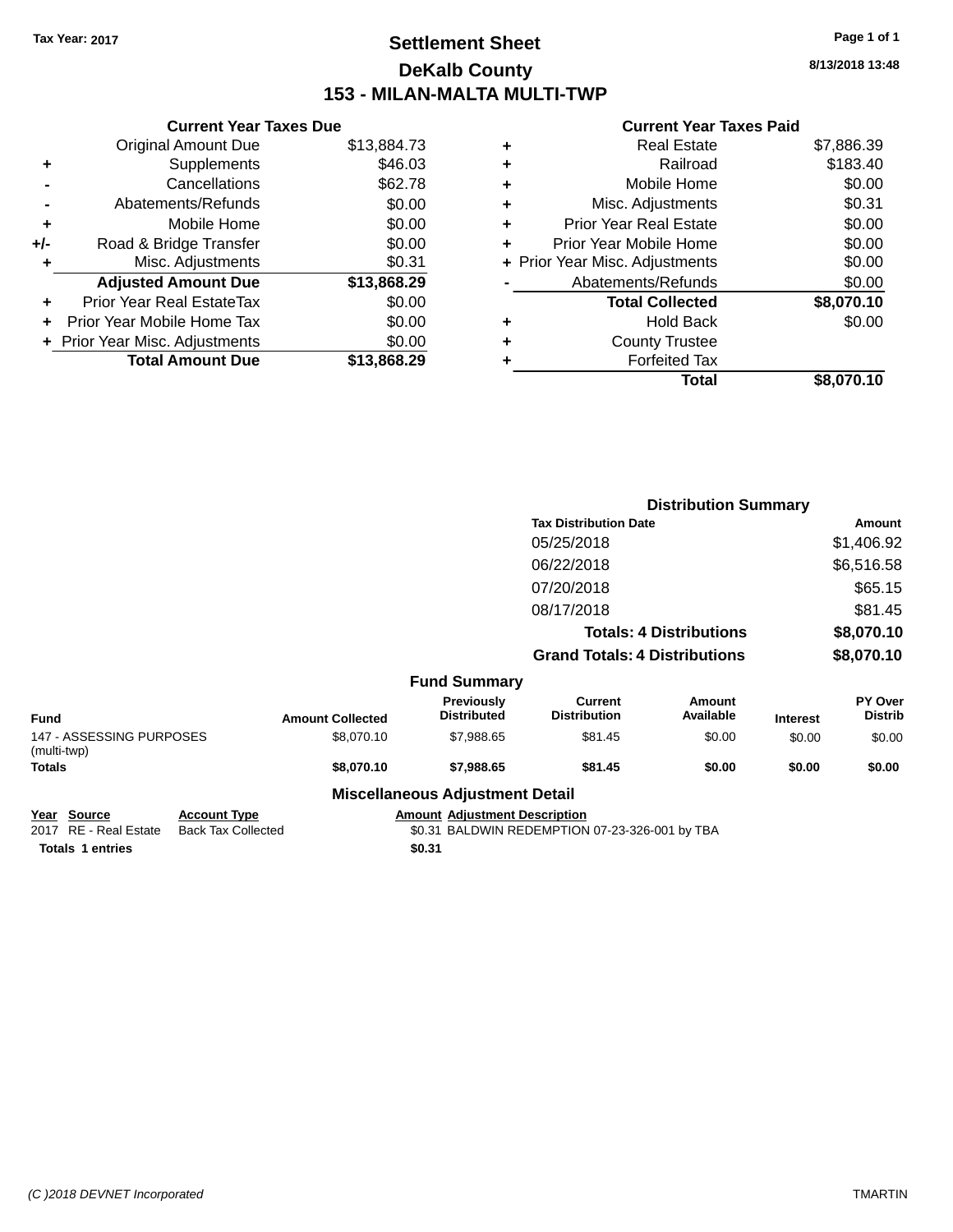# **Settlement Sheet Tax Year: 2017 Page 1 of 1 DeKalb County 154 - PAW PAW-SHABBONA MULT TWP**

**8/13/2018 13:48**

#### **Current Year Taxes Paid**

|     | <b>Current Year Taxes Due</b>  |             |
|-----|--------------------------------|-------------|
|     | <b>Original Amount Due</b>     | \$13,403.32 |
| ٠   | Supplements                    | \$13.14     |
|     | Cancellations                  | \$14.85     |
|     | Abatements/Refunds             | \$0.00      |
| ٠   | Mobile Home                    | \$0.00      |
| +/- | Road & Bridge Transfer         | \$0.00      |
| ٠   | Misc. Adjustments              | \$2.44      |
|     | <b>Adjusted Amount Due</b>     | \$13,404.05 |
| ÷   | Prior Year Real EstateTax      | \$0.00      |
|     | Prior Year Mobile Home Tax     | \$0.00      |
|     | + Prior Year Misc. Adjustments | \$0.00      |
|     | <b>Total Amount Due</b>        | \$13,404.05 |
|     |                                |             |

|   | <b>Real Estate</b>             | \$7,413.01 |
|---|--------------------------------|------------|
| ٠ | Railroad                       | \$307.24   |
| ٠ | Mobile Home                    | \$0.00     |
| ٠ | Misc. Adjustments              | \$2.44     |
| ٠ | <b>Prior Year Real Estate</b>  | \$0.00     |
| ٠ | Prior Year Mobile Home         | \$0.00     |
|   | + Prior Year Misc. Adjustments | \$0.00     |
|   | Abatements/Refunds             | \$0.00     |
|   | <b>Total Collected</b>         | \$7,722.69 |
| ٠ | Hold Back                      | \$0.00     |
| ٠ | <b>County Trustee</b>          |            |
| ٠ | <b>Forfeited Tax</b>           |            |
|   | Total                          | \$7,722.69 |
|   |                                |            |

|                                         |                         |                                        |                                       | <b>Distribution Summary</b>    |                 |                           |
|-----------------------------------------|-------------------------|----------------------------------------|---------------------------------------|--------------------------------|-----------------|---------------------------|
|                                         |                         |                                        | <b>Tax Distribution Date</b>          |                                |                 | Amount                    |
|                                         |                         |                                        | 05/25/2018                            |                                |                 | \$1,129.71                |
|                                         |                         |                                        | 06/22/2018                            |                                |                 | \$6,321.66                |
|                                         |                         |                                        | 07/20/2018                            |                                |                 | \$74.42                   |
|                                         |                         |                                        | 08/17/2018                            |                                |                 | \$196.90                  |
|                                         |                         |                                        |                                       | <b>Totals: 4 Distributions</b> |                 | \$7,722.69                |
|                                         |                         |                                        | <b>Grand Totals: 4 Distributions</b>  |                                |                 | \$7,722.69                |
|                                         |                         | <b>Fund Summary</b>                    |                                       |                                |                 |                           |
| <b>Fund</b>                             | <b>Amount Collected</b> | Previously<br><b>Distributed</b>       | <b>Current</b><br><b>Distribution</b> | Amount<br>Available            | <b>Interest</b> | PY Over<br><b>Distrib</b> |
| 147 - ASSESSING PURPOSES<br>(multi-twp) | \$7,722.69              | \$7,525.79                             | \$196.90                              | \$0.00                         | \$0.00          | \$0.00                    |
| Totals                                  | \$7,722.69              | \$7,525.79                             | \$196.90                              | \$0.00                         | \$0.00          | \$0.00                    |
|                                         |                         | <b>Miscellaneous Adjustment Detail</b> |                                       |                                |                 |                           |
| Vaar Calleag<br>Accessod Trees          |                         | Amarrat Adjustment Desariation         |                                       |                                |                 |                           |

**Totals \$2.44 1 entries**

**Year Source Account Type Account Type Amount Adjustment Description**<br>2017 RE - Real Estate Paymt In Lieu of Tax \$2.44 HOUSING AUTHORITY S \$2.44 HOUSING AUTHORITY SEQUOYA APTS by TBA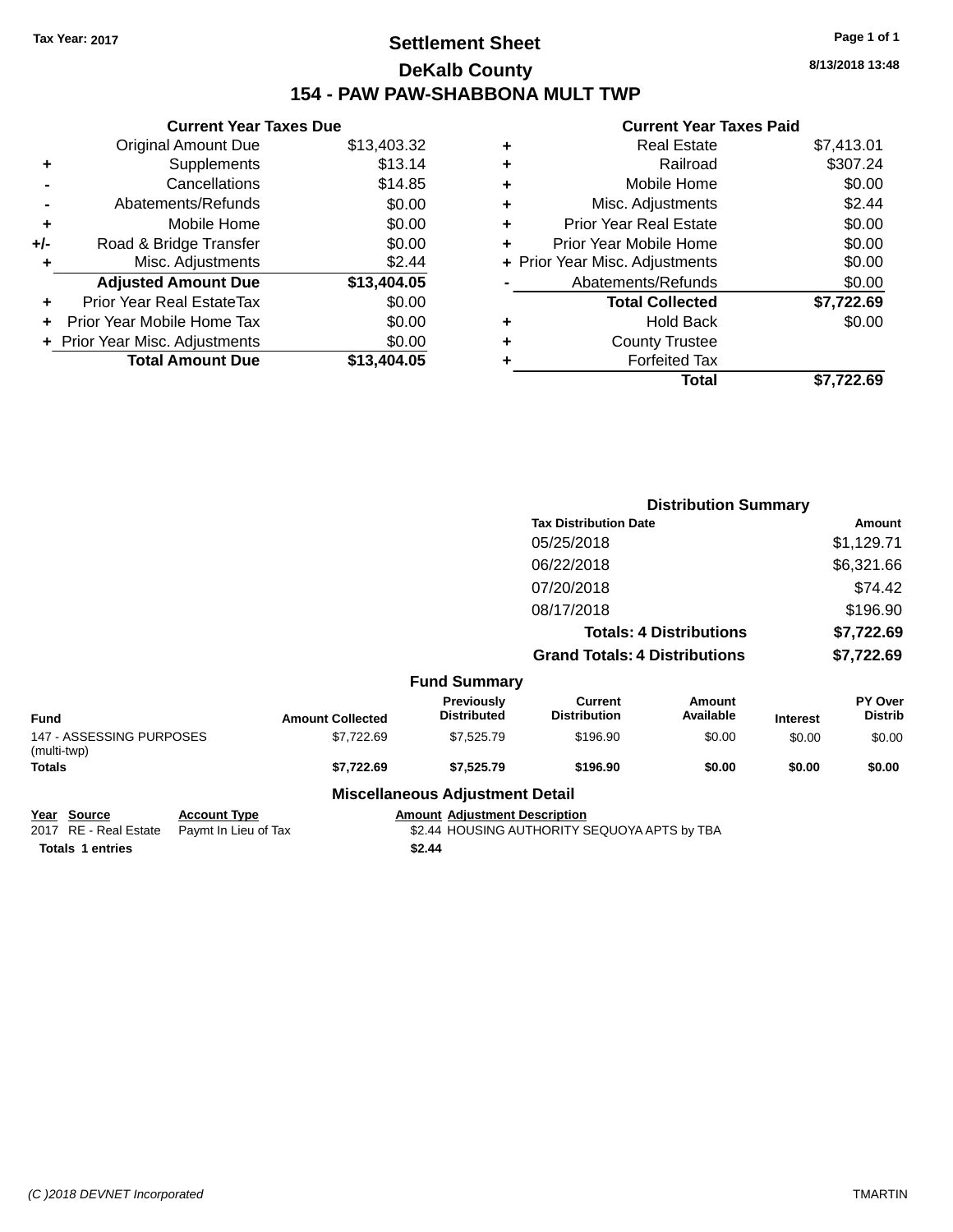# **Settlement Sheet Tax Year: 2017 Page 1 of 1 DeKalb County 155 - SOUTH GROVE-MAYFIELD MULT**

**8/13/2018 13:48**

#### **Current Year Taxes Paid**

|     | <b>Current Year Taxes Due</b>  |             |
|-----|--------------------------------|-------------|
|     | <b>Original Amount Due</b>     | \$12,324.72 |
| ÷   | Supplements                    | \$102.76    |
|     | Cancellations                  | \$109.98    |
|     | Abatements/Refunds             | \$0.00      |
| ٠   | Mobile Home                    | \$0.00      |
| +/- | Road & Bridge Transfer         | \$0.00      |
| ٠   | Misc. Adjustments              | \$0.00      |
|     | <b>Adjusted Amount Due</b>     | \$12,317.50 |
| ÷   | Prior Year Real EstateTax      | \$0.00      |
|     | Prior Year Mobile Home Tax     | \$0.00      |
|     | + Prior Year Misc. Adjustments | \$0.00      |
|     | <b>Total Amount Due</b>        | \$12,317.50 |
|     |                                |             |

| ٠ | <b>Real Estate</b>             | \$7,306.24 |
|---|--------------------------------|------------|
| ٠ | Railroad                       | \$0.00     |
| ٠ | Mobile Home                    | \$0.00     |
| ٠ | Misc. Adjustments              | \$0.00     |
| ٠ | <b>Prior Year Real Estate</b>  | \$0.00     |
| ٠ | Prior Year Mobile Home         | \$0.00     |
|   | + Prior Year Misc. Adjustments | \$0.00     |
|   | Abatements/Refunds             | \$0.00     |
|   | <b>Total Collected</b>         | \$7,306.24 |
| ٠ | <b>Hold Back</b>               | \$0.00     |
| ٠ | <b>County Trustee</b>          |            |
|   | <b>Forfeited Tax</b>           |            |
|   | Total                          | \$7,306.24 |
|   |                                |            |

|                                         |                         |                                  |                                      | <b>Distribution Summary</b>    |                 |                                  |
|-----------------------------------------|-------------------------|----------------------------------|--------------------------------------|--------------------------------|-----------------|----------------------------------|
|                                         |                         |                                  | <b>Tax Distribution Date</b>         |                                |                 | <b>Amount</b>                    |
|                                         |                         |                                  | 05/25/2018                           |                                |                 | \$1,360.97                       |
|                                         |                         |                                  | 06/22/2018                           |                                |                 | \$5,653.00                       |
|                                         |                         |                                  | 07/20/2018                           |                                |                 | \$65.98                          |
|                                         |                         |                                  | 08/17/2018                           |                                |                 | \$226.29                         |
|                                         |                         |                                  |                                      | <b>Totals: 4 Distributions</b> |                 | \$7,306.24                       |
|                                         |                         |                                  | <b>Grand Totals: 4 Distributions</b> |                                |                 | \$7,306.24                       |
|                                         |                         | <b>Fund Summary</b>              |                                      |                                |                 |                                  |
| <b>Fund</b>                             | <b>Amount Collected</b> | Previously<br><b>Distributed</b> | Current<br><b>Distribution</b>       | <b>Amount</b><br>Available     | <b>Interest</b> | <b>PY Over</b><br><b>Distrib</b> |
| 147 - ASSESSING PURPOSES<br>(multi-twp) | \$7,306.24              | \$7,079.95                       | \$226.29                             | \$0.00                         | \$0.00          | \$0.00                           |
| Totals                                  | \$7,306.24              | \$7,079.95                       | \$226.29                             | \$0.00                         | \$0.00          | \$0.00                           |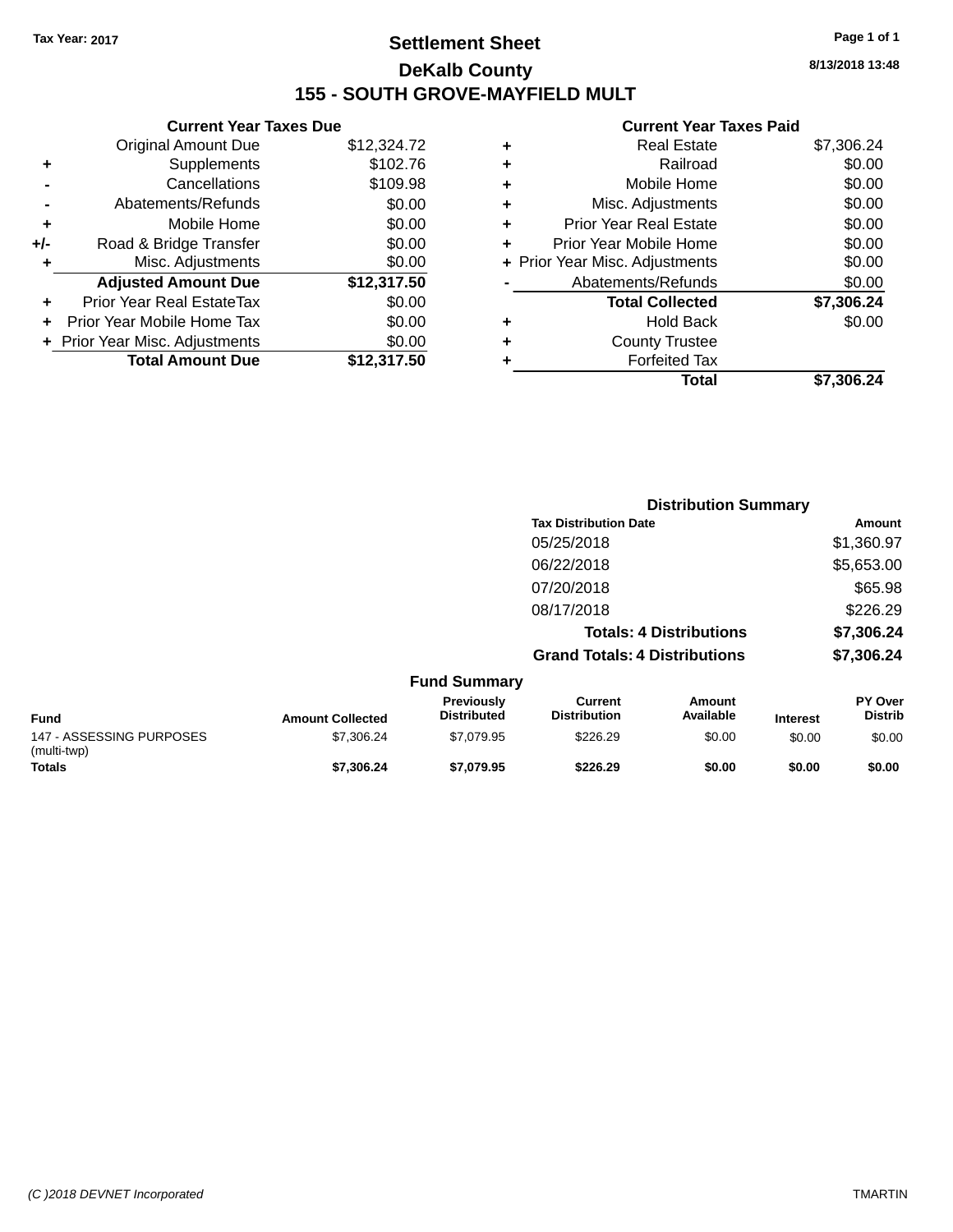# **Settlement Sheet Tax Year: 2017 Page 1 of 1 DeKalb County 156 - VICTOR-SOMONAUK MULTI TWP**

**8/13/2018 13:48**

#### **Current Year Taxes Paid**

|     | <b>Current Year Taxes Due</b>  |             |
|-----|--------------------------------|-------------|
|     | <b>Original Amount Due</b>     | \$22,668.56 |
| ÷   | Supplements                    | \$168.19    |
|     | Cancellations                  | \$193.93    |
|     | Abatements/Refunds             | \$0.00      |
| ٠   | Mobile Home                    | \$0.00      |
| +/- | Road & Bridge Transfer         | \$0.00      |
|     | Misc. Adjustments              | \$0.00      |
|     | <b>Adjusted Amount Due</b>     | \$22,642.82 |
| ÷   | Prior Year Real EstateTax      | \$0.00      |
|     | Prior Year Mobile Home Tax     | \$0.00      |
|     | + Prior Year Misc. Adjustments | \$0.00      |
|     | <b>Total Amount Due</b>        | \$22.642.82 |
|     |                                |             |

| ٠ | <b>Real Estate</b>             | \$13,596.50 |
|---|--------------------------------|-------------|
| ٠ | Railroad                       | \$175.07    |
| ٠ | Mobile Home                    | \$0.00      |
| ٠ | Misc. Adjustments              | \$0.00      |
| ٠ | <b>Prior Year Real Estate</b>  | \$0.00      |
| ٠ | Prior Year Mobile Home         | \$0.00      |
|   | + Prior Year Misc. Adjustments | \$0.00      |
|   | Abatements/Refunds             | \$0.00      |
|   | <b>Total Collected</b>         | \$13,771.57 |
| ٠ | <b>Hold Back</b>               | \$0.00      |
|   | <b>County Trustee</b>          |             |
| ٠ | <b>Forfeited Tax</b>           |             |
|   | Total                          | \$13.771.57 |
|   |                                |             |

|                         |                                  | <b>Distribution Summary</b>           |                                |                 |                                  |
|-------------------------|----------------------------------|---------------------------------------|--------------------------------|-----------------|----------------------------------|
|                         |                                  | <b>Tax Distribution Date</b>          |                                |                 | Amount                           |
|                         |                                  | 05/25/2018                            |                                |                 | \$2,287.03                       |
|                         |                                  | 06/22/2018                            |                                |                 | \$11,044.50                      |
|                         |                                  | 07/20/2018                            |                                |                 | \$154.57                         |
|                         |                                  | 08/17/2018                            |                                |                 | \$285.47                         |
|                         |                                  |                                       | <b>Totals: 4 Distributions</b> |                 | \$13,771.57                      |
|                         |                                  | <b>Grand Totals: 4 Distributions</b>  |                                |                 | \$13,771.57                      |
|                         | <b>Fund Summary</b>              |                                       |                                |                 |                                  |
| <b>Amount Collected</b> | Previously<br><b>Distributed</b> | <b>Current</b><br><b>Distribution</b> | Amount<br>Available            | <b>Interest</b> | <b>PY Over</b><br><b>Distrib</b> |
| \$13,771.57             | \$13,486.10                      | \$285.47                              | \$0.00                         | \$0.00          | \$0.00                           |

|                                         |                         | <b>Fund Summary</b>                     |                                |                     |                 |                                  |
|-----------------------------------------|-------------------------|-----------------------------------------|--------------------------------|---------------------|-----------------|----------------------------------|
| <b>Fund</b>                             | <b>Amount Collected</b> | <b>Previously</b><br><b>Distributed</b> | Current<br><b>Distribution</b> | Amount<br>Available | <b>Interest</b> | <b>PY Over</b><br><b>Distrib</b> |
| 147 - ASSESSING PURPOSES<br>(multi-twp) | \$13,771.57             | \$13,486.10                             | \$285.47                       | \$0.00              | \$0.00          | \$0.00                           |
| <b>Totals</b>                           | \$13,771.57             | \$13,486.10                             | \$285.47                       | \$0.00              | \$0.00          | \$0.00                           |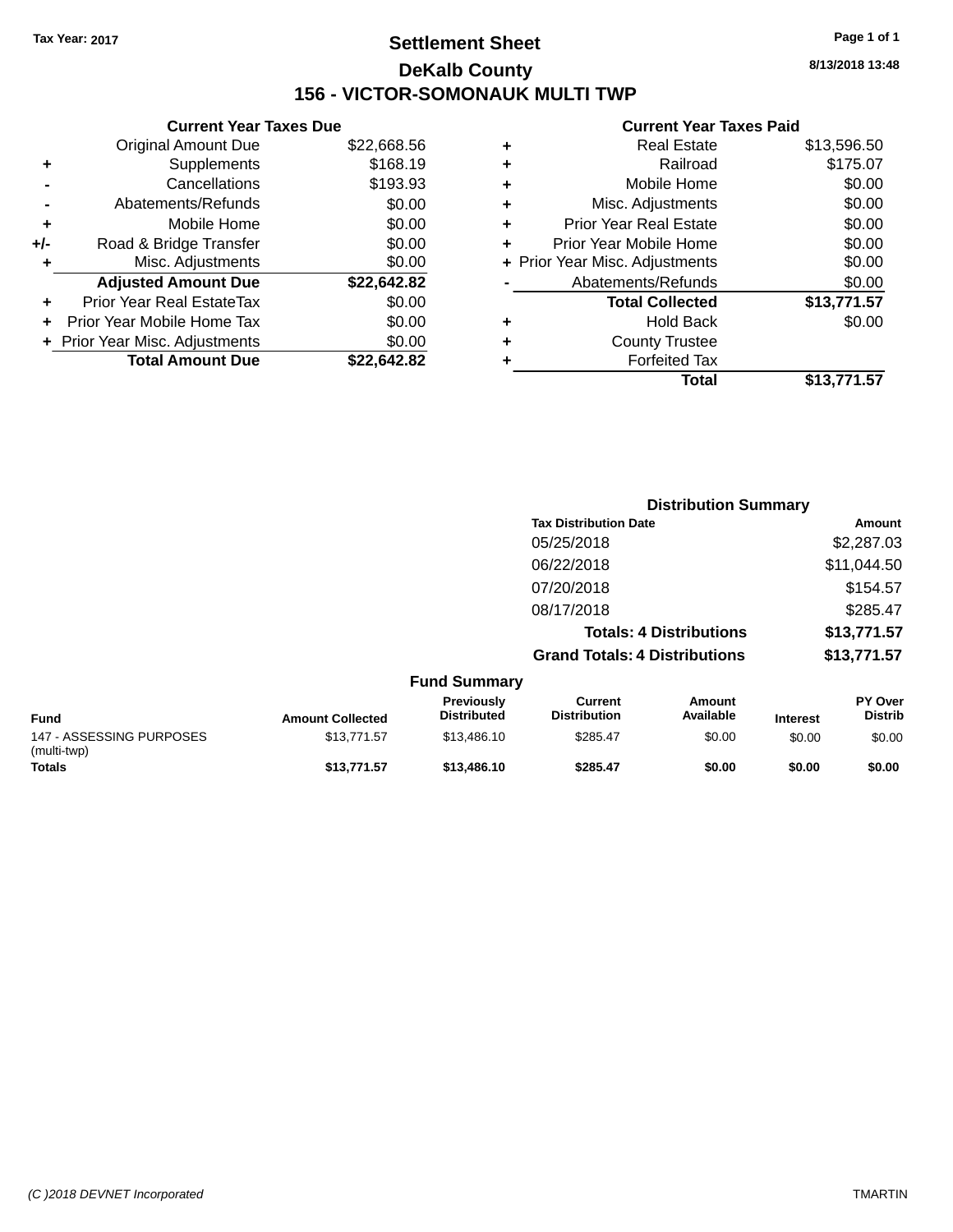# **Settlement Sheet Tax Year: 2017 Page 1 of 1 DeKalb County 157 - GENOA PUBLIC LIBRARY DIST**

#### **Current Year Taxes Due**

| <b>Original Amount Due</b>     | \$240,455.19 |
|--------------------------------|--------------|
| Supplements                    | \$6,543.29   |
| Cancellations                  | \$8,000.39   |
| Abatements/Refunds             | \$0.00       |
| Mobile Home                    | \$0.00       |
| Road & Bridge Transfer         | \$0.00       |
| Misc. Adjustments              | \$0.00       |
| <b>Adjusted Amount Due</b>     | \$238,998.09 |
| Prior Year Real EstateTax      | \$0.00       |
| Prior Year Mobile Home Tax     | \$0.00       |
| + Prior Year Misc. Adjustments | \$0.00       |
| <b>Total Amount Due</b>        | \$238,998.09 |
|                                |              |

#### **Current Year Taxes Paid**

|   | <b>Real Estate</b>             | \$131,646.98 |
|---|--------------------------------|--------------|
| ٠ | Railroad                       | \$372.39     |
| ٠ | Mobile Home                    | \$0.00       |
| ٠ | Misc. Adjustments              | \$0.00       |
| ٠ | <b>Prior Year Real Estate</b>  | \$0.00       |
| ٠ | Prior Year Mobile Home         | \$0.00       |
|   | + Prior Year Misc. Adjustments | \$0.00       |
|   | Abatements/Refunds             | \$0.00       |
|   | <b>Total Collected</b>         | \$132,019.37 |
| ٠ | <b>Hold Back</b>               | \$0.00       |
| ٠ | <b>County Trustee</b>          |              |
| ٠ | <b>Forfeited Tax</b>           |              |
|   | Total                          | \$132,019.37 |
|   |                                |              |

### **Distribution Summary Tax Distribution Date Amount** 05/25/2018 \$22,799.57 06/22/2018 \$102,807.59 07/20/2018 \$3,184.05 08/17/2018 \$3,228.16 **Totals: 4 Distributions \$132,019.37 Grand Totals: 4 Distributions \$132,019.37**

**Fund Summary Fund Interest Amount Collected Distributed PY Over Distrib Amount Available Current Distribution Previously** 001 - CORPORATE \$122,359.23 \$119,367.30 \$2,991.93 \$0.00 \$0.00 \$0.00 004 - OPERATIONS & MAINTENANCE \$7,714.41 \$7,525.78 \$188.63 \$0.00 \$0.00 \$0.00 005 - I. M. R. F. Channel Communication (St. 10) - \$55.72 \$54.35 \$1.37 \$0.00 \$0.00 \$0.00 \$0.00 \$0.00 027 - AUDIT \$1,778.57 \$1,735.08 \$43.49 \$0.00 \$0.00 \$0.00 035 - TORT JUDGEMENTS/LIABILITY INS \$55.72 \$54.35 \$1.37 \$0.00 \$0.00 \$0.00 047 - SOCIAL SECURITY \$55.72 \$54.35 \$0.00 \$0.00 \$0.00 \$0.00 **Totals \$132,019.37 \$128,791.21 \$3,228.16 \$0.00 \$0.00 \$0.00**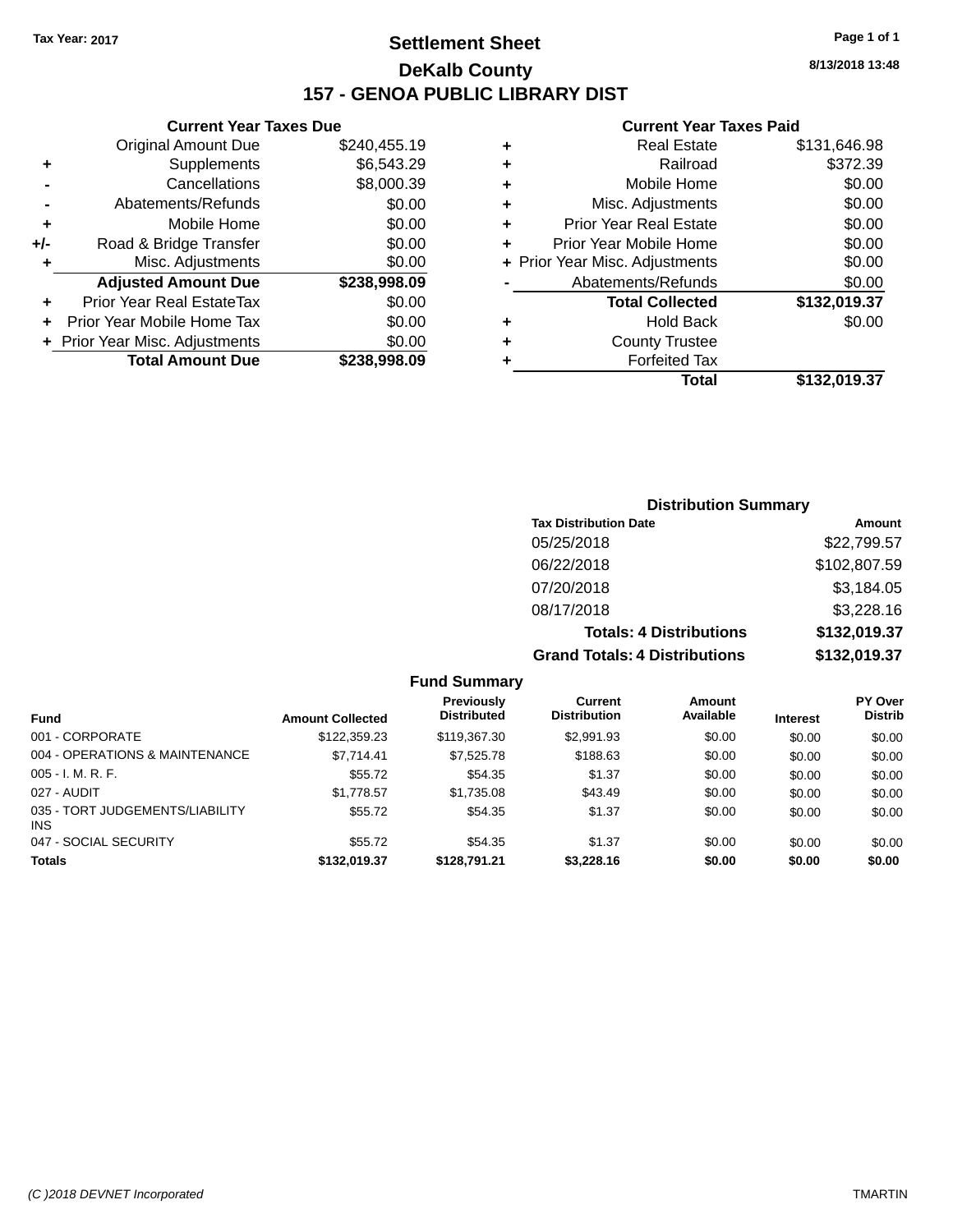# **Settlement Sheet Tax Year: 2017 Page 1 of 1 DeKalb County 158 - DEKALB TIF1**

**8/13/2018 13:48**

### **Current Year Taxes Due**

|     | <b>Original Amount Due</b>     | \$4,865,374.18 |
|-----|--------------------------------|----------------|
| ٠   | Supplements                    | \$8,461.40     |
|     | Cancellations                  | \$8,959.64     |
|     | Abatements/Refunds             | \$0.00         |
| ٠   | Mobile Home                    | \$0.00         |
| +/- | Road & Bridge Transfer         | \$0.00         |
| ٠   | Misc. Adjustments              | \$0.00         |
|     | <b>Adjusted Amount Due</b>     | \$4,864,875.94 |
| ÷   | Prior Year Real EstateTax      | (\$7,323.86)   |
|     | Prior Year Mobile Home Tax     | \$0.00         |
|     | + Prior Year Misc. Adjustments | \$0.00         |
|     | <b>Total Amount Due</b>        | \$4,857,552.08 |

### **Current Year Taxes Paid +** Real Estate \$2,845,924.54 **+** Railroad \$0.00 **+** Mobile Home \$0.00 **+** Misc. Adjustments \$0.00 **+** Prior Year Real Estate (\$7,323.86) **+** Prior Year Mobile Home \$0.00<br> **+** Prior Year Misc. Adjustments \$0.00 **+ Prior Year Misc. Adjustments -** Abatements/Refunds \$0.00 **+** Hold Back \$0.00

|   | <b>Total Collected</b> | \$2,838,600.68 |
|---|------------------------|----------------|
| ٠ | Hold Back              | \$0.00         |
| ٠ | <b>County Trustee</b>  |                |
| ٠ | <b>Forfeited Tax</b>   |                |
|   | <b>Total</b>           | \$2,838,600.68 |

|                       |                                         | <b>Distribution Summary</b>          |                                |                 |                                  |
|-----------------------|-----------------------------------------|--------------------------------------|--------------------------------|-----------------|----------------------------------|
|                       |                                         | <b>Tax Distribution Date</b>         |                                |                 | Amount                           |
|                       |                                         | 05/25/2018                           |                                |                 | \$416,176.40                     |
|                       |                                         | 06/22/2018                           |                                |                 | \$2,268,548.95                   |
|                       |                                         | 07/20/2018                           |                                |                 | \$26,052.83                      |
|                       |                                         | 08/17/2018                           |                                |                 | \$127,822.50                     |
|                       |                                         |                                      | <b>Totals: 4 Distributions</b> |                 | \$2,838,600.68                   |
|                       |                                         | <b>Grand Totals: 4 Distributions</b> |                                |                 | \$2,838,600.68                   |
|                       | <b>Fund Summary</b>                     |                                      |                                |                 |                                  |
| <b>punt Collected</b> | <b>Previously</b><br><b>Distributed</b> | Current<br><b>Distribution</b>       | Amount<br>Available            | <b>Interest</b> | <b>PY Over</b><br><b>Distrib</b> |
|                       |                                         |                                      |                                |                 |                                  |

| <b>Fund</b>             |                     | <b>Amount Collected</b>                          | <b>Distributed</b>                   | <b>Distribution</b>                              | Available | <b>Interest</b> | <b>Distrib</b> |
|-------------------------|---------------------|--------------------------------------------------|--------------------------------------|--------------------------------------------------|-----------|-----------------|----------------|
| 001 - CORPORATE         |                     | \$2,838,600.68                                   | \$2,710,778.18                       | \$127,822.50                                     | \$0.00    | \$0.00          | \$0.00         |
| Totals                  |                     | \$2,838,600.68                                   | \$2,710,778.18                       | \$127.822.50                                     | \$0.00    | \$0.00          | \$0.00         |
|                         |                     |                                                  | <b>Abatement Detail</b>              |                                                  |           |                 |                |
| Year Source             | <b>Account Type</b> |                                                  | <b>Amount Adjustment Description</b> |                                                  |           |                 |                |
| 2017 RE - Real Estate   | <b>RE</b> Abatement |                                                  |                                      | \$0.00 PTAB INTEREST REFUND 08-23-105-006 by TBA |           |                 |                |
| 2017 RE - Real Estate   | <b>RE</b> Abatement |                                                  |                                      | \$0.00 PTAB INTEREST REFUND 08-23-105-009 by TBA |           |                 |                |
| 2017 RE - Real Estate   | <b>RE</b> Abatement | \$0.00 PTAB INTEREST REFUND 08-13-151-039 by TBA |                                      |                                                  |           |                 |                |
| <b>Totals 3 entries</b> |                     |                                                  | \$0.00                               |                                                  |           |                 |                |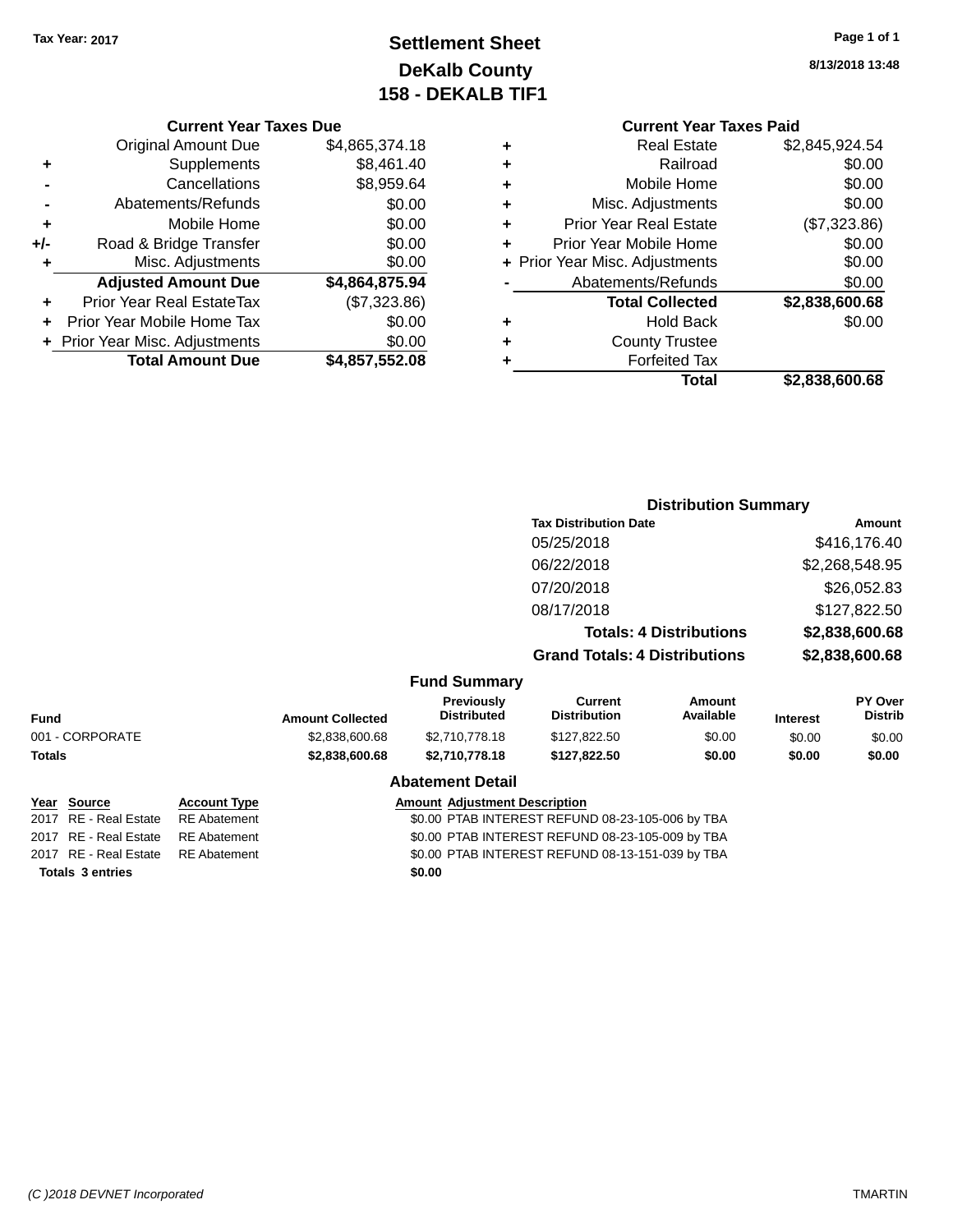# **Settlement Sheet Tax Year: 2017 Page 1 of 1 DeKalb County 159 - DEKALB TIF2**

**8/13/2018 13:48**

|   | <b>Current Year Taxes Paid</b> |              |  |  |  |  |
|---|--------------------------------|--------------|--|--|--|--|
| ٠ | <b>Real Estate</b>             | \$773,159.25 |  |  |  |  |
| ٠ | Railroad                       | \$0.00       |  |  |  |  |
| ٠ | Mobile Home                    | \$0.00       |  |  |  |  |
| ٠ | Misc. Adjustments              | \$0.00       |  |  |  |  |
| ٠ | <b>Prior Year Real Estate</b>  | \$0.00       |  |  |  |  |
| ٠ | Prior Year Mobile Home         | \$0.00       |  |  |  |  |
|   | + Prior Year Misc. Adjustments | \$0.00       |  |  |  |  |
|   | Abatements/Refunds             | \$0.00       |  |  |  |  |
|   | <b>Total Collected</b>         | \$773,159.25 |  |  |  |  |
| ٠ | <b>Hold Back</b>               | \$0.00       |  |  |  |  |
|   | <b>County Trustee</b>          |              |  |  |  |  |
| ٠ | <b>Forfeited Tax</b>           |              |  |  |  |  |
|   | Total                          | \$773.159.25 |  |  |  |  |
|   |                                |              |  |  |  |  |

|     | <b>Current Year Taxes Due</b>  |                |
|-----|--------------------------------|----------------|
|     | <b>Original Amount Due</b>     | \$1,481,788.18 |
|     |                                |                |
| ٠   | Supplements                    | \$3,847.46     |
|     | Cancellations                  | \$7,800.16     |
|     | Abatements/Refunds             | \$0.00         |
| ٠   | Mobile Home                    | \$0.00         |
| +/- | Road & Bridge Transfer         | \$0.00         |
| ٠   | Misc. Adjustments              | \$0.00         |
|     | <b>Adjusted Amount Due</b>     | \$1,477,835.48 |
|     | Prior Year Real EstateTax      | \$0.00         |
|     | Prior Year Mobile Home Tax     | \$0.00         |
|     | + Prior Year Misc. Adjustments | \$0.00         |
|     | <b>Total Amount Due</b>        | \$1,477,835.48 |

|                 |                         |                                         | <b>Distribution Summary</b>           |                                |                 |                           |
|-----------------|-------------------------|-----------------------------------------|---------------------------------------|--------------------------------|-----------------|---------------------------|
|                 |                         |                                         | <b>Tax Distribution Date</b>          |                                |                 | Amount                    |
|                 |                         |                                         | 05/25/2018                            |                                |                 | \$96,782.19               |
|                 |                         |                                         | 06/22/2018                            |                                |                 | \$648,480.29              |
|                 |                         |                                         | 07/20/2018                            |                                |                 | \$11,571.20               |
|                 |                         |                                         | 08/17/2018                            |                                |                 | \$16,325.57               |
|                 |                         |                                         |                                       | <b>Totals: 4 Distributions</b> |                 | \$773,159.25              |
|                 |                         |                                         | <b>Grand Totals: 4 Distributions</b>  |                                |                 | \$773,159.25              |
|                 |                         | <b>Fund Summary</b>                     |                                       |                                |                 |                           |
| <b>Fund</b>     | <b>Amount Collected</b> | <b>Previously</b><br><b>Distributed</b> | <b>Current</b><br><b>Distribution</b> | Amount<br>Available            | <b>Interest</b> | PY Over<br><b>Distrib</b> |
| 001 - CORPORATE | \$773,159.25            | \$756,833.68                            | \$16,325.57                           | \$0.00                         | \$0.00          | \$0.00                    |
| Totals          | \$773,159.25            | \$756,833.68                            | \$16,325.57                           | \$0.00                         | \$0.00          | \$0.00                    |
|                 |                         | <b>Miscellaneous Adjustment Detail</b>  |                                       |                                |                 |                           |

| Year Source             | <b>Account Type</b>                        | <b>Amount Adiustment Description</b>         |  |
|-------------------------|--------------------------------------------|----------------------------------------------|--|
|                         | 2017 RE - Real Estate Paymt In Lieu of Tax | \$0.00 HOUSING AUTHORITY DEKALB UNITS by TBA |  |
| <b>Totals 1 entries</b> |                                            | \$0.00                                       |  |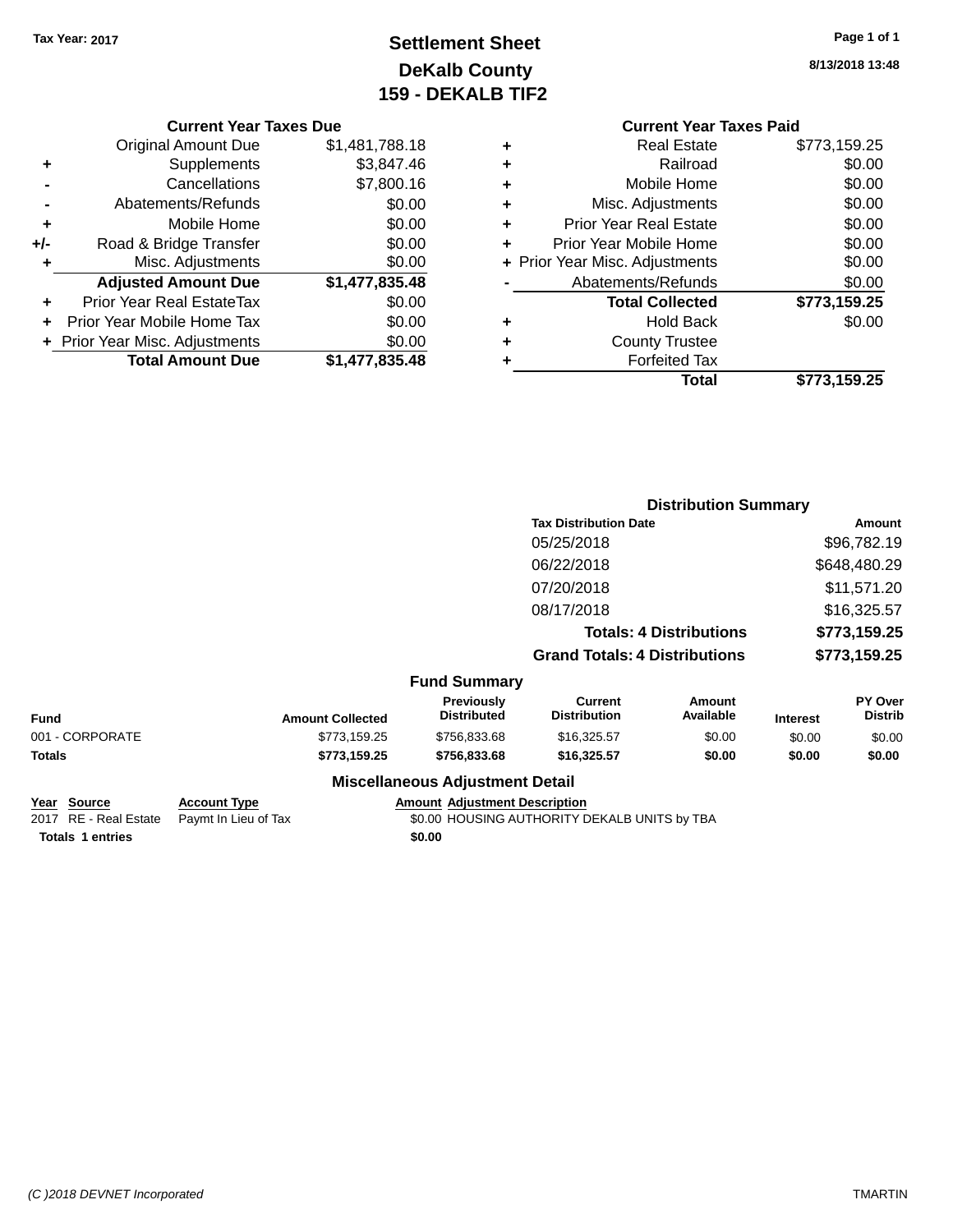# **Settlement Sheet Tax Year: 2017 Page 1 of 1 DeKalb County 160 - DEKALB TIF1 AMENDED**

**8/13/2018 13:48**

#### **Current Year Taxes Paid**

| <b>Real Estate</b>             | \$1,373,464.90 |
|--------------------------------|----------------|
| Railroad                       | \$0.00         |
| Mobile Home                    | \$0.00         |
| Misc. Adjustments              | \$0.00         |
| <b>Prior Year Real Estate</b>  | (\$2,503.00)   |
| Prior Year Mobile Home         | \$0.00         |
| + Prior Year Misc. Adjustments | \$0.00         |
| Abatements/Refunds             | \$0.00         |
| <b>Total Collected</b>         | \$1,370,961.90 |
| <b>Hold Back</b>               | \$0.00         |
| <b>County Trustee</b>          |                |
| <b>Forfeited Tax</b>           |                |
| Total                          | \$1,370,961.90 |
|                                |                |

|     | Mobile Home                      | \$0.00         |   | Prior Ye         |
|-----|----------------------------------|----------------|---|------------------|
| +/- | Road & Bridge Transfer           | \$0.00         |   | <b>Prior Yea</b> |
| ٠   | Misc. Adjustments                | \$0.00         |   | + Prior Year Mis |
|     | <b>Adjusted Amount Due</b>       | \$2,275,921.12 |   | Abate            |
|     | <b>Prior Year Real EstateTax</b> | (\$2,503.00)   |   |                  |
|     | Prior Year Mobile Home Tax       | \$0.00         | ٠ |                  |
|     | + Prior Year Misc. Adjustments   | \$0.00         | ٠ |                  |
|     | <b>Total Amount Due</b>          | \$2,273,418.12 |   |                  |
|     |                                  |                |   |                  |
|     |                                  |                |   |                  |
|     |                                  |                |   |                  |
|     |                                  |                |   |                  |
|     |                                  |                |   |                  |

**Current Year Taxes Due** Original Amount Due \$2,276,259.66

**+** Supplements \$430.98 **-** Cancellations \$769.52 **-** Abatements/Refunds \$0.00

|                       |                     |                         |                                      |                                       | <b>Distribution Summary</b>    |                 |                           |
|-----------------------|---------------------|-------------------------|--------------------------------------|---------------------------------------|--------------------------------|-----------------|---------------------------|
|                       |                     |                         |                                      | <b>Tax Distribution Date</b>          |                                |                 | Amount                    |
|                       |                     |                         |                                      | 05/25/2018                            |                                |                 | \$274,968.55              |
|                       |                     |                         |                                      | 06/22/2018                            |                                |                 | \$1,046,568.79            |
|                       |                     |                         |                                      | 07/20/2018                            |                                |                 | \$27,258.95               |
|                       |                     |                         |                                      | 08/17/2018                            |                                |                 | \$22,165.61               |
|                       |                     |                         |                                      |                                       | <b>Totals: 4 Distributions</b> |                 | \$1,370,961.90            |
|                       |                     |                         |                                      | <b>Grand Totals: 4 Distributions</b>  |                                |                 | \$1,370,961.90            |
|                       |                     |                         | <b>Fund Summary</b>                  |                                       |                                |                 |                           |
| <b>Fund</b>           |                     | <b>Amount Collected</b> | Previously<br><b>Distributed</b>     | <b>Current</b><br><b>Distribution</b> | Amount<br>Available            | <b>Interest</b> | PY Over<br><b>Distrib</b> |
| 001 - CORPORATE       |                     | \$1,370,961.90          | \$1,348,796.29                       | \$22,165.61                           | \$0.00                         | \$0.00          | \$0.00                    |
| <b>Totals</b>         |                     | \$1,370,961.90          | \$1,348,796.29                       | \$22,165.61                           | \$0.00                         | \$0.00          | \$0.00                    |
|                       |                     |                         | <b>Abatement Detail</b>              |                                       |                                |                 |                           |
| <b>Source</b><br>Year | <b>Account Type</b> |                         | <b>Amount Adjustment Description</b> |                                       |                                |                 |                           |

**Totals 1 entries** \$0.00

2017 RE - Real Estate RE Abatement \$0.00 PTAB INTEREST REFUND 08-24-128-026 by TBA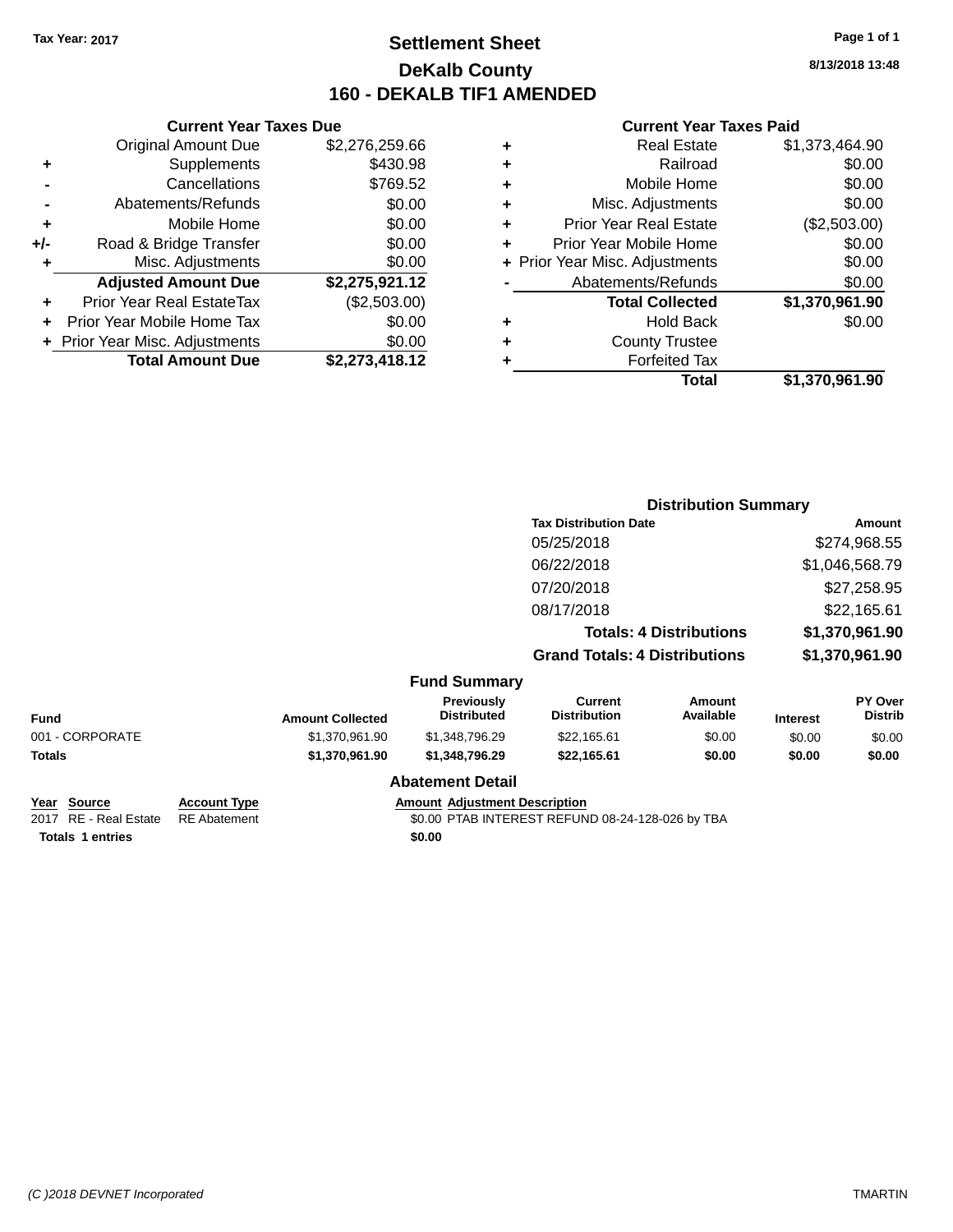# **Settlement Sheet Tax Year: 2017 Page 1 of 1 DeKalb County 163 - MALTA TIF**

**8/13/2018 13:48**

|      |   | <b>Current Year Taxes Paid</b> |              |
|------|---|--------------------------------|--------------|
| 4.46 | ٠ | <b>Real Estate</b>             | \$206,585.05 |
| 8.58 | ÷ | Railroad                       | \$0.00       |
| 1.04 | ٠ | Mobile Home                    | \$0.00       |
| 0.00 | ٠ | Misc. Adjustments              | \$0.00       |
| 0.00 | ٠ | <b>Prior Year Real Estate</b>  | \$0.00       |
| 0.00 | ÷ | Prior Year Mobile Home         | \$0.00       |
| 0.00 |   | + Prior Year Misc. Adjustments | \$0.00       |
| 2.00 |   | Abatements/Refunds             | \$0.00       |
| 0.00 |   | <b>Total Collected</b>         | \$206,585.05 |
| 0.00 | ٠ | <b>Hold Back</b>               | \$0.00       |
| 0.00 | ÷ | <b>County Trustee</b>          |              |
| 2.00 | ٠ | <b>Forfeited Tax</b>           |              |
|      |   | Total                          | \$206,585.05 |

**Distribution Summary**

|     | <b>Current Year Taxes Due</b>  |              |
|-----|--------------------------------|--------------|
|     | <b>Original Amount Due</b>     | \$401.314.46 |
| ٠   | Supplements                    | \$5,448.58   |
|     | Cancellations                  | \$6,171.04   |
|     | Abatements/Refunds             | \$0.00       |
| ٠   | Mobile Home                    | \$0.00       |
| +/- | Road & Bridge Transfer         | \$0.00       |
| ٠   | Misc. Adjustments              | \$0.00       |
|     | <b>Adjusted Amount Due</b>     | \$400,592.00 |
| ٠   | Prior Year Real EstateTax      | \$0.00       |
|     | Prior Year Mobile Home Tax     | \$0.00       |
|     | + Prior Year Misc. Adjustments | \$0.00       |
|     | <b>Total Amount Due</b>        | \$400,592.00 |
|     |                                |              |

|                 |                         |                                  | <b>Tax Distribution Date</b>                                                                                     | Amount<br>\$17,662.67<br>\$186,946.44<br>\$1,975.94<br>\$206,585.05<br>\$206,585.05 |                 |                           |
|-----------------|-------------------------|----------------------------------|------------------------------------------------------------------------------------------------------------------|-------------------------------------------------------------------------------------|-----------------|---------------------------|
|                 |                         |                                  | 05/25/2018<br>06/22/2018<br>08/17/2018<br><b>Totals: 3 Distributions</b><br><b>Grand Totals: 3 Distributions</b> |                                                                                     |                 |                           |
|                 |                         |                                  |                                                                                                                  |                                                                                     |                 |                           |
|                 |                         |                                  |                                                                                                                  |                                                                                     |                 |                           |
|                 |                         |                                  |                                                                                                                  |                                                                                     |                 |                           |
|                 |                         |                                  |                                                                                                                  |                                                                                     |                 |                           |
|                 |                         | <b>Fund Summary</b>              |                                                                                                                  |                                                                                     |                 |                           |
| <b>Fund</b>     | <b>Amount Collected</b> | Previously<br><b>Distributed</b> | <b>Current</b><br><b>Distribution</b>                                                                            | Amount<br>Available                                                                 | <b>Interest</b> | PY Over<br><b>Distrib</b> |
| 001 - CORPORATE | \$206,585.05            | \$204,609.11                     | \$1,975.94                                                                                                       | \$0.00                                                                              | \$0.00          | \$0.00                    |
| <b>Totals</b>   | \$206,585.05            | \$204.609.11                     | \$1,975.94                                                                                                       | \$0.00                                                                              | \$0.00          | \$0.00                    |

#### *(C )2018 DEVNET Incorporated* TMARTIN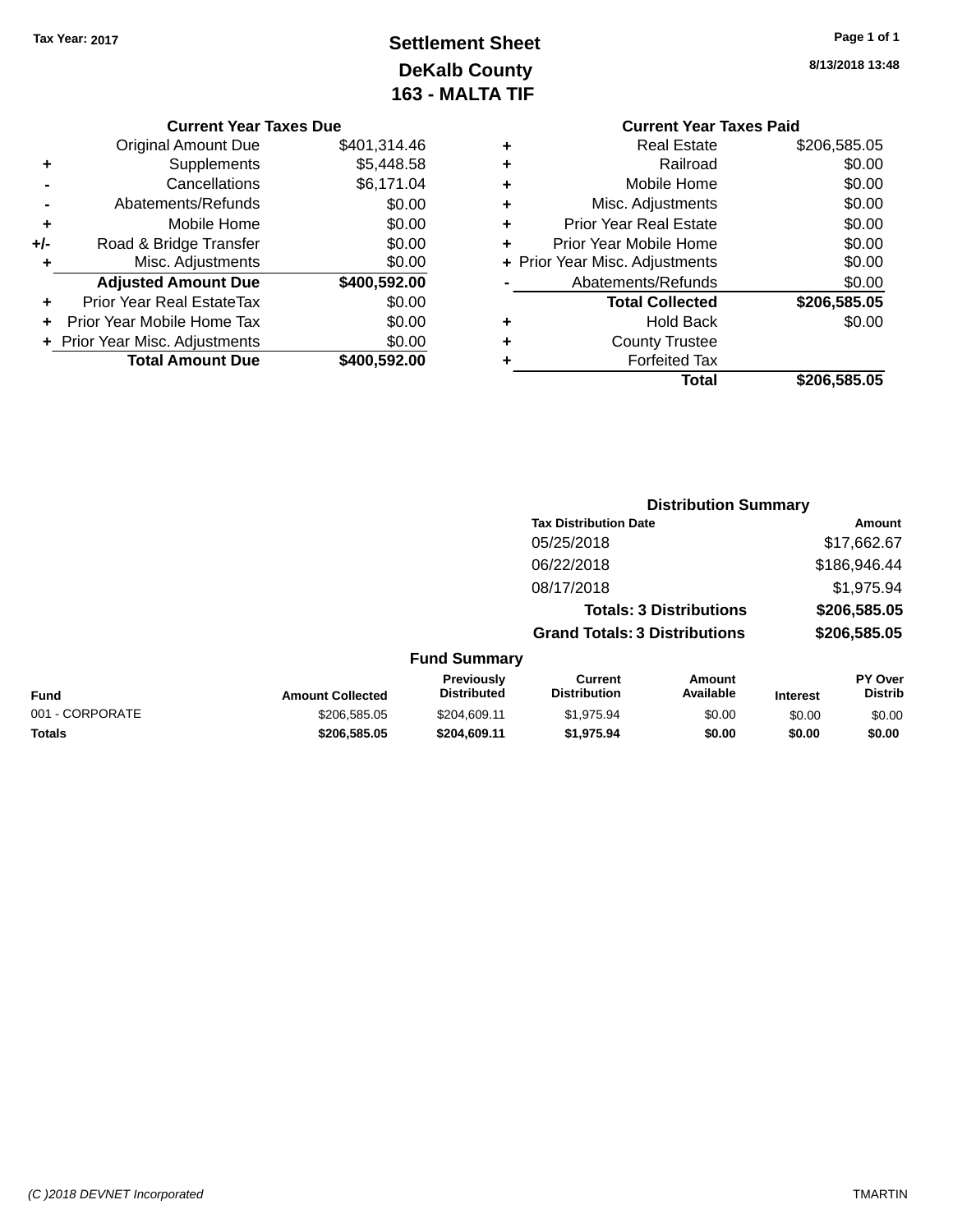## **Settlement Sheet Tax Year: 2017 Page 1 of 1 DeKalb County 164 - DEKALB TIF5**

**8/13/2018 13:48**

|   | <b>Current Year Taxes Paid</b> |            |
|---|--------------------------------|------------|
| ٠ | <b>Real Estate</b>             | \$2,070.33 |
|   | Railroad                       | \$0.00     |
|   | Mobile Home                    | \$0.00     |
|   | Misc. Adjustments              | \$0.00     |
| ÷ | <b>Prior Year Real Estate</b>  | \$0.00     |
| ٠ | Prior Year Mobile Home         | \$0.00     |
|   | Prior Year Misc. Adjustments   | \$0.00     |
|   | Abatements/Refunds             | \$0.00     |
|   | <b>Total Collected</b>         | \$2,070.33 |
|   | <b>Hold Back</b>               | \$0.00     |
|   | <b>County Trustee</b>          |            |
|   | <b>Forfeited Tax</b>           |            |
|   | Total                          | \$2,070.33 |

|     | <b>Current Year Taxes Due</b>  |            |
|-----|--------------------------------|------------|
|     | Original Amount Due            | \$4,140.66 |
| ٠   | Supplements                    | \$0.00     |
|     | Cancellations                  | \$0.00     |
|     | Abatements/Refunds             | \$0.00     |
| ٠   | Mobile Home                    | \$0.00     |
| +/- | Road & Bridge Transfer         | \$0.00     |
| ٠   | Misc. Adjustments              | \$0.00     |
|     | <b>Adjusted Amount Due</b>     | \$4,140.66 |
| ٠   | Prior Year Real EstateTax      | \$0.00     |
|     | Prior Year Mobile Home Tax     | \$0.00     |
|     | + Prior Year Misc. Adjustments | \$0.00     |
|     | <b>Total Amount Due</b>        | \$4,140.66 |

|                          |                     |                         |                                      | <b>Distribution Summary</b>                      |                                |                 |                                  |  |  |
|--------------------------|---------------------|-------------------------|--------------------------------------|--------------------------------------------------|--------------------------------|-----------------|----------------------------------|--|--|
|                          |                     |                         |                                      | <b>Tax Distribution Date</b>                     |                                |                 | <b>Amount</b>                    |  |  |
|                          |                     |                         |                                      | 06/22/2018                                       |                                |                 | \$2,070.33                       |  |  |
|                          |                     |                         |                                      |                                                  | <b>Totals: 1 Distributions</b> |                 | \$2,070.33                       |  |  |
|                          |                     |                         |                                      | <b>Grand Totals: 1 Distributions</b>             |                                | \$2,070.33      |                                  |  |  |
|                          |                     |                         | <b>Fund Summary</b>                  |                                                  |                                |                 |                                  |  |  |
| <b>Fund</b>              |                     | <b>Amount Collected</b> | Previously<br><b>Distributed</b>     | Current<br><b>Distribution</b>                   | Amount<br>Available            | <b>Interest</b> | <b>PY Over</b><br><b>Distrib</b> |  |  |
| 001 - CORPORATE          |                     | \$2,070.33              | \$2,070.33                           | \$0.00                                           | \$0.00                         | \$0.00          | \$0.00                           |  |  |
| <b>Totals</b>            |                     | \$2,070.33              | \$2,070.33                           | \$0.00                                           | \$0.00                         | \$0.00          | \$0.00                           |  |  |
|                          |                     |                         | <b>Abatement Detail</b>              |                                                  |                                |                 |                                  |  |  |
| Year Source              | <b>Account Type</b> |                         | <b>Amount Adjustment Description</b> |                                                  |                                |                 |                                  |  |  |
| RE - Real Estate<br>2017 | <b>RE</b> Abatement |                         |                                      | \$0.00 PTAB INTEREST REFUND 08-22-228-016 by TBA |                                |                 |                                  |  |  |
| <b>Totals 1 entries</b>  |                     |                         | \$0.00                               |                                                  |                                |                 |                                  |  |  |

*(C )2018 DEVNET Incorporated* TMARTIN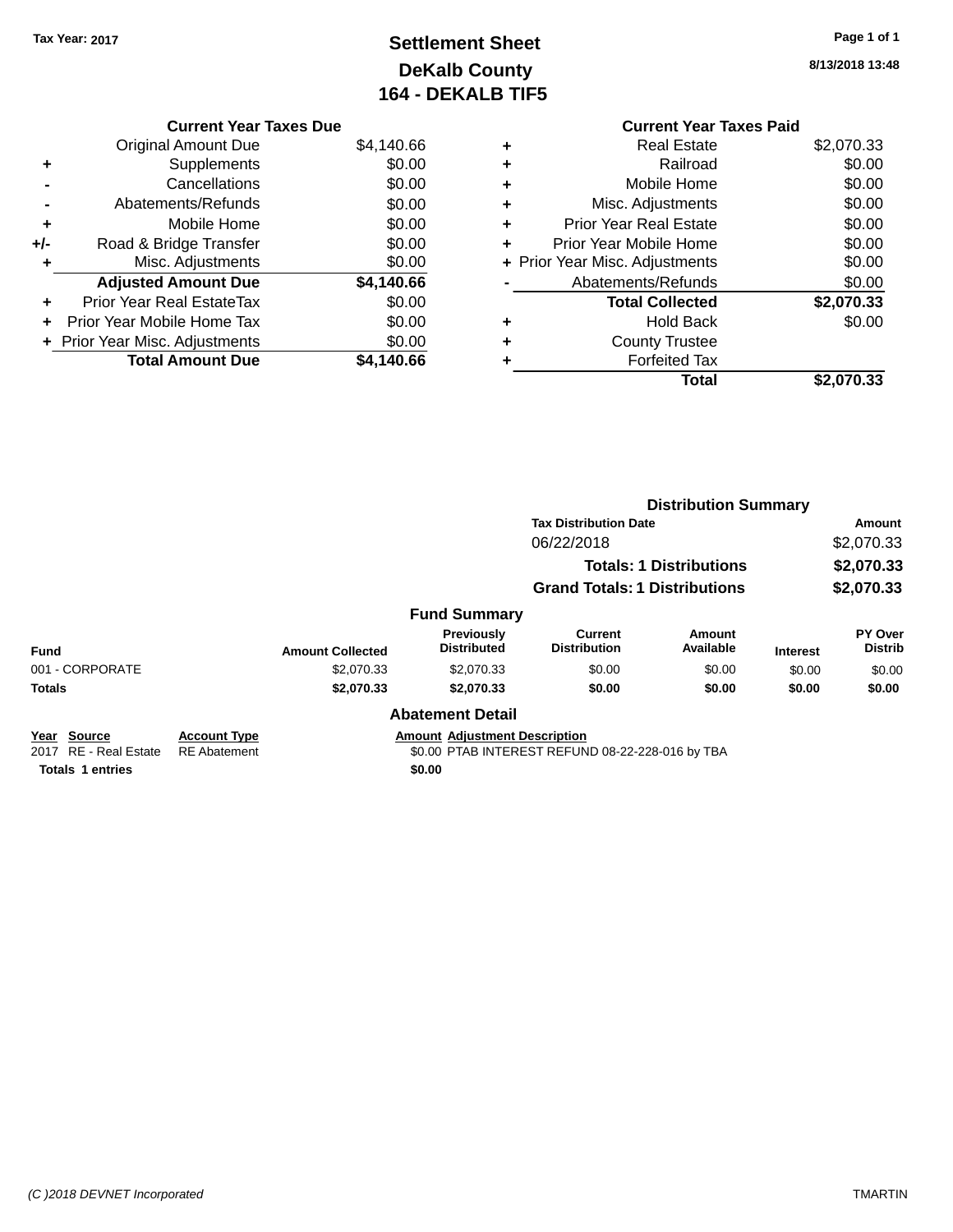## **Settlement Sheet Tax Year: 2017 Page 1 of 1 DeKalb County 170 - KIRKLAND TIF**

**8/13/2018 13:48**

| <b>Original Amount Due</b>       | \$289,350.48                   |
|----------------------------------|--------------------------------|
| Supplements                      | \$565.38                       |
| Cancellations                    | \$779.22                       |
| Abatements/Refunds               | \$0.00                         |
| Mobile Home                      | \$0.00                         |
| Road & Bridge Transfer           | \$0.00                         |
| Misc. Adjustments                | \$0.00                         |
| <b>Adjusted Amount Due</b>       | \$289,136.64                   |
| <b>Prior Year Real EstateTax</b> | \$0.00                         |
| Prior Year Mobile Home Tax       | \$0.00                         |
|                                  | \$0.00                         |
| <b>Total Amount Due</b>          | \$289,136.64                   |
|                                  | + Prior Year Misc. Adjustments |

| ٠ | <b>Real Estate</b>             | \$169,698.19 |
|---|--------------------------------|--------------|
| ٠ | Railroad                       | \$0.00       |
| ٠ | Mobile Home                    | \$0.00       |
| ٠ | Misc. Adjustments              | \$0.00       |
| ٠ | <b>Prior Year Real Estate</b>  | \$0.00       |
| ٠ | Prior Year Mobile Home         | \$0.00       |
|   | + Prior Year Misc. Adjustments | \$0.00       |
|   | Abatements/Refunds             | \$0.00       |
|   | <b>Total Collected</b>         | \$169,698.19 |
| ٠ | <b>Hold Back</b>               | \$0.00       |
| ٠ | <b>County Trustee</b>          |              |
| ٠ | <b>Forfeited Tax</b>           |              |
|   | Total                          | \$169,698.19 |
|   |                                |              |

|                     | <b>Distribution Summary</b>          |              |
|---------------------|--------------------------------------|--------------|
|                     | <b>Tax Distribution Date</b>         | Amount       |
|                     | 05/25/2018                           | \$55,305.89  |
|                     | 06/22/2018                           | \$106,962.06 |
|                     | 07/20/2018                           | \$5,226.17   |
|                     | 08/17/2018                           | \$2,204.07   |
|                     | <b>Totals: 4 Distributions</b>       | \$169,698.19 |
|                     | <b>Grand Totals: 4 Distributions</b> | \$169,698.19 |
| <b>Fund Summary</b> |                                      |              |

| <b>Fund</b>     | <b>Amount Collected</b> | <b>Previously</b><br><b>Distributed</b> | Current<br><b>Distribution</b> | Amount<br>Available | <b>Interest</b> | <b>PY Over</b><br>Distrib |
|-----------------|-------------------------|-----------------------------------------|--------------------------------|---------------------|-----------------|---------------------------|
| 001 - CORPORATE | \$169,698.19            | \$167,494.12                            | \$2,204.07                     | \$0.00              | \$0.00          | \$0.00                    |
| <b>Totals</b>   | \$169,698.19            | \$167.494.12                            | \$2.204.07                     | \$0.00              | \$0.00          | \$0.00                    |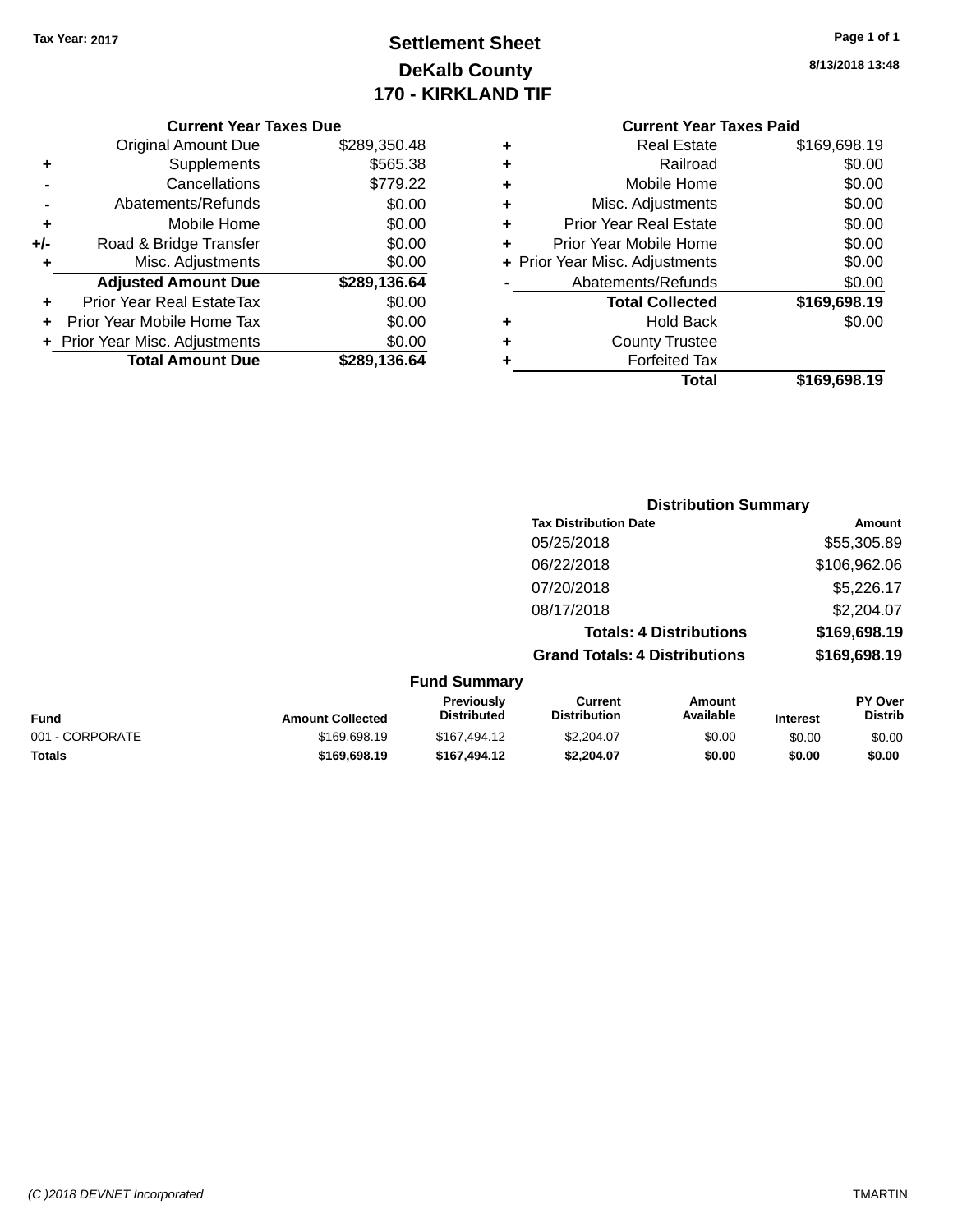## **Settlement Sheet Tax Year: 2017 Page 1 of 1 DeKalb County 171 - WATERMAN TIF**

| Page 1 of 1 |  |  |  |
|-------------|--|--|--|
|-------------|--|--|--|

**8/13/2018 13:48**

|  | <b>Current Year Taxes Due</b> |  |  |  |  |  |  |  |
|--|-------------------------------|--|--|--|--|--|--|--|
|  |                               |  |  |  |  |  |  |  |

|     | <b>Original Amount Due</b>     | \$31,340.36 |
|-----|--------------------------------|-------------|
| ٠   | Supplements                    | \$0.00      |
|     | Cancellations                  | \$0.00      |
|     | Abatements/Refunds             | \$0.00      |
| ٠   | Mobile Home                    | \$0.00      |
| +/- | Road & Bridge Transfer         | \$0.00      |
| ÷   | Misc. Adjustments              | \$0.00      |
|     | <b>Adjusted Amount Due</b>     | \$31,340.36 |
| ÷   | Prior Year Real EstateTax      | \$0.00      |
| ÷   | Prior Year Mobile Home Tax     | \$0.00      |
|     | + Prior Year Misc. Adjustments | \$0.00      |
|     | <b>Total Amount Due</b>        | \$31,340.36 |

### **Current Year Taxes Paid +** Real Estate \$27,090.12 **+** Railroad \$0.00 **+** Mobile Home \$0.00 **+** Misc. Adjustments \$0.00 **+** Prior Year Real Estate \$0.00 **+** Prior Year Mobile Home \$0.00 **+ Prior Year Misc. Adjustments**  $$0.00$ **-** Abatements/Refunds \$0.00 **Total Collected \$27,090.12 +** Hold Back \$0.00 **+** County Trustee **+** Forfeited Tax **Total \$27,090.12**

|                 | <b>Distribution Summary</b> |                                  |                                       |                     |                 |                           |  |
|-----------------|-----------------------------|----------------------------------|---------------------------------------|---------------------|-----------------|---------------------------|--|
|                 |                             |                                  | <b>Tax Distribution Date</b>          |                     |                 | Amount                    |  |
|                 |                             |                                  | 05/25/2018                            |                     |                 | \$10,838.76               |  |
|                 |                             |                                  | 06/22/2018                            |                     |                 | \$15,964.96               |  |
|                 |                             |                                  | 07/20/2018                            |                     |                 | \$236.10                  |  |
|                 |                             |                                  | 08/17/2018                            |                     |                 | \$50.30                   |  |
|                 |                             |                                  | <b>Totals: 4 Distributions</b>        |                     | \$27,090.12     |                           |  |
|                 |                             |                                  | <b>Grand Totals: 4 Distributions</b>  |                     |                 | \$27,090.12               |  |
|                 |                             | <b>Fund Summary</b>              |                                       |                     |                 |                           |  |
| Fund            | <b>Amount Collected</b>     | Previously<br><b>Distributed</b> | <b>Current</b><br><b>Distribution</b> | Amount<br>Available | <b>Interest</b> | PY Over<br><b>Distrib</b> |  |
| 001 - CORPORATE | \$27,090.12                 | \$27,039.82                      | \$50.30                               | \$0.00              | \$0.00          | \$0.00                    |  |
| <b>Totals</b>   | \$27.090.12                 | \$27,039.82                      | \$50.30                               | \$0.00              | \$0.00          | \$0.00                    |  |
|                 |                             |                                  |                                       |                     |                 |                           |  |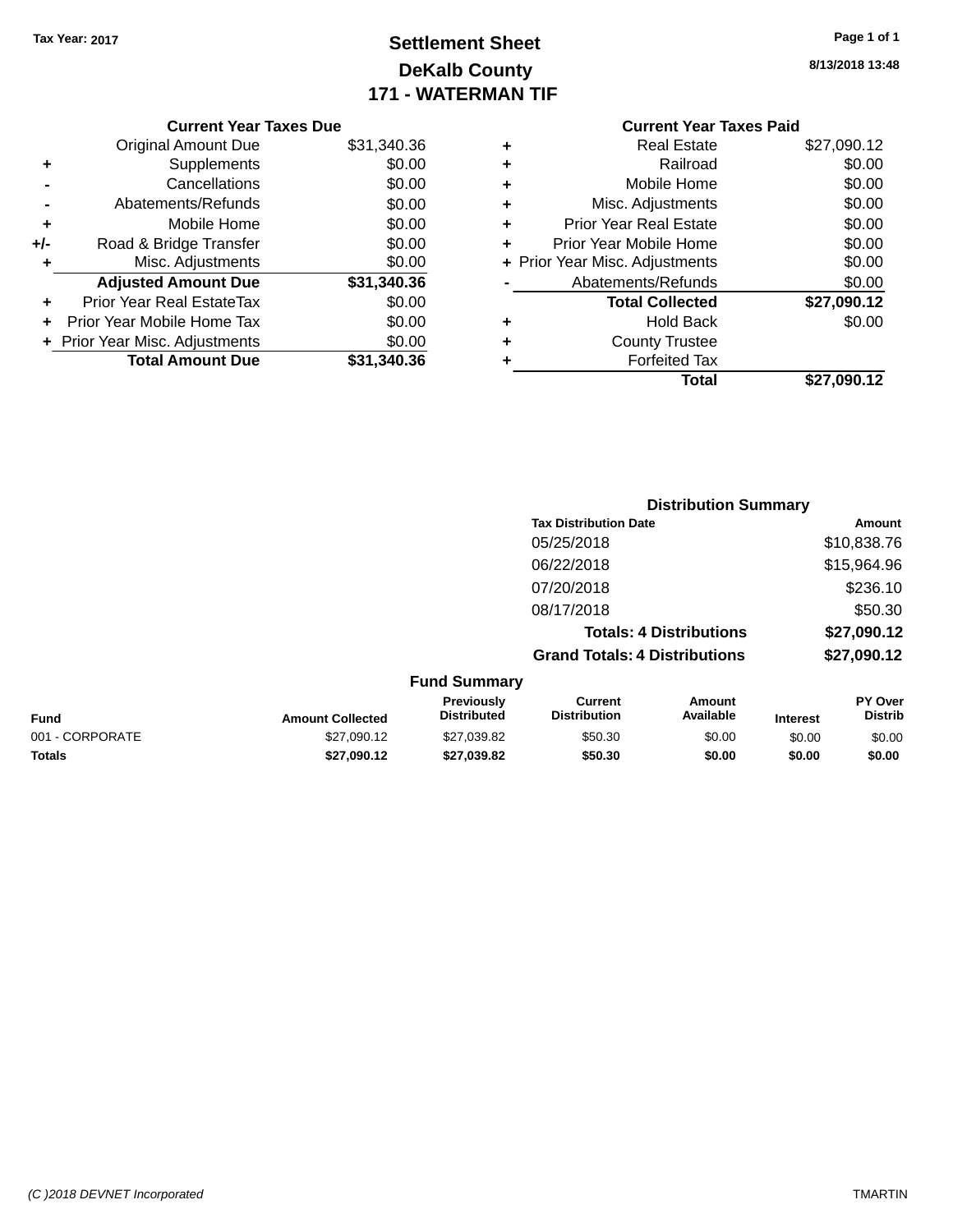## **Settlement Sheet Tax Year: 2017 Page 1 of 1 DeKalb County 172 - MAPLE PARK TIF**

**8/13/2018 13:48**

| <b>Current Year Taxes Paid</b> |                                |
|--------------------------------|--------------------------------|
| <b>Real Estate</b>             | \$7,604.50                     |
| Railroad                       | \$0.00                         |
| Mobile Home                    | \$0.00                         |
| Misc. Adjustments              | \$0.00                         |
| <b>Prior Year Real Estate</b>  | \$0.00                         |
| Prior Year Mobile Home         | \$0.00                         |
|                                | \$0.00                         |
| Abatements/Refunds             | \$0.00                         |
| <b>Total Collected</b>         | \$7,604.50                     |
| Hold Back                      | \$0.00                         |
| <b>County Trustee</b>          |                                |
| <b>Forfeited Tax</b>           |                                |
| Total                          | \$7.604.50                     |
|                                | + Prior Year Misc. Adjustments |

| <b>Current Year Taxes Due</b>  |             |
|--------------------------------|-------------|
| <b>Original Amount Due</b>     | \$10,918.80 |
| Supplements                    | \$0.00      |
| Cancellations                  | \$0.00      |
| Abatements/Refunds             | \$0.00      |
| Mobile Home                    | \$0.00      |
| Road & Bridge Transfer         | \$0.00      |
| Misc. Adjustments              | \$0.00      |
| <b>Adjusted Amount Due</b>     | \$10,918.80 |
| Prior Year Real EstateTax      | \$0.00      |
| Prior Year Mobile Home Tax     | \$0.00      |
| + Prior Year Misc. Adjustments | \$0.00      |
| <b>Total Amount Due</b>        | \$10,918,80 |
|                                |             |

|                 |                         |                                         | <b>Distribution Summary</b>           |                                |                 |                           |
|-----------------|-------------------------|-----------------------------------------|---------------------------------------|--------------------------------|-----------------|---------------------------|
|                 |                         |                                         | <b>Tax Distribution Date</b>          |                                |                 | Amount                    |
|                 |                         |                                         | 05/25/2018                            |                                |                 | \$3,893.78                |
|                 |                         |                                         | 06/22/2018                            |                                |                 | \$3,710.72                |
|                 |                         |                                         |                                       | <b>Totals: 2 Distributions</b> |                 | \$7,604.50                |
|                 |                         |                                         | <b>Grand Totals: 2 Distributions</b>  |                                |                 | \$7,604.50                |
|                 |                         | <b>Fund Summary</b>                     |                                       |                                |                 |                           |
| <b>Fund</b>     | <b>Amount Collected</b> | <b>Previously</b><br><b>Distributed</b> | <b>Current</b><br><b>Distribution</b> | Amount<br>Available            | <b>Interest</b> | PY Over<br><b>Distrib</b> |
| 001 - CORPORATE | \$7,604.50              | \$7,604.50                              | \$0.00                                | \$0.00                         | \$0.00          | \$0.00                    |
| <b>Totals</b>   | \$7,604.50              | \$7,604.50                              | \$0.00                                | \$0.00                         | \$0.00          | \$0.00                    |
|                 |                         |                                         |                                       |                                |                 |                           |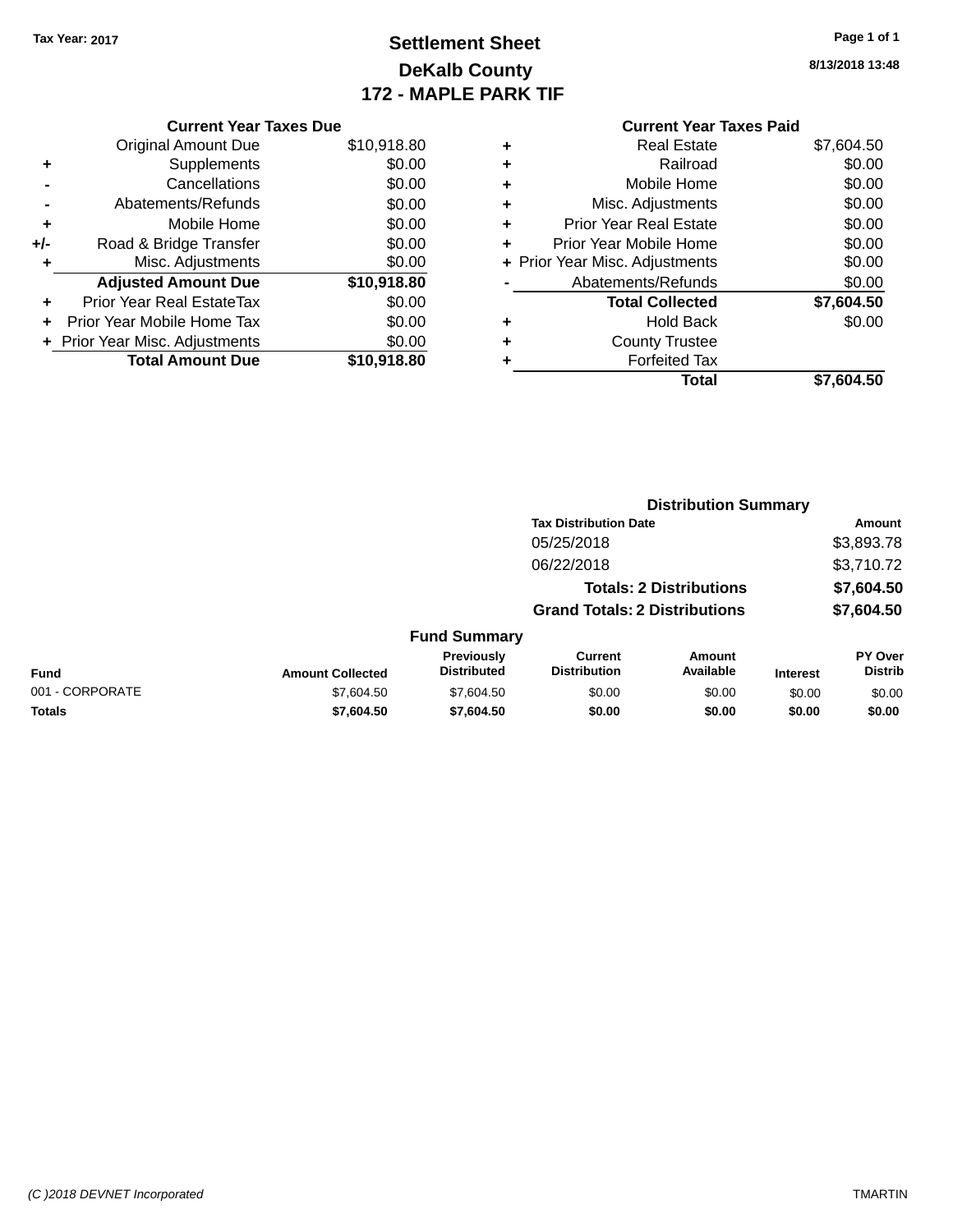## **Settlement Sheet Tax Year: 2017 Page 1 of 1 DeKalb County 180 - SYCAMORE TIF**

**8/13/2018 13:48**

|     | <b>Current Year Taxes Due</b>  |              |
|-----|--------------------------------|--------------|
|     | Original Amount Due            | \$100,213.44 |
| ٠   | Supplements                    | \$0.00       |
|     | Cancellations                  | \$0.00       |
|     | Abatements/Refunds             | \$0.00       |
| ٠   | Mobile Home                    | \$0.00       |
| +/- | Road & Bridge Transfer         | \$0.00       |
| ٠   | Misc. Adjustments              | \$0.00       |
|     | <b>Adjusted Amount Due</b>     | \$100,213.44 |
| ٠   | Prior Year Real EstateTax      | \$0.00       |
|     | Prior Year Mobile Home Tax     | \$0.00       |
|     | + Prior Year Misc. Adjustments | \$0.00       |
|     | <b>Total Amount Due</b>        | \$100,213.44 |
|     |                                |              |

|   | <b>Real Estate</b>             | \$53,408.72 |
|---|--------------------------------|-------------|
| ٠ | Railroad                       | \$0.00      |
| ٠ | Mobile Home                    | \$0.00      |
| ٠ | Misc. Adjustments              | \$0.00      |
| ٠ | <b>Prior Year Real Estate</b>  | \$0.00      |
| ٠ | Prior Year Mobile Home         | \$0.00      |
|   | + Prior Year Misc. Adjustments | \$0.00      |
|   | Abatements/Refunds             | \$0.00      |
|   | <b>Total Collected</b>         | \$53,408.72 |
| ٠ | Hold Back                      | \$0.00      |
| ٠ | <b>County Trustee</b>          |             |
|   | <b>Forfeited Tax</b>           |             |
|   | Total                          | \$53,408.72 |
|   |                                |             |

|                 |                         |                                         | <b>Distribution Summary</b>           |                                |                 |                           |
|-----------------|-------------------------|-----------------------------------------|---------------------------------------|--------------------------------|-----------------|---------------------------|
|                 |                         |                                         | <b>Tax Distribution Date</b>          |                                |                 | Amount                    |
|                 |                         |                                         | 05/25/2018                            |                                |                 | \$677.82                  |
|                 |                         |                                         | 06/22/2018                            |                                |                 | \$52,730.90               |
|                 |                         |                                         |                                       | <b>Totals: 2 Distributions</b> |                 | \$53,408.72               |
|                 |                         |                                         | <b>Grand Totals: 2 Distributions</b>  |                                |                 | \$53,408.72               |
|                 |                         | <b>Fund Summary</b>                     |                                       |                                |                 |                           |
| Fund            | <b>Amount Collected</b> | <b>Previously</b><br><b>Distributed</b> | <b>Current</b><br><b>Distribution</b> | Amount<br>Available            | <b>Interest</b> | PY Over<br><b>Distrib</b> |
| 001 - CORPORATE | \$53,408.72             | \$53,408.72                             | \$0.00                                | \$0.00                         | \$0.00          | \$0.00                    |
| <b>Totals</b>   | \$53,408.72             | \$53,408.72                             | \$0.00                                | \$0.00                         | \$0.00          | \$0.00                    |
|                 |                         |                                         |                                       |                                |                 |                           |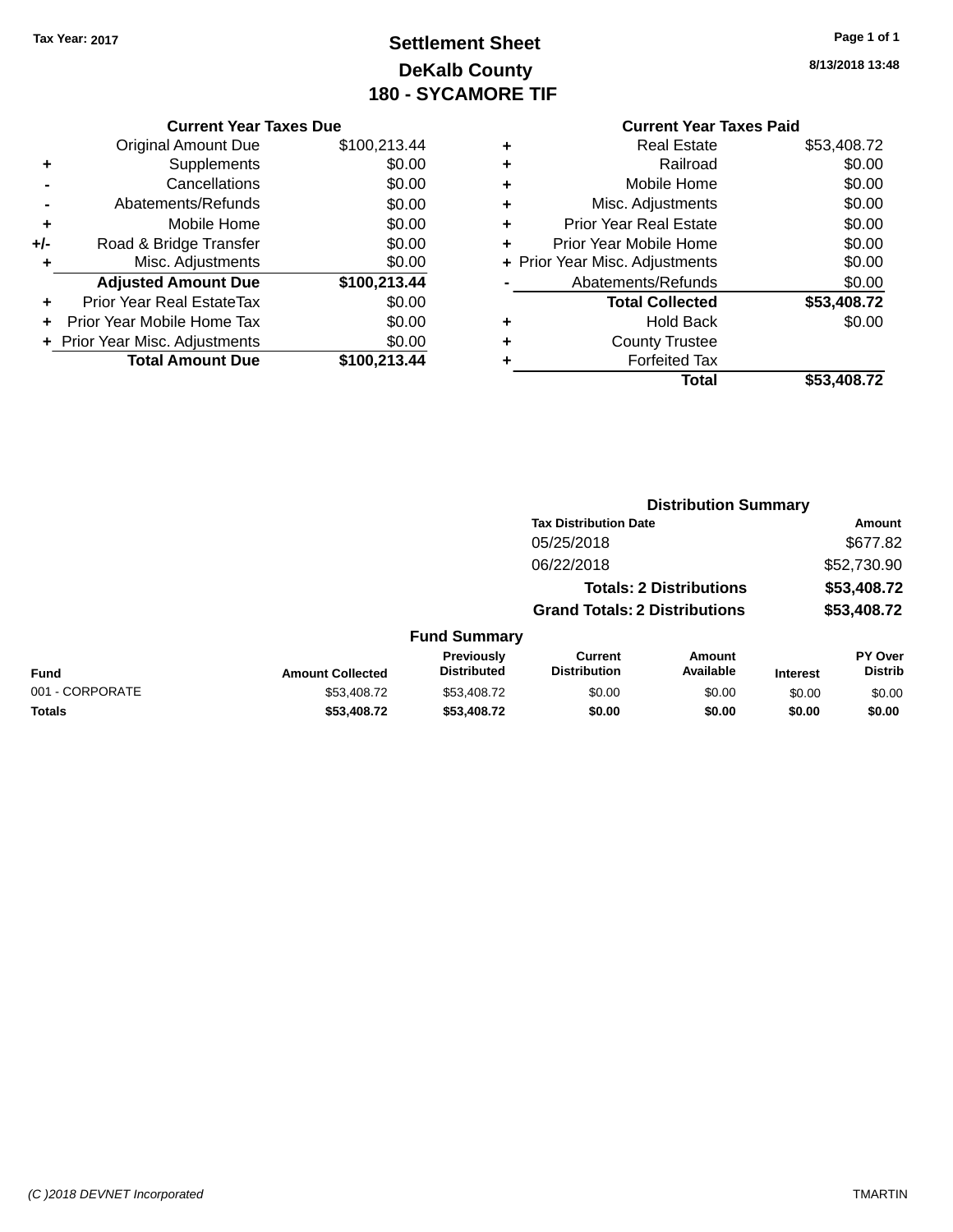## **Settlement Sheet Tax Year: 2017 Page 1 of 1 DeKalb County 190 - CORTLAND TIF**

**8/13/2018 13:48**

|       | <b>Current Year Taxes Due</b>  |             |
|-------|--------------------------------|-------------|
|       | <b>Original Amount Due</b>     | \$67,448.20 |
| ٠     | Supplements                    | \$859.32    |
|       | Cancellations                  | \$1,573.54  |
|       | Abatements/Refunds             | \$0.00      |
| ٠     | Mobile Home                    | \$0.00      |
| $+/-$ | Road & Bridge Transfer         | \$0.00      |
| ٠     | Misc. Adjustments              | \$0.00      |
|       | <b>Adjusted Amount Due</b>     | \$66,733.98 |
| ٠     | Prior Year Real EstateTax      | \$0.00      |
|       | Prior Year Mobile Home Tax     | \$0.00      |
|       | + Prior Year Misc. Adjustments | \$0.00      |
|       | <b>Total Amount Due</b>        | \$66.733.98 |
|       |                                |             |

### **Current Year Taxes Paid +** Real Estate \$49,554.34

|   | Total                          | \$49,554.34 |
|---|--------------------------------|-------------|
|   | <b>Forfeited Tax</b>           |             |
| ÷ | <b>County Trustee</b>          |             |
| ٠ | <b>Hold Back</b>               | \$0.00      |
|   | <b>Total Collected</b>         | \$49,554.34 |
|   | Abatements/Refunds             | \$0.00      |
|   | + Prior Year Misc. Adjustments | \$0.00      |
|   | Prior Year Mobile Home         | \$0.00      |
| ٠ | <b>Prior Year Real Estate</b>  | \$0.00      |
| ٠ | Misc. Adjustments              | \$0.00      |
| ÷ | Mobile Home                    | \$0.00      |
| ٠ | Railroad                       | \$0.00      |
|   |                                |             |

|                                      |                                                  |                                        |                                                              | <b>Distribution Summary</b>    |                 |                                  |
|--------------------------------------|--------------------------------------------------|----------------------------------------|--------------------------------------------------------------|--------------------------------|-----------------|----------------------------------|
|                                      |                                                  |                                        | <b>Tax Distribution Date</b>                                 |                                |                 | Amount                           |
|                                      |                                                  |                                        | 05/25/2018                                                   |                                |                 | \$39,484.37                      |
|                                      |                                                  |                                        | 06/22/2018                                                   |                                |                 | \$7,109.25                       |
|                                      |                                                  |                                        | 07/20/2018                                                   |                                |                 | \$2,960.72                       |
|                                      |                                                  |                                        |                                                              | <b>Totals: 3 Distributions</b> |                 | \$49,554.34                      |
|                                      |                                                  |                                        | <b>Grand Totals: 3 Distributions</b>                         |                                |                 | \$49,554.34                      |
|                                      |                                                  | <b>Fund Summary</b>                    |                                                              |                                |                 |                                  |
| Fund                                 | <b>Amount Collected</b>                          | Previously<br><b>Distributed</b>       | <b>Current</b><br><b>Distribution</b>                        | <b>Amount</b><br>Available     | <b>Interest</b> | <b>PY Over</b><br><b>Distrib</b> |
| 001 - CORPORATE                      | \$49,554.34                                      | \$49,554.34                            | \$0.00                                                       | \$0.00                         | \$0.00          | \$0.00                           |
| Totals                               | \$49,554.34                                      | \$49,554.34                            | \$0.00                                                       | \$0.00                         | \$0.00          | \$0.00                           |
|                                      |                                                  | <b>Miscellaneous Adjustment Detail</b> |                                                              |                                |                 |                                  |
| Year Source<br>2016 RE - Real Estate | <b>Account Type</b><br><b>Back Tax Collected</b> | <b>Amount Adjustment Description</b>   | \$0.00 RESOURCE BANK TR 1244 REDEMPTION 09-29-254-046 by TBA |                                |                 |                                  |
| <b>Totals 1 entries</b>              |                                                  | \$0.00                                 |                                                              |                                |                 |                                  |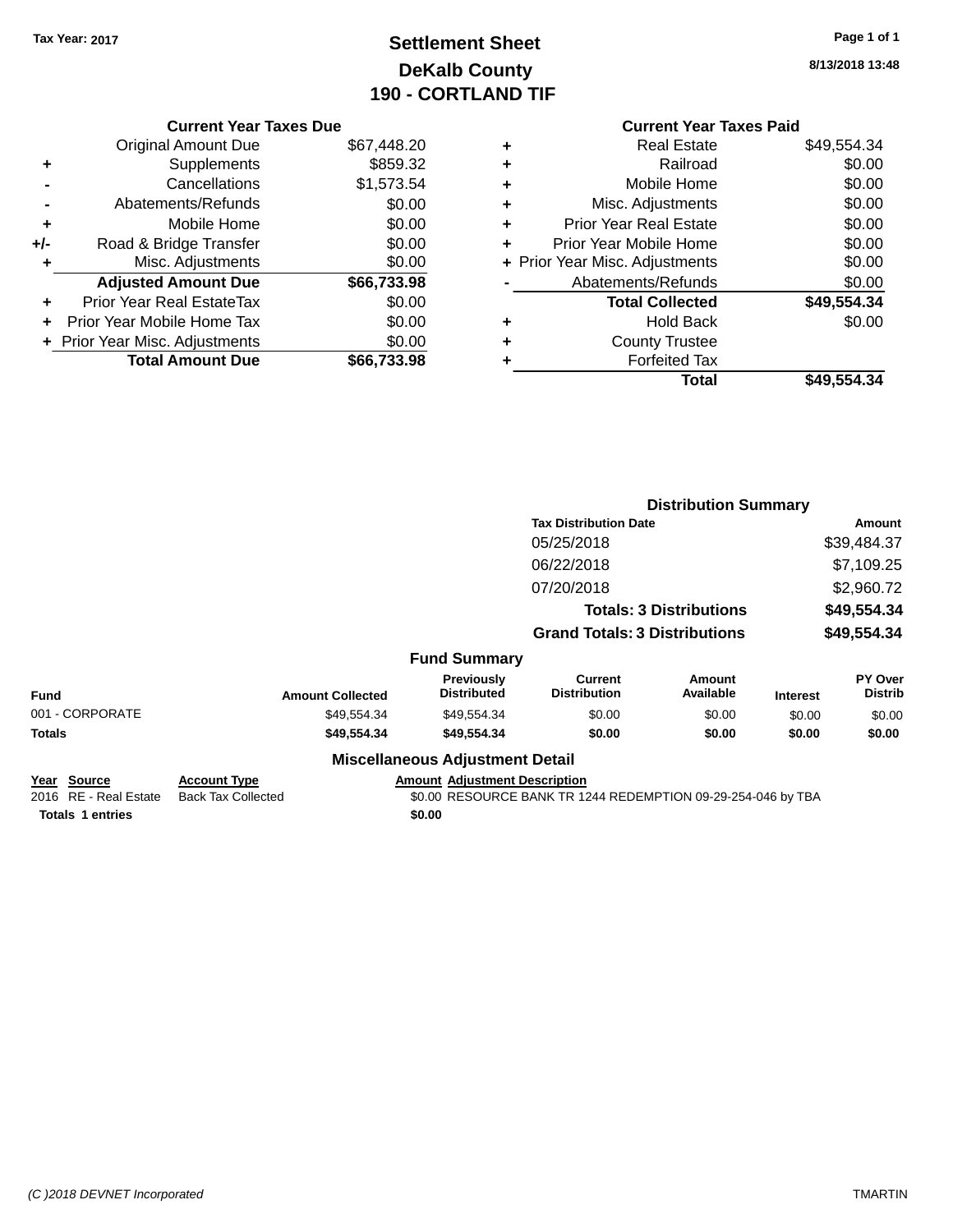## **Settlement Sheet Tax Year: 2017 Page 1 of 1 DeKalb County 201 - DEKALB SSA #6**

|       | <b>Current Year Taxes Due</b>  |             |
|-------|--------------------------------|-------------|
|       | <b>Original Amount Due</b>     | \$15,765.57 |
| ٠     | Supplements                    | \$0.00      |
|       | Cancellations                  | \$0.00      |
|       | Abatements/Refunds             | \$0.00      |
| ٠     | Mobile Home                    | \$0.00      |
| $+/-$ | Road & Bridge Transfer         | \$0.00      |
| ٠     | Misc. Adjustments              | \$0.00      |
|       | <b>Adjusted Amount Due</b>     | \$15,765.57 |
| ÷     | Prior Year Real EstateTax      | \$0.00      |
|       | Prior Year Mobile Home Tax     | \$0.00      |
|       | + Prior Year Misc. Adjustments | \$0.00      |
|       | <b>Total Amount Due</b>        | \$15,765.57 |

# **Current Year Taxes Paid +** Real Estate \$7,440.79

|   | <b>Forfeited Tax</b>                      |            |
|---|-------------------------------------------|------------|
| ٠ | <b>Hold Back</b><br><b>County Trustee</b> | \$0.00     |
|   | <b>Total Collected</b>                    | \$7,440.79 |
|   | Abatements/Refunds                        | \$0.00     |
|   | + Prior Year Misc. Adjustments            | \$0.00     |
|   | Prior Year Mobile Home                    | \$0.00     |
|   | <b>Prior Year Real Estate</b>             | \$0.00     |
|   | Misc. Adjustments                         | \$0.00     |
| ٠ | Mobile Home                               | \$0.00     |
|   | Railroad                                  | \$0.00     |

|                     | <b>Distribution Summary</b>          |            |
|---------------------|--------------------------------------|------------|
|                     | <b>Tax Distribution Date</b>         | Amount     |
|                     | 05/25/2018                           | \$1,015.02 |
|                     | 06/22/2018                           | \$5,800.71 |
|                     | 07/20/2018                           | \$517.29   |
|                     | 08/17/2018                           | \$107.77   |
|                     | <b>Totals: 4 Distributions</b>       | \$7,440.79 |
|                     | <b>Grand Totals: 4 Distributions</b> | \$7,440.79 |
| <b>Fund Summary</b> |                                      |            |

| ------------------         |                         |                                         |                                |                     |                 |                                  |
|----------------------------|-------------------------|-----------------------------------------|--------------------------------|---------------------|-----------------|----------------------------------|
| <b>Fund</b>                | <b>Amount Collected</b> | <b>Previously</b><br><b>Distributed</b> | Current<br><b>Distribution</b> | Amount<br>Available | <b>Interest</b> | <b>PY Over</b><br><b>Distrib</b> |
| 023 - SPECIAL SERVICE AREA | \$7,440.79              | \$7,333,02                              | \$107.77                       | \$0.00              | \$0.00          | \$0.00                           |
| <b>Totals</b>              | \$7,440.79              | \$7,333,02                              | \$107.77                       | \$0.00              | \$0.00          | \$0.00                           |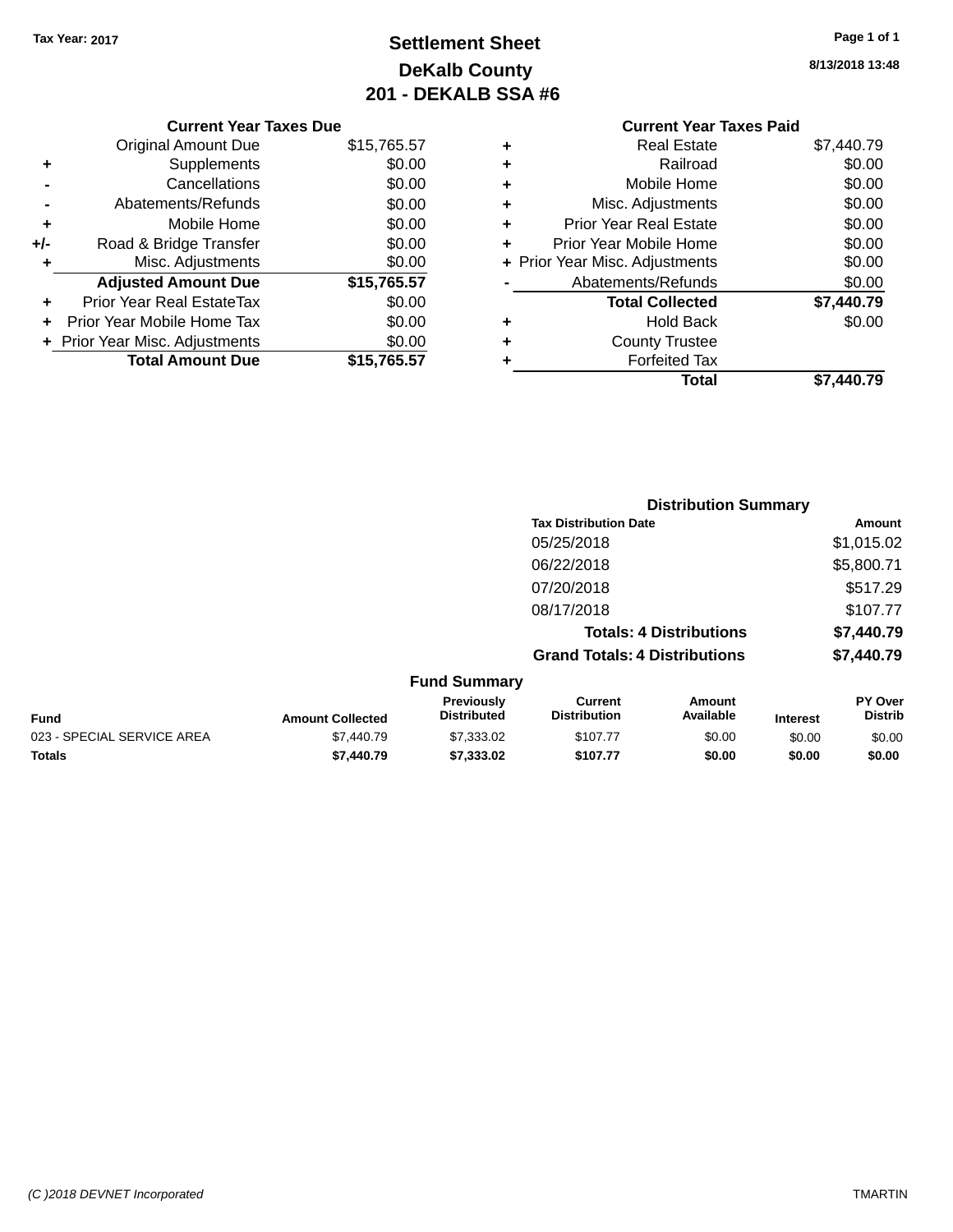### **Settlement Sheet Tax Year: 2017 Page 1 of 1 DeKalb County 204 - GENOA RIVER BEND SSA**

**8/13/2018 13:48**

#### **Current Year Taxes Paid**

|     | <b>Current Year Taxes Due</b>  |             |  |  |  |
|-----|--------------------------------|-------------|--|--|--|
|     | <b>Original Amount Due</b>     | \$60,469.88 |  |  |  |
| ٠   | \$666.02<br>Supplements        |             |  |  |  |
|     | Cancellations                  | \$687.15    |  |  |  |
|     | \$0.00<br>Abatements/Refunds   |             |  |  |  |
| ٠   | Mobile Home                    | \$0.00      |  |  |  |
| +/- | Road & Bridge Transfer         | \$0.00      |  |  |  |
| ٠   | Misc. Adjustments              | \$0.00      |  |  |  |
|     | <b>Adjusted Amount Due</b>     | \$60,448.75 |  |  |  |
| ٠   | Prior Year Real EstateTax      | \$0.00      |  |  |  |
| ٠   | Prior Year Mobile Home Tax     | \$0.00      |  |  |  |
|     | + Prior Year Misc. Adjustments | \$0.00      |  |  |  |
|     | <b>Total Amount Due</b>        | \$60,448.75 |  |  |  |
|     |                                |             |  |  |  |

|   | <b>Real Estate</b>             | \$32,144.78 |
|---|--------------------------------|-------------|
| ٠ | Railroad                       | \$0.00      |
| ٠ | Mobile Home                    | \$0.00      |
| ٠ | Misc. Adjustments              | \$0.00      |
| ٠ | <b>Prior Year Real Estate</b>  | \$0.00      |
| ÷ | Prior Year Mobile Home         | \$0.00      |
|   | + Prior Year Misc. Adjustments | \$0.00      |
|   | Abatements/Refunds             | \$0.00      |
|   | <b>Total Collected</b>         | \$32,144.78 |
| ٠ | <b>Hold Back</b>               | \$0.00      |
| ٠ | <b>County Trustee</b>          |             |
| ٠ | <b>Forfeited Tax</b>           |             |
|   | Total                          | \$32,144.78 |
|   |                                |             |

|                            |                         |                                  | <b>Distribution Summary</b>           |                                |                 |                           |
|----------------------------|-------------------------|----------------------------------|---------------------------------------|--------------------------------|-----------------|---------------------------|
|                            |                         |                                  | <b>Tax Distribution Date</b>          |                                |                 | Amount                    |
|                            |                         |                                  | 05/25/2018                            |                                |                 | \$3,868.52                |
|                            |                         |                                  | 06/22/2018                            |                                |                 | \$27,363.24               |
|                            |                         |                                  | 07/20/2018                            |                                |                 | \$479.64                  |
|                            |                         |                                  | 08/17/2018                            |                                |                 | \$433.38                  |
|                            |                         |                                  |                                       | <b>Totals: 4 Distributions</b> |                 | \$32,144.78               |
|                            |                         |                                  | <b>Grand Totals: 4 Distributions</b>  |                                |                 | \$32,144.78               |
|                            |                         | <b>Fund Summary</b>              |                                       |                                |                 |                           |
| <b>Fund</b>                | <b>Amount Collected</b> | Previously<br><b>Distributed</b> | <b>Current</b><br><b>Distribution</b> | <b>Amount</b><br>Available     | <b>Interest</b> | PY Over<br><b>Distrib</b> |
| 023 - SPECIAL SERVICE AREA | \$32,144.78             | \$31,711.40                      | \$433.38                              | \$0.00                         | \$0.00          | \$0.00                    |

**Totals \$32,144.78 \$31,711.40 \$433.38 \$0.00 \$0.00 \$0.00**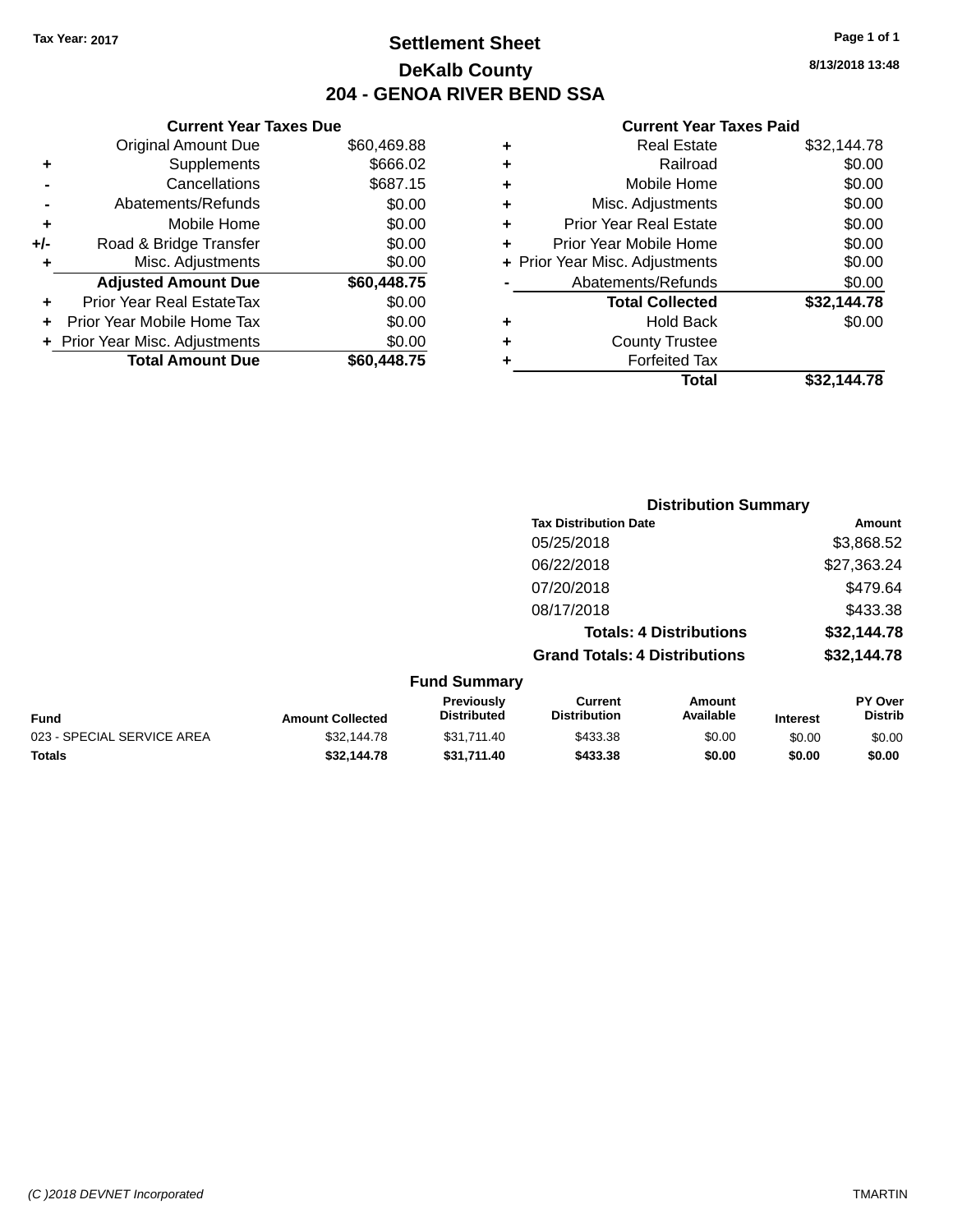## **Settlement Sheet Tax Year: 2017 Page 1 of 1 DeKalb County 207 - DERBY ESTATES SSA**

**8/13/2018 13:48**

| <b>Original Amount Due</b>     | \$6,800.14                    |  |  |  |
|--------------------------------|-------------------------------|--|--|--|
| \$219.75<br>Supplements<br>٠   |                               |  |  |  |
| Cancellations                  | \$234.58                      |  |  |  |
| \$0.00<br>Abatements/Refunds   |                               |  |  |  |
| Mobile Home                    | \$0.00                        |  |  |  |
| Road & Bridge Transfer         | \$0.00                        |  |  |  |
| Misc. Adjustments              | \$0.00                        |  |  |  |
| <b>Adjusted Amount Due</b>     | \$6,785.31                    |  |  |  |
| Prior Year Real EstateTax      | \$0.00                        |  |  |  |
| Prior Year Mobile Home Tax     | \$0.00                        |  |  |  |
| + Prior Year Misc. Adjustments | \$0.00                        |  |  |  |
| <b>Total Amount Due</b>        | \$6.785.31                    |  |  |  |
|                                | <b>Current Year Taxes Due</b> |  |  |  |

|   | <b>Real Estate</b>             | \$3,617.51 |
|---|--------------------------------|------------|
| ٠ | Railroad                       | \$0.00     |
| ٠ | Mobile Home                    | \$0.00     |
| ٠ | Misc. Adjustments              | \$0.00     |
| ٠ | <b>Prior Year Real Estate</b>  | \$0.00     |
| ÷ | Prior Year Mobile Home         | \$0.00     |
|   | + Prior Year Misc. Adjustments | \$0.00     |
|   | Abatements/Refunds             | \$0.00     |
|   | <b>Total Collected</b>         | \$3,617.51 |
| ٠ | Hold Back                      | \$0.00     |
| ٠ | <b>County Trustee</b>          |            |
| ٠ | <b>Forfeited Tax</b>           |            |
|   | Total                          | \$3,617.51 |
|   |                                |            |

|                            |                         |                                  | <b>Distribution Summary</b>          |                                |                 |                                  |
|----------------------------|-------------------------|----------------------------------|--------------------------------------|--------------------------------|-----------------|----------------------------------|
|                            |                         |                                  | <b>Tax Distribution Date</b>         |                                |                 | <b>Amount</b>                    |
|                            |                         |                                  | 05/25/2018                           |                                |                 | \$736.62                         |
|                            |                         |                                  | 06/22/2018                           |                                |                 | \$2,596.13                       |
|                            |                         |                                  | 07/20/2018                           |                                |                 | \$88.08                          |
|                            |                         |                                  | 08/17/2018                           |                                |                 | \$196.68                         |
|                            |                         |                                  |                                      | <b>Totals: 4 Distributions</b> |                 | \$3,617.51                       |
|                            |                         |                                  | <b>Grand Totals: 4 Distributions</b> |                                |                 | \$3,617.51                       |
|                            |                         | <b>Fund Summary</b>              |                                      |                                |                 |                                  |
| <b>Fund</b>                | <b>Amount Collected</b> | Previously<br><b>Distributed</b> | Current<br><b>Distribution</b>       | Amount<br>Available            | <b>Interest</b> | <b>PY Over</b><br><b>Distrib</b> |
| 023 - SPECIAL SERVICE AREA | \$3,617.51              | \$3,420.83                       | \$196.68                             | \$0.00                         | \$0.00          | \$0.00                           |
| <b>Totals</b>              | \$3,617.51              | \$3,420.83                       | \$196.68                             | \$0.00                         | \$0.00          | \$0.00                           |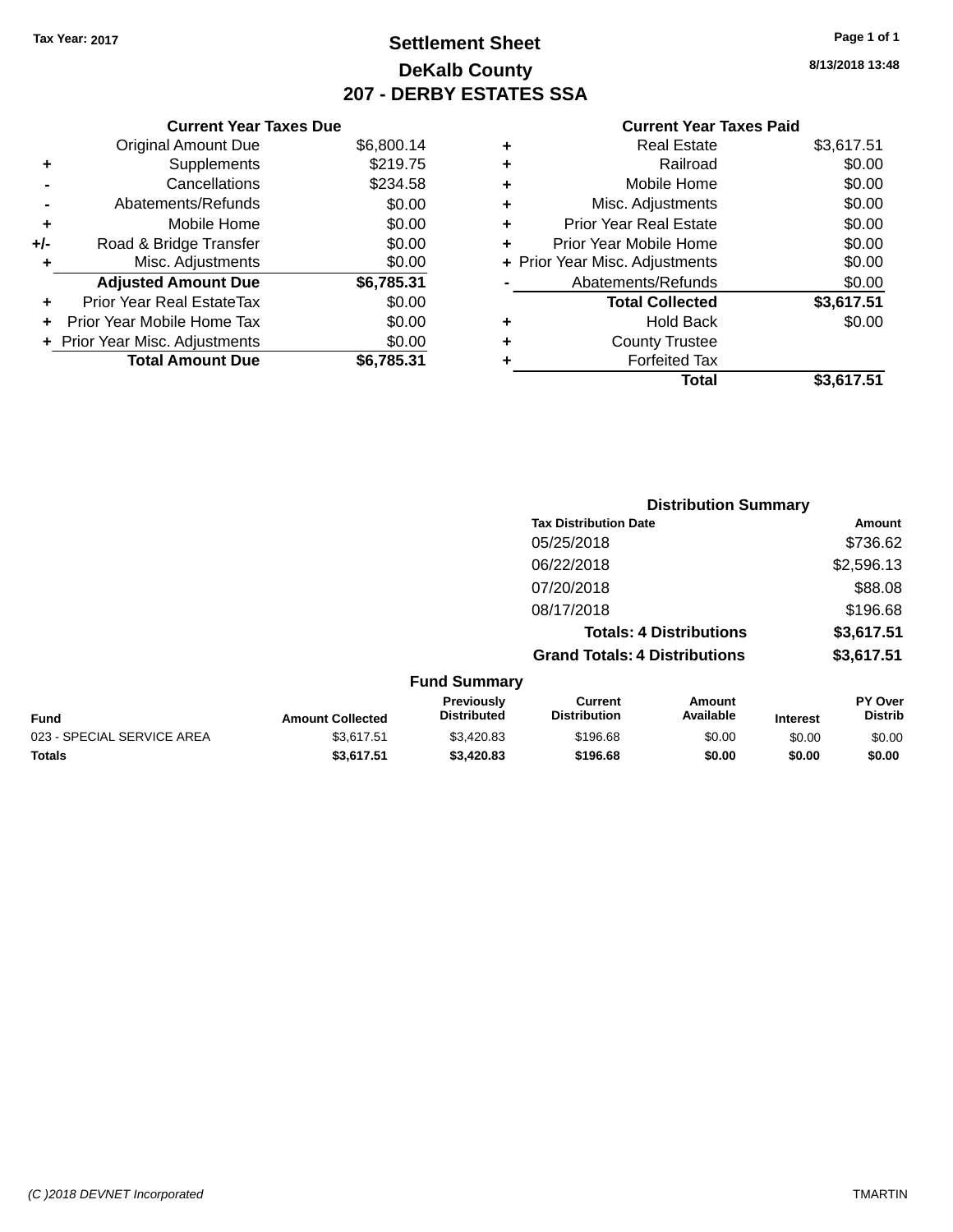## **Settlement Sheet Tax Year: 2017 Page 1 of 1 DeKalb County 209 - DEKALB SSA #14**

**8/13/2018 13:48**

|                | <b>Current Year Taxes Due</b> |            |
|----------------|-------------------------------|------------|
|                | Original Amount Due           | \$2,500.05 |
| ٠              | <b>Supplements</b>            | \$0.00     |
| $\blacksquare$ | Cancellations                 | \$0.00     |
|                | Ahatements/Refunds            | ደሰ ሰሰ      |

|                      | <b>Total Amount Due</b>        | \$2,500.05 |
|----------------------|--------------------------------|------------|
|                      | + Prior Year Misc. Adjustments | \$0.00     |
|                      | Prior Year Mobile Home Tax     | \$0.00     |
| ÷                    | Prior Year Real EstateTax      | \$0.00     |
|                      | <b>Adjusted Amount Due</b>     | \$2,500.05 |
| $\ddot{\phantom{1}}$ | Misc. Adjustments              | \$0.00     |
| +/-                  | Road & Bridge Transfer         | \$0.00     |
| ٠                    | Mobile Home                    | \$0.00     |
|                      | AVAIGHIGHIS/INGIUHUS           | vv.vv      |

# **Current Year Taxes Paid +** Real Estate \$1,256.13

|   | Railroad                       | \$0.00     |
|---|--------------------------------|------------|
|   | Mobile Home                    | \$0.00     |
| ٠ | Misc. Adjustments              | \$0.00     |
| ÷ | <b>Prior Year Real Estate</b>  | \$0.00     |
| ÷ | Prior Year Mobile Home         | \$0.00     |
|   | + Prior Year Misc. Adjustments | \$0.00     |
|   | Abatements/Refunds             | \$0.00     |
|   | <b>Total Collected</b>         | \$1,256.13 |
| ٠ | <b>Hold Back</b>               | \$0.00     |
|   | <b>County Trustee</b>          |            |
|   | <b>Forfeited Tax</b>           |            |
|   | Total                          | \$1,256.13 |
|   |                                |            |

|                            |                         |                                  |                                       | <b>Distribution Summary</b>    |                 |                                  |
|----------------------------|-------------------------|----------------------------------|---------------------------------------|--------------------------------|-----------------|----------------------------------|
|                            |                         |                                  | <b>Tax Distribution Date</b>          |                                |                 | Amount                           |
|                            |                         |                                  | 05/25/2018                            |                                |                 | \$123.41                         |
|                            |                         |                                  | 06/22/2018                            |                                |                 | \$1,132.72                       |
|                            |                         |                                  |                                       | <b>Totals: 2 Distributions</b> |                 | \$1,256.13                       |
|                            |                         |                                  | <b>Grand Totals: 2 Distributions</b>  |                                |                 | \$1,256.13                       |
|                            |                         | <b>Fund Summary</b>              |                                       |                                |                 |                                  |
| <b>Fund</b>                | <b>Amount Collected</b> | Previously<br><b>Distributed</b> | <b>Current</b><br><b>Distribution</b> | Amount<br>Available            | <b>Interest</b> | <b>PY Over</b><br><b>Distrib</b> |
| 023 - SPECIAL SERVICE AREA | \$1,256.13              | \$1,256.13                       | \$0.00                                | \$0.00                         | \$0.00          | \$0.00                           |
| <b>Totals</b>              | \$1,256.13              | \$1,256.13                       | \$0.00                                | \$0.00                         | \$0.00          | \$0.00                           |
|                            |                         |                                  |                                       |                                |                 |                                  |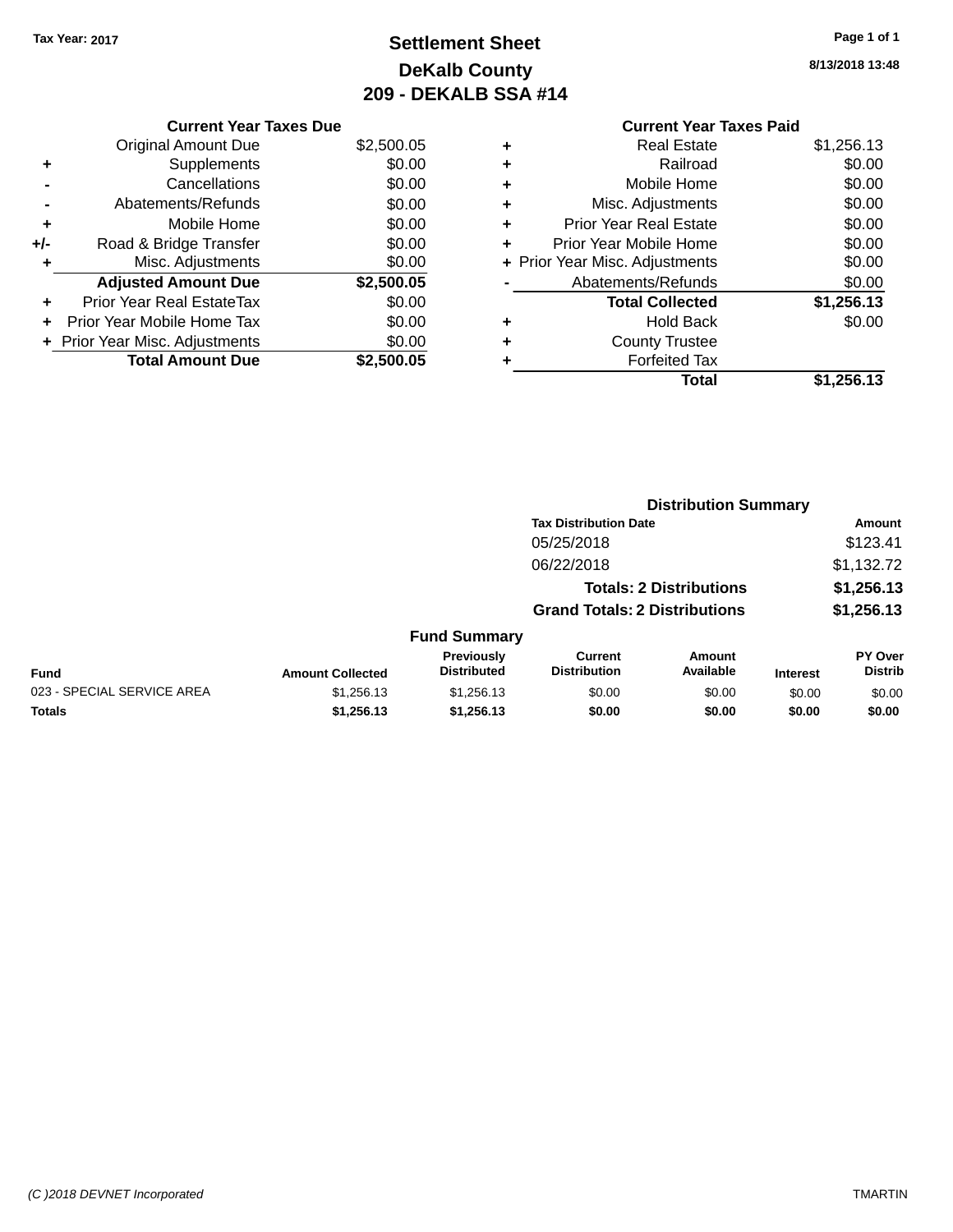### **Settlement Sheet Tax Year: 2017 Page 1 of 1 DeKalb County 213 - GENOA OAK CREEK EST SSA#4**

### **Current Year Taxes Due** Original Amount Due \$3,145.75 **+** Supplements \$0.00 **-** Cancellations \$0.00 **-** Abatements/Refunds \$0.00 **+** Mobile Home \$0.00 **+/-** Road & Bridge Transfer \$0.00 **+** Misc. Adjustments \$0.00 **Adjusted Amount Due \$3,145.75 +** Prior Year Real EstateTax \$0.00 **+** Prior Year Mobile Home Tax \$0.00 **+ Prior Year Misc. Adjustments**  $$0.00$ **Total Amount Due \$3,145.75**

| ٠ | <b>Real Estate</b>             | \$2,024.56 |
|---|--------------------------------|------------|
| ÷ | Railroad                       | \$0.00     |
| ٠ | Mobile Home                    | \$0.00     |
| ٠ | Misc. Adjustments              | \$0.00     |
| ٠ | <b>Prior Year Real Estate</b>  | \$0.00     |
| ٠ | Prior Year Mobile Home         | \$0.00     |
|   | + Prior Year Misc. Adjustments | \$0.00     |
|   | Abatements/Refunds             | \$0.00     |
|   | <b>Total Collected</b>         | \$2,024.56 |
| ٠ | Hold Back                      | \$0.00     |
| ٠ | <b>County Trustee</b>          |            |
| ٠ | <b>Forfeited Tax</b>           |            |
|   | Total                          | \$2.024.56 |
|   |                                |            |

|                            |                         |                                  | <b>Distribution Summary</b>           |                                |                 |                                  |
|----------------------------|-------------------------|----------------------------------|---------------------------------------|--------------------------------|-----------------|----------------------------------|
|                            |                         |                                  | <b>Tax Distribution Date</b>          |                                |                 | Amount                           |
|                            |                         |                                  | 05/25/2018                            |                                |                 | \$627.15                         |
|                            |                         |                                  | 06/22/2018                            |                                |                 | \$1,125.38                       |
|                            |                         |                                  | 07/20/2018                            |                                |                 | \$151.28                         |
|                            |                         |                                  | 08/17/2018                            |                                |                 | \$120.75                         |
|                            |                         |                                  |                                       | <b>Totals: 4 Distributions</b> |                 | \$2,024.56                       |
|                            |                         |                                  | <b>Grand Totals: 4 Distributions</b>  |                                |                 | \$2,024.56                       |
|                            |                         | <b>Fund Summary</b>              |                                       |                                |                 |                                  |
| <b>Fund</b>                | <b>Amount Collected</b> | Previously<br><b>Distributed</b> | <b>Current</b><br><b>Distribution</b> | Amount<br>Available            | <b>Interest</b> | <b>PY Over</b><br><b>Distrib</b> |
| 023 - SPECIAL SERVICE AREA | \$2,024.56              | \$1,903.81                       | \$120.75                              | \$0.00                         | \$0.00          | \$0.00                           |
| <b>Totals</b>              | \$2.024.56              | \$1,903.81                       | \$120.75                              | \$0.00                         | \$0.00          | \$0.00                           |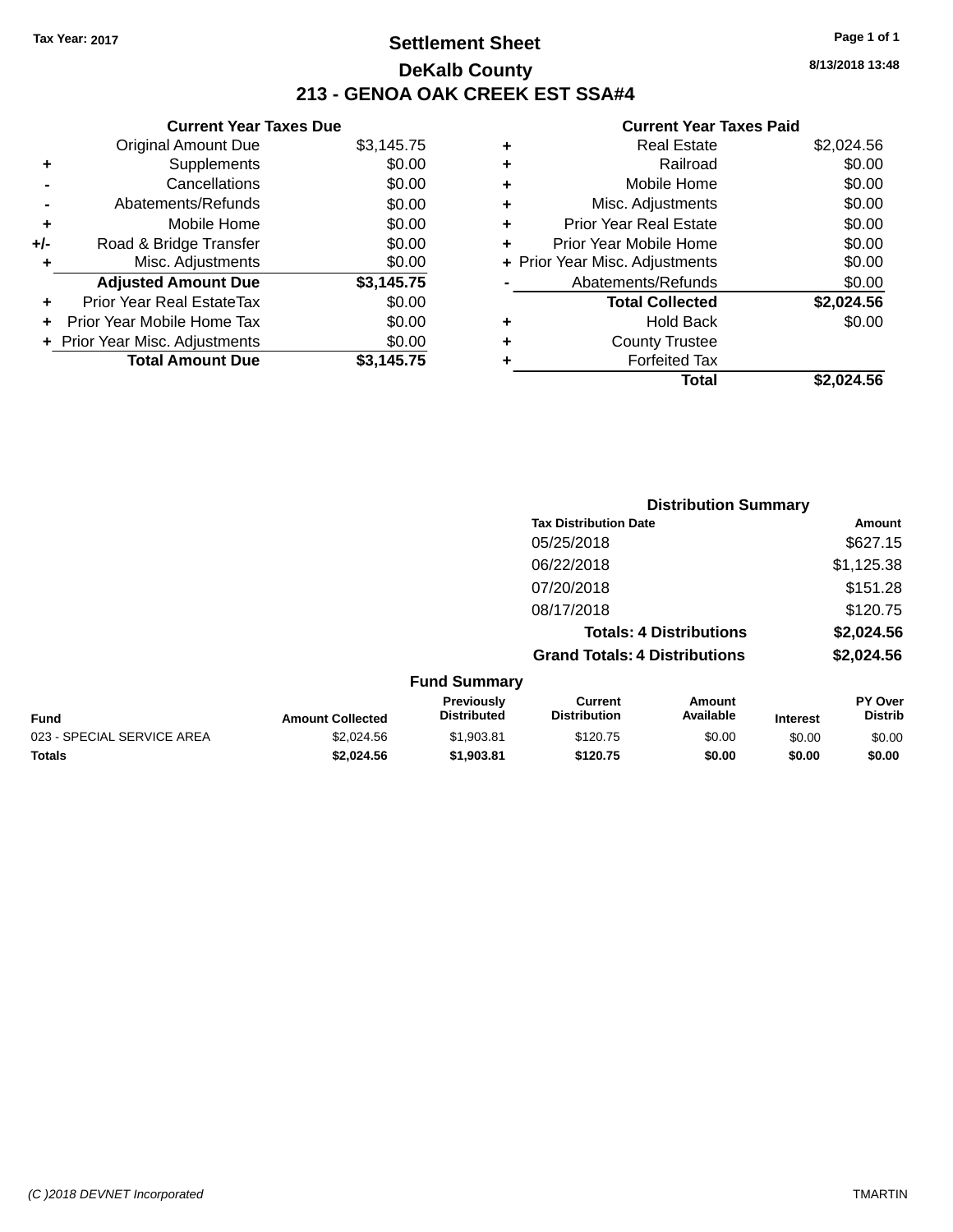### **Settlement Sheet Tax Year: 2017 Page 1 of 1 DeKalb County AF-DK #5 - AFTON DEKALB DRAINAGE #5**

|     | <b>Current Year Taxes Due</b>  |             |  |  |  |
|-----|--------------------------------|-------------|--|--|--|
|     | <b>Original Amount Due</b>     | \$12,061.66 |  |  |  |
| ٠   | Supplements                    | \$0.00      |  |  |  |
|     | Cancellations                  | \$0.00      |  |  |  |
|     | Abatements/Refunds             | \$0.00      |  |  |  |
| ٠   | Mobile Home                    | \$0.00      |  |  |  |
| +/- | Road & Bridge Transfer         | \$0.00      |  |  |  |
| ٠   | Misc. Adjustments              | \$0.00      |  |  |  |
|     | <b>Adjusted Amount Due</b>     | \$12,061.66 |  |  |  |
| ÷   | Prior Year Real EstateTax      | \$0.00      |  |  |  |
|     | Prior Year Mobile Home Tax     | \$0.00      |  |  |  |
|     | + Prior Year Misc. Adjustments | \$0.00      |  |  |  |
|     | <b>Total Amount Due</b>        | \$12,061.66 |  |  |  |

#### **Current Year Taxes Paid**

|   | <b>Real Estate</b>             | \$9,180.78 |
|---|--------------------------------|------------|
| ٠ | Railroad                       | \$0.00     |
| ٠ | Mobile Home                    | \$0.00     |
| ٠ | Misc. Adjustments              | \$0.00     |
| ٠ | <b>Prior Year Real Estate</b>  | \$0.00     |
| ٠ | Prior Year Mobile Home         | \$0.00     |
|   | + Prior Year Misc. Adjustments | \$0.00     |
|   | Abatements/Refunds             | \$0.00     |
|   | <b>Total Collected</b>         | \$9,180.78 |
| ٠ | <b>Hold Back</b>               | \$0.00     |
| ٠ | <b>County Trustee</b>          |            |
| ٠ | <b>Forfeited Tax</b>           |            |
|   | Total                          | \$9,180.78 |
|   |                                |            |

|                 |                         |                                  |                                       | <b>Distribution Summary</b>    |                 |                                  |  |  |
|-----------------|-------------------------|----------------------------------|---------------------------------------|--------------------------------|-----------------|----------------------------------|--|--|
|                 |                         |                                  | <b>Tax Distribution Date</b>          |                                |                 | <b>Amount</b>                    |  |  |
|                 |                         |                                  | 05/25/2018                            |                                |                 | \$3,616.67                       |  |  |
|                 |                         |                                  | 06/22/2018                            |                                |                 | \$5,511.61                       |  |  |
|                 |                         |                                  | 07/20/2018                            |                                |                 | \$4.40                           |  |  |
|                 |                         |                                  | 08/17/2018                            |                                |                 | \$48.10                          |  |  |
|                 |                         |                                  |                                       | <b>Totals: 4 Distributions</b> |                 | \$9,180.78                       |  |  |
|                 |                         |                                  | <b>Grand Totals: 4 Distributions</b>  |                                |                 | \$9,180.78                       |  |  |
|                 |                         | <b>Fund Summary</b>              |                                       |                                |                 |                                  |  |  |
| <b>Fund</b>     | <b>Amount Collected</b> | Previously<br><b>Distributed</b> | <b>Current</b><br><b>Distribution</b> | <b>Amount</b><br>Available     | <b>Interest</b> | <b>PY Over</b><br><b>Distrib</b> |  |  |
| 001 - CORPORATE | \$9,180.78              | \$9,132.68                       | \$48.10                               | \$0.00                         | \$0.00          | \$0.00                           |  |  |
|                 |                         |                                  |                                       |                                |                 |                                  |  |  |

**Totals \$9,180.78 \$9,132.68 \$48.10 \$0.00 \$0.00 \$0.00**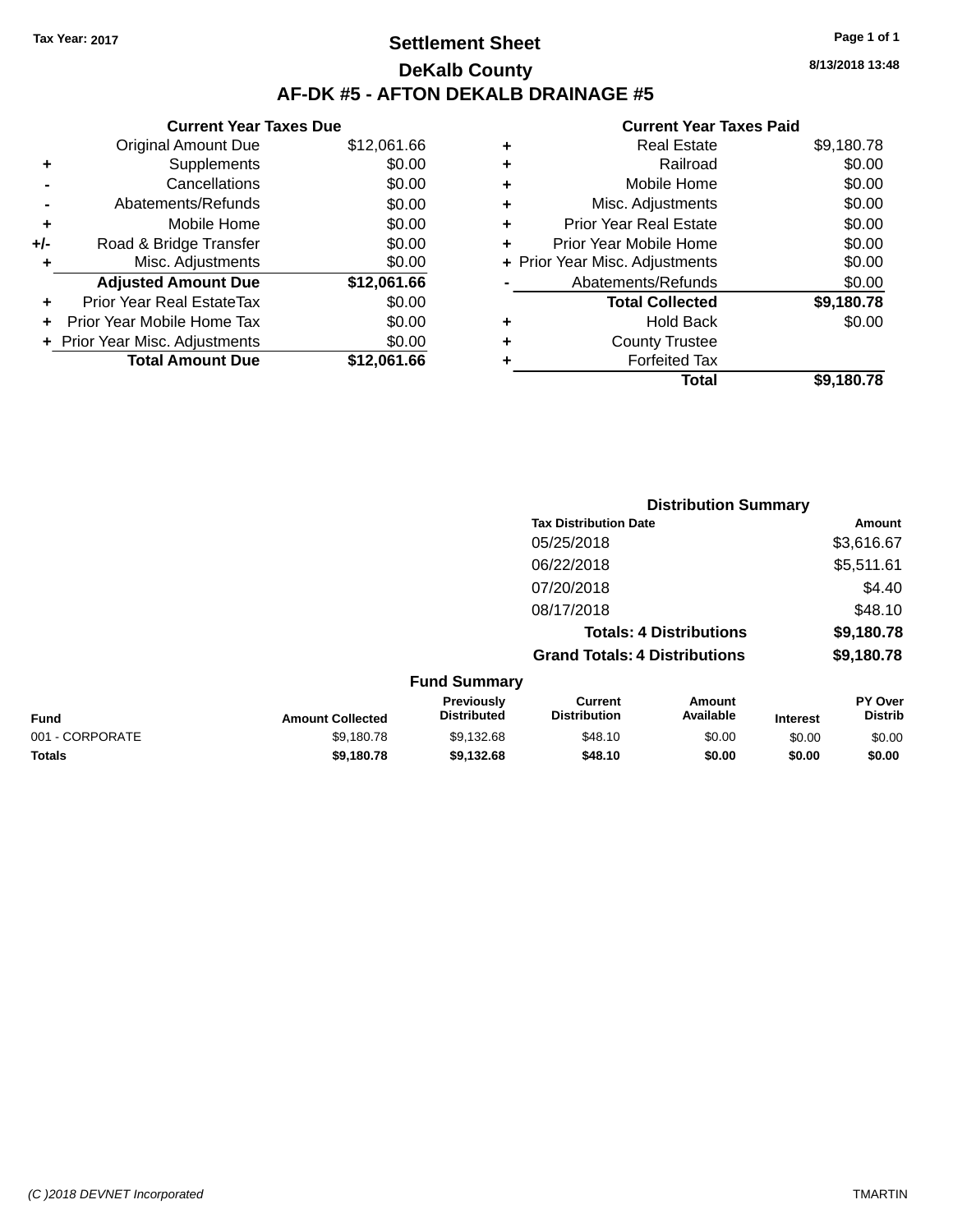### **Settlement Sheet Tax Year: 2017 Page 1 of 1 DeKalb County AF-MI #4 - AF/ MI/ DK DRAINAGE #4**

**8/13/2018 13:48**

|     | <b>Current Year Taxes Due</b>     |            |
|-----|-----------------------------------|------------|
|     | <b>Original Amount Due</b>        | \$8,830.34 |
| ٠   | Supplements                       | \$3.38     |
|     | Cancellations                     | \$3.38     |
|     | Abatements/Refunds                | \$0.00     |
| ٠   | Mobile Home                       | \$0.00     |
| +/- | Road & Bridge Transfer            | \$0.00     |
|     | Misc. Adjustments                 | \$0.00     |
|     | <b>Adjusted Amount Due</b>        | \$8,830.34 |
| ٠   | Prior Year Real EstateTax         | \$0.00     |
| ÷   | <b>Prior Year Mobile Home Tax</b> | \$0.00     |
|     | + Prior Year Misc. Adjustments    | \$0.00     |
|     | <b>Total Amount Due</b>           | \$8,830,34 |

| ٠ | <b>Real Estate</b>             | \$6,076.27 |
|---|--------------------------------|------------|
| ٠ | Railroad                       | \$0.00     |
| ٠ | Mobile Home                    | \$0.00     |
| ٠ | Misc. Adjustments              | \$0.00     |
| ٠ | <b>Prior Year Real Estate</b>  | \$0.00     |
|   | Prior Year Mobile Home         | \$0.00     |
|   | + Prior Year Misc. Adjustments | \$0.00     |
|   | Abatements/Refunds             | \$0.00     |
|   | <b>Total Collected</b>         | \$6,076.27 |
| ٠ | <b>Hold Back</b>               | \$0.00     |
|   | <b>County Trustee</b>          |            |
| ٠ | <b>Forfeited Tax</b>           |            |
|   | Total                          | \$6,076.27 |
|   |                                |            |

|                         |                                  |                                       | <b>Distribution Summary</b>    |                 |                                  |
|-------------------------|----------------------------------|---------------------------------------|--------------------------------|-----------------|----------------------------------|
|                         |                                  | <b>Tax Distribution Date</b>          |                                |                 | Amount                           |
|                         |                                  | 05/25/2018                            |                                |                 | \$1,679.43                       |
|                         |                                  | 06/22/2018                            |                                |                 | \$4,283.51                       |
|                         |                                  | 07/20/2018                            |                                |                 | \$57.92                          |
|                         |                                  | 08/17/2018                            |                                |                 | \$55.41                          |
|                         |                                  |                                       | <b>Totals: 4 Distributions</b> |                 | \$6,076.27                       |
|                         |                                  | <b>Grand Totals: 4 Distributions</b>  |                                |                 | \$6,076.27                       |
|                         | <b>Fund Summary</b>              |                                       |                                |                 |                                  |
| <b>Amount Collected</b> | Previously<br><b>Distributed</b> | <b>Current</b><br><b>Distribution</b> | <b>Amount</b><br>Available     | <b>Interest</b> | <b>PY Over</b><br><b>Distrib</b> |
| -------                 |                                  |                                       |                                |                 |                                  |

| <b>Fund</b>     | <b>Amount Collected</b> | ι ισνιυμσιγ<br><b>Distributed</b> | <b>VULLEN</b><br><b>Distribution</b> | Allivulit<br>Available | <b>Interest</b> | 1 U V U I<br><b>Distrib</b> |
|-----------------|-------------------------|-----------------------------------|--------------------------------------|------------------------|-----------------|-----------------------------|
| 001 - CORPORATE | \$6.076.27              | \$6,020.86                        | \$55.41                              | \$0.00                 | \$0.00          | \$0.00                      |
| Totals          | \$6,076,27              | \$6.020.86                        | \$55.41                              | \$0.00                 | \$0.00          | \$0.00                      |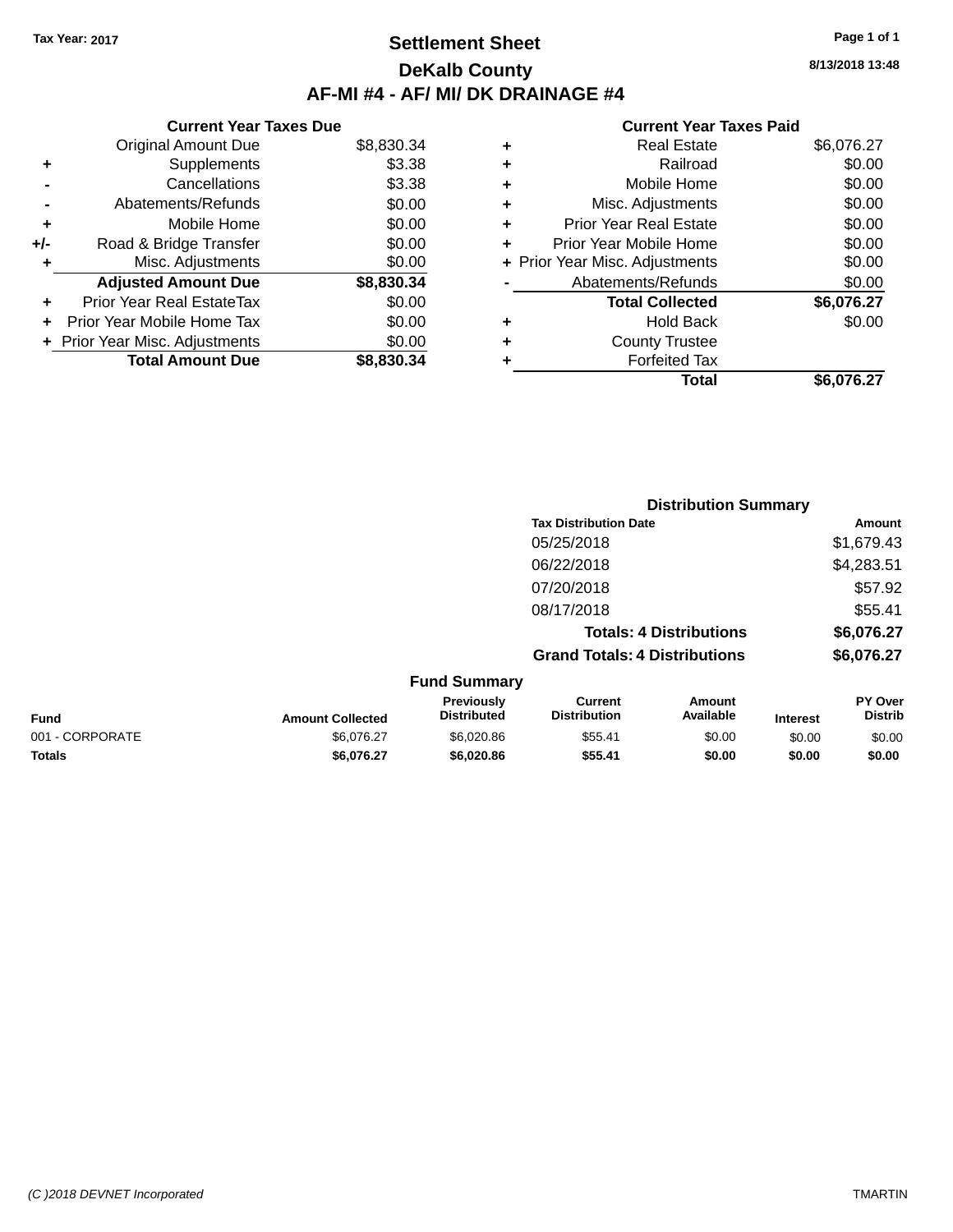### **Settlement Sheet Tax Year: 2017 Page 1 of 1 DeKalb County CL-SH #7 - CLINTON/SHABBONA DRN #7**

**8/13/2018 13:48**

|     | <b>Current Year Taxes Due</b>  |            |
|-----|--------------------------------|------------|
|     | <b>Original Amount Due</b>     | \$2,286.34 |
| ٠   | Supplements                    | \$3.84     |
|     | Cancellations                  | \$3.84     |
|     | Abatements/Refunds             | \$0.00     |
| ٠   | Mobile Home                    | \$0.00     |
| +/- | Road & Bridge Transfer         | \$0.00     |
| ٠   | Misc. Adjustments              | \$0.00     |
|     | <b>Adjusted Amount Due</b>     | \$2,286.34 |
| ÷   | Prior Year Real EstateTax      | \$0.00     |
| ÷   | Prior Year Mobile Home Tax     | \$0.00     |
|     | + Prior Year Misc. Adjustments | \$0.00     |
|     | <b>Total Amount Due</b>        | \$2.286.34 |

|   | <b>Real Estate</b>             | \$1,457.89 |
|---|--------------------------------|------------|
| ٠ | Railroad                       | \$0.00     |
| ٠ | Mobile Home                    | \$0.00     |
| ٠ | Misc. Adjustments              | \$0.00     |
| ٠ | <b>Prior Year Real Estate</b>  | \$0.00     |
|   | Prior Year Mobile Home         | \$0.00     |
|   | + Prior Year Misc. Adjustments | \$0.00     |
|   | Abatements/Refunds             | \$0.00     |
|   | <b>Total Collected</b>         | \$1,457.89 |
| ٠ | <b>Hold Back</b>               | \$0.00     |
| ٠ | <b>County Trustee</b>          |            |
| ٠ | <b>Forfeited Tax</b>           |            |
|   | Total                          | \$1,457.89 |
|   |                                |            |

|                 |                         |                                  | <b>Distribution Summary</b>           |                                |                 |                                  |
|-----------------|-------------------------|----------------------------------|---------------------------------------|--------------------------------|-----------------|----------------------------------|
|                 |                         |                                  | <b>Tax Distribution Date</b>          |                                |                 | Amount                           |
|                 |                         |                                  | 05/25/2018                            |                                |                 | \$428.36                         |
|                 |                         |                                  | 06/22/2018                            |                                |                 | \$986.44                         |
|                 |                         |                                  | 08/17/2018                            |                                |                 | \$43.09                          |
|                 |                         |                                  |                                       | <b>Totals: 3 Distributions</b> |                 | \$1,457.89                       |
|                 |                         |                                  | <b>Grand Totals: 3 Distributions</b>  |                                |                 | \$1,457.89                       |
|                 |                         | <b>Fund Summary</b>              |                                       |                                |                 |                                  |
| Fund            | <b>Amount Collected</b> | Previously<br><b>Distributed</b> | <b>Current</b><br><b>Distribution</b> | Amount<br>Available            | <b>Interest</b> | <b>PY Over</b><br><b>Distrib</b> |
| 001 - CORPORATE | \$1,457.89              | \$1,414.80                       | \$43.09                               | \$0.00                         | \$0.00          | \$0.00                           |
| <b>Totals</b>   | \$1,457.89              | \$1,414.80                       | \$43.09                               | \$0.00                         | \$0.00          | \$0.00                           |
|                 |                         |                                  |                                       |                                |                 |                                  |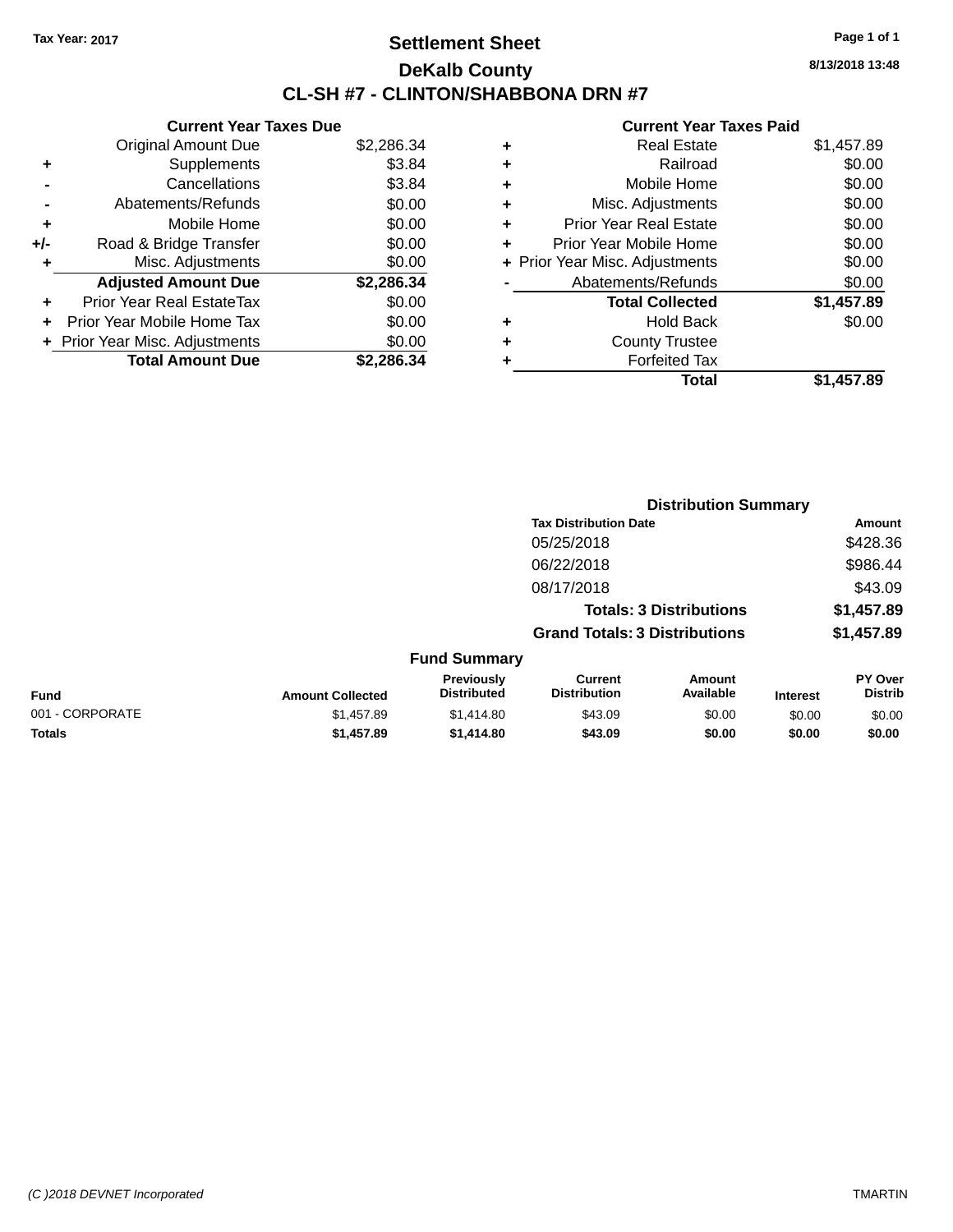### **Settlement Sheet Tax Year: 2017 Page 1 of 1 DeKalb County COON #1 - COON CREEK DRAINAGE #1**

**8/13/2018 13:48**

|     | <b>Current Year Taxes Due</b>  |             |
|-----|--------------------------------|-------------|
|     | <b>Original Amount Due</b>     | \$24,045.62 |
| ٠   | Supplements                    | \$0.00      |
|     | Cancellations                  | \$0.00      |
|     | Abatements/Refunds             | \$0.00      |
| ٠   | Mobile Home                    | \$0.00      |
| +/- | Road & Bridge Transfer         | \$0.00      |
| ٠   | Misc. Adjustments              | \$0.00      |
|     | <b>Adjusted Amount Due</b>     | \$24,045.62 |
| ٠   | Prior Year Real EstateTax      | \$0.00      |
| ÷   | Prior Year Mobile Home Tax     | \$0.00      |
|     | + Prior Year Misc. Adjustments | \$0.00      |
|     | <b>Total Amount Due</b>        | \$24.045.62 |
|     |                                |             |

| ٠ | <b>Real Estate</b>             | \$15,835.79 |
|---|--------------------------------|-------------|
| ٠ | Railroad                       | \$0.00      |
| ٠ | Mobile Home                    | \$0.00      |
| ٠ | Misc. Adjustments              | \$0.00      |
| ٠ | <b>Prior Year Real Estate</b>  | \$0.00      |
| ٠ | Prior Year Mobile Home         | \$0.00      |
|   | + Prior Year Misc. Adjustments | \$0.00      |
|   | Abatements/Refunds             | \$0.00      |
|   | <b>Total Collected</b>         | \$15,835.79 |
| ٠ | <b>Hold Back</b>               | \$0.00      |
| ٠ | <b>County Trustee</b>          |             |
| ٠ | <b>Forfeited Tax</b>           |             |
|   | Total                          | \$15,835.79 |
|   |                                |             |

|                                     |                                      | <b>Distribution Summary</b>    |             |
|-------------------------------------|--------------------------------------|--------------------------------|-------------|
|                                     | <b>Tax Distribution Date</b>         |                                | Amount      |
|                                     | 05/25/2018                           |                                | \$4,698.60  |
|                                     | 06/22/2018                           |                                | \$10,418.31 |
|                                     | 07/20/2018                           |                                | \$158.28    |
|                                     | 08/17/2018                           |                                | \$560.60    |
|                                     |                                      | <b>Totals: 4 Distributions</b> | \$15,835.79 |
|                                     | <b>Grand Totals: 4 Distributions</b> |                                | \$15,835.79 |
| <b>Fund Summary</b><br>Desidente la | $P$                                  |                                | <b>DV 0</b> |

| Fund            | <b>Amount Collected</b> | <b>Previously</b><br><b>Distributed</b> | Current<br><b>Distribution</b> | Amount<br>Available | <b>Interest</b> | PY Over<br>Distrib |
|-----------------|-------------------------|-----------------------------------------|--------------------------------|---------------------|-----------------|--------------------|
| 001 - CORPORATE | \$15,835.79             | \$15,275.19                             | \$560.60                       | \$0.00              | \$0.00          | \$0.00             |
| <b>Totals</b>   | \$15,835,79             | \$15,275.19                             | \$560.60                       | \$0.00              | \$0.00          | \$0.00             |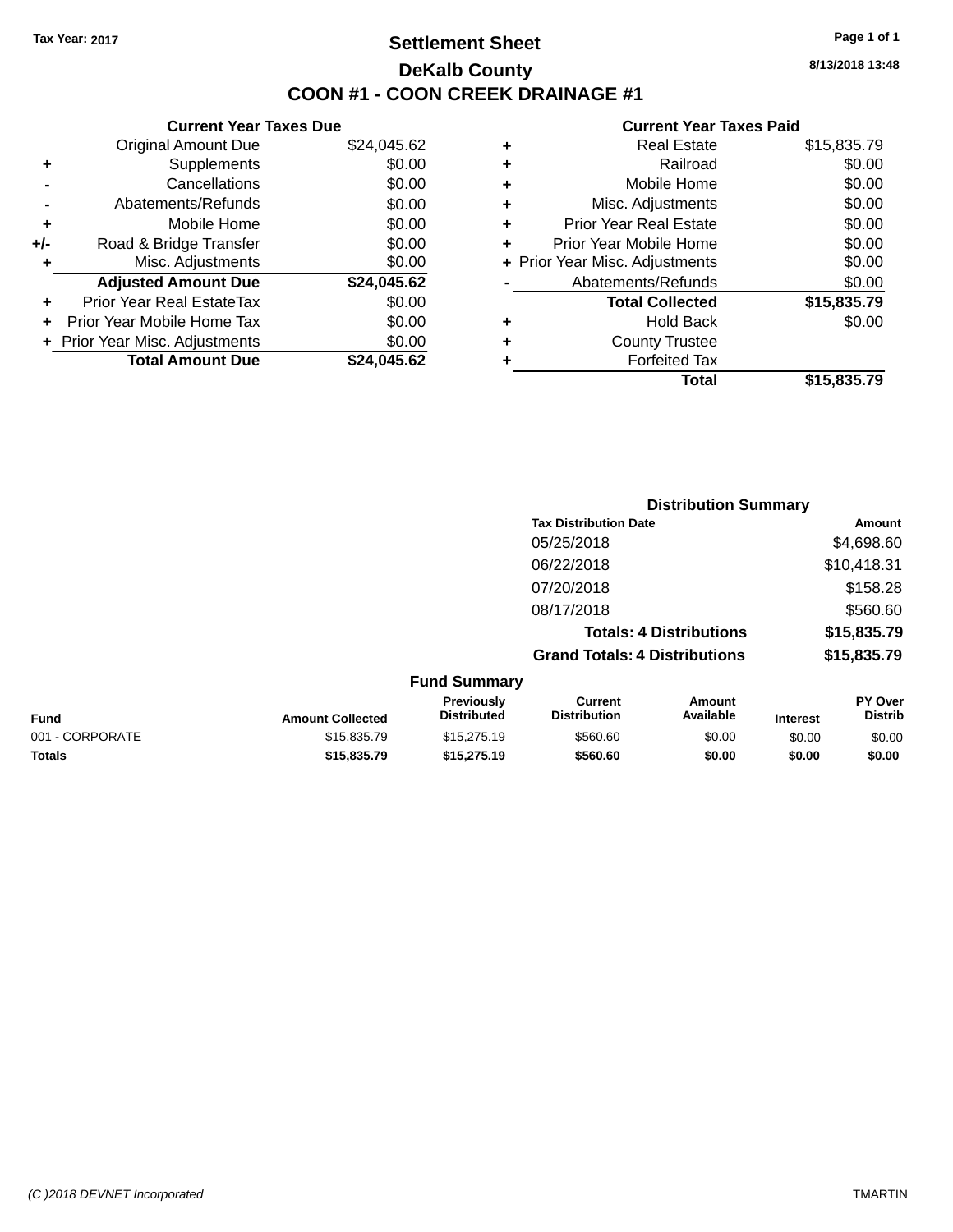### **Settlement Sheet Tax Year: 2017 Page 1 of 1 DeKalb County CO-PI #15 - CORTLAND PIERCE DRAINAGE**

**8/13/2018 13:48**

|     | <b>Current Year Taxes Due</b>  |        |
|-----|--------------------------------|--------|
|     | <b>Original Amount Due</b>     | \$0.00 |
| ٠   | Supplements                    | \$0.00 |
|     | Cancellations                  | \$0.00 |
|     | Abatements/Refunds             | \$0.00 |
| ٠   | Mobile Home                    | \$0.00 |
| +/- | Road & Bridge Transfer         | \$0.00 |
| ٠   | Misc. Adjustments              | \$0.00 |
|     | <b>Adjusted Amount Due</b>     | \$0.00 |
| ٠   | Prior Year Real EstateTax      | \$0.00 |
|     | Prior Year Mobile Home Tax     | \$0.00 |
|     | + Prior Year Misc. Adjustments | \$0.00 |
|     | <b>Total Amount Due</b>        | \$0.00 |
|     |                                |        |

|   | <b>Real Estate</b>             | \$0.00 |
|---|--------------------------------|--------|
|   | Railroad                       | \$0.00 |
| ٠ | Mobile Home                    | \$0.00 |
| ٠ | Misc. Adjustments              | \$0.00 |
| ٠ | Prior Year Real Estate         | \$0.00 |
| ٠ | Prior Year Mobile Home         | \$0.00 |
|   | + Prior Year Misc. Adjustments | \$0.00 |
|   | Abatements/Refunds             | \$0.00 |
|   | <b>Total Collected</b>         | \$0.00 |
|   | Hold Back                      | \$0.00 |
|   | <b>County Trustee</b>          |        |
|   | <b>Forfeited Tax</b>           |        |
|   | Total                          |        |

| <b>Fund Summary</b> |                         |                                         |                                |                     |                 |                           |
|---------------------|-------------------------|-----------------------------------------|--------------------------------|---------------------|-----------------|---------------------------|
| <b>Fund</b>         | <b>Amount Collected</b> | <b>Previously</b><br><b>Distributed</b> | Current<br><b>Distribution</b> | Amount<br>Available | <b>Interest</b> | PY Over<br><b>Distrib</b> |
| 001 - CORPORATE     | \$0.00                  | \$0.00                                  | \$0.00                         | \$0.00              | \$0.00          | \$0.00                    |
| <b>Totals</b>       | \$0.00                  | \$0.00                                  | \$0.00                         | \$0.00              | \$0.00          | \$0.00                    |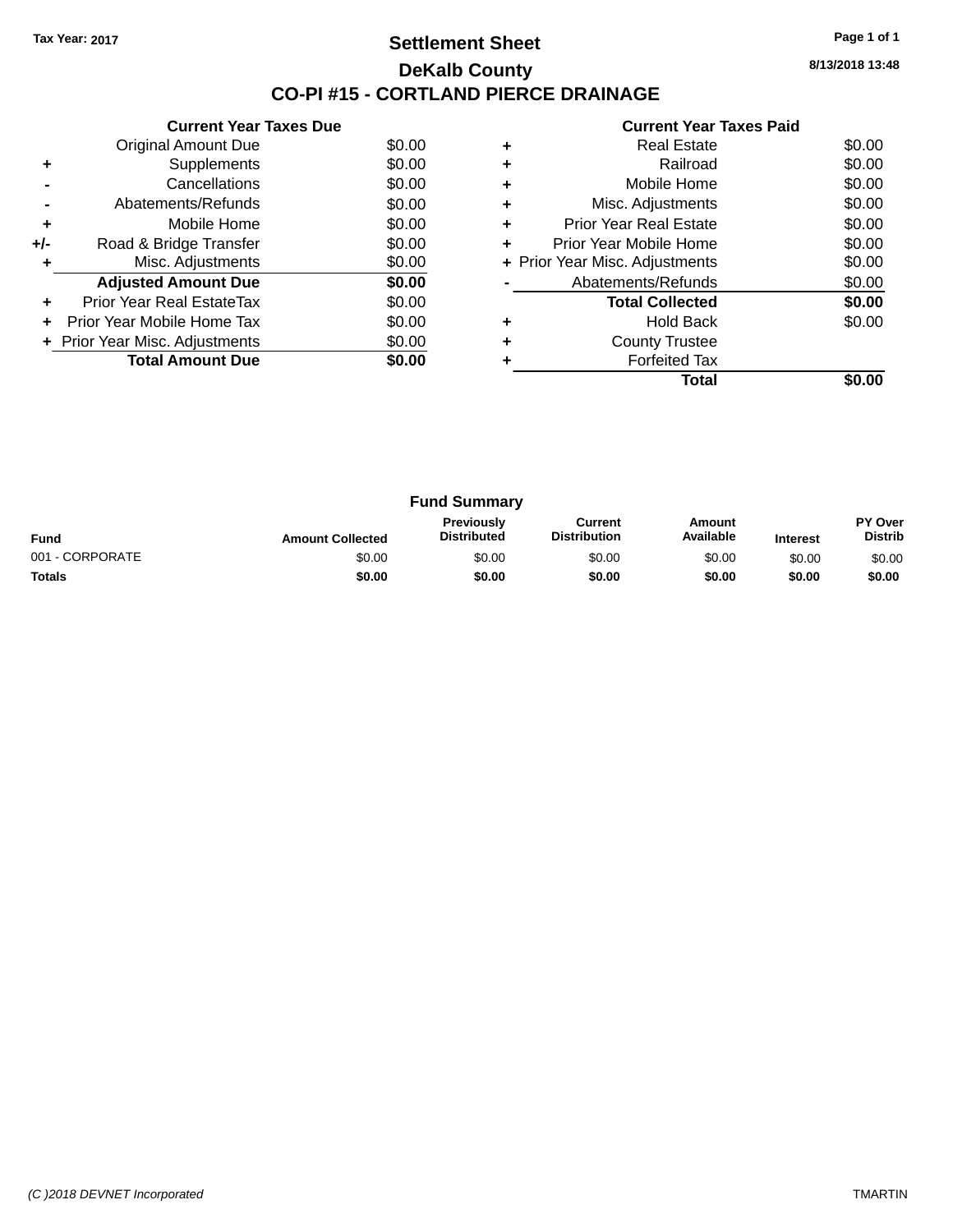### **Settlement Sheet Tax Year: 2017 Page 1 of 1 DeKalb County CO-SBA#5 - CORTLAND SBA #5**

**8/13/2018 13:48**

|     | <b>Current Year Taxes Due</b>  |        |  |  |  |  |
|-----|--------------------------------|--------|--|--|--|--|
|     | <b>Original Amount Due</b>     | \$0.00 |  |  |  |  |
| ٠   | Supplements                    | \$0.00 |  |  |  |  |
|     | Cancellations                  | \$0.00 |  |  |  |  |
|     | Abatements/Refunds             | \$0.00 |  |  |  |  |
| ٠   | Mobile Home                    | \$0.00 |  |  |  |  |
| +/- | Road & Bridge Transfer         | \$0.00 |  |  |  |  |
| ٠   | Misc. Adjustments              | \$0.00 |  |  |  |  |
|     | <b>Adjusted Amount Due</b>     | \$0.00 |  |  |  |  |
| ٠   | Prior Year Real EstateTax      | \$0.00 |  |  |  |  |
|     | Prior Year Mobile Home Tax     | \$0.00 |  |  |  |  |
|     | + Prior Year Misc. Adjustments | \$0.00 |  |  |  |  |
|     | <b>Total Amount Due</b>        | \$0.00 |  |  |  |  |
|     |                                |        |  |  |  |  |

|   | <b>Real Estate</b>             | \$0.00 |
|---|--------------------------------|--------|
| ÷ | Railroad                       | \$0.00 |
| ٠ | Mobile Home                    | \$0.00 |
| ٠ | Misc. Adjustments              | \$0.00 |
| ٠ | <b>Prior Year Real Estate</b>  | \$0.00 |
|   | Prior Year Mobile Home         | \$0.00 |
|   | + Prior Year Misc. Adjustments | \$0.00 |
|   | Abatements/Refunds             | \$0.00 |
|   | <b>Total Collected</b>         | \$0.00 |
| ٠ | <b>Hold Back</b>               | \$0.00 |
| ٠ | <b>County Trustee</b>          |        |
|   | <b>Forfeited Tax</b>           |        |
|   | Total                          |        |

| <b>Fund Summary</b>        |                         |                                         |                                |                     |                 |                           |
|----------------------------|-------------------------|-----------------------------------------|--------------------------------|---------------------|-----------------|---------------------------|
| <b>Fund</b>                | <b>Amount Collected</b> | <b>Previously</b><br><b>Distributed</b> | Current<br><b>Distribution</b> | Amount<br>Available | <b>Interest</b> | PY Over<br><b>Distrib</b> |
| 023 - SPECIAL SERVICE AREA | \$0.00                  | \$0.00                                  | \$0.00                         | \$0.00              | \$0.00          | \$0.00                    |
| <b>Totals</b>              | \$0.00                  | \$0.00                                  | \$0.00                         | \$0.00              | \$0.00          | \$0.00                    |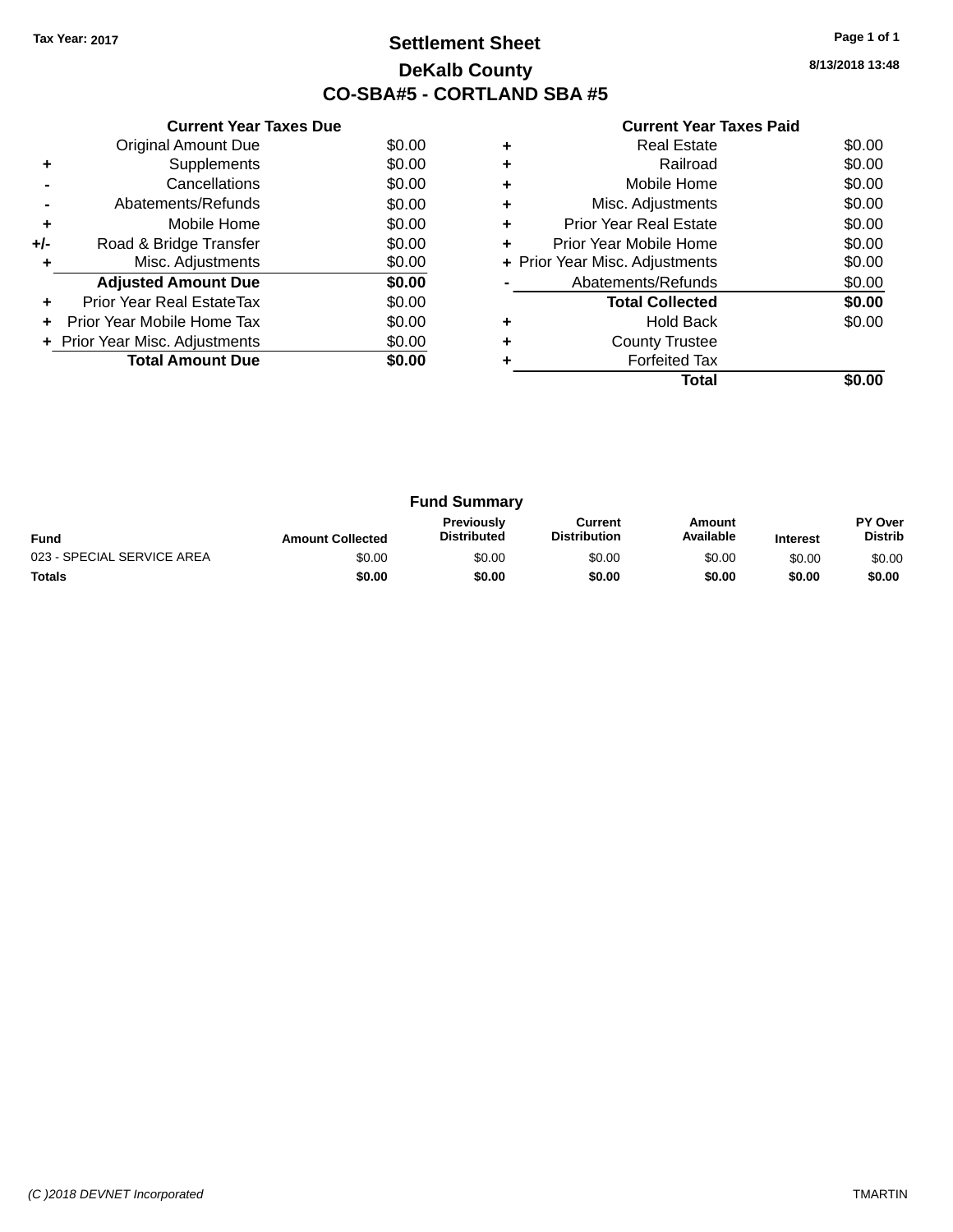### **Settlement Sheet Tax Year: 2017 Page 1 of 1 DeKalb County CO-SBA#6 - CORTLAND SBA #6**

**8/13/2018 13:48**

|     | <b>Current Year Taxes Due</b>  |        |  |  |  |  |
|-----|--------------------------------|--------|--|--|--|--|
|     | <b>Original Amount Due</b>     | \$0.00 |  |  |  |  |
| ٠   | Supplements                    | \$0.00 |  |  |  |  |
|     | Cancellations                  | \$0.00 |  |  |  |  |
|     | Abatements/Refunds             | \$0.00 |  |  |  |  |
| ٠   | Mobile Home                    | \$0.00 |  |  |  |  |
| +/- | Road & Bridge Transfer         | \$0.00 |  |  |  |  |
| ٠   | Misc. Adjustments              | \$0.00 |  |  |  |  |
|     | <b>Adjusted Amount Due</b>     | \$0.00 |  |  |  |  |
| ٠   | Prior Year Real EstateTax      | \$0.00 |  |  |  |  |
|     | Prior Year Mobile Home Tax     | \$0.00 |  |  |  |  |
|     | + Prior Year Misc. Adjustments | \$0.00 |  |  |  |  |
|     | <b>Total Amount Due</b>        | \$0.00 |  |  |  |  |
|     |                                |        |  |  |  |  |

|   | <b>Real Estate</b>             | \$0.00 |
|---|--------------------------------|--------|
| ÷ | Railroad                       | \$0.00 |
| ٠ | Mobile Home                    | \$0.00 |
| ٠ | Misc. Adjustments              | \$0.00 |
| ٠ | <b>Prior Year Real Estate</b>  | \$0.00 |
| ÷ | Prior Year Mobile Home         | \$0.00 |
|   | + Prior Year Misc. Adjustments | \$0.00 |
|   | Abatements/Refunds             | \$0.00 |
|   | <b>Total Collected</b>         | \$0.00 |
| ٠ | <b>Hold Back</b>               | \$0.00 |
| ٠ | <b>County Trustee</b>          |        |
|   | <b>Forfeited Tax</b>           |        |
|   | Total                          |        |

| <b>Fund Summary</b>        |                         |                                         |                                |                     |                 |                           |
|----------------------------|-------------------------|-----------------------------------------|--------------------------------|---------------------|-----------------|---------------------------|
| <b>Fund</b>                | <b>Amount Collected</b> | <b>Previously</b><br><b>Distributed</b> | Current<br><b>Distribution</b> | Amount<br>Available | <b>Interest</b> | PY Over<br><b>Distrib</b> |
| 023 - SPECIAL SERVICE AREA | \$0.00                  | \$0.00                                  | \$0.00                         | \$0.00              | \$0.00          | \$0.00                    |
| <b>Totals</b>              | \$0.00                  | \$0.00                                  | \$0.00                         | \$0.00              | \$0.00          | \$0.00                    |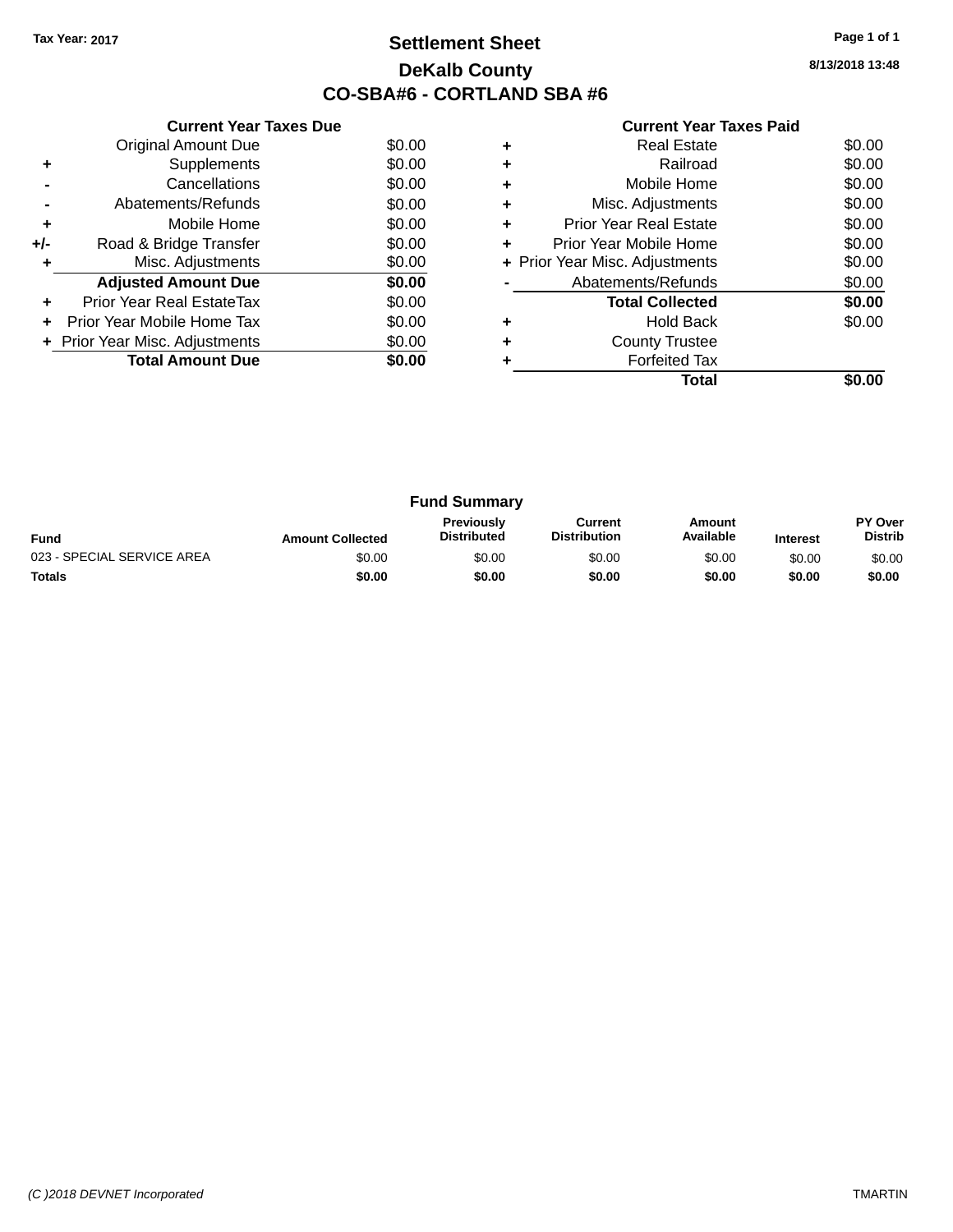### **Settlement Sheet Tax Year: 2017 Page 1 of 1 DeKalb County CO-SBA#9 - CORTLAND SBA #9**

**8/13/2018 13:48**

### **Current Year Taxes Paid**

|   | Total                          | \$101,087.00 |
|---|--------------------------------|--------------|
| ٠ | <b>Forfeited Tax</b>           |              |
| ٠ | <b>County Trustee</b>          |              |
| ٠ | <b>Hold Back</b>               | \$0.00       |
|   | <b>Total Collected</b>         | \$101,087.00 |
|   | Abatements/Refunds             | \$0.00       |
|   | + Prior Year Misc. Adjustments | \$0.00       |
| ٠ | Prior Year Mobile Home         | \$0.00       |
| ٠ | <b>Prior Year Real Estate</b>  | \$0.00       |
| ٠ | Misc. Adjustments              | \$0.00       |
| ٠ | Mobile Home                    | \$0.00       |
| ٠ | Railroad                       | \$0.00       |
| ٠ | <b>Real Estate</b>             | \$101,087.00 |
|   |                                |              |

|                         |                                  |                                      | <b>Distribution Summary</b>    |                 |                                  |
|-------------------------|----------------------------------|--------------------------------------|--------------------------------|-----------------|----------------------------------|
|                         |                                  | <b>Tax Distribution Date</b>         |                                |                 | Amount                           |
|                         |                                  | 05/25/2018                           |                                |                 | \$6,189.00                       |
|                         |                                  | 06/22/2018                           |                                |                 | \$90,772.00                      |
|                         |                                  | 07/20/2018                           |                                |                 | \$1,031.50                       |
|                         |                                  | 08/17/2018                           |                                |                 | \$3,094.50                       |
|                         |                                  |                                      | <b>Totals: 4 Distributions</b> |                 | \$101,087.00                     |
|                         |                                  | <b>Grand Totals: 4 Distributions</b> |                                |                 | \$101,087.00                     |
|                         | <b>Fund Summary</b>              |                                      |                                |                 |                                  |
| <b>Amount Collected</b> | Previously<br><b>Distributed</b> | Current<br><b>Distribution</b>       | Amount<br>Available            | <b>Interest</b> | <b>PY Over</b><br><b>Distrib</b> |

| Fund                       | <b>Amount Collected</b> | <b>PIEVIOUSIV</b><br><b>Distributed</b> | uurent<br><b>Distribution</b> | AIIIOUIIL<br>Available | <b>Interest</b> | r i vvei<br>Distrib |
|----------------------------|-------------------------|-----------------------------------------|-------------------------------|------------------------|-----------------|---------------------|
| 023 - SPECIAL SERVICE AREA | \$101.087.00            | \$97.992.50                             | \$3.094.50                    | \$0.00                 | \$0.00          | \$0.00              |
| <b>Totals</b>              | \$101.087.00            | \$97.992.50                             | \$3.094.50                    | \$0.00                 | \$0.00          | \$0.00              |

|       | <b>Total Amount Due</b>          | \$189,796.00 |
|-------|----------------------------------|--------------|
|       | + Prior Year Misc. Adjustments   | \$0.00       |
|       | Prior Year Mobile Home Tax       | \$0.00       |
|       | <b>Prior Year Real EstateTax</b> | \$0.00       |
|       | <b>Adjusted Amount Due</b>       | \$189,796.00 |
| ٠     | Misc. Adjustments                | \$0.00       |
| $+/-$ | Road & Bridge Transfer           | \$0.00       |
| ÷     | Mobile Home                      | \$0.00       |
|       | Abatements/Refunds               | \$0.00       |
|       | Cancellations                    | \$2,063.00   |
| ٠     | Supplements                      | \$2,063.00   |
|       | <b>Original Amount Due</b>       | \$189,796.00 |

**Current Year Taxes Due**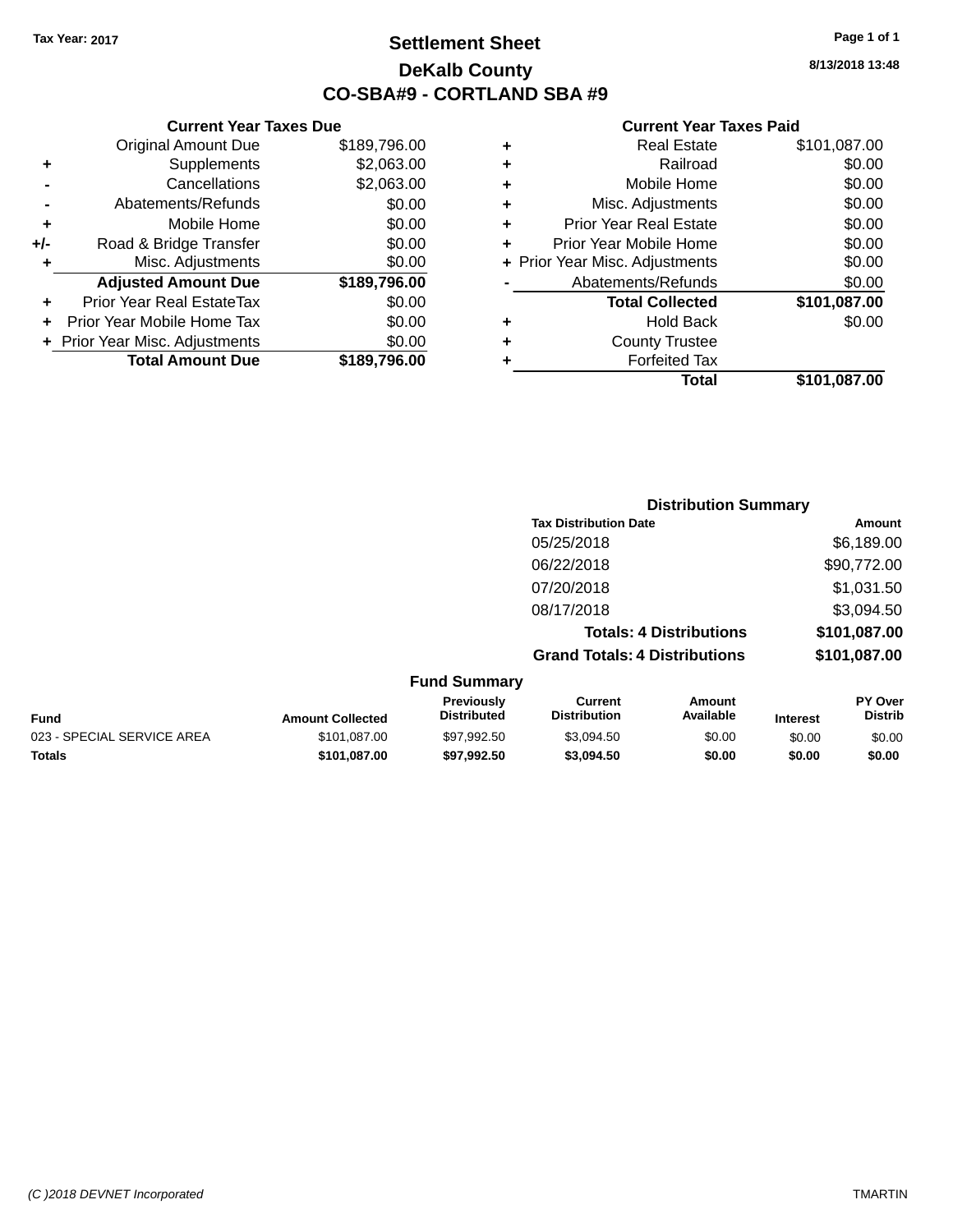### **Settlement Sheet Tax Year: 2017 Page 1 of 1 DeKalb County CO-SSA#1 - CORTLAND SBA #1**

**8/13/2018 13:48**

|   | <b>Real Estate</b>             | \$200,858.58 |
|---|--------------------------------|--------------|
| ٠ | Railroad                       | \$0.00       |
| ٠ | Mobile Home                    | \$0.00       |
| ٠ | Misc. Adjustments              | \$0.00       |
| ٠ | <b>Prior Year Real Estate</b>  | \$0.00       |
| ٠ | Prior Year Mobile Home         | \$0.00       |
|   | + Prior Year Misc. Adjustments | \$0.00       |
|   | Abatements/Refunds             | \$0.00       |
|   | <b>Total Collected</b>         | \$200,858.58 |
| ٠ | <b>Hold Back</b>               | \$0.00       |
| ٠ | <b>County Trustee</b>          |              |
|   | <b>Forfeited Tax</b>           |              |
|   | Total                          | \$200.858.58 |

|     | <b>Current Year Taxes Due</b>    |              |
|-----|----------------------------------|--------------|
|     | <b>Original Amount Due</b>       | \$400,000.42 |
| ٠   | Supplements                      | \$1,716.74   |
|     | Cancellations                    | \$1,716.74   |
|     | Abatements/Refunds               | \$0.00       |
| ٠   | Mobile Home                      | \$0.00       |
| +/- | Road & Bridge Transfer           | \$0.00       |
| ٠   | Misc. Adjustments                | \$0.00       |
|     | <b>Adjusted Amount Due</b>       | \$400,000.42 |
|     | <b>Prior Year Real EstateTax</b> | \$0.00       |
| ÷   | Prior Year Mobile Home Tax       | \$0.00       |
|     | + Prior Year Misc. Adjustments   | \$0.00       |
|     | <b>Total Amount Due</b>          | \$400,000.42 |

|                                      | <b>Distribution Summary</b>                    |
|--------------------------------------|------------------------------------------------|
| <b>Tax Distribution Date</b>         | Amount                                         |
| 05/25/2018                           | \$12,017.18                                    |
| 06/22/2018                           | \$184,549.55                                   |
| 07/20/2018                           | \$2,575.11                                     |
| 08/17/2018                           | \$1,716.74                                     |
|                                      | \$200,858.58<br><b>Totals: 4 Distributions</b> |
| <b>Grand Totals: 4 Distributions</b> | \$200,858.58                                   |
| <b>Fund Summary</b>                  |                                                |

|                            |                         | Previously<br>Distributed | Current<br><b>Distribution</b> | Amount<br>Available |                 | <b>PY Over</b> |
|----------------------------|-------------------------|---------------------------|--------------------------------|---------------------|-----------------|----------------|
| Fund                       | <b>Amount Collected</b> |                           |                                |                     | <b>Interest</b> | Distrib        |
| 023 - SPECIAL SERVICE AREA | \$200.858.58            | \$199.141.84              | \$1.716.74                     | \$0.00              | \$0.00          | \$0.00         |
| Totals                     | \$200,858,58            | \$199.141.84              | \$1.716.74                     | \$0.00              | \$0.00          | \$0.00         |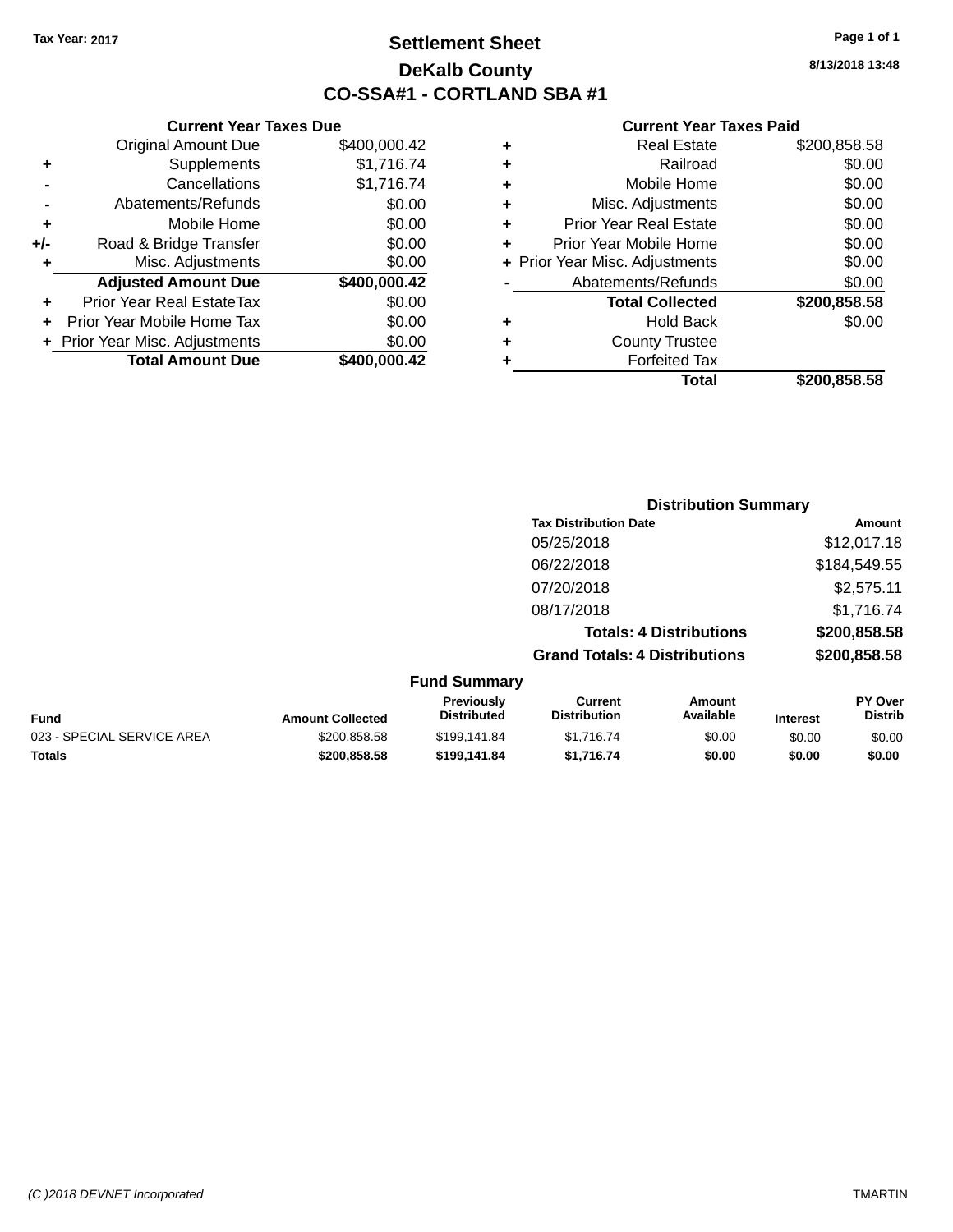### **Settlement Sheet Tax Year: 2017 Page 1 of 1 DeKalb County CO-SSA#4 - CORTLAND SBA #4**

**8/13/2018 13:48**

|     | <b>Current Year Taxes Due</b>  |        |
|-----|--------------------------------|--------|
|     | <b>Original Amount Due</b>     | \$0.00 |
| ٠   | Supplements                    | \$0.00 |
|     | Cancellations                  | \$0.00 |
|     | Abatements/Refunds             | \$0.00 |
| ÷   | Mobile Home                    | \$0.00 |
| +/- | Road & Bridge Transfer         | \$0.00 |
|     | Misc. Adjustments              | \$0.00 |
|     | <b>Adjusted Amount Due</b>     | \$0.00 |
|     | Prior Year Real EstateTax      | \$0.00 |
|     | Prior Year Mobile Home Tax     | \$0.00 |
|     | + Prior Year Misc. Adjustments | \$0.00 |
|     | <b>Total Amount Due</b>        | \$0.00 |
|     |                                |        |

|   | Total                          |        |
|---|--------------------------------|--------|
|   | <b>Forfeited Tax</b>           |        |
|   | <b>County Trustee</b>          |        |
|   | Hold Back                      | \$0.00 |
|   | <b>Total Collected</b>         | \$0.00 |
|   | Abatements/Refunds             | \$0.00 |
|   | + Prior Year Misc. Adjustments | \$0.00 |
|   | Prior Year Mobile Home         | \$0.00 |
| ٠ | Prior Year Real Estate         | \$0.00 |
| ٠ | Misc. Adjustments              | \$0.00 |
| ٠ | Mobile Home                    | \$0.00 |
|   | Railroad                       | \$0.00 |
|   | Real Estate                    | \$0.00 |

| <b>Fund Summary</b>        |                         |                                         |                                |                     |                 |                                  |
|----------------------------|-------------------------|-----------------------------------------|--------------------------------|---------------------|-----------------|----------------------------------|
| <b>Fund</b>                | <b>Amount Collected</b> | <b>Previously</b><br><b>Distributed</b> | Current<br><b>Distribution</b> | Amount<br>Available | <b>Interest</b> | <b>PY Over</b><br><b>Distrib</b> |
| 023 - SPECIAL SERVICE AREA | \$0.00                  | \$0.00                                  | \$0.00                         | \$0.00              | \$0.00          | \$0.00                           |
| <b>Totals</b>              | \$0.00                  | \$0.00                                  | \$0.00                         | \$0.00              | \$0.00          | \$0.00                           |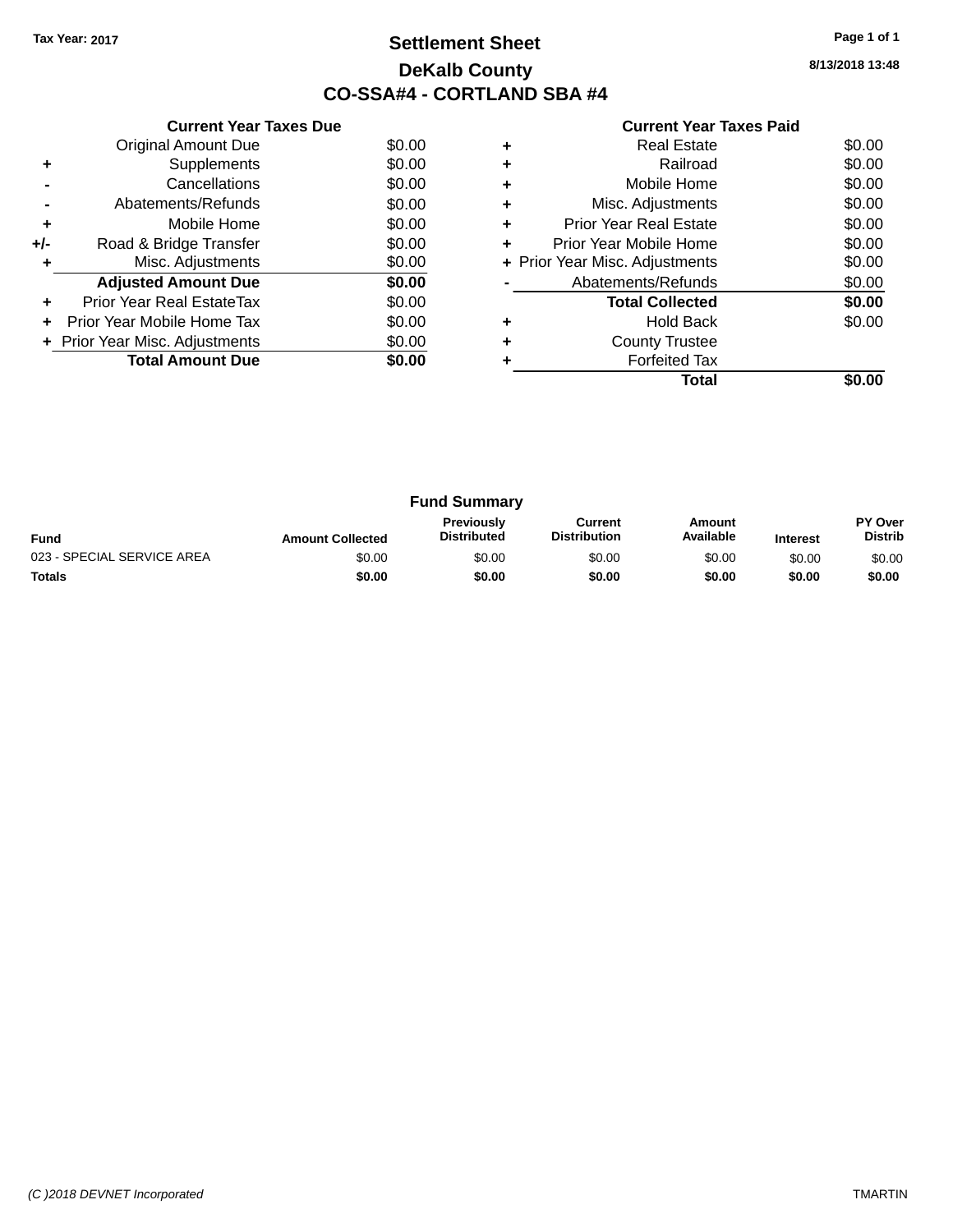### **Settlement Sheet Tax Year: 2017 Page 1 of 1 DeKalb County CO-SSA#7 - CORTLAND SBA #7**

**8/13/2018 13:48**

|     | <b>Current Year Taxes Due</b>  |        |
|-----|--------------------------------|--------|
|     | <b>Original Amount Due</b>     | \$0.00 |
| ٠   | Supplements                    | \$0.00 |
|     | Cancellations                  | \$0.00 |
|     | Abatements/Refunds             | \$0.00 |
| ٠   | Mobile Home                    | \$0.00 |
| +/- | Road & Bridge Transfer         | \$0.00 |
|     | Misc. Adjustments              | \$0.00 |
|     | <b>Adjusted Amount Due</b>     | \$0.00 |
|     | Prior Year Real EstateTax      | \$0.00 |
|     | Prior Year Mobile Home Tax     | \$0.00 |
|     | + Prior Year Misc. Adjustments | \$0.00 |
|     | <b>Total Amount Due</b>        | \$0.00 |
|     |                                |        |

|   | Total                          |        |
|---|--------------------------------|--------|
|   | <b>Forfeited Tax</b>           |        |
|   | <b>County Trustee</b>          |        |
|   | <b>Hold Back</b>               | \$0.00 |
|   | <b>Total Collected</b>         | \$0.00 |
|   | Abatements/Refunds             | \$0.00 |
|   | + Prior Year Misc. Adjustments | \$0.00 |
| ٠ | Prior Year Mobile Home         | \$0.00 |
| ٠ | Prior Year Real Estate         | \$0.00 |
| ٠ | Misc. Adjustments              | \$0.00 |
|   | Mobile Home                    | \$0.00 |
| ٠ | Railroad                       | \$0.00 |
|   | <b>Real Estate</b>             | \$0.00 |
|   |                                |        |

| <b>Fund Summary</b>        |                         |                                         |                                |                     |                 |                           |
|----------------------------|-------------------------|-----------------------------------------|--------------------------------|---------------------|-----------------|---------------------------|
| <b>Fund</b>                | <b>Amount Collected</b> | <b>Previously</b><br><b>Distributed</b> | Current<br><b>Distribution</b> | Amount<br>Available | <b>Interest</b> | PY Over<br><b>Distrib</b> |
| 023 - SPECIAL SERVICE AREA | \$0.00                  | \$0.00                                  | \$0.00                         | \$0.00              | \$0.00          | \$0.00                    |
| <b>Totals</b>              | \$0.00                  | \$0.00                                  | \$0.00                         | \$0.00              | \$0.00          | \$0.00                    |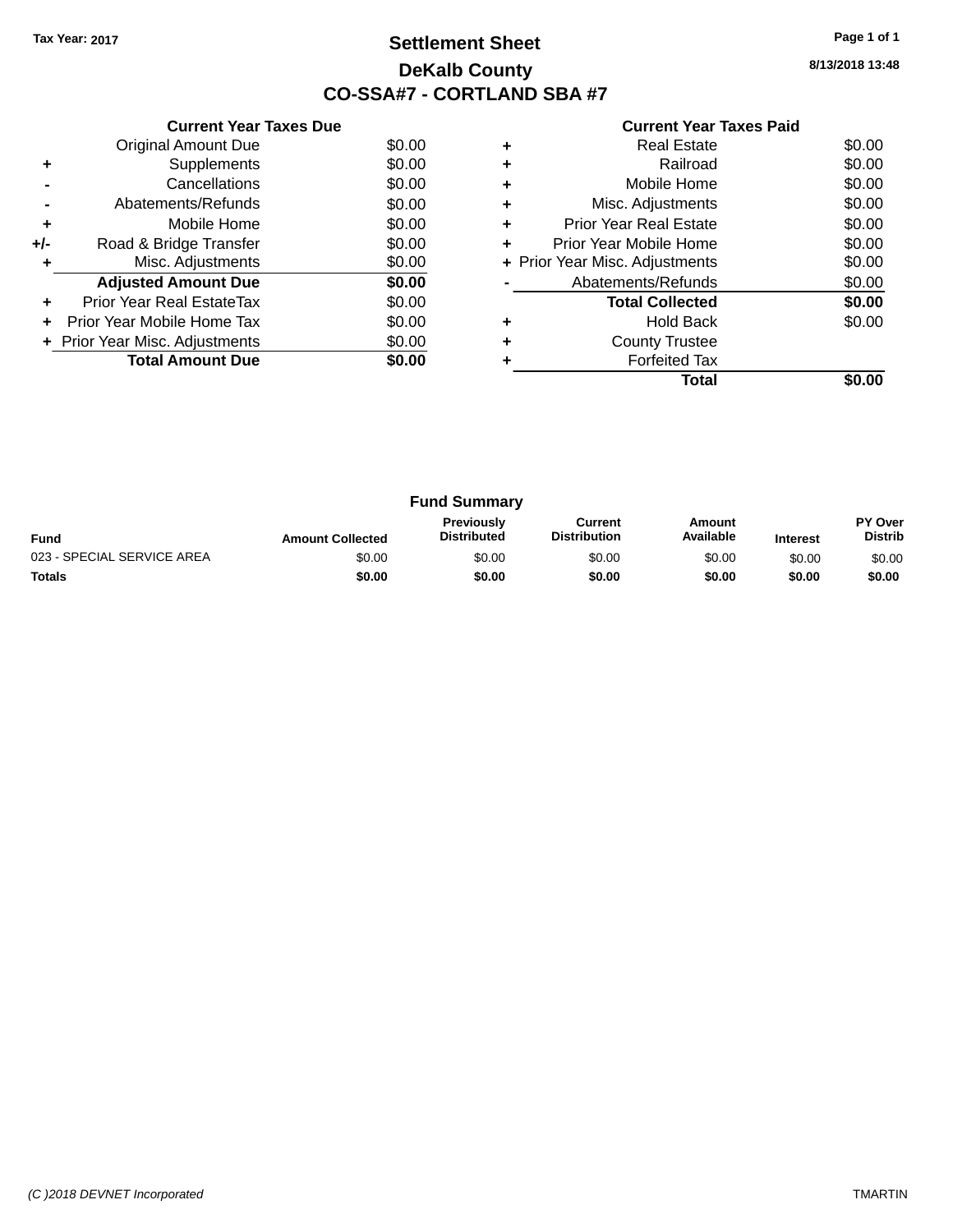### **Settlement Sheet Tax Year: 2017 Page 1 of 1 DeKalb County CO-SSA#8 - CORTLAND SBA #8**

**8/13/2018 13:48**

|     | <b>Current Year Taxes Due</b>  |        |  |  |  |
|-----|--------------------------------|--------|--|--|--|
|     | <b>Original Amount Due</b>     | \$0.00 |  |  |  |
| ٠   | Supplements                    | \$0.00 |  |  |  |
|     | Cancellations                  | \$0.00 |  |  |  |
|     | Abatements/Refunds             | \$0.00 |  |  |  |
| ٠   | Mobile Home                    | \$0.00 |  |  |  |
| +/- | Road & Bridge Transfer         | \$0.00 |  |  |  |
| ٠   | Misc. Adjustments              | \$0.00 |  |  |  |
|     | <b>Adjusted Amount Due</b>     | \$0.00 |  |  |  |
| ٠   | Prior Year Real EstateTax      | \$0.00 |  |  |  |
|     | Prior Year Mobile Home Tax     | \$0.00 |  |  |  |
|     | + Prior Year Misc. Adjustments | \$0.00 |  |  |  |
|     | <b>Total Amount Due</b>        | \$0.00 |  |  |  |
|     |                                |        |  |  |  |

|   | <b>Real Estate</b>             | \$0.00 |
|---|--------------------------------|--------|
| ÷ | Railroad                       | \$0.00 |
| ٠ | Mobile Home                    | \$0.00 |
| ٠ | Misc. Adjustments              | \$0.00 |
| ٠ | <b>Prior Year Real Estate</b>  | \$0.00 |
| ÷ | Prior Year Mobile Home         | \$0.00 |
|   | + Prior Year Misc. Adjustments | \$0.00 |
|   | Abatements/Refunds             | \$0.00 |
|   | <b>Total Collected</b>         | \$0.00 |
| ٠ | <b>Hold Back</b>               | \$0.00 |
| ٠ | <b>County Trustee</b>          |        |
|   | <b>Forfeited Tax</b>           |        |
|   | Total                          |        |

| <b>Fund Summary</b>        |                         |                                         |                                |                     |                 |                           |
|----------------------------|-------------------------|-----------------------------------------|--------------------------------|---------------------|-----------------|---------------------------|
| <b>Fund</b>                | <b>Amount Collected</b> | <b>Previously</b><br><b>Distributed</b> | Current<br><b>Distribution</b> | Amount<br>Available | <b>Interest</b> | PY Over<br><b>Distrib</b> |
| 023 - SPECIAL SERVICE AREA | \$0.00                  | \$0.00                                  | \$0.00                         | \$0.00              | \$0.00          | \$0.00                    |
| <b>Totals</b>              | \$0.00                  | \$0.00                                  | \$0.00                         | \$0.00              | \$0.00          | \$0.00                    |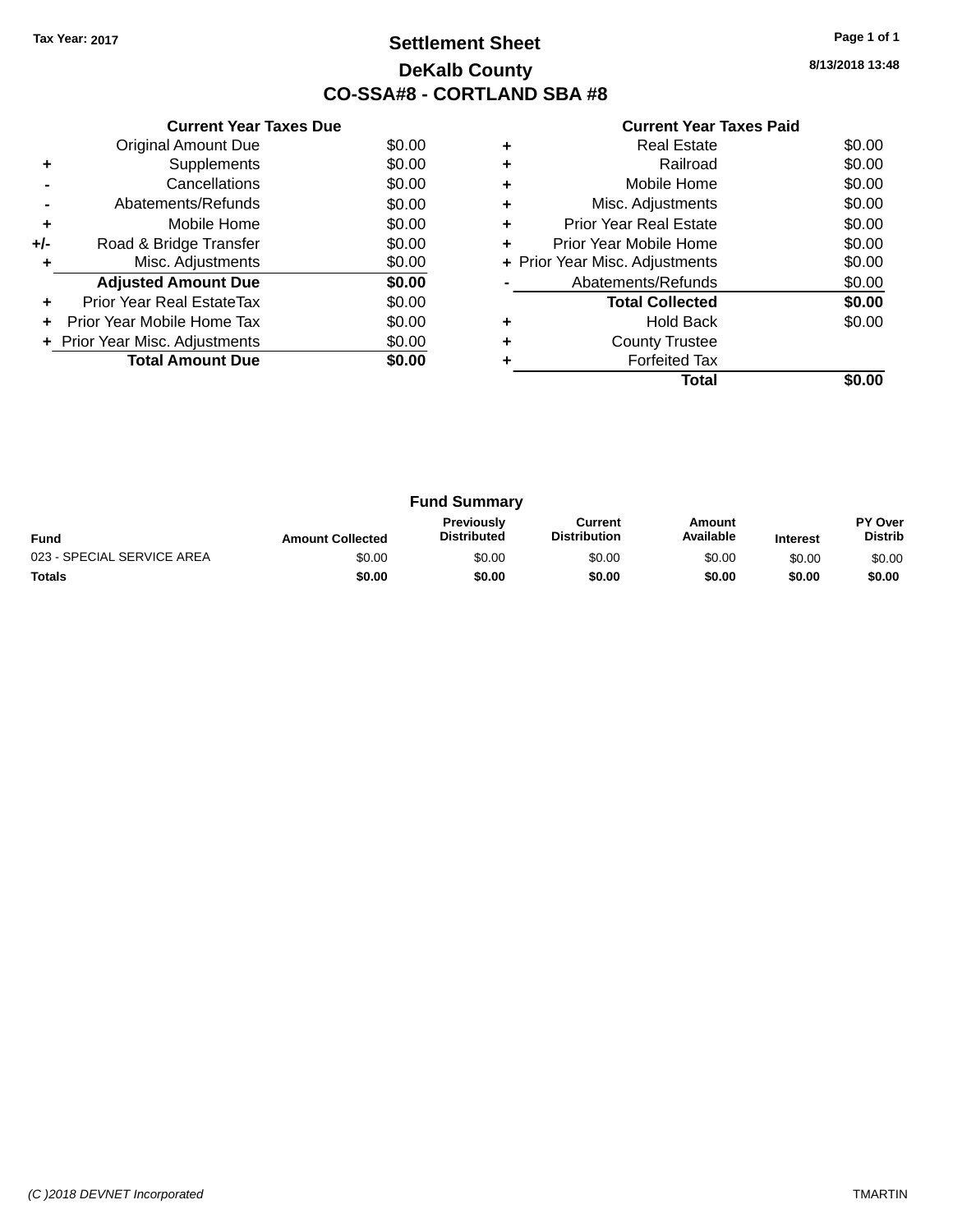## **Settlement Sheet Tax Year: 2017 Page 1 of 1 DeKalb County MA-DK #3 - MALTA DEKALB DRAINAGE #3**

### **Current Year Taxes Due** Original Amount Due \$3,756.78 **+** Supplements \$0.00 **-** Cancellations \$0.00 **-** Abatements/Refunds \$0.00 **+** Mobile Home \$0.00 **+/-** Road & Bridge Transfer \$0.00 **+** Misc. Adjustments \$0.00 **Adjusted Amount Due \$3,756.78 +** Prior Year Real EstateTax \$0.00 **+** Prior Year Mobile Home Tax \$0.00 **+ Prior Year Misc. Adjustments**  $$0.00$ **Total Amount Due \$3,756.78**

#### **Current Year Taxes Paid**

| ٠ | <b>Real Estate</b>             | \$2,224.98 |
|---|--------------------------------|------------|
| ٠ | Railroad                       | \$0.00     |
| ٠ | Mobile Home                    | \$0.00     |
| ٠ | Misc. Adjustments              | \$0.00     |
| ٠ | <b>Prior Year Real Estate</b>  | \$0.00     |
| ÷ | Prior Year Mobile Home         | \$0.00     |
|   | + Prior Year Misc. Adjustments | \$0.00     |
|   | Abatements/Refunds             | \$0.00     |
|   | <b>Total Collected</b>         | \$2,224.98 |
| ٠ | Hold Back                      | \$0.00     |
| ٠ | <b>County Trustee</b>          |            |
| ٠ | <b>Forfeited Tax</b>           |            |
|   | Total                          | \$2.224.98 |
|   |                                |            |

**Distribution Summary**

|                 | -                       |                                  |                                       |                                |                 |                                  |
|-----------------|-------------------------|----------------------------------|---------------------------------------|--------------------------------|-----------------|----------------------------------|
|                 |                         |                                  | <b>Tax Distribution Date</b>          |                                |                 | Amount                           |
|                 |                         |                                  | 05/25/2018                            |                                |                 | \$179.21                         |
|                 |                         |                                  | 06/22/2018                            |                                |                 | \$1,704.07                       |
|                 |                         |                                  | 07/20/2018                            |                                |                 | \$0.30                           |
|                 |                         |                                  | 08/17/2018                            |                                |                 | \$341.40                         |
|                 |                         |                                  |                                       | <b>Totals: 4 Distributions</b> |                 | \$2,224.98                       |
|                 |                         |                                  | <b>Grand Totals: 4 Distributions</b>  |                                |                 | \$2,224.98                       |
|                 |                         | <b>Fund Summary</b>              |                                       |                                |                 |                                  |
| Fund            | <b>Amount Collected</b> | Previously<br><b>Distributed</b> | <b>Current</b><br><b>Distribution</b> | Amount<br>Available            | <b>Interest</b> | <b>PY Over</b><br><b>Distrib</b> |
| 001 - CORPORATE | \$2,224.98              | \$1,883.58                       | \$341.40                              | \$0.00                         | \$0.00          | \$0.00                           |
| <b>Totals</b>   | \$2,224.98              | \$1,883.58                       | \$341.40                              | \$0.00                         | \$0.00          | \$0.00                           |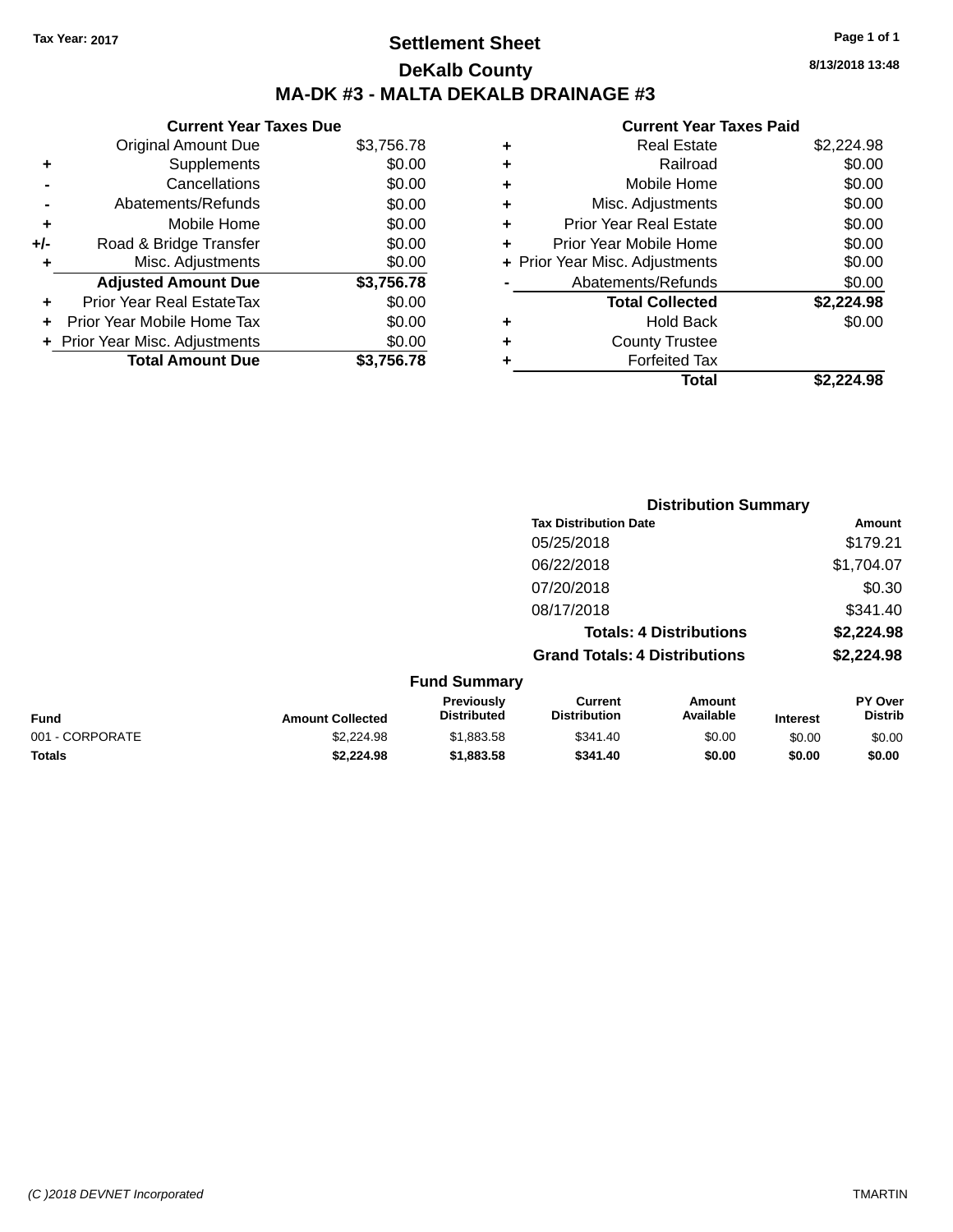### **Settlement Sheet Tax Year: 2017 Page 1 of 1 DeKalb County MAMIAFDK - MA-MI-AF-DK DRAINAGE #11**

|       | <b>Current Year Taxes Due</b>  |             |  |  |  |
|-------|--------------------------------|-------------|--|--|--|
|       | <b>Original Amount Due</b>     | \$18,774.56 |  |  |  |
|       | Supplements                    | \$0.00      |  |  |  |
|       | Cancellations                  | \$0.00      |  |  |  |
|       | Abatements/Refunds             | \$0.00      |  |  |  |
| ٠     | Mobile Home                    | \$0.00      |  |  |  |
| $+/-$ | Road & Bridge Transfer         | \$0.00      |  |  |  |
| ٠     | Misc. Adjustments              | \$0.00      |  |  |  |
|       | <b>Adjusted Amount Due</b>     | \$18,774.56 |  |  |  |
| ÷     | Prior Year Real EstateTax      | \$0.00      |  |  |  |
|       | Prior Year Mobile Home Tax     | \$0.00      |  |  |  |
|       | + Prior Year Misc. Adjustments | \$0.00      |  |  |  |
|       | <b>Total Amount Due</b>        | \$18,774.56 |  |  |  |
|       |                                |             |  |  |  |

#### **Current Year Taxes Paid**

|   | <b>Real Estate</b>             | \$10,840.34 |
|---|--------------------------------|-------------|
| ٠ | Railroad                       | \$0.00      |
| ٠ | Mobile Home                    | \$0.00      |
| ٠ | Misc. Adjustments              | \$0.00      |
| ٠ | <b>Prior Year Real Estate</b>  | \$0.00      |
| ٠ | Prior Year Mobile Home         | \$0.00      |
|   | + Prior Year Misc. Adjustments | \$0.00      |
|   | Abatements/Refunds             | \$0.00      |
|   | <b>Total Collected</b>         | \$10,840.34 |
| ٠ | <b>Hold Back</b>               | \$0.00      |
| ٠ | <b>County Trustee</b>          |             |
| ٠ | <b>Forfeited Tax</b>           |             |
|   | Total                          | \$10,840.34 |
|   |                                |             |

|                 |                         |                                  |                                       | <b>Distribution Summary</b>    |                 |                           |
|-----------------|-------------------------|----------------------------------|---------------------------------------|--------------------------------|-----------------|---------------------------|
|                 |                         |                                  | <b>Tax Distribution Date</b>          |                                |                 | Amount                    |
|                 |                         |                                  | 05/25/2018                            |                                |                 | \$2,753.90                |
|                 |                         |                                  | 06/22/2018                            |                                |                 | \$7,925.94                |
|                 |                         |                                  | 07/20/2018                            |                                |                 | \$43.50                   |
|                 |                         |                                  | 08/17/2018                            |                                |                 | \$117.00                  |
|                 |                         |                                  |                                       | <b>Totals: 4 Distributions</b> |                 | \$10,840.34               |
|                 |                         |                                  | <b>Grand Totals: 4 Distributions</b>  |                                |                 | \$10,840.34               |
|                 |                         | <b>Fund Summary</b>              |                                       |                                |                 |                           |
| <b>Fund</b>     | <b>Amount Collected</b> | Previously<br><b>Distributed</b> | <b>Current</b><br><b>Distribution</b> | Amount<br>Available            | <b>Interest</b> | PY Over<br><b>Distrib</b> |
| 001 - CORPORATE | \$10,840.34             | \$10,723.34                      | \$117.00                              | \$0.00                         | \$0.00          | \$0.00                    |
|                 |                         |                                  |                                       |                                |                 |                           |

**Totals \$10,840.34 \$10,723.34 \$117.00 \$0.00 \$0.00 \$0.00**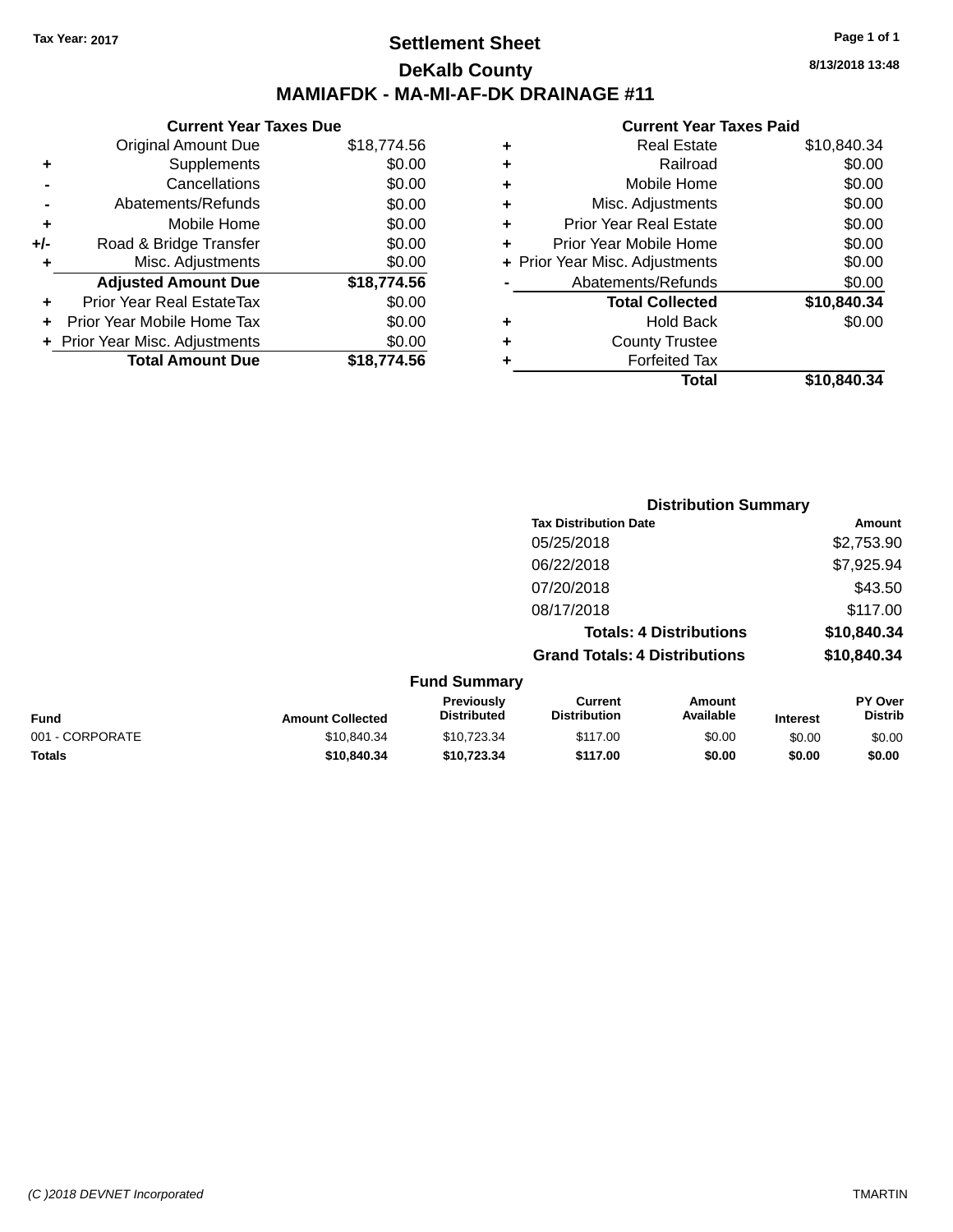### **Settlement Sheet Tax Year: 2017 Page 1 of 1 DeKalb County MY-DK #2 - MAYFIELD DEKALB DRAINAGE**

**Current Year Taxes Due** Original Amount Due \$2,412.66 **+** Supplements \$0.00 **-** Cancellations \$0.00 **-** Abatements/Refunds \$0.00 **+** Mobile Home \$0.00 **+/-** Road & Bridge Transfer \$0.00 **+** Misc. Adjustments \$0.00 **Adjusted Amount Due \$2,412.66 +** Prior Year Real EstateTax \$0.00 **+** Prior Year Mobile Home Tax \$0.00 **+ Prior Year Misc. Adjustments**  $$0.00$ **Total Amount Due \$2,412.66**

## **Current Year Taxes Paid**

|   | <b>Real Estate</b>             | \$1,431.51 |
|---|--------------------------------|------------|
| ÷ | Railroad                       | \$0.00     |
| ÷ | Mobile Home                    | \$0.00     |
| ٠ | Misc. Adjustments              | \$0.00     |
| ٠ | <b>Prior Year Real Estate</b>  | \$0.00     |
| ٠ | Prior Year Mobile Home         | \$0.00     |
|   | + Prior Year Misc. Adjustments | \$0.00     |
|   | Abatements/Refunds             | \$0.00     |
|   | <b>Total Collected</b>         | \$1,431.51 |
| ٠ | <b>Hold Back</b>               | \$0.00     |
| ٠ | <b>County Trustee</b>          |            |
| ٠ | <b>Forfeited Tax</b>           |            |
|   | Total                          | \$1,431.51 |
|   |                                |            |

**Distribution Summary**

|                 |                         | <b>PISUINUUVII VUIIIIIIII</b>    |                                       |                                |                 |                                  |
|-----------------|-------------------------|----------------------------------|---------------------------------------|--------------------------------|-----------------|----------------------------------|
|                 |                         |                                  | <b>Tax Distribution Date</b>          |                                |                 | Amount                           |
|                 |                         |                                  | 05/25/2018                            |                                |                 | \$120.15                         |
|                 |                         |                                  | 06/22/2018                            |                                |                 | \$1,293.72                       |
|                 |                         |                                  | 08/17/2018                            |                                |                 | \$17.64                          |
|                 |                         |                                  |                                       | <b>Totals: 3 Distributions</b> |                 | \$1,431.51                       |
|                 |                         |                                  | <b>Grand Totals: 3 Distributions</b>  |                                |                 | \$1,431.51                       |
|                 |                         | <b>Fund Summary</b>              |                                       |                                |                 |                                  |
| <b>Fund</b>     | <b>Amount Collected</b> | Previously<br><b>Distributed</b> | <b>Current</b><br><b>Distribution</b> | <b>Amount</b><br>Available     | <b>Interest</b> | <b>PY Over</b><br><b>Distrib</b> |
| 001 - CORPORATE | \$1,431.51              | \$1,413.87                       | \$17.64                               | \$0.00                         | \$0.00          | \$0.00                           |
| <b>Totals</b>   | \$1,431.51              | \$1,413.87                       | \$17.64                               | \$0.00                         | \$0.00          | \$0.00                           |

**8/13/2018 13:48**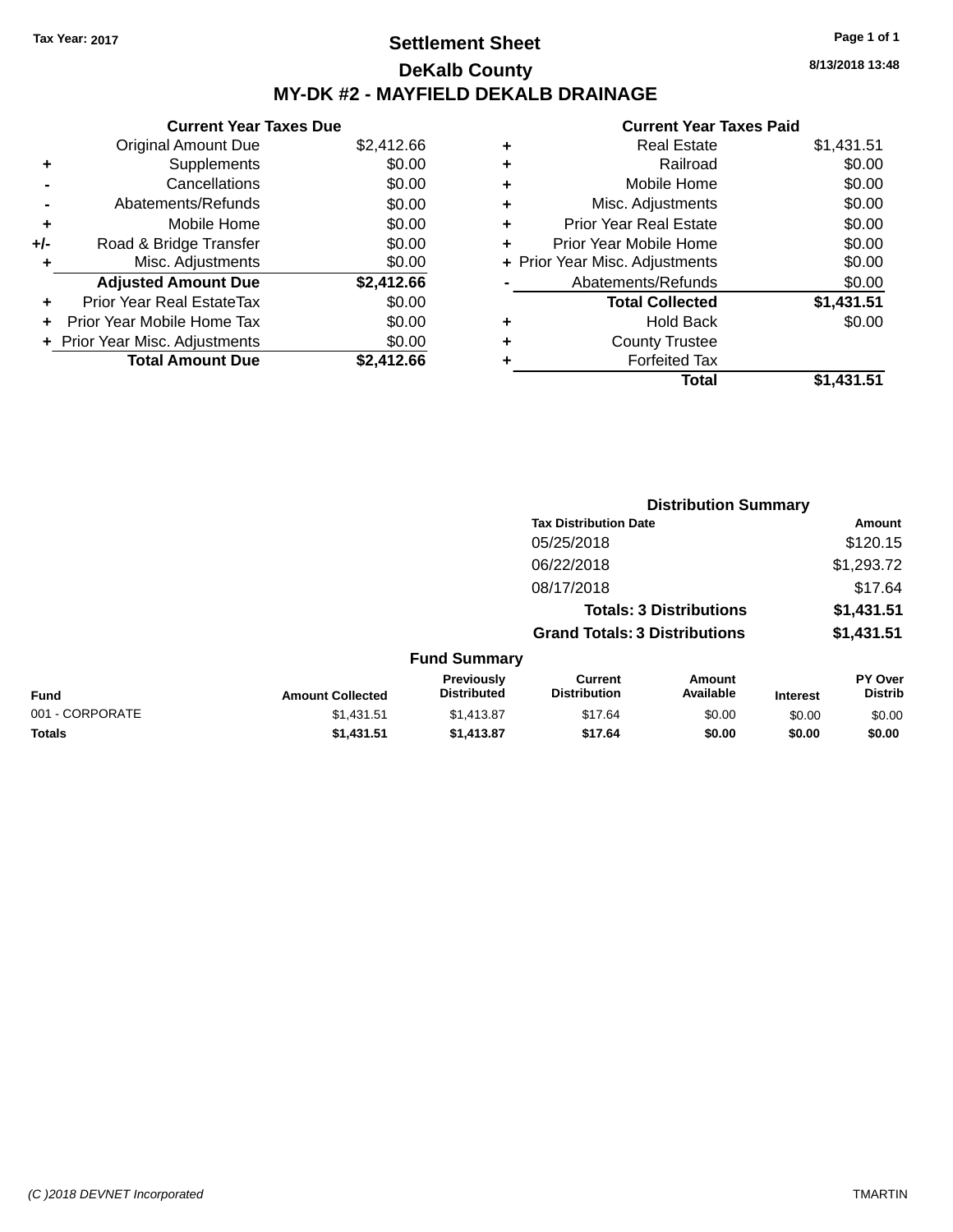### **Settlement Sheet Tax Year: 2017 Page 1 of 1 DeKalb County NO-LR-SA # - NO-LR-SA DRAINAGE #10**

**8/13/2018 13:48**

|     | <b>Current Year Taxes Due</b>  |             |
|-----|--------------------------------|-------------|
|     | <b>Original Amount Due</b>     | \$50,220.36 |
| ٠   | Supplements                    | \$371.82    |
|     | Cancellations                  | \$371.82    |
|     | Abatements/Refunds             | \$0.00      |
| ٠   | Mobile Home                    | \$0.00      |
| +/- | Road & Bridge Transfer         | \$0.00      |
| ٠   | Misc. Adjustments              | \$0.00      |
|     | <b>Adjusted Amount Due</b>     | \$50,220.36 |
|     | Prior Year Real EstateTax      | \$0.00      |
|     | Prior Year Mobile Home Tax     | \$0.00      |
|     | + Prior Year Misc. Adjustments | \$118.86    |
|     | <b>Total Amount Due</b>        | \$50.339.22 |

| ٠ | <b>Real Estate</b>             | \$31,441.09 |
|---|--------------------------------|-------------|
| ٠ | Railroad                       | \$0.00      |
| ٠ | Mobile Home                    | \$0.00      |
| ٠ | Misc. Adjustments              | \$0.00      |
| ٠ | <b>Prior Year Real Estate</b>  | \$0.00      |
| ٠ | Prior Year Mobile Home         | \$0.00      |
|   | + Prior Year Misc. Adjustments | \$118.86    |
|   | Abatements/Refunds             | \$0.00      |
|   | <b>Total Collected</b>         | \$31,559.95 |
| ٠ | Hold Back                      | \$0.00      |
| ٠ | <b>County Trustee</b>          |             |
| ٠ | <b>Forfeited Tax</b>           |             |
|   | Total                          | \$31,559.95 |
|   |                                |             |

|                 |                         |                                         | <b>Distribution Summary</b>           |                                |                 |                           |
|-----------------|-------------------------|-----------------------------------------|---------------------------------------|--------------------------------|-----------------|---------------------------|
|                 |                         |                                         | <b>Tax Distribution Date</b>          |                                |                 | Amount                    |
|                 |                         |                                         | 05/25/2018                            |                                |                 | \$7,127.39                |
|                 |                         |                                         | 06/22/2018                            |                                |                 | \$22,461.83               |
|                 |                         |                                         | 07/20/2018                            |                                |                 | \$939.30                  |
|                 |                         |                                         | 08/17/2018                            |                                |                 | \$1,031.43                |
|                 |                         |                                         |                                       | <b>Totals: 4 Distributions</b> |                 | \$31,559.95               |
|                 |                         |                                         | <b>Grand Totals: 4 Distributions</b>  |                                |                 | \$31,559.95               |
|                 |                         | <b>Fund Summary</b>                     |                                       |                                |                 |                           |
| <b>Fund</b>     | <b>Amount Collected</b> | <b>Previously</b><br><b>Distributed</b> | <b>Current</b><br><b>Distribution</b> | <b>Amount</b><br>Available     | <b>Interest</b> | PY Over<br><b>Distrib</b> |
| 001 - CORPORATE | \$31,559.95             | \$30,528.52                             | \$1,031.43                            | \$0.00                         | \$0.00          | \$0.00                    |
| Totals          | \$31,559.95             | \$30,528.52                             | \$1,031.43                            | \$0.00                         | \$0.00          | \$0.00                    |
|                 |                         | <b>Miscellaneous Adjustment Detail</b>  |                                       |                                |                 |                           |

| Year Source             | <b>Account Type</b>       | <b>Amount Adjustment Description</b>                  |
|-------------------------|---------------------------|-------------------------------------------------------|
| 2016 DR - Drainage      | Back Tax Collected        | \$29.76 DOBSON REDEMPTION 19-26-481-012 by TBA        |
| 2016 DR - Drainage      | <b>Back Tax Collected</b> | \$89.10 CHICAGO TITLE LAND TR CO 19-26-484-016 by TBA |
| <b>Totals 2 entries</b> |                           | \$118.86                                              |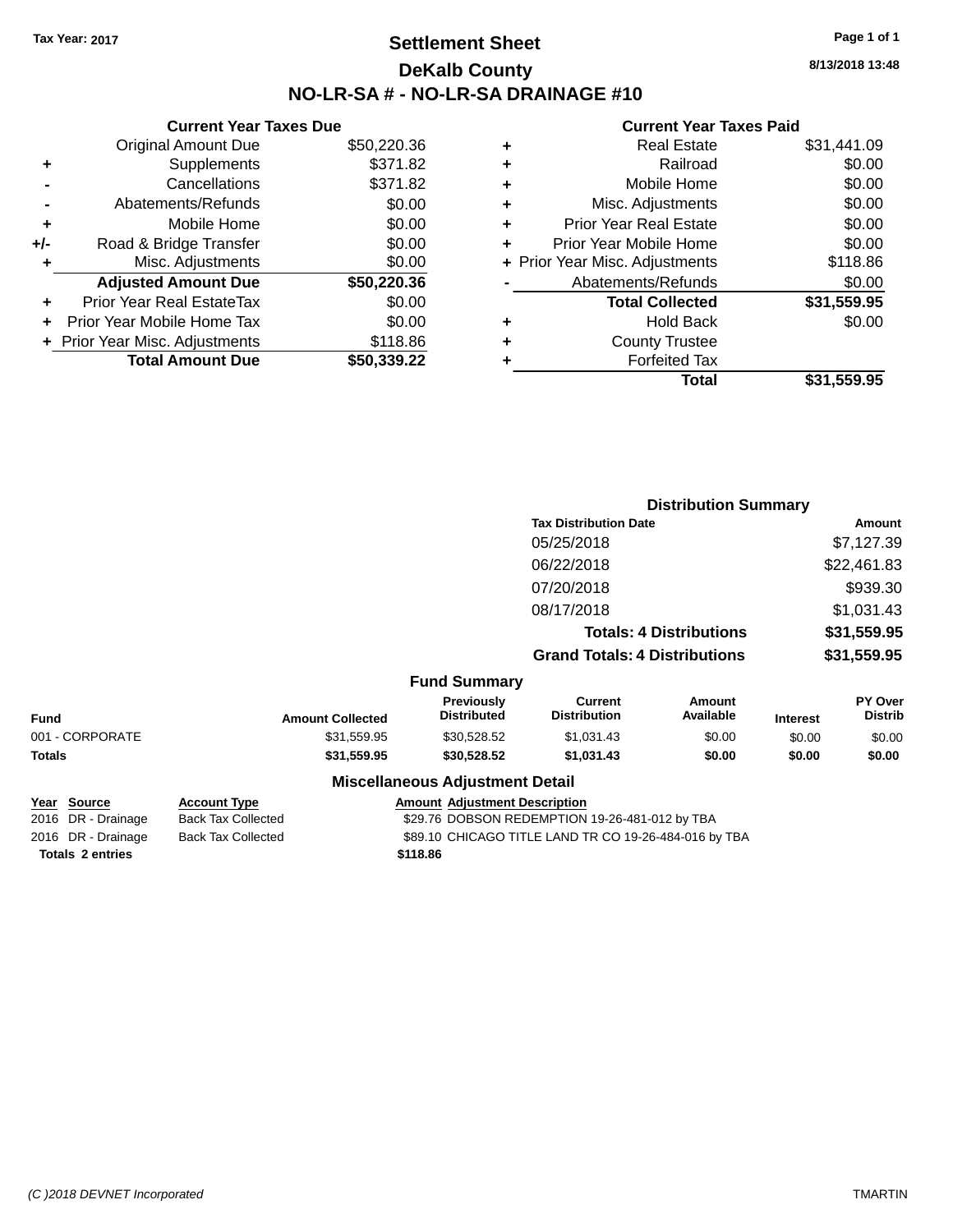## **Settlement Sheet Tax Year: 2017 Page 1 of 1 DeKalb County NORMAL #13 - NORMAL DRAINAGE DISTRICT**

**8/13/2018 13:48**

|     | <b>Current Year Taxes Due</b>  |        |  |  |  |
|-----|--------------------------------|--------|--|--|--|
|     | <b>Original Amount Due</b>     | \$0.00 |  |  |  |
|     | Supplements                    | \$0.00 |  |  |  |
|     | \$0.00<br>Cancellations        |        |  |  |  |
|     | Abatements/Refunds             | \$0.00 |  |  |  |
| ٠   | Mobile Home                    | \$0.00 |  |  |  |
| +/- | Road & Bridge Transfer         | \$0.00 |  |  |  |
|     | Misc. Adjustments              | \$0.00 |  |  |  |
|     | <b>Adjusted Amount Due</b>     | \$0.00 |  |  |  |
|     | Prior Year Real EstateTax      | \$0.00 |  |  |  |
|     | Prior Year Mobile Home Tax     | \$0.00 |  |  |  |
|     | + Prior Year Misc. Adjustments | \$0.00 |  |  |  |
|     | <b>Total Amount Due</b>        | \$0.00 |  |  |  |
|     |                                |        |  |  |  |

| ٠ | Misc. Adjustments              | \$0.00 |
|---|--------------------------------|--------|
|   |                                |        |
| ٠ | <b>Prior Year Real Estate</b>  | \$0.00 |
| ٠ | Prior Year Mobile Home         | \$0.00 |
|   | + Prior Year Misc. Adjustments | \$0.00 |
|   | Abatements/Refunds             | \$0.00 |
|   |                                |        |
|   | <b>Total Collected</b>         | \$0.00 |
|   | <b>Hold Back</b>               | \$0.00 |
| ٠ | <b>County Trustee</b>          |        |
|   | <b>Forfeited Tax</b>           |        |

| <b>Fund Summary</b> |                         |                                         |                                |                     |                 |                           |
|---------------------|-------------------------|-----------------------------------------|--------------------------------|---------------------|-----------------|---------------------------|
| <b>Fund</b>         | <b>Amount Collected</b> | <b>Previously</b><br><b>Distributed</b> | Current<br><b>Distribution</b> | Amount<br>Available | <b>Interest</b> | PY Over<br><b>Distrib</b> |
| 001 - CORPORATE     | \$0.00                  | \$0.00                                  | \$0.00                         | \$0.00              | \$0.00          | \$0.00                    |
| <b>Totals</b>       | \$0.00                  | \$0.00                                  | \$0.00                         | \$0.00              | \$0.00          | \$0.00                    |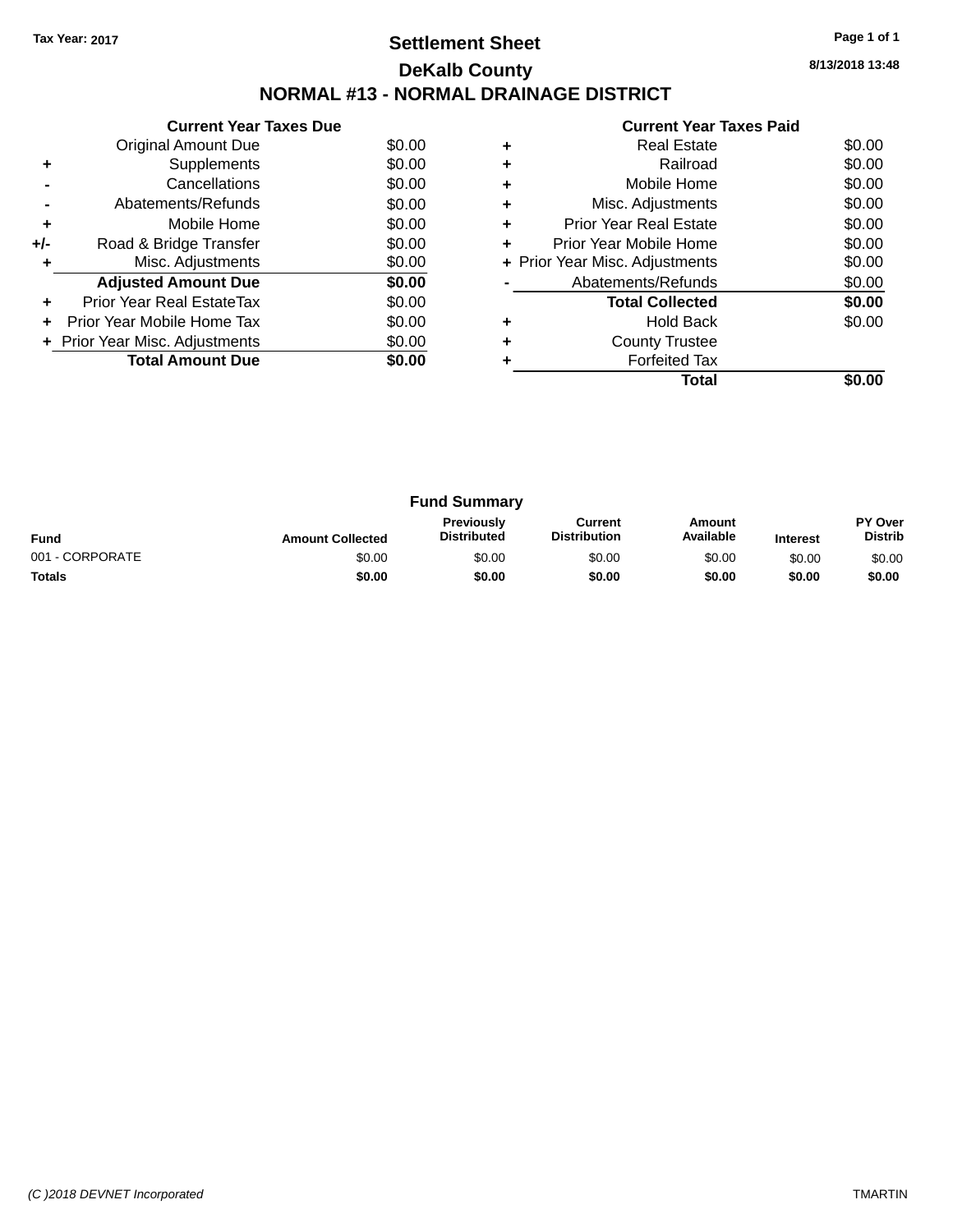### **Settlement Sheet Tax Year: 2017 Page 1 of 1 DeKalb County SH-MI #6 - SHABBONA/MILAN DRAINAGE**

| <b>Current Year Taxes Due</b>  |             |
|--------------------------------|-------------|
| <b>Original Amount Due</b>     | \$10,910.60 |
| Supplements                    | \$0.00      |
| Cancellations                  | \$0.00      |
| Abatements/Refunds             | \$0.00      |
| Mobile Home                    | \$0.00      |
| Road & Bridge Transfer         | \$0.00      |
| Misc. Adjustments              | \$0.00      |
| <b>Adjusted Amount Due</b>     | \$10,910.60 |
| Prior Year Real EstateTax      | \$0.00      |
| Prior Year Mobile Home Tax     | \$0.00      |
| + Prior Year Misc. Adjustments | \$0.00      |
| <b>Total Amount Due</b>        | \$10,910,60 |
|                                |             |

|   | Real Estate                    | \$6,842.92 |
|---|--------------------------------|------------|
| ٠ | Railroad                       | \$0.00     |
| ٠ | Mobile Home                    | \$0.00     |
| ٠ | Misc. Adjustments              | \$0.00     |
| ٠ | <b>Prior Year Real Estate</b>  | \$0.00     |
| ÷ | Prior Year Mobile Home         | \$0.00     |
|   | + Prior Year Misc. Adjustments | \$0.00     |
|   | Abatements/Refunds             | \$0.00     |
|   | <b>Total Collected</b>         | \$6,842.92 |
| ٠ | <b>Hold Back</b>               | \$0.00     |
| ٠ | <b>County Trustee</b>          |            |
| ٠ | <b>Forfeited Tax</b>           |            |
|   | Total                          | \$6,842.92 |
|   |                                |            |

|                 |                         |                                  |                                       | <b>Distribution Summary</b>    |                 |                                  |
|-----------------|-------------------------|----------------------------------|---------------------------------------|--------------------------------|-----------------|----------------------------------|
|                 |                         |                                  | <b>Tax Distribution Date</b>          |                                |                 | <b>Amount</b>                    |
|                 |                         |                                  | 05/25/2018                            |                                |                 | \$643.18                         |
|                 |                         |                                  | 06/22/2018                            |                                |                 | \$5,984.08                       |
|                 |                         |                                  | 07/20/2018                            |                                |                 | \$170.32                         |
|                 |                         |                                  | 08/17/2018                            |                                |                 | \$45.34                          |
|                 |                         |                                  |                                       | <b>Totals: 4 Distributions</b> |                 | \$6,842.92                       |
|                 |                         |                                  | <b>Grand Totals: 4 Distributions</b>  |                                |                 | \$6,842.92                       |
|                 |                         | <b>Fund Summary</b>              |                                       |                                |                 |                                  |
| <b>Fund</b>     | <b>Amount Collected</b> | Previously<br><b>Distributed</b> | <b>Current</b><br><b>Distribution</b> | <b>Amount</b><br>Available     | <b>Interest</b> | <b>PY Over</b><br><b>Distrib</b> |
| 001 - CORPORATE | \$6,842.92              | \$6,797.58                       | \$45.34                               | \$0.00                         | \$0.00          | \$0.00                           |
| <b>Totals</b>   | \$6,842.92              | \$6,797.58                       | \$45.34                               | \$0.00                         | \$0.00          | \$0.00                           |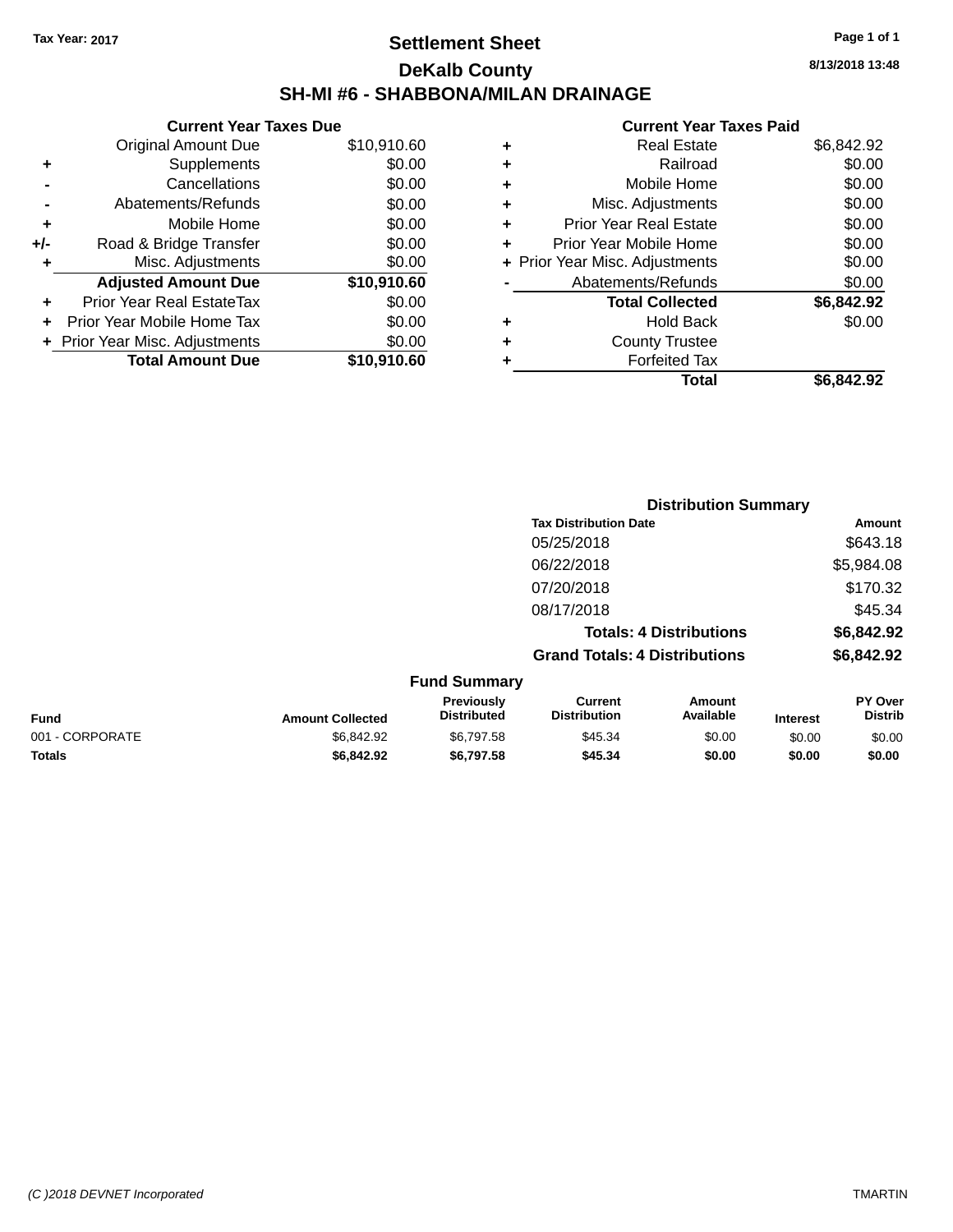## **Settlement Sheet Tax Year: 2017 Page 1 of 1 DeKalb County SQ GR #12 - SQUAW GROVE DRAINAGE**

**8/13/2018 13:48**

|     | <b>Current Year Taxes Due</b>  |            |
|-----|--------------------------------|------------|
|     | <b>Original Amount Due</b>     | \$7,028.28 |
| ٠   | Supplements                    | \$0.00     |
|     | Cancellations                  | \$0.00     |
|     | Abatements/Refunds             | \$0.00     |
| ٠   | Mobile Home                    | \$0.00     |
| +/- | Road & Bridge Transfer         | \$0.00     |
| ٠   | Misc. Adjustments              | \$0.00     |
|     | <b>Adjusted Amount Due</b>     | \$7,028.28 |
| ÷   | Prior Year Real EstateTax      | \$0.00     |
| ÷   | Prior Year Mobile Home Tax     | \$0.00     |
|     | + Prior Year Misc. Adjustments | \$0.00     |
|     | <b>Total Amount Due</b>        | \$7,028.28 |

|   | <b>Real Estate</b>             | \$4,236.12 |
|---|--------------------------------|------------|
| ٠ | Railroad                       | \$0.00     |
| ٠ | Mobile Home                    | \$0.00     |
| ٠ | Misc. Adjustments              | \$0.00     |
| ٠ | <b>Prior Year Real Estate</b>  | \$0.00     |
| ٠ | Prior Year Mobile Home         | \$0.00     |
|   | + Prior Year Misc. Adjustments | \$0.00     |
|   | Abatements/Refunds             | \$0.00     |
|   | <b>Total Collected</b>         | \$4,236.12 |
| ٠ | Hold Back                      | \$0.00     |
| ٠ | <b>County Trustee</b>          |            |
| ٠ | <b>Forfeited Tax</b>           |            |
|   | Total                          | \$4,236.12 |
|   |                                |            |

|                 |                         |                                  | <b>Distribution Summary</b>           |                                |                 |                                  |
|-----------------|-------------------------|----------------------------------|---------------------------------------|--------------------------------|-----------------|----------------------------------|
|                 |                         |                                  | <b>Tax Distribution Date</b>          |                                |                 | <b>Amount</b>                    |
|                 |                         |                                  | 06/22/2018                            |                                |                 | \$4,236.12                       |
|                 |                         |                                  |                                       | <b>Totals: 1 Distributions</b> |                 | \$4,236.12                       |
|                 |                         |                                  | <b>Grand Totals: 1 Distributions</b>  |                                |                 | \$4,236.12                       |
|                 |                         | <b>Fund Summary</b>              |                                       |                                |                 |                                  |
| Fund            | <b>Amount Collected</b> | Previously<br><b>Distributed</b> | <b>Current</b><br><b>Distribution</b> | Amount<br>Available            | <b>Interest</b> | <b>PY Over</b><br><b>Distrib</b> |
| 001 - CORPORATE | \$4,236.12              | \$4,236.12                       | \$0.00                                | \$0.00                         | \$0.00          | \$0.00                           |
| <b>Totals</b>   | \$4,236.12              | \$4,236.12                       | \$0.00                                | \$0.00                         | \$0.00          | \$0.00                           |
|                 |                         |                                  |                                       |                                |                 |                                  |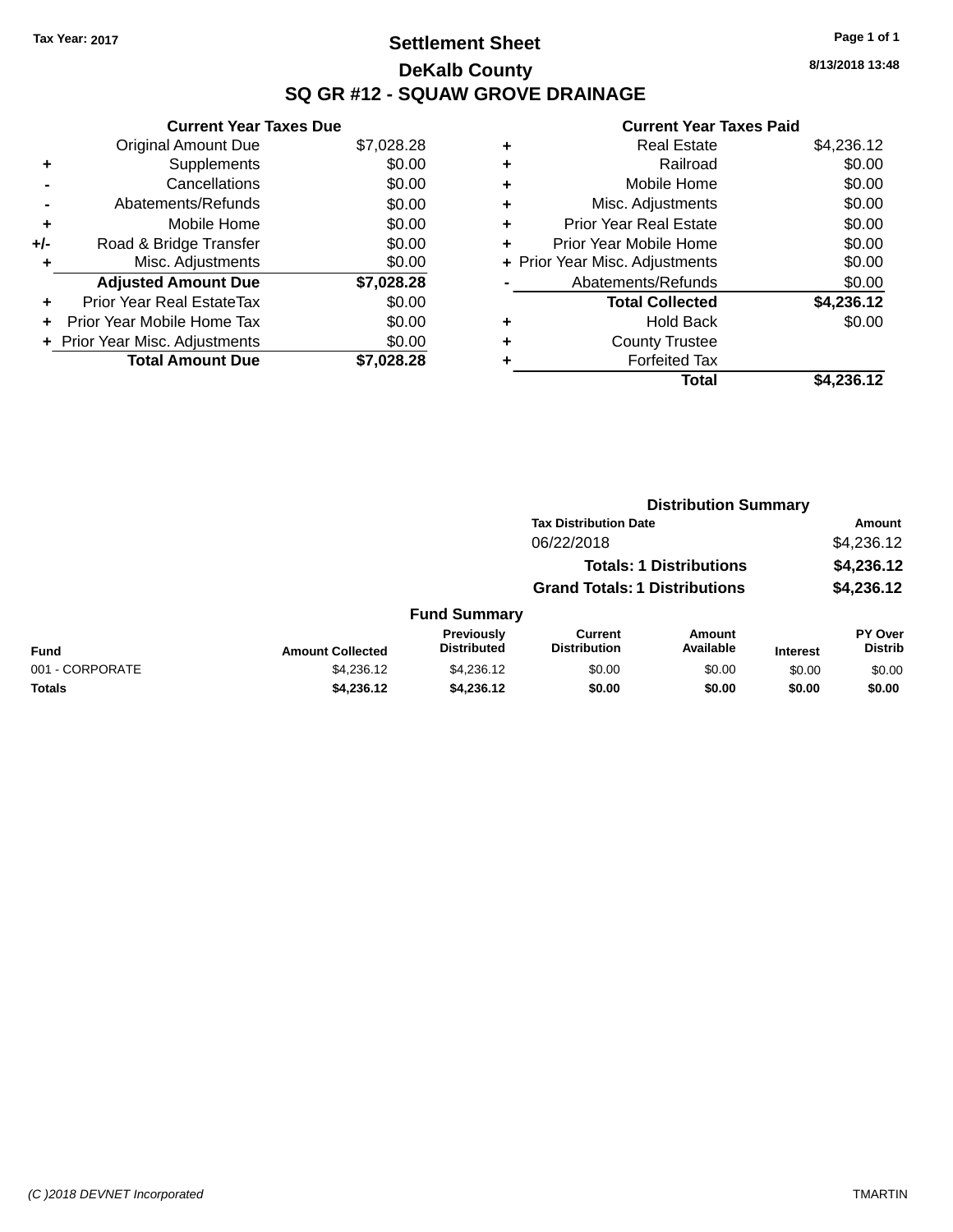### **Settlement Sheet Tax Year: 2017 Page 1 of 1 DeKalb County VG-CO #16 - VIRGIL CORTLAND DRAIN #16**

**8/13/2018 13:48**

|     | <b>Current Year Taxes Due</b>  |             |
|-----|--------------------------------|-------------|
|     | Original Amount Due            | \$18,320.14 |
| ٠   | Supplements                    | \$120.00    |
|     | Cancellations                  | \$120.00    |
|     | Abatements/Refunds             | \$0.00      |
| ٠   | Mobile Home                    | \$0.00      |
| +/- | Road & Bridge Transfer         | \$0.00      |
| ٠   | Misc. Adjustments              | \$0.00      |
|     | <b>Adjusted Amount Due</b>     | \$18,320.14 |
|     | Prior Year Real EstateTax      | \$0.00      |
|     | Prior Year Mobile Home Tax     | \$0.00      |
|     | + Prior Year Misc. Adjustments | \$0.00      |
|     | <b>Total Amount Due</b>        | \$18,320.14 |
|     |                                |             |

|   | Total                          | \$11,722.55 |
|---|--------------------------------|-------------|
| ٠ | <b>Forfeited Tax</b>           |             |
| ٠ | <b>County Trustee</b>          |             |
| ٠ | <b>Hold Back</b>               | \$0.00      |
|   | <b>Total Collected</b>         | \$11,722.55 |
|   | Abatements/Refunds             | \$0.00      |
|   | + Prior Year Misc. Adjustments | \$0.00      |
| ٠ | Prior Year Mobile Home         | \$0.00      |
| ÷ | <b>Prior Year Real Estate</b>  | \$0.00      |
| ٠ | Misc. Adjustments              | \$0.00      |
| ٠ | Mobile Home                    | \$0.00      |
| ٠ | Railroad                       | \$0.00      |
| ٠ | <b>Real Estate</b>             | \$11,722.55 |
|   |                                |             |

|                     | <b>Distribution Summary</b>          |             |
|---------------------|--------------------------------------|-------------|
|                     | <b>Tax Distribution Date</b>         | Amount      |
|                     | 05/25/2018                           | \$2,664.41  |
|                     | 06/22/2018                           | \$8,482.30  |
|                     | 07/20/2018                           | \$120.90    |
|                     | 08/17/2018                           | \$454.94    |
|                     | <b>Totals: 4 Distributions</b>       | \$11,722.55 |
|                     | <b>Grand Totals: 4 Distributions</b> | \$11,722.55 |
| <b>Fund Summary</b> |                                      |             |

| <b>Fund</b>     | <b>Amount Collected</b> | <b>Previously</b><br><b>Distributed</b> | Current<br><b>Distribution</b> | Amount<br>Available | <b>Interest</b> | PY Over<br><b>Distrib</b> |
|-----------------|-------------------------|-----------------------------------------|--------------------------------|---------------------|-----------------|---------------------------|
| 001 - CORPORATE | \$11.722.55             | \$11.267.61                             | \$454.94                       | \$0.00              | \$0.00          | \$0.00                    |
| <b>Totals</b>   | \$11.722.55             | \$11.267.61                             | \$454.94                       | \$0.00              | \$0.00          | \$0.00                    |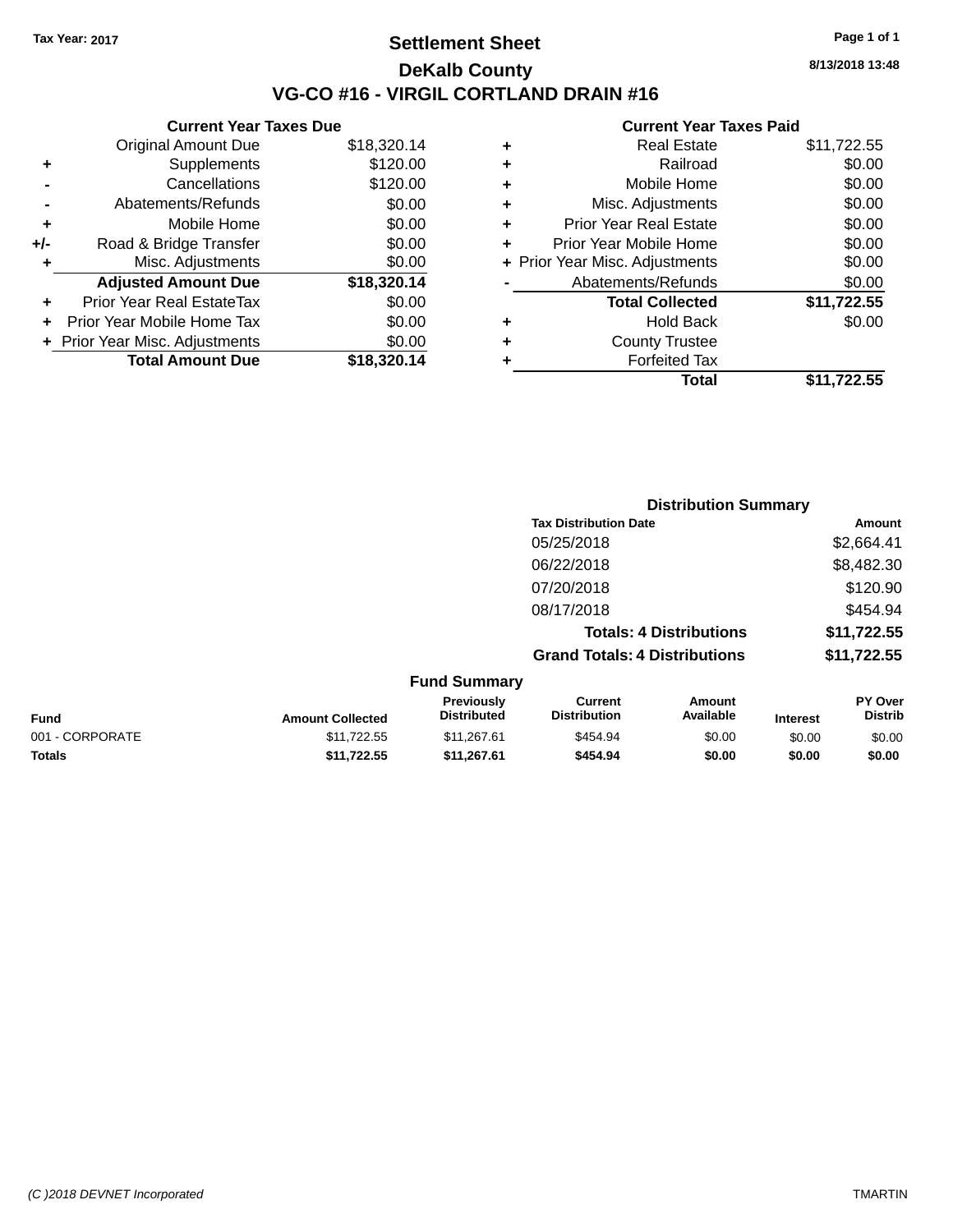### **Settlement Sheet Tax Year: 2017 Page 1 of 1 DeKalb County VI-AD #9 - VICTOR/ADAMS DRAINAGE #9**

|     | <b>Current Year Taxes Due</b>  |            |  |  |  |  |  |
|-----|--------------------------------|------------|--|--|--|--|--|
|     | <b>Original Amount Due</b>     | \$1,126.20 |  |  |  |  |  |
| ٠   | Supplements                    | \$0.00     |  |  |  |  |  |
|     | Cancellations                  | \$0.00     |  |  |  |  |  |
|     | Abatements/Refunds             | \$0.00     |  |  |  |  |  |
| ٠   | Mobile Home                    | \$0.00     |  |  |  |  |  |
| +/- | Road & Bridge Transfer         | \$0.00     |  |  |  |  |  |
| ٠   | Misc. Adjustments              | \$0.00     |  |  |  |  |  |
|     | <b>Adjusted Amount Due</b>     | \$1,126.20 |  |  |  |  |  |
| ÷   | Prior Year Real EstateTax      | \$0.00     |  |  |  |  |  |
|     | Prior Year Mobile Home Tax     | \$0.00     |  |  |  |  |  |
|     | + Prior Year Misc. Adjustments | \$0.00     |  |  |  |  |  |
|     | <b>Total Amount Due</b>        | \$1,126.20 |  |  |  |  |  |

|   | <b>Current Year Taxes Paid</b> |          |
|---|--------------------------------|----------|
|   | <b>Real Estate</b>             | \$691.63 |
|   | Railroad                       | \$0.00   |
| ٠ | Mobile Home                    | \$0.00   |
|   | Misc. Adjustments              | \$0.00   |
| ٠ | <b>Prior Year Real Estate</b>  | \$0.00   |
|   | Prior Year Mobile Home         | \$0.00   |
|   | + Prior Year Misc. Adjustments | \$0.00   |
|   | Abatements/Refunds             | \$0.00   |
|   | <b>Total Collected</b>         | \$691.63 |
|   | <b>Hold Back</b>               | \$0.00   |
|   | <b>County Trustee</b>          |          |
|   | <b>Forfeited Tax</b>           |          |
|   | Total                          | \$691.63 |
|   |                                |          |

|                 |                         |                                  |                                       | <b>Distribution Summary</b>    |                 |                                  |
|-----------------|-------------------------|----------------------------------|---------------------------------------|--------------------------------|-----------------|----------------------------------|
|                 |                         |                                  | <b>Tax Distribution Date</b>          |                                |                 | <b>Amount</b>                    |
|                 |                         |                                  | 05/25/2018                            |                                |                 | \$36.11                          |
|                 |                         |                                  | 06/22/2018                            |                                |                 | \$655.52                         |
|                 |                         |                                  |                                       | <b>Totals: 2 Distributions</b> |                 | \$691.63                         |
|                 |                         |                                  | <b>Grand Totals: 2 Distributions</b>  |                                |                 | \$691.63                         |
|                 |                         | <b>Fund Summary</b>              |                                       |                                |                 |                                  |
| <b>Fund</b>     | <b>Amount Collected</b> | Previously<br><b>Distributed</b> | <b>Current</b><br><b>Distribution</b> | Amount<br>Available            | <b>Interest</b> | <b>PY Over</b><br><b>Distrib</b> |
| 001 - CORPORATE | \$691.63                | \$691.63                         | \$0.00                                | \$0.00                         | \$0.00          | \$0.00                           |
| <b>Totals</b>   | \$691.63                | \$691.63                         | \$0.00                                | \$0.00                         | \$0.00          | \$0.00                           |
|                 |                         |                                  |                                       |                                |                 |                                  |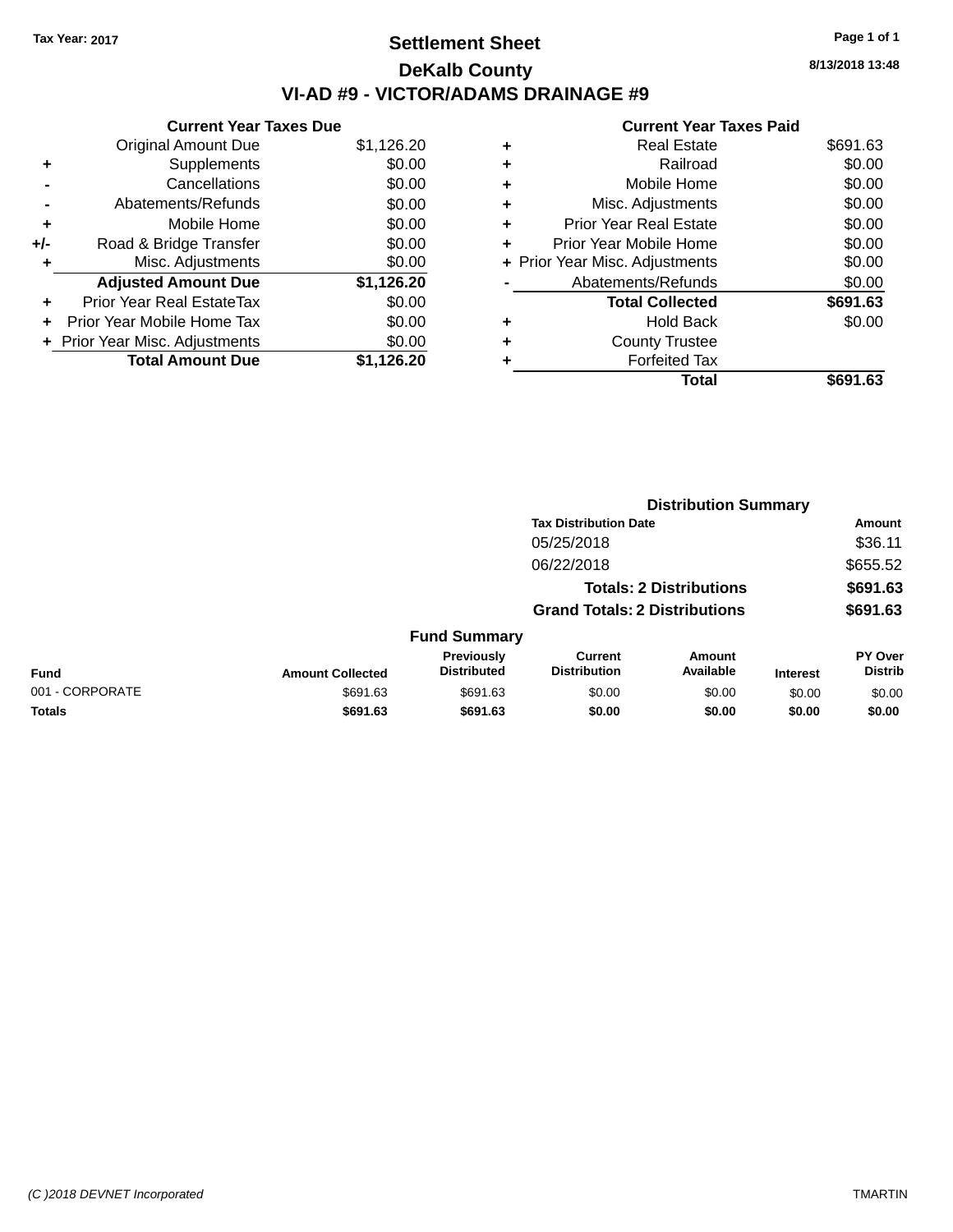## **Settlement Sheet Tax Year: 2017 Page 1 of 1 DeKalb County VI-CL #14 - VICTOR-CLINTON DRAINAGE**

**Current Year Taxes Due** Original Amount Due \$5,235.32 **+** Supplements \$0.00 **-** Cancellations \$0.00 **-** Abatements/Refunds \$0.00 **+** Mobile Home \$0.00 **+/-** Road & Bridge Transfer \$0.00 **+** Misc. Adjustments \$0.00 **Adjusted Amount Due \$5,235.32 +** Prior Year Real EstateTax \$0.00 **+** Prior Year Mobile Home Tax \$0.00 **+ Prior Year Misc. Adjustments**  $$0.00$ **Total Amount Due \$5,235.32**

#### **Current Year Taxes Paid**

| ٠ | <b>Real Estate</b>             | \$3,476.44 |
|---|--------------------------------|------------|
| ٠ | Railroad                       | \$0.00     |
| ٠ | Mobile Home                    | \$0.00     |
| ٠ | Misc. Adjustments              | \$0.00     |
| ٠ | <b>Prior Year Real Estate</b>  | \$0.00     |
| ٠ | Prior Year Mobile Home         | \$0.00     |
|   | + Prior Year Misc. Adjustments | \$0.00     |
|   | Abatements/Refunds             | \$0.00     |
|   | <b>Total Collected</b>         | \$3,476.44 |
| ٠ | <b>Hold Back</b>               | \$0.00     |
| ٠ | <b>County Trustee</b>          |            |
| ٠ | <b>Forfeited Tax</b>           |            |
|   | Total                          | \$3,476.44 |
|   |                                |            |

**Distribution Summary**

|                 |                         |                                  |                                       | <b>PISUINUUVII VUIIIIIIII</b>  |                 |                                  |
|-----------------|-------------------------|----------------------------------|---------------------------------------|--------------------------------|-----------------|----------------------------------|
|                 |                         |                                  | <b>Tax Distribution Date</b>          |                                |                 | Amount                           |
|                 |                         |                                  | 05/25/2018                            |                                |                 | \$1,091.83                       |
|                 |                         |                                  | 06/22/2018                            |                                |                 | \$2,384.61                       |
|                 |                         |                                  |                                       | <b>Totals: 2 Distributions</b> |                 | \$3,476.44                       |
|                 |                         |                                  | <b>Grand Totals: 2 Distributions</b>  |                                |                 | \$3,476.44                       |
|                 |                         | <b>Fund Summary</b>              |                                       |                                |                 |                                  |
| Fund            | <b>Amount Collected</b> | Previously<br><b>Distributed</b> | <b>Current</b><br><b>Distribution</b> | <b>Amount</b><br>Available     | <b>Interest</b> | <b>PY Over</b><br><b>Distrib</b> |
| 001 - CORPORATE | \$3,476.44              | \$3,476.44                       | \$0.00                                | \$0.00                         | \$0.00          | \$0.00                           |
| <b>Totals</b>   | \$3,476.44              | \$3,476.44                       | \$0.00                                | \$0.00                         | \$0.00          | \$0.00                           |

**8/13/2018 13:48**